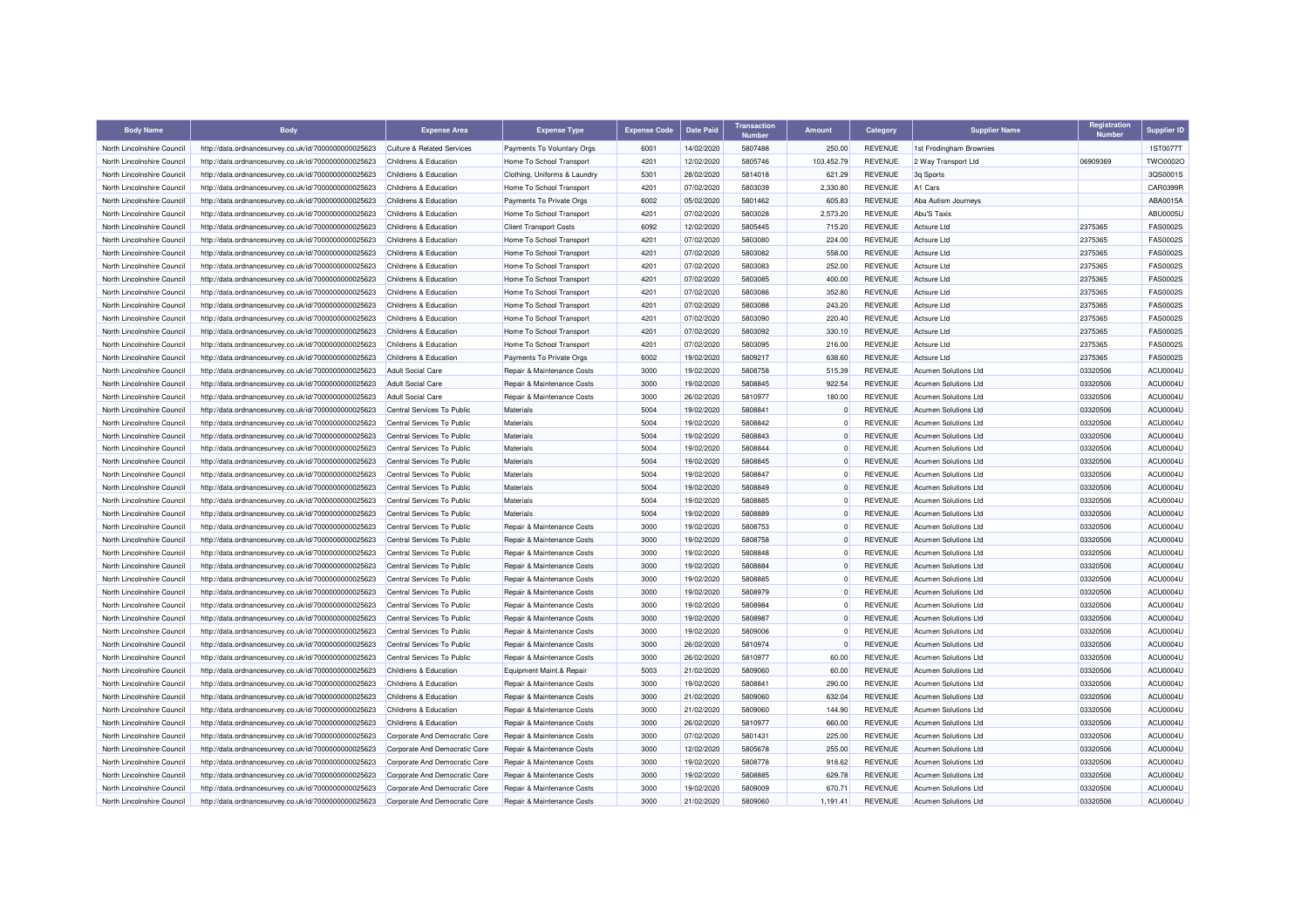| North Lincolnshire Council | http://data.ordnancesurvey.co.uk/id/7000000000025623 | Corporate And Democratic Core             | Repair & Maintenance Costs    | 3000 | 26/02/2020 | 5810977 | 240.00      | <b>REVENUE</b> | <b>Acumen Solutions Ltd</b>                | 03320506 | ACU0004U        |
|----------------------------|------------------------------------------------------|-------------------------------------------|-------------------------------|------|------------|---------|-------------|----------------|--------------------------------------------|----------|-----------------|
| North Lincolnshire Council | http://data.ordnancesurvey.co.uk/id/7000000000025623 | <b>Culture &amp; Related Services</b>     | Repair & Maintenance Costs    | 3000 | 12/02/2020 | 5805718 | 547.61      | <b>REVENUE</b> | Acumen Solutions Ltd                       | 03320506 | <b>ACU0004U</b> |
| North Lincolnshire Council | http://data.ordnancesurvey.co.uk/id/7000000000025623 | <b>Culture &amp; Related Services</b>     | Repair & Maintenance Costs    | 3000 | 19/02/2020 | 5808844 | 870.00      | <b>REVENUE</b> | Acumen Solutions Ltd                       | 03320506 | ACU0004U        |
| North Lincolnshire Council | http://data.ordnancesurvey.co.uk/id/7000000000025623 | <b>Culture &amp; Related Services</b>     | Repair & Maintenance Costs    | 3000 | 19/02/2020 | 5808847 | 700.00      | <b>REVENUE</b> | Acumen Solutions Ltd                       | 03320506 | ACU0004U        |
| North Lincolnshire Council | http://data.ordnancesurvey.co.uk/id/7000000000025623 | <b>Culture &amp; Related Services</b>     | Repair & Maintenance Costs    | 3000 | 19/02/2020 | 5808849 | 1,025.00    | <b>REVENUE</b> | Acumen Solutions Ltd                       | 03320506 | ACU0004U        |
| North Lincolnshire Council | http://data.ordnancesurvey.co.uk/id/7000000000025623 | <b>Culture &amp; Related Services</b>     | Repair & Maintenance Costs    | 3000 | 19/02/2020 | 5808884 | 372.96      | <b>REVENUE</b> | Acumen Solutions Ltd                       | 03320506 | ACU0004U        |
| North Lincolnshire Council | http://data.ordnancesurvey.co.uk/id/7000000000025623 | <b>Culture &amp; Related Services</b>     | Repair & Maintenance Costs    | 3000 | 19/02/2020 | 5808889 | 211.40      | <b>REVENUE</b> | <b>Acumen Solutions Ltd</b>                | 03320506 | ACU0004U        |
| North Lincolnshire Council | http://data.ordnancesurvey.co.uk/id/7000000000025623 | <b>Culture &amp; Related Services</b>     | Repair & Maintenance Costs    | 3000 | 19/02/2020 | 5809006 | 372.96      | <b>REVENUE</b> | <b>Acumen Solutions Ltd</b>                | 03320506 | ACU0004U        |
| North Lincolnshire Council | http://data.ordnancesurvey.co.uk/id/7000000000025623 | <b>Culture &amp; Related Services</b>     | Repair & Maintenance Costs    | 3000 | 21/02/2020 | 5809060 | 1,355.18    | <b>REVENUE</b> | Acumen Solutions Ltd                       | 03320506 | ACU0004U        |
| North Lincolnshire Council |                                                      | <b>Culture &amp; Related Services</b>     | Repair & Maintenance Costs    | 3000 | 26/02/2020 | 5810974 | 300.00      | <b>REVENUE</b> | <b>Acumen Solutions Ltd</b>                | 03320506 | ACU0004U        |
|                            | http://data.ordnancesurvey.co.uk/id/7000000000025623 |                                           |                               | 3000 | 26/02/2020 | 5810977 | 1,260.00    | <b>REVENUE</b> |                                            | 03320506 | ACU0004U        |
| North Lincolnshire Council | http://data.ordnancesurvey.co.uk/id/7000000000025623 | <b>Culture &amp; Related Services</b>     | Repair & Maintenance Costs    |      |            |         |             |                | Acumen Solutions Ltd                       |          |                 |
| North Lincolnshire Council | http://data.ordnancesurvey.co.uk/id/7000000000025623 | <b>Environmental &amp; Regulatory Svs</b> | Repair & Maintenance Costs    | 3000 | 19/02/2020 | 5808774 | 358.40      | <b>REVENUE</b> | <b>Acumen Solutions Ltd</b>                | 03320506 | ACU0004U        |
| North Lincolnshire Council | http://data.ordnancesurvey.co.uk/id/7000000000025623 | Environmental & Regulatory Svs            | Repair & Maintenance Costs    | 3000 | 21/02/2020 | 5809060 | 60.00       | <b>REVENUE</b> | <b>Acumen Solutions Ltd</b>                | 03320506 | ACU0004U        |
| North Lincolnshire Council | http://data.ordnancesurvey.co.uk/id/7000000000025623 | Environmental & Regulatory Svs            | Repair & Maintenance Costs    | 3000 | 26/02/2020 | 5810977 | 120.00      | <b>REVENUE</b> | <b>Acumen Solutions Ltd</b>                | 03320506 | ACU0004U        |
| North Lincolnshire Council | http://data.ordnancesurvey.co.uk/id/7000000000025623 | Fin&Inv I&E                               | Equipment Maint.& Repair      | 5003 | 26/02/2020 | 5810977 | 60.00       | <b>REVENUE</b> | Acumen Solutions Ltd                       | 03320506 | ACU0004U        |
| North Lincolnshire Council | http://data.ordnancesurvey.co.uk/id/7000000000025623 | Fin&Inv I&E                               | Repair & Maintenance Costs    | 3000 | 21/02/2020 | 5809060 | 788.18      | <b>REVENUE</b> | Acumen Solutions Ltd                       | 03320506 | ACU0004U        |
| North Lincolnshire Council | http://data.ordnancesurvey.co.uk/id/7000000000025623 | Fin&Inv I&E                               | Repair & Maintenance Costs    | 3000 | 21/02/2020 | 5809060 | 459.73      | <b>REVENUE</b> | Acumen Solutions Ltd                       | 03320506 | ACU0004U        |
| North Lincolnshire Council | http://data.ordnancesurvey.co.uk/id/7000000000025623 | <b>Highways &amp; Transport</b>           | Repair & Maintenance Costs    | 3000 | 19/02/2020 | 5808842 | 290.00      | <b>REVENUE</b> | <b>Acumen Solutions Ltd</b>                | 03320506 | ACU0004U        |
| North Lincolnshire Council | http://data.ordnancesurvey.co.uk/id/7000000000025623 | Non Distributed Costs                     | Repair & Maintenance Costs    | 3000 | 12/02/2020 | 5805676 | 723.24      | <b>REVENUE</b> | <b>Acumen Solutions Ltd</b>                | 03320506 | ACU0004U        |
| North Lincolnshire Council | http://data.ordnancesurvey.co.uk/id/7000000000025623 | Non Distributed Costs                     | Repair & Maintenance Costs    | 3000 | 19/02/2020 | 5808772 | 971.94      | <b>REVENUE</b> | Acumen Solutions Ltd                       | 03320506 | ACU0004U        |
| North Lincolnshire Council | http://data.ordnancesurvey.co.uk/id/7000000000025623 | <b>Culture &amp; Related Services</b>     | Equipment Hire/Rent           | 5002 | 28/02/2020 | 5802358 | 211.60      | <b>REVENUE</b> | <b>Addplant Ltd</b>                        |          | ADD0001D        |
| North Lincolnshire Council | http://data.ordnancesurvey.co.uk/id/7000000000025623 | Culture & Related Services                | Other Supplies & Services     | 5799 | 28/02/2020 | 5813049 | 233.20      | <b>REVENUE</b> | Addplant Ltd                               |          | ADD0001D        |
| North Lincolnshire Council | http://data.ordnancesurvey.co.uk/id/7000000000025623 | Culture & Related Services                | Payments To Private Orgs      | 6002 | 14/02/2020 | 580669  | 250.00      | <b>REVENUE</b> | Addy Farmer Childrens Writer               |          | FAR0136R        |
| North Lincolnshire Council | http://data.ordnancesurvey.co.uk/id/7000000000025623 | <b>Culture &amp; Related Services</b>     | Other Professional Fees       | 5829 | 19/02/2020 | 5807559 | 808.33      | <b>REVENUE</b> | <b>Adventure Forest Ltd</b>                | 4344477  | ADV0098V        |
| North Lincolnshire Council | http://data.ordnancesurvey.co.uk/id/7000000000025623 | Public Health                             | Payments To Health Providers  | 6019 | 08/03/2020 | 5805509 | 14.474.42   | <b>REVENUE</b> | Agencia Consulting Ltd                     | 3448042  | AGE0032E        |
| North Lincolnshire Council | http://data.ordnancesurvey.co.uk/id/7000000000025623 | <b>Adult Social Care</b>                  | Vehicle Hire                  | 4101 | 07/02/2020 | 5803403 | 550.00      | <b>REVENUE</b> | Age Uk Lindsey                             |          | AGE0165E        |
| North Lincolnshire Council | http://data.ordnancesurvey.co.uk/id/7000000000025623 | <b>Public Health</b>                      | Materials                     | 5004 | 14/03/2020 | 5810807 | 1,986.50    | <b>REVENUE</b> | Aidapt Bathrooms Ltd                       |          | AID0003D        |
| North Lincolnshire Council | http://data.ordnancesurvey.co.uk/id/7000000000025623 | Fin&Inv I&E                               | Equipment Maint.& Repair      | 5003 | 26/02/2020 | 5805283 | 406.88      | <b>REVENUE</b> | Airlines And Compressors (Yorks) Ltd       |          | AIR0008R        |
| North Lincolnshire Council | http://data.ordnancesurvey.co.uk/id/7000000000025623 | Central Services To Public                | Rents                         | 3201 | 19/02/2020 | 5808890 | 600.00      | <b>REVENUE</b> | Alkborough Coronation Club                 |          | <b>ALK0005K</b> |
| North Lincolnshire Council | http://data.ordnancesurvey.co.uk/id/7000000000025623 | <b>Adult Social Care</b>                  | Equipment Purchase            | 5001 | 07/02/2020 | 5802865 | 966.91      | <b>REVENUE</b> | Allied Publicity Services (Manchester) Ltd | 681528   | APS0013S        |
| North Lincolnshire Council | http://data.ordnancesurvey.co.uk/id/7000000000025623 | Adult Social Care                         | Equipment Purchase            | 5001 | 07/02/2020 | 5802868 | 863.82      | <b>REVENUE</b> | Allied Publicity Services (Manchester) Ltd | 681528   | APS0013S        |
| North Lincolnshire Council | http://data.ordnancesurvey.co.uk/id/7000000000025623 | <b>Adult Social Care</b>                  | Payments To Voluntary Orgs    | 6001 | 05/02/2020 | 5801214 | 26,720.00   | <b>REVENUE</b> | Alzheimer'S Society                        | 2115499  | ALZ0008Z        |
| North Lincolnshire Council | http://data.ordnancesurvey.co.uk/id/7000000000025623 | <b>Adult Social Care</b>                  | Payments To Private Orgs      | 6002 | 14/02/2020 | 5806781 | 35,239.12   | <b>REVENUE</b> | Amara Care                                 | 4459044  | AMA0002A        |
| North Lincolnshire Council | http://data.ordnancesurvey.co.uk/id/7000000000025623 | <b>Adult Social Care</b>                  | Payments To Private Orgs      | 6002 | 14/02/2020 | 5806781 | 6,520.96    | <b>REVENUE</b> | Amara Care                                 | 4459044  | AMA0002A        |
| North Lincolnshire Council | http://data.ordnancesurvey.co.uk/id/7000000000025623 | Childrens & Education                     | Payments To Private Orgs      | 6002 | 05/02/2020 | 5801177 | 270.00      | <b>REVENUE</b> | Amara Care                                 | 4459044  | AMA0002A        |
| North Lincolnshire Council | http://data.ordnancesurvey.co.uk/id/7000000000025623 | Childrens & Education                     | Payments To Private Orgs      | 6002 | 05/02/2020 | 5801187 | 345.30      | <b>REVENUE</b> | Amara Care                                 | 4459044  | AMA0002A        |
| North Lincolnshire Council | http://data.ordnancesurvey.co.uk/id/7000000000025623 | <b>Adult Social Care Capital</b>          | Other Costs                   | A085 | 26/02/2020 | 5812789 | 712.40      | CAPITAL        | Amazon Payments Uk Ltd                     |          | AMA0016A        |
| North Lincolnshire Council | http://data.ordnancesurvey.co.uk/id/7000000000025623 | <b>Culture &amp; Related Services</b>     | Other Supplies & Services     | 5799 | 26/02/2020 | 5809942 | 2,250.00    | <b>REVENUE</b> | Amber Tree Care                            |          | <b>AMB0017B</b> |
| North Lincolnshire Council |                                                      | <b>Adult Social Care Capital</b>          | Other Costs                   | A085 | 26/02/2020 | 5811490 | 342.90      | CAPITAL        | Ambre-Stone Ltd                            | 11108770 | <b>AMB0080B</b> |
|                            | http://data.ordnancesurvey.co.uk/id/7000000000025623 |                                           |                               |      |            |         |             |                |                                            |          |                 |
| North Lincolnshire Council | http://data.ordnancesurvey.co.uk/id/7000000000025623 | Adult Social Care Capital                 | <b>Other Costs</b>            | A085 | 07/03/2020 | 5811489 | 591.68      | CAPITAL        | Ambre-Stone Ltd                            | 11108770 | <b>AMB0080B</b> |
| North Lincolnshire Council | http://data.ordnancesurvey.co.uk/id/7000000000025623 | Adult Social Care Capital                 | Other Costs                   | A085 | 18/03/2020 | 5811492 | 227.75      | CAPITAL        | Ambre-Stone Ltd                            | 11108770 | <b>AMB0080B</b> |
| North Lincolnshire Council | http://data.ordnancesurvey.co.uk/id/7000000000025623 | Childrens & Education                     | <b>Heating Fuels</b>          | 3104 | 14/02/2020 | 5807177 | 584.83      | <b>REVENUE</b> | Amp Biomass Fuels Ltd                      | 5735950  | AMP0041P        |
| North Lincolnshire Council | http://data.ordnancesurvey.co.uk/id/7000000000025623 | Childrens & Education                     | <b>Heating Fuels</b>          | 3104 | 26/02/2020 | 5812791 | 1,001.90    | <b>REVENUE</b> | Amp Biomass Fuels Ltd                      | 5735950  | AMP0041P        |
| North Lincolnshire Council | http://data.ordnancesurvey.co.uk/id/7000000000025623 | <b>Culture &amp; Related Services</b>     | <b>Heating Fuels</b>          | 3104 | 26/02/2020 | 5812790 | 2,031.76    | <b>REVENUE</b> | Amp Biomass Fuels Ltd                      | 5735950  | AMP0041P        |
| North Lincolnshire Council | http://data.ordnancesurvey.co.uk/id/7000000000025623 | <b>Adult Social Care</b>                  | Payments To Private Orgs      | 6002 | 14/02/2020 | 5806784 | $-3,208.12$ | <b>REVENUE</b> | Amphion Home Care Services Ltd             | 03480829 | AMP0002P        |
| North Lincolnshire Council | http://data.ordnancesurvey.co.uk/id/7000000000025623 | <b>Adult Social Care</b>                  | Payments To Private Orgs      | 6002 | 14/02/2020 | 5806785 | 2,759.12    | <b>REVENUE</b> | Amphion Home Care Services Ltd             | 03480829 | AMP0002P        |
| North Lincolnshire Council | http://data.ordnancesurvey.co.uk/id/7000000000025623 | <b>Adult Social Care</b>                  | Payments To Private Orgs      | 6002 | 14/02/2020 | 5806785 | 107,990.60  | <b>REVENUE</b> | Amphion Home Care Services Ltd             | 03480829 | AMP0002P        |
| North Lincolnshire Council | http://data.ordnancesurvey.co.uk/id/7000000000025623 | Childrens & Education                     | Home To School Transport      | 4201 | 07/02/2020 | 5803019 | 9,185.00    | <b>REVENUE</b> | Amvale Medical Transport Ltd               |          | AMV0003V        |
| North Lincolnshire Council | http://data.ordnancesurvey.co.uk/id/7000000000025623 | Childrens & Education                     | Home To School Transport      | 4201 | 12/02/2020 | 5805236 | 30,284.00   | <b>REVENUE</b> | Amvale Medical Transport Ltd               |          | AMV0003V        |
| North Lincolnshire Council | http://data.ordnancesurvey.co.uk/id/7000000000025623 | <b>Adult Social Care</b>                  | Payments To Health Providers  | 6019 | 07/02/2020 | 5803488 | 1,074.56    | <b>REVENUE</b> | Ancora Medical Practice                    |          | <b>KEN0064N</b> |
| North Lincolnshire Council | http://data.ordnancesurvey.co.uk/id/7000000000025623 | <b>Public Health</b>                      | Payments To Health Providers  | 6019 | 07/02/2020 | 5803488 | 120.00      | <b>REVENUE</b> | <b>Ancora Medical Practice</b>             |          | KEN0064N        |
| North Lincolnshire Council | http://data.ordnancesurvey.co.uk/id/7000000000025623 | <b>Housing Services</b>                   | Gen Office Exp (Incl Postage) | 5603 | 07/02/2020 | 5803027 | 665.34      | <b>REVENUE</b> | <b>Andrew Rusiecki</b>                     |          | <b>RUD0132D</b> |
| North Lincolnshire Council | http://data.ordnancesurvey.co.uk/id/7000000000025623 | <b>Culture &amp; Related Services</b>     | Other Supplies & Services     | 5799 | 19/02/2020 | 5808698 | 350.00      | <b>REVENUE</b> | Anita L Robinson                           |          | <b>ROB0205B</b> |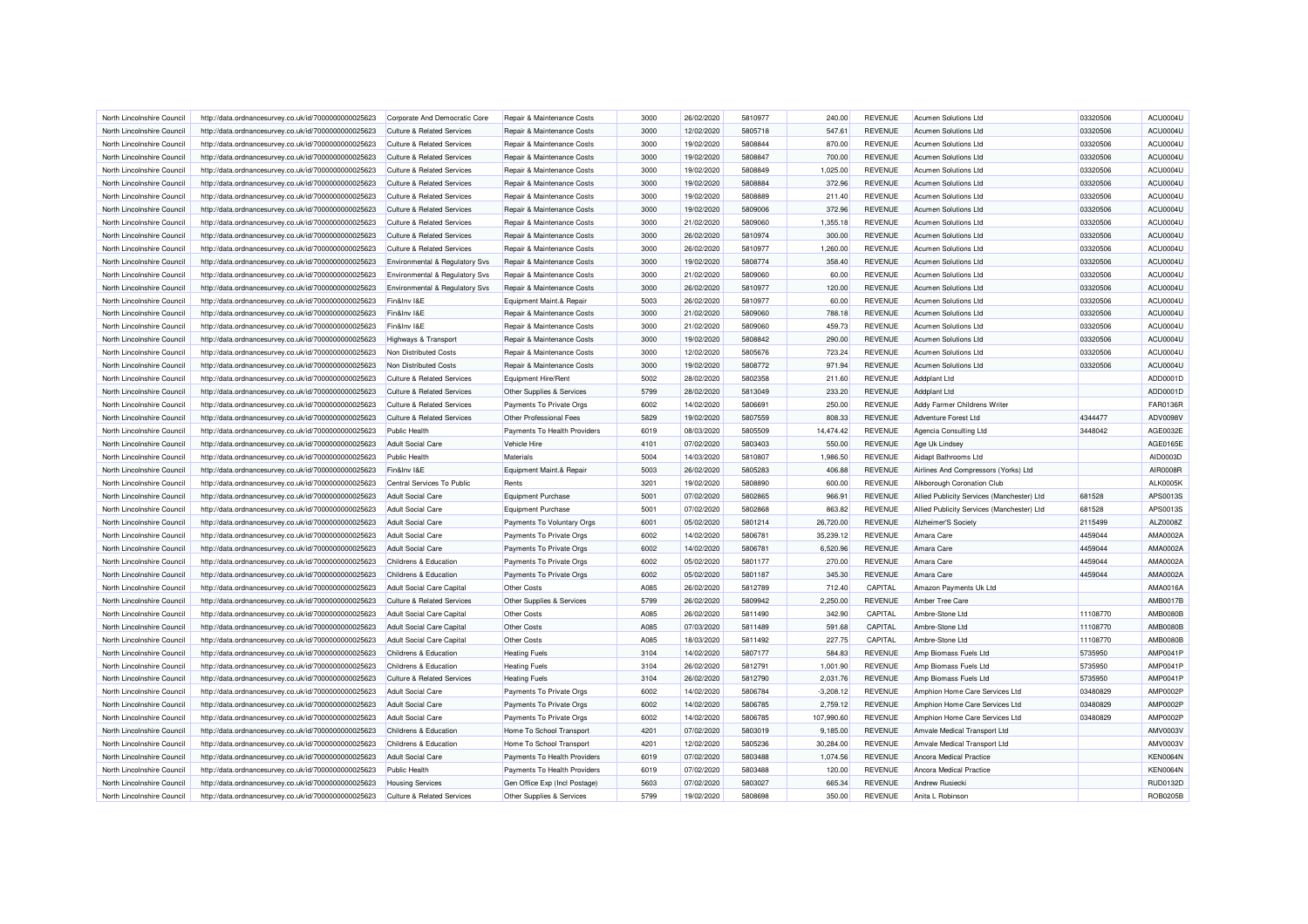| North Lincolnshire Council | http://data.ordnancesurvey.co.uk/id/7000000000025623 | Childrens & Education                            | Payments To Private Orgs          | 6002 | 26/02/2020 | 5813013 | 1.500.00  | <b>REVENUE</b> | Anne-Marie Stead                 |          | <b>STE0462E</b>                    |
|----------------------------|------------------------------------------------------|--------------------------------------------------|-----------------------------------|------|------------|---------|-----------|----------------|----------------------------------|----------|------------------------------------|
| North Lincolnshire Council | http://data.ordnancesurvey.co.uk/id/7000000000025623 | Culture, Env, Reg & Planning Cap                 | Other Costs                       | A085 | 26/02/2020 | 5812063 | 2,855.45  | CAPITAL        | Appleby Parish Council           |          | APP0006P                           |
| North Lincolnshire Council | http://data.ordnancesurvey.co.uk/id/7000000000025623 | Central Services To Public                       | Rents                             | 3201 | 19/02/2020 | 5808892 | 300.00    | <b>REVENUE</b> | Appleby Village Hall             |          | APP0005P                           |
| North Lincolnshire Council | http://data.ordnancesurvey.co.uk/id/7000000000025623 | Culture & Related Services                       | Exhibitions/Events                | 5709 | 21/02/2020 | 5808725 | 5,000.00  | <b>REVENUE</b> | Appleyard Projects Ltd           |          | APP0139P                           |
| North Lincolnshire Council | http://data.ordnancesurvey.co.uk/id/7000000000025623 | <b>Culture &amp; Related Services</b>            | Equipment Maint.& Repair          | 5003 | 12/03/2020 | 5812697 | 693.49    | <b>REVENUE</b> | Arco Ltd                         | 133804   | ARC0001C                           |
| North Lincolnshire Council | http://data.ordnancesurvey.co.uk/id/7000000000025623 | <b>Highways &amp; Transport</b>                  | Clothing, Uniforms & Laundry      | 5301 | 11/03/2020 | 5809208 | 278.52    | <b>REVENUE</b> | Arco Ltd                         | 133804   | ARC0001C                           |
| North Lincolnshire Council | http://data.ordnancesurvey.co.uk/id/7000000000025623 | Childrens & Education                            | Home To School Transport          | 4201 | 12/02/2020 | 5805745 | 2,780.00  | <b>REVENUE</b> | Aria Cars                        |          | ARI00021                           |
| North Lincolnshire Council | http://data.ordnancesurvey.co.uk/id/7000000000025623 | <b>Adult Social Care</b>                         | Equipment Purchase                | 5001 | 21/02/2020 | 5804256 | 975.00    | <b>REVENUE</b> | <b>Arjo Limited</b>              |          | ARJ0003J                           |
| North Lincolnshire Council | http://data.ordnancesurvey.co.uk/id/7000000000025623 | <b>Housing Services</b>                          | Other Supplies & Services         | 5799 | 12/02/2020 | 5803662 | 233.33    | <b>REVENUE</b> | <b>Arties Mill</b>               |          | ART0028T                           |
| North Lincolnshire Council | http://data.ordnancesurvey.co.uk/id/7000000000025623 | <b>Housing Services</b>                          | Other Supplies & Services         | 5799 | 14/02/2020 | 5807340 | 233.33    | <b>REVENUE</b> | <b>Arties Mill</b>               |          | ART00281                           |
| North Lincolnshire Council | http://data.ordnancesurvey.co.uk/id/7000000000025623 | <b>Housing Services</b>                          | Other Supplies & Services         | 5799 | 14/02/2020 | 5807341 | 233.33    | <b>REVENUE</b> | <b>Arties Mill</b>               |          | ART00281                           |
| North Lincolnshire Council | http://data.ordnancesurvey.co.uk/id/7000000000025623 | <b>Housing Services</b>                          | Other Supplies & Services         | 5799 | 14/02/2020 | 5807342 | 233.33    | <b>REVENUE</b> | <b>Arties Mill</b>               |          | ART0028T                           |
| North Lincolnshire Council | http://data.ordnancesurvey.co.uk/id/7000000000025623 | <b>Housing Services</b>                          | Other Supplies & Services         | 5799 | 14/02/2020 | 5807347 | 233.33    | <b>REVENUE</b> | <b>Arties Mill</b>               |          | ART00281                           |
| North Lincolnshire Council | http://data.ordnancesurvey.co.uk/id/7000000000025623 | <b>Housing Services</b>                          | Other Supplies & Services         | 5799 | 14/02/2020 | 5807350 | 233.33    | <b>REVENUE</b> | <b>Arties Mill</b>               |          | ART0028T                           |
| North Lincolnshire Council | http://data.ordnancesurvey.co.uk/id/7000000000025623 | <b>Housing Services</b>                          | Other Supplies & Services         | 5799 | 19/02/2020 | 5808638 | 233.33    | <b>REVENUE</b> | <b>Arties Mill</b>               |          | ART00281                           |
| North Lincolnshire Council | http://data.ordnancesurvey.co.uk/id/7000000000025623 | <b>Housing Services</b>                          | Other Supplies & Services         | 5799 | 19/02/2020 | 5808639 | 250.00    | <b>REVENUE</b> | <b>Arties Mil</b>                |          | ART0028T                           |
| North Lincolnshire Council | http://data.ordnancesurvey.co.uk/id/7000000000025623 | <b>Housing Services</b>                          | Other Supplies & Services         | 5799 | 19/02/2020 | 5808640 | 233.33    | <b>REVENUE</b> | <b>Arties Mill</b>               |          | ART0028T                           |
| North Lincolnshire Council | http://data.ordnancesurvey.co.uk/id/7000000000025623 | <b>Housing Services</b>                          | Other Supplies & Services         | 5799 | 19/02/2020 | 5808641 | 233.33    | <b>REVENUE</b> | <b>Arties Mill</b>               |          | ART00281                           |
| North Lincolnshire Council | http://data.ordnancesurvey.co.uk/id/7000000000025623 | <b>Housing Services</b>                          | Other Supplies & Services         | 5799 | 28/02/2020 | 5813998 | 233.33    | <b>REVENUE</b> | <b>Arties Mill</b>               |          | ART0028T                           |
| North Lincolnshire Council | http://data.ordnancesurvey.co.uk/id/7000000000025623 |                                                  | Other Supplies & Services         | 5799 | 28/02/2020 | 5814002 | 233.33    | <b>REVENUE</b> | <b>Arties Mill</b>               |          | <b>ART0028T</b>                    |
| North Lincolnshire Council |                                                      | <b>Housing Services</b><br>Childrens & Education |                                   | 4201 | 07/02/2020 | 5803044 | 15,607.71 | <b>REVENUE</b> |                                  |          | ROQ0001C                           |
|                            | http://data.ordnancesurvey.co.uk/id/7000000000025623 |                                                  | Home To School Transport<br>Rents |      |            |         |           |                | Ashby Cars Ltd                   |          |                                    |
| North Lincolnshire Council | http://data.ordnancesurvey.co.uk/id/7000000000025623 | Childrens & Education                            |                                   | 3201 | 12/02/2020 | 5805033 | 408.00    | <b>REVENUE</b> | Ashby Community Association      |          | <b>ASH0114H</b><br><b>ASH0208H</b> |
| North Lincolnshire Council | http://data.ordnancesurvey.co.uk/id/7000000000025623 | <b>Adult Social Care</b>                         | Payments To Health Providers      | 6019 | 12/02/2020 | 5805512 | 632.33    | <b>REVENUE</b> | Ashby Turn Primary Care Partners |          |                                    |
| North Lincolnshire Council | http://data.ordnancesurvey.co.uk/id/7000000000025623 | Childrens & Education                            | Home To School Transport          | 4201 | 07/02/2020 | 5803023 | 10,374.00 | <b>REVENUE</b> | Ash Taxis                        |          | ASH0070H                           |
| North Lincolnshire Council | http://data.ordnancesurvey.co.uk/id/7000000000025623 | Childrens & Education                            | Home To School Transport          | 4201 | 21/02/2020 | 5810570 | 10,056.00 | <b>REVENUE</b> | <b>Ash Taxis</b>                 |          | ASH0070H                           |
| North Lincolnshire Council | http://data.ordnancesurvey.co.uk/id/7000000000025623 | <b>Adult Social Care</b>                         | Payments To Private Orgs          | 6002 | 14/02/2020 | 5806787 | 12,992.12 | <b>REVENUE</b> | A.T.C.S. Ltd                     | 05057212 | ATC0006C                           |
| North Lincolnshire Council | http://data.ordnancesurvey.co.uk/id/7000000000025623 | <b>Adult Social Care</b>                         | Payments To Private Orgs          | 6002 | 14/02/2020 | 5806787 | 37,247.02 | <b>REVENUE</b> | A.T.C.S. Ltd                     | 05057212 | ATC0006C                           |
| North Lincolnshire Council | http://data.ordnancesurvey.co.uk/id/7000000000025623 | <b>Adult Social Care</b>                         | Payments To Private Orgs          | 6002 | 14/02/2020 | 5806788 | 377.02    | <b>REVENUE</b> | A.T.C.S. Ltd                     | 05057212 | ATC0006C                           |
| North Lincolnshire Council | http://data.ordnancesurvey.co.uk/id/7000000000025623 | <b>Adult Social Care</b>                         | Payments To Private Orgs          | 6002 | 14/02/2020 | 5806789 | 4,353.72  | <b>REVENUE</b> | Autism Plus Accounts             |          | AUT0004T                           |
| North Lincolnshire Council | http://data.ordnancesurvey.co.uk/id/7000000000025623 | Childrens & Education                            | Home To School Transport          | 4201 | 07/02/2020 | 5803111 | 570.00    | <b>REVENUE</b> | <b>Axholme Taxis</b>             |          | GLE0073E                           |
| North Lincolnshire Council | http://data.ordnancesurvey.co.uk/id/7000000000025623 | Childrens & Education                            | Home To School Transport          | 4201 | 07/02/2020 | 5803115 | 581.40    | <b>REVENUE</b> | <b>Axholme Taxis</b>             |          | GLE0073E                           |
| North Lincolnshire Council | http://data.ordnancesurvey.co.uk/id/7000000000025623 | Childrens & Education                            | Home To School Transport          | 4201 | 07/02/2020 | 5803123 | 380.00    | <b>REVENUE</b> | <b>Axholme Taxis</b>             |          | GLE0073E                           |
| North Lincolnshire Council | http://data.ordnancesurvey.co.uk/id/7000000000025623 | Childrens & Education                            | Home To School Transport          | 4201 | 07/02/2020 | 5803137 | 855.00    | <b>REVENUE</b> | <b>Axholme Taxis</b>             |          | GLE0073E                           |
| North Lincolnshire Council | http://data.ordnancesurvey.co.uk/id/7000000000025623 | Fin&Inv I&E                                      | Other Vehicle Costs               | 4005 | 12/02/2020 | 5805299 | 259.30    | <b>REVENUE</b> | B A Bush & Sons Ltd              |          | <b>BUS0283S</b>                    |
| North Lincolnshire Council | http://data.ordnancesurvey.co.uk/id/7000000000025623 | Fin&Inv I&E                                      | Other Vehicle Costs               | 4005 | 12/02/2020 | 5805300 | 469.50    | <b>REVENUE</b> | B A Bush & Sons Ltd              |          | <b>BUS0283S</b>                    |
| North Lincolnshire Council | http://data.ordnancesurvey.co.uk/id/7000000000025623 | Fin&Inv I&E                                      | Other Vehicle Costs               | 4005 | 12/02/2020 | 5805316 | 453.00    | <b>REVENUE</b> | B A Bush & Sons Ltd              |          | <b>BUS0283S</b>                    |
| North Lincolnshire Council | http://data.ordnancesurvey.co.uk/id/7000000000025623 | Fin&Inv I&E                                      | Other Vehicle Costs               | 4005 | 12/02/2020 | 5805319 | 454.00    | <b>REVENUE</b> | B A Bush & Sons Ltd              |          | <b>BUS0283S</b>                    |
| North Lincolnshire Council | http://data.ordnancesurvey.co.uk/id/7000000000025623 | Fin&Inv I&E                                      | Other Vehicle Costs               | 4005 | 12/02/2020 | 5805322 | 237.00    | <b>REVENUE</b> | B A Bush & Sons Ltd              |          | <b>BUS0283S</b>                    |
| North Lincolnshire Council | http://data.ordnancesurvey.co.uk/id/7000000000025623 | Fin&Inv I&E                                      | Other Vehicle Costs               | 4005 | 19/02/2020 | 5801243 | 452.00    | <b>REVENUE</b> | B A Bush & Sons Ltd              |          | <b>BUS0283S</b>                    |
| North Lincolnshire Council | http://data.ordnancesurvey.co.uk/id/7000000000025623 | Fin&Inv I&E                                      | Other Vehicle Costs               | 4005 | 21/02/2020 | 5801252 | 434.00    | <b>REVENUE</b> | B A Bush & Sons Ltd              |          | <b>BUS0283S</b>                    |
| North Lincolnshire Council | http://data.ordnancesurvey.co.uk/id/7000000000025623 | Fin&Inv I&E                                      | Other Vehicle Costs               | 4005 | 21/02/2020 | 5805325 | 274.28    | <b>REVENUE</b> | B A Bush & Sons Ltd              |          | <b>BUS0283S</b>                    |
| North Lincolnshire Council | http://data.ordnancesurvey.co.uk/id/7000000000025623 | Fin&Inv I&E                                      | Other Vehicle Costs               | 4005 | 26/02/2020 | 5805296 | 226.00    | <b>REVENUE</b> | B A Bush & Sons Ltd              |          | <b>BUS0283S</b>                    |
| North Lincolnshire Council | http://data.ordnancesurvey.co.uk/id/7000000000025623 | Fin&Inv I&E                                      | <b>Other Vehicle Costs</b>        | 4005 | 26/02/2020 | 5805326 | 250.24    | <b>REVENUE</b> | B A Bush & Sons Ltd              |          | <b>BUS0283S</b>                    |
| North Lincolnshire Council | http://data.ordnancesurvey.co.uk/id/7000000000025623 | Fin&Inv I&E                                      | Other Vehicle Costs               | 4005 | 12/03/2020 | 5807398 | 273.66    | <b>REVENUE</b> | B A Bush & Sons Ltd              |          | <b>BUS0283S</b>                    |
| North Lincolnshire Council | http://data.ordnancesurvey.co.uk/id/7000000000025623 | Fin&Inv I&E                                      | <b>Other Vehicle Costs</b>        | 4005 | 12/03/2020 | 5807403 | 308.61    | <b>REVENUE</b> | B A Bush & Sons Ltd              |          | <b>BUS0283S</b>                    |
| North Lincolnshire Council | http://data.ordnancesurvey.co.uk/id/7000000000025623 | Highways & Transport                             | Other Supplies & Services         | 5799 | 13/03/2020 | 5809055 | 2.712.00  | <b>REVENUE</b> | <b>Barcham Trees</b>             |          | <b>BAR0311R</b>                    |
| North Lincolnshire Council | http://data.ordnancesurvey.co.uk/id/7000000000025623 | Childrens & Education                            | Licenses, Subs & Memberships      | 5510 | 07/02/2020 | 5803146 | 2,917.00  | <b>REVENUE</b> | Barnardo Services Ltd            |          | <b>BAR0182R</b>                    |
| North Lincolnshire Council | http://data.ordnancesurvey.co.uk/id/7000000000025623 | Childrens & Education                            | Payments To Private Orgs          | 6002 | 26/02/2020 | 5812229 | 19,499.40 | <b>REVENUE</b> | <b>Barnardo Services Ltd</b>     |          | <b>BAR0182R</b>                    |
| North Lincolnshire Council | http://data.ordnancesurvey.co.uk/id/7000000000025623 | Childrens & Education                            | Payments To Private Orgs          | 6002 | 12/02/2020 | 5805644 | 1,182.24  | <b>REVENUE</b> | Barnetby Under Fives Playgroup   |          | <b>BAR0021R</b>                    |
| North Lincolnshire Council | http://data.ordnancesurvey.co.uk/id/7000000000025623 | <b>Adult Social Care</b>                         | Repair & Maintenance Costs        | 3000 | 26/02/2020 | 5810873 | 367.83    | <b>REVENUE</b> | <b>Barrier Security</b>          |          | <b>BAR0421R</b>                    |
| North Lincolnshire Council | http://data.ordnancesurvey.co.uk/id/7000000000025623 | <b>Adult Social Care</b>                         | Repair & Maintenance Costs        | 3000 | 26/02/2020 | 5810880 | 40.87     | <b>REVENUE</b> | <b>Barrier Security</b>          |          | <b>BAR0421R</b>                    |
| North Lincolnshire Council | http://data.ordnancesurvey.co.uk/id/7000000000025623 | Adult Social Care                                | Repair & Maintenance Costs        | 3000 | 26/02/2020 | 5810964 | 181.68    | <b>REVENUE</b> | <b>Barrier Security</b>          |          | <b>BAR0421R</b>                    |
| North Lincolnshire Council | http://data.ordnancesurvey.co.uk/id/7000000000025623 | Central Services To Public                       | Materials                         | 5004 | 26/02/2020 | 5810964 | $\Omega$  | <b>REVENUE</b> | <b>Barrier Security</b>          |          | <b>BAR0421R</b>                    |
|                            |                                                      |                                                  |                                   |      |            |         |           |                |                                  |          |                                    |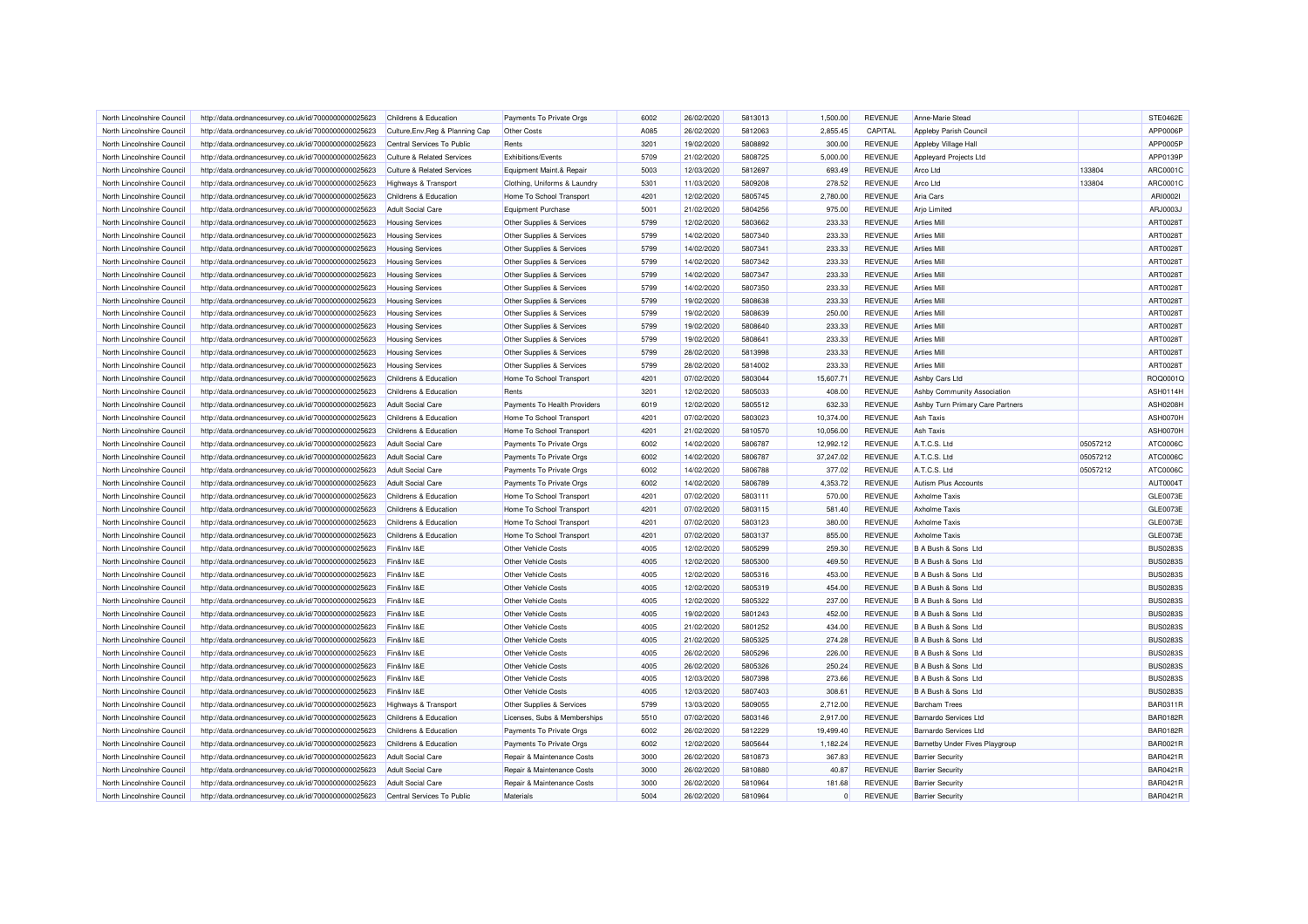| North Lincolnshire Council                               | http://data.ordnancesurvey.co.uk/id/7000000000025623                                                         | Central Services To Public                                     | Repair & Maintenance Costs            | 3000 | 14/02/2020 | 5806136 | $\Omega$ | <b>REVENUE</b> | <b>Barrier Security</b>                            | <b>BAR0421R</b> |
|----------------------------------------------------------|--------------------------------------------------------------------------------------------------------------|----------------------------------------------------------------|---------------------------------------|------|------------|---------|----------|----------------|----------------------------------------------------|-----------------|
| North Lincolnshire Council                               | http://data.ordnancesurvey.co.uk/id/7000000000025623                                                         | Central Services To Public                                     | Repair & Maintenance Costs            | 3000 | 14/02/2020 | 5806147 | $\Omega$ | <b>REVENUE</b> | <b>Barrier Security</b>                            | <b>BAR0421R</b> |
| North Lincolnshire Council                               | http://data.ordnancesurvey.co.uk/id/7000000000025623                                                         | Central Services To Public                                     | Repair & Maintenance Costs            | 3000 | 14/02/2020 | 5806653 | $\Omega$ | <b>REVENUE</b> | <b>Barrier Security</b>                            | <b>BAR0421R</b> |
| North Lincolnshire Council                               | http://data.ordnancesurvey.co.uk/id/7000000000025623                                                         | Central Services To Public                                     | Repair & Maintenance Costs            | 3000 | 14/02/2020 | 5806682 | $\Omega$ | <b>REVENUE</b> | <b>Barrier Security</b>                            | BAR0421R        |
| North Lincolnshire Council                               | http://data.ordnancesurvey.co.uk/id/7000000000025623                                                         | Central Services To Public                                     | Repair & Maintenance Costs            | 3000 | 19/02/2020 | 5809007 | $\Omega$ | <b>REVENUE</b> | <b>Barrier Security</b>                            | <b>BAR0421R</b> |
| North Lincolnshire Council                               | http://data.ordnancesurvey.co.uk/id/7000000000025623                                                         | Central Services To Public                                     | Repair & Maintenance Costs            | 3000 | 19/02/2020 | 5809042 | $\Omega$ | <b>REVENUE</b> | <b>Barrier Security</b>                            | BAR0421R        |
| North Lincolnshire Council                               | http://data.ordnancesurvey.co.uk/id/7000000000025623                                                         | Central Services To Public                                     | Repair & Maintenance Costs            | 3000 | 26/02/2020 | 5810873 | $\Omega$ | <b>REVENUE</b> | <b>Barrier Security</b>                            | <b>BAR0421R</b> |
| North Lincolnshire Council                               | http://data.ordnancesurvey.co.uk/id/7000000000025623                                                         | Central Services To Public                                     | Repair & Maintenance Costs            | 3000 | 26/02/2020 | 5810879 | $\Omega$ | <b>REVENUE</b> | <b>Barrier Security</b>                            | <b>BAR0421R</b> |
| North Lincolnshire Council                               | http://data.ordnancesurvey.co.uk/id/7000000000025623                                                         | Central Services To Public                                     | Repair & Maintenance Costs            | 3000 | 26/02/2020 | 5810880 | $\Omega$ | <b>REVENUE</b> | <b>Barrier Security</b>                            | <b>BAR0421R</b> |
| North Lincolnshire Council                               | http://data.ordnancesurvey.co.uk/id/7000000000025623                                                         | Central Services To Public                                     | Repair & Maintenance Costs            | 3000 | 26/02/2020 | 5810882 | $\Omega$ | <b>REVENUE</b> | <b>Barrier Security</b>                            | BAR0421R        |
| North Lincolnshire Council                               | http://data.ordnancesurvey.co.uk/id/7000000000025623                                                         | Central Services To Public                                     | Repair & Maintenance Costs            | 3000 | 26/02/2020 | 5810964 | $\Omega$ | <b>REVENUE</b> | <b>Barrier Security</b>                            | <b>BAR0421R</b> |
| North Lincolnshire Council                               | http://data.ordnancesurvey.co.uk/id/7000000000025623                                                         | Childrens & Education                                          | Repair & Maintenance Costs            | 3000 | 14/02/2020 | 5806147 | 326.00   | <b>REVENUE</b> | <b>Barrier Security</b>                            | BAR0421R        |
| North Lincolnshire Council                               | http://data.ordnancesurvey.co.uk/id/7000000000025623                                                         | Childrens & Education                                          | Repair & Maintenance Costs            | 3000 | 21/02/2020 | 5810654 | 5,778.00 | <b>REVENUE</b> | <b>Barrier Security</b>                            | <b>BAR0421R</b> |
| North Lincolnshire Council                               | http://data.ordnancesurvey.co.uk/id/7000000000025623                                                         | Childrens & Education                                          | Repair & Maintenance Costs            | 3000 | 26/02/2020 | 5810873 | 40.87    | <b>REVENUE</b> | <b>Barrier Security</b>                            | <b>BAR0421R</b> |
| North Lincolnshire Council                               | http://data.ordnancesurvey.co.uk/id/7000000000025623                                                         | Childrens & Education                                          | Repair & Maintenance Costs            | 3000 | 26/02/2020 | 5810873 | 204.35   | <b>REVENUE</b> | <b>Barrier Security</b>                            | <b>BAR0421R</b> |
| North Lincolnshire Council                               | http://data.ordnancesurvey.co.uk/id/7000000000025623                                                         | Childrens & Education                                          | Repair & Maintenance Costs            | 3000 | 26/02/2020 | 5810882 | 572.18   | <b>REVENUE</b> | <b>Barrier Security</b>                            | <b>BAR0421R</b> |
| North Lincolnshire Council                               | http://data.ordnancesurvey.co.uk/id/7000000000025623                                                         | Childrens & Education                                          | Repair & Maintenance Costs            | 3000 | 26/02/2020 | 5810964 | 1,042.68 | <b>REVENUE</b> | <b>Barrier Security</b>                            | <b>BAR0421R</b> |
| North Lincolnshire Council                               | http://data.ordnancesurvey.co.uk/id/7000000000025623                                                         | Childrens & Education                                          | Repair & Maintenance Costs            | 3000 | 26/02/2020 | 5810964 | 22.71    | <b>REVENUE</b> | <b>Barrier Security</b>                            | BAR0421R        |
|                                                          |                                                                                                              |                                                                | Repair & Maintenance Costs            | 3000 | 26/02/2020 | 5810873 | 81.74    | <b>REVENUE</b> |                                                    | <b>BAR0421R</b> |
| North Lincolnshire Council<br>North Lincolnshire Council | http://data.ordnancesurvey.co.uk/id/7000000000025623<br>http://data.ordnancesurvey.co.uk/id/7000000000025623 | Corporate And Democratic Core<br>Corporate And Democratic Core | Repair & Maintenance Costs            | 3000 | 26/02/2020 | 5810873 | 2,043.50 | <b>REVENUE</b> | <b>Barrier Security</b><br><b>Barrier Security</b> | BAR0421R        |
| North Lincolnshire Council                               | http://data.ordnancesurvey.co.uk/id/7000000000025623                                                         | Corporate And Democratic Core                                  | Repair & Maintenance Costs            | 3000 | 26/02/2020 | 5810880 | 163.48   | <b>REVENUE</b> | <b>Barrier Security</b>                            | <b>BAR0421R</b> |
|                                                          |                                                                                                              |                                                                |                                       |      |            |         |          |                |                                                    | <b>BAR0421R</b> |
| North Lincolnshire Council                               | http://data.ordnancesurvey.co.uk/id/7000000000025623                                                         | Corporate And Democratic Core                                  | Repair & Maintenance Costs            | 3000 | 26/02/2020 | 5810964 | 272.52   | <b>REVENUE</b> | <b>Barrier Security</b>                            |                 |
| North Lincolnshire Council                               | http://data.ordnancesurvey.co.uk/id/7000000000025623                                                         | Corporate And Democratic Core                                  | Repair & Maintenance Costs            | 3000 | 26/02/2020 | 5810978 | 386.54   | <b>REVENUE</b> | <b>Barrier Security</b>                            | <b>BAR0421R</b> |
| North Lincolnshire Council                               | http://data.ordnancesurvey.co.uk/id/7000000000025623                                                         | <b>Culture &amp; Related Services</b>                          | Equipment Maint.& Repair              | 5003 | 26/02/2020 | 5810978 | 404.11   | <b>REVENUE</b> | <b>Barrier Security</b>                            | <b>BAR0421R</b> |
| North Lincolnshire Council                               | http://data.ordnancesurvey.co.uk/id/7000000000025623                                                         | <b>Culture &amp; Related Services</b>                          | Repair & Maintenance Costs            | 3000 | 12/02/2020 | 5805640 | 3,600.00 | <b>REVENUE</b> | <b>Barrier Security</b>                            | <b>BAR0421R</b> |
| North Lincolnshire Council                               | http://data.ordnancesurvey.co.uk/id/7000000000025623                                                         | <b>Culture &amp; Related Services</b>                          | Repair & Maintenance Costs            | 3000 | 14/02/2020 | 5806653 | 422.09   | <b>REVENUE</b> | <b>Barrier Security</b>                            | <b>BAR0421R</b> |
| North Lincolnshire Council                               | http://data.ordnancesurvey.co.uk/id/7000000000025623                                                         | <b>Culture &amp; Related Services</b>                          | Repair & Maintenance Costs            | 3000 | 19/02/2020 | 5809042 | 283.24   | <b>REVENUE</b> | <b>Barrier Security</b>                            | <b>BAR0421R</b> |
| North Lincolnshire Council                               | http://data.ordnancesurvey.co.uk/id/7000000000025623                                                         | <b>Culture &amp; Related Services</b>                          | Repair & Maintenance Costs            | 3000 | 26/02/2020 | 5810873 | 1.798.28 | <b>REVENUE</b> | <b>Barrier Security</b>                            | <b>BAR0421R</b> |
| North Lincolnshire Council                               | http://data.ordnancesurvey.co.uk/id/7000000000025623                                                         | <b>Culture &amp; Related Services</b>                          | Repair & Maintenance Costs            | 3000 | 26/02/2020 | 5810880 | 281.74   | <b>REVENUE</b> | <b>Barrier Security</b>                            | <b>BAR0421R</b> |
| North Lincolnshire Council                               | http://data.ordnancesurvey.co.uk/id/7000000000025623                                                         | <b>Culture &amp; Related Services</b>                          | Repair & Maintenance Costs            | 3000 | 26/02/2020 | 5810964 | 2,636.34 | <b>REVENUE</b> | <b>Barrier Security</b>                            | <b>BAR0421R</b> |
| North Lincolnshire Council                               | http://data.ordnancesurvey.co.uk/id/7000000000025623                                                         | Culture & Related Services                                     | Repair & Maintenance Costs            | 3000 | 26/02/2020 | 5812295 | 1,488.10 | <b>REVENUE</b> | <b>Barrier Security</b>                            | <b>BAR0421R</b> |
| North Lincolnshire Council                               | http://data.ordnancesurvey.co.uk/id/7000000000025623                                                         | <b>Culture &amp; Related Services</b>                          | Repair & Maintenance Costs            | 3000 | 28/02/2020 | 5813960 | 2,750.00 | <b>REVENUE</b> | <b>Barrier Security</b>                            | <b>BAR0421R</b> |
| North Lincolnshire Council                               | http://data.ordnancesurvey.co.uk/id/7000000000025623                                                         | Environmental & Regulatory Svs                                 | Equipment Maint.& Repair              | 5003 | 26/02/2020 | 5810964 | 22.71    | <b>REVENUE</b> | <b>Barrier Security</b>                            | <b>BAR0421R</b> |
| North Lincolnshire Council                               | http://data.ordnancesurvey.co.uk/id/7000000000025623                                                         | Environmental & Regulatory Svs                                 | Equipment Maint.& Repair              | 5003 | 26/02/2020 | 5810964 | 158.97   | <b>REVENUE</b> | <b>Barrier Security</b>                            | <b>BAR0421R</b> |
| North Lincolnshire Council                               | http://data.ordnancesurvey.co.uk/id/7000000000025623                                                         | Environmental & Regulatory Svs                                 | Repair & Maintenance Costs            | 3000 | 14/02/2020 | 5806136 | 213.50   | <b>REVENUE</b> | <b>Barrier Security</b>                            | <b>BAR0421R</b> |
| North Lincolnshire Council                               | http://data.ordnancesurvey.co.uk/id/7000000000025623                                                         | Environmental & Regulatory Svs                                 | Repair & Maintenance Costs            | 3000 | 14/02/2020 | 5806682 | 319.50   | <b>REVENUE</b> | <b>Barrier Security</b>                            | <b>BAR0421R</b> |
| North Lincolnshire Council                               | http://data.ordnancesurvey.co.uk/id/7000000000025623                                                         | <b>Environmental &amp; Regulatory Svs</b>                      | Repair & Maintenance Costs            | 3000 | 19/02/2020 | 5809007 | 482.50   | <b>REVENUE</b> | <b>Barrier Security</b>                            | <b>BAR0421R</b> |
| North Lincolnshire Council                               | http://data.ordnancesurvey.co.uk/id/7000000000025623                                                         | Environmental & Regulatory Svs                                 | Repair & Maintenance Costs            | 3000 | 26/02/2020 | 5810873 | 122.61   | <b>REVENUE</b> | <b>Barrier Security</b>                            | <b>BAR0421R</b> |
| North Lincolnshire Council                               | http://data.ordnancesurvey.co.uk/id/7000000000025623                                                         | Environmental & Regulatory Svs                                 | Repair & Maintenance Costs            | 3000 | 26/02/2020 | 5810880 | 345.16   | <b>REVENUE</b> | <b>Barrier Security</b>                            | <b>BAR0421R</b> |
| North Lincolnshire Council                               | http://data.ordnancesurvey.co.uk/id/7000000000025623                                                         | Environmental & Regulatory Svs                                 | Repair & Maintenance Costs            | 3000 | 26/02/2020 | 5810964 | 1.135.50 | <b>REVENUE</b> | <b>Barrier Security</b>                            | <b>BAR0421R</b> |
| North Lincolnshire Council                               | http://data.ordnancesurvey.co.uk/id/7000000000025623                                                         | Fin&Inv I&E                                                    | <b>Benair &amp; Maintenance Costs</b> | 3000 | 26/02/2020 | 5810873 | 204.35   | <b>REVENUE</b> | <b>Barrier Security</b>                            | <b>BAR0421R</b> |
| North Lincolnshire Council                               | http://data.ordnancesurvey.co.uk/id/7000000000025623                                                         | Fin&Inv I&E                                                    | Repair & Maintenance Costs            | 3000 | 26/02/2020 | 5810873 | 490.44   | <b>REVENUE</b> | <b>Barrier Security</b>                            | <b>BAR0421R</b> |
| North Lincolnshire Council                               | http://data.ordnancesurvey.co.uk/id/7000000000025623                                                         | Fin&Inv I&E                                                    | Repair & Maintenance Costs            | 3000 | 26/02/2020 | 5810880 | 81.74    | <b>REVENUE</b> | <b>Barrier Security</b>                            | <b>BAR0421R</b> |
| North Lincolnshire Council                               | http://data.ordnancesurvey.co.uk/id/7000000000025623                                                         | Fin&Inv I&E                                                    | Repair & Maintenance Costs            | 3000 | 26/02/2020 | 5810880 | 40.87    | <b>REVENUE</b> | <b>Barrier Security</b>                            | <b>BAR0421R</b> |
| North Lincolnshire Council                               | http://data.ordnancesurvey.co.uk/id/7000000000025623                                                         | Fin&Inv I&E                                                    | Repair & Maintenance Costs            | 3000 | 26/02/2020 | 5810964 | 3,474.63 | <b>REVENUE</b> | <b>Barrier Security</b>                            | <b>BAR0421R</b> |
| North Lincolnshire Council                               | http://data.ordnancesurvey.co.uk/id/7000000000025623                                                         | Fin&Inv I&E                                                    | Repair & Maintenance Costs            | 3000 | 26/02/2020 | 5810964 | 749.43   | <b>REVENUE</b> | <b>Barrier Security</b>                            | <b>BAR0421R</b> |
| North Lincolnshire Council                               | http://data.ordnancesurvey.co.uk/id/7000000000025623                                                         | Fin&Inv I&E                                                    | Repair & Maintenance Costs            | 3000 | 26/02/2020 | 5810964 | 317.94   | <b>REVENUE</b> | <b>Barrier Security</b>                            | <b>BAR0421R</b> |
| North Lincolnshire Council                               | http://data.ordnancesurvey.co.uk/id/7000000000025623                                                         | Fin&Inv I&E                                                    | Repair & Maintenance Costs            | 3000 | 26/02/2020 | 5810978 | 158.13   | <b>REVENUE</b> | <b>Barrier Security</b>                            | BAR0421R        |
| North Lincolnshire Council                               | http://data.ordnancesurvey.co.uk/id/7000000000025623                                                         | <b>Highways &amp; Transport</b>                                | Repair & Maintenance Costs            | 3000 | 26/02/2020 | 5810873 | 40.87    | <b>REVENUE</b> | <b>Barrier Security</b>                            | BAR0421R        |
| North Lincolnshire Council                               | http://data.ordnancesurvey.co.uk/id/7000000000025623                                                         | Highways & Transport                                           | Repair & Maintenance Costs            | 3000 | 26/02/2020 | 5810880 | 81.74    | <b>REVENUE</b> | <b>Barrier Security</b>                            | <b>BAR0421R</b> |
| North Lincolnshire Council                               | http://data.ordnancesurvey.co.uk/id/7000000000025623                                                         | Highways & Transport                                           | Repair & Maintenance Costs            | 3000 | 26/02/2020 | 5810964 | 158.97   | <b>REVENUE</b> | <b>Barrier Security</b>                            | BAR0421R        |
| North Lincolnshire Council                               | http://data.ordnancesurvey.co.uk/id/7000000000025623                                                         | Highways & Transport                                           | Repair & Maintenance Costs            | 3000 | 26/02/2020 | 5810964 | 249.81   | <b>REVENUE</b> | <b>Barrier Security</b>                            | BAR0421R        |
| North Lincolnshire Council                               | http://data.ordnancesurvey.co.uk/id/7000000000025623                                                         | Highways & Transport                                           | Repair & Maintenance Costs            | 3000 | 28/02/2020 | 5813953 | 1,298.28 | <b>REVENUE</b> | <b>Barrier Security</b>                            | <b>BAR0421R</b> |
|                                                          |                                                                                                              |                                                                |                                       |      |            |         |          |                |                                                    |                 |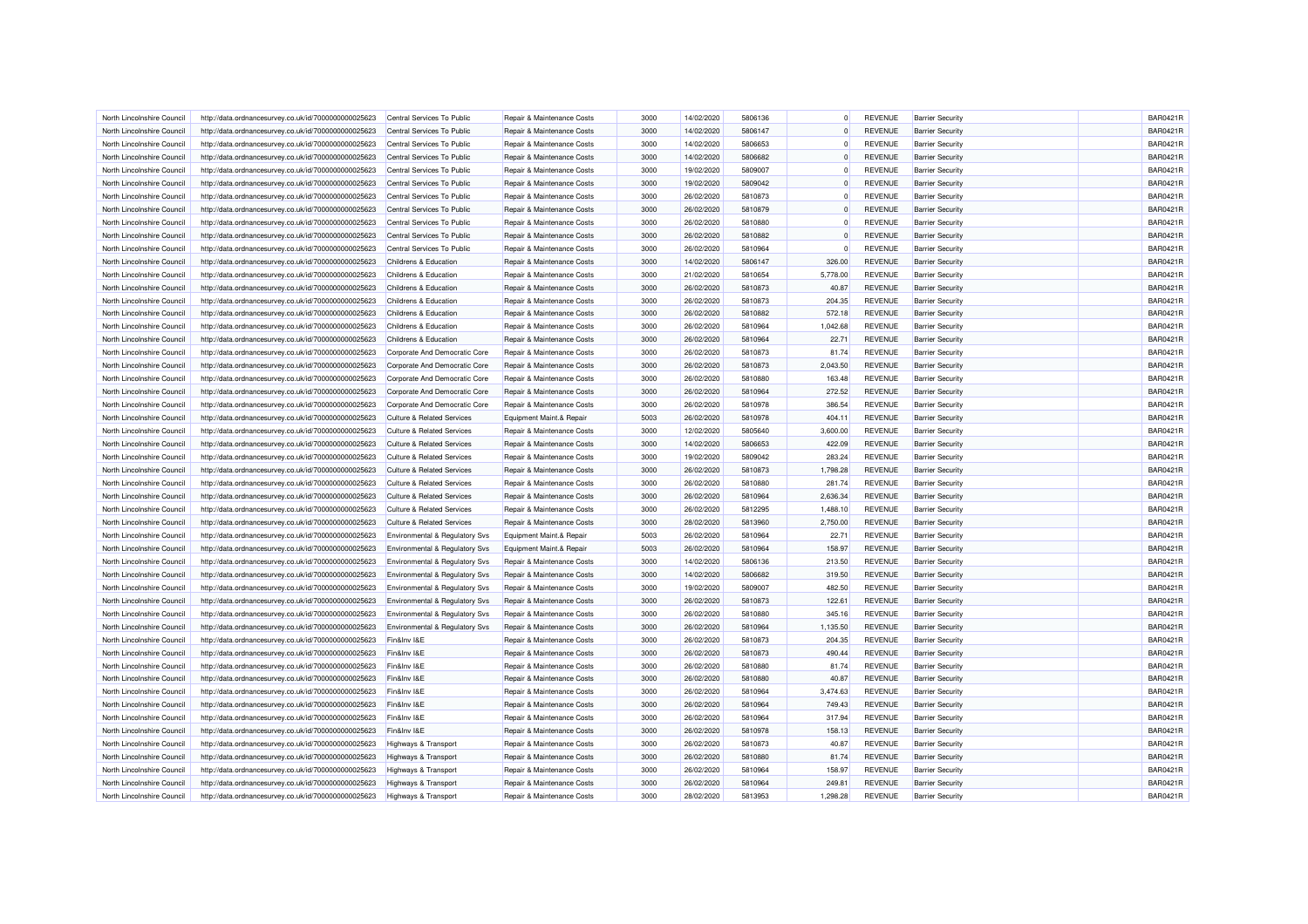| North Lincolnshire Council                               | http://data.ordnancesurvey.co.uk/id/7000000000025623 | <b>Highways &amp; Transport</b>           | Repair & Maintenance Costs     | 3000 | 28/02/2020 | 5813955 | 3.450.00   | <b>REVENUE</b> | <b>Barrier Security</b>                       |          | <b>BAR0421R</b> |
|----------------------------------------------------------|------------------------------------------------------|-------------------------------------------|--------------------------------|------|------------|---------|------------|----------------|-----------------------------------------------|----------|-----------------|
| North Lincolnshire Council                               | http://data.ordnancesurvey.co.uk/id/7000000000025623 | Non Distributed Costs                     | Repair & Maintenance Costs     | 3000 | 26/02/2020 | 5810873 | 81.74      | <b>REVENUE</b> | <b>Barrier Security</b>                       |          | <b>BAR0421R</b> |
| North Lincolnshire Council                               | http://data.ordnancesurvey.co.uk/id/7000000000025623 | Non Distributed Costs                     | Repair & Maintenance Costs     | 3000 | 26/02/2020 | 5810964 | 22.71      | <b>REVENUE</b> | <b>Barrier Security</b>                       |          | <b>BAR0421R</b> |
| North Lincolnshire Council                               | http://data.ordnancesurvey.co.uk/id/7000000000025623 | Childrens & Education                     | <b>Client Related Costs</b>    | 5534 | 19/02/2020 | 5809240 | 2,208.34   | <b>REVENUE</b> | <b>Barton Carpets &amp; Vinyls</b>            |          | <b>BAR0540R</b> |
| North Lincolnshire Council                               | http://data.ordnancesurvey.co.uk/id/7000000000025623 | <b>Culture &amp; Related Services</b>     | Payments To Voluntary Orgs     | 6001 | 28/02/2020 | 5813665 | 3,000.00   | <b>REVENUE</b> | Barton Junior Football Club                   |          | <b>BAR0325R</b> |
| North Lincolnshire Council                               | http://data.ordnancesurvey.co.uk/id/7000000000025623 | <b>Adult Social Care</b>                  | Payments To Voluntary Orgs     | 6001 | 14/02/2020 | 5807318 | 625.00     | <b>REVENUE</b> | Barton On Humber Trinity Methodist Church     |          | <b>BAR0130R</b> |
| North Lincolnshire Council                               | http://data.ordnancesurvey.co.uk/id/7000000000025623 | Childrens & Education                     | <b>Client Transport Costs</b>  | 6092 | 12/02/2020 | 5805258 | 16,421.90  | <b>REVENUE</b> | <b>Barton Tt Taxis Ltd</b>                    | 07405760 | <b>BAR0888F</b> |
| North Lincolnshire Council                               | http://data.ordnancesurvey.co.uk/id/7000000000025623 | Childrens & Education                     | Home To School Transport       | 4201 | 07/02/2020 | 5803046 | 760.00     | <b>REVENUE</b> | <b>Barton Tt Taxis Ltd</b>                    | 07405760 | <b>BAR0888R</b> |
| North Lincolnshire Council                               | http://data.ordnancesurvey.co.uk/id/7000000000025623 | Childrens & Education                     | Home To School Transport       | 4201 | 07/02/2020 | 5803047 | 288.00     | <b>REVENUE</b> | Barton Tt Taxis Ltd                           | 07405760 | <b>BAR0888R</b> |
| North Lincolnshire Council                               | http://data.ordnancesurvey.co.uk/id/7000000000025623 | Childrens & Education                     | Home To School Transport       | 4201 | 07/02/2020 | 5803102 | 768.00     | <b>REVENUE</b> | <b>Barton Tt Taxis Ltd</b>                    | 07405760 | <b>BAR0888R</b> |
| North Lincolnshire Council                               | http://data.ordnancesurvey.co.uk/id/7000000000025623 | Childrens & Education                     | <b>Client Related Costs</b>    | 5534 | 07/02/2020 | 5802801 | 463.05     | <b>REVENUE</b> | Beginnings Day Care Ltd                       |          | <b>BEG0025G</b> |
| North Lincolnshire Council                               | http://data.ordnancesurvey.co.uk/id/7000000000025623 | Childrens & Education                     | <b>Client Related Costs</b>    | 5534 | 07/02/2020 | 5802803 | 295.20     | <b>REVENUE</b> | Beginnings Day Care Ltd                       |          | <b>BEG0025G</b> |
| North Lincolnshire Council                               | http://data.ordnancesurvey.co.uk/id/7000000000025623 | Childrens & Education                     | <b>Client Related Costs</b>    | 5534 | 07/02/2020 | 5802804 | 492.00     | <b>REVENUE</b> | Beginnings Day Care Ltd                       |          | <b>BEG0025G</b> |
| North Lincolnshire Council                               | http://data.ordnancesurvey.co.uk/id/7000000000025623 | Childrens & Education                     | Payments To Private Orgs       | 6002 | 28/02/2020 | 5813577 | 433.40     | <b>REVENUE</b> | Benjamin Nunn                                 |          | <b>NUN0018N</b> |
| North Lincolnshire Council                               | http://data.ordnancesurvey.co.uk/id/7000000000025623 | <b>Culture &amp; Related Services</b>     | Books (Libraries+Schools Only) | 5005 | 12/02/2020 | 5804086 | 329.09     | <b>REVENUE</b> | Bertram Group                                 | 6849888  | <b>BER0090F</b> |
| North Lincolnshire Council                               | http://data.ordnancesurvey.co.uk/id/7000000000025623 | <b>Culture &amp; Related Services</b>     | Books (Libraries+Schools Only) | 5005 | 12/02/2020 | 5805260 | 439.28     | <b>REVENUE</b> | Bertram Group                                 | 6849888  | <b>BER0090R</b> |
| North Lincolnshire Council                               | http://data.ordnancesurvey.co.uk/id/7000000000025623 | Culture & Related Services                | Books (Libraries+Schools Only) | 5005 | 14/02/2020 | 5803574 | 364.38     | <b>REVENUE</b> | Bertram Group                                 | 6849888  | <b>BER0090R</b> |
| North Lincolnshire Council                               | http://data.ordnancesurvey.co.uk/id/7000000000025623 | <b>Culture &amp; Related Services</b>     | Books (Libraries+Schools Only) | 5005 | 14/02/2020 | 5804191 | 310.52     | <b>REVENUE</b> | Bertram Group                                 | 6849888  | <b>BER0090F</b> |
|                                                          | http://data.ordnancesurvey.co.uk/id/7000000000025623 | <b>Culture &amp; Related Services</b>     | Books (Libraries+Schools Only) | 5005 | 19/02/2020 | 5804193 | 442.21     | <b>REVENUE</b> |                                               | 6849888  | <b>BER0090R</b> |
| North Lincolnshire Council<br>North Lincolnshire Council | http://data.ordnancesurvey.co.uk/id/7000000000025623 | <b>Culture &amp; Related Services</b>     | Books (Libraries+Schools Only) | 5005 | 19/02/2020 | 5807938 | 267.86     | <b>REVENUE</b> | Bertram Group<br>Bertram Group                | 6849888  | <b>BER0090R</b> |
| North Lincolnshire Council                               | http://data.ordnancesurvey.co.uk/id/7000000000025623 | <b>Culture &amp; Related Services</b>     | Books (Libraries+Schools Only) | 5005 | 07/03/2020 | 5807541 | 314.02     | <b>REVENUE</b> | Bertram Group                                 | 6849888  | <b>BER0090R</b> |
|                                                          |                                                      |                                           |                                |      |            |         |            |                |                                               |          | <b>BGS0003S</b> |
| North Lincolnshire Council                               | http://data.ordnancesurvey.co.uk/id/7000000000025623 | Childrens & Education                     | <b>Legal Fees</b>              | 5823 | 21/02/2020 | 5810693 | 715.00     | <b>REVENUE</b> | <b>Bg Solicitors</b>                          |          |                 |
| North Lincolnshire Council                               | http://data.ordnancesurvey.co.uk/id/7000000000025623 | Childrens & Education                     | <b>Legal Fees</b>              | 5823 | 21/02/2020 | 5810698 | 261.30     | <b>REVENUE</b> | <b>Bg Solicitors</b>                          |          | <b>BGS0003S</b> |
| North Lincolnshire Council                               | http://data.ordnancesurvey.co.uk/id/7000000000025623 | <b>Environmental &amp; Regulatory Svs</b> | Payments To Private Orgs       | 6002 | 26/02/2020 | 5807343 | 741.62     | <b>REVENUE</b> | <b>Biffa Waste Services Plc</b>               | 00946107 | BIF0005F        |
| North Lincolnshire Council                               | http://data.ordnancesurvey.co.uk/id/7000000000025623 | Environmental & Regulatory Svs            | Payments To Private Orgs       | 6002 | 26/02/2020 | 5807544 | 8,010.74   | <b>REVENUE</b> | <b>Biowise I td</b>                           | 04305295 | <b>BIO0014O</b> |
| North Lincolnshire Council                               | http://data.ordnancesurvey.co.uk/id/7000000000025623 | <b>Environmental &amp; Regulatory Svs</b> | Repair & Maintenance Costs     | 3000 | 26/02/2020 | 5812717 | 1,300.00   | <b>REVENUE</b> | Birkdale Manufacturing Group Ltd              |          | <b>BIR0003R</b> |
| North Lincolnshire Council                               | http://data.ordnancesurvey.co.uk/id/7000000000025623 | Childrens & Education                     | Payments To Private Orgs (Inv) | 6026 | 07/03/2020 | 5804847 | 2,240.00   | <b>REVENUE</b> | Bishop Grosseteste U C Lincoln                |          | <b>BIS0042S</b> |
| North Lincolnshire Council                               | http://data.ordnancesurvey.co.uk/id/7000000000025623 | Childrens & Education                     | Home To School Transport       | 4201 | 12/02/2020 | 5805238 | 2.999.80   | <b>REVENUE</b> | <b>Black &amp; White Coaches</b>              |          | <b>BLA0209A</b> |
| North Lincolnshire Council                               | http://data.ordnancesurvey.co.uk/id/7000000000025623 | Childrens & Education                     | Home To School Transport       | 4201 | 12/02/2020 | 5805243 | 3,077.80   | <b>REVENUE</b> | <b>Black &amp; White Coaches</b>              |          | <b>BLA0209A</b> |
| North Lincolnshire Council                               | http://data.ordnancesurvey.co.uk/id/7000000000025623 | Childrens & Education                     | Home To School Transport       | 4201 | 12/02/2020 | 5805246 | 4,400.00   | <b>REVENUE</b> | <b>Black &amp; White Coaches</b>              |          | <b>BLA0209A</b> |
| North Lincolnshire Council                               | http://data.ordnancesurvey.co.uk/id/7000000000025623 | <b>Culture &amp; Related Services</b>     | Passenger Transport            | 6011 | 21/02/2020 | 5809161 | 392.00     | <b>REVENUE</b> | <b>Black &amp; White Coaches</b>              |          | <b>BLA0209A</b> |
| North Lincolnshire Council                               | http://data.ordnancesurvey.co.uk/id/7000000000025623 | <b>Highways &amp; Transport</b>           | Passenger Transport            | 6011 | 19/02/2020 | 5807902 | 4,367.30   | <b>REVENUE</b> | <b>Black &amp; White Coaches</b>              |          | <b>BLA0209A</b> |
| North Lincolnshire Council                               | http://data.ordnancesurvey.co.uk/id/7000000000025623 | Highways & Transport                      | Passenger Transport            | 6011 | 19/02/2020 | 5807903 | 3,351.40   | <b>REVENUE</b> | <b>Black &amp; White Coaches</b>              |          | <b>BLA0209A</b> |
| North Lincolnshire Council                               | http://data.ordnancesurvey.co.uk/id/7000000000025623 | <b>Culture &amp; Related Services</b>     | Other Supplies & Services      | 5799 | 12/02/2020 | 5804227 | 421.41     | <b>REVENUE</b> | <b>Bliss Distribution Ltd</b>                 | 05804422 | <b>DRA0038A</b> |
| North Lincolnshire Council                               | http://data.ordnancesurvey.co.uk/id/7000000000025623 | <b>Culture &amp; Related Services</b>     | Other Supplies & Services      | 5799 | 19/02/2020 | 5807931 | 247.74     | <b>REVENUE</b> | <b>Bliss Distribution Ltd</b>                 | 05804422 | DRA0038A        |
| North Lincolnshire Council                               | http://data.ordnancesurvey.co.uk/id/7000000000025623 | <b>Environmental &amp; Regulatory Svs</b> | Payments To Voluntary Orgs     | 6001 | 07/02/2020 | 5802807 | 22,500.00  | <b>REVENUE</b> | Blue Door Support Service Cic                 | 12409042 | <b>BLU0033U</b> |
| North Lincolnshire Council                               | http://data.ordnancesurvey.co.uk/id/7000000000025623 | <b>Environmental &amp; Regulatory Svs</b> | Payments To Voluntary Orgs     | 6001 | 07/02/2020 | 5802810 | 25,000.00  | <b>REVENUE</b> | Blue Door Support Service Cic                 | 12409042 | <b>BLU0033U</b> |
| North Lincolnshire Council                               | http://data.ordnancesurvey.co.uk/id/7000000000025623 | <b>Culture &amp; Related Services</b>     | Repair & Maintenance Costs     | 3000 | 26/02/2020 | 5811261 | 315.00     | <b>REVENUE</b> | <b>Bluewater Plumbing Services</b>            |          | <b>BLU0098U</b> |
| North Lincolnshire Council                               | http://data.ordnancesurvey.co.uk/id/7000000000025623 | Culture & Related Services                | Equipment Hire/Rent            | 5002 | 07/03/2020 | 5812677 | 1,137.49   | <b>REVENUE</b> | Bnp Paribas Lease Group (Rentals)             |          | <b>BNP0002P</b> |
| North Lincolnshire Council                               | http://data.ordnancesurvey.co.uk/id/7000000000025623 | Childrens & Education                     | Materials                      | 5004 | 12/02/2020 | 5805625 | 5.683.92   | <b>REVENUE</b> | <b>Book Trust</b>                             | 210012   | BOO0062C        |
| North Lincolnshire Council                               | http://data.ordnancesurvey.co.uk/id/7000000000025623 | Central Services To Public                | Rents                          | 3201 | 19/02/2020 | 5808903 | 450.00     | <b>REVENUE</b> | <b>Bottesford Baptist Church</b>              |          | <b>BOT0054T</b> |
| North Lincolnshire Council                               | http://data.ordnancesurvey.co.uk/id/7000000000025623 | Central Services To Public                | Rents                          | 3201 | 19/02/2020 | 5808901 | 640.00     | <b>REVENUE</b> | <b>Bottesford Town Council</b>                |          | <b>BOT0001T</b> |
| North Lincolnshire Council                               | http://data.ordnancesurvey.co.uk/id/7000000000025623 | Central Services To Public                | Rents                          | 3201 | 19/02/2020 | 5808902 | 320.00     | <b>REVENUE</b> | Bottesford Town Football Club                 |          | <b>BOT0030T</b> |
| North Lincolnshire Council                               | http://data.ordnancesurvey.co.uk/id/7000000000025623 | Environmental & Regulatory Svs            | Other Premises Costs           | 3390 | 14/02/2020 | 5807187 | 999.95     | <b>REVENUE</b> | <b>Brendeck Ltd</b>                           |          | <b>BRE0027E</b> |
| North Lincolnshire Council                               | http://data.ordnancesurvey.co.uk/id/7000000000025623 | Childrens & Education                     | <b>Client Related Costs</b>    | 5534 | 05/02/2020 | 5799919 | 750.00     | <b>REVENUE</b> | <b>Brigg Beds</b>                             |          | <b>BRI05691</b> |
| North Lincolnshire Council                               | http://data.ordnancesurvey.co.uk/id/7000000000025623 | Central Services To Public                | Rents                          | 3201 | 19/02/2020 | 5808905 | 350.00     | <b>REVENUE</b> | <b>Brigg Methodist Church</b>                 |          | <b>BRI01511</b> |
| North Lincolnshire Council                               | http://data.ordnancesurvey.co.uk/id/7000000000025623 | <b>Planning Services</b>                  | Payments To Private Orgs       | 6002 | 07/02/2020 | 5803084 | 173,144.41 | <b>REVENUE</b> | Britcon (Scunthorpe) Ltd                      |          | <b>BRI00321</b> |
| North Lincolnshire Council                               | http://data.ordnancesurvey.co.uk/id/7000000000025623 | <b>Planning Services</b>                  | Payments To Private Orgs       | 6002 | 26/02/2020 | 5812242 | 208,064.75 | <b>REVENUE</b> | Britcon (Scunthorpe) Ltd                      |          | <b>BRI00321</b> |
| North Lincolnshire Council                               | http://data.ordnancesurvey.co.uk/id/7000000000025623 | <b>Highways &amp; Transport</b>           | Other Supplies & Services      | 5799 | 28/02/2020 | 5813074 | 1,182.00   | <b>REVENUE</b> | <b>British Parking Association</b>            |          | <b>BRI06331</b> |
| North Lincolnshire Council                               | http://data.ordnancesurvey.co.uk/id/7000000000025623 | Highways & Transport                      | Gen Office Exp (Incl Postage)  | 5603 | 26/02/2020 | 5812248 | 668.00     | <b>REVENUE</b> | British Parking Association Safer Parking Sch |          | <b>BRI05901</b> |
| North Lincolnshire Council                               | http://data.ordnancesurvey.co.uk/id/7000000000025623 | <b>Planning Services</b>                  | Licenses, Subs & Memberships   | 5510 | 19/02/2020 | 5801224 | 1,025.00   | <b>REVENUE</b> | <b>British Standards Institution</b>          |          | <b>BRI0015I</b> |
| North Lincolnshire Council                               | http://data.ordnancesurvey.co.uk/id/7000000000025623 | Corporate And Democratic Core             | Telephone Rent/Calls           | 5403 | 19/02/2020 | 5807922 | 386.70     | <b>REVENUE</b> | <b>British Telecom Plc</b>                    | 1800000  | <b>BRI00201</b> |
| North Lincolnshire Council                               | http://data.ordnancesurvey.co.uk/id/7000000000025623 | <b>Culture &amp; Related Services</b>     | Telephone Rent/Calls           | 5403 | 07/02/2020 | 5802857 | 1,576.00   | <b>REVENUE</b> | <b>British Telecom Plc</b>                    | 1800000  | <b>BRI00201</b> |
|                                                          |                                                      |                                           |                                |      |            |         |            |                |                                               |          |                 |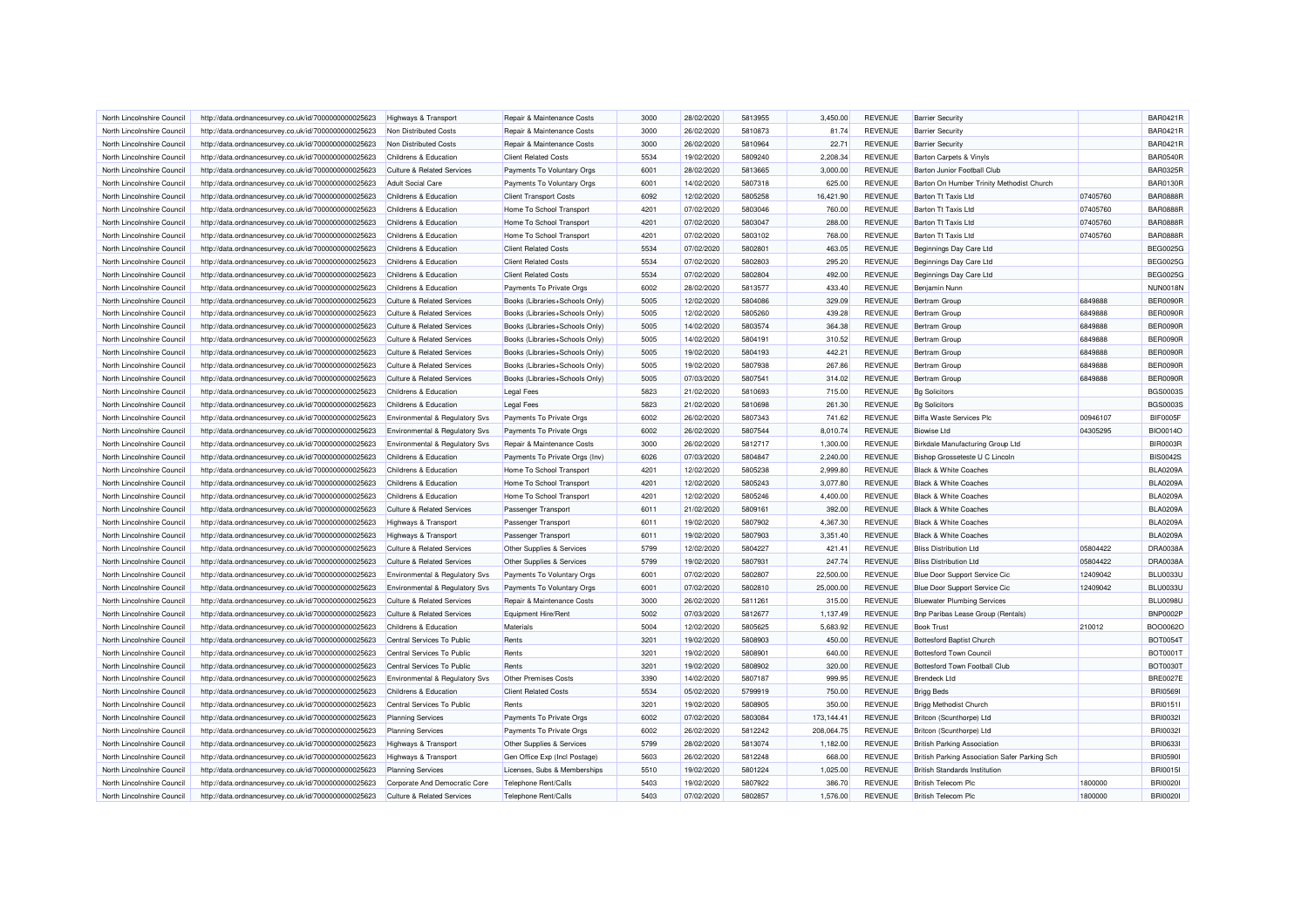| North Lincolnshire Council | http://data.ordnancesurvey.co.uk/id/7000000000025623                                                         | Corporate And Democratic Core             | <b>Legal Fees</b>                                    | 5823 | 12/03/2020 | 5813996 | 1,560.00    | <b>REVENUE</b> | <b>Broadway House Chambers</b>        |          | <b>BRO0283O</b> |
|----------------------------|--------------------------------------------------------------------------------------------------------------|-------------------------------------------|------------------------------------------------------|------|------------|---------|-------------|----------------|---------------------------------------|----------|-----------------|
| North Lincolnshire Council | http://data.ordnancesurvey.co.uk/id/7000000000025623                                                         | Childrens & Education                     | Repair & Maintenance Costs                           | 3000 | 21/02/2020 | 5808635 | 274.37      | <b>REVENUE</b> | Brook & Mayo Ltd                      | 4625674  | <b>BRO0686O</b> |
| North Lincolnshire Council | http://data.ordnancesurvey.co.uk/id/7000000000025623                                                         | <b>Culture &amp; Related Services</b>     | Repair & Maintenance Costs                           | 3000 | 21/02/2020 | 5808635 | 1,236.24    | <b>REVENUE</b> | Brook & Mayo Ltd                      | 4625674  | <b>BRO0686O</b> |
| North Lincolnshire Council | http://data.ordnancesurvey.co.uk/id/7000000000025623                                                         | <b>Environmental &amp; Regulatory Svs</b> | Repair & Maintenance Costs                           | 3000 | 21/02/2020 | 5808635 | 252.43      | <b>REVENUE</b> | Brook & Mayo Ltd                      | 4625674  | <b>BRO0686O</b> |
| North Lincolnshire Council | http://data.ordnancesurvey.co.uk/id/7000000000025623                                                         | Non Distributed Costs                     | Repair & Maintenance Costs                           | 3000 | 21/02/2020 | 5808635 | 109.01      | <b>REVENUE</b> | Brook & Mayo Ltd                      | 4625674  | <b>BRO0686O</b> |
| North Lincolnshire Council | http://data.ordnancesurvey.co.uk/id/7000000000025623                                                         | Culture, Env, Reg & Planning Cap          | <b>Other Costs</b>                                   | A085 | 14/02/2020 | 5807490 | 375.00      | CAPITAL        | <b>Broughton Cricket Club</b>         |          | <b>BRO0123O</b> |
| North Lincolnshire Council | http://data.ordnancesurvey.co.uk/id/7000000000025623                                                         | N Lincs Gf Balance Sheet                  | Insurance-Combined Liability                         | L493 | 28/02/2020 | 5813943 | $\Omega$    | CAPITAL        | Browne Jacobson Lip                   |          | <b>BRO0050O</b> |
| North Lincolnshire Council | http://data.ordnancesurvey.co.uk/id/7000000000025623                                                         | Environmental & Regulatory Svs            | Telephone Rent/Calls                                 | 5403 | 14/02/2020 | 5806715 | 5.882.79    | <b>REVENUE</b> | <b>Bt Redcare-Remote Vision</b>       | 1800000  | <b>BTR0004R</b> |
| North Lincolnshire Council | http://data.ordnancesurvey.co.uk/id/7000000000025623                                                         | Fin&Inv I&F                               | <b>Cleaning Costs/ Materials</b>                     | 3301 | 12/02/2020 | 5805778 | 469.85      | <b>REVENUE</b> | <b>Bunzl Catering Supplies</b>        | 2902454  | BUN0070N        |
| North Lincolnshire Council | http://data.ordnancesurvey.co.uk/id/7000000000025623                                                         | <b>Culture &amp; Related Services</b>     | Equipment Maint.& Repair                             | 5003 | 26/02/2020 | 5812700 | 711.03      | <b>REVENUE</b> | <b>Burdens Group Ltd</b>              |          | <b>BUR0253R</b> |
| North Lincolnshire Council | http://data.ordnancesurvey.co.uk/id/7000000000025623                                                         | Culture, Env, Reg & Planning Cap          | <b>Gas Works</b>                                     | A072 | 07/02/2020 | 5801646 | 357.00      | CAPITAL        | Cadent Gas Ltd                        |          | CAD0136D        |
| North Lincolnshire Council | http://data.ordnancesurvey.co.uk/id/7000000000025623                                                         | Culture & Related Services                | Repair & Maintenance Costs                           | 3000 | 21/02/2020 | 5810657 | 350.00      | <b>REVENUE</b> | <b>Calandine Lifts Ltd</b>            | 5541807  | <b>CAL0008L</b> |
| North Lincolnshire Council | http://data.ordnancesurvey.co.uk/id/7000000000025623                                                         | Culture & Related Services                | Gas                                                  | 3101 | 21/02/2020 | 5810664 | 1,276.56    | <b>REVENUE</b> | Calor Gas Ltd                         | 303703   | CAL0063L        |
| North Lincolnshire Council | http://data.ordnancesurvey.co.uk/id/7000000000025623                                                         | Adult Social Care                         | Payments To Health Providers                         | 6019 | 07/02/2020 | 5803484 | 1,325.47    | <b>REVENUE</b> | Cambridge Avenue Medical Centre       |          | <b>CAM0007M</b> |
| North Lincolnshire Council | http://data.ordnancesurvey.co.uk/id/7000000000025623                                                         | <b>Public Health</b>                      | Payments To Health Providers                         | 6019 | 07/02/2020 | 5803484 | 570.00      | <b>REVENUE</b> | Cambridge Avenue Medical Centre       |          | <b>CAM0007M</b> |
| North Lincolnshire Council | http://data.ordnancesurvey.co.uk/id/7000000000025623                                                         | Corporate And Democratic Core             | Recruitment Costs And Dbs                            | 2004 | 11/03/2020 | 5806657 | 339.00      | <b>REVENUE</b> | Cantium Business Solutions Ltd        | 11242115 | <b>CAN0085N</b> |
| North Lincolnshire Council | http://data.ordnancesurvey.co.uk/id/7000000000025623                                                         | Childrens & Education                     | Course Fees/Training                                 | 2002 | 12/02/2020 | 5805092 | 2,747.88    | <b>REVENUE</b> | Capita Business Services Ltd          | 2299747  | CAP0021P        |
| North Lincolnshire Council | http://data.ordnancesurvey.co.uk/id/7000000000025623                                                         | Corporate And Democratic Core             | Gen Office Exp (Incl Postage)                        | 5603 | 26/02/2020 | 5812610 | 4,002.77    | <b>REVENUE</b> | Capita Business Services Ltd          | 2299747  | CAP0021P        |
| North Lincolnshire Council |                                                                                                              | <b>Adult Social Care</b>                  |                                                      | 6002 | 14/02/2020 | 5806791 | 1,421.00    | <b>REVENUE</b> | Care Plus Care Ltd                    |          | CAR0337R        |
| North Lincolnshire Council | http://data.ordnancesurvey.co.uk/id/7000000000025623<br>http://data.ordnancesurvey.co.uk/id/7000000000025623 | <b>Adult Social Care</b>                  | Payments To Private Orgs<br>Payments To Private Orgs | 6002 | 13/02/2020 | 5806806 | 320.00      | <b>REVENUE</b> | Care Plus Care Uk Ltd                 |          | <b>ISF0002F</b> |
|                            |                                                                                                              |                                           |                                                      |      |            |         |             |                |                                       |          |                 |
| North Lincolnshire Council | http://data.ordnancesurvey.co.uk/id/7000000000025623                                                         | <b>Adult Social Care</b>                  | Payments To Private Orgs                             | 6002 | 14/02/2020 | 5806792 | 1,050.00    | <b>REVENUE</b> | Care Plus Care (Uk) Ltd (Isle)        |          | CAR0542R        |
| North Lincolnshire Council | http://data.ordnancesurvey.co.uk/id/7000000000025623                                                         | <b>Adult Social Care</b>                  | Payments To Private Orgs                             | 6002 | 13/02/2020 | 5806807 | $-1,199.71$ | <b>REVENUE</b> | Carers' Support Centre                |          | ISF0003F        |
| North Lincolnshire Council | http://data.ordnancesurvey.co.uk/id/7000000000025623                                                         | <b>Adult Social Care</b>                  | Payments To Private Orgs                             | 6002 | 13/02/2020 | 5806808 | 2,387.00    | <b>REVENUE</b> | Carers' Support Centre                |          | ISF0003F        |
| North Lincolnshire Council | http://data.ordnancesurvey.co.uk/id/7000000000025623                                                         | <b>Adult Social Care</b>                  | Payments To Private Orgs                             | 6002 | 14/02/2020 | 5806790 | 2,508.00    | <b>REVENUE</b> | Carers' Support Centre                |          | CAR0131R        |
| North Lincolnshire Council | http://data.ordnancesurvey.co.uk/id/7000000000025623                                                         | Culture & Related Services                | <b>Heating Fuels</b>                                 | 3104 | 14/02/2020 | 5807154 | 312.24      | <b>REVENUE</b> | <b>Carlton Fuels</b>                  | 04168225 | CAR0127R        |
| North Lincolnshire Council | http://data.ordnancesurvey.co.uk/id/7000000000025623                                                         | <b>Culture &amp; Related Services</b>     | <b>Heating Fuels</b>                                 | 3104 | 14/02/2020 | 5807155 | 1,098.80    | <b>REVENUE</b> | <b>Carlton Fuels</b>                  | 04168225 | CAR0127R        |
| North Lincolnshire Council | http://data.ordnancesurvey.co.uk/id/7000000000025623                                                         | <b>Culture &amp; Related Services</b>     | <b>Heating Fuels</b>                                 | 3104 | 19/02/2020 | 5808886 | 2,143.09    | <b>REVENUE</b> | <b>Carlton Fuels</b>                  | 04168225 | CAR0127R        |
| North Lincolnshire Council | http://data.ordnancesurvey.co.uk/id/7000000000025623                                                         | <b>Culture &amp; Related Services</b>     | <b>Heating Fuels</b>                                 | 3104 | 19/02/2020 | 5808888 | 407.80      | <b>REVENUE</b> | <b>Carlton Fuels</b>                  | 04168225 | CAR0127R        |
| North Lincolnshire Council | http://data.ordnancesurvey.co.uk/id/7000000000025623                                                         | <b>Culture &amp; Related Services</b>     | Materials                                            | 5004 | 14/02/2020 | 5807153 | 535.60      | <b>REVENUE</b> | <b>Carlton Fuels</b>                  | 04168225 | CAR0127R        |
| North Lincolnshire Council | http://data.ordnancesurvey.co.uk/id/7000000000025623                                                         | Environmental & Regulatory Svs            | Fuel                                                 | 4001 | 15/03/2020 | 5810630 | 1,338.30    | <b>REVENUE</b> | <b>Carlton Fuels</b>                  | 04168225 | CAR0127R        |
| North Lincolnshire Council | http://data.ordnancesurvey.co.uk/id/7000000000025623                                                         | Fin&Inv I&E                               | Fuel                                                 | 4001 | 12/02/2020 | 5801261 | 35,193.51   | <b>REVENUE</b> | <b>Carlton Fuels</b>                  | 04168225 | CAR0127R        |
| North Lincolnshire Council | http://data.ordnancesurvey.co.uk/id/7000000000025623                                                         | Fin&Inv I&E                               | Fuel                                                 | 4001 | 12/02/2020 | 5805333 | 34,639.50   | <b>REVENUE</b> | <b>Carlton Fuels</b>                  | 04168225 | CAR0127R        |
| North Lincolnshire Council | http://data.ordnancesurvey.co.uk/id/7000000000025623                                                         | Highways & Transport                      | Fuel                                                 | 4001 | 12/02/2020 | 5799898 | 570.90      | <b>REVENUE</b> | <b>Carlton Fuels</b>                  | 04168225 | CAR0127R        |
| North Lincolnshire Council | http://data.ordnancesurvey.co.uk/id/7000000000025623                                                         | Fin&Inv I&E                               | Course Fees/Training                                 | 2002 | 14/02/2020 | 5807407 | 800.00      | <b>REVENUE</b> | Carmichael Training & Consultancy Ltd | 6490165  | CAR0244R        |
| North Lincolnshire Council | http://data.ordnancesurvey.co.uk/id/7000000000025623                                                         | Childrens & Education                     | Payments To Private Orgs                             | 6002 | 26/02/2020 | 5813015 | 2,600.00    | <b>REVENUE</b> | Caroline Taylor                       |          | TAY0213Y        |
| North Lincolnshire Council | http://data.ordnancesurvey.co.uk/id/7000000000025623                                                         | Culture & Related Services                | <b>Exhibitions/Events</b>                            | 5709 | 26/02/2020 | 5807176 | 1,678.00    | <b>REVENUE</b> | C'Art Art Transport Ltd               |          | CAR0594R        |
| North Lincolnshire Council | http://data.ordnancesurvey.co.uk/id/7000000000025623                                                         | Childrens & Education                     | Payments To Private Orgs                             | 6002 | 05/02/2020 | 5801366 | 390.60      | <b>REVENUE</b> | <b>Castles Education Llp</b>          | OC415116 | CAS0042S        |
| North Lincolnshire Council | http://data.ordnancesurvey.co.uk/id/7000000000025623                                                         | <b>Adult Social Care</b>                  | Water (Meter/Rate) & Sewerage                        | 3221 | 07/02/2020 | 5802671 | 418.21      | <b>REVENUE</b> | <b>Castle Water Ltd</b>               | SC475583 | <b>CAS0200S</b> |
| North Lincolnshire Council | http://data.ordnancesurvey.co.uk/id/7000000000025623                                                         | Childrens & Education                     | Water (Meter/Rate) & Sewerage                        | 3221 | 07/02/2020 | 5802547 | 337.62      | <b>REVENUE</b> | Castle Water Ltd                      | SC475583 | CAS0200S        |
| North Lincolnshire Council | http://data.ordnancesurvey.co.uk/id/7000000000025623                                                         | Childrens & Education                     | Water (Meter/Rate) & Sewerage                        | 3221 | 07/02/2020 | 5802573 | 296.79      | <b>REVENUE</b> | Castle Water Ltd                      | SC475583 | CAS0200S        |
| North Lincolnshire Council | http://data.ordnancesurvey.co.uk/id/7000000000025623                                                         | Corporate And Democratic Core             | Water (Meter/Rate) & Sewerage                        | 3221 | 07/02/2020 | 5802552 | 669.76      | <b>REVENUE</b> | Castle Water Ltd                      | SC475583 | CAS0200S        |
| North Lincolnshire Council | http://data.ordnancesurvey.co.uk/id/7000000000025623                                                         | Corporate And Democratic Core             | Water (Meter/Rate) & Sewerage                        | 3221 | 07/02/2020 | 5802631 | 1.034.40    | <b>REVENUE</b> | Castle Water Ltd                      | SC475583 | CAS0200S        |
| North Lincolnshire Council | http://data.ordnancesurvey.co.uk/id/7000000000025623                                                         | <b>Culture &amp; Related Services</b>     | Water (Meter/Rate) & Sewerage                        | 3221 | 07/02/2020 | 5802616 | 691.67      | <b>REVENUE</b> | Castle Water Ltd                      | SC475583 | <b>CAS0200S</b> |
| North Lincolnshire Council | http://data.ordnancesurvey.co.uk/id/7000000000025623                                                         | <b>Culture &amp; Related Services</b>     | Water (Meter/Rate) & Sewerage                        | 3221 | 07/02/2020 | 5802617 | 1,034.71    | <b>REVENUE</b> | Castle Water Ltd                      | SC475583 | CAS0200S        |
| North Lincolnshire Council | http://data.ordnancesurvey.co.uk/id/7000000000025623                                                         | <b>Culture &amp; Related Services</b>     | Water (Meter/Rate) & Sewerage                        | 3221 | 07/02/2020 | 5802619 | 765.00      | <b>REVENUE</b> | Castle Water Ltd                      | SC475583 | <b>CAS0200S</b> |
| North Lincolnshire Council | http://data.ordnancesurvey.co.uk/id/7000000000025623                                                         | <b>Culture &amp; Related Services</b>     | Water (Meter/Rate) & Sewerage                        | 3221 | 07/02/2020 | 5802620 | 1,055.16    | <b>REVENUE</b> | Castle Water Ltd                      | SC475583 | CAS0200S        |
| North Lincolnshire Council | http://data.ordnancesurvey.co.uk/id/7000000000025623                                                         | <b>Culture &amp; Related Services</b>     | Water (Meter/Rate) & Sewerage                        | 3221 | 07/02/2020 | 5802621 | 740.32      | <b>REVENUE</b> | Castle Water Ltd                      | SC475583 | <b>CAS0200S</b> |
| North Lincolnshire Council | http://data.ordnancesurvey.co.uk/id/7000000000025623                                                         | <b>Culture &amp; Related Services</b>     | Water (Meter/Rate) & Sewerage                        | 3221 | 07/02/2020 | 5802623 | 1,021.12    | <b>REVENUE</b> | Castle Water Ltd                      | SC475583 | CAS0200S        |
| North Lincolnshire Council | http://data.ordnancesurvey.co.uk/id/7000000000025623                                                         | <b>Culture &amp; Related Services</b>     | Water (Meter/Rate) & Sewerage                        | 3221 | 07/02/2020 | 5802625 | 765.00      | <b>REVENUE</b> | Castle Water Ltd                      | SC475583 | CAS0200S        |
| North Lincolnshire Council | http://data.ordnancesurvey.co.uk/id/7000000000025623                                                         | <b>Culture &amp; Related Services</b>     | Water (Meter/Rate) & Sewerage                        | 3221 | 07/02/2020 | 5802626 | 765.00      | <b>REVENUE</b> | Castle Water Ltd                      | SC475583 | CAS0200S        |
| North Lincolnshire Council | http://data.ordnancesurvey.co.uk/id/7000000000025623                                                         | <b>Culture &amp; Related Services</b>     | Water (Meter/Rate) & Sewerage                        | 3221 | 07/02/2020 | 5802628 | 740.32      | <b>REVENUE</b> | Castle Water Ltd                      | SC475583 | CAS0200S        |
| North Lincolnshire Council | http://data.ordnancesurvey.co.uk/id/7000000000025623                                                         | <b>Culture &amp; Related Services</b>     | Water (Meter/Rate) & Sewerage                        | 3221 | 07/02/2020 | 5802629 | 676.21      | <b>REVENUE</b> | Castle Water Ltd                      | SC475583 | CAS0200S        |
| North Lincolnshire Council | http://data.ordnancesurvey.co.uk/id/7000000000025623                                                         | <b>Culture &amp; Related Services</b>     | Water (Meter/Rate) & Sewerage                        | 3221 | 07/02/2020 | 5802654 | 3.586.41    | <b>REVENUE</b> | Castle Water Ltd                      | SC475583 | CAS0200S        |
|                            |                                                                                                              |                                           |                                                      |      |            |         |             |                |                                       |          |                 |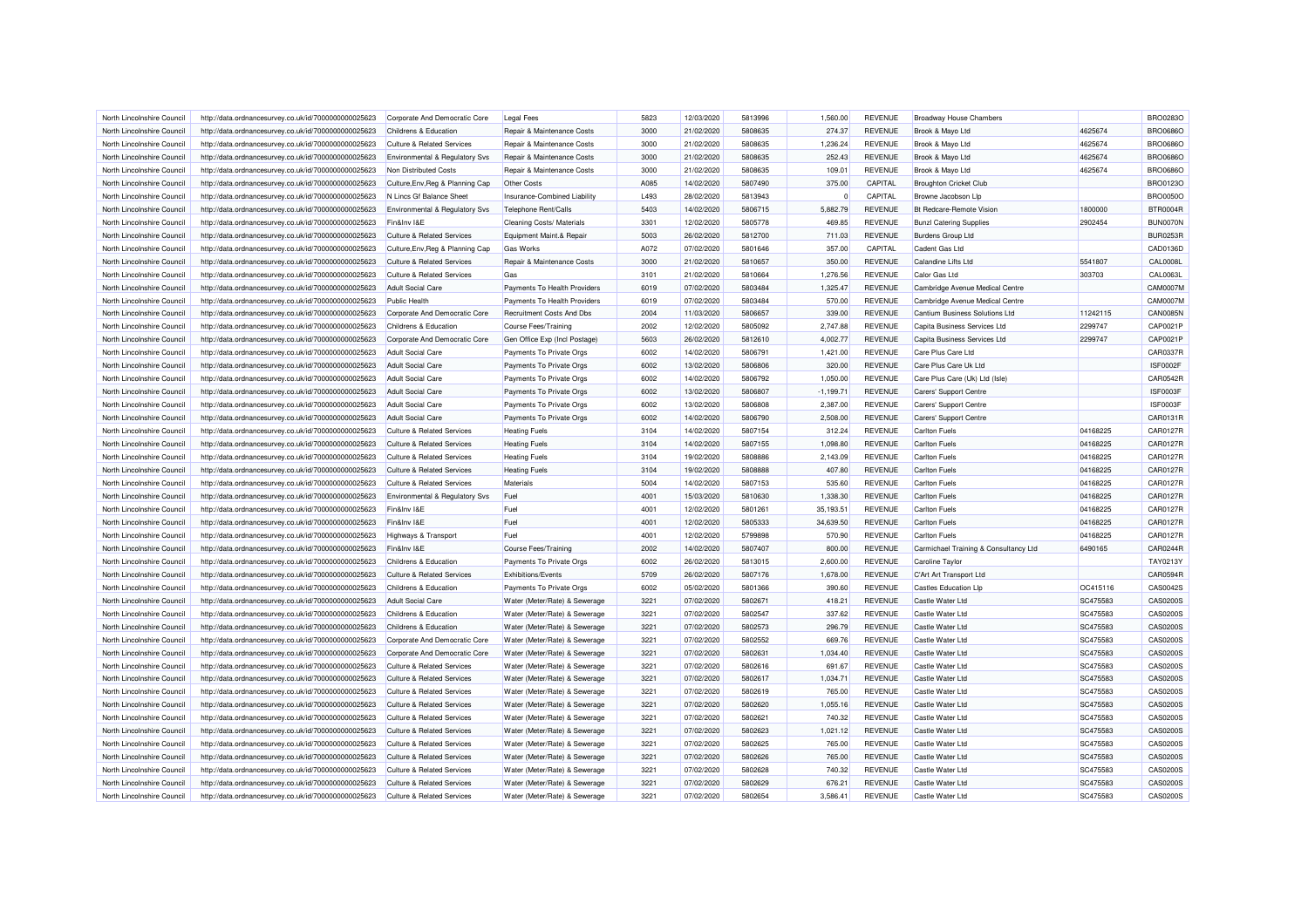| North Lincolnshire Council                               | http://data.ordnancesurvey.co.uk/id/7000000000025623                                                         | Culture & Related Services            | Water (Meter/Rate) & Sewerage                           | 3221         | 07/02/2020               | 5802676            | 823.15          | <b>REVENUE</b>                   | Castle Water Ltd                      | SC475583 | CAS0200S             |
|----------------------------------------------------------|--------------------------------------------------------------------------------------------------------------|---------------------------------------|---------------------------------------------------------|--------------|--------------------------|--------------------|-----------------|----------------------------------|---------------------------------------|----------|----------------------|
| North Lincolnshire Council                               | http://data.ordnancesurvey.co.uk/id/7000000000025623                                                         | <b>Culture &amp; Related Services</b> | Water (Meter/Rate) & Sewerage                           | 3221         | 07/02/2020               | 5802679            | 359.06          | <b>REVENUE</b>                   | Castle Water Ltd                      | SC475583 | CAS0200S             |
| North Lincolnshire Council                               | http://data.ordnancesurvey.co.uk/id/7000000000025623                                                         | Culture & Related Services            | Water (Meter/Rate) & Sewerage                           | 3221         | 07/02/2020               | 5802702            | 1.699.42        | <b>REVENUE</b>                   | Castle Water Ltd                      | SC475583 | CAS0200S             |
| North Lincolnshire Council                               | http://data.ordnancesurvey.co.uk/id/7000000000025623                                                         | <b>Culture &amp; Related Services</b> | Water (Meter/Rate) & Sewerage                           | 3221         | 12/02/2020               | 5802610            | 672.36          | <b>REVENUE</b>                   | Castle Water Ltd                      | SC475583 | CAS0200S             |
| North Lincolnshire Council                               | http://data.ordnancesurvey.co.uk/id/7000000000025623                                                         | Environmental & Regulatory Svs        | Water (Meter/Rate) & Sewerage                           | 3221         | 07/02/2020               | 5802533            | 498.33          | <b>REVENUE</b>                   | Castle Water Ltd                      | SC475583 | CAS0200S             |
| North Lincolnshire Council                               | http://data.ordnancesurvey.co.uk/id/7000000000025623                                                         | Environmental & Regulatory Svs        | Water (Meter/Rate) & Sewerage                           | 3221         | 07/02/2020               | 5802647            | 1,353.98        | <b>REVENUE</b>                   | Castle Water Ltd                      | SC475583 | CAS0200S             |
| North Lincolnshire Council                               | http://data.ordnancesurvey.co.uk/id/7000000000025623                                                         | Environmental & Regulatory Svs        | Water (Meter/Rate) & Sewerage                           | 3221         | 07/02/2020               | 5802701            | 733.48          | <b>REVENUE</b>                   | Castle Water Ltd                      | SC475583 | CAS0200S             |
| North Lincolnshire Council                               | http://data.ordnancesurvey.co.uk/id/7000000000025623                                                         | Fin&Inv I&E                           | Water (Meter/Rate) & Sewerage                           | 3221         | 07/02/2020               | 5802521            | 338.62          | <b>REVENUE</b>                   | Castle Water Ltd                      | SC475583 | CAS0200S             |
| North Lincolnshire Council                               | http://data.ordnancesurvey.co.uk/id/7000000000025623                                                         | Fin&Inv I&E                           | Water (Meter/Rate) & Sewerage                           | 3221         | 07/02/2020               | 5802588            | 412.89          | <b>REVENUE</b>                   | Castle Water Ltd                      | SC475583 | CAS0200S             |
| North Lincolnshire Council                               | http://data.ordnancesurvey.co.uk/id/7000000000025623                                                         | Fin&Inv I&E                           | Water (Meter/Rate) & Sewerage                           | 3221         | 07/02/2020               | 5802673            | 1,861.83        | <b>REVENUE</b>                   | Castle Water Ltd                      | SC475583 | CAS0200S             |
| North Lincolnshire Council                               | http://data.ordnancesurvey.co.uk/id/7000000000025623                                                         | Highways & Transport                  | Water (Meter/Rate) & Sewerage                           | 3221         | 07/02/2020               | 5802510            | 856.55          | <b>REVENUE</b>                   | Castle Water Ltd                      | SC475583 | CAS0200S             |
| North Lincolnshire Council                               | http://data.ordnancesurvey.co.uk/id/7000000000025623                                                         | Highways & Transport                  | Water (Meter/Rate) & Sewerage                           | 3221         | 07/02/2020               | 5802536            | 327.56          | <b>REVENUE</b>                   | Castle Water Ltd                      | SC475583 | CAS0200S             |
| North Lincolnshire Council                               | http://data.ordnancesurvey.co.uk/id/7000000000025623                                                         | Highways & Transport                  | Water (Meter/Rate) & Sewerage                           | 3221         | 07/02/2020               | 5802564            | 327.56          | <b>REVENUE</b>                   | <b>Castle Water Ltd</b>               | SC475583 | CAS0200S             |
| North Lincolnshire Council                               | http://data.ordnancesurvey.co.uk/id/7000000000025623                                                         | Highways & Transport                  | Water (Meter/Rate) & Sewerage                           | 3221         | 07/02/2020               | 5802630            | 403.43          | <b>REVENUE</b>                   | Castle Water Ltd                      | SC475583 | CAS0200S             |
| North Lincolnshire Council                               | http://data.ordnancesurvey.co.uk/id/7000000000025623                                                         | <b>Highways &amp; Transport</b>       | Water (Meter/Rate) & Sewerage                           | 3221         | 07/02/2020               | 5802644            | 327.56          | <b>REVENUE</b>                   | Castle Water Ltd                      | SC475583 | CAS0200S             |
| North Lincolnshire Council                               | http://data.ordnancesurvey.co.uk/id/7000000000025623                                                         | Non Distributed Costs                 | Water (Meter/Rate) & Sewerage                           | 3221         | 07/02/2020               | 5802522            | 327.56          | <b>REVENUE</b>                   | Castle Water Ltd                      | SC475583 | CAS0200S             |
| North Lincolnshire Council                               | http://data.ordnancesurvey.co.uk/id/7000000000025623                                                         | Non Distributed Costs                 | Water (Meter/Rate) & Sewerage                           | 3221         | 07/02/2020               | 5802704            | 487.61          | <b>REVENUE</b>                   | Castle Water Ltd                      | SC475583 | CAS0200S             |
| North Lincolnshire Council                               | http://data.ordnancesurvey.co.uk/id/7000000000025623                                                         | <b>Adult Social Care</b>              | Course Fees/Training                                    | 2002         | 21/02/2020               | 5810396            | 35.00           | <b>REVENUE</b>                   | Cat Csh Card Imprest                  |          | NOR0754R             |
| North Lincolnshire Council                               | http://data.ordnancesurvey.co.uk/id/7000000000025623                                                         | Childrens & Education                 | <b>Client Related Costs</b>                             | 5534         | 21/02/2020               | 5810396            | 682.64          | <b>REVENUE</b>                   | Cat Csh Card Imprest                  |          | NOR0754R             |
| North Lincolnshire Council                               | http://data.ordnancesurvey.co.uk/id/7000000000025623                                                         | Corporate And Democratic Core         | Clothing, Uniforms & Laundry                            | 5301         | 21/02/2020               | 5810396            | 173.99          | <b>REVENUE</b>                   | Cat Csh Card Imprest                  |          | NOR0754R             |
| North Lincolnshire Council                               | http://data.ordnancesurvey.co.uk/id/7000000000025623                                                         | Corporate And Democratic Core         | Course Fees/Training                                    | 2002         | 21/02/2020               | 5810396            | 1,940.00        | <b>REVENUE</b>                   | Cat Csh Card Imprest                  |          | NOR0754R             |
| North Lincolnshire Council                               | http://data.ordnancesurvey.co.uk/id/7000000000025623                                                         | Corporate And Democratic Core         | Exhibitions/Events                                      | 5709         | 21/02/2020               | 5810396            | 548.04          | <b>REVENUE</b>                   | Cat Csh Card Imprest                  |          | <b>NOR0754R</b>      |
| North Lincolnshire Council                               | http://data.ordnancesurvey.co.uk/id/7000000000025623                                                         | Corporate And Democratic Core         | Other Supplies & Services                               | 5799         | 21/02/2020               | 5810396            | 10.75           | <b>REVENUE</b>                   | Cat Csh Card Imprest                  |          | <b>NOR0754R</b>      |
| North Lincolnshire Council                               | http://data.ordnancesurvey.co.uk/id/7000000000025623                                                         | <b>Culture &amp; Related Services</b> | Equipment Purchase                                      | 5001         | 21/02/2020               | 5810396            | 939.83          | <b>REVENUE</b>                   | Cat Csh Card Imprest                  |          | NOR0754R             |
| North Lincolnshire Council                               | http://data.ordnancesurvey.co.uk/id/7000000000025623                                                         | <b>Planning Services</b>              | Other Supplies & Services                               | 5799         | 21/02/2020               | 5810396            | 30.00           | <b>REVENUE</b>                   | Cat Csh Card Imprest                  |          | NOR0754R             |
|                                                          |                                                                                                              |                                       |                                                         |              |                          |                    |                 |                                  |                                       |          | <b>NOR0754R</b>      |
| North Lincolnshire Council                               | http://data.ordnancesurvey.co.uk/id/7000000000025623                                                         | <b>Public Health</b>                  | Licenses, Subs & Memberships                            | 5510<br>3301 | 21/02/2020               | 5810396<br>5807339 | 68.88<br>441.99 | <b>REVENUE</b><br><b>REVENUE</b> | Cat Csh Card Imprest                  |          | CAT0020T             |
| North Lincolnshire Council<br>North Lincolnshire Council | http://data.ordnancesurvey.co.uk/id/7000000000025623<br>http://data.ordnancesurvey.co.uk/id/7000000000025623 | Fin&Inv I&E                           | Cleaning Costs/ Materials<br>Payments To Voluntary Orgs | 6001         | 14/02/2020<br>07/02/2020 | 5801540            | 22,416.47       | <b>REVENUE</b>                   | Cathedral Leasing Ltd<br>Catzero I td | 6777504  | CAT0026T             |
|                                                          |                                                                                                              | <b>Planning Services</b>              |                                                         | 6002         |                          |                    |                 | <b>REVENUE</b>                   | C Carter                              |          |                      |
| North Lincolnshire Council                               | http://data.ordnancesurvey.co.uk/id/7000000000025623                                                         | Childrens & Education                 | Payments To Private Orgs                                |              | 28/02/2020               | 5813546            | 960.00          | <b>REVENUE</b>                   |                                       |          | CAR0110R<br>CCR0001R |
| North Lincolnshire Council                               | http://data.ordnancesurvey.co.uk/id/7000000000025623                                                         | <b>Culture &amp; Related Services</b> | Materials                                               | 5004         | 05/02/2020               | 5801050            | 231.00          |                                  | Ccr                                   |          |                      |
| North Lincolnshire Council                               | http://data.ordnancesurvey.co.uk/id/7000000000025623                                                         | Corporate And Democratic Core         | It Hardware - Purchase                                  | 5050         | 26/02/2020               | 5811315            | 22,781.60       | <b>REVENUE</b>                   | <b>Cdw Limited</b>                    |          | CDW0003W             |
| North Lincolnshire Council                               | http://data.ordnancesurvey.co.uk/id/7000000000025623                                                         | Childrens & Education                 | Payments To Private Orgs                                | 6002         | 26/02/2020               | 5812205            | 35,117.89       | <b>REVENUE</b>                   | Cedar House School                    |          | CED0004D             |
| North Lincolnshire Council                               | http://data.ordnancesurvey.co.uk/id/7000000000025623                                                         | <b>Adult Social Care</b>              | Rents                                                   | 3201         | 05/02/2020               | 5801502            | 508.50          | <b>REVENUE</b>                   | Central Community Centre Association  |          | <b>CEN0034N</b>      |
| North Lincolnshire Council                               | http://data.ordnancesurvey.co.uk/id/7000000000025623                                                         | <b>Adult Social Care</b>              | Rents                                                   | 3201         | 28/02/2020               | 5813007            | 790.00          | <b>REVENUE</b>                   | Central Community Centre Association  |          | <b>CEN0034N</b>      |
| North Lincolnshire Council                               | http://data.ordnancesurvey.co.uk/id/7000000000025623                                                         | <b>Adult Social Care</b>              | Clothing, Uniforms & Laundry                            | 5301         | 05/02/2020               | 5801081            | 1,083.70        | <b>REVENUE</b>                   | Central Laundry Ltd                   | 06765045 | <b>CEN0085N</b>      |
| North Lincolnshire Council                               | http://data.ordnancesurvey.co.uk/id/7000000000025623                                                         | <b>Adult Social Care</b>              | Clothing, Uniforms & Laundry                            | 5301         | 19/02/2020               | 5808716            | 354.74          | <b>REVENUE</b>                   | Central Laundry Ltd                   | 06765045 | <b>CEN0085N</b>      |
| North Lincolnshire Council                               | http://data.ordnancesurvey.co.uk/id/7000000000025623                                                         | <b>Adult Social Care</b>              | Payments To Private Orgs                                | 6002         | 14/02/2020               | 5807195            | 354.74          | <b>REVENUE</b>                   | Central Laundry Ltd                   | 06765045 | <b>CEN0085N</b>      |
| North Lincolnshire Council                               | http://data.ordnancesurvey.co.uk/id/7000000000025623                                                         | <b>Adult Social Care</b>              | Payments To Health Providers                            | 6019         | 12/02/2020               | 5805494            | 1,316.57        | <b>REVENUE</b>                   | Central Surgery                       |          | <b>DIC0005C</b>      |
| North Lincolnshire Council                               | http://data.ordnancesurvey.co.uk/id/7000000000025623                                                         | Childrens & Education                 | Payments To Private Orgs                                | 6002         | 13/03/2020               | 5809003            | 19,500.00       | <b>REVENUE</b>                   | <b>Changing Lives</b>                 | 10624046 | CHA0547A             |
| North Lincolnshire Council                               | http://data.ordnancesurvey.co.uk/id/7000000000025623                                                         | Culture & Related Services            | Exhibitions/Events                                      | 5709         | 09/03/2020               | 5813997            | 1,000.00        | <b>REVENUE</b>                   | Charlie And Jane Ltd                  | 11676400 | <b>JAN0074N</b>      |
| North Lincolnshire Council                               | http://data.ordnancesurvey.co.uk/id/7000000000025623                                                         | Fin&Inv I&E                           | <b>Legal Fees</b>                                       | 5823         | 21/02/2020               | 5810195            | 1,006.00        | <b>REVENUE</b>                   | <b>Chattertons Solicitors</b>         |          | CHA0497A             |
| North Lincolnshire Council                               | http://data.ordnancesurvey.co.uk/id/7000000000025623                                                         | Fin&Inv I&E                           | Rents                                                   | 3201         | 21/02/2020               | 5810195            | 4,301.28        | <b>REVENUE</b>                   | <b>Chattertons Solicitors</b>         |          | CHA0497A             |
| North Lincolnshire Council                               | http://data.ordnancesurvey.co.uk/id/7000000000025623                                                         | <b>Adult Social Care</b>              | Payments To Private Orgs                                | 6002         | 14/02/2020               | 5806793            | 5,054.52        | <b>REVENUE</b>                   | Chestnut Homecare Ltd                 |          | CHE0222E             |
| North Lincolnshire Council                               | http://data.ordnancesurvey.co.uk/id/7000000000025623                                                         | Childrens & Education                 | Payments To Private Orgs                                | 6002         | 07/02/2020               | 5802745            | 533.00          | <b>REVENUE</b>                   | Christopher Barton                    |          | <b>BAR0895R</b>      |
| North Lincolnshire Council                               | http://data.ordnancesurvey.co.uk/id/7000000000025623                                                         | Childrens & Education                 | Payments To Private Orgs                                | 6002         | 12/02/2020               | 5805009            | 5,314.33        | <b>REVENUE</b>                   | Chrysalis Consortium                  |          | CHR0024R             |
| North Lincolnshire Council                               | http://data.ordnancesurvey.co.uk/id/7000000000025623                                                         | Central Services To Public            | Repair & Maintenance Costs                              | 3000         | 26/02/2020               | 5810841            |                 | <b>REVENUE</b>                   | Chubb Fire Limited                    | 524469   | CHU0021U             |
| North Lincolnshire Council                               | http://data.ordnancesurvey.co.uk/id/7000000000025623                                                         | Central Services To Public            | Repair & Maintenance Costs                              | 3000         | 26/02/2020               | 5810855            |                 | <b>REVENUE</b>                   | Chubb Fire Limited                    | 524469   | CHU0021U             |
| North Lincolnshire Council                               | http://data.ordnancesurvey.co.uk/id/7000000000025623                                                         | Central Services To Public            | Repair & Maintenance Costs                              | 3000         | 26/02/2020               | 5810863            | $\Omega$        | <b>REVENUE</b>                   | Chubb Fire Limited                    | 524469   | CHU0021U             |
| North Lincolnshire Council                               | http://data.ordnancesurvey.co.uk/id/7000000000025623                                                         | Environmental & Regulatory Svs        | Repair & Maintenance Costs                              | 3000         | 26/02/2020               | 5810841            | 316.50          | <b>REVENUE</b>                   | Chubb Fire Limited                    | 524469   | CHU0021U             |
| North Lincolnshire Council                               | http://data.ordnancesurvey.co.uk/id/7000000000025623                                                         | Fin&Inv I&F                           | Repair & Maintenance Costs                              | 3000         | 26/02/2020               | 5810855            | 291.50          | <b>REVENUE</b>                   | Chubb Fire Limited                    | 524469   | CHU0021U             |
| North Lincolnshire Council                               | http://data.ordnancesurvey.co.uk/id/7000000000025623                                                         | Highways & Transport                  | Repair & Maintenance Costs                              | 3000         | 26/02/2020               | 5810863            | 301.75          | <b>REVENUE</b>                   | Chubb Fire Limited                    | 524469   | CHU0021U             |
| North Lincolnshire Council                               | http://data.ordnancesurvey.co.uk/id/7000000000025623                                                         | Adult Social Care                     | Payments To Health Providers                            | 6019         | 07/02/2020               | 5803467            | 266.67          | <b>REVENUE</b>                   | Church Lane Medical Centre            |          | <b>CHU0022U</b>      |
| North Lincolnshire Council                               | http://data.ordnancesurvey.co.uk/id/7000000000025623                                                         | <b>Public Health</b>                  | Payments To Health Providers                            | 6019         | 07/02/2020               | 5803467            | 80.00           | <b>REVENUE</b>                   | Church Lane Medical Centre            |          | CHU0022U             |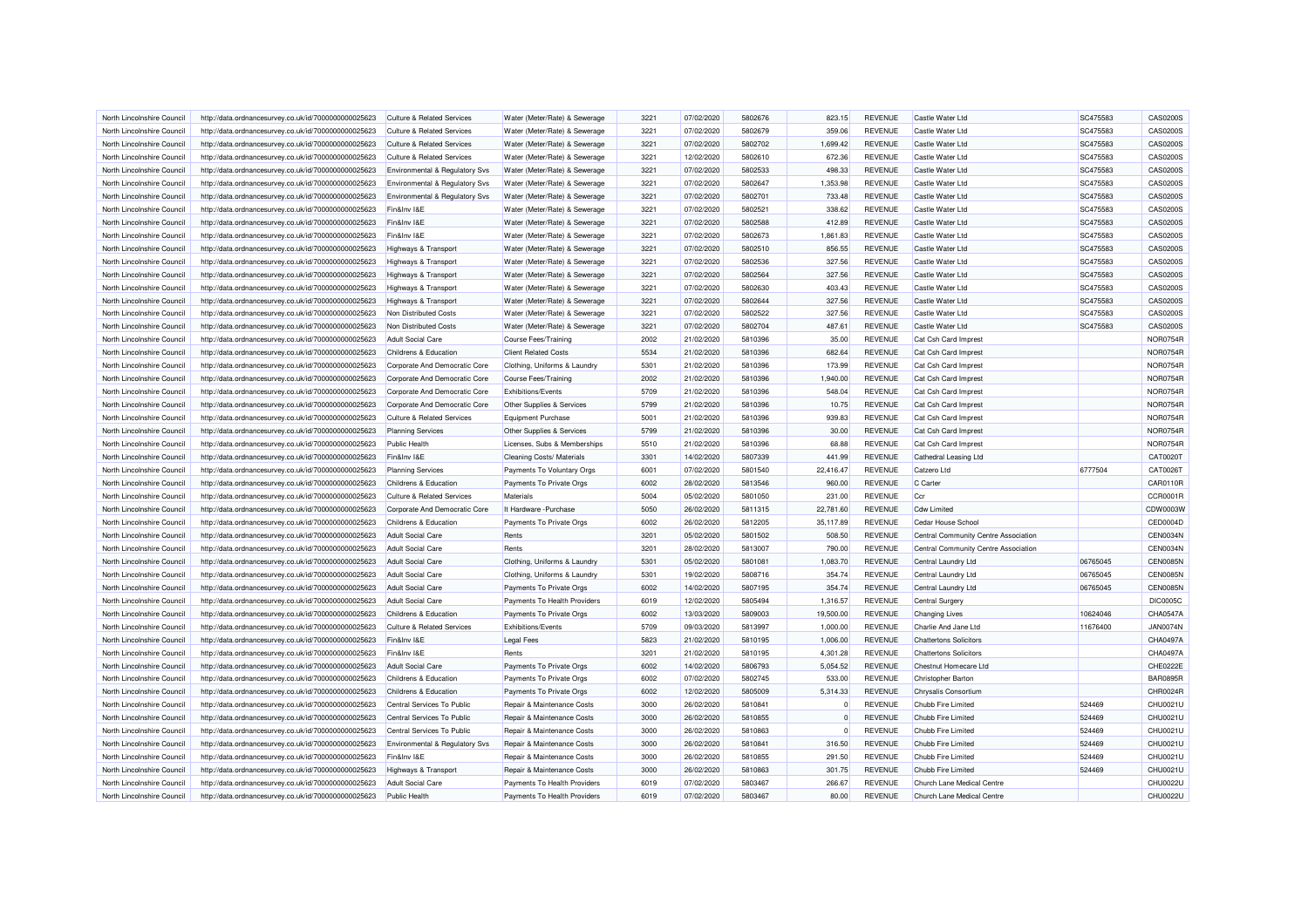| North Lincolnshire Council                               | http://data.ordnancesurvey.co.uk/id/7000000000025623                                                         | Corporate And Democratic Core                        | Licenses. Subs & Memberships                         | 5510         | 28/02/2020               | 5801463            | 4.500.00           | <b>REVENUE</b>                   | Cipfa Business Ltd                                         |                      | CIP0003P                    |
|----------------------------------------------------------|--------------------------------------------------------------------------------------------------------------|------------------------------------------------------|------------------------------------------------------|--------------|--------------------------|--------------------|--------------------|----------------------------------|------------------------------------------------------------|----------------------|-----------------------------|
| North Lincolnshire Council                               | http://data.ordnancesurvey.co.uk/id/7000000000025623                                                         | <b>Environmental &amp; Regulatory Svs</b>            | Equipment Maint.& Repair                             | 5003         | 14/03/2020               | 5813032            | 778.00             | <b>REVENUE</b>                   | Cirrus Research Plc                                        |                      | CIR0010R                    |
| North Lincolnshire Council                               | http://data.ordnancesurvey.co.uk/id/7000000000025623                                                         | <b>Culture &amp; Related Services</b>                | <b>Other Premises Costs</b>                          | 3390         | 07/02/2020               | 5803070            | 429.25             | <b>REVENUE</b>                   | Citron Hygiene Ltd                                         | 3056469              | CAN0001N                    |
| North Lincolnshire Council                               | http://data.ordnancesurvey.co.uk/id/7000000000025623                                                         | <b>Culture &amp; Related Services</b>                | Other Premises Costs                                 | 3390         | 08/03/2020               | 5813972            | 429.25             | <b>REVENUE</b>                   | Citron Hygiene Ltd                                         | 3056469              | CAN0001N                    |
| North Lincolnshire Council                               | http://data.ordnancesurvey.co.uk/id/7000000000025623                                                         | <b>Adult Social Care</b>                             | Payments To Health Providers                         | 6019         | 14/02/2020               | 5803431            | 1,354.00           | <b>REVENUE</b>                   | City Health Care Partnership Cic                           |                      | <b>HUL0022L</b>             |
| North Lincolnshire Council                               | http://data.ordnancesurvey.co.uk/id/7000000000025623                                                         | Corporate And Democratic Core                        | <b>Course Fees/Training</b>                          | 2002         | 19/02/2020               | 5809256            | 8,000.00           | <b>REVENUE</b>                   | City Of York Council                                       |                      | CIT0047T                    |
| North Lincolnshire Council                               | http://data.ordnancesurvey.co.uk/id/7000000000025623                                                         | Childrens & Education                                | It Software-Maintenance                              | 5053         | 26/02/2020               | 5812570            | 8.175.95           | <b>REVENUE</b>                   | Civica Uk Ltd                                              | 1628868              | <b>CIV0010V</b>             |
| North Lincolnshire Council                               | http://data.ordnancesurvey.co.uk/id/7000000000025623                                                         | <b>Housing Services</b>                              | Other Supplies & Services                            | 5799         | 12/02/2020               | 5801167            | 8,108.48           | <b>REVENUE</b>                   | Civica Uk Ltd                                              | 1628868              | <b>CIV0010V</b>             |
| North Lincolnshire Council                               | http://data.ordnancesurvey.co.uk/id/7000000000025623                                                         | <b>Adult Social Care</b>                             | Payments To Private Orgs                             | 6002         | 14/02/2020               | 5806796            | 15,801.03          | <b>REVENUE</b>                   | Clarity Homecare Ltd                                       |                      | <b>CLA0252A</b>             |
| North Lincolnshire Council                               | http://data.ordnancesurvey.co.uk/id/7000000000025623                                                         | <b>Adult Social Care</b>                             | Payments To Private Orgs                             | 6002         | 14/02/2020               | 5806796            | 217.84             | <b>REVENUE</b>                   | <b>Clarity Homecare Ltd</b>                                |                      | <b>CLA0252A</b>             |
| North Lincolnshire Council                               | http://data.ordnancesurvey.co.uk/id/7000000000025623                                                         | <b>Adult Social Care</b>                             | Payments To Private Orgs                             | 6002         | 14/02/2020               | 5806797            | $-412.34$          | <b>REVENUE</b>                   | Clarity Homecare Ltd                                       |                      | <b>CLA0252A</b>             |
| North Lincolnshire Council                               | http://data.ordnancesurvey.co.uk/id/7000000000025623                                                         | Highways & Transport                                 | Other Supplies & Services                            | 5799         | 28/02/2020               | 5801068            | 856.00             | <b>REVENUE</b>                   | Clearway Environmental Services Ltd                        |                      | <b>CLE0018E</b>             |
| North Lincolnshire Council                               | http://data.ordnancesurvey.co.uk/id/7000000000025623                                                         | Highways & Transport                                 | Other Supplies & Services                            | 5799         | 28/02/2020               | 5801190            | 2,258.00           | <b>REVENUE</b>                   | Clearway Environmental Services Ltd                        |                      | <b>CLE0018E</b>             |
| North Lincolnshire Council                               | http://data.ordnancesurvey.co.uk/id/7000000000025623                                                         | Childrens & Education                                | Other Supplies & Services                            | 5799         | 21/02/2020               | 5810412            | 4,350.00           | <b>REVENUE</b>                   | Click Cms Ltd                                              |                      | CLI0174                     |
| North Lincolnshire Council                               | http://data.ordnancesurvey.co.uk/id/7000000000025623                                                         | Adult Social Care                                    | Car And Travel Allowances                            | 4306         | 26/02/2020               | 5805432            | 60.50              | <b>REVENUE</b>                   | <b>Click Travel Limited</b>                                | 03770815             | CLI0015I                    |
| North Lincolnshire Council                               | http://data.ordnancesurvey.co.uk/id/7000000000025623                                                         | <b>Adult Social Care</b>                             | <b>Client Transport Costs</b>                        | 6092         | 26/02/2020               | 5805432            | 773.70             | <b>REVENUE</b>                   | <b>Click Travel Limited</b>                                | 03770815             | CLI0015I                    |
| North Lincolnshire Council                               | http://data.ordnancesurvey.co.uk/id/7000000000025623                                                         | <b>Adult Social Care</b>                             | <b>Client Transport Costs</b>                        | 6092         | 26/02/2020               | 5805513            | $-13.00$           | <b>REVENUE</b>                   | <b>Click Travel Limited</b>                                | 03770815             | CLI0015I                    |
| North Lincolnshire Council                               | http://data.ordnancesurvey.co.uk/id/7000000000025623                                                         | <b>Adult Social Care</b>                             | Other Incidental Travel Costs                        | 4311         | 26/02/2020               | 5805432            | 14.90              | <b>REVENUE</b>                   | <b>Click Travel Limited</b>                                | 03770815             | CLI0015I                    |
|                                                          |                                                                                                              |                                                      |                                                      |              |                          |                    |                    |                                  |                                                            |                      |                             |
| North Lincolnshire Council<br>North Lincolnshire Council | http://data.ordnancesurvey.co.uk/id/7000000000025623                                                         | <b>Adult Social Care</b>                             | Rail & Other Fares                                   | 4121<br>4121 | 26/02/2020<br>26/02/2020 | 5805432<br>5805432 | 1,172.80<br>133.00 | <b>REVENUE</b><br><b>REVENUE</b> | <b>Click Travel Limited</b><br><b>Click Travel Limited</b> | 03770815<br>03770815 | <b>CLI0015I</b><br>CLI0015I |
| North Lincolnshire Council                               | http://data.ordnancesurvey.co.uk/id/7000000000025623<br>http://data.ordnancesurvey.co.uk/id/7000000000025623 | <b>Adult Social Care</b><br><b>Adult Social Care</b> | Rail & Other Fares<br>Subsistence & Expenses (Staff) | 5720         | 26/02/2020               | 5805432            | 120.84             | <b>REVENUE</b>                   | <b>Click Travel Limited</b>                                | 03770815             | CLI0015I                    |
|                                                          |                                                                                                              |                                                      |                                                      |              |                          |                    |                    |                                  |                                                            |                      |                             |
| North Lincolnshire Council                               | http://data.ordnancesurvey.co.uk/id/7000000000025623                                                         | Central Services To Public                           | Course Fees/Training                                 | 2002         | 26/02/2020               | 5805432            | 77.80              | <b>REVENUE</b>                   | <b>Click Travel Limited</b>                                | 03770815             | CLI0015I                    |
| North Lincolnshire Council                               | http://data.ordnancesurvey.co.uk/id/7000000000025623                                                         | Central Services To Public                           | Rail & Other Fares                                   | 4121         | 26/02/2020               | 5805432            | 210.20             | <b>REVENUE</b>                   | <b>Click Travel Limited</b>                                | 03770815             | CLI0015I                    |
| North Lincolnshire Council                               | http://data.ordnancesurvey.co.uk/id/7000000000025623                                                         | Childrens & Education                                | Car And Travel Allowances                            | 4306         | 26/02/2020               | 5805432            | 67.15              | <b>REVENUE</b>                   | <b>Click Travel Limited</b>                                | 03770815             | CLI0015I                    |
| North Lincolnshire Council                               | http://data.ordnancesurvey.co.uk/id/7000000000025623                                                         | Childrens & Education                                | <b>Client Related Costs</b>                          | 5534         | 26/02/2020               | 5805432            | 267.13             | <b>REVENUE</b>                   | <b>Click Travel Limited</b>                                | 03770815             | CLI0015I                    |
| North Lincolnshire Council                               | http://data.ordnancesurvey.co.uk/id/7000000000025623                                                         | Childrens & Education                                | <b>Client Transport Costs</b>                        | 6092         | 26/02/2020               | 5805432            | 312.50             | <b>REVENUE</b>                   | <b>Click Travel Limited</b>                                | 03770815             | CLI0015I                    |
| North Lincolnshire Council                               | http://data.ordnancesurvey.co.uk/id/7000000000025623                                                         | Childrens & Education                                | Other Supplies & Services                            | 5799         | 26/02/2020               | 5805432            | 45.83              | <b>REVENUE</b>                   | <b>Click Travel Limited</b>                                | 03770815             | CLI0015I                    |
| North Lincolnshire Council                               | http://data.ordnancesurvey.co.uk/id/7000000000025623                                                         | Childrens & Education                                | Payments To Private Orgs                             | 6002         | 26/02/2020               | 5805432            | 46.50              | <b>REVENUE</b>                   | <b>Click Travel Limited</b>                                | 03770815             | CLI0015I                    |
| North Lincolnshire Council                               | http://data.ordnancesurvey.co.uk/id/7000000000025623                                                         | Childrens & Education                                | Payments To Private Orgs                             | 6002         | 26/02/2020               | 5805432            | 106.80             | <b>REVENUE</b>                   | <b>Click Travel Limited</b>                                | 03770815             | CLI0015I                    |
| North Lincolnshire Council                               | http://data.ordnancesurvey.co.uk/id/7000000000025623                                                         | Childrens & Education                                | Rail & Other Fares                                   | 4121         | 26/02/2020               | 5805432            | 85.20              | <b>REVENUE</b>                   | <b>Click Travel Limited</b>                                | 03770815             | CLI0015I                    |
| North Lincolnshire Council                               | http://data.ordnancesurvey.co.uk/id/7000000000025623                                                         | Childrens & Education                                | Rail & Other Fares                                   | 4121         | 26/02/2020               | 5805432            | 2,043.40           | <b>REVENUE</b>                   | <b>Click Travel Limited</b>                                | 03770815             | CLI0015I                    |
| North Lincolnshire Council                               | http://data.ordnancesurvey.co.uk/id/7000000000025623                                                         | Childrens & Education                                | Rail & Other Fares                                   | 4121         | 26/02/2020               | 5805432            | 448.10             | <b>REVENUE</b>                   | <b>Click Travel Limited</b>                                | 03770815             | <b>CLI0015I</b>             |
| North Lincolnshire Council                               | http://data.ordnancesurvey.co.uk/id/7000000000025623                                                         | Childrens & Education                                | Rail & Other Fares                                   | 4121         | 26/02/2020               | 5805513            | $-199.15$          | <b>REVENUE</b>                   | <b>Click Travel Limited</b>                                | 03770815             | <b>CLI0015I</b>             |
| North Lincolnshire Council                               | http://data.ordnancesurvey.co.uk/id/7000000000025623                                                         | Childrens & Education                                | Subsistence & Expenses (Staff)                       | 5720         | 26/02/2020               | 5805432            | 110.00             | <b>REVENUE</b>                   | <b>Click Travel Limited</b>                                | 03770815             | <b>CLI0015I</b>             |
| North Lincolnshire Council                               | http://data.ordnancesurvey.co.uk/id/7000000000025623                                                         | Corporate And Democratic Core                        | Car And Travel Allowances                            | 4306         | 26/02/2020               | 5805432            | 170.40             | <b>REVENUE</b>                   | <b>Click Travel Limited</b>                                | 03770815             | CLI0015I                    |
| North Lincolnshire Council                               | http://data.ordnancesurvey.co.uk/id/7000000000025623                                                         | Corporate And Democratic Core                        | Course Fees/Training                                 | 2002         | 26/02/2020               | 5805432            | 506.42             | <b>REVENUE</b>                   | <b>Click Travel Limited</b>                                | 03770815             | CLI0015I                    |
| North Lincolnshire Council                               | http://data.ordnancesurvey.co.uk/id/7000000000025623                                                         | Corporate And Democratic Core                        | Course Fees/Training                                 | 2002         | 26/02/2020               | 5805432            | 16.70              | <b>REVENUE</b>                   | <b>Click Travel Limited</b>                                | 03770815             | CLI0015I                    |
| North Lincolnshire Council                               | http://data.ordnancesurvey.co.uk/id/7000000000025623                                                         | Corporate And Democratic Core                        | Other Incidental Travel Costs                        | 4311         | 26/02/2020               | 5805432            | 325.70             | <b>REVENUE</b>                   | <b>Click Travel Limited</b>                                | 03770815             | <b>CLI0015I</b>             |
| North Lincolnshire Council                               | http://data.ordnancesurvey.co.uk/id/7000000000025623                                                         | Corporate And Democratic Core                        | Other Professional Fees                              | 5829         | 26/02/2020               | 5805432            | 89.34              | <b>REVENUE</b>                   | <b>Click Travel Limited</b>                                | 03770815             | <b>CLI0015I</b>             |
| North Lincolnshire Council                               | http://data.ordnancesurvey.co.uk/id/7000000000025623                                                         | Corporate And Democratic Core                        | Rail & Other Fares                                   | 4121         | 26/02/2020               | 5805432            | 1.137.81           | <b>REVENUE</b>                   | <b>Click Travel Limited</b>                                | 03770815             | CLI0015I                    |
| North Lincolnshire Council                               | http://data.ordnancesurvey.co.uk/id/7000000000025623                                                         | Corporate And Democratic Core                        | Rail & Other Fares                                   | 4121         | 26/02/2020               | 5805432            | 928.20             | <b>REVENUE</b>                   | <b>Click Travel Limited</b>                                | 03770815             | <b>CLI0015I</b>             |
| North Lincolnshire Council                               | http://data.ordnancesurvey.co.uk/id/7000000000025623                                                         | Corporate And Democratic Core                        | Rail & Other Fares                                   | 4121         | 26/02/2020               | 5805513            | $-271.30$          | <b>REVENUE</b>                   | <b>Click Travel Limited</b>                                | 03770815             | CLI0015I                    |
| North Lincolnshire Council                               | http://data.ordnancesurvey.co.uk/id/7000000000025623                                                         | Corporate And Democratic Core                        | Vehicle Hire                                         | 4101         | 26/02/2020               | 5805432            | 132.68             | <b>REVENUE</b>                   | <b>Click Travel Limited</b>                                | 03770815             | CLI0015I                    |
| North Lincolnshire Council                               | http://data.ordnancesurvey.co.uk/id/7000000000025623                                                         | <b>Culture &amp; Related Services</b>                | Other Supplies & Services                            | 5799         | 26/02/2020               | 5805432            | 53.00              | <b>REVENUE</b>                   | <b>Click Travel Limited</b>                                | 03770815             | CLI0015I                    |
| North Lincolnshire Council                               | http://data.ordnancesurvey.co.uk/id/7000000000025623                                                         | <b>Culture &amp; Related Services</b>                | Rail & Other Fares                                   | 4121         | 26/02/2020               | 5805432            | 389.40             | <b>REVENUE</b>                   | <b>Click Travel Limited</b>                                | 03770815             | CLI0015I                    |
| North Lincolnshire Council                               | http://data.ordnancesurvey.co.uk/id/7000000000025623                                                         | Environmental & Regulatory Svs                       | Car And Travel Allowances                            | 4306         | 26/02/2020               | 5805432            | 20.10              | <b>REVENUE</b>                   | <b>Click Travel Limited</b>                                | 03770815             | CLI0015I                    |
| North Lincolnshire Council                               | http://data.ordnancesurvey.co.uk/id/7000000000025623                                                         | <b>Environmental &amp; Regulatory Svs</b>            | Rail & Other Fares                                   | 4121         | 26/02/2020               | 5805432            | 140.30             | <b>REVENUE</b>                   | <b>Click Travel Limited</b>                                | 03770815             | <b>CLI0015I</b>             |
| North Lincolnshire Council                               | http://data.ordnancesurvey.co.uk/id/7000000000025623                                                         | <b>Environmental &amp; Regulatory Svs</b>            | Rail & Other Fares                                   | 4121         | 26/02/2020               | 5805432            | 329.50             | <b>REVENUE</b>                   | <b>Click Travel Limited</b>                                | 03770815             | CLI0015I                    |
| North Lincolnshire Council                               | http://data.ordnancesurvey.co.uk/id/7000000000025623                                                         | Highways & Transport                                 | Rail & Other Fares                                   | 4121         | 26/02/2020               | 5805432            | 53.00              | <b>REVENUE</b>                   | <b>Click Travel Limited</b>                                | 03770815             | CLI0015I                    |
| North Lincolnshire Council                               | http://data.ordnancesurvey.co.uk/id/7000000000025623                                                         | <b>Housing Services</b>                              | Other Supplies & Services                            | 5799         | 26/02/2020               | 5805432            | 17.40              | <b>REVENUE</b>                   | <b>Click Travel Limited</b>                                | 03770815             | CLI0015I                    |
| North Lincolnshire Council                               | http://data.ordnancesurvey.co.uk/id/7000000000025623                                                         | <b>Housing Services</b>                              | Rail & Other Fares                                   | 4121         | 26/02/2020               | 5805432            | 135.50             | <b>REVENUE</b>                   | <b>Click Travel Limited</b>                                | 03770815             | CLI0015I                    |
| North Lincolnshire Council                               | http://data.ordnancesurvey.co.uk/id/7000000000025623                                                         | Non Distributed Costs                                | Rail & Other Fares                                   | 4121         | 26/02/2020               | 5805432            | 265.00             | <b>REVENUE</b>                   | <b>Click Travel Limited</b>                                | 03770815             | CLI0015I                    |
| North Lincolnshire Council                               | http://data.ordnancesurvey.co.uk/id/7000000000025623                                                         | <b>Planning Services</b>                             | Car And Travel Allowances                            | 4306         | 26/02/2020               | 5805432            | 106.00             | <b>REVENUE</b>                   | Click Travel Limited                                       | 03770815             | CLI0015I                    |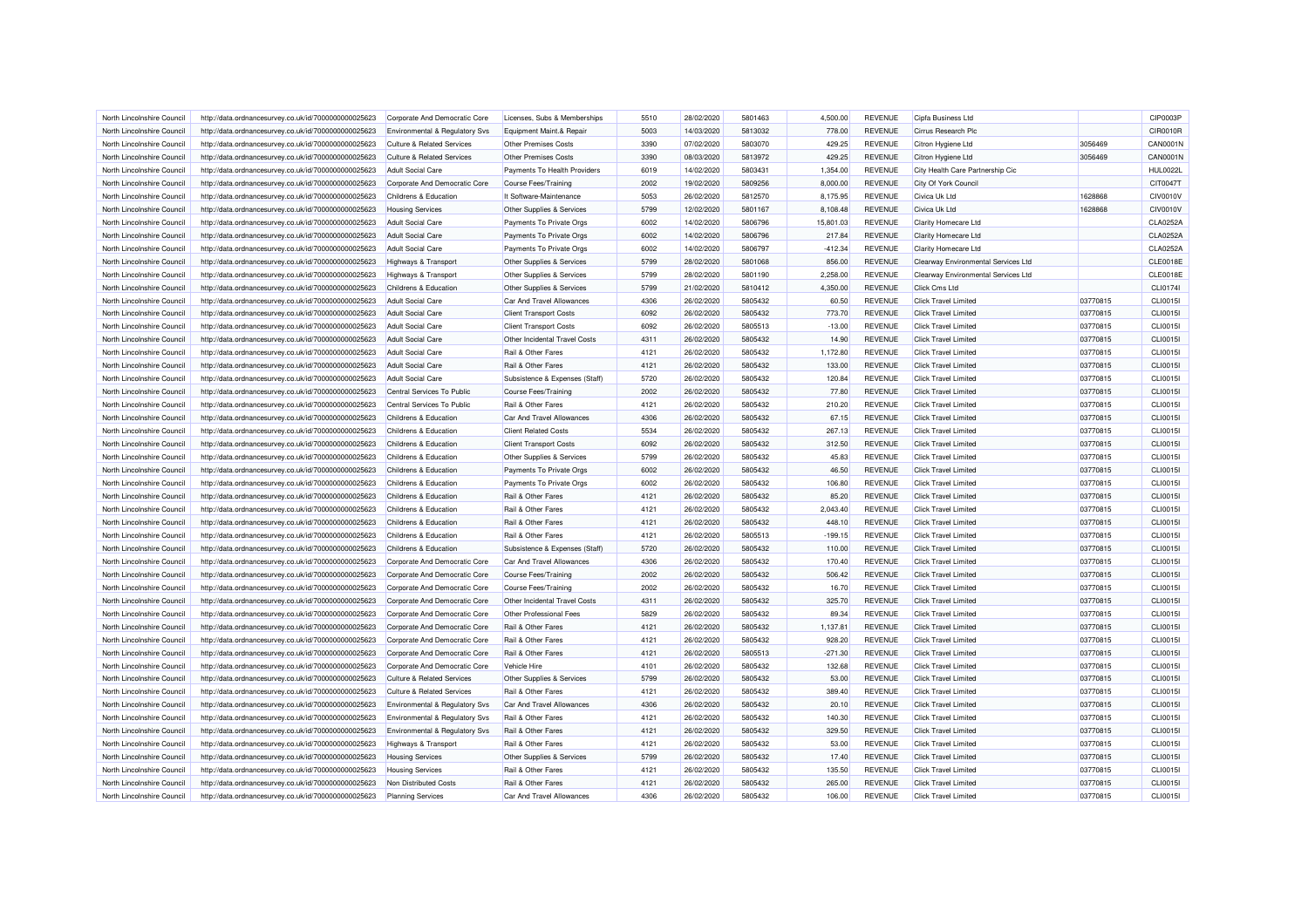| North Lincolnshire Council                               | http://data.ordnancesurvey.co.uk/id/7000000000025623 | <b>Planning Services</b>                  | Rail & Other Fares            | 4121         | 26/02/2020               | 5805432            | 191.10               | <b>REVENUE</b> | <b>Click Travel Limited</b>        | 03770815             | CLI0015I        |
|----------------------------------------------------------|------------------------------------------------------|-------------------------------------------|-------------------------------|--------------|--------------------------|--------------------|----------------------|----------------|------------------------------------|----------------------|-----------------|
| North Lincolnshire Council                               | http://data.ordnancesurvey.co.uk/id/7000000000025623 | <b>Public Health</b>                      | Course Fees/Training          | 2002         | 26/02/2020               | 5805432            | 88.32                | <b>REVENUE</b> | <b>Click Travel Limited</b>        | 03770815             | CLI0015I        |
| North Lincolnshire Council                               | http://data.ordnancesurvey.co.uk/id/7000000000025623 | <b>Public Health</b>                      | Rail & Other Fares            | 4121         | 26/02/2020               | 5805432            | 116.80               | <b>REVENUE</b> | <b>Click Travel Limited</b>        | 03770815             | CLI0015I        |
| North Lincolnshire Council                               | http://data.ordnancesurvey.co.uk/id/7000000000025623 | Environmental & Regulatory Svs            | Other Supplies & Services     | 5799         | 07/02/2020               | 5802372            | 1,950.00             | <b>REVENUE</b> | Clore Social Leadership Programme  | 07222275             | CLO0046O        |
| North Lincolnshire Council                               | http://data.ordnancesurvey.co.uk/id/7000000000025623 | <b>Adult Social Care</b>                  | Payments To Private Orgs      | 6002         | 21/02/2020               | 5801212            | 11,581.94            | <b>REVENUE</b> | Cloverleaf Advocacy 2000 Ltd       |                      | CLO0101O        |
| North Lincolnshire Council                               | http://data.ordnancesurvey.co.uk/id/7000000000025623 | <b>Adult Social Care</b>                  | Payments To Private Orgs      | 6002         | 26/02/2020               | 5807193            | 255.00               | <b>REVENUE</b> | Cloverleaf Advocacy 2000 Ltd       |                      | CLO0101O        |
| North Lincolnshire Council                               | http://data.ordnancesurvey.co.uk/id/7000000000025623 | <b>Adult Social Care</b>                  | Payments To Private Orgs      | 6002         | 26/02/2020               | 5807354            | 325.98               | <b>REVENUE</b> | Cloverleaf Advocacy 2000 Ltd       |                      | CLO0101O        |
| North Lincolnshire Council                               | http://data.ordnancesurvey.co.uk/id/7000000000025623 | <b>Environmental &amp; Regulatory Svs</b> | Vehicle Hire                  | 4101         | 26/02/2020               | 5805336            | 3,150.00             | <b>REVENUE</b> | Cms Hire Ltd                       |                      | COO0073O        |
| North Lincolnshire Council                               | http://data.ordnancesurvey.co.uk/id/7000000000025623 | <b>Environmental &amp; Regulatory Svs</b> | Vehicle Hire                  | 4101         | 26/02/2020               | 5805337            | 570.00               | <b>REVENUE</b> | Cms Hire Ltd                       |                      | COO0073O        |
| North Lincolnshire Council                               | http://data.ordnancesurvey.co.uk/id/7000000000025623 | Environmental & Regulatory Svs            | Vehicle Hire                  | 4101         | 26/02/2020               | 5805338            | 3,300.00             | <b>REVENUE</b> | Cms Hire Ltd                       |                      | COO0073O        |
| North Lincolnshire Council                               | http://data.ordnancesurvey.co.uk/id/7000000000025623 | <b>Highways &amp; Transport</b>           | Other Professional Fees       | 5829         | 26/02/2020               | 5809207            | 1,085.20             | <b>REVENUE</b> | Cobalt Telephone Technologies Ltd  | 3151938              | COB0031B        |
| North Lincolnshire Council                               | http://data.ordnancesurvey.co.uk/id/7000000000025623 | <b>Adult Social Care</b>                  | Pay - Agency                  | 0131         | 12/02/2020               | 5804032            | 18,550.92            | <b>REVENUE</b> | Comensura I td                     | 04085767             | COM0313M        |
| North Lincolnshire Council                               | http://data.ordnancesurvey.co.uk/id/7000000000025623 | <b>Adult Social Care</b>                  | Pay - Agency                  | 0131         | 19/02/2020               | 5806659            | 22,859.40            | <b>REVENUE</b> | Comensura Ltd                      | 04085767             | COM0313M        |
| North Lincolnshire Council                               | http://data.ordnancesurvey.co.uk/id/7000000000025623 | <b>Adult Social Care</b>                  | Pay - Agency                  | 0131         | 28/02/2020               | 581088             | 24,118.28            | <b>REVENUE</b> | Comensura Ltd                      | 04085767             | COM0313M        |
| North Lincolnshire Council                               | http://data.ordnancesurvey.co.uk/id/7000000000025623 | <b>Adult Social Care</b>                  | Pay - Agency                  | 0131         | 28/02/2020               | 5813584            | $-1,030.08$          | <b>REVENUE</b> | Comensura Ltd                      | 04085767             | COM0313M        |
| North Lincolnshire Council                               | http://data.ordnancesurvey.co.uk/id/7000000000025623 | <b>Adult Social Care</b>                  | Pay - Agency                  | 0131         | 08/03/2020               | 5813583            | 19,476.62            | <b>REVENUE</b> | Comensura Ltd                      | 04085767             | COM0313M        |
| North Lincolnshire Council                               | http://data.ordnancesurvey.co.uk/id/7000000000025623 | Childrens & Education                     | Pay - Agency                  | 0131         | 12/02/2020               | 5804032            | 3,592.56             | <b>REVENUE</b> | Comensura Ltd                      | 04085767             | COM0313M        |
| North Lincolnshire Council                               | http://data.ordnancesurvey.co.uk/id/7000000000025623 | Childrens & Education                     | Pay - Agency                  | 0131         | 12/02/2020               | 5804032            | 762.75               | <b>REVENUE</b> | Comensura I td                     | 04085767             | COM0313M        |
| North Lincolnshire Council                               | http://data.ordnancesurvey.co.uk/id/7000000000025623 | Childrens & Education                     | Pay - Agency                  | 0131         | 19/02/2020               | 5806659            | 3,945.31             | <b>REVENUE</b> | Comensura Ltd                      | 04085767             | COM0313M        |
| North Lincolnshire Council                               | http://data.ordnancesurvey.co.uk/id/7000000000025623 | Childrens & Education                     | Pay - Agency                  | 0131         | 28/02/2020               | 5810881            | 1,720.20             | <b>REVENUE</b> | Comensura Ltd                      | 04085767             | COM0313M        |
| North Lincolnshire Council                               | http://data.ordnancesurvey.co.uk/id/7000000000025623 | Childrens & Education                     | Pay - Agency                  | 0131         | 28/02/2020               | 5810881            | 759.36               | <b>REVENUE</b> | Comensura Ltd                      | 04085767             | COM0313M        |
| North Lincolnshire Council                               | http://data.ordnancesurvey.co.uk/id/7000000000025623 | Corporate And Democratic Core             | Pay - Agency                  | 0131         | 12/02/2020               | 5804032            | 2,785.31             | <b>REVENUE</b> | Comensura Ltd                      | 04085767             | COM0313M        |
| North Lincolnshire Council                               | http://data.ordnancesurvey.co.uk/id/7000000000025623 | Corporate And Democratic Core             | Pay - Agency                  | 0131         | 12/02/2020               | 5804032            | 2.767.92             | <b>REVENUE</b> | Comensura Ltd                      | 04085767             | COM0313M        |
| North Lincolnshire Council                               | http://data.ordnancesurvey.co.uk/id/7000000000025623 | Corporate And Democratic Core             | Pay - Agency                  | 0131         | 19/02/2020               | 5806659            | 3,073.33             | <b>REVENUE</b> | Comensura Ltd                      | 04085767             | COM0313M        |
| North Lincolnshire Council                               | http://data.ordnancesurvey.co.uk/id/7000000000025623 | Corporate And Democratic Core             | Pay - Agency                  | 0131         | 19/02/2020               | 5806659            | 2,767.92             | <b>REVENUE</b> | Comensura Ltd                      | 04085767             | COM0313M        |
| North Lincolnshire Council                               | http://data.ordnancesurvey.co.uk/id/7000000000025623 | Corporate And Democratic Core             |                               | 0131         | 28/02/2020               | 581088             | 3,131.48             | <b>REVENUE</b> | Comensura Ltd                      | 04085767             | COM0313M        |
|                                                          |                                                      |                                           | Pay - Agency                  |              |                          |                    |                      | <b>REVENUE</b> |                                    |                      | COM0313M        |
| North Lincolnshire Council<br>North Lincolnshire Council | http://data.ordnancesurvey.co.uk/id/7000000000025623 | Corporate And Democratic Core             | Pay - Agency                  | 0131<br>0131 | 28/02/2020<br>08/03/2020 | 5810881<br>5813583 | 2,767.92<br>2,767.92 | <b>REVENUE</b> | Comensura Ltd<br>Comensura I td    | 04085767<br>04085767 | COM0313M        |
|                                                          | http://data.ordnancesurvey.co.uk/id/7000000000025623 | Corporate And Democratic Core             | Pay - Agency                  |              |                          |                    |                      |                |                                    |                      |                 |
| North Lincolnshire Council                               | http://data.ordnancesurvey.co.uk/id/7000000000025623 | Corporate And Democratic Core             | Pay - Agency                  | 0131         | 08/03/2020               | 5813583            | 2,143.65             | <b>REVENUE</b> | Comensura Ltd                      | 04085767             | COM0313M        |
| North Lincolnshire Council                               | http://data.ordnancesurvey.co.uk/id/7000000000025623 | Culture & Related Services                | Pay - Agency                  | 0131         | 12/02/2020               | 5804032            | 89.39                | <b>REVENUE</b> | Comensura Ltd                      | 04085767             | COM0313M        |
| North Lincolnshire Council                               | http://data.ordnancesurvey.co.uk/id/7000000000025623 | Culture & Related Services                | Pay - Agency                  | 0131         | 19/02/2020               | 5806659            | 70.24                | <b>REVENUE</b> | Comensura Ltd                      | 04085767             | COM0313M        |
| North Lincolnshire Council                               | http://data.ordnancesurvey.co.uk/id/7000000000025623 | <b>Culture &amp; Related Services</b>     | Pay - Agency                  | 0131         | 28/02/2020               | 5810881            | 140.47               | <b>REVENUE</b> | Comensura Ltd                      | 04085767             | COM0313M        |
| North Lincolnshire Council                               | http://data.ordnancesurvey.co.uk/id/7000000000025623 | Environmental & Regulatory Svs            | Pay - Agency                  | 0131         | 19/02/2020               | 5806659            | 447.35               | <b>REVENUE</b> | Comensura Ltd                      | 04085767             | COM0313M        |
| North Lincolnshire Council                               | http://data.ordnancesurvey.co.uk/id/7000000000025623 | Environmental & Regulatory Svs            | Pay - Agency                  | 0131         | 28/02/2020               | 5810881            | 882.60               | <b>REVENUE</b> | Comensura Ltd                      | 04085767             | COM0313M        |
| North Lincolnshire Council                               | http://data.ordnancesurvey.co.uk/id/7000000000025623 | Non Distributed Costs                     | Pay - Agency                  | 0131         | 12/02/2020               | 5804032            | 2,494.12             | <b>REVENUE</b> | Comensura Ltd                      | 04085767             | COM0313M        |
| North Lincolnshire Council                               | http://data.ordnancesurvey.co.uk/id/7000000000025623 | Non Distributed Costs                     | Pay - Agency                  | 0131         | 28/02/2020               | 581088             | 2,832.45             | <b>REVENUE</b> | Comensura Ltd                      | 04085767             | COM0313M        |
| North Lincolnshire Council                               | http://data.ordnancesurvey.co.uk/id/7000000000025623 | Non Distributed Costs                     | Pay - Agency                  | 0131         | 08/03/2020               | 5813583            | 7,481.56             | <b>REVENUE</b> | Comensura Ltd                      | 04085767             | COM0313M        |
| North Lincolnshire Council                               | http://data.ordnancesurvey.co.uk/id/7000000000025623 | <b>Public Health</b>                      | Pay - Agency                  | 0131         | 28/02/2020               | 581088             | 5,220.89             | <b>REVENUE</b> | Comensura Ltd                      | 04085767             | COM0313M        |
| North Lincolnshire Council                               | http://data.ordnancesurvey.co.uk/id/7000000000025623 | <b>Adult Social Care Capital</b>          | Other Costs                   | A085         | 14/02/2020               | 5807148            | 419.00               | CAPITAL        | Complete Care Shop                 | 06352353             | COM0257M        |
| North Lincolnshire Council                               | http://data.ordnancesurvey.co.uk/id/7000000000025623 | <b>Adult Social Care Capital</b>          | Other Costs                   | A085         | 14/02/2020               | 5807150            | $-209.50$            | CAPITAL        | Complete Care Shop                 | 06352353             | COM0257M        |
| North Lincolnshire Council                               | http://data.ordnancesurvey.co.uk/id/7000000000025623 | Corporate And Democratic Core             | Gen Office Exp (Incl Postage) | 5603         | 14/02/2020               | 5806912            | 1,147.50             | <b>REVENUE</b> | Complete Office Solutions (Uk) Ltd | 3045607              | AQU0001U        |
| North Lincolnshire Council                               | http://data.ordnancesurvey.co.uk/id/7000000000025623 | Corporate And Democratic Core             | Gen Office Exp (Incl Postage) | 5603         | 21/02/2020               | 580691             | 1,337.50             | <b>REVENUE</b> | Complete Office Solutions (Uk) Ltd | 3045607              | AQU0001U        |
| North Lincolnshire Council                               | http://data.ordnancesurvey.co.uk/id/7000000000025623 | Corporate And Democratic Core             | Repair & Maintenance Costs    | 3000         | 19/02/2020               | 5806913            | 7,536.36             | <b>REVENUE</b> | Complete Office Solutions (Uk) Ltd | 3045607              | AQU0001U        |
| North Lincolnshire Council                               | http://data.ordnancesurvey.co.uk/id/7000000000025623 | Environmental & Regulatory Svs            | Other Supplies & Services     | 5799         | 14/02/2020               | 5806908            | 341.25               | <b>REVENUE</b> | Complete Office Solutions (Uk) Ltd | 3045607              | AQU0001U        |
| North Lincolnshire Council                               | http://data.ordnancesurvey.co.uk/id/7000000000025623 | Childrens & Education                     | Course Fees/Training          | 2002         | 21/02/2020               | 5801607            | 215.00               | <b>REVENUE</b> | Concept Training Ltd               |                      | CON0199N        |
| North Lincolnshire Council                               | http://data.ordnancesurvey.co.uk/id/7000000000025623 | <b>Adult Social Care</b>                  | Equipment Purchase            | 5001         | 07/02/2020               | 5802385            | 892.20               | <b>REVENUE</b> | <b>Connevans Limited</b>           |                      | <b>CON0120N</b> |
| North Lincolnshire Council                               | http://data.ordnancesurvey.co.uk/id/7000000000025623 | <b>Adult Social Care</b>                  | Gen Office Exp (Incl Postage) | 5603         | 07/02/2020               | 5802385            | 7.95                 | <b>REVENUE</b> | <b>Connevans Limited</b>           |                      | CON0120N        |
| North Lincolnshire Council                               | http://data.ordnancesurvey.co.uk/id/7000000000025623 | Environmental & Regulatory Svs            | Other Supplies & Services     | 5799         | 19/02/2020               | 5807553            | 7,121.00             | <b>REVENUE</b> | Containerking Ltd                  | 3402386              | CON0338N        |
| North Lincolnshire Council                               | http://data.ordnancesurvey.co.uk/id/7000000000025623 | Corporate And Democratic Core             | Other Supplies & Services     | 5799         | 14/02/2020               | 5806932            | 7,885.68             | <b>REVENUE</b> | Copyright Licensing Agency Ltd     |                      | COP0035P        |
| North Lincolnshire Council                               | http://data.ordnancesurvey.co.uk/id/7000000000025623 | <b>Adult Social Care</b>                  | Gas                           | 3101         | 19/03/2020               | 5812879            | 233.63               | <b>REVENUE</b> | Corona Energy Retail 4 Ltd         |                      | COR0300R        |
| North Lincolnshire Council                               | http://data.ordnancesurvey.co.uk/id/7000000000025623 | <b>Adult Social Care</b>                  | Gas                           | 3101         | 19/03/2020               | 5812914            | 491.30               | <b>REVENUE</b> | Corona Energy Retail 4 Ltd         |                      | COR0300R        |
| North Lincolnshire Council                               | http://data.ordnancesurvey.co.uk/id/7000000000025623 | Adult Social Care                         | Gas                           | 3101         | 19/03/2020               | 5812917            | 1,154.20             | <b>REVENUE</b> | Corona Energy Retail 4 Ltd         |                      | COR0300R        |
| North Lincolnshire Council                               | http://data.ordnancesurvey.co.uk/id/7000000000025623 | <b>Adult Social Care</b>                  | Gas                           | 3101         | 19/03/2020               | 5812941            | 479.20               | <b>REVENUE</b> | Corona Energy Retail 4 Ltd         |                      | COR0300R        |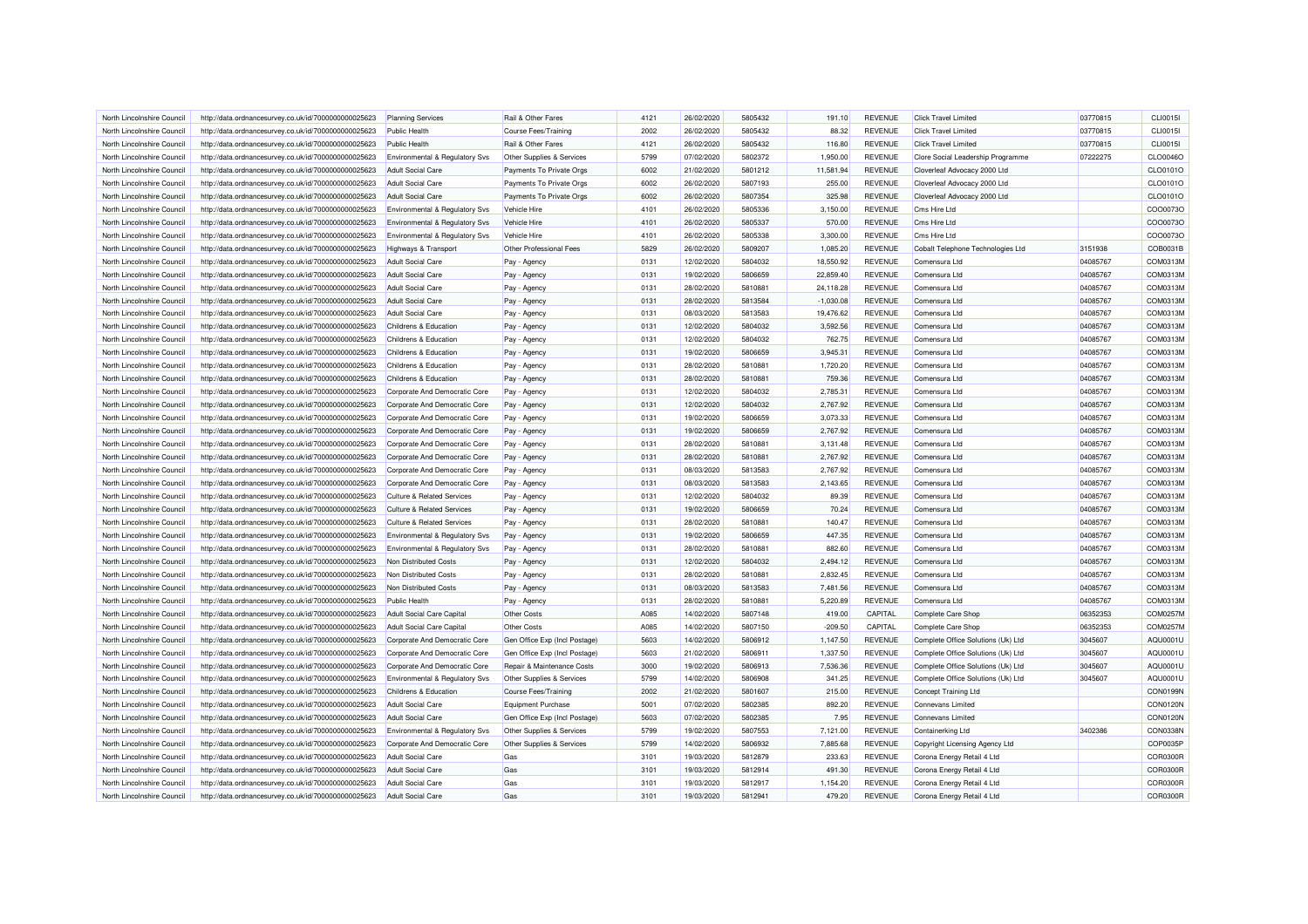| North Lincolnshire Council | http://data.ordnancesurvey.co.uk/id/7000000000025623 | Adult Social Care                         | Gas                         | 3101 | 19/03/2020 | 5812942 | 699.36     | <b>REVENUE</b> | Corona Energy Retail 4 Ltd  |         | COR0300R        |
|----------------------------|------------------------------------------------------|-------------------------------------------|-----------------------------|------|------------|---------|------------|----------------|-----------------------------|---------|-----------------|
| North Lincolnshire Council | http://data.ordnancesurvey.co.uk/id/7000000000025623 | Childrens & Education                     | Gas                         | 3101 | 19/03/2020 | 5812820 | 551.73     | <b>REVENUE</b> | Corona Energy Retail 4 Ltd  |         | COR0300R        |
| North Lincolnshire Council | http://data.ordnancesurvey.co.uk/id/7000000000025623 | Childrens & Education                     | Gas                         | 3101 | 19/03/2020 | 5812866 | 78.46      | <b>REVENUE</b> | Corona Energy Retail 4 Ltd  |         | COR0300R        |
| North Lincolnshire Council | http://data.ordnancesurvey.co.uk/id/7000000000025623 | Childrens & Education                     | Gas                         | 3101 | 19/03/2020 | 5812871 | 315.44     | <b>REVENUE</b> | Corona Energy Retail 4 Ltd  |         | COR0300R        |
| North Lincolnshire Council | http://data.ordnancesurvey.co.uk/id/7000000000025623 | Childrens & Education                     | Gas                         | 3101 | 19/03/2020 | 5812879 | 100.13     | <b>REVENUE</b> | Corona Energy Retail 4 Ltd  |         | COR0300R        |
|                            |                                                      |                                           |                             |      |            |         |            |                |                             |         | COR0300R        |
| North Lincolnshire Council | http://data.ordnancesurvey.co.uk/id/7000000000025623 | Childrens & Education                     | Gas                         | 3101 | 19/03/2020 | 5812896 | 931.28     | <b>REVENUE</b> | Corona Energy Retail 4 Ltd  |         |                 |
| North Lincolnshire Council | http://data.ordnancesurvey.co.uk/id/7000000000025623 | Childrens & Education                     | Gas                         | 3101 | 19/03/2020 | 5812908 | 276.07     | <b>REVENUE</b> | Corona Energy Retail 4 Ltd  |         | COR0300R        |
| North Lincolnshire Council | http://data.ordnancesurvey.co.uk/id/7000000000025623 | Childrens & Education                     | Gas                         | 3101 | 19/03/2020 | 5812911 | 361.29     | <b>REVENUE</b> | Corona Energy Retail 4 Ltd  |         | COR0300R        |
| North Lincolnshire Council | http://data.ordnancesurvey.co.uk/id/7000000000025623 | Childrens & Education                     | Gas                         | 3101 | 19/03/2020 | 5812912 | 313.52     | <b>REVENUE</b> | Corona Energy Retail 4 Ltd  |         | COR0300R        |
| North Lincolnshire Council | http://data.ordnancesurvey.co.uk/id/7000000000025623 | Childrens & Education                     | Gas                         | 3101 | 19/03/2020 | 5812944 | 426.86     | <b>REVENUE</b> | Corona Energy Retail 4 Ltd  |         | COR0300R        |
| North Lincolnshire Council | http://data.ordnancesurvey.co.uk/id/7000000000025623 | Childrens & Education                     | Gas                         | 3101 | 19/03/2020 | 5812952 | 248.80     | <b>REVENUE</b> | Corona Energy Retail 4 Ltd  |         | COR0300R        |
| North Lincolnshire Council | http://data.ordnancesurvey.co.uk/id/7000000000025623 | Childrens & Education                     | Gas                         | 3101 | 19/03/2020 | 5812953 | 597.58     | <b>REVENUE</b> | Corona Energy Retail 4 Ltd  |         | COR0300R        |
| North Lincolnshire Council | http://data.ordnancesurvey.co.uk/id/7000000000025623 | Corporate And Democratic Core             | Gas                         | 3101 | 19/03/2020 | 5812899 | 2,851.95   | <b>REVENUE</b> | Corona Energy Retail 4 Ltd  |         | COR0300R        |
| North Lincolnshire Council | http://data.ordnancesurvey.co.uk/id/7000000000025623 | Corporate And Democratic Core             | Gas                         | 3101 | 19/03/2020 | 5812921 | 965.13     | <b>REVENUE</b> | Corona Energy Retail 4 Ltd  |         | COR0300R        |
| North Lincolnshire Council | http://data.ordnancesurvey.co.uk/id/7000000000025623 | Corporate And Democratic Core             | Gas                         | 3101 | 19/03/2020 | 5812946 | 2,003.60   | <b>REVENUE</b> | Corona Energy Retail 4 Ltd  |         | COR0300R        |
| North Lincolnshire Council | http://data.ordnancesurvey.co.uk/id/7000000000025623 | Culture & Related Services                | Gas                         | 3101 | 19/03/2020 | 5812823 | 607.90     | <b>REVENUE</b> | Corona Energy Retail 4 Ltd  |         | COR0300R        |
| North Lincolnshire Council | http://data.ordnancesurvey.co.uk/id/7000000000025623 | Culture & Related Services                | Gas                         | 3101 | 19/03/2020 | 5812867 | 376.13     | <b>REVENUE</b> | Corona Energy Retail 4 Ltd  |         | COR0300R        |
| North Lincolnshire Council | http://data.ordnancesurvey.co.uk/id/7000000000025623 | <b>Culture &amp; Related Services</b>     | Gas                         | 3101 | 19/03/2020 | 5812870 | 396.20     | <b>REVENUE</b> | Corona Energy Retail 4 Ltd  |         | COR0300R        |
| North Lincolnshire Council | http://data.ordnancesurvey.co.uk/id/7000000000025623 | <b>Culture &amp; Related Services</b>     | Gas                         | 3101 | 19/03/2020 | 5812872 | 2,193.04   | <b>REVENUE</b> | Corona Energy Retail 4 Ltd  |         | COR0300R        |
| North Lincolnshire Council | http://data.ordnancesurvey.co.uk/id/7000000000025623 | <b>Culture &amp; Related Services</b>     | Gas                         | 3101 | 19/03/2020 | 5812890 | 3,358.05   | <b>REVENUE</b> | Corona Energy Retail 4 Ltd  |         | COR0300R        |
| North Lincolnshire Council | http://data.ordnancesurvey.co.uk/id/7000000000025623 | <b>Culture &amp; Related Services</b>     | Gas                         | 3101 | 19/03/2020 | 5812893 | 1,686.63   | <b>REVENUE</b> | Corona Energy Retail 4 Ltd  |         | COR0300R        |
|                            |                                                      | <b>Culture &amp; Related Services</b>     |                             |      |            | 5812922 |            |                |                             |         | COR0300R        |
| North Lincolnshire Council | http://data.ordnancesurvey.co.uk/id/7000000000025623 |                                           | Gas                         | 3101 | 19/03/2020 |         | 544.16     | <b>REVENUE</b> | Corona Energy Retail 4 Ltd  |         |                 |
| North Lincolnshire Council | http://data.ordnancesurvey.co.uk/id/7000000000025623 | <b>Culture &amp; Related Services</b>     | Gas                         | 3101 | 19/03/2020 | 5812933 | 841.66     | <b>REVENUE</b> | Corona Energy Retail 4 Ltd  |         | COR0300R        |
| North Lincolnshire Council | http://data.ordnancesurvey.co.uk/id/7000000000025623 | <b>Culture &amp; Related Services</b>     | Gas                         | 3101 | 19/03/2020 | 5812934 | 1,345.40   | <b>REVENUE</b> | Corona Energy Retail 4 Ltd  |         | COR0300R        |
| North Lincolnshire Council | http://data.ordnancesurvey.co.uk/id/7000000000025623 | <b>Culture &amp; Related Services</b>     | Gas                         | 3101 | 19/03/2020 | 5812938 | 357.01     | <b>REVENUE</b> | Corona Energy Retail 4 Ltd  |         | COR0300R        |
| North Lincolnshire Council | http://data.ordnancesurvey.co.uk/id/7000000000025623 | <b>Culture &amp; Related Services</b>     | Gas                         | 3101 | 19/03/2020 | 5812943 | 473.85     | <b>REVENUE</b> | Corona Energy Retail 4 Ltd  |         | COR0300R        |
| North Lincolnshire Council | http://data.ordnancesurvey.co.uk/id/7000000000025623 | Culture & Related Services                | Gas                         | 3101 | 19/03/2020 | 5812949 | 3,587.23   | <b>REVENUE</b> | Corona Energy Retail 4 Ltd  |         | COR0300R        |
| North Lincolnshire Council | http://data.ordnancesurvey.co.uk/id/7000000000025623 | <b>Culture &amp; Related Services</b>     | Gas                         | 3101 | 19/03/2020 | 5812956 | 407.05     | <b>REVENUE</b> | Corona Energy Retail 4 Ltd  |         | COR0300R        |
| North Lincolnshire Council | http://data.ordnancesurvey.co.uk/id/7000000000025623 | <b>Environmental &amp; Regulatory Svs</b> | Gas                         | 3101 | 19/03/2020 | 5812926 | 292.31     | <b>REVENUE</b> | Corona Energy Retail 4 Ltd  |         | COR0300R        |
| North Lincolnshire Council | http://data.ordnancesurvey.co.uk/id/7000000000025623 | Environmental & Regulatory Svs            | Gas                         | 3101 | 19/03/2020 | 5812939 | 680.36     | <b>REVENUE</b> | Corona Energy Retail 4 Ltd  |         | COR0300R        |
| North Lincolnshire Council | http://data.ordnancesurvey.co.uk/id/7000000000025623 | Environmental & Regulatory Svs            | Gas                         | 3101 | 19/03/2020 | 5812950 | 779.83     | <b>REVENUE</b> | Corona Energy Retail 4 Ltd  |         | COR0300R        |
| North Lincolnshire Council | http://data.ordnancesurvey.co.uk/id/7000000000025623 | Environmental & Regulatory Svs            | Gas                         | 3101 | 19/03/2020 | 5812951 | 2,357.00   | <b>REVENUE</b> | Corona Energy Retail 4 Ltd  |         | <b>COR0300R</b> |
| North Lincolnshire Council | http://data.ordnancesurvey.co.uk/id/7000000000025623 | Fin&Inv I&E                               | Gas                         | 3101 | 19/03/2020 | 5812869 | 592.39     | <b>REVENUE</b> | Corona Energy Retail 4 Ltd  |         | COR0300R        |
| North Lincolnshire Council | http://data.ordnancesurvey.co.uk/id/7000000000025623 | Fin&Inv I&E                               | Gas                         | 3101 | 19/03/2020 | 5812878 | 217.05     | <b>REVENUE</b> | Corona Energy Retail 4 Ltd  |         | COR0300R        |
| North Lincolnshire Council | http://data.ordnancesurvey.co.uk/id/7000000000025623 | Fin&Inv I&E                               | Gas                         | 3101 | 19/03/2020 | 5812894 | 356.14     | <b>REVENUE</b> | Corona Energy Retail 4 Ltd  |         | COR0300R        |
| North Lincolnshire Council | http://data.ordnancesurvey.co.uk/id/7000000000025623 | Fin&Inv I&F                               | Gas                         | 3101 | 19/03/2020 | 5812925 | 565.71     | <b>REVENUE</b> | Corona Energy Retail 4 Ltd  |         | COR0300R        |
| North Lincolnshire Council | http://data.ordnancesurvey.co.uk/id/7000000000025623 | Fin&Inv I&E                               | Gas                         | 3101 | 19/03/2020 | 5812929 | 2,100.18   | <b>REVENUE</b> | Corona Energy Retail 4 Ltd  |         | COR0300R        |
| North Lincolnshire Council | http://data.ordnancesurvey.co.uk/id/7000000000025623 | Fin&Inv I&E                               | Gas                         | 3101 | 19/03/2020 | 5812948 | 293.79     | <b>REVENUE</b> | Corona Energy Retail 4 Ltd  |         | COR0300R        |
| North Lincolnshire Council | http://data.ordnancesurvey.co.uk/id/7000000000025623 | Non Distributed Costs                     | Gas                         | 3101 | 19/03/2020 | 5812900 | 241.74     | <b>REVENUE</b> | Corona Energy Retail 4 Ltd  |         | COR0300R        |
| North Lincolnshire Council |                                                      | Non Distributed Costs                     | Gas                         | 3101 | 19/03/2020 | 5812928 | 596.83     | <b>REVENUE</b> |                             |         | COR0300R        |
|                            | http://data.ordnancesurvey.co.uk/id/7000000000025623 |                                           |                             |      |            |         |            |                | Corona Energy Retail 4 Ltd  |         |                 |
| North Lincolnshire Council | http://data.ordnancesurvey.co.uk/id/7000000000025623 | Non Distributed Costs                     | Gas                         | 3101 | 19/03/2020 | 5812935 | 1,214.53   | <b>REVENUE</b> | Corona Energy Retail 4 Ltd  |         | COR0300R        |
| North Lincolnshire Council | http://data.ordnancesurvey.co.uk/id/7000000000025623 | Non Distributed Costs                     | Gas                         | 3101 | 19/03/2020 | 5812955 | 401.40     | <b>REVENUE</b> | Corona Energy Retail 4 Ltd  |         | COR0300R        |
| North Lincolnshire Council | http://data.ordnancesurvey.co.uk/id/7000000000025623 | Childrens & Education                     | <b>Client Related Costs</b> | 5534 | 07/02/2020 | 5802796 | 1,084.00   | <b>REVENUE</b> | Country Kids Nursery        |         | COU0312U        |
| North Lincolnshire Council | http://data.ordnancesurvey.co.uk/id/7000000000025623 | <b>Culture &amp; Related Services</b>     | Materials                   | 5004 | 21/02/2020 | 5808545 | 357.00     | <b>REVENUE</b> | County Turf Ltd             |         | COU0170U        |
| North Lincolnshire Council | http://data.ordnancesurvey.co.uk/id/7000000000025623 | <b>Adult Social Care</b>                  | Payments To Private Orgs    | 6002 | 14/02/2020 | 5806798 | 924.76     | <b>REVENUE</b> | <b>Creative Support</b>     |         | CRE0144E        |
| North Lincolnshire Council | http://data.ordnancesurvey.co.uk/id/7000000000025623 | <b>Adult Social Care</b>                  | Payments To Private Orgs    | 6002 | 14/02/2020 | 5806798 | 102,548.89 | <b>REVENUE</b> | <b>Creative Support</b>     |         | <b>CRE0144E</b> |
| North Lincolnshire Council | http://data.ordnancesurvey.co.uk/id/7000000000025623 | <b>Adult Social Care</b>                  | Payments To Private Orgs    | 6002 | 13/02/2020 | 5806811 | 1,305.35   | <b>REVENUE</b> | <b>Creative Support Ltd</b> |         | ISF0013F        |
| North Lincolnshire Council | http://data.ordnancesurvey.co.uk/id/7000000000025623 | <b>Adult Social Care</b>                  | Payments To Private Orgs    | 6002 | 13/02/2020 | 5806812 | 4,065.60   | <b>REVENUE</b> | <b>Creative Support Ltd</b> |         | ISF0013F        |
| North Lincolnshire Council | http://data.ordnancesurvey.co.uk/id/7000000000025623 | Childrens & Education                     | Payments To Private Orgs    | 6002 | 12/03/2020 | 5809012 | 600.00     | <b>REVENUE</b> | <b>Creative Therapy</b>     |         | CRE0136E        |
| North Lincolnshire Council | http://data.ordnancesurvey.co.uk/id/7000000000025623 | Environmental & Regulatory Svs            | Materials                   | 5004 | 19/02/2020 | 5797750 | 691.20     | <b>REVENUE</b> | Cromwell Polythene Ltd      | 2230104 | CRO0048O        |
| North Lincolnshire Council | http://data.ordnancesurvey.co.uk/id/7000000000025623 | Childrens & Education                     | Home To School Transport    | 4201 | 07/02/2020 | 5802861 | 758.40     | <b>REVENUE</b> | <b>Crosby Cabz</b>          |         | CRO0242O        |
| North Lincolnshire Council | http://data.ordnancesurvey.co.uk/id/7000000000025623 | Childrens & Education                     | Home To School Transport    | 4201 | 07/02/2020 | 5802867 | 990.00     | <b>REVENUE</b> | Crosby Cabz                 |         | CRO0242O        |
| North Lincolnshire Council | http://data.ordnancesurvey.co.uk/id/7000000000025623 | Childrens & Education                     | Home To School Transport    | 4201 | 07/02/2020 | 5802998 | 684.00     | <b>REVENUE</b> | <b>Crosby Cabz</b>          |         | CRO0242O        |
|                            |                                                      |                                           |                             |      |            |         |            |                |                             |         |                 |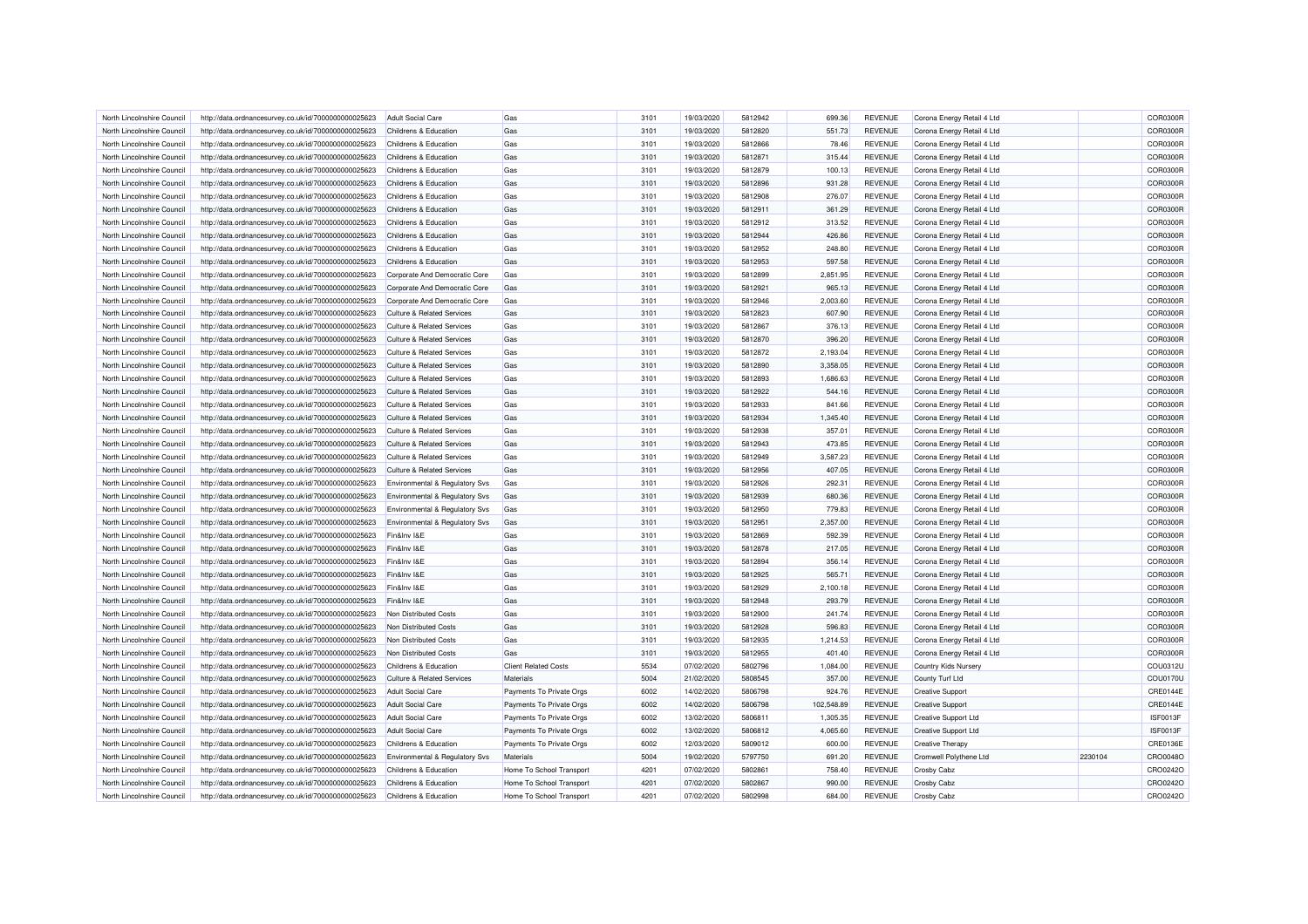| North Lincolnshire Council                               | http://data.ordnancesurvey.co.uk/id/7000000000025623                                                         | Childrens & Education                                  | Home To School Transport                               | 4201         | 07/02/2020               | 5803002            | 741.00                | <b>REVENUE</b>                   | <b>Crosby Cabz</b>                       |          | CRO0242O                    |
|----------------------------------------------------------|--------------------------------------------------------------------------------------------------------------|--------------------------------------------------------|--------------------------------------------------------|--------------|--------------------------|--------------------|-----------------------|----------------------------------|------------------------------------------|----------|-----------------------------|
| North Lincolnshire Council                               | http://data.ordnancesurvey.co.uk/id/7000000000025623                                                         | Childrens & Education                                  | Home To School Transport                               | 4201         | 07/02/2020               | 5803004            | 1,504.00              | <b>REVENUE</b>                   | <b>Crosby Cabz</b>                       |          | CRO0242O                    |
| North Lincolnshire Council                               | http://data.ordnancesurvey.co.uk/id/7000000000025623                                                         | Childrens & Education                                  | Home To School Transport                               | 4201         | 07/02/2020               | 5803007            | 1,080.00              | <b>REVENUE</b>                   | Crosby Cabz                              |          | CRO0242O                    |
| North Lincolnshire Council                               | http://data.ordnancesurvey.co.uk/id/7000000000025623                                                         | Childrens & Education                                  | Home To School Transport                               | 4201         | 07/02/2020               | 5803009            | 1,482.00              | <b>REVENUE</b>                   | Crosby Cabz                              |          | CRO0242C                    |
| North Lincolnshire Council                               | http://data.ordnancesurvey.co.uk/id/7000000000025623                                                         | Childrens & Education                                  | Home To School Transport                               | 4201         | 07/02/2020               | 5803010            | 270.00                | <b>REVENUE</b>                   | <b>Crosby Cabz</b>                       |          | CRO0242O                    |
| North Lincolnshire Council                               | http://data.ordnancesurvey.co.uk/id/7000000000025623                                                         | Childrens & Education                                  | Home To School Transport                               | 4201         | 07/02/2020               | 5803011            | 684.00                | <b>REVENUE</b>                   | <b>Crosby Cabz</b>                       |          | CRO0242O                    |
| North Lincolnshire Council                               | http://data.ordnancesurvey.co.uk/id/7000000000025623                                                         | Childrens & Education                                  | Home To School Transport                               | 4201         | 07/02/2020               | 5803016            | 1,026.00              | <b>REVENUE</b>                   | Crosby Cabz                              |          | CRO0242C                    |
| North Lincolnshire Council                               | http://data.ordnancesurvey.co.uk/id/7000000000025623                                                         | Childrens & Education                                  | Home To School Transport                               | 4201         | 07/02/2020               | 5803017            | 668.00                | <b>REVENUE</b>                   | Crosby Cabz                              |          | CRO0242O                    |
| North Lincolnshire Council                               | http://data.ordnancesurvey.co.uk/id/7000000000025623                                                         | Childrens & Education                                  | Home To School Transport                               | 4201         | 07/02/2020               | 5803018            | 345.00                | <b>REVENUE</b>                   | Crosby Cabz                              |          | CRO0242O                    |
| North Lincolnshire Council                               | http://data.ordnancesurvey.co.uk/id/7000000000025623                                                         | Childrens & Education                                  | Home To School Transport                               | 4201         | 07/02/2020               | 5803342            | 720.00                | <b>REVENUE</b>                   | Crosby Cabz                              |          | CRO0242C                    |
| North Lincolnshire Council                               | http://data.ordnancesurvey.co.uk/id/7000000000025623                                                         | Childrens & Education                                  | Home To School Transport                               | 4201         | 07/02/2020               | 5803343            | 936.00                | <b>REVENUE</b>                   | <b>Crosby Cabz</b>                       |          | CRO0242C                    |
| North Lincolnshire Council                               | http://data.ordnancesurvey.co.uk/id/7000000000025623                                                         | Central Services To Public                             | Rents                                                  | 3201         | 19/02/2020               | 5808916            | 288.00                | <b>REVENUE</b>                   | Crosby Together                          |          | CRO0159O                    |
| North Lincolnshire Council                               | http://data.ordnancesurvey.co.uk/id/7000000000025623                                                         | Childrens & Education                                  | Rents                                                  | 3201         | 28/02/2020               | 5813540            | 1,250.00              | <b>REVENUE</b>                   | <b>Crosby Together</b>                   |          | CRO0159O                    |
| North Lincolnshire Council                               | http://data.ordnancesurvey.co.uk/id/7000000000025623                                                         | Fin&Inv I&E                                            | Materials                                              | 5004         | 19/02/2020               | 5801265            | 274.40                | <b>REVENUE</b>                   | Crossroads Truck & Bus Ltd               |          | CRO0283O                    |
| North Lincolnshire Council                               | http://data.ordnancesurvey.co.uk/id/7000000000025623                                                         | <b>Adult Social Care</b>                               | Rents                                                  | 3201         | 21/02/2020               | 5808857            | 630.00                | <b>REVENUE</b>                   | Crowle Community Hall Management Ctte    |          | CRO0119C                    |
| North Lincolnshire Council                               | http://data.ordnancesurvey.co.uk/id/7000000000025623                                                         | <b>Adult Social Care</b>                               | Rents                                                  | 3201         | 21/02/2020               | 5808858            | 420.00                | <b>REVENUE</b>                   | Crowle Community Hall Management Ctte    |          | CRO0119O                    |
| North Lincolnshire Council                               | http://data.ordnancesurvey.co.uk/id/7000000000025623                                                         | <b>Culture &amp; Related Services</b>                  | Other Supplies & Services                              | 5799         | 21/02/2020               | 5809944            | 359.90                | <b>REVENUE</b>                   | Crowle Peatland Railway                  |          | CRO0463O                    |
|                                                          |                                                                                                              |                                                        |                                                        |              |                          |                    |                       |                                  |                                          | 03155883 | <b>CSL0003L</b>             |
| North Lincolnshire Council                               | http://data.ordnancesurvey.co.uk/id/7000000000025623                                                         | Central Services To Public                             | Repair & Maintenance Costs                             | 3000         | 26/02/2020               | 5811256            |                       | <b>REVENUE</b>                   | C S L (Dualcom) Ltd                      |          |                             |
| North Lincolnshire Council                               | http://data.ordnancesurvey.co.uk/id/7000000000025623                                                         | Childrens & Education                                  | Repair & Maintenance Costs                             | 3000         | 26/02/2020               | 5811256            | 387.00                | <b>REVENUE</b>                   | C S L (Dualcom) Ltd                      | 03155883 | <b>CSL0003L</b>             |
| North Lincolnshire Council                               | http://data.ordnancesurvey.co.uk/id/7000000000025623                                                         | Culture, Env, Reg & Planning Cap                       | Building/Construction                                  | A082         | 26/02/2020               | 5811256            | 129.00                | CAPITAL                          | C S L (Dualcom) Ltd                      | 03155883 | <b>CSL0003L</b>             |
| North Lincolnshire Council                               | http://data.ordnancesurvey.co.uk/id/7000000000025623                                                         | Fin&Inv I&E                                            | Repair & Maintenance Costs                             | 3000         | 26/02/2020               | 5811256            | 129.00                | <b>REVENUE</b>                   | C S L (Dualcom) Ltd                      | 03155883 | <b>CSL0003L</b>             |
| North Lincolnshire Council                               | http://data.ordnancesurvey.co.uk/id/7000000000025623                                                         | Non Distributed Costs                                  | Repair & Maintenance Costs                             | 3000         | 26/02/2020               | 5811256            | 129.00                | <b>REVENUE</b>                   | C S L (Dualcom) Ltd                      | 03155883 | <b>CSL0003L</b>             |
| North Lincolnshire Council                               | http://data.ordnancesurvey.co.uk/id/7000000000025623                                                         | Fin&Inv I&E                                            | Other Vehicle Costs                                    | 4005         | 26/02/2020               | 5805339            | 2,277.00              | <b>REVENUE</b>                   | Ctrack Ltd                               | 04643588 | CTR0001R                    |
| North Lincolnshire Council                               | http://data.ordnancesurvey.co.uk/id/7000000000025623                                                         | Childrens & Education                                  | Equipment Purchase                                     | 5001         | 21/02/2020               | 5801138            | 733.32                | <b>REVENUE</b>                   | Currys Ltd                               |          | CUR0006R                    |
| North Lincolnshire Council                               | http://data.ordnancesurvey.co.uk/id/7000000000025623                                                         | Childrens & Education                                  | Equipment Purchase                                     | 5001         | 21/02/2020               | 5810865            | 533.25                | <b>REVENUE</b>                   | Currys Ltd                               |          | CUR0006R                    |
| North Lincolnshire Council                               | http://data.ordnancesurvey.co.uk/id/7000000000025623                                                         | Childrens & Education                                  | It Hardware - Purchase                                 | 5050         | 07/02/2020               | 5803458            | 1,206.66              | <b>REVENUE</b>                   | Currys Ltd                               |          | CUR0006R                    |
| North Lincolnshire Council                               | http://data.ordnancesurvey.co.uk/id/7000000000025623                                                         | <b>Culture &amp; Related Services</b>                  | Payments To Voluntary Orgs                             | 6001         | 19/02/2020               | 5808683            | 733.00                | <b>REVENUE</b>                   | Dale Park Youth Organisation             |          | <b>DAL0080L</b>             |
| North Lincolnshire Council                               | http://data.ordnancesurvey.co.uk/id/7000000000025623                                                         | Corporate And Democratic Core                          | Gen Office Exp (Incl Postage)                          | 5603         | 11/03/2020               | 5807159            | 289.29                | <b>REVENUE</b>                   | David Lee Photography Ltd                |          | LEE0001E                    |
| North Lincolnshire Council                               | http://data.ordnancesurvey.co.uk/id/7000000000025623                                                         | Fin&Inv I&E                                            | Other Vehicle Costs                                    | 4005         | 26/02/2020               | 5805340            | 295.20                | <b>REVENUE</b>                   | Dawson Rentals Sweepers                  |          | DAW0036W                    |
| North Lincolnshire Council                               | http://data.ordnancesurvey.co.uk/id/7000000000025623                                                         | Childrens & Education                                  | Repair & Maintenance Costs                             | 3000         | 19/02/2020               | 5808856            | 270.00                | <b>REVENUE</b>                   | Delta Security Systems Ltd               | 06373017 | DEL0004L                    |
| North Lincolnshire Council                               | http://data.ordnancesurvey.co.uk/id/7000000000025623                                                         | Childrens & Education                                  | Repair & Maintenance Costs                             | 3000         | 26/02/2020               | 5811350            | 380.00                | <b>REVENUE</b>                   | Delta Security Systems Ltd               | 06373017 | DEL0004L                    |
| North Lincolnshire Council                               | http://data.ordnancesurvey.co.uk/id/7000000000025623                                                         | Childrens & Education                                  | Payments To Private Orgs                               | 6002         | 05/02/2020               | 5801456            | 8,426.67              | <b>REVENUE</b>                   | Demeter House (England) Ltd              | 5774107  | <b>DEM0021M</b>             |
| North Lincolnshire Council                               | http://data.ordnancesurvey.co.uk/id/7000000000025623                                                         | Childrens & Education                                  | Payments To Private Orgs                               | 6002         | 05/02/2020               | 5801461            | 8,466.66              | <b>REVENUE</b>                   | Demeter House (England) Ltd              | 5774107  | <b>DEM0021M</b>             |
| North Lincolnshire Council                               | http://data.ordnancesurvey.co.uk/id/7000000000025623                                                         | <b>Culture &amp; Related Services</b>                  | Other Professional Fees                                | 5829         | 28/02/2020               | 5814048            | 350.00                | <b>REVENUE</b>                   | D H Designs                              |          | DHD0001D                    |
| North Lincolnshire Council                               | http://data.ordnancesurvey.co.uk/id/7000000000025623                                                         | Fin&Inv I&E                                            | Electricity                                            | 3102         | 28/02/2020               | 5813097            | 3,357.67              | <b>REVENUE</b>                   | <b>Directions Dance Cic</b>              |          | <b>DIR0120R</b>             |
| North Lincolnshire Council                               | http://data.ordnancesurvey.co.uk/id/7000000000025623                                                         | <b>Highways &amp; Transport</b>                        | Other Supplies & Services                              | 5799         | 26/02/2020               | 5812252            | 1,425.00              | <b>REVENUE</b>                   | Direct Traffic Management Ltd            |          | <b>DIR0043R</b>             |
| North Lincolnshire Council                               | http://data.ordnancesurvey.co.uk/id/7000000000025623                                                         | <b>Adult Social Care</b>                               | Other Professional Fees                                | 5829         | 14/02/2020               | 5805651            | 338.32                | <b>REVENUE</b>                   | <b>Disability Sheffield</b>              |          | <b>DIS0026S</b>             |
| North Lincolnshire Council                               | http://data.ordnancesurvey.co.uk/id/7000000000025623                                                         | Environmental & Regulatory Svs                         | Payments To Private Orgs                               | 6002         | 07/02/2020               | 5801638            | 480.00                | <b>REVENUE</b>                   | Disclosure & Barring Service             |          | CRI0032                     |
| North Lincolnshire Council                               | http://data.ordnancesurvey.co.uk/id/7000000000025623                                                         | Environmental & Regulatory Svs                         | Payments To Private Orgs                               | 6002         | 12/02/2020               | 5805015            | 616.00                | <b>REVENUE</b>                   | Disclosure & Barring Service             |          | CRI0032I                    |
| North Lincolnshire Council                               | http://data.ordnancesurvey.co.uk/id/7000000000025623                                                         | Fin&Inv I&E                                            | Repair & Maintenance Costs                             | 3000         | 26/02/2020               | 5801514            | 375.00                | <b>REVENUE</b>                   | <b>Dim Consultancy</b>                   | 4539626  | DJM0002M                    |
| North Lincolnshire Council                               | http://data.ordnancesurvey.co.uk/id/7000000000025623                                                         | Childrens & Education                                  | Home To School Transport                               | 4201         | 12/02/2020               | 5805232            | 4,722.00              | <b>REVENUE</b>                   | D J Taxis Scunthorpe                     |          | DJT0001T                    |
| North Lincolnshire Council                               | http://data.ordnancesurvey.co.uk/id/7000000000025623                                                         | Fin&Inv I&E                                            | Course Fees/Training                                   | 2002         | 28/02/2020               | 5805401            | 850.00                | <b>REVENUE</b>                   | <b>Dn Colleges Group</b>                 |          | <b>NOR0007R</b>             |
| North Lincolnshire Council                               | http://data.ordnancesurvey.co.uk/id/7000000000025623                                                         | Childrens & Education                                  | Payments To Private Orgs                               | 6002         | 12/02/2020               | 5805642            | 27,266.67             | <b>REVENUE</b>                   | <b>Doncaster Deaf Trust</b>              |          | <b>DON0228N</b>             |
| North Lincolnshire Council                               | http://data.ordnancesurvey.co.uk/id/7000000000025623                                                         | Childrens & Education                                  | Payments To Private Orgs                               | 6002         | 26/02/2020               | 5812208            | 6,622.00              | <b>REVENUE</b>                   | <b>Doncaster Deaf Trust</b>              |          | <b>DON0228N</b>             |
| North Lincolnshire Council                               | http://data.ordnancesurvey.co.uk/id/7000000000025623                                                         | Childrens & Education                                  | <b>Client Related Costs</b>                            | 5534         | 28/02/2020               | 5814003            | 288.00                | <b>REVENUE</b>                   | Do-Re-Mi Nursery                         |          | <b>WIN0044N</b>             |
|                                                          |                                                                                                              |                                                        |                                                        |              |                          |                    |                       |                                  |                                          |          |                             |
| North Lincolnshire Council<br>North Lincolnshire Council | http://data.ordnancesurvey.co.uk/id/7000000000025623                                                         | Childrens & Education                                  | Payments To Private Orgs                               | 6002<br>6002 | 26/02/2020<br>26/02/2020 | 5812602<br>5804874 | 8,455.70<br>19,202.02 | <b>REVENUE</b><br><b>REVENUE</b> | Do-Re-Mi Nursery<br>Dove Adolescent Care |          | <b>WIN0044N</b><br>DOV0001V |
| North Lincolnshire Council                               | http://data.ordnancesurvey.co.uk/id/7000000000025623<br>http://data.ordnancesurvey.co.uk/id/7000000000025623 | Childrens & Education<br>Corporate And Democratic Core | Payments To Private Orgs<br>Repair & Maintenance Costs | 3000         | 05/02/2020               | 5801428            | 270.00                | <b>REVENUE</b>                   | Drainmaster (Uk) Ltd                     | 3802760  | <b>DRA0028A</b>             |
|                                                          |                                                                                                              |                                                        |                                                        |              |                          |                    |                       |                                  |                                          |          |                             |
| North Lincolnshire Council                               | http://data.ordnancesurvey.co.uk/id/7000000000025623                                                         | <b>Adult Social Care</b>                               | Payments To Health Providers                           | 6019         | 28/02/2020               | 5805491            | 302.55                | <b>REVENUE</b>                   | Dr A Muraleedharan                       |          | <b>MUR0020R</b>             |
| North Lincolnshire Council                               | http://data.ordnancesurvey.co.uk/id/7000000000025623                                                         | Childrens & Education                                  | <b>Legal Fees</b>                                      | 5823         | 21/02/2020               | 5810681            | 324.00                | <b>REVENUE</b>                   | Dr Anne M Kelly                          |          | KEL0014L                    |
| North Lincolnshire Council                               | http://data.ordnancesurvey.co.uk/id/7000000000025623                                                         | <b>Adult Social Care</b>                               | Payments To Health Providers                           | 6019         | 07/02/2020               | 5803468            | 146.61                | <b>REVENUE</b>                   | Dr A Whitaker & Partners                 |          | WHI0114I                    |
| North Lincolnshire Council                               | http://data.ordnancesurvey.co.uk/id/7000000000025623                                                         | <b>Public Health</b>                                   | Payments To Health Providers                           | 6019         | 07/02/2020               | 5803468            | 200.00                | <b>REVENUE</b>                   | Dr A Whitaker & Partners                 |          | WHI0114I                    |
| North Lincolnshire Council                               | http://data.ordnancesurvey.co.uk/id/7000000000025623                                                         | <b>Adult Social Care</b>                               | Other Professional Fees                                | 5829         | 21/02/2020               | 5801585            | 364.00                | <b>REVENUE</b>                   | Dr Graham Hayes                          |          | <b>HAY0027Y</b>             |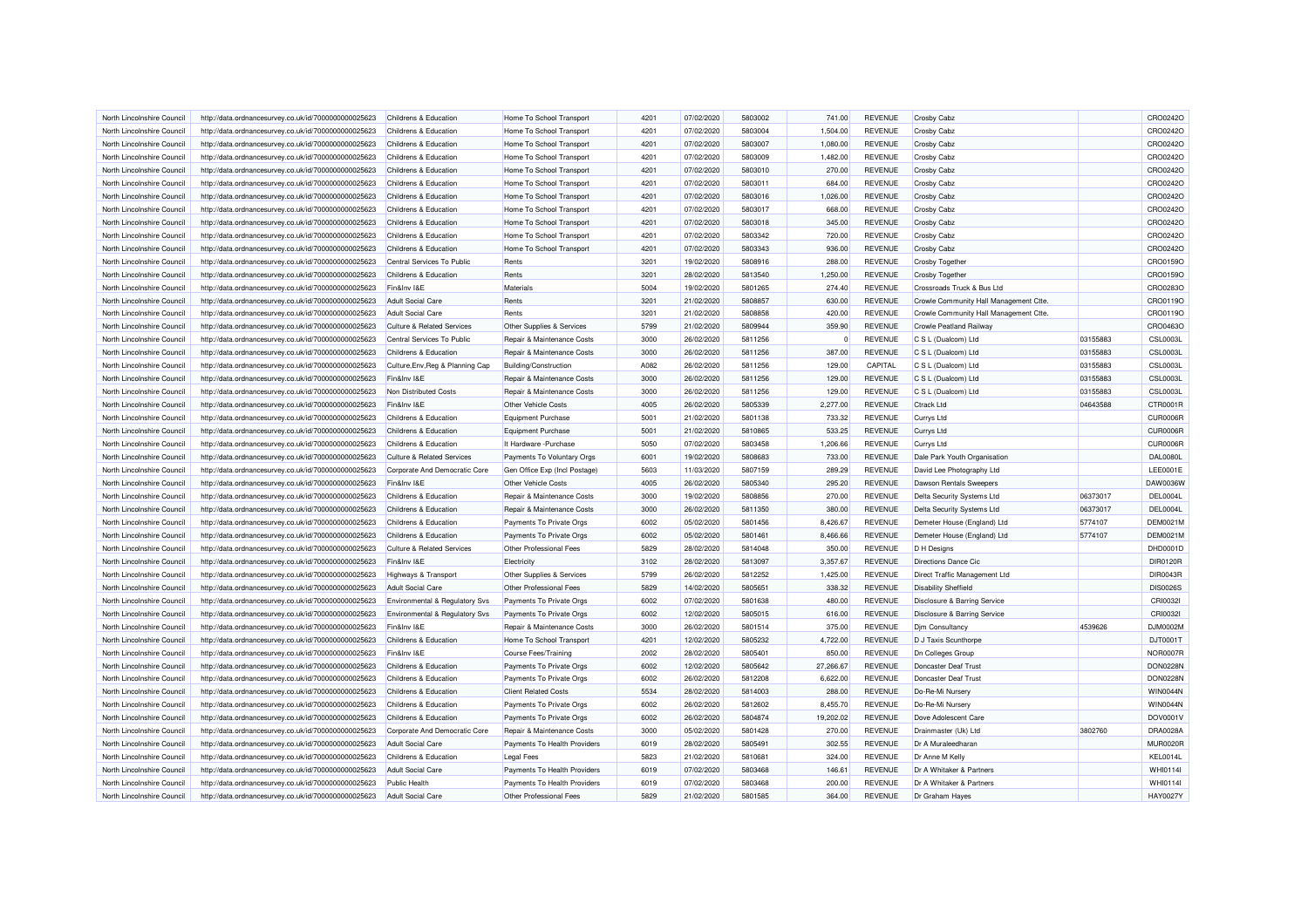| North Lincolnshire Council | http://data.ordnancesurvey.co.uk/id/7000000000025623                                                         | Adult Social Care                         | Other Professional Fees                                 | 5829 | 21/02/2020 | 5801586 | 364.80      | <b>REVENUE</b> | Dr Graham Hayes                         |          | <b>HAY0027Y</b> |
|----------------------------|--------------------------------------------------------------------------------------------------------------|-------------------------------------------|---------------------------------------------------------|------|------------|---------|-------------|----------------|-----------------------------------------|----------|-----------------|
| North Lincolnshire Council | http://data.ordnancesurvey.co.uk/id/7000000000025623                                                         | <b>Adult Social Care Capital</b>          | Other Costs                                             | A085 | 26/02/2020 | 5811488 | 217.80      | CAPITAL        | Drive Devilbiss Healthcare Limited      | 4301005  | <b>DRI0008I</b> |
| North Lincolnshire Council | http://data.ordnancesurvey.co.uk/id/7000000000025623                                                         | Adult Social Care Capital                 | Other Costs                                             | A085 | 26/02/2020 | 5811494 | 1,300.00    | CAPITAL        | Drive Devilbiss Healthcare Limited      | 4301005  | <b>DRI0008I</b> |
| North Lincolnshire Council | http://data.ordnancesurvey.co.uk/id/7000000000025623                                                         | Fin&Inv I&E                               | Course Fees/Training                                    | 2002 | 12/02/2020 | 5805341 | 505.00      | <b>REVENUE</b> | Driver Cpc 4u                           | 07349627 | DRI0016I        |
| North Lincolnshire Council | http://data.ordnancesurvey.co.uk/id/7000000000025623                                                         | Childrens & Education                     | <b>Legal Fees</b>                                       | 5823 | 07/02/2020 | 5801609 | 675.93      | <b>REVENUE</b> | Dr Julie Hobson                         |          | <b>HOB0085B</b> |
| North Lincolnshire Council | http://data.ordnancesurvey.co.uk/id/7000000000025623                                                         | <b>Adult Social Care</b>                  | Payments To Health Providers                            | 6019 | 28/02/2020 | 5803483 | 364.14      | <b>REVENUE</b> | Dr M J Dwyer & Partners                 |          | DWY0001Y        |
| North Lincolnshire Council | http://data.ordnancesurvey.co.uk/id/7000000000025623                                                         | <b>Public Health</b>                      | Payments To Health Providers                            | 6019 | 28/02/2020 | 5803483 | 180.00      | <b>REVENUE</b> | Dr M J Dwyer & Partners                 |          | DWY0001Y        |
| North Lincolnshire Council | http://data.ordnancesurvey.co.uk/id/7000000000025623                                                         | <b>Adult Social Care</b>                  | Other Professional Fees                                 | 5829 | 07/02/2020 | 5801557 | 363.00      | <b>REVENUE</b> | Dr Steven Hopkins                       |          | <b>HOP0053P</b> |
| North Lincolnshire Council | http://data.ordnancesurvey.co.uk/id/7000000000025623                                                         | <b>Adult Social Care</b>                  | Other Professional Fees                                 | 5829 | 07/02/2020 | 5801588 | 942.00      | <b>REVENUE</b> | Dr Steven Hopkins                       |          | <b>HOP0053P</b> |
| North Lincolnshire Council | http://data.ordnancesurvey.co.uk/id/7000000000025623                                                         | <b>Adult Social Care</b>                  | Other Professional Fees                                 | 5829 | 14/02/2020 | 5801558 | 1,427.09    | <b>REVENUE</b> | Dr Steven Hopkins                       |          | <b>HOP0053P</b> |
| North Lincolnshire Council | http://data.ordnancesurvey.co.uk/id/7000000000025623                                                         | <b>Adult Social Care</b>                  | Other Professional Fees                                 | 5829 | 26/02/2020 | 5805659 | 1,322.00    | <b>REVENUE</b> | Dr Steven Hopkins                       |          | <b>HOP0053P</b> |
| North Lincolnshire Council | http://data.ordnancesurvey.co.uk/id/7000000000025623                                                         | <b>Adult Social Care</b>                  | Other Professional Fees                                 | 5829 | 28/02/2020 | 5805660 | 731.20      | <b>REVENUE</b> | Dr Steven Hopkins                       |          | <b>HOP0053P</b> |
| North Lincolnshire Council | http://data.ordnancesurvey.co.uk/id/7000000000025623                                                         | <b>Adult Social Care</b>                  | Other Professional Fees                                 | 5829 | 18/03/2020 | 5812225 | 1,293.60    | <b>REVENUE</b> | Dr Steven Hopkins                       |          | <b>HOP0053P</b> |
| North Lincolnshire Council | http://data.ordnancesurvey.co.uk/id/7000000000025623                                                         | Environmental & Regulatory Svs            | Other Professional Fees                                 | 5829 | 05/02/2020 | 5801195 | 2,400.00    | <b>REVENUE</b> | Dr T Mahmood Anwar                      |          | MAH0003H        |
| North Lincolnshire Council | http://data.ordnancesurvey.co.uk/id/7000000000025623                                                         | Culture & Related Services                | Equipment Purchase                                      | 5001 | 30/03/2020 | 5814041 | 245.48      | <b>REVENUE</b> | <b>Dulux Decorator Centres</b>          | 254941   | <b>MCD0001D</b> |
| North Lincolnshire Council | http://data.ordnancesurvey.co.uk/id/7000000000025623                                                         | <b>Culture &amp; Related Services</b>     | Other Supplies & Services                               | 5799 | 05/02/2020 | 5799899 | 9,103.75    | <b>REVENUE</b> | E A Littlewood                          |          | <b>LIT0008T</b> |
| North Lincolnshire Council | http://data.ordnancesurvey.co.uk/id/7000000000025623                                                         | Fin&Inv I&E                               | Other Professional Fees                                 | 5829 | 07/02/2020 | 5802866 | 2,831.83    | <b>REVENUE</b> | Easters & Son Commercial Services Ltd   |          | <b>EAS0590S</b> |
| North Lincolnshire Council | http://data.ordnancesurvey.co.uk/id/7000000000025623                                                         | Fin&Inv I&E                               | Other Professional Fees                                 | 5829 | 07/02/2020 | 5802991 | 1,583.33    | <b>REVENUE</b> | Easters & Son Commercial Services Ltd   |          | <b>EAS0590S</b> |
| North Lincolnshire Council |                                                                                                              | Childrens & Education                     |                                                         | 6092 | 26/02/2020 | 5805278 | 650.00      | <b>REVENUE</b> | East Hull Cars Ltd                      | 5777873  | EAS0093S        |
| North Lincolnshire Council | http://data.ordnancesurvey.co.uk/id/7000000000025623<br>http://data.ordnancesurvey.co.uk/id/7000000000025623 | <b>Adult Social Care</b>                  | <b>Client Transport Costs</b><br>Payments To Other La'S | 6003 | 14/02/2020 | 5807198 | 11.599.60   | <b>REVENUE</b> | East Riding Of Yorkshire Council        |          | EAS0012S        |
| North Lincolnshire Council | http://data.ordnancesurvey.co.uk/id/7000000000025623                                                         |                                           |                                                         | 6011 | 19/02/2020 | 5806894 | 20.600.00   | <b>REVENUE</b> | East Riding Of Yorkshire Council        |          | <b>EAS0126S</b> |
|                            |                                                                                                              | <b>Highways &amp; Transport</b>           | Passenger Transport                                     |      |            | 5809167 |             |                |                                         |          |                 |
| North Lincolnshire Council | http://data.ordnancesurvey.co.uk/id/7000000000025623                                                         | Non Distributed Costs                     | <b>Retirement Additional Costs</b>                      | 2007 | 21/02/2020 |         | 127,680.00  | <b>REVENUE</b> | East Riding Pension Fund                |          | EAS0381S        |
| North Lincolnshire Council | http://data.ordnancesurvey.co.uk/id/7000000000025623                                                         | Childrens & Education                     | Home To School Transport                                | 4201 | 05/02/2020 | 5801373 | 9,141.00    | <b>REVENUE</b> | East Yorkshire Motor Services Ltd       | 216628   | <b>EAS0120S</b> |
| North Lincolnshire Council | http://data.ordnancesurvey.co.uk/id/7000000000025623                                                         | <b>Highways &amp; Transport</b>           | <b>Concessionary Fares</b>                              | 6010 | 14/02/2020 | 5806905 | 4,430.00    | <b>REVENUE</b> | East Yorkshire Motor Services Ltd       | 216628   | <b>EAS0120S</b> |
| North Lincolnshire Council | http://data.ordnancesurvey.co.uk/id/7000000000025623                                                         | Highways & Transport                      | Vehicle Hire                                            | 4101 | 12/02/2020 | 5805343 | 2,192.01    | <b>REVENUE</b> | <b>Econ Engineering Limited</b>         |          | ECO0008C        |
| North Lincolnshire Council | http://data.ordnancesurvey.co.uk/id/7000000000025623                                                         | Highways & Transport                      | Vehicle Hire                                            | 4101 | 12/02/2020 | 5805344 | 2,192.01    | <b>REVENUE</b> | <b>Econ Engineering Limited</b>         |          | ECO0008O        |
| North Lincolnshire Council | http://data.ordnancesurvey.co.uk/id/7000000000025623                                                         | <b>Culture &amp; Related Services</b>     | Repair & Maintenance Costs                              | 3000 | 05/02/2020 | 5801371 | 3.564.80    | <b>REVENUE</b> | E C Surfacing Ltd                       | 07080098 | <b>ECS0006S</b> |
| North Lincolnshire Council | http://data.ordnancesurvey.co.uk/id/7000000000025623                                                         | <b>Adult Social Care</b>                  | Pay - Agency                                            | 0131 | 12/02/2020 | 5805766 | 352.00      | <b>REVENUE</b> | Eden Brown Synergy                      | 3643845  | <b>EDE0130E</b> |
| North Lincolnshire Council | http://data.ordnancesurvey.co.uk/id/7000000000025623                                                         | Adult Social Care                         | Pay - Agency                                            | 0131 | 12/02/2020 | 5805767 | 1.724.00    | <b>REVENUE</b> | Eden Brown Synergy                      | 3643845  | EDE0130E        |
| North Lincolnshire Council | http://data.ordnancesurvey.co.uk/id/7000000000025623                                                         | <b>Adult Social Care</b>                  | Pay - Agency                                            | 0131 | 12/02/2020 | 5805769 | $-1,668.50$ | <b>REVENUE</b> | Eden Brown Synergy                      | 3643845  | EDE0130E        |
| North Lincolnshire Council | http://data.ordnancesurvey.co.uk/id/7000000000025623                                                         | <b>Adult Social Care</b>                  | Pay - Agency                                            | 0131 | 19/02/2020 | 5808539 | 704.00      | <b>REVENUE</b> | Eden Brown Synergy                      | 3643845  | EDE0130E        |
| North Lincolnshire Council | http://data.ordnancesurvey.co.uk/id/7000000000025623                                                         | Fin&Inv I&E                               | Electricity                                             | 3102 | 26/02/2020 | 5812581 | 6,856.87    | <b>REVENUE</b> | <b>Edf</b> Energy                       |          | EDF0029F        |
| North Lincolnshire Council | http://data.ordnancesurvey.co.uk/id/7000000000025623                                                         | Environmental & Regulatory Svs            | Stock Purchases & Adjustments                           | 5030 | 12/02/2020 | 5803118 | 832.20      | <b>REVENUE</b> | Egbert H Taylor & Co Ltd                | 718441   | TAY0016Y        |
| North Lincolnshire Council | http://data.ordnancesurvey.co.uk/id/7000000000025623                                                         | Environmental & Regulatory Svs            | Stock Purchases & Adjustments                           | 5030 | 21/02/2020 | 5803344 | 504.00      | <b>REVENUE</b> | Egbert H Taylor & Co Ltd                | 718441   | <b>TAY0016Y</b> |
| North Lincolnshire Council | http://data.ordnancesurvey.co.uk/id/7000000000025623                                                         | <b>Environmental &amp; Regulatory Svs</b> | Stock Purchases & Adjustments                           | 5030 | 26/02/2020 | 5808793 | 1,972.00    | <b>REVENUE</b> | Egbert H Taylor & Co Ltd                | 718441   | TAY0016Y        |
| North Lincolnshire Council | http://data.ordnancesurvey.co.uk/id/7000000000025623                                                         | Public Health                             | Materials                                               | 5004 | 14/02/2020 | 5801626 | 212.00      | <b>REVENUE</b> | <b>E</b> H Advertising Ltd              |          | EHA0003A        |
| North Lincolnshire Council | http://data.ordnancesurvey.co.uk/id/7000000000025623                                                         | <b>Adult Social Care</b>                  | Payments To Private Orgs                                | 6002 | 13/02/2020 | 5806809 | 134.40      | <b>REVENUE</b> | Elite Care Solutions Ltd                |          | <b>ISF0009F</b> |
| North Lincolnshire Council | http://data.ordnancesurvey.co.uk/id/7000000000025623                                                         | <b>Adult Social Care</b>                  | Payments To Private Orgs                                | 6002 | 13/02/2020 | 5806809 | 2,447.20    | <b>REVENUE</b> | Elite Care Solutions Ltd                |          | ISF0009F        |
| North Lincolnshire Council | http://data.ordnancesurvey.co.uk/id/7000000000025623                                                         | Fin&Inv I&E                               | Cleaning Services & Contracts                           | 3311 | 26/02/2020 | 5809210 | 1,113.48    | <b>REVENUE</b> | Ellgia Ltd                              |          | <b>BEL0020L</b> |
| North Lincolnshire Council | http://data.ordnancesurvey.co.uk/id/7000000000025623                                                         | Environmental & Regulatory Svs            | Payments To Private Orgs                                | 6002 | 14/02/2020 | 5803105 | 944.52      | <b>REVENUE</b> | <b>Ellgia Scunthorpe</b>                | 860123   | <b>BEL0170L</b> |
| North Lincolnshire Council | http://data.ordnancesurvey.co.uk/id/7000000000025623                                                         | Environmental & Regulatory Svs            | Payments To Private Orgs                                | 6002 | 14/02/2020 | 5803110 | 603.10      | <b>REVENUE</b> | Ellgia Scunthorpe                       | 860123   | <b>BEL0170L</b> |
| North Lincolnshire Council | http://data.ordnancesurvey.co.uk/id/7000000000025623                                                         | Corporate And Democratic Core             | Materials                                               | 5004 | 12/02/2020 | 5804117 | 223.50      | <b>REVENUE</b> | Elliott Baxter & Company Ltd            |          | ELL0237L        |
| North Lincolnshire Council | http://data.ordnancesurvey.co.uk/id/7000000000025623                                                         | Culture, Env, Reg & Planning Cap          | Other Costs                                             | A085 | 19/02/2020 | 5808685 | 600.00      | CAPITAL        | Elsham Parish Council                   |          | <b>ELS0002S</b> |
| North Lincolnshire Council | http://data.ordnancesurvey.co.uk/id/7000000000025623                                                         | <b>Adult Social Care</b>                  | Payments To Private Orgs                                | 6002 | 13/02/2020 | 5806815 | 1,675.00    | <b>REVENUE</b> | Emerald Care Services (North Lincs) Ltd |          | <b>ISF0026F</b> |
| North Lincolnshire Council | http://data.ordnancesurvey.co.uk/id/7000000000025623                                                         | <b>Adult Social Care</b>                  | Payments To Private Orgs                                | 6002 | 14/02/2020 | 5806802 | 12,530.00   | <b>REVENUE</b> | Emerald Care Services (North Lincs) Ltd | 08136830 | <b>EME0032E</b> |
| North Lincolnshire Council | http://data.ordnancesurvey.co.uk/id/7000000000025623                                                         | Childrens & Education                     | Home To School Transport                                | 4201 | 12/02/2020 | 5805250 | 1,710.00    | <b>REVENUE</b> | Emerald Care Services (North Lincs) Ltd | 08136830 | <b>EME0032E</b> |
| North Lincolnshire Council | http://data.ordnancesurvey.co.uk/id/7000000000025623                                                         | Childrens & Education                     | Payments To Private Orgs                                | 6002 | 05/02/2020 | 5801160 | 921.50      | <b>REVENUE</b> | Emerald Care Services (North Lincs) Ltd | 08136830 | <b>EME0032E</b> |
| North Lincolnshire Council | http://data.ordnancesurvey.co.uk/id/7000000000025623                                                         | Childrens & Education                     | Payments To Private Orgs                                | 6002 | 05/02/2020 | 5801168 | 432.25      | <b>REVENUE</b> | Emerald Care Services (North Lincs) Ltd | 08136830 | <b>EME0032E</b> |
| North Lincolnshire Council | http://data.ordnancesurvey.co.uk/id/7000000000025623                                                         | Childrens & Education                     | Payments To Private Orgs                                | 6002 | 05/02/2020 | 5801169 | 1,102.00    | <b>REVENUE</b> | Emerald Care Services (North Lincs) Ltd | 08136830 | <b>EME0032E</b> |
| North Lincolnshire Council | http://data.ordnancesurvey.co.uk/id/7000000000025623                                                         | Childrens & Education                     | Payments To Private Orgs                                | 6002 | 05/02/2020 | 5801170 | 912.00      | <b>REVENUE</b> | Emerald Care Services (North Lincs) Ltd | 08136830 | <b>EME0032E</b> |
| North Lincolnshire Council | http://data.ordnancesurvey.co.uk/id/7000000000025623                                                         | Childrens & Education                     | Payments To Private Orgs                                | 6002 | 19/02/2020 | 5809114 | 1,083.00    | <b>REVENUE</b> | Emerald Care Services (North Lincs) Ltd | 08136830 | <b>EME0032E</b> |
| North Lincolnshire Council | http://data.ordnancesurvey.co.uk/id/7000000000025623                                                         | Childrens & Education                     | Payments To Private Orgs                                | 6002 | 19/02/2020 | 5809121 | 399.00      | <b>REVENUE</b> | Emerald Care Services (North Lincs) Ltd | 08136830 | <b>EME0032E</b> |
| North Lincolnshire Council | http://data.ordnancesurvey.co.uk/id/7000000000025623                                                         | Childrens & Education                     | Payments To Private Orgs                                | 6002 | 19/02/2020 | 5809135 | 1.425.00    | <b>REVENUE</b> | Emerald Care Services (North Lincs) Ltd | 08136830 | <b>EME0032E</b> |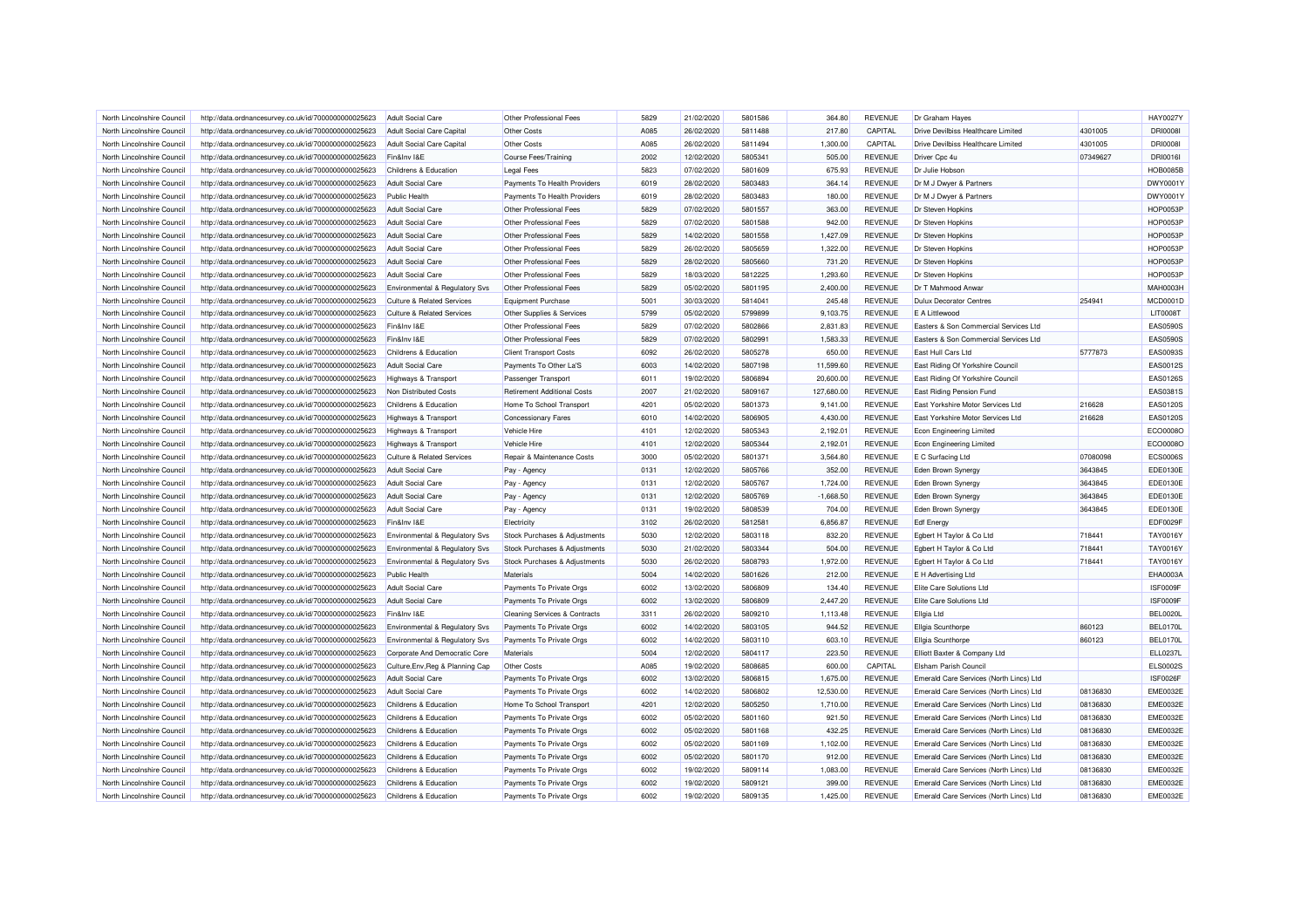| North Lincolnshire Council | http://data.ordnancesurvey.co.uk/id/7000000000025623 | Childrens & Education                     | Payments To Private Orgs                 | 6002 | 19/02/2020 | 5809160 | 498.75      | <b>REVENUE</b> | Emerald Care Services (North Lincs) Ltd   | 08136830 | <b>EME0032E</b> |
|----------------------------|------------------------------------------------------|-------------------------------------------|------------------------------------------|------|------------|---------|-------------|----------------|-------------------------------------------|----------|-----------------|
| North Lincolnshire Council | http://data.ordnancesurvey.co.uk/id/7000000000025623 | <b>Culture &amp; Related Services</b>     | <b>Heating Fuels</b>                     | 3104 | 05/02/2020 | 5799932 | 2.275.60    | <b>REVENUE</b> | Emo Oil                                   |          | EMO0004O        |
| North Lincolnshire Council | http://data.ordnancesurvey.co.uk/id/7000000000025623 | <b>Culture &amp; Related Services</b>     | <b>Heating Fuels</b>                     | 3104 | 14/03/2020 | 5809174 | 2,408.64    | <b>REVENUE</b> | Emo Oil                                   |          | EMO0004O        |
| North Lincolnshire Council | http://data.ordnancesurvey.co.uk/id/7000000000025623 | <b>Housing Services</b>                   | It Software-Maintenance                  | 5053 | 28/02/2020 | 5813660 | 3,333.00    | <b>REVENUE</b> | Emsi                                      |          | <b>EMS0079S</b> |
| North Lincolnshire Council | http://data.ordnancesurvey.co.uk/id/7000000000025623 | Highways & Transport                      | Vehicle Hire                             | 4101 | 28/02/2020 | 5807412 | 398.29      | <b>REVENUE</b> | Engineering & Welding Supplies Ltd        | 00815796 | <b>ENG0001G</b> |
| North Lincolnshire Council | http://data.ordnancesurvey.co.uk/id/7000000000025623 | Childrens & Education                     | Other Supplies & Services                | 5799 | 19/02/2020 | 5807907 | 420.00      | <b>REVENUE</b> | <b>England Athletics Ltd</b>              |          | <b>ENG0250G</b> |
| North Lincolnshire Council | http://data.ordnancesurvey.co.uk/id/7000000000025623 | <b>Public Health</b>                      | Equipment Maint.& Repair                 | 5003 | 28/02/2020 | 5813576 | 279.00      | <b>REVENUE</b> | Enviro Technology Services Plc            |          | <b>ENV0009V</b> |
| North Lincolnshire Council | http://data.ordnancesurvey.co.uk/id/7000000000025623 | Childrens & Education                     | Home To School Transport                 | 4201 | 07/02/2020 | 5802823 | 391.20      | <b>REVENUE</b> | Epworth Taxis Ltd                         | 8601067  | EPW0003W        |
| North Lincolnshire Council | http://data.ordnancesurvey.co.uk/id/7000000000025623 | Childrens & Education                     | Home To School Transport                 | 4201 | 07/02/2020 | 5802840 | 1,160.00    | <b>REVENUE</b> | Epworth Taxis Ltd                         | 8601067  | EPW0003W        |
| North Lincolnshire Council | http://data.ordnancesurvey.co.uk/id/7000000000025623 | Childrens & Education                     | Home To School Transport                 | 4201 | 07/02/2020 | 5802852 | 1,377.00    | <b>REVENUE</b> | Epworth Taxis Ltd                         | 8601067  | EPW0003W        |
| North Lincolnshire Council | http://data.ordnancesurvey.co.uk/id/7000000000025623 | Childrens & Education                     | Home To School Transport                 | 4201 | 07/02/2020 | 5802854 | 689.00      | <b>REVENUE</b> | Epworth Taxis Ltd                         | 8601067  | EPW0003W        |
| North Lincolnshire Council | http://data.ordnancesurvey.co.uk/id/7000000000025623 | Childrens & Education                     | Home To School Transport                 | 4201 | 07/02/2020 | 5802855 | 800.00      | <b>REVENUE</b> | Epworth Taxis Ltd                         | 8601067  | EPW0003W        |
| North Lincolnshire Council | http://data.ordnancesurvey.co.uk/id/7000000000025623 | Childrens & Education                     | Home To School Transport                 | 4201 | 07/02/2020 | 5802856 | 1,156.50    | <b>REVENUE</b> | Epworth Taxis Ltd                         | 8601067  | EPW0003W        |
| North Lincolnshire Council | http://data.ordnancesurvey.co.uk/id/7000000000025623 | Childrens & Education                     | Home To School Transport                 | 4201 | 07/02/2020 | 5802858 | 976.50      | <b>REVENUE</b> | Epworth Taxis Ltd                         | 8601067  | EPW0003W        |
| North Lincolnshire Council | http://data.ordnancesurvey.co.uk/id/7000000000025623 | Childrens & Education                     | It Hardware - Purchase                   | 5050 | 07/02/2020 | 5803463 | 10,680.00   | <b>REVENUE</b> | <b>Es Broadcast</b>                       |          | <b>ESB0002B</b> |
| North Lincolnshire Council | http://data.ordnancesurvey.co.uk/id/7000000000025623 | Corporate And Democratic Core             | Telephone Rent/Calls                     | 5403 | 26/02/2020 | 5812793 | 352.33      | <b>REVENUE</b> | Ets Communications Ltd                    |          | ETS0001S        |
| North Lincolnshire Council | http://data.ordnancesurvey.co.uk/id/7000000000025623 | Childrens & Education                     | It Software-Maintenance                  | 5053 | 26/02/2020 | 5810980 | 606.00      | <b>REVENUE</b> | <b>Euclid Limited</b>                     |          | <b>EUC0003C</b> |
| North Lincolnshire Council | http://data.ordnancesurvey.co.uk/id/7000000000025623 | <b>Highways &amp; Transport</b>           | Other Supplies & Services                | 5799 | 14/02/2020 | 5802733 | 550.00      | <b>REVENUE</b> | Exactrak                                  |          | EXA0014A        |
| North Lincolnshire Council | http://data.ordnancesurvey.co.uk/id/7000000000025623 | <b>Adult Social Care</b>                  | <b>Course Fees/Training</b>              | 2002 | 14/02/2020 | 5801216 | 5,100.00    | <b>REVENUE</b> | <b>Experience Training Ltd</b>            |          | <b>EXP0052P</b> |
| North Lincolnshire Council | http://data.ordnancesurvey.co.uk/id/7000000000025623 | Culture & Related Services                | <b>Cleaning Services &amp; Contracts</b> | 3311 | 19/02/2020 | 5809180 | 260.00      | <b>REVENUE</b> | Extreme Clean Uk                          |          | <b>EXT0030T</b> |
| North Lincolnshire Council | http://data.ordnancesurvey.co.uk/id/7000000000025623 | Central Services To Public                | <b>Other Premises Costs</b>              | 3390 | 14/02/2020 | 5807156 |             | <b>REVENUE</b> | Eye Watch Security Ltd                    | 04480210 | EYE0006E        |
|                            |                                                      |                                           |                                          |      |            |         |             |                |                                           |          |                 |
| North Lincolnshire Council | http://data.ordnancesurvey.co.uk/id/7000000000025623 | Central Services To Public                | Other Premises Costs                     | 3390 | 21/02/2020 | 5810640 | $\Omega$    | <b>REVENUE</b> | Eye Watch Security Ltd                    | 04480210 | EYE0006E        |
| North Lincolnshire Council | http://data.ordnancesurvey.co.uk/id/7000000000025623 | Central Services To Public                | <b>Other Premises Costs</b>              | 3390 | 21/02/2020 | 5810642 | $\Omega$    | <b>REVENUE</b> | Eye Watch Security Ltd                    | 04480210 | EYE0006E        |
| North Lincolnshire Council | http://data.ordnancesurvey.co.uk/id/7000000000025623 | Central Services To Public                | Other Premises Costs                     | 3390 | 21/02/2020 | 5810667 |             | <b>REVENUE</b> | Eye Watch Security Ltd                    | 04480210 | EYE0006E        |
| North Lincolnshire Council | http://data.ordnancesurvey.co.uk/id/7000000000025623 | Central Services To Public                | Other Premises Costs                     | 3390 | 21/02/2020 | 5810671 | $\Omega$    | <b>REVENUE</b> | Eye Watch Security Ltd                    | 04480210 | EYE0006E        |
| North Lincolnshire Council | http://data.ordnancesurvey.co.uk/id/7000000000025623 | <b>Environmental &amp; Regulatory Svs</b> | Other Premises Costs                     | 3390 | 14/02/2020 | 5807156 | 2.440.00    | <b>REVENUE</b> | Eye Watch Security Ltd                    | 04480210 | <b>EYE0006E</b> |
| North Lincolnshire Council | http://data.ordnancesurvey.co.uk/id/7000000000025623 | Environmental & Regulatory Svs            | <b>Other Premises Costs</b>              | 3390 | 21/02/2020 | 5810640 | 600.00      | <b>REVENUE</b> | Eye Watch Security Ltd                    | 04480210 | EYE0006E        |
| North Lincolnshire Council | http://data.ordnancesurvey.co.uk/id/7000000000025623 | Environmental & Regulatory Svs            | Other Premises Costs                     | 3390 | 21/02/2020 | 5810642 | 2,440.00    | <b>REVENUE</b> | Eye Watch Security Ltd                    | 04480210 | EYE0006E        |
| North Lincolnshire Council | http://data.ordnancesurvey.co.uk/id/7000000000025623 | Environmental & Regulatory Svs            | <b>Other Premises Costs</b>              | 3390 | 21/02/2020 | 5810667 | 2,440.00    | <b>REVENUE</b> | Eye Watch Security Ltd                    | 04480210 | EYE0006E        |
| North Lincolnshire Council | http://data.ordnancesurvey.co.uk/id/7000000000025623 | Environmental & Regulatory Svs            | Other Premises Costs                     | 3390 | 21/02/2020 | 5810671 | 600.00      | <b>REVENUE</b> | Eye Watch Security Ltd                    | 04480210 | EYE0006E        |
| North Lincolnshire Council | http://data.ordnancesurvey.co.uk/id/7000000000025623 | Fin&Inv I&E                               | Other Supplies & Services                | 5799 | 12/02/2020 | 5804084 | 582.00      | <b>REVENUE</b> | <b>Eye Watch Security Ltd</b>             | 04480210 | EYE0006E        |
| North Lincolnshire Council | http://data.ordnancesurvey.co.uk/id/7000000000025623 | Fin&Inv I&E                               | Other Supplies & Services                | 5799 | 28/02/2020 | 5813695 | 485.00      | <b>REVENUE</b> | Eye Watch Security Ltd                    | 04480210 | EYE0006E        |
| North Lincolnshire Council | http://data.ordnancesurvey.co.uk/id/7000000000025623 | Environmental & Regulatory Svs            | Equipment Maint.& Repair                 | 5003 | 19/02/2020 | 5801198 | 6,285.00    | <b>REVENUE</b> | Facultatieve Technologies Ltd             | 633222   | FAC0013C        |
| North Lincolnshire Council | http://data.ordnancesurvey.co.uk/id/7000000000025623 | Culture & Related Services                | Equipment Maint.& Repair                 | 5003 | 19/02/2020 | 5807554 | 259.74      | <b>REVENUE</b> | F G Adamson & Son                         |          | ADA0002A        |
| North Lincolnshire Council | http://data.ordnancesurvey.co.uk/id/7000000000025623 | <b>Culture &amp; Related Services</b>     | Equipment Maint.& Repair                 | 5003 | 14/03/2020 | 5812699 | 710.00      | <b>REVENUE</b> | F G Adamson & Son                         |          | ADA0002A        |
| North Lincolnshire Council | http://data.ordnancesurvey.co.uk/id/7000000000025623 | <b>Culture &amp; Related Services</b>     | Leasing Charges - Controllable           | 5798 | 12/02/2020 | 5803089 | 373.00      | <b>REVENUE</b> | Fidelity Crm Ltd                          |          | FID0005D        |
| North Lincolnshire Council | http://data.ordnancesurvey.co.uk/id/7000000000025623 | <b>Culture &amp; Related Services</b>     | Leasing Charges - Controllable           | 5798 | 12/02/2020 | 5803329 | 2,213.00    | <b>REVENUE</b> | Fidelity Crm Ltd                          |          | FID0005D        |
| North Lincolnshire Council | http://data.ordnancesurvey.co.uk/id/7000000000025623 | <b>Culture &amp; Related Services</b>     | Materials                                | 5004 | 12/02/2020 | 5803099 | 643.00      | <b>REVENUE</b> | Fillingham Christmas Trees                | 1839386  | <b>FIL0029L</b> |
| North Lincolnshire Council | http://data.ordnancesurvey.co.uk/id/7000000000025623 | Childrens & Education                     | Other Supplies & Services                | 5799 | 28/02/2020 | 5804136 | 378.40      | <b>REVENUE</b> | <b>Findel Education Ltd</b>               |          | <b>NOV0005V</b> |
| North Lincolnshire Council | http://data.ordnancesurvey.co.uk/id/7000000000025623 | Childrens & Education                     | Payments To Private Orgs                 | 6002 | 26/02/2020 | 5813018 | 2,000.00    | <b>REVENUE</b> | Fiona Wakefield                           |          | <b>WAK0094K</b> |
| North Lincolnshire Council | http://data.ordnancesurvey.co.uk/id/7000000000025623 | Childrens & Education                     | Payments To Private Orgs                 | 6002 | 12/02/2020 | 5801369 | 330.00      | <b>REVENUE</b> | <b>First Class Tailored Solutions Ltd</b> | 07819183 | FIR0124R        |
| North Lincolnshire Council | http://data.ordnancesurvey.co.uk/id/7000000000025623 | Childrens & Education                     | Payments To Private Orgs                 | 6002 | 12/02/2020 | 5801375 | 320.00      | <b>REVENUE</b> | <b>First Class Tailored Solutions Ltd</b> | 07819183 | FIR0124R        |
| North Lincolnshire Council | http://data.ordnancesurvey.co.uk/id/7000000000025623 | Childrens & Education                     | Payments To Private Orgs                 | 6002 | 19/02/2020 | 5806686 | 330.00      | <b>REVENUE</b> | <b>First Class Tailored Solutions Ltd</b> | 07819183 | FIR0124R        |
| North Lincolnshire Council | http://data.ordnancesurvey.co.uk/id/7000000000025623 | Childrens & Education                     | Payments To Private Orgs                 | 6002 | 19/02/2020 | 5806687 | 320.00      | <b>REVENUE</b> | <b>First Class Tailored Solutions Ltd</b> | 07819183 | FIR0124R        |
| North Lincolnshire Council | http://data.ordnancesurvey.co.uk/id/7000000000025623 | Childrens & Education                     | Payments To Private Orgs                 | 6002 | 26/02/2020 | 5808996 | 320.00      | <b>REVENUE</b> | <b>First Class Tailored Solutions Ltd</b> | 07819183 | FIR0124R        |
| North Lincolnshire Council | http://data.ordnancesurvey.co.uk/id/7000000000025623 | Childrens & Education                     | Payments To Private Orgs                 | 6002 | 26/02/2020 | 5809024 | 370.00      | <b>REVENUE</b> | <b>First Class Tailored Solutions Ltd</b> | 07819183 | FIR0124R        |
| North Lincolnshire Council | http://data.ordnancesurvey.co.uk/id/7000000000025623 | Highways & Transport                      | Passenger Transport                      | 6011 | 12/03/2020 | 5812631 | 1,061.32    | <b>REVENUE</b> | First South Yorkshire Ltd                 | 2332529  | FIR0041R        |
| North Lincolnshire Council | http://data.ordnancesurvey.co.uk/id/7000000000025623 | <b>Highways &amp; Transport</b>           | <b>Passenger Transport</b>               | 6011 | 15/03/2020 | 5813473 | 979.68      | <b>REVENUE</b> | First South Yorkshire Ltd                 | 2332529  | FIR0041R        |
| North Lincolnshire Council | http://data.ordnancesurvey.co.uk/id/7000000000025623 | Highways & Transport                      | Other Supplies & Services                | 5799 | 21/02/2020 | 5810969 | 4,008.00    | <b>REVENUE</b> | <b>First Step Sports Ltd</b>              |          | FIR0143R        |
| North Lincolnshire Council | http://data.ordnancesurvey.co.uk/id/7000000000025623 | Childrens & Education                     | Payments To Private Orgs                 | 6002 | 12/02/2020 | 5805011 | 3.516.91    | <b>REVENUE</b> | Five Rivers Child Care Ltd                |          | <b>FIV0006V</b> |
| North Lincolnshire Council | http://data.ordnancesurvey.co.uk/id/7000000000025623 | Fin&Inv I&E                               | Equipment Maint.& Repair                 | 5003 | 18/03/2020 | 5811394 | 1,029.60    | <b>REVENUE</b> | <b>Fleet Factors Ltd</b>                  | 01231325 | <b>FLE0026E</b> |
| North Lincolnshire Council | http://data.ordnancesurvey.co.uk/id/7000000000025623 | Fin&Inv I&E                               | Fuel                                     | 4001 | 21/02/2020 | 5801297 | 870.00      | <b>REVENUE</b> | <b>Fleet Factors Ltd</b>                  | 01231325 | <b>FLE0026E</b> |
| North Lincolnshire Council | http://data.ordnancesurvey.co.uk/id/7000000000025623 | Fin&Inv I&E                               | Materials                                | 5004 | 12/02/2020 | 5805385 | $-1,198.00$ | <b>REVENUE</b> | <b>Fleet Factors Ltd</b>                  | 01231325 | <b>FLE0026E</b> |
|                            |                                                      |                                           |                                          |      |            |         |             |                |                                           |          |                 |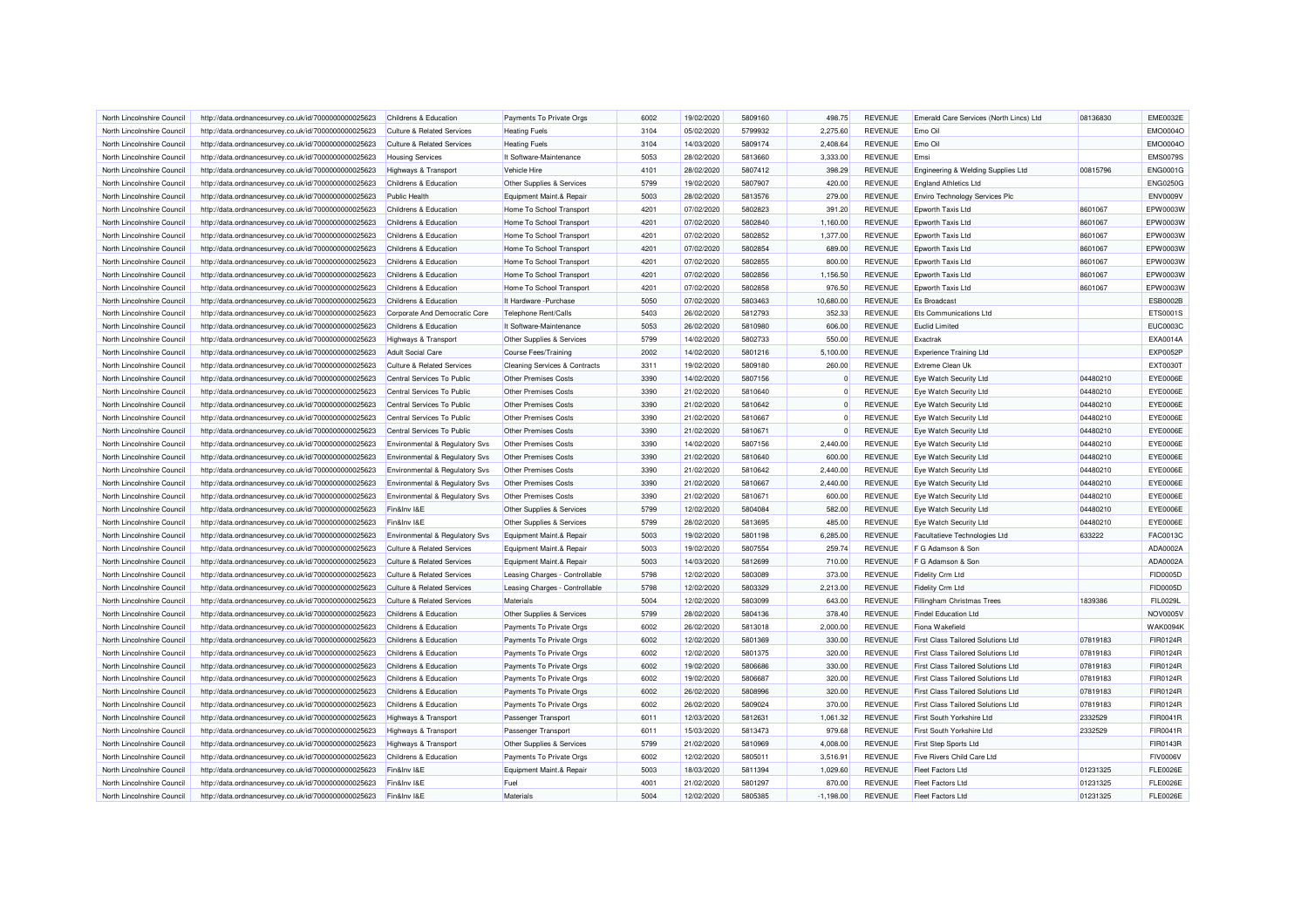| North Lincolnshire Council | http://data.ordnancesurvey.co.uk/id/7000000000025623 | Fin&Inv I&E                           | Materials                 | 5004 | 19/02/2020 | 5801271 | 288.18    | <b>REVENUE</b> | <b>Fleet Factors Ltd</b>              | 01231325 | <b>FLE0026E</b> |
|----------------------------|------------------------------------------------------|---------------------------------------|---------------------------|------|------------|---------|-----------|----------------|---------------------------------------|----------|-----------------|
| North Lincolnshire Council | http://data.ordnancesurvey.co.uk/id/7000000000025623 | Fin&Inv I&E                           | Materials                 | 5004 | 19/02/2020 | 5801272 | 459.37    | <b>REVENUE</b> | <b>Fleet Factors Ltd</b>              | 01231325 | <b>FLE0026E</b> |
| North Lincolnshire Council | http://data.ordnancesurvey.co.uk/id/7000000000025623 | Fin&Inv I&E                           | Materials                 | 5004 | 19/02/2020 | 5801276 | 293.18    | <b>REVENUE</b> | <b>Fleet Factors Ltd</b>              | 01231325 | <b>FLE0026E</b> |
| North Lincolnshire Council | http://data.ordnancesurvey.co.uk/id/7000000000025623 | Fin&Inv I&E                           | Materials                 | 5004 | 19/02/2020 | 5801277 | 281.52    | <b>REVENUE</b> | <b>Fleet Factors Ltd</b>              | 01231325 | <b>FLE0026E</b> |
| North Lincolnshire Council | http://data.ordnancesurvey.co.uk/id/7000000000025623 | Fin&Inv I&E                           | Materials                 | 5004 | 19/02/2020 | 5801278 | 334.74    | <b>REVENUE</b> | <b>Fleet Factors Ltd</b>              | 01231325 | <b>FLE0026E</b> |
| North Lincolnshire Council | http://data.ordnancesurvey.co.uk/id/7000000000025623 | Fin&Inv I&E                           | Materials                 | 5004 | 19/02/2020 | 5801279 | 1,870.10  | <b>REVENUE</b> | <b>Fleet Factors Ltd</b>              | 01231325 | <b>FLE0026E</b> |
| North Lincolnshire Council | http://data.ordnancesurvey.co.uk/id/7000000000025623 | Fin&Inv I&E                           | Materials                 | 5004 | 21/02/2020 | 5801299 | 209.48    | <b>REVENUE</b> | <b>Fleet Factors Ltd</b>              | 01231325 | <b>FLE0026E</b> |
| North Lincolnshire Council | http://data.ordnancesurvey.co.uk/id/7000000000025623 | Fin&Inv I&E                           | Materials                 | 5004 | 21/02/2020 | 5801300 | 644.24    | <b>REVENUE</b> | <b>Fleet Factors Ltd</b>              | 01231325 | <b>FLE0026E</b> |
| North Lincolnshire Council |                                                      |                                       | Materials                 | 5004 | 21/02/2020 | 5801302 | 675.57    | <b>REVENUE</b> |                                       | 01231325 | <b>FLE0026E</b> |
|                            | http://data.ordnancesurvey.co.uk/id/7000000000025623 | Fin&Inv I&E                           |                           |      |            |         |           |                | <b>Fleet Factors Ltd</b>              |          |                 |
| North Lincolnshire Council | http://data.ordnancesurvey.co.uk/id/7000000000025623 | Fin&Inv I&E                           | Materials                 | 5004 | 21/02/2020 | 5801304 | 250.09    | <b>REVENUE</b> | <b>Fleet Factors Ltd</b>              | 01231325 | <b>FLE0026E</b> |
| North Lincolnshire Council | http://data.ordnancesurvey.co.uk/id/7000000000025623 | Fin&Inv I&E                           | Materials                 | 5004 | 21/02/2020 | 5801305 | 306.88    | <b>REVENUE</b> | <b>Fleet Factors Ltd</b>              | 01231325 | <b>FLE0026E</b> |
| North Lincolnshire Council | http://data.ordnancesurvey.co.uk/id/7000000000025623 | Fin&Inv I&E                           | Materials                 | 5004 | 21/02/2020 | 5801309 | 1,783.47  | <b>REVENUE</b> | <b>Fleet Factors Ltd</b>              | 01231325 | <b>FLE0026E</b> |
| North Lincolnshire Council | http://data.ordnancesurvey.co.uk/id/7000000000025623 | Fin&Inv I&E                           | Materials                 | 5004 | 26/02/2020 | 5805351 | 442.18    | <b>REVENUE</b> | <b>Fleet Factors Ltd</b>              | 01231325 | <b>FLE0026E</b> |
| North Lincolnshire Council | http://data.ordnancesurvey.co.uk/id/7000000000025623 | Fin&Inv I&E                           | Materials                 | 5004 | 26/02/2020 | 5805355 | 412.54    | <b>REVENUE</b> | <b>Fleet Factors Ltd</b>              | 01231325 | <b>FLE0026E</b> |
| North Lincolnshire Council | http://data.ordnancesurvey.co.uk/id/7000000000025623 | Fin&Inv I&E                           | Materials                 | 5004 | 26/02/2020 | 5805356 | 1,795.60  | <b>REVENUE</b> | <b>Fleet Factors Ltd</b>              | 01231325 | <b>FLE0026E</b> |
| North Lincolnshire Council | http://data.ordnancesurvey.co.uk/id/7000000000025623 | Fin&Inv I&E                           | Materials                 | 5004 | 28/02/2020 | 5805364 | 1,226.72  | <b>REVENUE</b> | <b>Fleet Factors Ltd</b>              | 01231325 | <b>FLE0026E</b> |
| North Lincolnshire Council | http://data.ordnancesurvey.co.uk/id/7000000000025623 | Fin&Inv I&E                           | Materials                 | 5004 | 28/02/2020 | 5805365 | 288.71    | <b>REVENUE</b> | <b>Fleet Factors Ltd</b>              | 01231325 | <b>FLE0026E</b> |
| North Lincolnshire Council | http://data.ordnancesurvey.co.uk/id/7000000000025623 | Fin&Inv I&E                           | Materials                 | 5004 | 28/02/2020 | 5805370 | 1,958.36  | <b>REVENUE</b> | <b>Fleet Factors Ltd</b>              | 01231325 | <b>FLE0026E</b> |
| North Lincolnshire Council | http://data.ordnancesurvey.co.uk/id/7000000000025623 | Fin&Inv I&E                           | Materials                 | 5004 | 28/02/2020 | 5805371 | 2,973.22  | <b>REVENUE</b> | <b>Fleet Factors Ltd</b>              | 01231325 | <b>FLE0026E</b> |
| North Lincolnshire Council | http://data.ordnancesurvey.co.uk/id/7000000000025623 | Fin&Inv I&E                           | Materials                 | 5004 | 28/02/2020 | 5805373 | 234.56    | <b>REVENUE</b> | <b>Fleet Factors Ltd</b>              | 01231325 | <b>FLE0026E</b> |
| North Lincolnshire Council | http://data.ordnancesurvey.co.uk/id/7000000000025623 | Fin&Inv I&E                           | Materials                 | 5004 | 07/03/2020 | 5807428 | 301.07    | <b>REVENUE</b> | <b>Fleet Factors Ltd</b>              | 01231325 | <b>FLE0026E</b> |
| North Lincolnshire Council | http://data.ordnancesurvey.co.uk/id/7000000000025623 | Fin&Inv I&E                           | Materials                 | 5004 | 08/03/2020 | 5807433 | 1,034.51  | <b>REVENUE</b> | <b>Fleet Factors Ltd</b>              | 01231325 | <b>FLE0026E</b> |
| North Lincolnshire Council | http://data.ordnancesurvey.co.uk/id/7000000000025623 | Fin&Inv I&E                           | Materials                 | 5004 | 12/03/2020 | 5807438 | 446.67    | <b>REVENUE</b> | <b>Fleet Factors Ltd</b>              | 01231325 | <b>FLE0026E</b> |
| North Lincolnshire Council | http://data.ordnancesurvey.co.uk/id/7000000000025623 | Fin&Inv I&E                           | Materials                 | 5004 | 13/03/2020 | 5807444 | 410.32    | <b>REVENUE</b> | <b>Fleet Factors Ltd</b>              | 01231325 | <b>FLE0026E</b> |
| North Lincolnshire Council | http://data.ordnancesurvey.co.uk/id/7000000000025623 | Fin&Inv I&E                           | Materials                 | 5004 | 13/03/2020 | 5807445 | 4.097.40  | <b>REVENUE</b> | <b>Fleet Factors Ltd</b>              | 01231325 | <b>FLE0026E</b> |
| North Lincolnshire Council | http://data.ordnancesurvey.co.uk/id/7000000000025623 | Fin&Inv I&E                           | Materials                 | 5004 | 13/03/2020 | 5807446 | 222.52    | <b>REVENUE</b> | <b>Fleet Factors Ltd</b>              | 01231325 | <b>FLE0026E</b> |
| North Lincolnshire Council | http://data.ordnancesurvey.co.uk/id/7000000000025623 | Fin&Inv I&E                           | Materials                 | 5004 | 13/03/2020 | 5807448 | 700.00    | <b>REVENUE</b> | <b>Fleet Factors Ltd</b>              | 01231325 | <b>FLE0026E</b> |
| North Lincolnshire Council | http://data.ordnancesurvey.co.uk/id/7000000000025623 | Fin&Inv I&E                           | Materials                 | 5004 | 13/03/2020 | 5807449 | 228.40    | <b>REVENUE</b> | <b>Fleet Factors Ltd</b>              | 01231325 | <b>FLE0026E</b> |
| North Lincolnshire Council | http://data.ordnancesurvey.co.uk/id/7000000000025623 | Fin&Inv I&E                           | Materials                 | 5004 | 13/03/2020 | 5807450 | 450.97    | <b>REVENUE</b> | <b>Fleet Factors Ltd</b>              | 01231325 | <b>FLE0026E</b> |
| North Lincolnshire Council | http://data.ordnancesurvey.co.uk/id/7000000000025623 | Fin&Inv I&E                           | Materials                 | 5004 | 13/03/2020 | 5807452 | 1,205.20  | <b>REVENUE</b> | <b>Fleet Factors Ltd</b>              | 01231325 | <b>FLE0026E</b> |
| North Lincolnshire Council | http://data.ordnancesurvey.co.uk/id/7000000000025623 | Fin&Inv I&E                           | Materials                 | 5004 | 13/03/2020 | 5807455 | 272.46    | <b>REVENUE</b> | <b>Fleet Factors Ltd</b>              | 01231325 | <b>FLE0026E</b> |
|                            |                                                      |                                       |                           |      |            |         |           |                |                                       |          |                 |
| North Lincolnshire Council | http://data.ordnancesurvey.co.uk/id/7000000000025623 | Fin&Inv I&E                           | Materials                 | 5004 | 16/03/2020 | 5811377 | 492.31    | <b>REVENUE</b> | <b>Fleet Factors Ltd</b>              | 01231325 | <b>FLE0026E</b> |
| North Lincolnshire Council | http://data.ordnancesurvey.co.uk/id/7000000000025623 | Fin&Inv I&E                           | Materials                 | 5004 | 16/03/2020 | 5811379 | 274.16    | <b>REVENUE</b> | <b>Fleet Factors Ltd</b>              | 01231325 | <b>FLE0026E</b> |
| North Lincolnshire Council | http://data.ordnancesurvey.co.uk/id/7000000000025623 | Fin&Inv I&E                           | Materials                 | 5004 | 16/03/2020 | 5811381 | 263.36    | <b>REVENUE</b> | <b>Fleet Factors Ltd</b>              | 01231325 | <b>FLE0026E</b> |
| North Lincolnshire Council | http://data.ordnancesurvey.co.uk/id/7000000000025623 | Fin&Inv I&E                           | Materials                 | 5004 | 16/03/2020 | 5811383 | 795.00    | <b>REVENUE</b> | <b>Fleet Factors Ltd</b>              | 01231325 | <b>FLE0026E</b> |
| North Lincolnshire Council | http://data.ordnancesurvey.co.uk/id/7000000000025623 | Fin&Inv I&E                           | Materials                 | 5004 | 18/03/2020 | 5811397 | 1,050.05  | <b>REVENUE</b> | Fleet Factors Ltd                     | 01231325 | <b>FLE0026E</b> |
| North Lincolnshire Council | http://data.ordnancesurvey.co.uk/id/7000000000025623 | <b>Culture &amp; Related Services</b> | Materials                 | 5004 | 12/02/2020 | 5794872 | 797.50    | <b>REVENUE</b> | Fleet (Line Markers) Ltd              | 588668   | FLE0103E        |
| North Lincolnshire Council | http://data.ordnancesurvey.co.uk/id/7000000000025623 | <b>Culture &amp; Related Services</b> | Materials                 | 5004 | 19/02/2020 | 5798284 | 1,595.00  | <b>REVENUE</b> | Fleet (Line Markers) Ltd              | 588668   | FLE0103E        |
| North Lincolnshire Council | http://data.ordnancesurvey.co.uk/id/7000000000025623 | Childrens & Education                 | Payments To Private Orgs  | 6002 | 12/02/2020 | 5805626 | 3,840.00  | <b>REVENUE</b> | Flourish With Us Ltd                  | 12005316 | FLO0013O        |
| North Lincolnshire Council | http://data.ordnancesurvey.co.uk/id/7000000000025623 | Childrens & Education                 | Payments To Private Orgs  | 6002 | 12/02/2020 | 5805634 | 3,840.00  | <b>REVENUE</b> | Flourish With Us Ltd                  | 12005316 | FLO0013O        |
| North Lincolnshire Council | http://data.ordnancesurvey.co.uk/id/7000000000025623 | Childrens & Education                 | Other Supplies & Services | 5799 | 12/02/2020 | 5805029 | 2,900.00  | <b>REVENUE</b> | Football In The Community             | 6570835  | FOO0006O        |
| North Lincolnshire Council | http://data.ordnancesurvey.co.uk/id/7000000000025623 | Childrens & Education                 | Course Fees/Training      | 2002 | 21/02/2020 | 5810512 | 250.00    | <b>REVENUE</b> | Forefront Training Ltd                | 7200153  | <b>FOR0084R</b> |
| North Lincolnshire Council | http://data.ordnancesurvey.co.uk/id/7000000000025623 | Childrens & Education                 | Course Fees/Training      | 2002 | 28/02/2020 | 5813533 | 525.00    | <b>REVENUE</b> | Forefront Training Ltd                | 7200153  | <b>FOR0084R</b> |
| North Lincolnshire Council | http://data.ordnancesurvey.co.uk/id/7000000000025623 | Corporate And Democratic Core         | Course Fees/Training      | 2002 | 28/02/2020 | 5803376 | 420.00    | <b>REVENUE</b> | <b>Forefront Training Ltd</b>         | 7200153  | <b>FOR0084R</b> |
| North Lincolnshire Council | http://data.ordnancesurvey.co.uk/id/7000000000025623 | Childrens & Education                 | <b>Legal Fees</b>         | 5823 | 21/02/2020 | 5810683 | 405.00    | <b>REVENUE</b> | Foresight Clinical Services Ltd       | 06354163 | FOR0132R        |
| North Lincolnshire Council | http://data.ordnancesurvey.co.uk/id/7000000000025623 | Childrens & Education                 | <b>Heating Fuels</b>      | 3104 | 05/02/2020 | 5801102 | 584.83    | <b>REVENUE</b> | Forest Fuels Ltd                      | 5735950  | FOR0196R        |
| North Lincolnshire Council | http://data.ordnancesurvey.co.uk/id/7000000000025623 | Environmental & Regulatory Svs        | Vehicle Hire              | 4101 | 26/02/2020 | 5805387 | 237.32    | <b>REVENUE</b> | <b>Forktruck Solutions Ltd</b>        | 4032332  | FOR0059R        |
| North Lincolnshire Council | http://data.ordnancesurvey.co.uk/id/7000000000025623 | Childrens & Education                 | Other Professional Fees   | 5829 | 19/02/2020 | 5808776 | 225.00    | <b>REVENUE</b> | Fortis Therapy & Training Ltd         |          | <b>MEN0061N</b> |
| North Lincolnshire Council | http://data.ordnancesurvey.co.uk/id/7000000000025623 | Childrens & Education                 | Payments To Private Orgs  | 6002 | 07/02/2020 | 5803129 | 3,299.02  | <b>REVENUE</b> | <b>Foster Care Associates Limited</b> | 08273494 | FOS0030S        |
| North Lincolnshire Council | http://data.ordnancesurvey.co.uk/id/7000000000025623 | Childrens & Education                 | Payments To Private Orgs  | 6002 | 07/02/2020 | 5803135 | 10,106.62 | <b>REVENUE</b> | <b>Foster Care Associates Limited</b> | 08273494 | FOS0030S        |
| North Lincolnshire Council | http://data.ordnancesurvey.co.uk/id/7000000000025623 | Childrens & Education                 | Payments To Private Orgs  | 6002 | 07/02/2020 | 5803109 | 6,572.00  | <b>REVENUE</b> | Fostering People Ltd                  |          | FOS0214S        |
| North Lincolnshire Council | http://data.ordnancesurvey.co.uk/id/7000000000025623 | Childrens & Education                 | Payments To Private Orgs  | 6002 | 07/02/2020 | 5803120 | 3,265.85  | <b>REVENUE</b> | <b>Fostering Solutions Ltd</b>        |          | FOS0044S        |
| North Lincolnshire Council | http://data.ordnancesurvey.co.uk/id/7000000000025623 | Fin&Inv I&E                           | Materials                 | 5004 | 14/02/2020 | 5801317 | 213.12    | <b>REVENUE</b> | Fox Auto Electrical                   |          | FOX0061X        |
|                            |                                                      |                                       |                           |      |            |         |           |                |                                       |          |                 |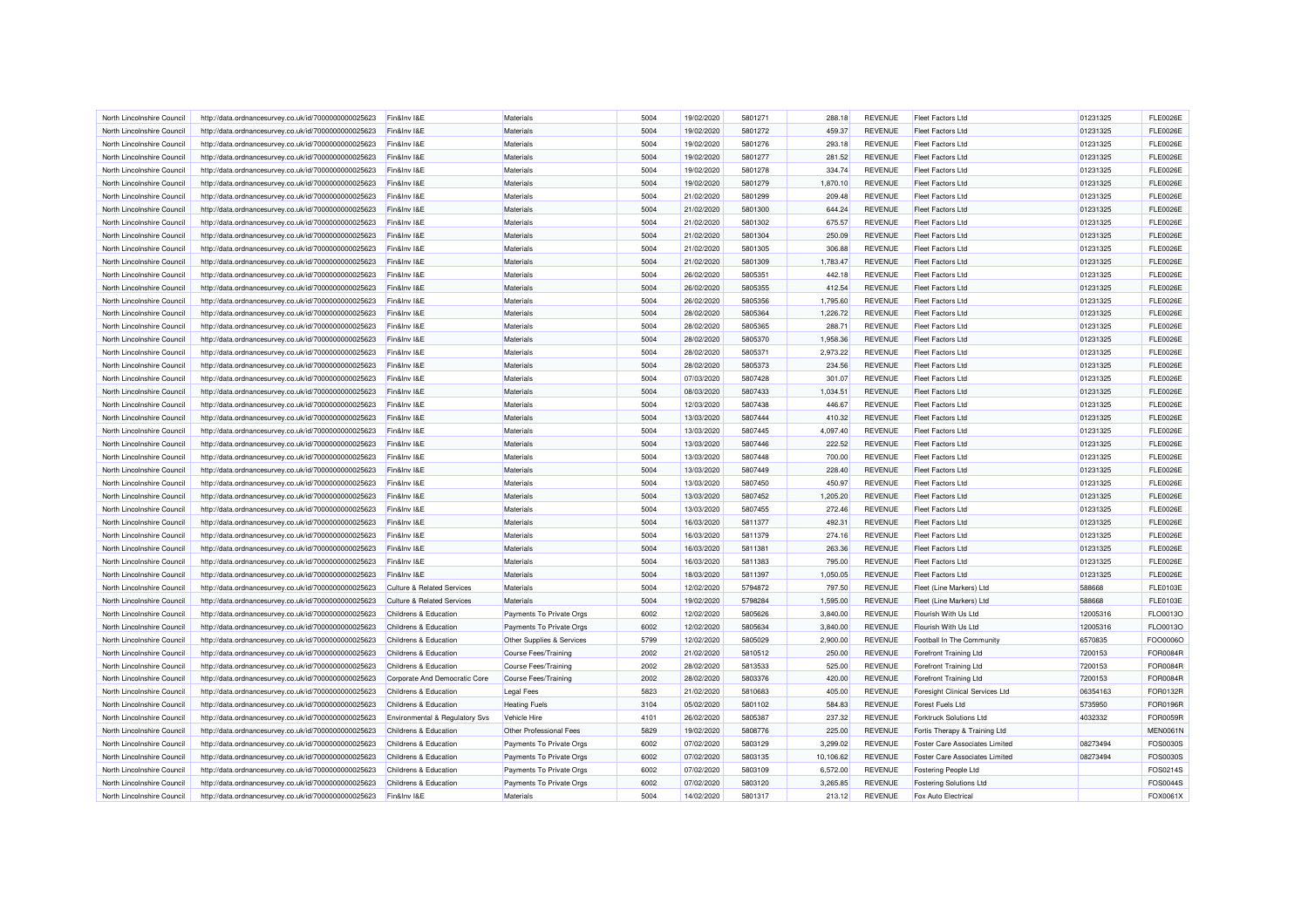| North Lincolnshire Council | http://data.ordnancesurvey.co.uk/id/7000000000025623 | Fin&Inv I&E                           | Materials                      | 5004 | 26/02/2020 | 5805390 | 238.00      | <b>REVENUE</b> | Fox Auto Electrical                  |          | FOX0061X        |
|----------------------------|------------------------------------------------------|---------------------------------------|--------------------------------|------|------------|---------|-------------|----------------|--------------------------------------|----------|-----------------|
| North Lincolnshire Council | http://data.ordnancesurvey.co.uk/id/7000000000025623 | Fin&Inv I&E                           | Materials                      | 5004 | 28/02/2020 | 5807457 | 283.50      | <b>REVENUE</b> | Fox Auto Electrical                  |          | FOX0061X        |
| North Lincolnshire Council | http://data.ordnancesurvey.co.uk/id/7000000000025623 | Culture, Env, Reg & Planning Cap      | Consultants                    | A087 | 19/02/2020 | 5808717 | 1,366.04    | CAPITAL        | Fpc Environment & Design Ltd         |          | FPC0120C        |
| North Lincolnshire Council | http://data.ordnancesurvey.co.uk/id/7000000000025623 | Culture, Env, Reg & Planning Cap      | Consultants                    | A087 | 26/02/2020 | 5807161 | 449.48      | CAPITAL        | Fpc Environment & Design Ltd         |          | FPC0120C        |
| North Lincolnshire Council | http://data.ordnancesurvey.co.uk/id/7000000000025623 | <b>Public Health</b>                  | Payments To Private Orgs       | 6002 | 26/02/2020 | 5812230 | 21,400.00   | <b>REVENUE</b> | <b>Framework Housing Association</b> |          | <b>FRA0017A</b> |
| North Lincolnshire Council | http://data.ordnancesurvey.co.uk/id/7000000000025623 | <b>Public Health</b>                  | Payments To Private Orgs       | 6002 | 26/02/2020 | 5812231 | 21,400.00   | <b>REVENUE</b> | Framework Housing Association        |          | <b>FRA0017A</b> |
| North Lincolnshire Council | http://data.ordnancesurvey.co.uk/id/7000000000025623 | <b>Public Health</b>                  | Payments To Private Orgs       | 6002 | 26/02/2020 | 5812232 | 21,400.00   | <b>REVENUE</b> | Framework Housing Association        |          | <b>FRA0017A</b> |
| North Lincolnshire Council | http://data.ordnancesurvey.co.uk/id/7000000000025623 | Corporate And Democratic Core         | Equipment Maint.& Repair       | 5003 | 07/03/2020 | 5804112 | 613.00      | <b>REVENUE</b> | Freelance Offset Services Ltd        |          | FRE0013E        |
| North Lincolnshire Council | http://data.ordnancesurvey.co.uk/id/7000000000025623 | Culture, Env, Reg & Planning Cap      | <b>External Fees</b>           | A083 | 28/02/2020 | 5813578 | 18,046.22   | CAPITAL        | Freeths Llp                          |          | <b>FRE0215E</b> |
| North Lincolnshire Council | http://data.ordnancesurvey.co.uk/id/7000000000025623 | Central Services To Public            | Rents                          | 3201 | 19/02/2020 | 5808924 | 400.00      | <b>REVENUE</b> | Frodingham Parochial Church Council  |          | FRO0003C        |
| North Lincolnshire Council | http://data.ordnancesurvey.co.uk/id/7000000000025623 | Fin&Inv I&E                           | Stock Purchases & Adjustments  | 5030 | 21/02/2020 | 5805392 | 5,640.00    | <b>REVENUE</b> | Fuchs Lubricants (Uk) Plc            |          | <b>FUC0001C</b> |
| North Lincolnshire Council | http://data.ordnancesurvey.co.uk/id/7000000000025623 | Fin&Inv I&E                           | Stock Purchases & Adjustments  | 5030 | 21/02/2020 | 5805393 | 2.500.00    | <b>REVENUE</b> | Fuchs Lubricants (Uk) Plc            |          | <b>FUC0001C</b> |
| North Lincolnshire Council | http://data.ordnancesurvey.co.uk/id/7000000000025623 | Fin&Inv I&E                           | Stock Purchases & Adjustments  | 5030 | 21/02/2020 | 5807459 | $-2,500.00$ | <b>REVENUE</b> | Fuchs Lubricants (Uk) Plc            |          | <b>FUC0001C</b> |
| North Lincolnshire Council | http://data.ordnancesurvey.co.uk/id/7000000000025623 | Fin&Inv I&E                           | Stock Purchases & Adjustments  | 5030 | 28/02/2020 | 5807458 | 1,600.00    | <b>REVENUE</b> | Fuchs Lubricants (Uk) Plc            |          | <b>FUC0001C</b> |
| North Lincolnshire Council | http://data.ordnancesurvey.co.uk/id/7000000000025623 | Corporate And Democratic Core         | Telephone Rent/Calls           | 5403 | 11/03/2020 | 5807921 | 12,689.75   | <b>REVENUE</b> | Gamma Business Communications Ltd    | 04340834 | GAM0150M        |
| North Lincolnshire Council | http://data.ordnancesurvey.co.uk/id/7000000000025623 | <b>Highways &amp; Transport</b>       | Other Supplies & Services      | 5799 | 21/02/2020 | 5810623 | 564.30      | <b>REVENUE</b> | Garthorpe & Fockerby Parish Council  |          | GAR0279R        |
| North Lincolnshire Council | http://data.ordnancesurvey.co.uk/id/7000000000025623 | Fin&Inv I&E                           | Other Professional Fees        | 5829 | 19/02/2020 | 5808759 | 950.00      | <b>REVENUE</b> | <b>Gc Reports Ltd</b>                |          | GCR0020R        |
| North Lincolnshire Council | http://data.ordnancesurvey.co.uk/id/7000000000025623 | <b>Planning Services</b>              | Other Supplies & Services      | 5799 | 21/02/2020 | 5805753 | 4,000.00    | <b>REVENUE</b> | Generations Online                   |          | <b>GEN0058N</b> |
| North Lincolnshire Council | http://data.ordnancesurvey.co.uk/id/7000000000025623 | Corporate And Democratic Core         | Fees & Charges Income          | 9002 | 05/02/2020 | 5801597 | $-43.25$    | <b>REVENUE</b> | <b>GMB</b>                           |          | GMB0003B        |
| North Lincolnshire Council | http://data.ordnancesurvey.co.uk/id/7000000000025623 | Childrens & Education                 | Payments To Private Orgs       | 6002 | 14/02/2020 | 5801457 | 1.020.00    | <b>REVENUE</b> | Good Apple Independent School        |          | GOO0110C        |
| North Lincolnshire Council |                                                      | Childrens & Education                 |                                | 6002 | 14/02/2020 | 5801459 | 1,225.00    | <b>REVENUE</b> |                                      |          | GO00110C        |
|                            | http://data.ordnancesurvey.co.uk/id/7000000000025623 |                                       | Payments To Private Orgs       |      |            |         |             |                | Good Apple Independent School        |          |                 |
| North Lincolnshire Council | http://data.ordnancesurvey.co.uk/id/7000000000025623 | <b>Public Health</b>                  | Equipment Purchase             | 5001 | 28/02/2020 | 5810381 | 1,500.00    | <b>REVENUE</b> | Good Egg Safety                      | 09840068 | DYN0003N        |
| North Lincolnshire Council | http://data.ordnancesurvey.co.uk/id/7000000000025623 | Childrens & Education                 | Payments To Private Orgs       | 6002 | 19/02/2020 | 5809093 | 292.69      | <b>REVENUE</b> | Goodwin Healthcare Services Ltd      | 8461130  | <b>CLA0170A</b> |
| North Lincolnshire Council | http://data.ordnancesurvey.co.uk/id/7000000000025623 | Central Services To Public            | Rents                          | 3201 | 19/02/2020 | 5808926 | 312.60      | <b>REVENUE</b> | Grange Farm Hobbies Centre           |          | GRA0425A        |
| North Lincolnshire Council | http://data.ordnancesurvey.co.uk/id/7000000000025623 | Environmental & Regulatory Svs        | Rents                          | 3201 | 12/02/2020 | 5803127 | 3,500.00    | <b>REVENUE</b> | Grange Project Management            |          | GRA0247A        |
| North Lincolnshire Council | http://data.ordnancesurvey.co.uk/id/7000000000025623 | Adult Social Care                     | Payments To Private Orgs       | 6002 | 13/02/2020 | 5806817 | 1,864.68    | <b>REVENUE</b> | Gray Healthcare Ltd                  |          | <b>ISF0032F</b> |
| North Lincolnshire Council | http://data.ordnancesurvey.co.uk/id/7000000000025623 | Environmental & Regulatory Svs        | Equipment Purchase             | 5001 | 12/02/2020 | 5805835 | 1,368.00    | <b>REVENUE</b> | G T Cleaning Machines Ltd            |          | GTC0001C        |
| North Lincolnshire Council | http://data.ordnancesurvey.co.uk/id/7000000000025623 | <b>Adult Social Care</b>              | Equipment Purchase             | 5001 | 21/02/2020 | 5809148 | 306.00      | <b>REVENUE</b> | Guardian24                           |          | GUA0032A        |
| North Lincolnshire Council | http://data.ordnancesurvey.co.uk/id/7000000000025623 | Central Services To Public            | Rents                          | 3201 | 19/02/2020 | 5808927 | 400.00      | <b>REVENUE</b> | Gunness & Burringham P C C           |          | GUN0003N        |
| North Lincolnshire Council | http://data.ordnancesurvey.co.uk/id/7000000000025623 | Adult Social Care                     | Payments To Private Orgs       | 6002 | 14/02/2020 | 5806779 | $-3,546.25$ | <b>REVENUE</b> | <b>Hales Group Ltd</b>               | 04738023 | ABB0054B        |
| North Lincolnshire Council | http://data.ordnancesurvey.co.uk/id/7000000000025623 | <b>Adult Social Care</b>              | Payments To Private Orgs       | 6002 | 14/02/2020 | 5806780 | 71,645.81   | <b>REVENUE</b> | Hales Group Ltd                      | 04738023 | ABB0054B        |
| North Lincolnshire Council | http://data.ordnancesurvey.co.uk/id/7000000000025623 | Adult Social Care                     | Payments To Private Orgs       | 6002 | 14/02/2020 | 5806780 | 2,626.74    | <b>REVENUE</b> | Hales Group Ltd                      | 04738023 | ABB0054B        |
| North Lincolnshire Council | http://data.ordnancesurvey.co.uk/id/7000000000025623 | <b>Adult Social Care</b>              | Payments To Private Orgs (Inv) | 6026 | 28/02/2020 | 5813573 | 6,012.16    | <b>REVENUE</b> | Hales Group Ltd                      | 03756814 | <b>HAL0160L</b> |
| North Lincolnshire Council | http://data.ordnancesurvey.co.uk/id/7000000000025623 | Childrens & Education                 | <b>Client Related Costs</b>    | 5534 | 07/02/2020 | 5802798 | 504.50      | <b>REVENUE</b> | Happy Stars Day Nursery              |          | <b>HAP0006P</b> |
| North Lincolnshire Council | http://data.ordnancesurvey.co.uk/id/7000000000025623 | Childrens & Education                 | Payments To Private Orgs       | 6002 | 07/02/2020 | 5803072 | 290.00      | <b>REVENUE</b> | Happy Stars Day Nursery              |          | <b>HAP0006F</b> |
| North Lincolnshire Council | http://data.ordnancesurvey.co.uk/id/7000000000025623 | Childrens & Education                 | Gen Office Exp (Incl Postage)  | 5603 | 14/02/2020 | 5806717 | 528.50      | <b>REVENUE</b> | <b>Harlow Printing Ltd</b>           | 435445   | <b>HAR0613R</b> |
| North Lincolnshire Council | http://data.ordnancesurvey.co.uk/id/7000000000025623 | <b>Public Health</b>                  | <b>Equipment Purchase</b>      | 5001 | 26/02/2020 | 5806693 | 218.00      | <b>REVENUE</b> | <b>Harlow Printing Ltd</b>           | 435445   | <b>HAR0613R</b> |
| North Lincolnshire Council | http://data.ordnancesurvey.co.uk/id/7000000000025623 | Highways & Transport                  | Other Supplies & Services      | 5799 | 12/02/2020 | 5797781 | 243.00      | <b>REVENUE</b> | Hatton Traffic Management Limited    | 1272806  | <b>HAT0008T</b> |
| North Lincolnshire Council | http://data.ordnancesurvey.co.uk/id/7000000000025623 | <b>Culture &amp; Related Services</b> | Payments To Voluntary Orgs     | 6001 | 26/02/2020 | 5812064 | 350.00      | <b>REVENUE</b> | Haxey Cricket Club                   |          | <b>HAX0020X</b> |
| North Lincolnshire Council | http://data.ordnancesurvey.co.uk/id/7000000000025623 | Culture, Env, Reg & Planning Cap      | Other Costs                    | A085 | 14/02/2020 | 5807493 | 1,000.00    | CAPITAL        | Haxey Parish Council                 |          | <b>HAX0002X</b> |
| North Lincolnshire Council | http://data.ordnancesurvey.co.uk/id/7000000000025623 | Culture, Env, Reg & Planning Cap      | Other Costs                    | A085 | 19/02/2020 | 5808686 | 295.00      | CAPITAL        | Haxey Parish Council                 |          | <b>HAX0002X</b> |
| North Lincolnshire Council | http://data.ordnancesurvey.co.uk/id/7000000000025623 | Childrens & Education                 | Payments To Private Orgs       | 6002 | 26/02/2020 | 5813011 | 1,500.00    | <b>REVENUE</b> | Hayleigh Smith                       |          | <b>SMI0673I</b> |
| North Lincolnshire Council | http://data.ordnancesurvey.co.uk/id/7000000000025623 | <b>Culture &amp; Related Services</b> | Clothing, Uniforms & Laundry   | 5301 | 07/02/2020 | 5803061 | 275.81      | <b>REVENUE</b> | Hazchem Safety Llp                   |          | HAZ0120Z        |
| North Lincolnshire Council | http://data.ordnancesurvey.co.uk/id/7000000000025623 | <b>Culture &amp; Related Services</b> | Clothing, Uniforms & Laundry   | 5301 | 12/02/2020 | 5803103 | 364.99      | <b>REVENUE</b> | Hazchem Safety Llp                   |          | HAZ0120Z        |
| North Lincolnshire Council | http://data.ordnancesurvey.co.uk/id/7000000000025623 | Corporate And Democratic Core         | Licenses, Subs & Memberships   | 5510 | 19/02/2020 | 5807551 | 550.00      | <b>REVENUE</b> | Hbinfo Ltd                           |          | OCT0002T        |
| North Lincolnshire Council | http://data.ordnancesurvey.co.uk/id/7000000000025623 | <b>Planning Services</b>              | Exhibitions/Events             | 5709 | 08/03/2020 | 5806631 | 950.00      | <b>REVENUE</b> | <b>Hcf Catch Ltd</b>                 | 3837010  | <b>HUM0237M</b> |
| North Lincolnshire Council | http://data.ordnancesurvey.co.uk/id/7000000000025623 | <b>Culture &amp; Related Services</b> | <b>Course Fees/Training</b>    | 2002 | 26/02/2020 | 5808553 | 391.83      | <b>REVENUE</b> | Health And Fitness Education Ltd     | 6193462  | <b>HEA0360A</b> |
| North Lincolnshire Council | http://data.ordnancesurvey.co.uk/id/7000000000025623 | Culture & Related Services            | Course Fees/Training           | 2002 | 07/03/2020 | 5807149 | 825.00      | <b>REVENUE</b> | <b>Health And Safety Executive</b>   |          | <b>HSE0002E</b> |
| North Lincolnshire Council | http://data.ordnancesurvey.co.uk/id/7000000000025623 | <b>Adult Social Care</b>              | Payments To Private Orgs       | 6002 | 07/02/2020 | 5801634 | 229.00      | <b>REVENUE</b> | He Words Ltd                         |          | <b>HEW0030W</b> |
| North Lincolnshire Council | http://data.ordnancesurvey.co.uk/id/7000000000025623 | Childrens & Education                 | <b>Client Related Costs</b>    | 5534 | 28/02/2020 | 5813596 | 230.25      | <b>REVENUE</b> | He Words Ltd                         |          | <b>HEW0030W</b> |
| North Lincolnshire Council | http://data.ordnancesurvey.co.uk/id/7000000000025623 | <b>Childrens &amp; Education</b>      | Other Supplies & Services      | 5799 | 28/02/2020 | 5813585 | 271.50      | <b>REVENUE</b> | He Words Ltd                         |          | <b>HEW0030W</b> |
| North Lincolnshire Council | http://data.ordnancesurvey.co.uk/id/7000000000025623 | Childrens & Education                 | Other Supplies & Services      | 5799 | 28/02/2020 | 5813586 | 223.25      | <b>REVENUE</b> | He Words Ltd                         |          | <b>HEW0030W</b> |
| North Lincolnshire Council | http://data.ordnancesurvey.co.uk/id/7000000000025623 | <b>Childrens &amp; Education</b>      | Other Supplies & Services      | 5799 | 28/02/2020 | 5814067 | 230.25      | <b>REVENUE</b> | He Words Ltd                         |          | HEW0030W        |
|                            |                                                      |                                       |                                |      |            |         |             |                |                                      |          |                 |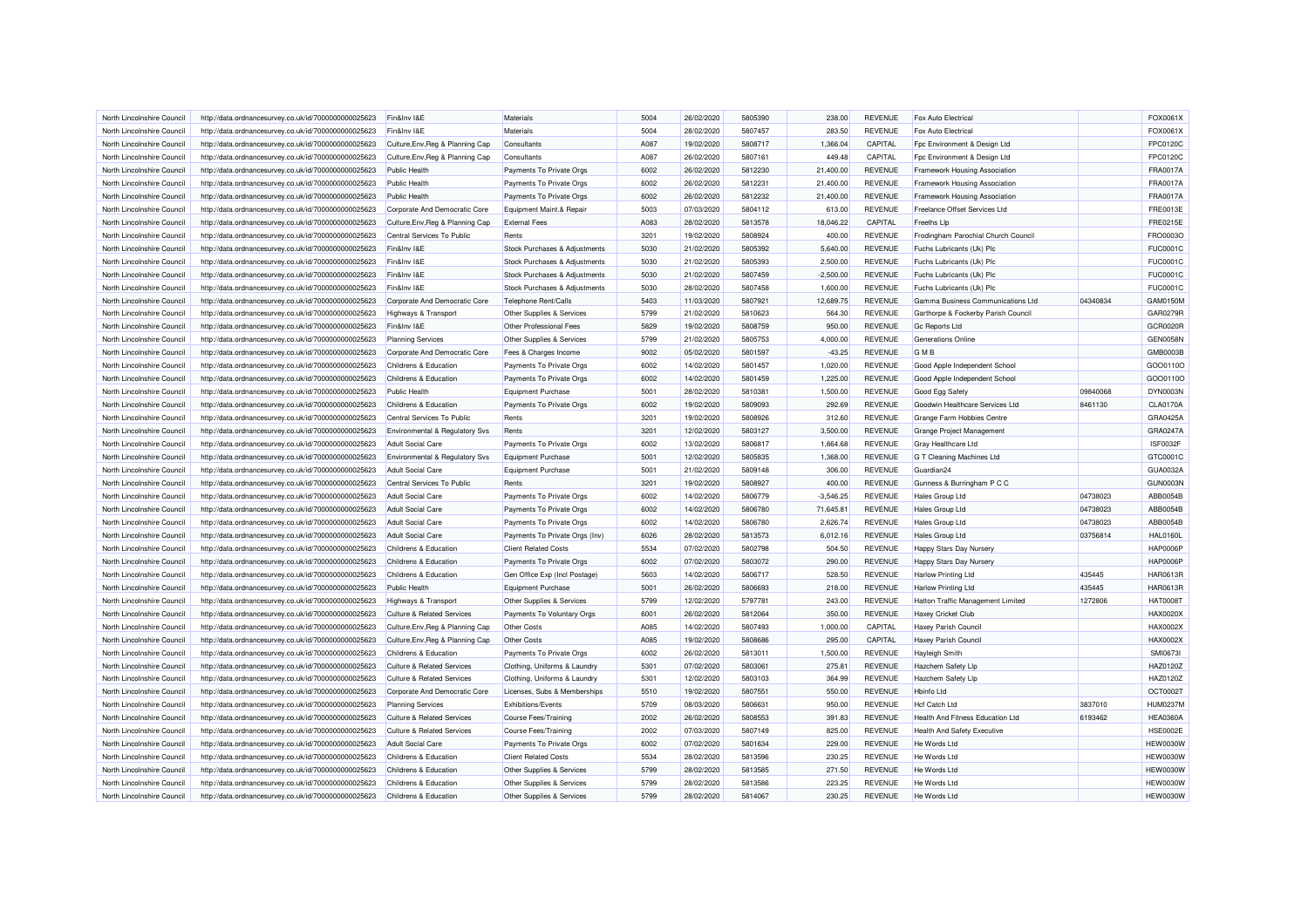| North Lincolnshire Council                               | http://data.ordnancesurvey.co.uk/id/7000000000025623                                                         | Culture & Related Services                                 | Payments To Voluntary Orgs                       | 6001         | 14/02/2020               | 5807496            | 250.00           | <b>REVENUE</b>                   | <b>Hibaldstow Brownies</b>                                  |          | <b>HIB0108B</b> |
|----------------------------------------------------------|--------------------------------------------------------------------------------------------------------------|------------------------------------------------------------|--------------------------------------------------|--------------|--------------------------|--------------------|------------------|----------------------------------|-------------------------------------------------------------|----------|-----------------|
| North Lincolnshire Council                               | http://data.ordnancesurvey.co.uk/id/7000000000025623                                                         | <b>Adult Social Care</b>                                   | Payments To Private Orgs                         | 6002         | 13/02/2020               | 5806810            | 1,318.80         | <b>REVENUE</b>                   | Hica Ltd                                                    |          | <b>ISF0010F</b> |
| North Lincolnshire Council                               | http://data.ordnancesurvey.co.uk/id/7000000000025623                                                         | Childrens & Education                                      | <b>Fixtures &amp; Fittings</b>                   | 3350         | 05/02/2020               | 5801436            | 111.41           | <b>REVENUE</b>                   | Hill Builders (Humberside) Ltd                              | 1876857  | <b>HIL0003L</b> |
| North Lincolnshire Council                               | http://data.ordnancesurvey.co.uk/id/7000000000025623                                                         | Childrens & Education                                      | Repair & Maintenance Costs                       | 3000         | 05/02/2020               | 5801436            | 111.41           | <b>REVENUE</b>                   | Hill Builders (Humberside) Ltd                              | 1876857  | <b>HIL0003L</b> |
| North Lincolnshire Council                               | http://data.ordnancesurvey.co.uk/id/7000000000025623                                                         | Childrens & Education                                      | Repair & Maintenance Costs                       | 3000         | 21/02/2020               | 5808689            | 2,427.66         | <b>REVENUE</b>                   | Hill Builders (Humberside) Ltd                              | 1876857  | <b>HIL0003L</b> |
| North Lincolnshire Council                               | http://data.ordnancesurvey.co.uk/id/7000000000025623                                                         | Childrens & Education                                      | Repair & Maintenance Costs                       | 3000         | 26/02/2020               | 5811442            | 305.50           | <b>REVENUE</b>                   | Hill Builders (Humberside) Ltd                              | 1876857  | <b>HIL0003L</b> |
| North Lincolnshire Council                               | http://data.ordnancesurvey.co.uk/id/7000000000025623                                                         | Culture & Related Services                                 | <b>Exhibitions/Events</b>                        | 5709         | 07/02/2020               | 5803052            | 601.40           | <b>REVENUE</b>                   | Hill Builders (Humberside) Ltd                              | 1876857  | HIL0003L        |
| North Lincolnshire Council                               | http://data.ordnancesurvey.co.uk/id/7000000000025623                                                         | <b>Culture &amp; Related Services</b>                      | Repair & Maintenance Costs                       | 3000         | 21/02/2020               | 5808689            | 2,262.17         | <b>REVENUE</b>                   | Hill Builders (Humberside) Ltd                              | 1876857  | <b>HIL0003L</b> |
| North Lincolnshire Council                               | http://data.ordnancesurvey.co.uk/id/7000000000025623                                                         | Environmental & Regulatory Sys                             | Repair & Maintenance Costs                       | 3000         | 21/02/2020               | 5808689            | 5.560.78         | <b>REVENUE</b>                   | Hill Builders (Humberside) Ltd                              | 1876857  | <b>HIL0003L</b> |
| North Lincolnshire Council                               | http://data.ordnancesurvey.co.uk/id/7000000000025623                                                         | <b>Highways &amp; Transport</b>                            | Repair & Maintenance Costs                       | 3000         | 21/02/2020               | 5808689            | 293.18           | <b>REVENUE</b>                   | Hill Builders (Humberside) Ltd                              | 1876857  | <b>HIL0003L</b> |
| North Lincolnshire Council                               | http://data.ordnancesurvey.co.uk/id/7000000000025623                                                         | <b>Highways &amp; Transport</b>                            | Repair & Maintenance Costs                       | 3000         | 21/02/2020               | 5810651            | 974.48           | <b>REVENUE</b>                   | Hill Builders (Humberside) Ltd                              | 1876857  | <b>HIL0003L</b> |
| North Lincolnshire Council                               | http://data.ordnancesurvey.co.uk/id/7000000000025623                                                         | <b>Housing Services</b>                                    | Fees & Charges Income                            | 9002         | 21/02/2020               | 5801075            | $-2,705.18$      | <b>REVENUE</b>                   | Hill Builders (Humberside) Ltd                              | 1876857  | <b>HIL0003L</b> |
| North Lincolnshire Council                               | http://data.ordnancesurvey.co.uk/id/7000000000025623                                                         | Non Distributed Costs                                      | Repair & Maintenance Costs                       | 3000         | 21/02/2020               | 5808689            | 1,006.07         | <b>REVENUE</b>                   | Hill Builders (Humberside) Ltd                              | 1876857  | <b>HIL0003L</b> |
| North Lincolnshire Council                               | http://data.ordnancesurvey.co.uk/id/7000000000025623                                                         | <b>Public Health</b>                                       | Materials                                        | 5004         | 26/02/2020               | 5812613            | 350.00           | <b>REVENUE</b>                   | Hill Builders (Humberside) Ltd                              | 1876857  | <b>HIL0003L</b> |
| North Lincolnshire Council                               | http://data.ordnancesurvey.co.uk/id/7000000000025623                                                         | Childrens & Education                                      | Payments To Private Orgs                         | 6002         | 26/02/2020               | 5812626            | 840.00           | <b>REVENUE</b>                   | Hill House School                                           |          | <b>HIL0630L</b> |
| North Lincolnshire Council                               | http://data.ordnancesurvey.co.uk/id/7000000000025623                                                         | Fin&Inv I&E                                                | Repair & Maintenance Costs                       | 3000         | 14/02/2020               | 5801523            | 396.66           | <b>REVENUE</b>                   | Hinchliffe Hydraulics Ltd                                   | 3968174  | <b>HIN0030N</b> |
| North Lincolnshire Council                               | http://data.ordnancesurvey.co.uk/id/7000000000025623                                                         | Childrens & Education                                      | Payments To Private Orgs                         | 6002         | 14/02/2020               | 5801538            | 1.440.00         | <b>REVENUE</b>                   | Hm Prison & Probation Service (Hmpps)                       |          | HMP0009P        |
| North Lincolnshire Council                               | http://data.ordnancesurvey.co.uk/id/7000000000025623                                                         | <b>Housing Services</b>                                    | Fees & Charges Income                            | 9002         | 05/02/2020               | 5801107            | $-1,262.25$      | <b>REVENUE</b>                   | Hobson & Porter Ltd                                         |          | <b>HOB0001B</b> |
|                                                          |                                                                                                              |                                                            |                                                  | 5001         |                          | 5810636            |                  |                                  |                                                             |          | HOG0019G        |
| North Lincolnshire Council<br>North Lincolnshire Council | http://data.ordnancesurvey.co.uk/id/7000000000025623<br>http://data.ordnancesurvey.co.uk/id/7000000000025623 | Environmental & Regulatory Svs<br><b>Adult Social Care</b> | Equipment Purchase<br>Repair & Maintenance Costs | 3000         | 21/03/2020<br>21/02/2020 | 5808701            | 329.24<br>435.37 | <b>REVENUE</b><br><b>REVENUE</b> | Hogg Laboratory Supplies Ltd<br><b>Holls Electrical Ltd</b> | 1421429  | <b>HOL0021L</b> |
|                                                          |                                                                                                              |                                                            |                                                  | 5001         | 21/02/2020               | 5808701            | 25.00            | <b>REVENUE</b>                   |                                                             | 1421429  | <b>HOL0021L</b> |
| North Lincolnshire Council                               | http://data.ordnancesurvey.co.uk/id/7000000000025623                                                         | Childrens & Education                                      | Equipment Purchase                               |              |                          |                    |                  |                                  | <b>Holls Electrical Ltd</b>                                 |          |                 |
| North Lincolnshire Council                               | http://data.ordnancesurvey.co.uk/id/7000000000025623                                                         | Childrens & Education                                      | Repair & Maintenance Costs                       | 3000         | 21/02/2020               | 5808701            | 417.50           | <b>REVENUE</b>                   | <b>Holls Electrical Ltd</b>                                 | 1421429  | <b>HOL0021L</b> |
| North Lincolnshire Council                               | http://data.ordnancesurvey.co.uk/id/7000000000025623                                                         | Corporate And Democratic Core                              | Repair & Maintenance Costs                       | 3000         | 05/02/2020               | 5801421            | 494.37           | <b>REVENUE</b>                   | <b>Holls Electrical Ltd</b>                                 | 1421429  | <b>HOL0021L</b> |
| North Lincolnshire Council                               | http://data.ordnancesurvey.co.uk/id/7000000000025623                                                         | <b>Culture &amp; Related Services</b>                      | Repair & Maintenance Costs                       | 3000         | 21/02/2020               | 5808701            | 586.61           | <b>REVENUE</b>                   | <b>Holls Electrical Ltd</b>                                 | 1421429  | <b>HOL0021L</b> |
| North Lincolnshire Council                               | http://data.ordnancesurvey.co.uk/id/7000000000025623                                                         | <b>Culture &amp; Related Services</b>                      | Repair & Maintenance Costs                       | 3000         | 28/02/2020               | 5813940            | 310.00           | <b>REVENUE</b>                   | <b>Holls Electrical Ltd</b>                                 | 1421429  | <b>HOL0021L</b> |
| North Lincolnshire Council                               | http://data.ordnancesurvey.co.uk/id/7000000000025623                                                         | <b>Housing Services</b>                                    | Other Supplies & Services                        | 5799         | 05/02/2020               | 5801221            | 1,243.50         | <b>REVENUE</b>                   | Homegroup Ltd                                               |          | <b>HOM0097M</b> |
| North Lincolnshire Council                               | http://data.ordnancesurvey.co.uk/id/7000000000025623                                                         | Fin&Inv I&E                                                | Provisions                                       | 5201         | 07/02/2020               | 5802408            | 356.53           | <b>REVENUE</b>                   | Hopwells Limited                                            | 01404481 | <b>HOP0104F</b> |
| North Lincolnshire Council                               | http://data.ordnancesurvey.co.uk/id/7000000000025623                                                         | Fin&Inv I&E                                                | Provisions                                       | 5201         | 07/02/2020               | 5802413            | 250.53           | <b>REVENUE</b>                   | Hopwells Limited                                            | 01404481 | <b>HOP0104F</b> |
| North Lincolnshire Council                               | http://data.ordnancesurvey.co.uk/id/7000000000025623                                                         | Fin&Inv I&E                                                | Provisions                                       | 5201         | 07/02/2020               | 5802432            | 455.05           | <b>REVENUE</b>                   | Hopwells Limited                                            | 01404481 | <b>HOP0104F</b> |
| North Lincolnshire Council                               | http://data.ordnancesurvey.co.uk/id/7000000000025623                                                         | Fin&Inv I&E                                                | Provisions                                       | 5201         | 07/02/2020               | 5802473            | 263.84           | <b>REVENUE</b>                   | Hopwells Limited                                            | 01404481 | <b>HOP0104F</b> |
| North Lincolnshire Council                               | http://data.ordnancesurvey.co.uk/id/7000000000025623                                                         | Fin&Inv I&E                                                | Provisions                                       | 5201         | 12/02/2020               | 5805856            | 300.64           | <b>REVENUE</b>                   | <b>Hopwells Limited</b>                                     | 01404481 | <b>HOP0104F</b> |
| North Lincolnshire Council                               | http://data.ordnancesurvey.co.uk/id/7000000000025623                                                         | Fin&Inv I&E                                                | Provisions                                       | 5201         | 19/02/2020               | 5809264            | 252.93           | <b>REVENUE</b>                   | Hopwells Limited                                            | 01404481 | <b>HOP0104F</b> |
| North Lincolnshire Council                               | http://data.ordnancesurvey.co.uk/id/7000000000025623                                                         | Fin&Inv I&E                                                | Provisions                                       | 5201         | 19/02/2020               | 5809329            | 270.62           | <b>REVENUE</b>                   | <b>Hopwells Limited</b>                                     | 01404481 | <b>HOP0104F</b> |
| North Lincolnshire Council                               | http://data.ordnancesurvey.co.uk/id/7000000000025623                                                         | Fin&Inv I&E                                                | Provisions                                       | 5201         | 19/02/2020               | 5809331            | 266.96           | <b>REVENUE</b>                   | Hopwells Limited                                            | 01404481 | <b>HOP0104F</b> |
| North Lincolnshire Council                               | http://data.ordnancesurvey.co.uk/id/7000000000025623                                                         | Fin&Inv I&E                                                | Provisions                                       | 5201         | 19/02/2020               | 5809338            | 264.31           | <b>REVENUE</b>                   | Hopwells Limited                                            | 01404481 | <b>HOP0104F</b> |
| North Lincolnshire Council                               | http://data.ordnancesurvey.co.uk/id/7000000000025623                                                         | Fin&Inv I&E                                                | Provisions                                       | 5201         | 19/02/2020               | 5809340            | 253.45           | <b>REVENUE</b>                   | Hopwells Limited                                            | 01404481 | <b>HOP0104F</b> |
| North Lincolnshire Council                               | http://data.ordnancesurvey.co.uk/id/7000000000025623                                                         | Childrens & Education                                      | Home To School Transport                         | 4201         | 07/02/2020               | 5803024            | 10,432.00        | <b>REVENUE</b>                   | Hornsby Travel Services Ltd                                 | 01490232 | <b>HOR0122R</b> |
| North Lincolnshire Council                               | http://data.ordnancesurvey.co.uk/id/7000000000025623                                                         | Highways & Transport                                       | <b>Concessionary Fares</b>                       | 6010         | 14/02/2020               | 5806899            | 35,500.00        | <b>REVENUE</b>                   | Hornsby Travel Services Ltd                                 | 01490232 | <b>HOR0122R</b> |
| North Lincolnshire Council                               | http://data.ordnancesurvey.co.uk/id/7000000000025623                                                         | <b>Highways &amp; Transport</b>                            | Passenger Transport                              | 6011         | 19/02/2020               | 5807900            | 27,621.37        | <b>REVENUE</b>                   | Hornsby Travel Services Ltd                                 | 01490232 | <b>HOR0122R</b> |
| North Lincolnshire Council                               | http://data.ordnancesurvey.co.uk/id/7000000000025623                                                         | Highways & Transport                                       | <b>Passenger Transport</b>                       | 6011         | 19/02/2020               | 5807901            | 786.00           | <b>REVENUE</b>                   | Hornsby Travel Services Ltd                                 | 01490232 | <b>HOR0122R</b> |
| North Lincolnshire Council                               | http://data.ordnancesurvey.co.uk/id/7000000000025623                                                         | <b>Highways &amp; Transport</b>                            | <b>Passenger Transport</b>                       | 6011         | 21/02/2020               | 5809164            | 6,131.00         | <b>REVENUE</b>                   | Hornsby Travel Services Ltd                                 | 01490232 | <b>HOR0122F</b> |
| North Lincolnshire Council                               | http://data.ordnancesurvey.co.uk/id/7000000000025623                                                         | <b>Highways &amp; Transport</b>                            | Passenger Transport                              | 6011         | 21/02/2020               | 5809187            | 6.558.00         | <b>REVENUE</b>                   | Hornsby Travel Services Ltd                                 | 01490232 | <b>HOR0122R</b> |
| North Lincolnshire Council                               | http://data.ordnancesurvey.co.uk/id/7000000000025623                                                         | <b>Highways &amp; Transport</b>                            | Passenger Transport                              | 6011         | 21/02/2020               | 5809192            | 6,621.00         | <b>REVENUE</b>                   | Hornsby Travel Services Ltd                                 | 01490232 | <b>HOR0122F</b> |
| North Lincolnshire Council                               | http://data.ordnancesurvey.co.uk/id/7000000000025623                                                         | Childrens & Education                                      | Payments To Private Orgs                         | 6002         | 12/02/2020               | 5804880            | 12,816.29        | <b>REVENUE</b>                   | Horton Establishments Ltd                                   |          | <b>HOR0164R</b> |
| North Lincolnshire Council                               | http://data.ordnancesurvey.co.uk/id/7000000000025623                                                         | <b>Adult Social Care</b>                                   | Payments To Private Orgs                         | 6002         | 13/02/2020               | 5806813            | 2,352.00         | <b>REVENUE</b>                   | Housing & Support Solutions Ltd                             |          | ISF0014F        |
| North Lincolnshire Council                               | http://data.ordnancesurvey.co.uk/id/7000000000025623                                                         | <b>Adult Social Care</b>                                   | Payments To Private Orgs                         | 6002         | 13/02/2020               | 5806813            | 23,978.84        | <b>REVENUE</b>                   | Housing & Support Solutions Ltd                             |          | ISF0014F        |
| North Lincolnshire Council                               | http://data.ordnancesurvey.co.uk/id/7000000000025623                                                         | <b>Adult Social Care</b>                                   | Payments To Private Orgs                         | 6002         | 14/02/2020               | 5806805            | 11,263.44        | <b>REVENUE</b>                   | Housing & Support Solutions Ltd                             |          | <b>HOU0264L</b> |
| North Lincolnshire Council                               | http://data.ordnancesurvey.co.uk/id/7000000000025623                                                         | <b>Adult Social Care</b>                                   | Payments To Private Orgs                         | 6002         | 14/02/2020               | 5806805            | 2,979.20         | <b>REVENUE</b>                   | Housing & Support Solutions Ltd                             |          | <b>HOU0264L</b> |
| North Lincolnshire Council                               | http://data.ordnancesurvey.co.uk/id/7000000000025623                                                         | <b>Highways &amp; Transport</b>                            | Materials                                        | 5004         | 26/02/2020               | 5794817            | 409.74           | <b>REVENUE</b>                   | Humber Merchants Ltd                                        | 1045179  | HUM0003M        |
| North Lincolnshire Council                               | http://data.ordnancesurvey.co.uk/id/7000000000025623                                                         | <b>Public Health</b>                                       | Equipment Purchase                               | 5001         | 26/02/2020               | 5803422            | 361.19           | <b>REVENUE</b>                   | Humber Merchants I td                                       | 1045179  | <b>HUM0003M</b> |
|                                                          |                                                                                                              |                                                            |                                                  | 5003         |                          | 5813957            |                  | <b>REVENUE</b>                   | Humberside Aid Plant Hire Ltd                               | 1207398  | <b>HUM0020M</b> |
| North Lincolnshire Council                               | http://data.ordnancesurvey.co.uk/id/7000000000025623                                                         | <b>Culture &amp; Related Services</b>                      | Equipment Maint.& Repair                         |              | 28/02/2020               |                    | 894.70           |                                  |                                                             |          |                 |
| North Lincolnshire Council                               | http://data.ordnancesurvey.co.uk/id/7000000000025623                                                         | <b>Highways &amp; Transport</b>                            | Equipment Hire/Rent                              | 5002<br>5002 | 28/02/2020               | 5802374<br>5802386 | 258.60           | <b>REVENUE</b>                   | Humberside Aid Plant Hire Ltd                               | 1207398  | <b>HUM0020M</b> |
| North Lincolnshire Council                               | http://data.ordnancesurvey.co.uk/id/7000000000025623                                                         | <b>Highways &amp; Transport</b>                            | Equipment Hire/Rent                              |              | 28/02/2020               |                    | 535.20           | <b>REVENUE</b>                   | Humberside Aid Plant Hire Ltd                               | 1207398  | <b>HUM0020M</b> |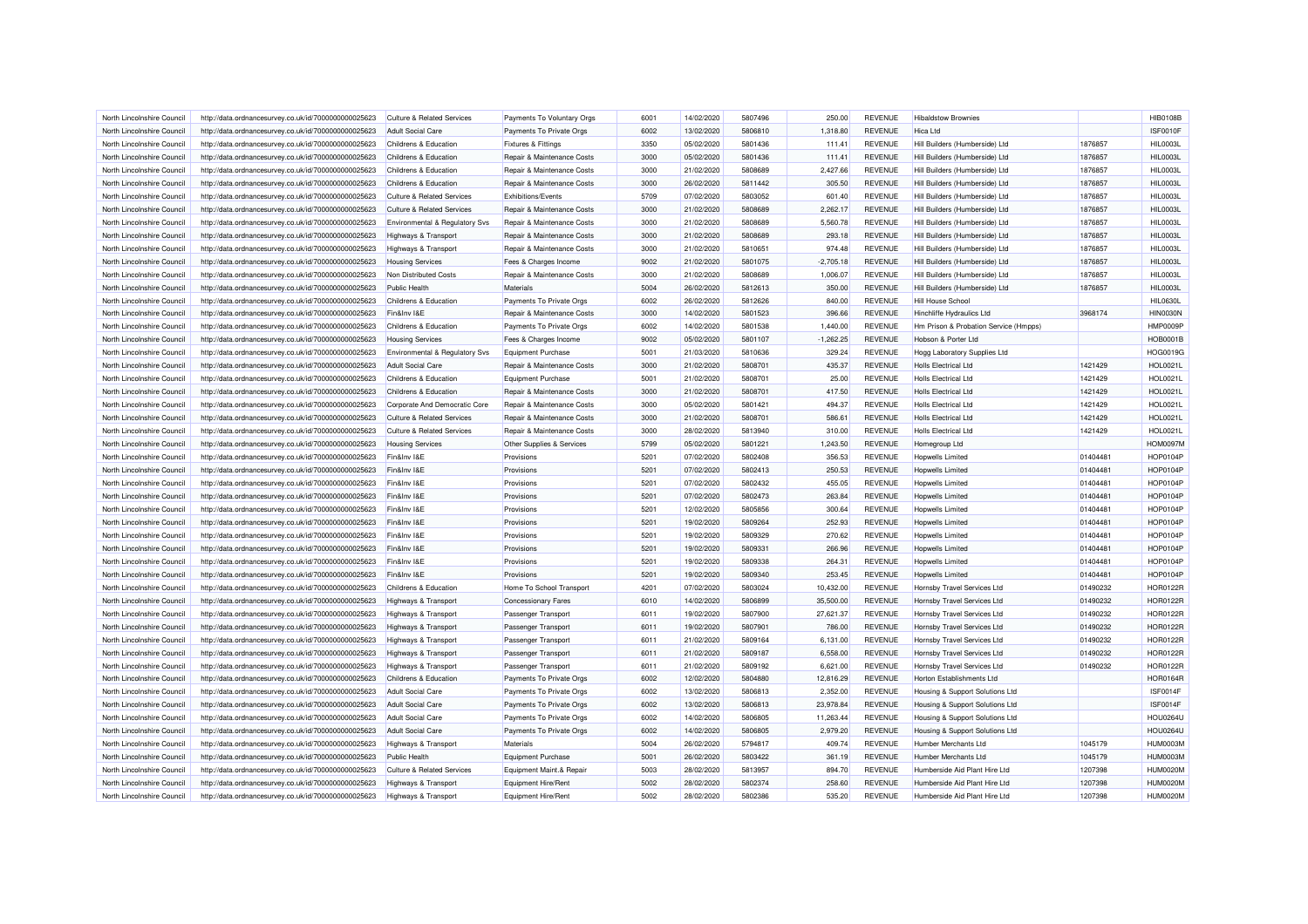| North Lincolnshire Council | http://data.ordnancesurvey.co.uk/id/7000000000025623 | <b>Highways &amp; Transport</b>           | Equipment Hire/Rent           | 5002 | 28/02/2020 | 5809071 | 240.00       | <b>REVENUE</b> | Humberside Aid Plant Hire Ltd              | 1207398  | HUM0020M        |
|----------------------------|------------------------------------------------------|-------------------------------------------|-------------------------------|------|------------|---------|--------------|----------------|--------------------------------------------|----------|-----------------|
| North Lincolnshire Council | http://data.ordnancesurvey.co.uk/id/7000000000025623 | Highways & Transport                      | Equipment Hire/Rent           | 5002 | 28/02/2020 | 5809075 | 960.00       | <b>REVENUE</b> | Humberside Aid Plant Hire Ltd              | 1207398  | <b>HUM0020M</b> |
| North Lincolnshire Council | http://data.ordnancesurvey.co.uk/id/7000000000025623 | Highways & Transport                      | Equipment Hire/Rent           | 5002 | 28/02/2020 | 5809112 | 1,288.00     | <b>REVENUE</b> | Humberside Aid Plant Hire Ltd              | 1207398  | HUM0020M        |
| North Lincolnshire Council | http://data.ordnancesurvey.co.uk/id/7000000000025623 | Fin&Inv I&E                               | Rents                         | 3201 | 05/02/2020 | 5801220 | 7,875.00     | <b>REVENUE</b> | Humberside International Airport           |          | <b>HUM0039M</b> |
| North Lincolnshire Council | http://data.ordnancesurvey.co.uk/id/7000000000025623 | Fin&Inv I&E                               | Rents                         | 3201 | 21/02/2020 | 5803385 | 1,750.00     | <b>REVENUE</b> | Humberside International Airport           |          | <b>HUM0039M</b> |
| North Lincolnshire Council | http://data.ordnancesurvey.co.uk/id/7000000000025623 | <b>Culture &amp; Related Services</b>     | Materials                     | 5004 | 19/02/2020 | 5805502 | 351.80       | <b>REVENUE</b> | Humberside Paints And Products             | 4188098  | <b>HUM0255M</b> |
| North Lincolnshire Council | http://data.ordnancesurvey.co.uk/id/7000000000025623 | Fin&Inv I&E                               | Grounds Maintenance           | 3010 | 28/02/2020 | 5813655 | 360.00       | <b>REVENUE</b> | Hydrainer Pump Hire Ltd                    | 1522204  | <b>HYD0065D</b> |
| North Lincolnshire Council | http://data.ordnancesurvey.co.uk/id/7000000000025623 | Fin&Inv I&E                               | Grounds Maintenance           | 3010 | 28/02/2020 | 5813656 | 504.00       | <b>REVENUE</b> | Hydrainer Pump Hire Ltd                    | 1522204  | <b>HYD0065D</b> |
| North Lincolnshire Council | http://data.ordnancesurvey.co.uk/id/7000000000025623 | Fin&Inv I&E                               | Repair & Maintenance Costs    | 3000 | 19/02/2020 | 5808762 | 468.00       | <b>REVENUE</b> | <b>Hydrainer Pump Hire Ltd</b>             | 1522204  | <b>HYD0065D</b> |
| North Lincolnshire Council | http://data.ordnancesurvey.co.uk/id/7000000000025623 | Childrens & Education                     | Payments To Private Orgs      | 6002 | 26/02/2020 | 5812669 | 3,141.00     | <b>REVENUE</b> | Hymers College Trustee Ltd                 |          | <b>HYM0012M</b> |
| North Lincolnshire Council | http://data.ordnancesurvey.co.uk/id/7000000000025623 | <b>Adult Social Care</b>                  | Repair & Maintenance Costs    | 3000 | 21/02/2020 | 5807936 | 171.50       | <b>REVENUE</b> | lag Developments Ltd                       | 05073636 | IGA0021A        |
| North Lincolnshire Council | http://data.ordnancesurvey.co.uk/id/7000000000025623 | Central Services To Public                | Repair & Maintenance Costs    | 3000 | 14/02/2020 | 5807239 |              | <b>REVENUE</b> | lag Developments Ltd                       | 05073636 | IGA0021A        |
| North Lincolnshire Council | http://data.ordnancesurvey.co.uk/id/7000000000025623 | Central Services To Public                | Repair & Maintenance Costs    | 3000 | 14/02/2020 | 5807240 | $\Omega$     | <b>REVENUE</b> | lag Developments Ltd                       | 05073636 | IGA0021A        |
| North Lincolnshire Council | http://data.ordnancesurvey.co.uk/id/7000000000025623 | Childrens & Education                     | Repair & Maintenance Costs    | 3000 | 14/02/2020 | 5807240 | 235.00       | <b>REVENUE</b> | lag Developments Ltd                       | 05073636 | IGA0021A        |
| North Lincolnshire Council | http://data.ordnancesurvey.co.uk/id/7000000000025623 | Childrens & Education                     | Repair & Maintenance Costs    | 3000 | 21/02/2020 | 5807936 | 176.50       | <b>REVENUE</b> | lag Developments Ltd                       | 05073636 | IGA0021A        |
| North Lincolnshire Council | http://data.ordnancesurvey.co.uk/id/7000000000025623 | <b>Culture &amp; Related Services</b>     | Repair & Maintenance Costs    | 3000 | 14/02/2020 | 5807239 | 355.00       | <b>REVENUE</b> | lag Developments Ltd                       | 05073636 | IGA0021A        |
| North Lincolnshire Council | http://data.ordnancesurvey.co.uk/id/7000000000025623 | <b>Culture &amp; Related Services</b>     | Repair & Maintenance Costs    | 3000 | 21/02/2020 | 5807936 | 1,258.03     | <b>REVENUE</b> | lag Developments Ltd                       | 05073636 | IGA0021A        |
| North Lincolnshire Council | http://data.ordnancesurvey.co.uk/id/7000000000025623 | Environmental & Regulatory Svs            | Repair & Maintenance Costs    | 3000 | 21/02/2020 | 5807936 | 614.95       | <b>REVENUE</b> | lag Developments Ltd                       | 05073636 | IGA0021A        |
|                            |                                                      |                                           |                               |      |            |         |              |                |                                            |          |                 |
| North Lincolnshire Council | http://data.ordnancesurvey.co.uk/id/7000000000025623 | Non Distributed Costs                     | Repair & Maintenance Costs    | 3000 | 21/02/2020 | 5807936 | 263.00       | <b>REVENUE</b> | lag Developments Ltd                       | 05073636 | IGA0021A        |
| North Lincolnshire Council | http://data.ordnancesurvey.co.uk/id/7000000000025623 | Environmental & Regulatory Svs            | Licenses, Subs & Memberships  | 5510 | 12/02/2020 | 5803333 | 310.00       | <b>REVENUE</b> | Iccm                                       |          | <b>IBC0004C</b> |
| North Lincolnshire Council | http://data.ordnancesurvey.co.uk/id/7000000000025623 | Childrens & Education                     | Equipment Purchase            | 5001 | 11/03/2020 | 5808627 | 6,250.00     | <b>REVENUE</b> | Idox Software Ltd                          | 02933889 | IDO0120O        |
| North Lincolnshire Council | http://data.ordnancesurvey.co.uk/id/7000000000025623 | Childrens & Education                     | Equipment Purchase            | 5001 | 11/03/2020 | 5808627 | 6,250.00     | <b>REVENUE</b> | <b>Idox Software Ltd</b>                   | 02933889 | IDO0120O        |
| North Lincolnshire Council | http://data.ordnancesurvey.co.uk/id/7000000000025623 | <b>Housing Services</b>                   | Equipment Purchase            | 5001 | 11/03/2020 | 5808627 | 6,250.00     | <b>REVENUE</b> | Idox Software Ltd                          | 02933889 | IDO0120O        |
| North Lincolnshire Council | http://data.ordnancesurvey.co.uk/id/7000000000025623 | Corporate And Democratic Core             | It Software-Maintenance       | 5053 | 26/02/2020 | 5812215 | 291.21       | <b>REVENUE</b> | Iken Business Ltd                          |          | IKE0055E        |
| North Lincolnshire Council | http://data.ordnancesurvey.co.uk/id/7000000000025623 | Childrens & Education                     | <b>Client Related Costs</b>   | 5534 | 07/02/2020 | 5802793 | 300.50       | <b>REVENUE</b> | I Learn Education Ltd                      |          | ABC0063C        |
| North Lincolnshire Council | http://data.ordnancesurvey.co.uk/id/7000000000025623 | <b>Culture &amp; Related Services</b>     | Exhibitions/Events            | 5709 | 26/02/2020 | 5812641 | 750.00       | <b>REVENUE</b> | <b>Impressions Gallery</b>                 | 1161029  | <b>IMP0018P</b> |
| North Lincolnshire Council | http://data.ordnancesurvey.co.uk/id/7000000000025623 | <b>Culture &amp; Related Services</b>     | Exhibitions/Events            | 5709 | 26/02/2020 | 5812645 | 2,250.00     | <b>REVENUE</b> | <b>Impressions Gallery</b>                 | 1161029  | <b>IMP0018P</b> |
| North Lincolnshire Council | http://data.ordnancesurvey.co.uk/id/7000000000025623 | Adult Social Care                         | Recruitment Costs And Dbs     | 2004 | 12/02/2020 | 5804042 | 606.78       | <b>REVENUE</b> | Indeed Ireland Operations Ltd              |          | <b>IND0167D</b> |
| North Lincolnshire Council | http://data.ordnancesurvey.co.uk/id/7000000000025623 | Childrens & Education                     | Payments To Private Orgs      | 6002 | 12/02/2020 | 5804879 | 14,171.34    | <b>REVENUE</b> | Independent Childcare Group Of Schools Ltd |          | CAM0185M        |
| North Lincolnshire Council | http://data.ordnancesurvey.co.uk/id/7000000000025623 | Corporate And Democratic Core             | Equipment Purchase            | 5001 | 21/02/2020 | 5810774 | 1,264.48     | <b>REVENUE</b> | Infocus Id Ltd                             |          | <b>INF0018F</b> |
| North Lincolnshire Council | http://data.ordnancesurvey.co.uk/id/7000000000025623 | Culture & Related Services                | Exhibitions/Events            | 5709 | 26/02/2020 | 5801067 | 593.50       | <b>REVENUE</b> | Info Display Ltd                           |          | <b>WES0256S</b> |
| North Lincolnshire Council | http://data.ordnancesurvey.co.uk/id/7000000000025623 | Central Services To Public                | Licenses, Subs & Memberships  | 5510 | 07/02/2020 | 5803362 | 6,000.00     | <b>REVENUE</b> | Inform Cpi Ltd                             |          | INF0017F        |
| North Lincolnshire Council | http://data.ordnancesurvey.co.uk/id/7000000000025623 | Central Services To Public                | Rents                         | 3201 | 19/02/2020 | 5808932 | 350.00       | <b>REVENUE</b> | Ingleby Arms                               |          | <b>ING0133G</b> |
| North Lincolnshire Council | http://data.ordnancesurvey.co.uk/id/7000000000025623 | <b>Planning Services</b>                  | Payments To Voluntary Orgs    | 6001 | 11/03/2020 | 5805062 | 603.53       | <b>REVENUE</b> | Inspiring Family Solutions Cic             |          | <b>INS0127S</b> |
| North Lincolnshire Council | http://data.ordnancesurvey.co.uk/id/7000000000025623 | Highways & Transport                      | Stock Purchases & Adjustments | 5030 | 05/02/2020 | 5790674 | 1,034.40     | <b>REVENUE</b> | Instarmac Group Plc                        | 1324925  | <b>INS0024S</b> |
| North Lincolnshire Council | http://data.ordnancesurvey.co.uk/id/7000000000025623 | Highways & Transport                      | Stock Purchases & Adjustments | 5030 | 19/02/2020 | 5801189 | 464.88       | <b>REVENUE</b> | Instarmac Group Plc                        | 1324925  | <b>INS0024S</b> |
| North Lincolnshire Council | http://data.ordnancesurvey.co.uk/id/7000000000025623 | <b>Environmental &amp; Regulatory Svs</b> | Course Fees/Training          | 2002 | 26/02/2020 | 5801194 | 578.00       | <b>REVENUE</b> | Institute Of Licensing Ltd                 |          | <b>INS0270S</b> |
| North Lincolnshire Council | http://data.ordnancesurvey.co.uk/id/7000000000025623 | Corporate And Democratic Core             | Telephone Rent/Calls          | 5403 | 31/01/2020 | 5812719 | $-18,960.47$ | <b>REVENUE</b> | Interoute Networks Ltd                     | 03773255 | <b>MDN0001N</b> |
| North Lincolnshire Council | http://data.ordnancesurvey.co.uk/id/7000000000025623 | Corporate And Democratic Core             | Telephone Rent/Calls          | 5403 | 02/03/2020 | 5812720 | 7,684.56     | <b>REVENUE</b> | Interoute Networks Ltd                     | 03773255 | <b>MDN0001N</b> |
| North Lincolnshire Council | http://data.ordnancesurvey.co.uk/id/7000000000025623 | Adult Social Care Capital                 | <b>Other Costs</b>            | A085 | 19/03/2020 | 5811497 | 3,000.00     | CAPITAL        | Invacare Ltd                               | 5178693  | <b>INV0022V</b> |
| North Lincolnshire Council | http://data.ordnancesurvey.co.uk/id/7000000000025623 | Childrens & Education                     | Equipment Maint.& Repair      | 5003 | 26/02/2020 | 5801610 | 250.00       | <b>REVENUE</b> | <b>Inventry Ltd</b>                        |          | <b>INV0120V</b> |
| North Lincolnshire Council | http://data.ordnancesurvey.co.uk/id/7000000000025623 | Childrens & Education                     | Home To School Transport      | 4201 | 21/02/2020 | 5810617 | 7,711.91     | <b>REVENUE</b> | Isle Coaches                               |          | COA0039A        |
| North Lincolnshire Council | http://data.ordnancesurvey.co.uk/id/7000000000025623 | Childrens & Education                     | Home To School Transport      | 4201 | 21/02/2020 | 5810622 | 5,435.40     | <b>REVENUE</b> | <b>Isle Coaches</b>                        |          | COA0039A        |
|                            |                                                      |                                           |                               |      |            |         |              |                |                                            |          |                 |
| North Lincolnshire Council | http://data.ordnancesurvey.co.uk/id/7000000000025623 | Highways & Transport                      | <b>Concessionary Fares</b>    | 6010 | 14/02/2020 | 5806903 | 5,100.00     | <b>REVENUE</b> | <b>Isle Coaches</b>                        |          | COA0039A        |
| North Lincolnshire Council | http://data.ordnancesurvey.co.uk/id/7000000000025623 | Highways & Transport                      | Passenger Transport           | 6011 | 21/02/2020 | 5809156 | 4,479.94     | <b>REVENUE</b> | <b>Isle Coaches</b>                        |          | COA0039A        |
| North Lincolnshire Council | http://data.ordnancesurvey.co.uk/id/7000000000025623 | Childrens & Education                     | Payments To Private Orgs      | 6002 | 26/02/2020 | 5809005 | 3,150.19     | <b>REVENUE</b> | <b>Isle Education Trust</b>                | 07814150 | <b>ISL0029L</b> |
| North Lincolnshire Council | http://data.ordnancesurvey.co.uk/id/7000000000025623 | <b>Culture &amp; Related Services</b>     | Equipment Maint.& Repair      | 5003 | 26/02/2020 | 5812704 | 993.92       | <b>REVENUE</b> | Isle Education Trust Enterprises Limited   | 07814150 | <b>ISL0101L</b> |
| North Lincolnshire Council | http://data.ordnancesurvey.co.uk/id/7000000000025623 | Childrens & Education                     | It Software-Maintenance       | 5053 | 11/03/2020 | 5810982 | 1,145.00     | <b>REVENUE</b> | Itso Limited                               | 4115311  | <b>ITS0016S</b> |
| North Lincolnshire Council | http://data.ordnancesurvey.co.uk/id/7000000000025623 | <b>Culture &amp; Related Services</b>     | Equipment Purchase            | 5001 | 12/02/2020 | 5797749 | 799.99       | <b>REVENUE</b> | Jackson Buildbase                          | 4725313  | <b>JAC0067C</b> |
| North Lincolnshire Council | http://data.ordnancesurvey.co.uk/id/7000000000025623 | Fin&Inv I&F                               | Clothing, Uniforms & Laundry  | 5301 | 26/02/2020 | 5807460 | 453.00       | <b>REVENUE</b> | Jacksons Workwear Rental Ltd               | 193856   | JAC0171C        |
| North Lincolnshire Council | http://data.ordnancesurvey.co.uk/id/7000000000025623 | Corporate And Democratic Core             | Other Professional Fees       | 5829 | 19/02/2020 | 5807895 | 184.07       | <b>REVENUE</b> | Jacobs                                     |          | JAC0011C        |
| North Lincolnshire Council | http://data.ordnancesurvey.co.uk/id/7000000000025623 | <b>Culture &amp; Related Services</b>     | Other Supplies & Services     | 5799 | 26/02/2020 | 5808699 | 425.00       | <b>REVENUE</b> | <b>Jake Walker</b>                         |          | WAL0631L        |
| North Lincolnshire Council | http://data.ordnancesurvey.co.uk/id/7000000000025623 | <b>Planning Services</b>                  | Other Supplies & Services     | 5799 | 14/02/2020 | 5806161 | 600.00       | <b>REVENUE</b> | Jba Consulting                             |          | JBA0003A        |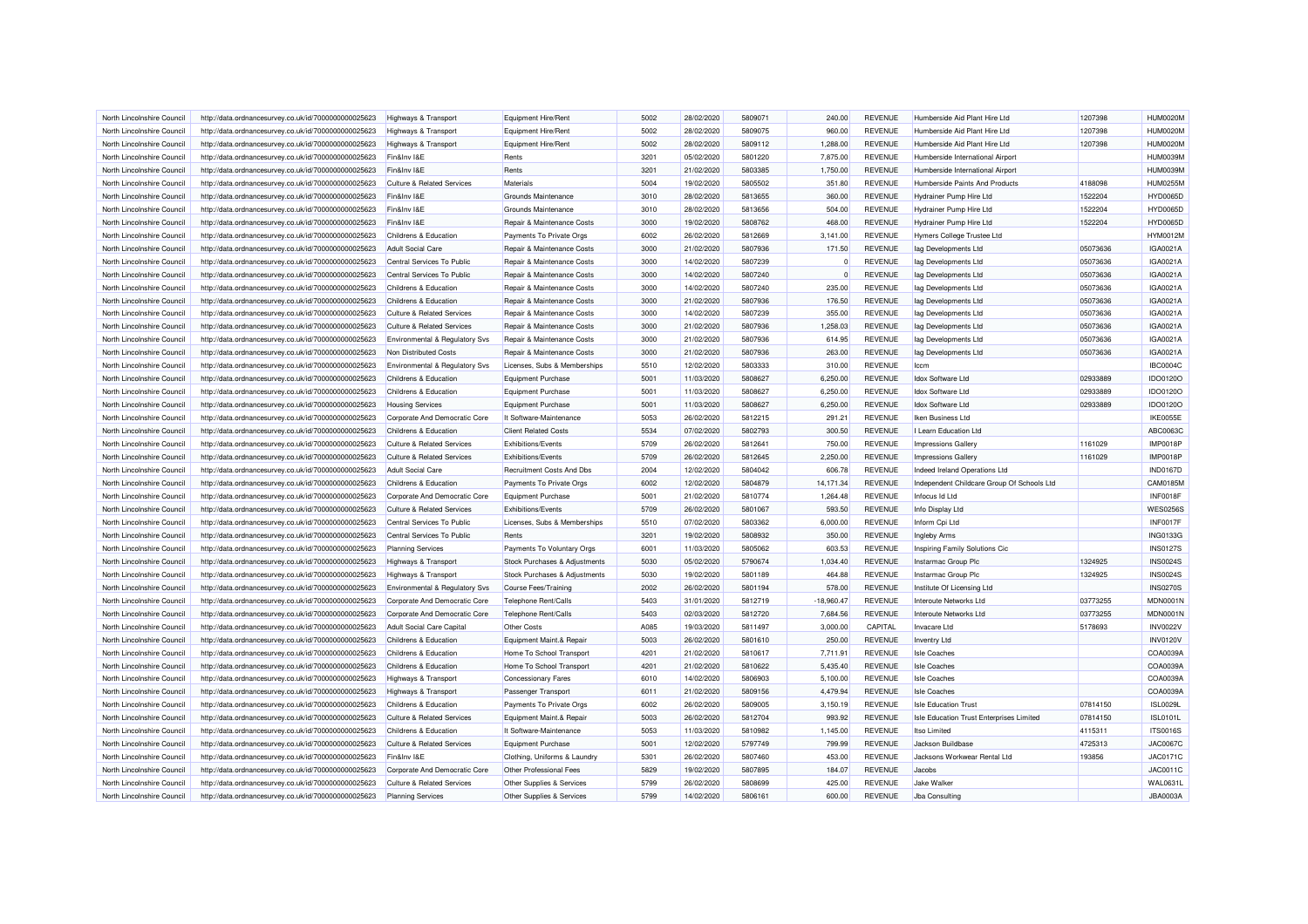| North Lincolnshire Council | http://data.ordnancesurvey.co.uk/id/7000000000025623 | Adult Social Care                         | Payments To Private Orgs      | 6002 | 13/02/2020 | 5806818 | 28.105.80   | <b>REVENUE</b> | Jme Care Ltd                       |          | <b>ISF0035F</b>      |
|----------------------------|------------------------------------------------------|-------------------------------------------|-------------------------------|------|------------|---------|-------------|----------------|------------------------------------|----------|----------------------|
| North Lincolnshire Council | http://data.ordnancesurvey.co.uk/id/7000000000025623 | <b>Environmental &amp; Regulatory Svs</b> | Other Supplies & Services     | 5799 | 26/02/2020 | 5806630 | 350.00      | <b>REVENUE</b> | <b>Jne Marketing Ltd</b>           |          | <b>JNE0002E</b>      |
| North Lincolnshire Council | http://data.ordnancesurvey.co.uk/id/7000000000025623 | Childrens & Education                     | Other Professional Fees       | 5829 | 28/02/2020 | 5814006 | 2,000.00    | REVENUE        | Joanne Foster-Rhodes               |          | FOS0185S             |
| North Lincolnshire Council | http://data.ordnancesurvey.co.uk/id/7000000000025623 | Culture & Related Services                | Exhibitions/Events            | 5709 | 07/03/2020 | 5804214 | 1,331.26    | <b>REVENUE</b> | John Espin Signs Ltd               | 05305298 | ESP0003P             |
| North Lincolnshire Council | http://data.ordnancesurvey.co.uk/id/7000000000025623 | Childrens & Education                     | Consultancy                   | 5830 | 28/02/2020 | 5806684 | 2,400.00    | <b>REVENUE</b> | John Fitzgerald                    |          | FIT0130T             |
| North Lincolnshire Council | http://data.ordnancesurvey.co.uk/id/7000000000025623 | Fin&Inv I&E                               | Equipment Purchase            | 5001 | 19/02/2020 | 5809361 | 589.05      | <b>REVENUE</b> | Johnson Catering Equipment         | 4519013  | <b>JOH0152H</b>      |
| North Lincolnshire Council | http://data.ordnancesurvey.co.uk/id/7000000000025623 | Fin&Inv I&E                               | Equipment Purchase            | 5001 | 19/02/2020 | 5809362 | 523.60      | <b>REVENUE</b> | Johnson Catering Equipment         | 4519013  | JOH0152H             |
| North Lincolnshire Council | http://data.ordnancesurvey.co.uk/id/7000000000025623 | Fin&Inv I&E                               | <b>Equipment Purchase</b>     | 5001 | 19/02/2020 | 5809363 | $-337.37$   | <b>REVENUE</b> | Johnson Catering Equipment         | 4519013  | JOH0152H             |
| North Lincolnshire Council | http://data.ordnancesurvey.co.uk/id/7000000000025623 | Childrens & Education                     | Home To School Transport      | 4201 | 26/02/2020 | 5803043 | 4,220.00    | <b>REVENUE</b> | Johnson Coaches                    |          | <b>JOH0153H</b>      |
| North Lincolnshire Council | http://data.ordnancesurvey.co.uk/id/7000000000025623 | Fin&Inv I&E                               | Materials                     | 5004 | 19/02/2020 | 5801320 | 1,426.84    | <b>REVENUE</b> | Johnston Sweepers Ltd              | 199841   | <b>JOH0004H</b>      |
| North Lincolnshire Council | http://data.ordnancesurvey.co.uk/id/7000000000025623 | Central Services To Public                | Repair & Maintenance Costs    | 3000 | 14/02/2020 | 5807269 | $\Omega$    | <b>REVENUE</b> | John Watson T/A Ultrasonic Systems |          | <b>WAT0063T</b>      |
| North Lincolnshire Council | http://data.ordnancesurvey.co.uk/id/7000000000025623 | Central Services To Public                | Repair & Maintenance Costs    | 3000 | 26/02/2020 | 5810971 | $\Omega$    | <b>REVENUE</b> | John Watson T/A Ultrasonic Systems |          | <b>WAT0063T</b>      |
| North Lincolnshire Council | http://data.ordnancesurvey.co.uk/id/7000000000025623 | Childrens & Education                     | Repair & Maintenance Costs    | 3000 | 14/02/2020 | 5807269 | 92.00       | <b>REVENUE</b> | John Watson T/A Ultrasonic Systems |          | <b>WAT0063T</b>      |
| North Lincolnshire Council | http://data.ordnancesurvey.co.uk/id/7000000000025623 | Childrens & Education                     | Repair & Maintenance Costs    | 3000 | 26/02/2020 | 5810971 | 23.00       | <b>REVENUE</b> | John Watson T/A Ultrasonic Systems |          | WAT0063T             |
| North Lincolnshire Council | http://data.ordnancesurvey.co.uk/id/7000000000025623 | Corporate And Democratic Core             | Repair & Maintenance Costs    | 3000 | 14/02/2020 | 5807269 | 92.00       | <b>REVENUE</b> | John Watson T/A Ultrasonic Systems |          | <b>WAT0063T</b>      |
| North Lincolnshire Council | http://data.ordnancesurvey.co.uk/id/7000000000025623 | Corporate And Democratic Core             | Repair & Maintenance Costs    | 3000 | 26/02/2020 | 5810971 | 23.00       | <b>REVENUE</b> | John Watson T/A Ultrasonic Systems |          | <b>WAT0063T</b>      |
| North Lincolnshire Council | http://data.ordnancesurvey.co.uk/id/7000000000025623 | Corporate And Democratic Core             | Repair & Maintenance Costs    | 3000 | 26/02/2020 | 5810971 | 46.00       | <b>REVENUE</b> | John Watson T/A Ultrasonic Systems |          | <b>WAT0063T</b>      |
| North Lincolnshire Council | http://data.ordnancesurvey.co.uk/id/7000000000025623 | <b>Culture &amp; Related Services</b>     | Equipment Maint.& Repair      | 5003 | 05/02/2020 | 5801420 | 522.00      | <b>REVENUE</b> | John Watson T/A Ultrasonic Systems |          | <b>WAT0063T</b>      |
| North Lincolnshire Council | http://data.ordnancesurvey.co.uk/id/7000000000025623 | <b>Culture &amp; Related Services</b>     | Repair & Maintenance Costs    | 3000 | 14/02/2020 | 5807269 | 115.00      | <b>REVENUE</b> | John Watson T/A Ultrasonic Systems |          | <b>WAT0063T</b>      |
| North Lincolnshire Council | http://data.ordnancesurvey.co.uk/id/7000000000025623 | <b>Culture &amp; Related Services</b>     | Repair & Maintenance Costs    | 3000 | 26/02/2020 | 5810971 | 207.00      | <b>REVENUE</b> | John Watson T/A Ultrasonic Systems |          | <b>WAT0063T</b>      |
| North Lincolnshire Council |                                                      | Non Distributed Costs                     |                               | 5799 | 19/02/2020 | 5808702 | 550.00      | <b>REVENUE</b> | Jontek Limited                     |          | <b>JON0165N</b>      |
|                            | http://data.ordnancesurvey.co.uk/id/7000000000025623 |                                           | Other Supplies & Services     |      |            |         |             |                |                                    |          |                      |
| North Lincolnshire Council | http://data.ordnancesurvey.co.uk/id/7000000000025623 | <b>Housing Services</b>                   | Fees & Charges Income         | 9002 | 21/02/2020 | 5809163 | $-1,714.24$ | <b>REVENUE</b> | Jp Developers Limited              |          | JPD0001D<br>JPD0001D |
| North Lincolnshire Council | http://data.ordnancesurvey.co.uk/id/7000000000025623 | <b>Housing Services</b>                   | Fees & Charges Income         | 9002 | 21/02/2020 | 5809166 | $-2.473.71$ | <b>REVENUE</b> | Jp Developers Limited              |          |                      |
| North Lincolnshire Council | http://data.ordnancesurvey.co.uk/id/7000000000025623 | <b>Housing Services</b>                   | Fees & Charges Income         | 9002 | 21/02/2020 | 5809170 | $-1,509.37$ | <b>REVENUE</b> | Jp Developers Limited              |          | JPD0001D             |
| North Lincolnshire Council | http://data.ordnancesurvey.co.uk/id/7000000000025623 | Culture, Env, Reg & Planning Cap          | Other Costs                   | A085 | 07/03/2020 | 5808630 | 223.94      | CAPITAL        | J P Lennard Ltd                    | 00750393 | <b>LEN0001N</b>      |
| North Lincolnshire Council | http://data.ordnancesurvey.co.uk/id/7000000000025623 | <b>Culture &amp; Related Services</b>     | Materials                     | 5004 | 14/03/2020 | 5812687 | 380.44      | <b>REVENUE</b> | J P Lennard Ltd                    | 00750393 | <b>LEN0001N</b>      |
| North Lincolnshire Council | http://data.ordnancesurvey.co.uk/id/7000000000025623 | Childrens & Education                     | Payments To Private Orgs      | 6002 | 26/02/2020 | 5813008 | 1,200.00    | <b>REVENUE</b> | Julia Brooke                       |          | <b>BRO0315C</b>      |
| North Lincolnshire Council | http://data.ordnancesurvey.co.uk/id/7000000000025623 | <b>Culture &amp; Related Services</b>     | Other Supplies & Services     | 5799 | 05/02/2020 | 5801377 | 840.00      | <b>REVENUE</b> | J W Ruddock & Sons                 |          | <b>RUD0025D</b>      |
| North Lincolnshire Council | http://data.ordnancesurvey.co.uk/id/7000000000025623 | Childrens & Education                     | Payments To Private Orgs      | 6002 | 07/02/2020 | 5802742 | 633.32      | <b>REVENUE</b> | Karen Beer                         |          | <b>BEE0016E</b>      |
| North Lincolnshire Council | http://data.ordnancesurvey.co.uk/id/7000000000025623 | Childrens & Education                     | Other Supplies & Services     | 5799 | 28/02/2020 | 5813535 | 600.00      | <b>REVENUE</b> | Karen Raithby                      |          | RAI0063I             |
| North Lincolnshire Council | http://data.ordnancesurvey.co.uk/id/7000000000025623 | <b>Culture &amp; Related Services</b>     | Fees & Charges Income         | 9002 | 19/02/2020 | 5809186 | $-68.40$    | <b>REVENUE</b> | Karen Raithby                      |          | RAI0063I             |
| North Lincolnshire Council | http://data.ordnancesurvey.co.uk/id/7000000000025623 | Culture & Related Services                | Stock Purchases & Adjustments | 5030 | 19/02/2020 | 5809186 | 342.00      | <b>REVENUE</b> | Karen Raithby                      |          | RAI0063I             |
| North Lincolnshire Council | http://data.ordnancesurvey.co.uk/id/7000000000025623 | Childrens & Education                     | <b>Client Transport Costs</b> | 6092 | 26/02/2020 | 5812742 | 640.50      | <b>REVENUE</b> | Kaths Kabs                         | 1967063  | KAT0001T             |
| North Lincolnshire Council | http://data.ordnancesurvey.co.uk/id/7000000000025623 | Childrens & Education                     | <b>Client Transport Costs</b> | 6092 | 26/02/2020 | 5812743 | 1,012.00    | <b>REVENUE</b> | <b>Kaths Kabs</b>                  | 1967063  | <b>KAT0001T</b>      |
| North Lincolnshire Council | http://data.ordnancesurvey.co.uk/id/7000000000025623 | Childrens & Education                     | <b>Client Transport Costs</b> | 6092 | 26/02/2020 | 5812745 | 1,670.00    | <b>REVENUE</b> | <b>Kaths Kabs</b>                  | 1967063  | KAT0001T             |
| North Lincolnshire Council | http://data.ordnancesurvey.co.uk/id/7000000000025623 | Childrens & Education                     | <b>Client Transport Costs</b> | 6092 | 26/02/2020 | 5812746 | 500.00      | <b>REVENUE</b> | Kaths Kabs                         | 1967063  | <b>KAT0001T</b>      |
| North Lincolnshire Council | http://data.ordnancesurvey.co.uk/id/7000000000025623 | Childrens & Education                     | <b>Client Transport Costs</b> | 6092 | 26/02/2020 | 5812750 | 2,550.00    | <b>REVENUE</b> | <b>Kaths Kabs</b>                  | 1967063  | KAT0001T             |
| North Lincolnshire Council | http://data.ordnancesurvey.co.uk/id/7000000000025623 | Childrens & Education                     | <b>Client Transport Costs</b> | 6092 | 26/02/2020 | 5812753 | 1,330.00    | <b>REVENUE</b> | <b>Kaths Kabs</b>                  | 1967063  | <b>KAT0001T</b>      |
| North Lincolnshire Council | http://data.ordnancesurvey.co.uk/id/7000000000025623 | Childrens & Education                     | <b>Client Transport Costs</b> | 6092 | 26/02/2020 | 5812758 | 285.00      | <b>REVENUE</b> | Kaths Kahs                         | 1967063  | <b>KAT0001T</b>      |
| North Lincolnshire Council | http://data.ordnancesurvey.co.uk/id/7000000000025623 | Childrens & Education                     | <b>Client Transport Costs</b> | 6092 | 26/02/2020 | 5812760 | 444.60      | <b>REVENUE</b> | Kaths Kabs                         | 1967063  | <b>KAT0001T</b>      |
| North Lincolnshire Council | http://data.ordnancesurvey.co.uk/id/7000000000025623 | Childrens & Education                     | <b>Client Transport Costs</b> | 6092 | 26/02/2020 | 5812762 | 604.20      | <b>REVENUE</b> | Kaths Kabs                         | 1967063  | KAT0001T             |
| North Lincolnshire Council | http://data.ordnancesurvey.co.uk/id/7000000000025623 | Childrens & Education                     | <b>Client Transport Costs</b> | 6092 | 26/02/2020 | 5812766 | 923.40      | <b>REVENUE</b> | <b>Kaths Kabs</b>                  | 1967063  | <b>KAT0001T</b>      |
| North Lincolnshire Council | http://data.ordnancesurvey.co.uk/id/7000000000025623 | Childrens & Education                     | <b>Client Transport Costs</b> | 6092 | 26/02/2020 | 5812767 | 570.00      | <b>REVENUE</b> | <b>Kaths Kabs</b>                  | 1967063  | <b>KAT0001T</b>      |
| North Lincolnshire Council | http://data.ordnancesurvey.co.uk/id/7000000000025623 | Childrens & Education                     | <b>Client Transport Costs</b> | 6092 | 26/02/2020 | 5812774 | 738.00      | <b>REVENUE</b> | <b>Kaths Kabs</b>                  | 1967063  | KAT0001T             |
| North Lincolnshire Council | http://data.ordnancesurvey.co.uk/id/7000000000025623 | Childrens & Education                     | <b>Client Transport Costs</b> | 6092 | 26/02/2020 | 5812775 | 1,216.20    | <b>REVENUE</b> | Kaths Kabs                         | 1967063  | KAT0001T             |
| North Lincolnshire Council | http://data.ordnancesurvey.co.uk/id/7000000000025623 | <b>Childrens &amp; Education</b>          | <b>Client Transport Costs</b> | 6092 | 26/02/2020 | 5812776 | 480.00      | <b>REVENUE</b> | Kaths Kabs                         | 1967063  | <b>KAT0001T</b>      |
| North Lincolnshire Council | http://data.ordnancesurvey.co.uk/id/7000000000025623 | Childrens & Education                     | <b>Client Transport Costs</b> | 6092 | 26/02/2020 | 5812778 | 1,136.20    | <b>REVENUE</b> | <b>Kaths Kabs</b>                  | 1967063  | <b>KAT0001T</b>      |
| North Lincolnshire Council | http://data.ordnancesurvey.co.uk/id/7000000000025623 | Childrens & Education                     | <b>Client Transport Costs</b> | 6092 | 26/02/2020 | 5812779 | 1,341.40    | <b>REVENUE</b> | Kaths Kabs                         | 1967063  | <b>KAT0001T</b>      |
| North Lincolnshire Council | http://data.ordnancesurvey.co.uk/id/7000000000025623 | <b>Culture &amp; Related Services</b>     | Other Supplies & Services     | 5799 | 28/02/2020 | 5813979 | 268.75      | <b>REVENUE</b> | Katie Good                         |          | GO00102C             |
| North Lincolnshire Council | http://data.ordnancesurvey.co.uk/id/7000000000025623 | <b>Culture &amp; Related Services</b>     | Other Supplies & Services     | 5799 | 28/02/2020 | 5813983 | 300.00      | <b>REVENUE</b> | Katie Good                         |          | GO00102C             |
| North Lincolnshire Council | http://data.ordnancesurvey.co.uk/id/7000000000025623 | <b>Culture &amp; Related Services</b>     | Other Supplies & Services     | 5799 | 26/02/2020 | 5808625 | 854.00      | <b>REVENUE</b> | Katie M Fitness Ltd                | 11613999 | KAT0032T             |
| North Lincolnshire Council | http://data.ordnancesurvey.co.uk/id/7000000000025623 | Childrens & Education                     | Payments To Private Orgs      | 6002 | 26/02/2020 | 5813010 | 1,500.00    | <b>REVENUE</b> | <b>Keelan Cooke</b>                |          | COO0652O             |
| North Lincolnshire Council | http://data.ordnancesurvey.co.uk/id/7000000000025623 | <b>Culture &amp; Related Services</b>     | Other Supplies & Services     | 5799 | 26/02/2020 | 5801165 | 329.00      | <b>REVENUE</b> | Keep Britain Tidy-Eco Schools      | 3496361  | ECO0030O             |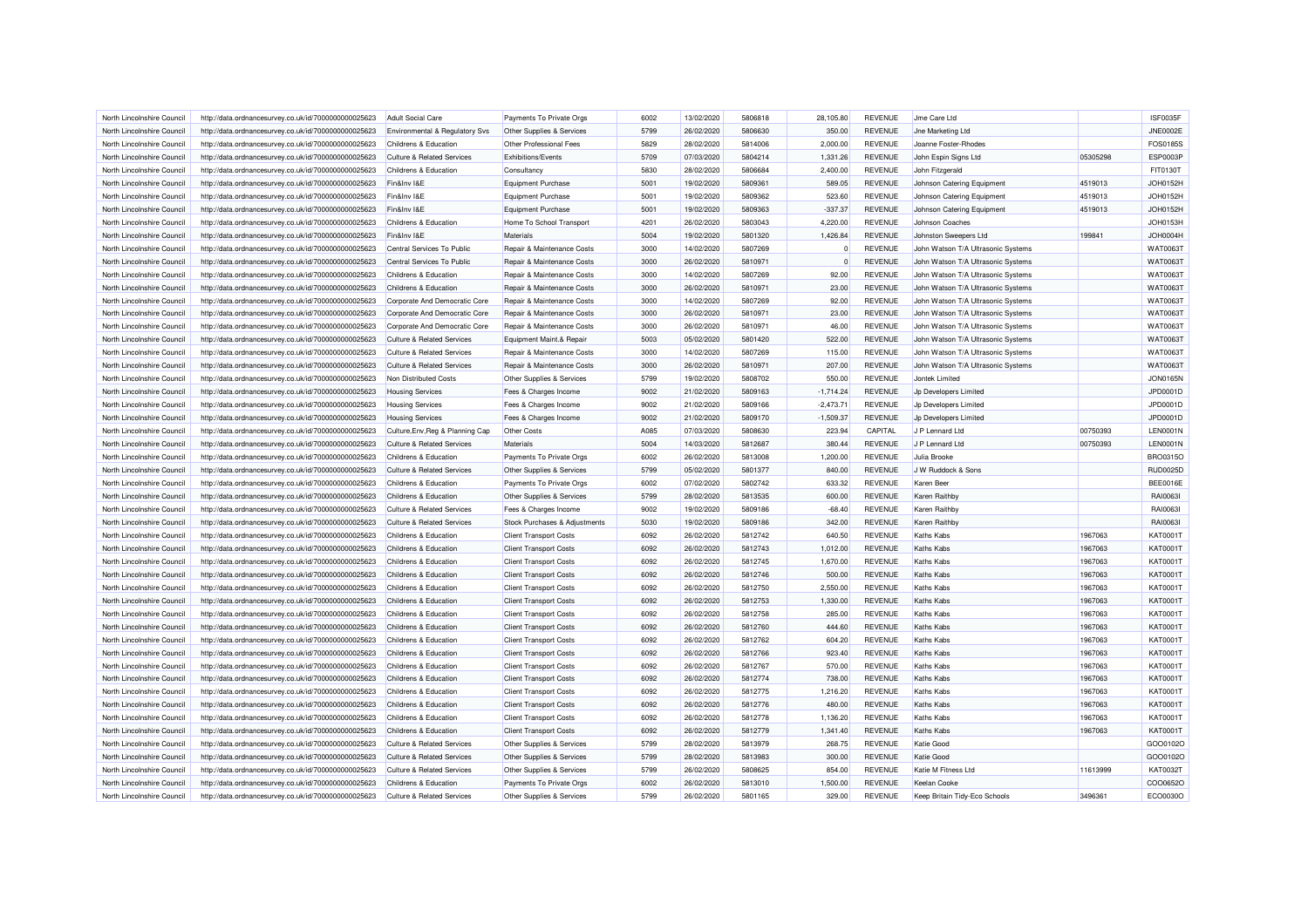| North Lincolnshire Council | http://data.ordnancesurvey.co.uk/id/7000000000025623 | Environmental & Regulatory Svs            | Other Supplies & Services     | 5799 | 12/02/2020 | 5803579 | 10,752.00 | <b>REVENUE</b> | Key Security (Uk) Ltd                | 6168252  | <b>KEY0017Y</b> |
|----------------------------|------------------------------------------------------|-------------------------------------------|-------------------------------|------|------------|---------|-----------|----------------|--------------------------------------|----------|-----------------|
| North Lincolnshire Council | http://data.ordnancesurvey.co.uk/id/7000000000025623 | <b>Environmental &amp; Regulatory Svs</b> | Other Supplies & Services     | 5799 | 26/02/2020 | 5803501 | 780.00    | <b>REVENUE</b> | Key Security (Uk) Ltd                | 6168252  | <b>KEY0017Y</b> |
| North Lincolnshire Council | http://data.ordnancesurvey.co.uk/id/7000000000025623 | Environmental & Regulatory Svs            | Other Supplies & Services     | 5799 | 26/02/2020 | 5806655 | 675.00    | <b>REVENUE</b> | Key Security (Uk) Ltd                | 6168252  | <b>KEY0017Y</b> |
| North Lincolnshire Council | http://data.ordnancesurvey.co.uk/id/7000000000025623 | <b>Highways &amp; Transport</b>           | Other Professional Fees       | 5829 | 26/02/2020 | 5807181 | 1,280.00  | <b>REVENUE</b> | Key Security (Uk) Ltd                | 6168252  | <b>KEY0017Y</b> |
| North Lincolnshire Council | http://data.ordnancesurvey.co.uk/id/7000000000025623 | Childrens & Education                     | It Software-Maintenance       | 5053 | 28/02/2020 | 5810981 | 3,450.00  | <b>REVENUE</b> | Keysoft Solutions Ltd                |          | <b>KEY0008Y</b> |
| North Lincolnshire Council | http://data.ordnancesurvey.co.uk/id/7000000000025623 | Environmental & Regulatory Svs            | Equipment Purchase            | 5001 | 14/02/2020 | 5803379 | 1,210.72  | <b>REVENUE</b> | Killgerm Chemicals Ltd               |          | <b>KIL0002L</b> |
| North Lincolnshire Council | http://data.ordnancesurvey.co.uk/id/7000000000025623 | <b>Housing Services</b>                   | Other Supplies & Services     | 5799 | 07/02/2020 | 5803373 | 280.00    | <b>REVENUE</b> | Kirks Korner Ltd                     |          | <b>KIR0182R</b> |
| North Lincolnshire Council | http://data.ordnancesurvey.co.uk/id/7000000000025623 | <b>Housing Services</b>                   | Other Supplies & Services     | 5799 | 14/02/2020 | 5806713 | 280.00    | <b>REVENUE</b> | Kirks Korner Ltd                     |          | <b>KIR0182R</b> |
| North Lincolnshire Council | http://data.ordnancesurvey.co.uk/id/7000000000025623 | <b>Housing Services</b>                   | Other Supplies & Services     | 5799 | 28/02/2020 | 5813616 | 280.00    | <b>REVENUE</b> | Kirks Korner Ltd                     |          | <b>KIR0182R</b> |
| North Lincolnshire Council | http://data.ordnancesurvey.co.uk/id/7000000000025623 | <b>Adult Social Care</b>                  | Payments To Health Providers  | 6019 | 21/02/2020 | 5810766 | 318.11    | <b>REVENUE</b> | Kirton Lindsey Surgery               |          | <b>KIR0068R</b> |
| North Lincolnshire Council | http://data.ordnancesurvey.co.uk/id/7000000000025623 | <b>Adult Social Care</b>                  | Payments To Health Providers  | 6019 | 21/02/2020 | 5810767 | 308.09    | <b>REVENUE</b> | Kirton Lindsey Surgery               |          | <b>KIR0068R</b> |
| North Lincolnshire Council | http://data.ordnancesurvey.co.uk/id/7000000000025623 | <b>Adult Social Care</b>                  | Materials                     | 5004 | 28/02/2020 | 5813472 | 1,040.00  | <b>REVENUE</b> | Kirwin Maclean Associates            | 5976423  | KIR0061R        |
| North Lincolnshire Council | http://data.ordnancesurvey.co.uk/id/7000000000025623 | Childrens & Education                     | Payments To Private Orgs      | 6002 | 26/02/2020 | 5812209 | 1,000.00  | <b>REVENUE</b> | <b>Kmec Scunthorpe</b>               |          | <b>KIP0010P</b> |
| North Lincolnshire Council | http://data.ordnancesurvey.co.uk/id/7000000000025623 | Highways & Transport                      | Other Supplies & Services     | 5799 | 12/03/2020 | 5813954 | 300.00    | <b>REVENUE</b> | K W Wilson & Sons Ltd                | 6237791  | <b>WIL0178L</b> |
| North Lincolnshire Council | http://data.ordnancesurvey.co.uk/id/7000000000025623 | <b>Public Health</b>                      | Materials                     | 5004 | 26/02/2020 | 5803384 | 957.00    | <b>REVENUE</b> | Langham                              | 231734   | <b>LAN0155N</b> |
| North Lincolnshire Council | http://data.ordnancesurvey.co.uk/id/7000000000025623 | Environmental & Regulatory Svs            | Payments To Private Orgs      | 6002 | 26/02/2020 | 5810660 | 751.00    | <b>REVENUE</b> | <b>Las Metals</b>                    |          | <b>LAS0020S</b> |
| North Lincolnshire Council | http://data.ordnancesurvey.co.uk/id/7000000000025623 | Childrens & Education                     | Pay - Operational Staff       | 0921 | 26/02/2020 | 5813560 | 1,416.64  | <b>REVENUE</b> | Laura Twidale                        |          | <b>TWI0013I</b> |
| North Lincolnshire Council | http://data.ordnancesurvey.co.uk/id/7000000000025623 | <b>Culture &amp; Related Services</b>     | Other Supplies & Services     | 5799 | 12/02/2020 | 5805631 | 1,833.33  | <b>REVENUE</b> | Ld Golf Ltd                          | 10458739 | LDG0120G        |
| North Lincolnshire Council | http://data.ordnancesurvey.co.uk/id/7000000000025623 | Corporate And Democratic Core             | <b>Leased Cars Rental</b>     | 4301 | 19/02/2020 | 5807968 | 354.06    | <b>REVENUE</b> | Leaseplan Uk Ltd                     | 1397939  | AUT0035T        |
| North Lincolnshire Council | http://data.ordnancesurvey.co.uk/id/7000000000025623 | <b>Adult Social Care</b>                  | Payments To Health Providers  | 6019 | 21/02/2020 | 5810757 | 256.00    | <b>REVENUE</b> | Leeds City Council                   |          | LEE0066E        |
| North Lincolnshire Council | http://data.ordnancesurvey.co.uk/id/7000000000025623 | Corporate And Democratic Core             | It Software-Maintenance       | 5053 | 05/02/2020 | 5801211 | 2,721.00  | <b>REVENUE</b> | Leeds City Council                   |          | <b>LEE0066E</b> |
| North Lincolnshire Council |                                                      |                                           | Other Professional Fees       | 5829 | 21/02/2020 | 5809204 | 1,734.00  | <b>REVENUE</b> | Lee Snashfold C M & C Ltd            |          | SNA0034A        |
|                            | http://data.ordnancesurvey.co.uk/id/7000000000025623 | Environmental & Regulatory Svs            | Other Professional Fees       | 5829 | 07/03/2020 | 5813036 | 1,734.00  | <b>REVENUE</b> | Lee Snashfold C M & C Ltd            |          | SNA0034A        |
| North Lincolnshire Council | http://data.ordnancesurvey.co.uk/id/7000000000025623 | <b>Environmental &amp; Regulatory Svs</b> |                               |      |            |         |           |                |                                      |          |                 |
| North Lincolnshire Council | http://data.ordnancesurvey.co.uk/id/7000000000025623 | <b>Culture &amp; Related Services</b>     | Other Professional Fees       | 5829 | 07/03/2020 | 5808628 | 279.06    | <b>REVENUE</b> | Les Mills Fitness Uk Ltd             | 07880229 | MIL0298L        |
| North Lincolnshire Council | http://data.ordnancesurvey.co.uk/id/7000000000025623 | Childrens & Education                     | Other Supplies & Services     | 5799 | 28/02/2020 | 5805032 | 659.14    | <b>REVENUE</b> | Lewis Removals Ltd                   | 05115077 | <b>LEW0003W</b> |
| North Lincolnshire Council | http://data.ordnancesurvey.co.uk/id/7000000000025623 | Corporate And Democratic Core             | Payments To Private Orgs      | 6002 | 12/02/2020 | 5804137 | 672.00    | <b>REVENUE</b> | Lewis Removals Ltd                   | 05115077 | <b>LEW0003W</b> |
| North Lincolnshire Council | http://data.ordnancesurvey.co.uk/id/7000000000025623 | <b>Childrens &amp; Education</b>          | <b>Legal Fees</b>             | 5823 | 26/02/2020 | 5812301 | 668.00    | <b>REVENUE</b> | Lextox                               |          | LEX0011X        |
| North Lincolnshire Council | http://data.ordnancesurvey.co.uk/id/7000000000025623 | Childrens & Education                     | <b>Legal Fees</b>             | 5823 | 26/02/2020 | 5812305 | 345.25    | <b>REVENUE</b> | Lextox                               |          | LEX0011X        |
| North Lincolnshire Council | http://data.ordnancesurvey.co.uk/id/7000000000025623 | Childrens & Education                     | <b>Legal Fees</b>             | 5823 | 11/03/2020 | 5812303 | 289.25    | <b>REVENUE</b> | l extox                              |          | LEX0011X        |
| North Lincolnshire Council | http://data.ordnancesurvey.co.uk/id/7000000000025623 | Childrens & Education                     | <b>Legal Fees</b>             | 5823 | 13/03/2020 | 5812302 | 289.25    | <b>REVENUE</b> | Lextox                               |          | <b>LEX0011X</b> |
| North Lincolnshire Council | http://data.ordnancesurvey.co.uk/id/7000000000025623 | Childrens & Education                     | <b>Legal Fees</b>             | 5823 | 15/03/2020 | 5812304 | 1,245.00  | <b>REVENUE</b> | Lextox                               |          | <b>LEX0011X</b> |
| North Lincolnshire Council | http://data.ordnancesurvey.co.uk/id/7000000000025623 | Childrens & Education                     | Payments To Private Orgs      | 6002 | 07/02/2020 | 5802743 | 800.00    | <b>REVENUE</b> | Liam Fletcher                        |          | <b>FLE0167E</b> |
| North Lincolnshire Council | http://data.ordnancesurvey.co.uk/id/7000000000025623 | Childrens & Education                     | Payments To Private Orgs      | 6002 | 07/02/2020 | 5803112 | 18,821.42 | <b>REVENUE</b> | Life Change Care Ltd                 |          | <b>LIF0163F</b> |
| North Lincolnshire Council | http://data.ordnancesurvey.co.uk/id/7000000000025623 | Childrens & Education                     | Payments To Private Orgs      | 6002 | 12/02/2020 | 5805645 | 5.060.00  | <b>REVENUE</b> | Lincoln Minster School               |          | <b>LIN0203N</b> |
| North Lincolnshire Council | http://data.ordnancesurvey.co.uk/id/7000000000025623 | Childrens & Education                     | It Software-Maintenance       | 5053 | 15/03/2020 | 5812571 | 5,414.21  | <b>REVENUE</b> | <b>Lincolnshire County Council</b>   |          | <b>LIN0114N</b> |
| North Lincolnshire Council | http://data.ordnancesurvey.co.uk/id/7000000000025623 | Childrens & Education                     | Payments To Other La'S        | 6003 | 14/02/2020 | 5806690 | 8,425.50  | <b>REVENUE</b> | Lincolnshire County Council          |          | <b>LIN0115N</b> |
| North Lincolnshire Council | http://data.ordnancesurvey.co.uk/id/7000000000025623 | Highways & Transport                      | Other Supplies & Services     | 5799 | 14/02/2020 | 5806892 | 48,350.00 | <b>REVENUE</b> | <b>Lincolnshire County Council</b>   |          | <b>LIN0003N</b> |
| North Lincolnshire Council | http://data.ordnancesurvey.co.uk/id/7000000000025623 | <b>Highways &amp; Transport</b>           | Passenger Transport           | 6011 | 26/02/2020 | 5813017 | 11,301.92 | <b>REVENUE</b> | Lincolnshire County Council          |          | <b>LIN0003N</b> |
| North Lincolnshire Council | http://data.ordnancesurvey.co.uk/id/7000000000025623 | <b>Adult Social Care</b>                  | Payments To Health Providers  | 6019 | 21/02/2020 | 5810751 | 632.00    | <b>REVENUE</b> | Lincs Community Health Services Nhst |          | LIN0384N        |
| North Lincolnshire Council | http://data.ordnancesurvey.co.uk/id/7000000000025623 | <b>Adult Social Care</b>                  | Payments To Health Providers  | 6019 | 21/02/2020 | 5810752 | 500.00    | <b>REVENUE</b> | Lincs Community Health Services Nhst |          | <b>LIN0384N</b> |
| North Lincolnshire Council | http://data.ordnancesurvey.co.uk/id/7000000000025623 | Environmental & Regulatory Svs            | Payments To Voluntary Orgs    | 6001 | 12/02/2020 | 5803114 | 476.17    | <b>REVENUE</b> | Lindsey Lodge Hospice                |          | LIN0261N        |
| North Lincolnshire Council | http://data.ordnancesurvey.co.uk/id/7000000000025623 | <b>Planning Services</b>                  | Exhibitions/Events            | 5709 | 19/02/2020 | 5808664 | 9,121.05  | <b>REVENUE</b> | Lindsey Lodge Hospice                |          | LIN0261N        |
| North Lincolnshire Council | http://data.ordnancesurvey.co.uk/id/7000000000025623 | Childrens & Education                     | Payments To Private Orgs      | 6002 | 26/02/2020 | 5812207 | 5,104.62  | <b>REVENUE</b> | Linkage Community Trust Ltd          |          | <b>LIN0343N</b> |
| North Lincolnshire Council | http://data.ordnancesurvey.co.uk/id/7000000000025623 | Childrens & Education                     | Payments To Private Orgs      | 6002 | 26/02/2020 | 5812601 | 4,921.80  | <b>REVENUE</b> | Little Angels Pre-School             |          | LIT0045T        |
| North Lincolnshire Council | http://data.ordnancesurvey.co.uk/id/7000000000025623 | <b>Planning Services</b>                  | Payments To Voluntary Orgs    | 6001 | 25/03/2020 | 5812206 | 5,000.00  | <b>REVENUE</b> | Lives                                |          | <b>LIV0006V</b> |
| North Lincolnshire Council | http://data.ordnancesurvey.co.uk/id/7000000000025623 | <b>Planning Services</b>                  | It Software-Purchase          | 5051 | 28/02/2020 | 5805014 | 1,600.00  | <b>REVENUE</b> | Localpad Ltd                         | 08481809 | LOC0117C        |
| North Lincolnshire Council | http://data.ordnancesurvey.co.uk/id/7000000000025623 | Central Services To Public                | Rents                         | 3201 | 19/02/2020 | 5808936 | 300.00    | <b>REVENUE</b> | Lodge Moors Community Association    |          | LOD0032D        |
| North Lincolnshire Council | http://data.ordnancesurvey.co.uk/id/7000000000025623 | Fin&Inv I&E                               | Materials                     | 5004 | 21/02/2020 | 5801321 | 300.00    | <b>REVENUE</b> | Lwol Ltd                             | 08703762 | LWO0001C        |
| North Lincolnshire Council | http://data.ordnancesurvey.co.uk/id/7000000000025623 | Central Services To Public                | Gen Office Exp (Incl Postage) | 5603 | 26/02/2020 | 5806720 | 491.13    | <b>REVENUE</b> | Lyreco Uk Ltd                        | 442696   | LYR0001R        |
| North Lincolnshire Council | http://data.ordnancesurvey.co.uk/id/7000000000025623 | Central Services To Public                | Gen Office Exp (Incl Postage) | 5603 | 26/02/2020 | 5806721 | 283.36    | <b>REVENUE</b> | Lyreco Uk Ltd                        | 442696   | LYR0001R        |
| North Lincolnshire Council | http://data.ordnancesurvey.co.uk/id/7000000000025623 | Corporate And Democratic Core             | Gen Office Exp (Incl Postage) | 5603 | 26/02/2020 | 5804236 | 288.24    | <b>REVENUE</b> | Lyreco Uk Ltd                        | 442696   | LYR0001R        |
| North Lincolnshire Council | http://data.ordnancesurvey.co.uk/id/7000000000025623 | <b>Culture &amp; Related Services</b>     | Gen Office Exp (Incl Postage) | 5603 | 26/02/2020 | 5802741 | 246.00    | <b>REVENUE</b> | Lyreco Uk Ltd                        | 442696   | LYR0001R        |
| North Lincolnshire Council | http://data.ordnancesurvey.co.uk/id/7000000000025623 | Environmental & Regulatory Svs            | Equipment Purchase            | 5001 | 26/02/2020 | 5807332 | 376.14    | <b>REVENUE</b> | Lyreco Uk Ltd                        | 442696   | LYR0001R        |
|                            |                                                      |                                           |                               |      |            |         |           |                |                                      |          |                 |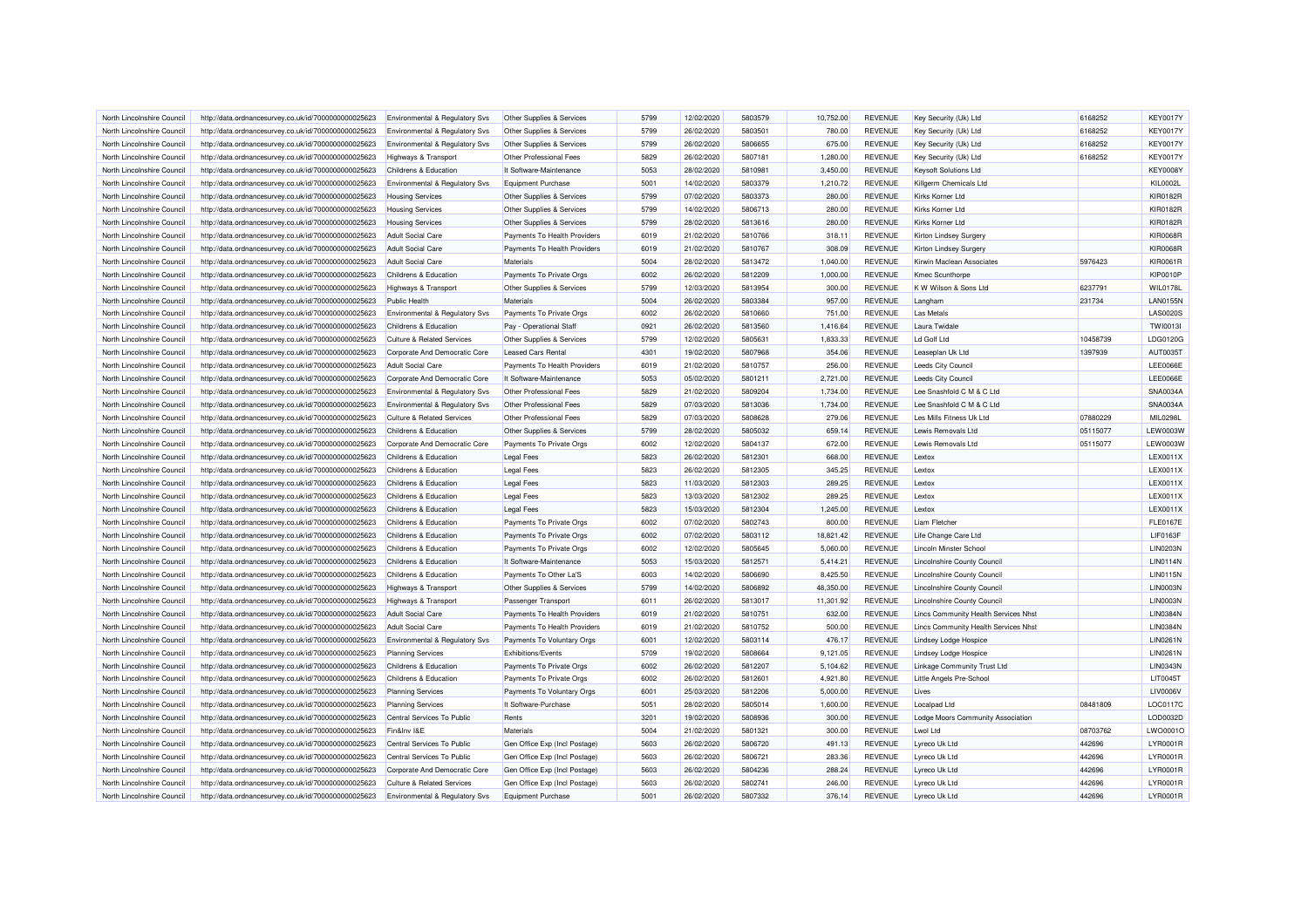| North Lincolnshire Council | http://data.ordnancesurvey.co.uk/id/7000000000025623                                                         | Environmental & Regulatory Svs                 | Equipment Purchase                         | 5001 | 26/02/2020 | 5807334 | 509.90    | <b>REVENUE</b> | Lyreco Uk Ltd                             | 442696   | <b>LYR0001R</b> |
|----------------------------|--------------------------------------------------------------------------------------------------------------|------------------------------------------------|--------------------------------------------|------|------------|---------|-----------|----------------|-------------------------------------------|----------|-----------------|
| North Lincolnshire Council | http://data.ordnancesurvey.co.uk/id/7000000000025623                                                         | <b>Culture &amp; Related Services</b>          | Exhibitions/Events                         | 5709 | 23/03/2020 | 5813999 | 4.980.00  | <b>REVENUE</b> | <b>Mandy Keating</b>                      |          | <b>KEA0046A</b> |
| North Lincolnshire Council | http://data.ordnancesurvey.co.uk/id/7000000000025623                                                         | Fin&Inv I&E                                    | Materials                                  | 5004 | 21/02/2020 | 5801322 | 213.38    | REVENUE        | Man Truck & Bus Uk Limited                |          | <b>MAN0035N</b> |
| North Lincolnshire Council | http://data.ordnancesurvey.co.uk/id/7000000000025623                                                         | <b>Culture &amp; Related Services</b>          | Payments To Private Orgs                   | 6002 | 26/02/2020 | 5812596 | 269.40    | <b>REVENUE</b> | <b>Mark Griffiths</b>                     |          | GRI0219I        |
| North Lincolnshire Council | http://data.ordnancesurvey.co.uk/id/7000000000025623                                                         | Corporate And Democratic Core                  | <b>Cleaning Services &amp; Contracts</b>   | 3311 | 19/02/2020 | 5808869 | 285.00    | <b>REVENUE</b> | <b>Marris Cleaning Services</b>           |          | <b>MAR0378F</b> |
| North Lincolnshire Council | http://data.ordnancesurvey.co.uk/id/7000000000025623                                                         | Childrens & Education                          | Payments To Private Orgs                   | 6002 | 28/02/2020 | 5813579 | 349.98    | <b>REVENUE</b> | Martin Clarridge                          |          | <b>CLA0690A</b> |
| North Lincolnshire Council | http://data.ordnancesurvey.co.uk/id/7000000000025623                                                         | Fin&Inv I&E                                    | Equipment Purchase                         | 5001 | 26/02/2020 | 5811423 | 1,050.00  | <b>REVENUE</b> | Martin Williams (Hull) Ltd                | 4756870  | WIL0777L        |
| North Lincolnshire Council | http://data.ordnancesurvey.co.uk/id/7000000000025623                                                         | Fin&Inv I&E                                    | Materials                                  | 5004 | 19/02/2020 | 5805430 | 9,178.46  | <b>REVENUE</b> | Martin Williams (Hull) Ltd                | 4756870  | WIL0777L        |
| North Lincolnshire Council | http://data.ordnancesurvey.co.uk/id/7000000000025623                                                         | Highways & Transport                           | Other Supplies & Services                  | 5799 | 12/02/2020 | 5805106 | 230.00    | <b>REVENUE</b> | Marti'S Aggregates                        |          | MAR0641R        |
| North Lincolnshire Council | http://data.ordnancesurvey.co.uk/id/7000000000025623                                                         | Highways & Transport Capital                   | <b>Building/Construction</b>               | A082 | 14/02/2020 | 5805759 | 1,150.00  | CAPITAL        | Marti'S Aggregates                        |          | <b>MAR0641R</b> |
| North Lincolnshire Council | http://data.ordnancesurvey.co.uk/id/7000000000025623                                                         | Culture, Env, Reg & Planning Cap               | Consultants                                | A087 | 07/02/2020 | 5803136 | 1.963.50  | CAPITAL        | <b>Mason Clark Associates</b>             | 02537113 | <b>MAS0158S</b> |
| North Lincolnshire Council | http://data.ordnancesurvey.co.uk/id/7000000000025623                                                         | Fin&Inv I&E                                    | Repair & Maintenance Costs                 | 3000 | 07/02/2020 | 5803140 | 883.00    | <b>REVENUE</b> | <b>Mason Clark Associates</b>             | 02537113 | <b>MAS0158S</b> |
| North Lincolnshire Council | http://data.ordnancesurvey.co.uk/id/7000000000025623                                                         | Highways & Transport Capital                   | Consultants                                | A087 | 05/02/2020 | 5800651 | 907.50    | CAPITAL        | <b>Mason Clark Associates</b>             | 02537113 | MAS0158S        |
| North Lincolnshire Council |                                                                                                              |                                                |                                            | 5830 | 07/02/2020 | 5803125 | 449.00    | <b>REVENUE</b> | <b>Mason Clark Associates</b>             | 02537113 | MAS0158S        |
| North Lincolnshire Council | http://data.ordnancesurvey.co.uk/id/7000000000025623<br>http://data.ordnancesurvey.co.uk/id/7000000000025623 | Non Distributed Costs<br>Childrens & Education | Consultancy<br><b>Client Related Costs</b> | 5534 | 18/03/2020 | 5809250 | 540.00    | <b>REVENUE</b> | Md Holmes Decorating Services             |          | MDH0003H        |
|                            |                                                                                                              |                                                |                                            |      |            | 5810658 |           |                |                                           |          | MDS0003S        |
| North Lincolnshire Council | http://data.ordnancesurvey.co.uk/id/7000000000025623                                                         | Corporate And Democratic Core                  | Repair & Maintenance Costs                 | 3000 | 21/02/2020 |         | 1,210.00  | <b>REVENUE</b> | Md Signs Limited                          | 07734254 |                 |
| North Lincolnshire Council | http://data.ordnancesurvey.co.uk/id/7000000000025623                                                         | <b>Culture &amp; Related Services</b>          | Repair & Maintenance Costs                 | 3000 | 28/02/2020 | 5813959 | 311.00    | <b>REVENUE</b> | Md Signs Limited                          | 07734254 | MDS0003S        |
| North Lincolnshire Council | http://data.ordnancesurvey.co.uk/id/7000000000025623                                                         | <b>Culture &amp; Related Services</b>          | Payments To Private Orgs                   | 6002 | 05/02/2020 | 5801394 | 487.00    | <b>REVENUE</b> | Memorial To Crew Of Lancaster Pb565       |          | <b>MEM0008M</b> |
| North Lincolnshire Council | http://data.ordnancesurvey.co.uk/id/7000000000025623                                                         | <b>Adult Social Care</b>                       | Payments To Private Orgs                   | 6002 | 14/02/2020 | 5806822 | 3,130.48  | <b>REVENUE</b> | Mencap                                    |          | MEN0244N        |
| North Lincolnshire Council | http://data.ordnancesurvey.co.uk/id/7000000000025623                                                         | Childrens & Education                          | Payments To Private Orgs                   | 6002 | 07/03/2020 | 5804221 | 400.00    | <b>REVENUE</b> | Mental Health First Aid England           |          | MHF0001F        |
| North Lincolnshire Council | http://data.ordnancesurvey.co.uk/id/7000000000025623                                                         | Culture, Env, Reg & Planning Cap               | <b>Other Costs</b>                         | A085 | 14/02/2020 | 5807500 | 5,390.00  | CAPITAL        | Messingham Memorial Playing Field Assn.   |          | <b>MES0009S</b> |
| North Lincolnshire Council | http://data.ordnancesurvey.co.uk/id/7000000000025623                                                         | Highways & Transport                           | Equipment Maint.& Repair                   | 5003 | 12/02/2020 | 5801173 | 305.81    | <b>REVENUE</b> | Metric Group Ltd                          |          | <b>MET0006T</b> |
| North Lincolnshire Council | http://data.ordnancesurvey.co.uk/id/7000000000025623                                                         | <b>Highways &amp; Transport</b>                | Equipment Purchase                         | 5001 | 14/02/2020 | 5807190 | 390.37    | <b>REVENUE</b> | Metric Group Ltd                          |          | <b>MET0006T</b> |
| North Lincolnshire Council | http://data.ordnancesurvey.co.uk/id/7000000000025623                                                         | <b>Highways &amp; Transport</b>                | Equipment Purchase                         | 5001 | 14/02/2020 | 5807194 | 267.17    | <b>REVENUE</b> | Metric Group Ltd                          |          | <b>MET0006T</b> |
| North Lincolnshire Council | http://data.ordnancesurvey.co.uk/id/7000000000025623                                                         | Highways & Transport                           | Equipment Purchase                         | 5001 | 11/03/2020 | 5813030 | 230.52    | <b>REVENUE</b> | Metric Group Ltd                          |          | <b>MET0006T</b> |
| North Lincolnshire Council | http://data.ordnancesurvey.co.uk/id/7000000000025623                                                         | <b>Highways &amp; Transport</b>                | Equipment Purchase                         | 5001 | 15/03/2020 | 5813026 | 3,742.35  | <b>REVENUE</b> | Metric Group Ltd                          |          | <b>MET0006T</b> |
| North Lincolnshire Council | http://data.ordnancesurvey.co.uk/id/7000000000025623                                                         | Childrens & Education                          | Other Supplies & Services                  | 5799 | 14/02/2020 | 5807285 | 440.00    | <b>REVENUE</b> | Mini First Aid Scunthorpe Goole & Grimsby |          | <b>MIN0016N</b> |
| North Lincolnshire Council | http://data.ordnancesurvey.co.uk/id/7000000000025623                                                         | <b>Adult Social Care</b>                       | <b>Legal Fees</b>                          | 5823 | 12/02/2020 | 5805768 | 2,386.10  | <b>REVENUE</b> | Mic Law Ltd                               | 10995817 | <b>MJC0032C</b> |
| North Lincolnshire Council | http://data.ordnancesurvey.co.uk/id/7000000000025623                                                         | Environmental & Regulatory Svs                 | <b>Equipment Purchase</b>                  | 5001 | 19/02/2020 | 5803147 | 3,625.00  | <b>REVENUE</b> | Mit Recycling Ltd                         | 09875581 | MJT0001T        |
| North Lincolnshire Council | http://data.ordnancesurvey.co.uk/id/7000000000025623                                                         | Environmental & Regulatory Svs                 | Course Fees/Training                       | 2002 | 21/02/2020 | 5805399 | 275.00    | <b>REVENUE</b> | Modal Training Ltd                        |          | MOD0011D        |
| North Lincolnshire Council | http://data.ordnancesurvey.co.uk/id/7000000000025623                                                         | Childrens & Education                          | Payments To Private Orgs                   | 6002 | 19/02/2020 | 5807969 | 1,701.00  | <b>REVENUE</b> | Monkey Toes Child Care With Claire        |          | <b>MON0078N</b> |
| North Lincolnshire Council | http://data.ordnancesurvey.co.uk/id/7000000000025623                                                         | <b>Environmental &amp; Regulatory Svs</b>      | Other Supplies & Services                  | 5799 | 26/02/2020 | 5812280 | 1,500.00  | <b>REVENUE</b> | Mr Ben Williams                           |          | <b>WIL0259L</b> |
| North Lincolnshire Council | http://data.ordnancesurvey.co.uk/id/7000000000025623                                                         | Adult Social Care                              | <b>Legal Fees</b>                          | 5823 | 12/03/2020 | 5807555 | 375.00    | <b>REVENUE</b> | Mr Richard Copnall Ltd                    |          | COP0024F        |
| North Lincolnshire Council | http://data.ordnancesurvey.co.uk/id/7000000000025623                                                         | <b>Adult Social Care</b>                       | <b>Legal Fees</b>                          | 5823 | 27/03/2020 | 5813572 | 875.00    | <b>REVENUE</b> | Mr Richard Copnall Ltd                    |          | COP0024F        |
| North Lincolnshire Council | http://data.ordnancesurvey.co.uk/id/7000000000025623                                                         | Corporate And Democratic Core                  | Legal Fees                                 | 5823 | 18/03/2020 | 5810800 | 490.00    | REVENUE        | Mrs Rebecca Miller                        |          | MIL0169L        |
| North Lincolnshire Council | http://data.ordnancesurvey.co.uk/id/7000000000025623                                                         | Adult Social Care                              | Clothing, Uniforms & Laundry               | 5301 | 09/03/2020 | 5811268 | 302.31    | <b>REVENUE</b> | Mwuk Ltd T/A Alexandra                    | 0454264  | <b>ALE0001E</b> |
| North Lincolnshire Council | http://data.ordnancesurvey.co.uk/id/7000000000025623                                                         | <b>Adult Social Care</b>                       | Clothing, Uniforms & Laundry               | 5301 | 16/03/2020 | 5811272 | 271.83    | <b>REVENUE</b> | Mwuk Ltd T/A Alexandra                    | 0454264  | ALE0001E        |
| North Lincolnshire Council | http://data.ordnancesurvey.co.uk/id/7000000000025623                                                         | <b>Adult Social Care</b>                       | Clothing, Uniforms & Laundry               | 5301 | 18/03/2020 | 5811270 | $-271.83$ | <b>REVENUE</b> | Mwuk Ltd T/A Alexandra                    | 0454264  | <b>ALE0001E</b> |
| North Lincolnshire Council | http://data.ordnancesurvey.co.uk/id/7000000000025623                                                         | Fin&Inv I&E                                    | Other Professional Fees                    | 5829 | 07/02/2020 | 5802864 | 1,000.00  | <b>REVENUE</b> | Nabma                                     |          | <b>NAM0003M</b> |
| North Lincolnshire Council | http://data.ordnancesurvey.co.uk/id/7000000000025623                                                         | Childrens & Education                          | Payments To Private Orgs                   | 6002 | 19/02/2020 | 5801479 | 2,985.00  | <b>REVENUE</b> | Nasen                                     | 2674379  | <b>NAS0006S</b> |
| North Lincolnshire Council | http://data.ordnancesurvey.co.uk/id/7000000000025623                                                         | Childrens & Education                          | Payments To Private Orgs                   | 6002 | 26/02/2020 | 5812210 | 41,400.32 | <b>REVENUE</b> | Nas Services Ltd                          | 2757062  | <b>NAS0022S</b> |
| North Lincolnshire Council | http://data.ordnancesurvey.co.uk/id/7000000000025623                                                         | Childrens & Education                          | Payments To Private Orgs                   | 6002 | 12/02/2020 | 5804061 | 1,098.24  | <b>REVENUE</b> | Nasuwt                                    |          | <b>NAS0065S</b> |
| North Lincolnshire Council | http://data.ordnancesurvey.co.uk/id/7000000000025623                                                         | Childrens & Education                          | Payments To Private Orgs                   | 6002 | 26/02/2020 | 5807552 | 6,009.66  | <b>REVENUE</b> | National Fostering Agency Ltd             |          | <b>NAT0100T</b> |
|                            |                                                                                                              |                                                |                                            | 5709 | 28/02/2020 |         |           | <b>REVENUE</b> |                                           | 02268921 | NAT0511T        |
| North Lincolnshire Council | http://data.ordnancesurvey.co.uk/id/7000000000025623                                                         | <b>Culture &amp; Related Services</b>          | Exhibitions/Events                         |      |            | 5814042 | 276.52    |                | Nationwide Platforms Limited              |          |                 |
| North Lincolnshire Council | http://data.ordnancesurvey.co.uk/id/7000000000025623                                                         | Fin&Inv I&F                                    | Materials                                  | 5004 | 14/03/2020 | 5811404 | 232.96    | REVENUE        | Nationwide Windscreen Services            | 5683242  | NAT0165T        |
| North Lincolnshire Council | http://data.ordnancesurvey.co.uk/id/7000000000025623                                                         | Childrens & Education                          | Payments To Private Orgs                   | 6002 | 26/03/2020 | 5813549 | 720.00    | <b>REVENUE</b> | Natural Choice First Aid Limited          |          | <b>NAT0178T</b> |
| North Lincolnshire Council | http://data.ordnancesurvey.co.uk/id/7000000000025623                                                         | Childrens & Education                          | <b>Examination Fees</b>                    | 5730 | 26/02/2020 | 5801591 | 540.00    | <b>REVENUE</b> | Ncfe                                      | 2896700  | NCF0002F        |
| North Lincolnshire Council | http://data.ordnancesurvey.co.uk/id/7000000000025623                                                         | Corporate And Democratic Core                  | Gen Office Exp (Incl Postage)              | 5603 | 12/02/2020 | 5804855 | 5,000.00  | <b>REVENUE</b> | Neopost Credifon                          |          | <b>NEO0007C</b> |
| North Lincolnshire Council | http://data.ordnancesurvey.co.uk/id/7000000000025623                                                         | Corporate And Democratic Core                  | Gen Office Exp (Incl Postage)              | 5603 | 12/02/2020 | 5804856 | 15,000.00 | <b>REVENUE</b> | Neopost Credifon                          |          | <b>NEO0007C</b> |
| North Lincolnshire Council | http://data.ordnancesurvey.co.uk/id/7000000000025623                                                         | <b>Adult Social Care</b>                       | Equipment Hire/Rent                        | 5002 | 26/02/2020 | 5813038 | 428.38    | <b>REVENUE</b> | Neopost Ltd                               | 2658324  | <b>NEO0001C</b> |
| North Lincolnshire Council | http://data.ordnancesurvey.co.uk/id/7000000000025623                                                         | Corporate And Democratic Core                  | Gen Office Exp (Incl Postage)              | 5603 | 05/02/2020 | 5799889 | 228.99    | <b>REVENUE</b> | Neopost Ltd                               | 2658324  | <b>NEO0001C</b> |
| North Lincolnshire Council | http://data.ordnancesurvey.co.uk/id/7000000000025623                                                         | Corporate And Democratic Core                  | Gen Office Exp (Incl Postage)              | 5603 | 12/02/2020 | 5804160 | 738.94    | <b>REVENUE</b> | Neopost Ltd                               | 2658324  | <b>NEO0001C</b> |
| North Lincolnshire Council | http://data.ordnancesurvey.co.uk/id/7000000000025623                                                         | <b>Adult Social Care</b>                       | Payments To Private Orgs                   | 6002 | 14/02/2020 | 5806823 | 974.40    | <b>REVENUE</b> | New Concept Care & Nursing Ltd            | 3892391  | <b>NEW0146W</b> |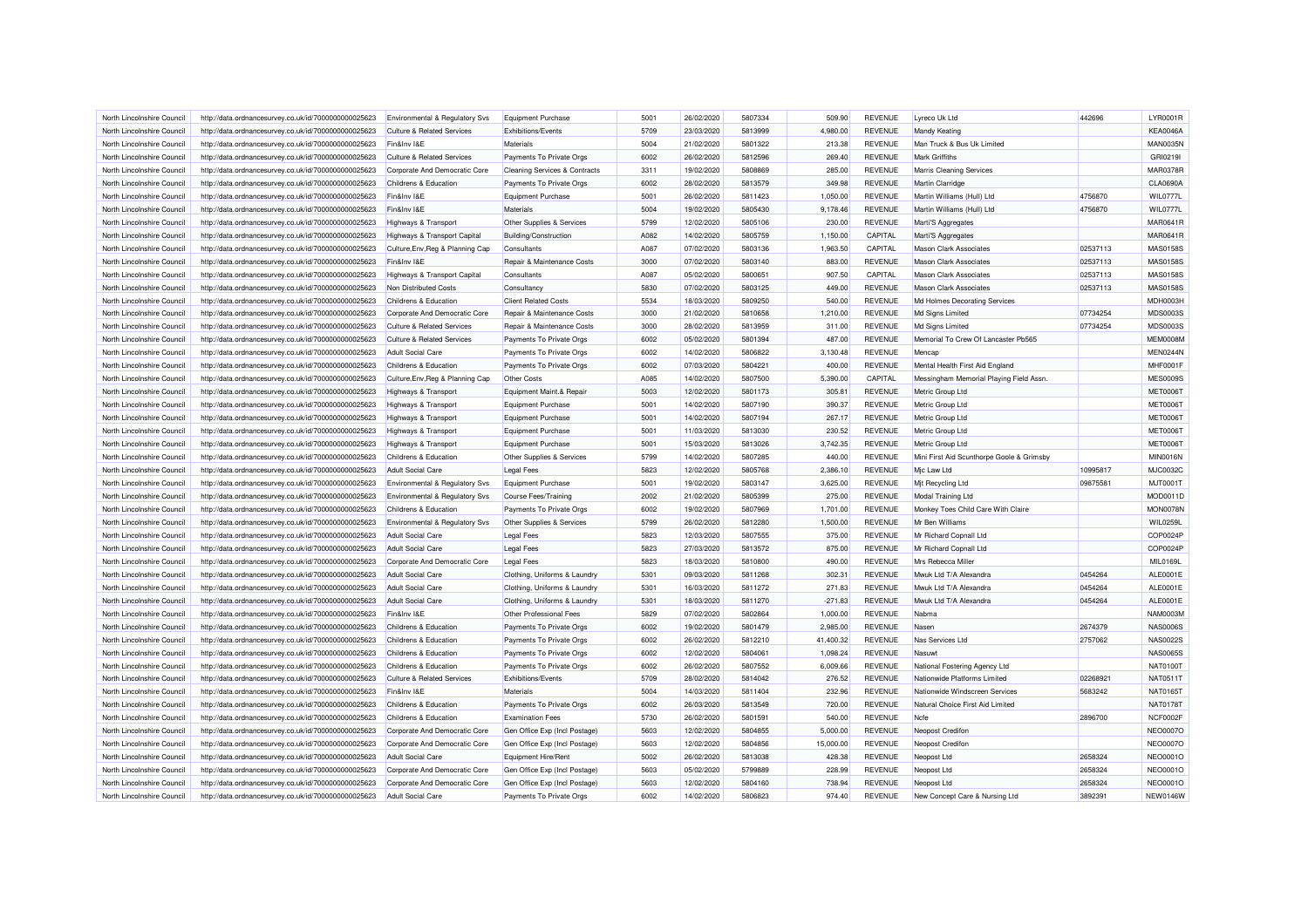| North Lincolnshire Council | http://data.ordnancesurvey.co.uk/id/7000000000025623                                                         | Culture & Related Services            | <b>Equipment Purchase</b>     | 5001 | 26/02/2020 | 5811445 | 2.900.00   | <b>REVENUE</b>                   | New County Glazing Ltd               | 04402867 | <b>NEW0032W</b>                    |
|----------------------------|--------------------------------------------------------------------------------------------------------------|---------------------------------------|-------------------------------|------|------------|---------|------------|----------------------------------|--------------------------------------|----------|------------------------------------|
| North Lincolnshire Council | http://data.ordnancesurvey.co.uk/id/7000000000025623                                                         | <b>Culture &amp; Related Services</b> | Repair & Maintenance Costs    | 3000 | 12/02/2020 | 5805599 | 315.81     | <b>REVENUE</b>                   | New County Glazing Ltd               | 04402867 | <b>NEW0032W</b>                    |
| North Lincolnshire Council | http://data.ordnancesurvey.co.uk/id/7000000000025623                                                         | <b>Highways &amp; Transport</b>       | Repair & Maintenance Costs    | 3000 | 05/02/2020 | 5801427 | 312.41     | <b>REVENUE</b>                   | New County Glazing Ltd               | 04402867 | <b>NEW0032W</b>                    |
| North Lincolnshire Council | http://data.ordnancesurvey.co.uk/id/7000000000025623                                                         | Central Services To Public            | Rents                         | 3201 | 19/02/2020 | 5808941 | 300.00     | <b>REVENUE</b>                   | New Holland Parish Council           |          | <b>NEW0011W</b>                    |
| North Lincolnshire Council | http://data.ordnancesurvey.co.uk/id/7000000000025623                                                         | <b>Housing Services</b>               | Other Supplies & Services     | 5799 | 14/02/2020 | 5807357 | 4.180.00   | <b>REVENUE</b>                   | New Life Church                      |          | <b>NEW0181W</b>                    |
| North Lincolnshire Council | http://data.ordnancesurvey.co.uk/id/7000000000025623                                                         | Corporate And Democratic Core         | Other Professional Fees       | 5829 | 19/02/2020 | 5808799 | $\Omega$   | <b>REVENUE</b>                   | Newlyn Plc                           | 3770985  | <b>NEW0120W</b>                    |
| North Lincolnshire Council | http://data.ordnancesurvey.co.uk/id/7000000000025623                                                         | Corporate And Democratic Core         | Other Professional Fees       | 5829 | 19/02/2020 | 5808801 | $\Omega$   | <b>REVENUE</b>                   | Newlyn Plc                           | 3770985  | <b>NEW0120W</b>                    |
| North Lincolnshire Council | http://data.ordnancesurvey.co.uk/id/7000000000025623                                                         | Corporate And Democratic Core         | Other Professional Fees       | 5829 | 19/02/2020 | 5808803 | $\Omega$   | <b>REVENUE</b>                   | Newlyn Plc                           | 3770985  | <b>NEW0120W</b>                    |
| North Lincolnshire Council | http://data.ordnancesurvey.co.uk/id/7000000000025623                                                         | Corporate And Democratic Core         | Other Professional Fees       | 5829 | 26/03/2020 | 5807893 | 85.43      | <b>REVENUE</b>                   | Newlyn Plc                           | 3770985  | <b>NEW0120W</b>                    |
| North Lincolnshire Council | http://data.ordnancesurvey.co.uk/id/7000000000025623                                                         | Adult Social Care                     | Cleaning Costs/ Materials     | 3301 | 11/03/2020 | 5807965 | 898.85     | <b>REVENUE</b>                   | Nexon Group                          | 8560885  | GRE0002E                           |
| North Lincolnshire Council | http://data.ordnancesurvey.co.uk/id/7000000000025623                                                         | Culture, Env, Reg & Planning Cap      | <b>Other Costs</b>            | A085 | 05/02/2020 | 5801114 | 175,000.00 | CAPITAL                          | Nhs Eingland                         |          | <b>NHS0200S</b>                    |
| North Lincolnshire Council |                                                                                                              |                                       | Rents                         | 3201 | 26/02/2020 | 5812727 |            | <b>REVENUE</b>                   |                                      |          | <b>NHS0021S</b>                    |
| North Lincolnshire Council | http://data.ordnancesurvey.co.uk/id/7000000000025623                                                         | <b>Adult Social Care</b>              | Rents                         | 3201 | 26/02/2020 | 5812728 | 8,891.41   | <b>REVENUE</b>                   | Nhs Property Services Ltd            |          | <b>NHS0021S</b>                    |
|                            | http://data.ordnancesurvey.co.uk/id/7000000000025623                                                         | <b>Adult Social Care</b>              |                               | 3201 |            | 5812729 | 6,810.00   | <b>REVENUE</b>                   | Nhs Property Services Ltd            |          | <b>NHS0021S</b>                    |
| North Lincolnshire Council | http://data.ordnancesurvey.co.uk/id/7000000000025623                                                         | Adult Social Care                     | Rents                         |      | 26/02/2020 |         | 6.810.00   |                                  | Nhs Property Services Ltd            |          |                                    |
| North Lincolnshire Council | http://data.ordnancesurvey.co.uk/id/7000000000025623                                                         | <b>Adult Social Care</b>              | Rents                         | 3201 | 26/02/2020 | 5812730 | 8,891.41   | <b>REVENUE</b>                   | Nhs Property Services Ltd            |          | <b>NHS0021S</b><br><b>NHS0021S</b> |
| North Lincolnshire Council | http://data.ordnancesurvey.co.uk/id/7000000000025623                                                         | Adult Social Care                     | Rents                         | 3201 | 26/02/2020 | 5812731 | 6.810.00   | <b>REVENUE</b>                   | Nhs Property Services Ltd            |          |                                    |
| North Lincolnshire Council | http://data.ordnancesurvey.co.uk/id/7000000000025623                                                         | <b>Adult Social Care</b>              | Rents                         | 3201 | 26/02/2020 | 5812733 | 8,891.41   | <b>REVENUE</b>                   | Nhs Property Services Ltd            |          | <b>NHS0021S</b>                    |
| North Lincolnshire Council | http://data.ordnancesurvey.co.uk/id/7000000000025623                                                         | <b>Adult Social Care</b>              | Rents                         | 3201 | 26/02/2020 | 5812734 | 8,891.41   | <b>REVENUE</b>                   | Nhs Property Services Ltd            |          | <b>NHS0021S</b>                    |
| North Lincolnshire Council | http://data.ordnancesurvey.co.uk/id/7000000000025623                                                         | <b>Adult Social Care</b>              | Rents                         | 3201 | 26/02/2020 | 5812735 | 6,810.00   | <b>REVENUE</b>                   | Nhs Property Services Ltd            |          | <b>NHS0021S</b>                    |
| North Lincolnshire Council | http://data.ordnancesurvey.co.uk/id/7000000000025623                                                         | Childrens & Education                 | Provisions                    | 5201 | 26/02/2020 | 5806735 | 265.30     | <b>REVENUE</b>                   | Nhs Supply Chain                     |          | <b>NHS0006S</b>                    |
| North Lincolnshire Council | http://data.ordnancesurvey.co.uk/id/7000000000025623                                                         | Childrens & Education                 | Other Supplies & Services     | 5799 | 28/02/2020 | 5813536 | 300.80     | <b>REVENUE</b>                   | Nicky Dillerstone                    |          | DIL0014L                           |
| North Lincolnshire Council | http://data.ordnancesurvey.co.uk/id/7000000000025623                                                         | Childrens & Education                 | Advertising & Publicity       | 5610 | 26/02/2020 | 5811460 | 3.75       | <b>REVENUE</b>                   | Nic-Adult Community Learning Imprest |          | <b>NOR0285R</b>                    |
| North Lincolnshire Council | http://data.ordnancesurvey.co.uk/id/7000000000025623                                                         | Childrens & Education                 | Cleaning Costs/ Materials     | 3301 | 26/02/2020 | 5811460 | 1.04       | <b>REVENUE</b>                   | Nic-Adult Community Learning Imprest |          | <b>NOR0285R</b>                    |
| North Lincolnshire Council | http://data.ordnancesurvey.co.uk/id/7000000000025623                                                         | Childrens & Education                 | Gen Office Exp (Incl Postage) | 5603 | 26/02/2020 | 5811460 | 35.86      | <b>REVENUE</b>                   | Nic-Adult Community Learning Imprest |          | NOR0285R                           |
| North Lincolnshire Council | http://data.ordnancesurvey.co.uk/id/7000000000025623                                                         | Childrens & Education                 | Materials                     | 5004 | 26/02/2020 | 5811460 | 122.80     | <b>REVENUE</b>                   | Nic-Adult Community Learning Imprest |          | NOR0285R                           |
| North Lincolnshire Council | http://data.ordnancesurvey.co.uk/id/7000000000025623                                                         | Childrens & Education                 | Other Supplies & Services     | 5799 | 26/02/2020 | 5811460 | 10.18      | <b>REVENUE</b>                   | Nic-Adult Community Learning Imprest |          | NOR0285R                           |
| North Lincolnshire Council | http://data.ordnancesurvey.co.uk/id/7000000000025623                                                         | Childrens & Education                 | Provisions                    | 5201 | 26/02/2020 | 5811460 | 85.74      | <b>REVENUE</b>                   | Nic-Adult Community Learning Imprest |          | <b>NOR0285R</b>                    |
| North Lincolnshire Council | http://data.ordnancesurvey.co.uk/id/7000000000025623                                                         | Childrens & Education                 | Rail & Other Fares            | 4121 | 26/02/2020 | 5811460 | 29.60      | <b>REVENUE</b>                   | Nic-Adult Community Learning Imprest |          | <b>NOR0285R</b>                    |
| North Lincolnshire Council | http://data.ordnancesurvey.co.uk/id/7000000000025623                                                         | Childrens & Education                 | Repair & Maintenance Costs    | 3000 | 26/02/2020 | 5811460 | 30.65      | <b>REVENUE</b>                   | Nic-Adult Community Learning Imprest |          | <b>NOR0285R</b>                    |
| North Lincolnshire Council | http://data.ordnancesurvey.co.uk/id/7000000000025623                                                         | <b>Public Health</b>                  | Materials                     | 5004 | 26/02/2020 | 5811460 | 14.13      | <b>REVENUE</b>                   | Nic-Adult Community Learning Imprest |          | NOR0285R                           |
| North Lincolnshire Council | http://data.ordnancesurvey.co.uk/id/7000000000025623                                                         | <b>Adult Social Care</b>              | <b>Client Transport Costs</b> | 6092 | 07/02/2020 | 5802790 | 20.20      | <b>REVENUE</b>                   | NIc-Case Management & Cic Imprest    |          | NOR0235R                           |
| North Lincolnshire Council | http://data.ordnancesurvey.co.uk/id/7000000000025623                                                         | Adult Social Care                     | <b>Client Transport Costs</b> | 6092 | 14/02/2020 | 5806727 | 3.00       | <b>REVENUE</b>                   | Nic-Case Management & Cic Imprest    |          | <b>NOR0235R</b>                    |
| North Lincolnshire Council | http://data.ordnancesurvey.co.uk/id/7000000000025623                                                         | <b>Adult Social Care</b>              | <b>Client Transport Costs</b> | 6092 | 21/02/2020 | 5809948 | 65.00      | <b>REVENUE</b>                   | NIc-Case Management & Cic Imprest    |          | NOR0235R                           |
| North Lincolnshire Council | http://data.ordnancesurvey.co.uk/id/7000000000025623                                                         | <b>Adult Social Care</b>              | Equipment Purchase            | 5001 | 14/02/2020 | 5806727 | 60.00      | <b>REVENUE</b>                   | NIc-Case Management & Cic Imprest    |          | NOR0235R                           |
| North Lincolnshire Council | http://data.ordnancesurvey.co.uk/id/7000000000025623                                                         | Childrens & Education                 | <b>Client Related Costs</b>   | 5534 | 07/02/2020 | 5802790 | 1,079.05   | <b>REVENUE</b>                   | NIc-Case Management & Cic Imprest    |          | NOR0235R                           |
| North Lincolnshire Council | http://data.ordnancesurvey.co.uk/id/7000000000025623                                                         | Childrens & Education                 | <b>Client Related Costs</b>   | 5534 | 14/02/2020 | 5806727 | 870.71     | <b>REVENUE</b>                   | NIc-Case Management & Cic Imprest    |          | NOR0235R                           |
| North Lincolnshire Council | http://data.ordnancesurvey.co.uk/id/7000000000025623                                                         | Childrens & Education                 | <b>Client Related Costs</b>   | 5534 | 21/02/2020 | 5809948 | 1,198.71   | <b>REVENUE</b>                   | NIc-Case Management & Cic Imprest    |          | NOR0235R                           |
| North Lincolnshire Council | http://data.ordnancesurvey.co.uk/id/7000000000025623                                                         | Childrens & Education                 | <b>Client Transport Costs</b> | 6092 | 07/02/2020 | 5802790 | 139.30     | <b>REVENUE</b>                   | NIc-Case Management & Cic Imprest    |          | <b>NOR0235R</b>                    |
| North Lincolnshire Council | http://data.ordnancesurvey.co.uk/id/7000000000025623                                                         | Childrens & Education                 | <b>Client Transport Costs</b> | 6092 | 14/02/2020 | 5806727 | 46.80      | <b>REVENUE</b>                   | NIc-Case Management & Cic Imprest    |          | NOR0235R                           |
| North Lincolnshire Council | http://data.ordnancesurvey.co.uk/id/7000000000025623                                                         | Childrens & Education                 | <b>Client Transport Costs</b> | 6092 | 21/02/2020 | 5809948 | 72.80      | <b>REVENUE</b>                   | NIc-Case Management & Cic Imprest    |          | NOR0235R                           |
| North Lincolnshire Council | http://data.ordnancesurvey.co.uk/id/7000000000025623                                                         | Childrens & Education                 | Equipment Purchase            | 5001 | 21/02/2020 | 5809948 | 50.00      | <b>REVENUE</b>                   | Nic-Case Management & Cic Imprest    |          | <b>NOR0235R</b>                    |
| North Lincolnshire Council | http://data.ordnancesurvey.co.uk/id/7000000000025623                                                         | Adult Social Care                     | <b>Client Related Costs</b>   | 5534 | 05/02/2020 | 5801450 | 160.00     | <b>REVENUE</b>                   | Nic-Central Admin Team               |          | <b>NOR0836R</b>                    |
| North Lincolnshire Council | http://data.ordnancesurvey.co.uk/id/7000000000025623                                                         | <b>Adult Social Care</b>              | Equipment Maint.& Repair      | 5003 | 05/02/2020 | 5801450 | 47.89      | <b>REVENUE</b>                   | Nic-Central Admin Team               |          | <b>NOR0836R</b>                    |
| North Lincolnshire Council | http://data.ordnancesurvey.co.uk/id/7000000000025623                                                         | <b>Adult Social Care</b>              | Equipment Purchase            | 5001 | 05/02/2020 | 5801450 | 40.00      | <b>REVENUE</b>                   | Nic-Central Admin Team               |          | NOR0836R                           |
| North Lincolnshire Council | http://data.ordnancesurvey.co.uk/id/7000000000025623                                                         | Adult Social Care                     | Gen Office Exp (Incl Postage) | 5603 | 05/02/2020 | 5801450 | 145.02     | <b>REVENUE</b>                   | Nic-Central Admin Team               |          | <b>NOR0836R</b>                    |
| North Lincolnshire Council | http://data.ordnancesurvey.co.uk/id/7000000000025623                                                         | <b>Adult Social Care</b>              | Other Supplies & Services     | 5799 | 05/02/2020 | 5801450 | 99.60      | <b>REVENUE</b>                   | Nic-Central Admin Team               |          | NOR0836R                           |
| North Lincolnshire Council |                                                                                                              | <b>Adult Social Care</b>              | Payments To Other La'S        | 6003 | 05/02/2020 | 5801450 |            | <b>REVENUE</b>                   | Nic-Central Admin Team               |          | NOR0836R                           |
| North Lincolnshire Council | http://data.ordnancesurvey.co.uk/id/7000000000025623<br>http://data.ordnancesurvey.co.uk/id/7000000000025623 | <b>Adult Social Care</b>              | Provisions                    | 5201 | 05/02/2020 | 5801450 | 12.05      | <b>REVENUE</b>                   | Nic-Central Admin Team               |          | NOR0836R                           |
|                            |                                                                                                              |                                       |                               |      |            |         |            |                                  |                                      |          |                                    |
| North Lincolnshire Council | http://data.ordnancesurvey.co.uk/id/7000000000025623                                                         | Central Services To Public            | Other Supplies & Services     | 5799 | 05/02/2020 | 5801450 | $-8.00$    | <b>REVENUE</b><br><b>REVENUE</b> | Nic-Central Admin Team               |          | NOR0836R                           |
| North Lincolnshire Council | http://data.ordnancesurvey.co.uk/id/7000000000025623                                                         | Childrens & Education                 | <b>Client Related Costs</b>   | 5534 | 05/02/2020 | 5801450 | 1,085.10   |                                  | Nic-Central Admin Team               |          | <b>NOR0836R</b>                    |
| North Lincolnshire Council | http://data.ordnancesurvey.co.uk/id/7000000000025623                                                         | Childrens & Education                 | Equipment Purchase            | 5001 | 05/02/2020 | 5801450 | 247.82     | <b>REVENUE</b>                   | Nic-Central Admin Team               |          | NOR0836R                           |
| North Lincolnshire Council | http://data.ordnancesurvey.co.uk/id/7000000000025623                                                         | Childrens & Education                 | Gen Office Exp (Incl Postage) | 5603 | 05/02/2020 | 5801450 | 24.50      | <b>REVENUE</b>                   | Nic-Central Admin Team               |          | NOR0836R                           |
| North Lincolnshire Council | http://data.ordnancesurvey.co.uk/id/7000000000025623                                                         | Childrens & Education                 | Materials                     | 5004 | 05/02/2020 | 5801450 | 50.00      | <b>REVENUE</b>                   | Nic-Central Admin Team               |          | <b>NOR0836R</b>                    |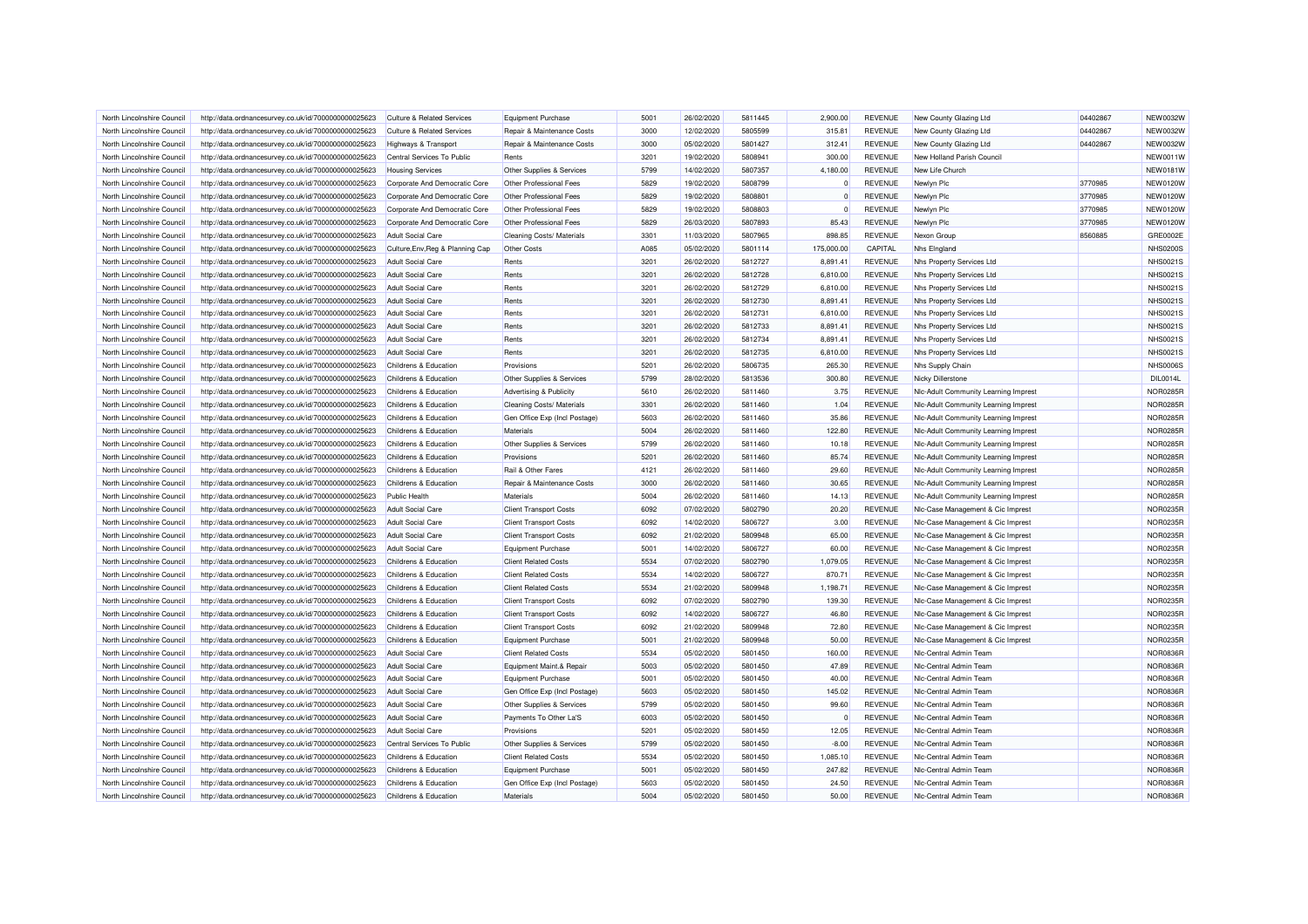| North Lincolnshire Council | http://data.ordnancesurvey.co.uk/id/7000000000025623 | Childrens & Education                 | Materials                       | 5004 | 05/02/2020 | 5801450 | 50.00    | <b>REVENUE</b> | Nic-Central Admin Team                   | <b>NOR0836R</b> |
|----------------------------|------------------------------------------------------|---------------------------------------|---------------------------------|------|------------|---------|----------|----------------|------------------------------------------|-----------------|
| North Lincolnshire Council | http://data.ordnancesurvey.co.uk/id/7000000000025623 | Childrens & Education                 | Other Supplies & Services       | 5799 | 05/02/2020 | 5801450 | 140.64   | <b>REVENUE</b> | Nic-Central Admin Team                   | NOR0836R        |
| North Lincolnshire Council | http://data.ordnancesurvey.co.uk/id/7000000000025623 | Childrens & Education                 | Provisions                      | 5201 | 05/02/2020 | 5801450 | 583.11   | <b>REVENUE</b> | Nic-Central Admin Team                   | NOR0836R        |
| North Lincolnshire Council |                                                      |                                       | <b>Responsibility Allowance</b> | 5706 | 05/02/2020 | 5801450 | 40.00    | <b>REVENUE</b> | Nic-Central Admin Team                   | NOR0836R        |
|                            | http://data.ordnancesurvey.co.uk/id/7000000000025623 | Childrens & Education                 |                                 |      |            |         |          |                |                                          |                 |
| North Lincolnshire Council | http://data.ordnancesurvey.co.uk/id/7000000000025623 | Corporate And Democratic Core         | Gen Office Exp (Incl Postage)   | 5603 | 05/02/2020 | 5801450 | 29.46    | <b>REVENUE</b> | Nic-Central Admin Team                   | NOR0836R        |
| North Lincolnshire Council | http://data.ordnancesurvey.co.uk/id/7000000000025623 | Corporate And Democratic Core         | Vehicle Hire                    | 4101 | 05/02/2020 | 5801450 | 42.00    | <b>REVENUE</b> | Nic-Central Admin Team                   | <b>NOR0836R</b> |
| North Lincolnshire Council | http://data.ordnancesurvey.co.uk/id/7000000000025623 | <b>Culture &amp; Related Services</b> | Materials                       | 5004 | 05/02/2020 | 5801450 | 3.15     | <b>REVENUE</b> | Nic-Central Admin Team                   | NOR0836R        |
| North Lincolnshire Council | http://data.ordnancesurvey.co.uk/id/7000000000025623 | Environmental & Regulatory Svs        | Other Professional Fees         | 5829 | 05/02/2020 | 5801450 | 10.50    | <b>REVENUE</b> | Nic-Central Admin Team                   | NOR0836R        |
| North Lincolnshire Council | http://data.ordnancesurvey.co.uk/id/7000000000025623 | Environmental & Regulatory Svs        | Other Supplies & Services       | 5799 | 05/02/2020 | 5801450 | 61.65    | <b>REVENUE</b> | Nic-Central Admin Team                   | <b>NOR0836R</b> |
| North Lincolnshire Council | http://data.ordnancesurvey.co.uk/id/7000000000025623 | Fin&Inv I&E                           | Equipment Purchase              | 5001 | 05/02/2020 | 5801450 | 8.32     | <b>REVENUE</b> | Nic-Central Admin Team                   | NOR0836R        |
| North Lincolnshire Council | http://data.ordnancesurvey.co.uk/id/7000000000025623 | Fin&Inv I&E                           | Provisions                      | 5201 | 05/02/2020 | 5801450 | 21.90    | <b>REVENUE</b> | Nic-Central Admin Team                   | NOR0836R        |
| North Lincolnshire Council | http://data.ordnancesurvey.co.uk/id/7000000000025623 | Highways & Transport                  | Materials                       | 5004 | 05/02/2020 | 5801450 | 2.49     | <b>REVENUE</b> | Nic-Central Admin Team                   | <b>NOR0836R</b> |
| North Lincolnshire Council | http://data.ordnancesurvey.co.uk/id/7000000000025623 | Highways & Transport                  | Other Supplies & Services       | 5799 | 05/02/2020 | 5801450 | 6.00     | <b>REVENUE</b> | Nic-Central Admin Team                   | NOR0836R        |
| North Lincolnshire Council | http://data.ordnancesurvey.co.uk/id/7000000000025623 | <b>Housing Services</b>               | Other Supplies & Services       | 5799 | 05/02/2020 | 5801450 | 15.00    | <b>REVENUE</b> | Nic-Central Admin Team                   | <b>NOR0836R</b> |
| North Lincolnshire Council | http://data.ordnancesurvey.co.uk/id/7000000000025623 | <b>Adult Social Care</b>              | <b>Client Related Costs</b>     | 5534 | 21/02/2020 | 5809946 | 23.06    | <b>REVENUE</b> | NIc-Csh Central Admin Imprest Cash       | NOR0933R        |
| North Lincolnshire Council | http://data.ordnancesurvey.co.uk/id/7000000000025623 | <b>Adult Social Care</b>              | <b>Equipment Purchase</b>       | 5001 | 26/02/2020 | 5812568 | 15.28    | <b>REVENUE</b> | Nic-Csh Central Admin Imprest Cash       | NOR0933R        |
| North Lincolnshire Council | http://data.ordnancesurvey.co.uk/id/7000000000025623 | <b>Adult Social Care</b>              | <b>Legal Fees</b>               | 5823 | 21/02/2020 | 5809946 | 20.00    | <b>REVENUE</b> | NIc-Csh Central Admin Imprest Cash       | NOR0933R        |
| North Lincolnshire Council | http://data.ordnancesurvey.co.uk/id/7000000000025623 | Childrens & Education                 | <b>Client Related Costs</b>     | 5534 | 21/02/2020 | 5809946 | 166.25   | <b>REVENUE</b> | Nic-Csh Central Admin Imprest Cash       | NOR0933R        |
| North Lincolnshire Council | http://data.ordnancesurvey.co.uk/id/7000000000025623 | Childrens & Education                 | <b>Client Related Costs</b>     | 5534 | 26/02/2020 | 5812568 | 32.54    | <b>REVENUE</b> | NIc-Csh Central Admin Imprest Cash       | NOR0933R        |
| North Lincolnshire Council | http://data.ordnancesurvey.co.uk/id/7000000000025623 | Childrens & Education                 | Equipment Purchase              | 5001 | 21/02/2020 | 5809946 | 369.98   | <b>REVENUE</b> | Nic-Csh Central Admin Imprest Cash       | NOR0933R        |
| North Lincolnshire Council | http://data.ordnancesurvey.co.uk/id/7000000000025623 | Childrens & Education                 | Fuel                            | 4001 | 26/02/2020 | 5812568 | 68.32    | <b>REVENUE</b> | Nic-Csh Central Admin Imprest Cash       | NOR0933R        |
| North Lincolnshire Council |                                                      | Childrens & Education                 | Materials                       | 5004 | 26/02/2020 | 5812568 |          | <b>REVENUE</b> | NIc-Csh Central Admin Imprest Cash       | NOR0933R        |
|                            | http://data.ordnancesurvey.co.uk/id/7000000000025623 |                                       |                                 |      |            |         | $-0.85$  |                |                                          |                 |
| North Lincolnshire Council | http://data.ordnancesurvey.co.uk/id/7000000000025623 | Childrens & Education                 | Provisions                      | 5201 | 21/02/2020 | 5809946 | 299.37   | <b>REVENUE</b> | NIc-Csh Central Admin Imprest Cash       | NOR0933R        |
| North Lincolnshire Council | http://data.ordnancesurvey.co.uk/id/7000000000025623 | Childrens & Education                 | Provisions                      | 5201 | 26/02/2020 | 5812568 | 128.41   | <b>REVENUE</b> | Nic-Csh Central Admin Imprest Cash       | NOR0933R        |
| North Lincolnshire Council | http://data.ordnancesurvey.co.uk/id/7000000000025623 | Environmental & Regulatory Svs        | Gen Office Exp (Incl Postage)   | 5603 | 26/02/2020 | 5812568 | 8.33     | <b>REVENUE</b> | Nic-Csh Central Admin Imprest Cash       | NOR0933R        |
| North Lincolnshire Council | http://data.ordnancesurvey.co.uk/id/7000000000025623 | Fin&Inv I&E                           | Equipment Purchase              | 5001 | 21/02/2020 | 5809946 | 14.99    | <b>REVENUE</b> | NIc-Csh Central Admin Imprest Cash       | NOR0933R        |
| North Lincolnshire Council | http://data.ordnancesurvey.co.uk/id/7000000000025623 | Highways & Transport                  | Equipment Purchase              | 5001 | 26/02/2020 | 5812568 | 9.95     | <b>REVENUE</b> | NIc-Csh Central Admin Imprest Cash       | NOR0933R        |
| North Lincolnshire Council | http://data.ordnancesurvey.co.uk/id/7000000000025623 | <b>Highways &amp; Transport</b>       | Materials                       | 5004 | 26/02/2020 | 5812568 | 18.30    | <b>REVENUE</b> | Nic-Csh Central Admin Imprest Cash       | <b>NOR0933R</b> |
| North Lincolnshire Council | http://data.ordnancesurvey.co.uk/id/7000000000025623 | <b>Highways &amp; Transport</b>       | Other Incidental Travel Costs   | 4311 | 26/02/2020 | 5812568 | 8.00     | <b>REVENUE</b> | Nic-Csh Central Admin Imprest Cash       | NOR0933R        |
| North Lincolnshire Council | http://data.ordnancesurvey.co.uk/id/7000000000025623 | Highways & Transport                  | Other Supplies & Services       | 5799 | 26/02/2020 | 5812568 | 4.40     | <b>REVENUE</b> | Nic-Csh Central Admin Imprest Cash       | NOR0933R        |
| North Lincolnshire Council | http://data.ordnancesurvey.co.uk/id/7000000000025623 | Childrens & Education                 | Materials                       | 5004 | 12/02/2020 | 5805012 | 15.00    | <b>REVENUE</b> | NIc-Hh Reception & Central Admin Imprest | NOR0935R        |
| North Lincolnshire Council | http://data.ordnancesurvey.co.uk/id/7000000000025623 | Childrens & Education                 | Other Supplies & Services       | 5799 | 12/02/2020 | 5805012 | 3.66     | <b>REVENUE</b> | Nic-Hh Reception & Central Admin Imprest | NOR0935R        |
| North Lincolnshire Council | http://data.ordnancesurvey.co.uk/id/7000000000025623 | Childrens & Education                 | Other Supplies & Services       | 5799 | 12/02/2020 | 5805012 | 4.00     | <b>REVENUE</b> | NIc-Hh Reception & Central Admin Imprest | NOR0935R        |
| North Lincolnshire Council | http://data.ordnancesurvey.co.uk/id/7000000000025623 | Childrens & Education                 | Provisions                      | 5201 | 12/02/2020 | 5805012 | 732.88   | <b>REVENUE</b> | Nic-Hh Reception & Central Admin Imprest | <b>NOR0935R</b> |
| North Lincolnshire Council | http://data.ordnancesurvey.co.uk/id/7000000000025623 | Corporate And Democratic Core         | Gen Office Exp (Incl Postage)   | 5603 | 12/02/2020 | 5805012 | 8.50     | <b>REVENUE</b> | Nic-Hh Reception & Central Admin Imprest | NOR0935R        |
| North Lincolnshire Council | http://data.ordnancesurvey.co.uk/id/7000000000025623 | <b>Culture &amp; Related Services</b> | Other Supplies & Services       | 5799 | 12/02/2020 | 5805012 | 26.55    | <b>REVENUE</b> | Nic-Hh Reception & Central Admin Imprest | <b>NOR0935R</b> |
| North Lincolnshire Council | http://data.ordnancesurvey.co.uk/id/7000000000025623 | Childrens & Education                 | <b>Client Related Costs</b>     | 5534 | 07/02/2020 | 5802744 | 202.48   | <b>REVENUE</b> | Nic-Kingfisher Lodge Imprest             | NOR0248R        |
| North Lincolnshire Council | http://data.ordnancesurvey.co.uk/id/7000000000025623 | Childrens & Education                 | <b>Client Related Costs</b>     | 5534 | 14/02/2020 | 5806853 | 466.22   | <b>REVENUE</b> | Nic-Kingfisher Lodge Imprest             | NOR0248R        |
| North Lincolnshire Council | http://data.ordnancesurvey.co.uk/id/7000000000025623 | Childrens & Education                 | <b>Client Related Costs</b>     | 5534 | 19/02/2020 | 5809056 | 319.69   | <b>REVENUE</b> | Nic-Kingfisher Lodge Imprest             | <b>NOR0248R</b> |
| North Lincolnshire Council | http://data.ordnancesurvey.co.uk/id/7000000000025623 | Childrens & Education                 | Provisions                      | 5201 | 07/02/2020 | 5802744 | 314.40   | <b>REVENUE</b> | Nic-Kingfisher Lodge Imprest             | <b>NOR0248R</b> |
| North Lincolnshire Council | http://data.ordnancesurvey.co.uk/id/7000000000025623 | Childrens & Education                 | Provisions                      | 5201 | 14/02/2020 | 5806853 | 430.44   | <b>REVENUE</b> | Nic-Kingfisher Lodge Imprest             | <b>NOR0248R</b> |
| North Lincolnshire Council |                                                      | Childrens & Education                 | Provisions                      | 5201 | 19/02/2020 | 5809056 | 470.55   | <b>REVENUE</b> |                                          | <b>NOR0248R</b> |
|                            | http://data.ordnancesurvey.co.uk/id/7000000000025623 |                                       |                                 |      |            |         |          |                | Nic-Kingfisher Lodge Imprest             |                 |
| North Lincolnshire Council | http://data.ordnancesurvey.co.uk/id/7000000000025623 | Childrens & Education                 | Rail & Other Fares              | 4121 | 14/02/2020 | 5806853 | 13.80    | <b>REVENUE</b> | Nic-Kingfisher Lodge Imprest             | <b>NOR0248R</b> |
| North Lincolnshire Council | http://data.ordnancesurvey.co.uk/id/7000000000025623 | Childrens & Education                 | Rail & Other Fares              | 4121 | 19/02/2020 | 5809056 | 9.00     | <b>REVENUE</b> | Nic-Kingfisher Lodge Imprest             | NOR0248R        |
| North Lincolnshire Council | http://data.ordnancesurvey.co.uk/id/7000000000025623 | Childrens & Education                 | <b>Client Related Costs</b>     | 5534 | 14/02/2020 | 5807312 | 35.42    | <b>REVENUE</b> | N Lincs Council-The Cygnets              | NOR0058R        |
| North Lincolnshire Council | http://data.ordnancesurvey.co.uk/id/7000000000025623 | Childrens & Education                 | Gen Office Exp (Incl Postage)   | 5603 | 14/02/2020 | 5807312 | 3.05     | <b>REVENUE</b> | N Lincs Council-The Cygnets              | <b>NOR0058R</b> |
| North Lincolnshire Council | http://data.ordnancesurvey.co.uk/id/7000000000025623 | Childrens & Education                 | Other Supplies & Services       | 5799 | 14/02/2020 | 5807312 | 154.50   | <b>REVENUE</b> | N Lincs Council-The Cygnets              | <b>NOR0058R</b> |
| North Lincolnshire Council | http://data.ordnancesurvey.co.uk/id/7000000000025623 | Childrens & Education                 | Provisions                      | 5201 | 14/02/2020 | 5807312 | 566.28   | <b>REVENUE</b> | N Lincs Council-The Cygnets              | NOR0058R        |
| North Lincolnshire Council | http://data.ordnancesurvey.co.uk/id/7000000000025623 | Childrens & Education                 | Rail & Other Fares              | 4121 | 14/02/2020 | 5807312 | 8.40     | <b>REVENUE</b> | N Lincs Council-The Cygnets              | NOR0058R        |
| North Lincolnshire Council | http://data.ordnancesurvey.co.uk/id/7000000000025623 | <b>Adult Social Care</b>              | Other Incidental Travel Costs   | 4311 | 26/02/2020 | 5811457 | 229.88   | <b>REVENUE</b> | N Lincs & Goole Hosps Nhs Ft             | <b>NOR0424R</b> |
| North Lincolnshire Council | http://data.ordnancesurvey.co.uk/id/7000000000025623 | <b>Adult Social Care</b>              | Payments To Health Providers    | 6019 | 08/03/2020 | 5805506 | 4,789.00 | <b>REVENUE</b> | N Lincs & Goole Hosps Nhs Ft             | NOR0424R        |
| North Lincolnshire Council | http://data.ordnancesurvey.co.uk/id/7000000000025623 | Childrens & Education                 | Payments To Health Providers    | 6019 | 07/02/2020 | 5802833 | 3,125.00 | <b>REVENUE</b> | N Lincs & Goole Hosps Nhs Ft             | NOR0424R        |
| North Lincolnshire Council | http://data.ordnancesurvey.co.uk/id/7000000000025623 | Childrens & Education                 | Payments To Health Providers    | 6019 | 08/03/2020 | 5809216 | 3,125.00 | <b>REVENUE</b> | N Lincs & Goole Hosps Nhs Ft             | <b>NOR0424R</b> |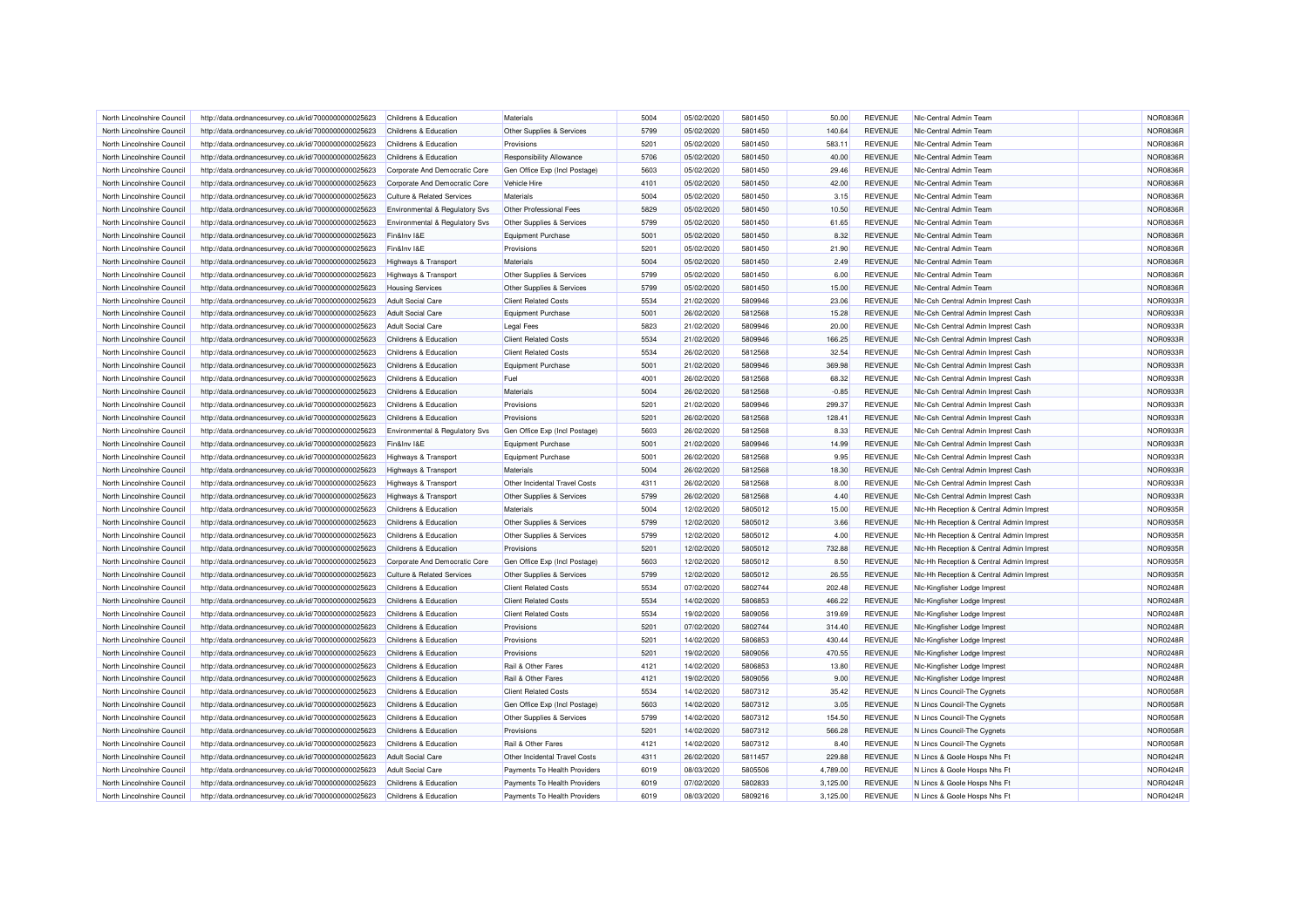| North Lincolnshire Council | http://data.ordnancesurvey.co.uk/id/7000000000025623 | Fin&Inv I&E                           | Provisions                     | 5201 | 19/02/2020 | 5809425 | 313.50    | <b>REVENUE</b> | N Lincs & Goole Hosps Nhs Ft     |          | <b>NOR0424R</b> |
|----------------------------|------------------------------------------------------|---------------------------------------|--------------------------------|------|------------|---------|-----------|----------------|----------------------------------|----------|-----------------|
| North Lincolnshire Council | http://data.ordnancesurvey.co.uk/id/7000000000025623 | Childrens & Education                 | Pay - Agency                   | 0131 | 05/02/2020 | 5801092 | 552.00    | <b>REVENUE</b> | Nonstop Consulting Ltd           | 3997470  | <b>NON0001N</b> |
| North Lincolnshire Council | http://data.ordnancesurvey.co.uk/id/7000000000025623 | Childrens & Education                 | Pay - Agency                   | 0131 | 05/02/2020 | 5801095 | 954.50    | <b>REVENUE</b> | Nonstop Consulting Ltd           | 3997470  | <b>NON0001N</b> |
| North Lincolnshire Council | http://data.ordnancesurvey.co.uk/id/7000000000025623 | Childrens & Education                 | Pay - Agency                   | 0131 | 05/02/2020 | 5801103 | 851.00    | <b>REVENUE</b> | Nonstop Consulting Ltd           | 3997470  | <b>NON0001N</b> |
| North Lincolnshire Council | http://data.ordnancesurvey.co.uk/id/7000000000025623 | Childrens & Education                 | Pay - Agency                   | 0131 | 05/02/2020 | 5801105 | 759.00    | <b>REVENUE</b> | Nonstop Consulting Ltd           | 3997470  | <b>NON0001N</b> |
| North Lincolnshire Council | http://data.ordnancesurvey.co.uk/id/7000000000025623 | Childrens & Education                 | Pay - Agency                   | 0131 | 05/02/2020 | 5801141 | 517.50    | <b>REVENUE</b> | Nonstop Consulting Ltd           | 3997470  | <b>NON0001N</b> |
| North Lincolnshire Council | http://data.ordnancesurvey.co.uk/id/7000000000025623 | Childrens & Education                 | Pay - Agency                   | 0131 | 05/02/2020 | 5801143 | 931.50    | <b>REVENUE</b> | Nonstop Consulting Ltd           | 3997470  | <b>NON0001N</b> |
| North Lincolnshire Council | http://data.ordnancesurvey.co.uk/id/7000000000025623 | Childrens & Education                 | Pay - Agency                   | 0131 | 12/02/2020 | 5804197 | 770.50    | <b>REVENUE</b> | Nonstop Consulting Ltd           | 3997470  | <b>NON0001N</b> |
| North Lincolnshire Council | http://data.ordnancesurvey.co.uk/id/7000000000025623 | Childrens & Education                 | Pay - Agency                   | 0131 | 12/02/2020 | 5804198 | 506.00    | <b>REVENUE</b> | Nonstop Consulting Ltd           | 3997470  | <b>NON0001N</b> |
| North Lincolnshire Council | http://data.ordnancesurvey.co.uk/id/7000000000025623 | Childrens & Education                 | Pay - Agency                   | 0131 | 12/02/2020 | 5804199 | 908.50    | <b>REVENUE</b> | Nonstop Consulting Ltd           | 3997470  | <b>NON0001N</b> |
| North Lincolnshire Council | http://data.ordnancesurvey.co.uk/id/7000000000025623 | Childrens & Education                 | Pay - Agency                   | 0131 | 12/02/2020 | 5804200 | 851.00    | <b>REVENUE</b> | Nonstop Consulting Ltd           | 3997470  | <b>NON0001N</b> |
| North Lincolnshire Council | http://data.ordnancesurvey.co.uk/id/7000000000025623 | Childrens & Education                 |                                | 0131 | 12/02/2020 | 5804201 | 690.00    | <b>REVENUE</b> | Nonstop Consulting Ltd           | 3997470  | <b>NON0001N</b> |
|                            |                                                      |                                       | Pay - Agency                   | 0131 | 12/02/2020 | 5804202 | 874.00    | <b>REVENUE</b> |                                  |          | <b>NON0001N</b> |
| North Lincolnshire Council | http://data.ordnancesurvey.co.uk/id/7000000000025623 | Childrens & Education                 | Pay - Agency                   |      |            |         |           |                | Nonstop Consulting Ltd           | 3997470  |                 |
| North Lincolnshire Council | http://data.ordnancesurvey.co.uk/id/7000000000025623 | Childrens & Education                 | Pay - Agency                   | 0131 | 12/02/2020 | 5804203 | 874.00    | <b>REVENUE</b> | Nonstop Consulting Ltd           | 3997470  | <b>NON0001N</b> |
| North Lincolnshire Council | http://data.ordnancesurvey.co.uk/id/7000000000025623 | Childrens & Education                 | Pay - Agency                   | 0131 | 12/02/2020 | 5804205 | 908.50    | <b>REVENUE</b> | Nonstop Consulting Ltd           | 3997470  | <b>NON0001N</b> |
| North Lincolnshire Council | http://data.ordnancesurvey.co.uk/id/7000000000025623 | Childrens & Education                 | Pay - Agency                   | 0131 | 12/02/2020 | 5804207 | 736.00    | <b>REVENUE</b> | Nonstop Consulting Ltd           | 3997470  | <b>NON0001N</b> |
| North Lincolnshire Council | http://data.ordnancesurvey.co.uk/id/7000000000025623 | Childrens & Education                 | Pay - Agency                   | 0131 | 12/03/2020 | 5809244 | 517.50    | <b>REVENUE</b> | Nonstop Consulting Ltd           | 3997470  | <b>NON0001N</b> |
| North Lincolnshire Council | http://data.ordnancesurvey.co.uk/id/7000000000025623 | Childrens & Education                 | Pay - Agency                   | 0131 | 12/03/2020 | 5809245 | 713.00    | <b>REVENUE</b> | Nonstop Consulting Ltd           | 3997470  | <b>NON0001N</b> |
| North Lincolnshire Council | http://data.ordnancesurvey.co.uk/id/7000000000025623 | Childrens & Education                 | Pay - Agency                   | 0131 | 12/03/2020 | 5809248 | 736.00    | <b>REVENUE</b> | Nonstop Consulting Ltd           | 3997470  | <b>NON0001N</b> |
| North Lincolnshire Council | http://data.ordnancesurvey.co.uk/id/7000000000025623 | Childrens & Education                 | Pay - Agency                   | 0131 | 12/03/2020 | 5809249 | 851.00    | <b>REVENUE</b> | Nonstop Consulting Ltd           | 3997470  | <b>NON0001N</b> |
| North Lincolnshire Council | http://data.ordnancesurvey.co.uk/id/7000000000025623 | <b>Housing Services</b>               | Other Supplies & Services      | 5799 | 28/02/2020 | 5814015 | 3,314.00  | <b>REVENUE</b> | Normanby Hotel                   |          | <b>NOR0478R</b> |
| North Lincolnshire Council | http://data.ordnancesurvey.co.uk/id/7000000000025623 | Childrens & Education                 | <b>Legal Fees</b>              | 5823 | 21/02/2020 | 5810678 | 1.088.40  | <b>REVENUE</b> | Norpsych Ltd                     | 6507210  | <b>NOR0994R</b> |
| North Lincolnshire Council | http://data.ordnancesurvey.co.uk/id/7000000000025623 | Fin&Inv I&E                           | Equipment Purchase             | 5001 | 12/02/2020 | 5805999 | 301.00    | <b>REVENUE</b> | Norseman Direct Ltd              | 6066684  | NOR0309R        |
| North Lincolnshire Council | http://data.ordnancesurvey.co.uk/id/7000000000025623 | Corporate And Democratic Core         | It Hardware-Maintenance        | 5052 | 26/02/2020 | 5812804 | 3,296.00  | <b>REVENUE</b> | North East Lincolnshire Council  |          | NOR0269R        |
| North Lincolnshire Council | http://data.ordnancesurvey.co.uk/id/7000000000025623 | Environmental & Regulatory Svs        | Payments To Private Orgs       | 6002 | 28/02/2020 | 5814090 | 64,761.34 | <b>REVENUE</b> | North East Lincolnshire Council  |          | NOR0269R        |
| North Lincolnshire Council | http://data.ordnancesurvey.co.uk/id/7000000000025623 | Fin&Inv I&E                           | Gen Office Exp (Incl Postage)  | 5603 | 12/02/2020 | 5805402 | 710.00    | <b>REVENUE</b> | North East Lincolnshire Council  |          | NOR0269R        |
| North Lincolnshire Council | http://data.ordnancesurvey.co.uk/id/7000000000025623 | <b>Housing Services</b>               | Other Supplies & Services      | 5799 | 07/02/2020 | 5801635 | 6,261.00  | <b>REVENUE</b> | North East Lincolnshire Council  |          | NOR0269R        |
| North Lincolnshire Council | http://data.ordnancesurvey.co.uk/id/7000000000025623 | Corporate And Democratic Core         | Equipment Purchase             | 5001 | 26/02/2020 | 5810820 | 195.84    | <b>REVENUE</b> | Northern Flags Ltd               |          | <b>NOR0037R</b> |
| North Lincolnshire Council | http://data.ordnancesurvey.co.uk/id/7000000000025623 | Corporate And Democratic Core         | Other Professional Fees        | 5829 | 26/02/2020 | 5810820 | 25.00     | <b>REVENUE</b> | Northern Flags Ltd               |          | <b>NOR0037R</b> |
| North Lincolnshire Council | http://data.ordnancesurvey.co.uk/id/7000000000025623 | Childrens & Education                 | Payments To Private Orgs       | 6002 | 26/02/2020 | 5812667 | 2,415.00  | <b>REVENUE</b> | Northern Racing College          |          | <b>NOR0930R</b> |
| North Lincolnshire Council | http://data.ordnancesurvey.co.uk/id/7000000000025623 | Highways & Transport                  | <b>Concessionary Fares</b>     | 6010 | 20/03/2020 | 5812627 | 764.49    | <b>REVENUE</b> | Northern Trains Limited          | 03076444 | <b>NOR0761R</b> |
| North Lincolnshire Council | http://data.ordnancesurvey.co.uk/id/7000000000025623 | Corporate And Democratic Core         | It Software-Purchase           | 5051 | 26/02/2020 | 5812609 | 375.00    | <b>REVENUE</b> | Northgate Public Services Uk Ltd | 968498   | MVM0001M        |
| North Lincolnshire Council | http://data.ordnancesurvey.co.uk/id/7000000000025623 | <b>Adult Social Care</b>              | Vehicle Hire                   | 4101 | 11/03/2020 | 5811403 | 479.08    | <b>REVENUE</b> | Northgate Vehicle Hire Ltd       | 1434157  | M&G0002G        |
| North Lincolnshire Council | http://data.ordnancesurvey.co.uk/id/7000000000025623 | <b>Adult Social Care</b>              | Payments To Health Providers   | 6019 | 07/02/2020 | 5803459 | 8,399.34  | <b>REVENUE</b> | North Lincolnshire Ccq           |          | <b>NOR0071R</b> |
| North Lincolnshire Council | http://data.ordnancesurvey.co.uk/id/7000000000025623 | <b>Adult Social Care</b>              | Payments To Health Providers   | 6019 | 12/02/2020 | 5805489 | 9,455.24  | <b>REVENUE</b> | North Lincolnshire Ccg           |          | <b>NOR0071R</b> |
| North Lincolnshire Council | http://data.ordnancesurvey.co.uk/id/7000000000025623 | Adult Social Care                     | Payments To Private Orgs       | 6002 | 12/02/2020 | 5804204 | 1,100.58  | <b>REVENUE</b> | North Lincolnshire Ccg           |          | <b>NOR0071R</b> |
| North Lincolnshire Council | http://data.ordnancesurvey.co.uk/id/7000000000025623 | Childrens & Education                 | Payments To Health Providers   | 6019 | 26/02/2020 | 5812261 | 1,250.00  | <b>REVENUE</b> | North Lincolnshire Ccg           |          | <b>NOR0071R</b> |
| North Lincolnshire Council | http://data.ordnancesurvey.co.uk/id/7000000000025623 | Childrens & Education                 | Payments To Health Providers   | 6019 | 26/02/2020 | 5812263 | 5,134.00  | <b>REVENUE</b> | North Lincolnshire Ccg           |          | <b>NOR0071R</b> |
| North Lincolnshire Council | http://data.ordnancesurvey.co.uk/id/7000000000025623 | Childrens & Education                 | Payments To Health Providers   | 6019 | 26/02/2020 | 5812264 | 3,113.00  | <b>REVENUE</b> | North Lincolnshire Ccq           |          | <b>NOR0071R</b> |
| North Lincolnshire Council | http://data.ordnancesurvey.co.uk/id/7000000000025623 | Childrens & Education                 | Payments To Health Providers   | 6019 | 26/02/2020 | 5812265 | 3,279.00  | <b>REVENUE</b> | North Lincolnshire Ccg           |          | <b>NOR0071R</b> |
| North Lincolnshire Council | http://data.ordnancesurvey.co.uk/id/7000000000025623 | Childrens & Education                 | Payments To Health Providers   | 6019 | 26/02/2020 | 5812266 | 4,040.00  | <b>REVENUE</b> | North Lincolnshire Ccg           |          | <b>NOR0071R</b> |
| North Lincolnshire Council | http://data.ordnancesurvey.co.uk/id/7000000000025623 | Childrens & Education                 | Payments To Health Providers   | 6019 | 26/02/2020 | 5812267 | 2,554.00  | <b>REVENUE</b> | North Lincolnshire Ccg           |          | <b>NOR0071R</b> |
| North Lincolnshire Council | http://data.ordnancesurvey.co.uk/id/7000000000025623 | Childrens & Education                 | Payments To Health Providers   | 6019 | 26/02/2020 | 5812268 | 475.00    | <b>REVENUE</b> | North Lincolnshire Ccg           |          | <b>NOR0071R</b> |
| North Lincolnshire Council |                                                      | Public Health                         | Payments To Health Providers   |      | 12/02/2020 | 5805488 |           | <b>REVENUE</b> |                                  |          | <b>NOR0071R</b> |
|                            | http://data.ordnancesurvey.co.uk/id/7000000000025623 |                                       |                                | 6019 |            |         | 313.07    |                | North Lincolnshire Ccg           |          | <b>NOR0557R</b> |
| North Lincolnshire Council | http://data.ordnancesurvey.co.uk/id/7000000000025623 | Childrens & Education                 | <b>Client Related Costs</b>    | 5534 | 07/02/2020 | 5802759 | 673.89    | <b>REVENUE</b> | North Lincolnshire Council       |          |                 |
| North Lincolnshire Council | http://data.ordnancesurvey.co.uk/id/7000000000025623 | Childrens & Education                 | Rail & Other Fares             | 4121 | 12/02/2020 | 5805013 | 70.00     | <b>REVENUE</b> | North Lincolnshire Council       |          | <b>NOR0802R</b> |
| North Lincolnshire Council | http://data.ordnancesurvey.co.uk/id/7000000000025623 | Corporate And Democratic Core         | Equipment Purchase             | 5001 | 21/02/2020 | 5810755 | 26.24     | <b>REVENUE</b> | North Lincolnshire Council       |          | <b>NOR0860R</b> |
| North Lincolnshire Council | http://data.ordnancesurvey.co.uk/id/7000000000025623 | Corporate And Democratic Core         | Materials                      | 5004 | 21/02/2020 | 5810755 | 364.95    | <b>REVENUE</b> | North Lincolnshire Council       |          | <b>NOR0860R</b> |
| North Lincolnshire Council | http://data.ordnancesurvey.co.uk/id/7000000000025623 | Corporate And Democratic Core         | Other Professional Fees        | 5829 | 07/02/2020 | 5802787 | 736.06    | <b>REVENUE</b> | North Lincolnshire Council       |          | NOR0775R        |
| North Lincolnshire Council | http://data.ordnancesurvey.co.uk/id/7000000000025623 | <b>Culture &amp; Related Services</b> | Books (Libraries+Schools Only) | 5005 | 21/02/2020 | 5810755 | 656.41    | <b>REVENUE</b> | North Lincolnshire Council       |          | <b>NOR0860R</b> |
| North Lincolnshire Council | http://data.ordnancesurvey.co.uk/id/7000000000025623 | <b>Culture &amp; Related Services</b> | Equipment Purchase             | 5001 | 21/02/2020 | 5810755 | 528.78    | <b>REVENUE</b> | North Lincolnshire Council       |          | <b>NOR0860R</b> |
| North Lincolnshire Council | http://data.ordnancesurvey.co.uk/id/7000000000025623 | <b>Culture &amp; Related Services</b> | Exhibitions/Events             | 5709 | 21/02/2020 | 5810755 | 62.94     | <b>REVENUE</b> | North Lincolnshire Council       |          | <b>NOR0860R</b> |
| North Lincolnshire Council | http://data.ordnancesurvey.co.uk/id/7000000000025623 | <b>Culture &amp; Related Services</b> | Gen Office Exp (Incl Postage)  | 5603 | 21/02/2020 | 5810755 | 52.99     | <b>REVENUE</b> | North Lincolnshire Council       |          | <b>NOR0860R</b> |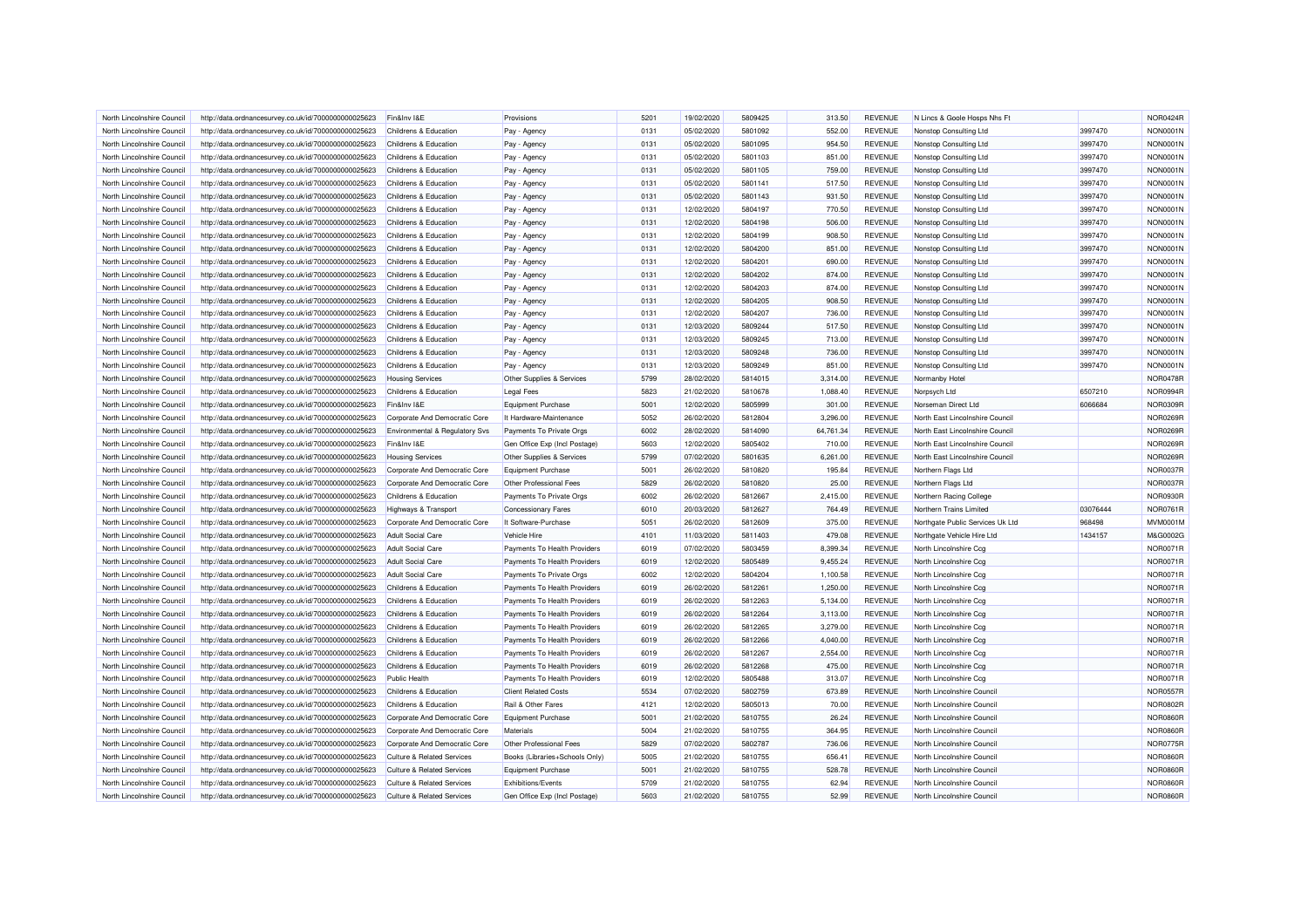| North Lincolnshire Council | http://data.ordnancesurvey.co.uk/id/7000000000025623 | Culture & Related Services            | Provisions                   | 5201 | 21/02/2020 | 5810755 | 8.16        | <b>REVENUE</b>                   | North Lincolnshire Council              |          | <b>NOR0860R</b> |
|----------------------------|------------------------------------------------------|---------------------------------------|------------------------------|------|------------|---------|-------------|----------------------------------|-----------------------------------------|----------|-----------------|
| North Lincolnshire Council | http://data.ordnancesurvey.co.uk/id/7000000000025623 | Environmental & Regulatory Svs        | Course Fees/Training         | 2002 | 19/02/2020 | 5808978 | 286.00      | <b>REVENUE</b>                   | North Lincolnshire Council              |          | <b>NOR0707R</b> |
| North Lincolnshire Council | http://data.ordnancesurvey.co.uk/id/7000000000025623 | Fin&Inv I&E                           | Course Fees/Training         | 2002 | 12/02/2020 | 5805013 | 390.00      | <b>REVENUE</b>                   | North Lincolnshire Council              |          | <b>NOR0802R</b> |
| North Lincolnshire Council | http://data.ordnancesurvey.co.uk/id/7000000000025623 | Fin&Inv I&E                           | Licences                     | 4002 | 12/02/2020 | 5805013 | 9,360.00    | <b>REVENUE</b>                   | North Lincolnshire Council              |          | <b>NOR0802R</b> |
| North Lincolnshire Council | http://data.ordnancesurvey.co.uk/id/7000000000025623 | Fin&Inv I&E                           | Licenses, Subs & Memberships | 5510 | 12/02/2020 | 5805013 | 84.00       | <b>REVENUE</b>                   | North Lincolnshire Council              |          | <b>NOR0802R</b> |
| North Lincolnshire Council | http://data.ordnancesurvey.co.uk/id/7000000000025623 | <b>Housing Services</b>               | <b>Course Fees/Training</b>  | 2002 | 19/02/2020 | 5808978 | 275.00      | <b>REVENUE</b>                   | North Lincolnshire Council              |          | <b>NOR0707R</b> |
| North Lincolnshire Council | http://data.ordnancesurvey.co.uk/id/7000000000025623 | <b>Public Health</b>                  | Materials                    | 5004 | 19/02/2020 | 5808978 | 343.20      | <b>REVENUE</b>                   | North Lincolnshire Council              |          | <b>NOR0707R</b> |
| North Lincolnshire Council | http://data.ordnancesurvey.co.uk/id/7000000000025623 | <b>Culture &amp; Related Services</b> | Equipment Purchase           | 5001 | 21/02/2020 | 5810742 | 324.47      | <b>REVENUE</b>                   | North Lincs Council-N.Hall Country Park |          | NOR0283R        |
| North Lincolnshire Council | http://data.ordnancesurvey.co.uk/id/7000000000025623 | Culture & Related Services            | Materials                    | 5004 | 21/02/2020 | 5810742 | 80.47       | <b>REVENUE</b>                   | North Lincs Council-N.Hall Country Park |          | <b>NOR0283R</b> |
| North Lincolnshire Council | http://data.ordnancesurvey.co.uk/id/7000000000025623 | Culture & Related Services            | Other Professional Fees      | 5829 | 21/02/2020 | 5810742 | 26.04       | <b>REVENUE</b>                   | North Lincs Council-N.Hall Country Park |          | <b>NOR0283R</b> |
| North Lincolnshire Council | http://data.ordnancesurvey.co.uk/id/7000000000025623 | <b>Culture &amp; Related Services</b> | Provisions                   | 5201 | 21/02/2020 | 5810742 | 142.42      | <b>REVENUE</b>                   | North Lincs Council-N.Hall Country Park |          | <b>NOR0283R</b> |
| North Lincolnshire Council | http://data.ordnancesurvey.co.uk/id/7000000000025623 | Central Services To Public            | Repair & Maintenance Costs   | 3000 | 14/02/2020 | 5807248 | $\Omega$    | <b>REVENUE</b>                   | North Point Uk Ltd                      | 4575195  | <b>NOR0683R</b> |
| North Lincolnshire Council | http://data.ordnancesurvey.co.uk/id/7000000000025623 | Central Services To Public            | Repair & Maintenance Costs   | 3000 | 14/02/2020 | 5807254 |             | <b>REVENUE</b>                   | North Point Uk Ltd                      | 4575195  | <b>NOR0683R</b> |
| North Lincolnshire Council | http://data.ordnancesurvey.co.uk/id/7000000000025623 | Central Services To Public            | Repair & Maintenance Costs   | 3000 | 14/02/2020 | 5807259 | $\Omega$    | <b>REVENUE</b>                   | North Point Uk Ltd                      | 4575195  | <b>NOR0683R</b> |
| North Lincolnshire Council | http://data.ordnancesurvey.co.uk/id/7000000000025623 | Central Services To Public            | Repair & Maintenance Costs   | 3000 | 14/02/2020 | 5807263 | $\Omega$    | <b>REVENUE</b>                   | North Point Uk Ltd                      | 4575195  | <b>NOR0683R</b> |
| North Lincolnshire Council | http://data.ordnancesurvey.co.uk/id/7000000000025623 | Central Services To Public            | Repair & Maintenance Costs   | 3000 | 14/02/2020 | 5807266 |             | <b>REVENUE</b>                   | North Point Uk Ltd                      | 4575195  | <b>NOR0683R</b> |
| North Lincolnshire Council | http://data.ordnancesurvey.co.uk/id/7000000000025623 | Central Services To Public            | Repair & Maintenance Costs   | 3000 | 26/02/2020 | 5810830 | $\Omega$    | <b>REVENUE</b>                   | North Point Uk Ltd                      | 4575195  | <b>NOR0683R</b> |
| North Lincolnshire Council | http://data.ordnancesurvey.co.uk/id/7000000000025623 | Central Services To Public            | Repair & Maintenance Costs   | 3000 | 26/02/2020 | 5810831 | $\Omega$    | <b>REVENUE</b>                   | North Point Uk Ltd                      | 4575195  | <b>NOR0683R</b> |
| North Lincolnshire Council | http://data.ordnancesurvey.co.uk/id/7000000000025623 | Central Services To Public            | Repair & Maintenance Costs   | 3000 | 26/02/2020 | 5810832 | $\Omega$    | <b>REVENUE</b>                   | North Point Uk Ltd                      | 4575195  | <b>NOR0683R</b> |
| North Lincolnshire Council | http://data.ordnancesurvey.co.uk/id/7000000000025623 | Central Services To Public            | Repair & Maintenance Costs   | 3000 | 26/02/2020 | 5810833 | $\Omega$    | <b>REVENUE</b>                   | North Point Uk Ltd                      | 4575195  | <b>NOR0683R</b> |
| North Lincolnshire Council | http://data.ordnancesurvey.co.uk/id/7000000000025623 | Central Services To Public            | Repair & Maintenance Costs   | 3000 | 26/02/2020 | 5810834 | $\Omega$    | <b>REVENUE</b>                   | North Point Uk Ltd                      | 4575195  | <b>NOR0683R</b> |
| North Lincolnshire Council | http://data.ordnancesurvey.co.uk/id/7000000000025623 | Central Services To Public            | Repair & Maintenance Costs   | 3000 | 26/02/2020 | 5810835 |             | <b>REVENUE</b>                   | North Point Uk Ltd                      | 4575195  | <b>NOR0683R</b> |
| North Lincolnshire Council | http://data.ordnancesurvey.co.uk/id/7000000000025623 | Fin&Inv I&F                           | Other Professional Fees      | 5829 | 12/02/2020 | 5806000 | 483.74      | <b>REVENUE</b>                   | North Point Uk Ltd                      | 4575195  | <b>NOR0683R</b> |
| North Lincolnshire Council | http://data.ordnancesurvey.co.uk/id/7000000000025623 | Fin&Inv I&E                           | Other Professional Fees      | 5829 | 19/02/2020 | 5809426 | 1,000.00    | <b>REVENUE</b>                   | North Point Uk Ltd                      | 4575195  | <b>NOR0683R</b> |
| North Lincolnshire Council |                                                      | Fin&Inv I&E                           | Other Professional Fees      | 5829 |            | 5812316 | $-483.74$   | <b>REVENUE</b>                   | North Point Uk Ltd                      | 4575195  | <b>NOR0683R</b> |
|                            | http://data.ordnancesurvey.co.uk/id/7000000000025623 |                                       |                              |      | 26/02/2020 |         |             |                                  |                                         |          |                 |
| North Lincolnshire Council | http://data.ordnancesurvey.co.uk/id/7000000000025623 | Fin&Inv I&E                           | Repair & Maintenance Costs   | 3000 | 19/02/2020 | 5808994 | 290.29      | <b>REVENUE</b>                   | North Point Uk Ltd                      | 4575195  | <b>NOR0683R</b> |
| North Lincolnshire Council | http://data.ordnancesurvey.co.uk/id/7000000000025623 | <b>Adult Social Care</b>              | Electricity                  | 3102 | 26/02/2020 | 5812346 | 637.25      | <b>REVENUE</b><br><b>REVENUE</b> | Noower Limited                          | 03653277 | <b>NPO0007O</b> |
| North Lincolnshire Council | http://data.ordnancesurvey.co.uk/id/7000000000025623 | <b>Adult Social Care</b>              | Electricity                  | 3102 | 26/02/2020 | 5812356 | 2,684.34    |                                  | Npower Limited                          | 03653277 | NPO0007O        |
| North Lincolnshire Council | http://data.ordnancesurvey.co.uk/id/7000000000025623 | Adult Social Care                     | Electricity                  | 3102 | 26/02/2020 | 5812394 | 694.99      | <b>REVENUE</b>                   | Noower Limited                          | 03653277 | NPO0007O        |
| North Lincolnshire Council | http://data.ordnancesurvey.co.uk/id/7000000000025623 | <b>Adult Social Care</b>              | Electricity                  | 3102 | 26/02/2020 | 5812395 | 347.16      | <b>REVENUE</b>                   | Npower Limited                          | 03653277 | NPO0007O        |
| North Lincolnshire Council | http://data.ordnancesurvey.co.uk/id/7000000000025623 | <b>Adult Social Care</b>              | Electricity                  | 3102 | 26/02/2020 | 5812399 | 257.34      | <b>REVENUE</b>                   | Noower Limited                          | 03653277 | NPO0007O        |
| North Lincolnshire Council | http://data.ordnancesurvey.co.uk/id/7000000000025623 | Childrens & Education                 | Electricity                  | 3102 | 26/02/2020 | 5812334 | 249.84      | <b>REVENUE</b>                   | Npower Limited                          | 03653277 | NPO0007O        |
| North Lincolnshire Council | http://data.ordnancesurvey.co.uk/id/7000000000025623 | Childrens & Education                 | Electricity                  | 3102 | 26/02/2020 | 5812343 | 1,830.67    | <b>REVENUE</b>                   | Noower Limited                          | 03653277 | NPO0007O        |
| North Lincolnshire Council | http://data.ordnancesurvey.co.uk/id/7000000000025623 | Childrens & Education                 | Electricity                  | 3102 | 26/02/2020 | 5812344 | 682.43      | <b>REVENUE</b>                   | Npower Limited                          | 03653277 | NPO0007O        |
| North Lincolnshire Council | http://data.ordnancesurvey.co.uk/id/7000000000025623 | Childrens & Education                 | Electricity                  | 3102 | 26/02/2020 | 5812346 | 273.11      | <b>REVENUE</b>                   | Noower Limited                          | 03653277 | NPO0007O        |
| North Lincolnshire Council | http://data.ordnancesurvey.co.uk/id/7000000000025623 | Childrens & Education                 | Electricity                  | 3102 | 26/02/2020 | 5812396 | 2,526.47    | <b>REVENUE</b>                   | Npower Limited                          | 03653277 | NPO0007O        |
| North Lincolnshire Council | http://data.ordnancesurvey.co.uk/id/7000000000025623 | Childrens & Education                 | Electricity                  | 3102 | 26/02/2020 | 5812408 | 252.05      | <b>REVENUE</b>                   | Noower Limited                          | 03653277 | NPO0007O        |
| North Lincolnshire Council | http://data.ordnancesurvey.co.uk/id/7000000000025623 | Childrens & Education                 | Electricity                  | 3102 | 26/02/2020 | 5812410 | 255.57      | <b>REVENUE</b>                   | Npower Limited                          | 03653277 | NPO0007O        |
| North Lincolnshire Council | http://data.ordnancesurvey.co.uk/id/7000000000025623 | Childrens & Education                 | Electricity                  | 3102 | 26/02/2020 | 5812411 | 365.03      | <b>REVENUE</b>                   | Npower Limited                          | 03653277 | NPO0007O        |
| North Lincolnshire Council | http://data.ordnancesurvey.co.uk/id/7000000000025623 | Childrens & Education                 | Electricity                  | 3102 | 26/02/2020 | 5812412 | 495.08      | <b>REVENUE</b>                   | Npower Limited                          | 03653277 | NPO0007O        |
| North Lincolnshire Council | http://data.ordnancesurvey.co.uk/id/7000000000025623 | Childrens & Education                 | Electricity                  | 3102 | 26/02/2020 | 5812505 | 362.08      | <b>REVENUE</b>                   | Npower Limited                          | 03653277 | NPO0007O        |
| North Lincolnshire Council | http://data.ordnancesurvey.co.uk/id/7000000000025623 | Childrens & Education                 | Electricity                  | 3102 | 26/02/2020 | 5812560 | 284.86      | <b>REVENUE</b>                   | Npower Limited                          | 03653277 | NPO0007O        |
| North Lincolnshire Council | http://data.ordnancesurvey.co.uk/id/7000000000025623 | Corporate And Democratic Core         | Electricity                  | 3102 | 26/02/2020 | 5812351 | 1,493.70    | <b>REVENUE</b>                   | Noower Limited                          | 03653277 | NPO0007O        |
| North Lincolnshire Council | http://data.ordnancesurvey.co.uk/id/7000000000025623 | Corporate And Democratic Core         | Electricity                  | 3102 | 26/02/2020 | 5812365 | 13,110.53   | <b>REVENUE</b>                   | Npower Limited                          | 03653277 | NPO0007O        |
| North Lincolnshire Council | http://data.ordnancesurvey.co.uk/id/7000000000025623 | Corporate And Democratic Core         | Electricity                  | 3102 | 26/02/2020 | 5812456 | 5.926.90    | <b>REVENUE</b>                   | Noower Limited                          | 03653277 | NPO0007O        |
| North Lincolnshire Council | http://data.ordnancesurvey.co.uk/id/7000000000025623 | Corporate And Democratic Core         | Electricity                  | 3102 | 26/02/2020 | 5812458 | 4,372.68    | <b>REVENUE</b>                   | Npower Limited                          | 03653277 | NPO0007O        |
| North Lincolnshire Council | http://data.ordnancesurvey.co.uk/id/7000000000025623 | Corporate And Democratic Core         | Electricity                  | 3102 | 26/02/2020 | 5812459 | $-4,354.53$ | <b>REVENUE</b>                   | Npower Limited                          | 03653277 | NPO0007O        |
| North Lincolnshire Council | http://data.ordnancesurvey.co.uk/id/7000000000025623 | <b>Culture &amp; Related Services</b> | Electricity                  | 3102 | 26/02/2020 | 5812338 | 4,995.98    | <b>REVENUE</b>                   | Npower Limited                          | 03653277 | NPO0007O        |
| North Lincolnshire Council | http://data.ordnancesurvey.co.uk/id/7000000000025623 | Culture & Related Services            | Electricity                  | 3102 | 26/02/2020 | 5812347 | 411.63      | <b>REVENUE</b>                   | Npower Limited                          | 03653277 | NPO0007O        |
| North Lincolnshire Council | http://data.ordnancesurvey.co.uk/id/7000000000025623 | <b>Culture &amp; Related Services</b> | Electricity                  | 3102 | 26/02/2020 | 5812354 | 1,506.52    | <b>REVENUE</b>                   | Npower Limited                          | 03653277 | NPO0007O        |
| North Lincolnshire Council | http://data.ordnancesurvey.co.uk/id/7000000000025623 | <b>Culture &amp; Related Services</b> | Electricity                  | 3102 | 26/02/2020 | 5812358 | 16,136.52   | <b>REVENUE</b>                   | Npower Limited                          | 03653277 | NPO0007O        |
| North Lincolnshire Council | http://data.ordnancesurvey.co.uk/id/7000000000025623 | Culture & Related Services            | Electricity                  | 3102 | 26/02/2020 | 5812360 | 5,802.60    | <b>REVENUE</b>                   | Noower Limited                          | 03653277 | NPO0007O        |
| North Lincolnshire Council | http://data.ordnancesurvey.co.uk/id/7000000000025623 | <b>Culture &amp; Related Services</b> | Electricity                  | 3102 | 26/02/2020 | 5812361 | 4,821.84    | <b>REVENUE</b>                   | Npower Limited                          | 03653277 | NPO0007O        |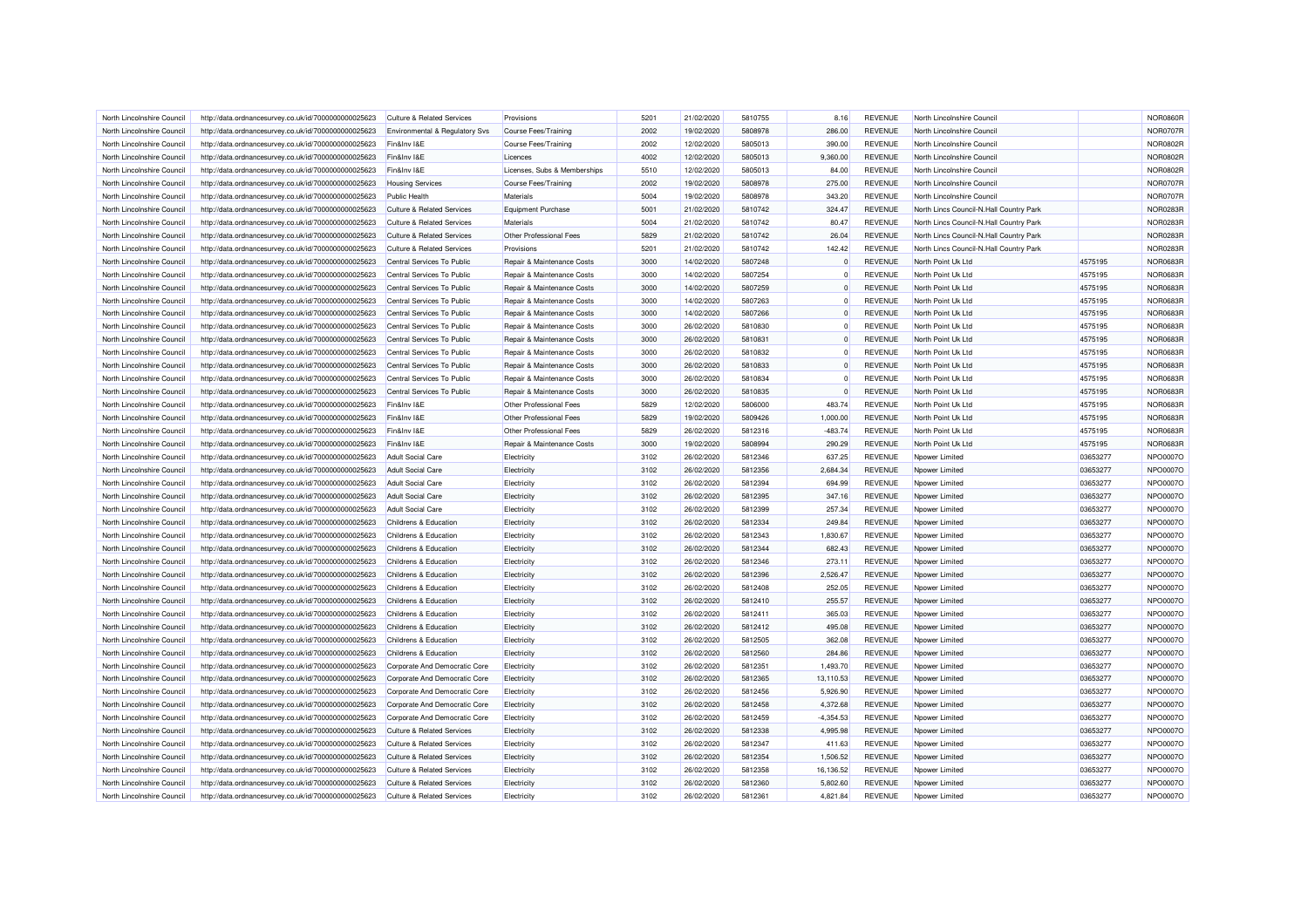| North Lincolnshire Council                               | http://data.ordnancesurvey.co.uk/id/7000000000025623 | Culture & Related Services                | Electricity        | 3102 | 26/02/2020 | 5812362            | 7.571.88    | <b>REVENUE</b>                   | Nnower I imited | 03653277 | NPO0007O        |
|----------------------------------------------------------|------------------------------------------------------|-------------------------------------------|--------------------|------|------------|--------------------|-------------|----------------------------------|-----------------|----------|-----------------|
| North Lincolnshire Council                               | http://data.ordnancesurvey.co.uk/id/7000000000025623 | Culture & Related Services                | Electricity        | 3102 | 26/02/2020 | 5812364            | 2.244.56    | <b>REVENUE</b>                   | Npower Limited  | 03653277 | NPO0007O        |
| North Lincolnshire Council                               | http://data.ordnancesurvey.co.uk/id/7000000000025623 | <b>Culture &amp; Related Services</b>     | Electricity        | 3102 | 26/02/2020 | 5812366            | 4,706.88    | <b>REVENUE</b>                   | Noower Limited  | 03653277 | NPO0007O        |
| North Lincolnshire Council                               | http://data.ordnancesurvey.co.uk/id/7000000000025623 | Culture & Related Services                | Electricity        | 3102 | 26/02/2020 | 5812417            | 967.26      | <b>REVENUE</b>                   | Npower Limited  | 03653277 | NPO0007O        |
| North Lincolnshire Council                               | http://data.ordnancesurvey.co.uk/id/7000000000025623 | <b>Culture &amp; Related Services</b>     | Electricity        | 3102 | 26/02/2020 | 5812454            | 1,250.77    | <b>REVENUE</b>                   | Npower Limited  | 03653277 | <b>NPO0007O</b> |
| North Lincolnshire Council                               | http://data.ordnancesurvey.co.uk/id/7000000000025623 | Culture & Related Services                | Electricity        | 3102 | 26/02/2020 | 5812456            | 5,926.91    | <b>REVENUE</b>                   | Noower Limited  | 03653277 | NPO0007O        |
| North Lincolnshire Council                               | http://data.ordnancesurvey.co.uk/id/7000000000025623 | <b>Culture &amp; Related Services</b>     | Electricity        | 3102 | 26/02/2020 | 5812458            | 4,372.68    | <b>REVENUE</b>                   | Npower Limited  | 03653277 | NPO0007O        |
| North Lincolnshire Council                               | http://data.ordnancesurvey.co.uk/id/7000000000025623 | <b>Culture &amp; Related Services</b>     | Electricity        | 3102 | 26/02/2020 | 5812459            | $-4,354.53$ | <b>REVENUE</b>                   | Npower Limited  | 03653277 | <b>NPO0007O</b> |
| North Lincolnshire Council                               | http://data.ordnancesurvey.co.uk/id/7000000000025623 | Culture & Related Services                | Electricity        | 3102 | 26/02/2020 | 5812561            | 2,163.82    | <b>REVENUE</b>                   | Npower Limited  | 03653277 | NPO0007O        |
| North Lincolnshire Council                               | http://data.ordnancesurvey.co.uk/id/7000000000025623 | <b>Culture &amp; Related Services</b>     | Electricity        | 3102 | 26/02/2020 | 5812562            | 1,443.60    | <b>REVENUE</b>                   | Npower Limited  | 03653277 | NPO0007O        |
| North Lincolnshire Council                               | http://data.ordnancesurvey.co.uk/id/7000000000025623 | <b>Culture &amp; Related Services</b>     | Electricity        | 3102 | 26/02/2020 | 5812563            | 759.88      | <b>REVENUE</b>                   | Noower Limited  | 03653277 | NPO0007O        |
| North Lincolnshire Council                               | http://data.ordnancesurvey.co.uk/id/7000000000025623 | Culture & Related Services                | Electricity        | 3102 | 26/02/2020 | 5812564            | 1,063.86    | <b>REVENUE</b>                   | Npower Limited  | 03653277 | NPO0007O        |
| North Lincolnshire Council                               | http://data.ordnancesurvey.co.uk/id/7000000000025623 | <b>Culture &amp; Related Services</b>     | Electricity        | 3102 | 26/02/2020 | 5812565            | 1,701.13    | <b>REVENUE</b>                   | Npower Limited  | 03653277 | <b>NPO0007O</b> |
| North Lincolnshire Council                               | http://data.ordnancesurvey.co.uk/id/7000000000025623 | Environmental & Regulatory Svs            | Electricity        | 3102 | 26/02/2020 | 5812341            | 229.65      | <b>REVENUE</b>                   | Npower Limited  | 03653277 | NPO0007O        |
| North Lincolnshire Council                               | http://data.ordnancesurvey.co.uk/id/7000000000025623 | Environmental & Regulatory Svs            | Electricity        | 3102 | 26/02/2020 | 5812353            | 1,087.09    | <b>REVENUE</b>                   | Npower Limited  | 03653277 | NPO0007O        |
| North Lincolnshire Council                               | http://data.ordnancesurvey.co.uk/id/7000000000025623 | <b>Environmental &amp; Requlatory Svs</b> | Electricity        | 3102 | 26/02/2020 | 5812355            | 2,386.68    | <b>REVENUE</b>                   | Npower Limited  | 03653277 | NPO0007O        |
| North Lincolnshire Council                               | http://data.ordnancesurvey.co.uk/id/7000000000025623 | Environmental & Regulatory Svs            | Electricity        | 3102 | 26/02/2020 | 5812364            | 561.14      | <b>REVENUE</b>                   | Npower Limited  | 03653277 | NPO0007O        |
| North Lincolnshire Council                               | http://data.ordnancesurvey.co.uk/id/7000000000025623 | Environmental & Regulatory Svs            | Electricity        | 3102 | 26/02/2020 | 5812392            | 988.53      | <b>REVENUE</b>                   | Npower Limited  | 03653277 | NPO0007O        |
| North Lincolnshire Council                               | http://data.ordnancesurvey.co.uk/id/7000000000025623 | Fin&Inv I&E                               | Electricity        | 3102 | 26/02/2020 | 5812335            | 4,004.14    | <b>REVENUE</b>                   | Npower Limited  | 03653277 | NPO0007O        |
| North Lincolnshire Council                               | http://data.ordnancesurvey.co.uk/id/7000000000025623 | Fin&Inv I&E                               | Electricity        | 3102 | 26/02/2020 | 5812337            | 5,428.64    | <b>REVENUE</b>                   | Npower Limited  | 03653277 | NPO0007O        |
| North Lincolnshire Council                               | http://data.ordnancesurvey.co.uk/id/7000000000025623 | Fin&Inv I&E                               | Electricity        | 3102 | 26/02/2020 | 5812339            | 2,930.36    | <b>REVENUE</b>                   | Npower Limited  | 03653277 | <b>NPO0007O</b> |
| North Lincolnshire Council                               | http://data.ordnancesurvey.co.uk/id/7000000000025623 | Fin&Inv I&E                               | Electricity        | 3102 | 26/02/2020 | 5812345            | 1,990.79    | <b>REVENUE</b>                   | Npower Limited  | 03653277 | NPO0007O        |
| North Lincolnshire Council                               | http://data.ordnancesurvey.co.uk/id/7000000000025623 | Fin&Inv I&E                               | Electricity        | 3102 | 26/02/2020 | 5812350            | 1.010.80    | <b>REVENUE</b>                   | Nnower Limited  | 03653277 | NPO0007O        |
| North Lincolnshire Council                               | http://data.ordnancesurvey.co.uk/id/7000000000025623 | Fin&Inv I&E                               | Electricity        | 3102 | 26/02/2020 | 5812359            | 1,404.68    | <b>REVENUE</b>                   | Npower Limited  | 03653277 | NPO0007O        |
| North Lincolnshire Council                               | http://data.ordnancesurvey.co.uk/id/7000000000025623 | Fin&Inv I&E                               | Electricity        | 3102 | 26/02/2020 | 5812444            | 410.06      | <b>REVENUE</b>                   | Noower Limited  | 03653277 | NPO0007O        |
| North Lincolnshire Council                               |                                                      | Fin&Inv I&E                               |                    |      | 26/02/2020 | 5812457            | 306.81      | <b>REVENUE</b>                   | Nnower I imited |          | NPO0007O        |
|                                                          | http://data.ordnancesurvey.co.uk/id/7000000000025623 |                                           | Electricity        | 3102 |            |                    |             |                                  |                 | 03653277 |                 |
| North Lincolnshire Council<br>North Lincolnshire Council | http://data.ordnancesurvey.co.uk/id/7000000000025623 | Fin&Inv I&E                               | Electricity        | 3102 | 26/02/2020 | 5812460<br>5812461 | 3,742.50    | <b>REVENUE</b><br><b>REVENUE</b> | Npower Limited  | 03653277 | <b>NPO0007O</b> |
|                                                          | http://data.ordnancesurvey.co.uk/id/7000000000025623 | Fin&Inv I&E                               | Electricity        | 3102 | 26/02/2020 |                    | $-3,755.25$ |                                  | Noower Limited  | 03653277 | NPO0007O        |
| North Lincolnshire Council                               | http://data.ordnancesurvey.co.uk/id/7000000000025623 | Fin&Inv I&E                               | Electricity        | 3102 | 26/02/2020 | 5812462            | 3,599.24    | <b>REVENUE</b>                   | Npower Limited  | 03653277 | NPO0007O        |
| North Lincolnshire Council                               | http://data.ordnancesurvey.co.uk/id/7000000000025623 | Fin&Inv I&E                               | Electricity        | 3102 | 26/02/2020 | 5812464            | $-3,586.81$ | <b>REVENUE</b>                   | Npower Limited  | 03653277 | NPO0007O        |
| North Lincolnshire Council                               | http://data.ordnancesurvey.co.uk/id/7000000000025623 | Fin&Inv I&E                               | Electricity        | 3102 | 26/02/2020 | 5812465            | 2,499.85    | <b>REVENUE</b>                   | Npower Limited  | 03653277 | NPO0007O        |
| North Lincolnshire Council                               | http://data.ordnancesurvey.co.uk/id/7000000000025623 | Fin&Inv I&E                               | Electricity        | 3102 | 26/02/2020 | 5812466            | $-2,499.85$ | <b>REVENUE</b>                   | Npower Limited  | 03653277 | NPO0007O        |
| North Lincolnshire Council                               | http://data.ordnancesurvey.co.uk/id/7000000000025623 | Fin&Inv I&E                               | Electricity        | 3102 | 26/02/2020 | 5812467            | 3,108.11    | <b>REVENUE</b>                   | Noower Limited  | 03653277 | NPO0007O        |
| North Lincolnshire Council                               | http://data.ordnancesurvey.co.uk/id/7000000000025623 | Fin&Inv I&E                               | Electricity        | 3102 | 26/02/2020 | 5812468            | $-3.108.11$ | <b>REVENUE</b>                   | Nnower I imited | 03653277 | NPO0007O        |
| North Lincolnshire Council                               | http://data.ordnancesurvey.co.uk/id/7000000000025623 | Fin&Inv I&E                               | Electricity        | 3102 | 26/02/2020 | 5812469            | 3,829.03    | <b>REVENUE</b>                   | Npower Limited  | 03653277 | NPO0007O        |
| North Lincolnshire Council                               | http://data.ordnancesurvey.co.uk/id/7000000000025623 | Fin&Inv I&E                               | Electricity        | 3102 | 26/02/2020 | 5812470            | $-3,430.10$ | <b>REVENUE</b>                   | Npower Limited  | 03653277 | NPO0007O        |
| North Lincolnshire Council                               | http://data.ordnancesurvey.co.uk/id/7000000000025623 | Fin&Inv I&E                               | Electricity        | 3102 | 26/02/2020 | 5812471            | 3,365.95    | <b>REVENUE</b>                   | Npower Limited  | 03653277 | NPO0007O        |
| North Lincolnshire Council                               | http://data.ordnancesurvey.co.uk/id/7000000000025623 | Fin&Inv I&E                               | <b>Electricity</b> | 3102 | 26/02/2020 | 5812472            | $-3,144.02$ | <b>REVENUE</b>                   | Npower Limited  | 03653277 | NPO0007O        |
| North Lincolnshire Council                               | http://data.ordnancesurvey.co.uk/id/7000000000025623 | Fin&Inv I&E                               | Electricity        | 3102 | 26/02/2020 | 5812473            | 3,878.97    | <b>REVENUE</b>                   | Npower Limited  | 03653277 | NPO0007O        |
| North Lincolnshire Council                               | http://data.ordnancesurvey.co.uk/id/7000000000025623 | Fin&Inv I&F                               | Electricity        | 3102 | 26/02/2020 | 5812475            | $-3,135.89$ | <b>REVENUE</b>                   | Npower Limited  | 03653277 | NPO0007O        |
| North Lincolnshire Council                               | http://data.ordnancesurvey.co.uk/id/7000000000025623 | Fin&Inv I&E                               | Electricity        | 3102 | 26/02/2020 | 5812476            | 3,374.83    | <b>REVENUE</b>                   | Npower Limited  | 03653277 | NPO0007O        |
| North Lincolnshire Council                               | http://data.ordnancesurvey.co.uk/id/7000000000025623 | Fin&Inv I&E                               | Electricity        | 3102 | 26/02/2020 | 5812477            | $-2.889.68$ | <b>REVENUE</b>                   | Npower Limited  | 03653277 | NPO0007O        |
| North Lincolnshire Council                               | http://data.ordnancesurvey.co.uk/id/7000000000025623 | Fin&Inv I&E                               | Electricity        | 3102 | 26/02/2020 | 5812478            | 3,651.30    | <b>REVENUE</b>                   | Npower Limited  | 03653277 | <b>NPO0007O</b> |
| North Lincolnshire Council                               | http://data.ordnancesurvey.co.uk/id/7000000000025623 | Fin&Inv I&E                               | Electricity        | 3102 | 26/02/2020 | 5812479            | $-3,037.18$ | <b>REVENUE</b>                   | Npower Limited  | 03653277 | NPO0007O        |
| North Lincolnshire Council                               | http://data.ordnancesurvey.co.uk/id/7000000000025623 | Fin&Inv I&E                               | Electricity        | 3102 | 26/02/2020 | 5812480            | 3,074.23    | <b>REVENUE</b>                   | Npower Limited  | 03653277 | NPO0007O        |
| North Lincolnshire Council                               | http://data.ordnancesurvey.co.uk/id/7000000000025623 | Fin&Inv I&E                               | Electricity        | 3102 | 26/02/2020 | 5812481            | $-2,783.85$ | <b>REVENUE</b>                   | Npower Limited  | 03653277 | NPO0007O        |
| North Lincolnshire Council                               | http://data.ordnancesurvey.co.uk/id/7000000000025623 | Fin&Inv I&E                               | Electricity        | 3102 | 26/02/2020 | 5812482            | 814.89      | <b>REVENUE</b>                   | Noower Limited  | 03653277 | NPO0007O        |
| North Lincolnshire Council                               | http://data.ordnancesurvey.co.uk/id/7000000000025623 | Fin&Inv I&F                               | Electricity        | 3102 | 26/02/2020 | 5812483            | $-907.60$   | <b>REVENUE</b>                   | Npower Limited  | 03653277 | NPO0007O        |
| North Lincolnshire Council                               | http://data.ordnancesurvey.co.uk/id/7000000000025623 | Fin&Inv I&E                               | Electricity        | 3102 | 26/02/2020 | 5812499            | 466.54      | <b>REVENUE</b>                   | Npower Limited  | 03653277 | NPO0007O        |
| North Lincolnshire Council                               | http://data.ordnancesurvey.co.uk/id/7000000000025623 | Fin&Inv I&E                               | Electricity        | 3102 | 26/02/2020 | 5812504            | 428.44      | <b>REVENUE</b>                   | Nnower Limited  | 03653277 | NPO0007O        |
| North Lincolnshire Council                               | http://data.ordnancesurvey.co.uk/id/7000000000025623 | Fin&Inv I&E                               | Electricity        | 3102 | 26/02/2020 | 5812540            | 1,161.20    | <b>REVENUE</b>                   | Npower Limited  | 03653277 | NPO0007O        |
| North Lincolnshire Council                               | http://data.ordnancesurvey.co.uk/id/7000000000025623 | Highways & Transport                      | Electricity        | 3102 | 26/02/2020 | 5812340            | 2,568.41    | REVENUE                          | Npower Limited  | 03653277 | NPO0007O        |
| North Lincolnshire Council                               | http://data.ordnancesurvey.co.uk/id/7000000000025623 | <b>Highways &amp; Transport</b>           | Electricity        | 3102 | 26/02/2020 | 5812357            | 2,747.62    | <b>REVENUE</b>                   | Npower Limited  | 03653277 | NPO0007O        |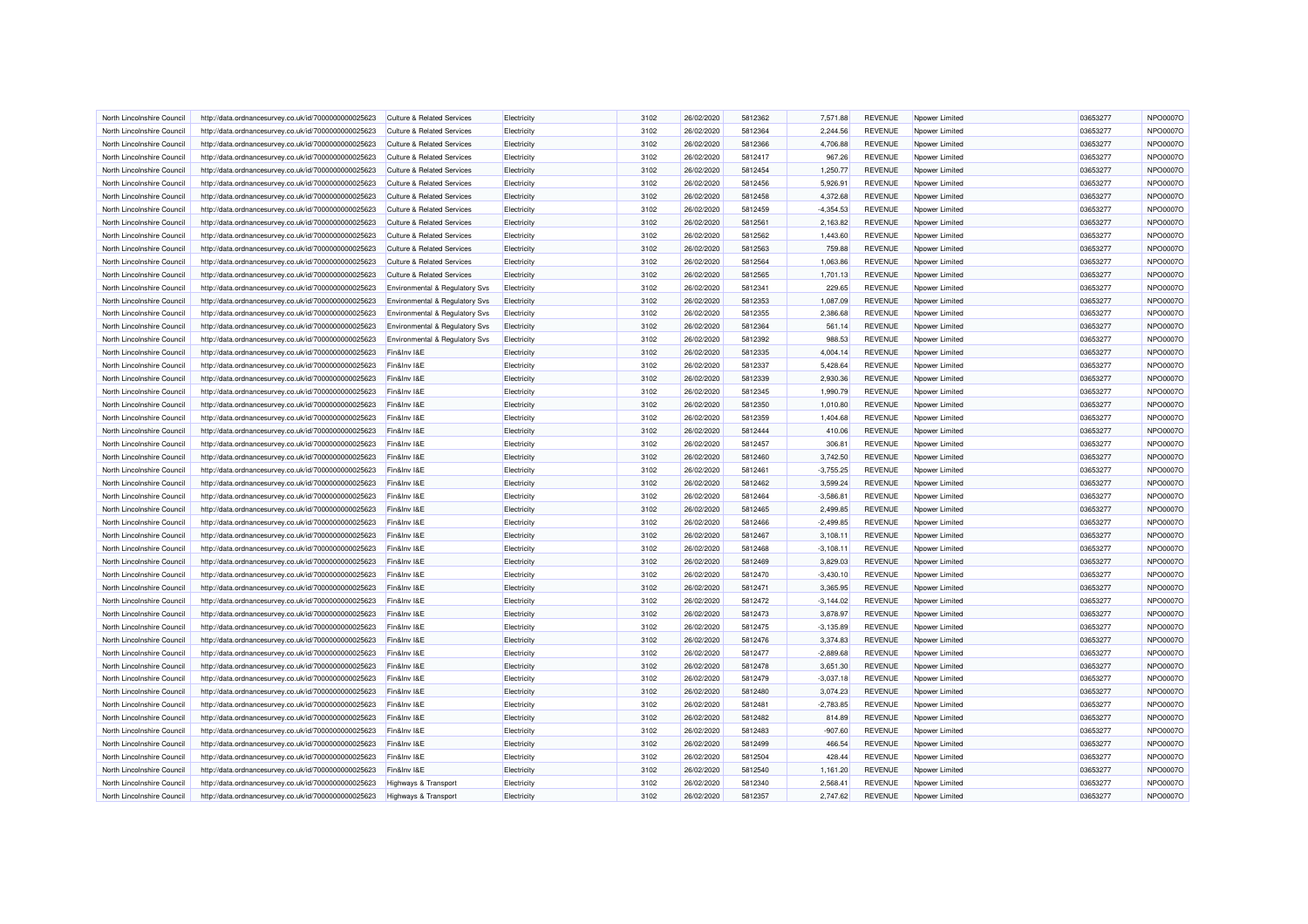| North Lincolnshire Council | http://data.ordnancesurvey.co.uk/id/7000000000025623                                                         | Highways & Transport            | Electricity                   | 3102 | 26/02/2020 | 5812387 | 559.80     | <b>REVENUE</b> | Noower Limited                              | 03653277 | NPO0007O        |
|----------------------------|--------------------------------------------------------------------------------------------------------------|---------------------------------|-------------------------------|------|------------|---------|------------|----------------|---------------------------------------------|----------|-----------------|
| North Lincolnshire Council | http://data.ordnancesurvey.co.uk/id/7000000000025623                                                         | <b>Highways &amp; Transport</b> | Electricity                   | 3102 | 26/02/2020 | 5812436 | 253.96     | <b>REVENUE</b> | Npower Limited                              | 03653277 | NPO0007O        |
| North Lincolnshire Council | http://data.ordnancesurvey.co.uk/id/7000000000025623                                                         | <b>Highways &amp; Transport</b> | Electricity                   | 3102 | 26/02/2020 | 5812447 | 1,067.06   | <b>REVENUE</b> | Npower Limited                              | 03653277 | NPO0007O        |
| North Lincolnshire Council | http://data.ordnancesurvey.co.uk/id/7000000000025623                                                         | <b>Highways &amp; Transport</b> | Electricity                   | 3102 | 26/02/2020 | 5812448 | 572.32     | <b>REVENUE</b> | Noower Limited                              | 03653277 | NPO0007O        |
| North Lincolnshire Council | http://data.ordnancesurvey.co.uk/id/7000000000025623                                                         | <b>Highways &amp; Transport</b> | Electricity                   | 3102 | 26/02/2020 | 5812449 | 350.28     | <b>REVENUE</b> | Npower Limited                              | 03653277 | NPO0007O        |
| North Lincolnshire Council | http://data.ordnancesurvey.co.uk/id/7000000000025623                                                         | <b>Highways &amp; Transport</b> | Electricity                   | 3102 | 26/02/2020 | 5812450 | 1,181.50   | <b>REVENUE</b> | Nnower I imited                             | 03653277 | NPO0007O        |
| North Lincolnshire Council | http://data.ordnancesurvey.co.uk/id/7000000000025623                                                         | Highways & Transport            | Electricity                   | 3102 | 26/02/2020 | 5812451 | 1,486.85   | <b>REVENUE</b> | Npower Limited                              | 03653277 | NPO0007O        |
| North Lincolnshire Council | http://data.ordnancesurvey.co.uk/id/7000000000025623                                                         | <b>Highways &amp; Transport</b> | Electricity                   | 3102 | 26/02/2020 | 5812453 | 34,383.99  | <b>REVENUE</b> | Noower Limited                              | 03653277 | NPO0007O        |
| North Lincolnshire Council | http://data.ordnancesurvey.co.uk/id/7000000000025623                                                         | Highways & Transport            | Electricity                   | 3102 | 26/02/2020 | 5812558 | 310.75     | <b>REVENUE</b> | Npower Limited                              | 03653277 | NPO0007O        |
| North Lincolnshire Council | http://data.ordnancesurvey.co.uk/id/7000000000025623                                                         | Non Distributed Costs           | Electricity                   | 3102 | 26/02/2020 | 5812366 | 2,318.31   | <b>REVENUE</b> | Npower Limited                              | 03653277 | <b>NPO0007O</b> |
| North Lincolnshire Council | http://data.ordnancesurvey.co.uk/id/7000000000025623                                                         | Non Distributed Costs           | Electricity                   | 3102 | 26/02/2020 | 5812403 | 458.73     | <b>REVENUE</b> | Noower Limited                              | 03653277 | NPO0007O        |
| North Lincolnshire Council | http://data.ordnancesurvey.co.uk/id/7000000000025623                                                         | Non Distributed Costs           | Electricity                   | 3102 | 26/02/2020 | 5812414 | 418.58     | <b>REVENUE</b> | Noower Limited                              | 03653277 | NPO0007O        |
| North Lincolnshire Council | http://data.ordnancesurvey.co.uk/id/7000000000025623                                                         | Non Distributed Costs           | Electricity                   | 3102 | 26/02/2020 | 5812434 | 224.99     | <b>REVENUE</b> | Npower Limited                              | 03653277 | NPO0007O        |
| North Lincolnshire Council | http://data.ordnancesurvey.co.uk/id/7000000000025623                                                         | Public Health                   | Electricity                   | 3102 | 26/02/2020 | 5812373 | 211.45     | <b>REVENUE</b> | Npower Limited                              | 03653277 | NPO0007O        |
| North Lincolnshire Council | http://data.ordnancesurvey.co.uk/id/7000000000025623                                                         | Adult Social Care Capital       | Other Costs                   | A085 | 26/02/2020 | 5811496 | 2,549.30   | CAPITAL        | Nrs Healthcare                              | 1948041  | <b>NOT0059T</b> |
| North Lincolnshire Council | http://data.ordnancesurvey.co.uk/id/7000000000025623                                                         | <b>Adult Social Care</b>        | Payments To Private Orgs      | 6002 | 19/02/2020 | 5807890 | 254.92     | <b>REVENUE</b> | Nurse Plus And Carer Plus Uk Limited        | 05512996 | <b>NUR0029R</b> |
| North Lincolnshire Council | http://data.ordnancesurvey.co.uk/id/7000000000025623                                                         | Adult Social Care               | Payments To Private Orgs      | 6002 | 21/02/2020 | 5807888 | 254.92     | <b>REVENUE</b> | Nurse Plus And Carer Plus Uk Limited        | 05512996 | <b>NUR0029R</b> |
| North Lincolnshire Council | http://data.ordnancesurvey.co.uk/id/7000000000025623                                                         | <b>Adult Social Care</b>        | Payments To Private Orgs      | 6002 | 13/02/2020 | 5806819 | 1,336.80   | <b>REVENUE</b> | Oakhills Residential Homes Ltd              |          | <b>ISF0037F</b> |
| North Lincolnshire Council | http://data.ordnancesurvey.co.uk/id/7000000000025623                                                         | Adult Social Care               | Payments To Private Orgs      | 6002 | 14/02/2020 | 5806824 | 3,262.88   | <b>REVENUE</b> | Oakhills Residential Homes Ltd              |          | <b>OAK0300K</b> |
| North Lincolnshire Council | http://data.ordnancesurvey.co.uk/id/7000000000025623                                                         | Childrens & Education           | Rents                         | 3201 | 14/02/2020 | 5806149 | 2,250.00   | <b>REVENUE</b> | Oasis Academy Parkwood                      |          | <b>OAS0085S</b> |
| North Lincolnshire Council |                                                                                                              | Childrens & Education           | Payments To Private Orgs      | 6002 | 12/02/2020 | 5805060 | 600.00     | <b>REVENUE</b> | Oasis Community Learning Henderson Avenue   | 05398529 | OAS0032S        |
| North Lincolnshire Council | http://data.ordnancesurvey.co.uk/id/7000000000025623<br>http://data.ordnancesurvey.co.uk/id/7000000000025623 | Childrens & Education           |                               | 6002 | 28/02/2020 | 5813095 | 400.00     | <b>REVENUE</b> | Oasis Community Learning Henderson Avenue   | 05398529 | OAS0032S        |
|                            |                                                                                                              |                                 | Payments To Private Orgs      |      |            | 5808946 |            | <b>REVENUE</b> |                                             |          |                 |
| North Lincolnshire Council | http://data.ordnancesurvey.co.uk/id/7000000000025623                                                         | Central Services To Public      | Rents                         | 3201 | 19/02/2020 |         | 325.00     |                | Old Brumby United Church                    |          | OLD0098D        |
| North Lincolnshire Council | http://data.ordnancesurvey.co.uk/id/7000000000025623                                                         | Childrens & Education           | <b>Client Transport Costs</b> | 6092 | 26/02/2020 | 5812780 | 13,863.00  | <b>REVENUE</b> | One 2 One Taxis                             |          | <b>ONE0035E</b> |
| North Lincolnshire Council | http://data.ordnancesurvey.co.uk/id/7000000000025623                                                         | Childrens & Education           | Home To School Transport      | 4201 | 12/02/2020 | 5805225 | 4.137.00   | <b>REVENUE</b> | One 2 One Taxis                             |          | <b>ONE0035E</b> |
| North Lincolnshire Council | http://data.ordnancesurvey.co.uk/id/7000000000025623                                                         | Childrens & Education           | Home To School Transport      | 4201 | 26/02/2020 | 5812780 | 30.00      | <b>REVENUE</b> | One 2 One Taxis                             |          | <b>ONE0035E</b> |
| North Lincolnshire Council | http://data.ordnancesurvey.co.uk/id/7000000000025623                                                         | Childrens & Education           | Licenses, Subs & Memberships  | 5510 | 07/02/2020 | 5803148 | 1,500.00   | <b>REVENUE</b> | One Adoption Nycc                           |          | <b>ONE0041E</b> |
| North Lincolnshire Council | http://data.ordnancesurvey.co.uk/id/7000000000025623                                                         | <b>Adult Social Care</b>        | Payments To Private Orgs      | 6002 | 14/02/2020 | 5807344 | 1,159.41   | <b>REVENUE</b> | Ongo                                        |          | ONG0120G        |
| North Lincolnshire Council | http://data.ordnancesurvey.co.uk/id/7000000000025623                                                         | <b>Housing Services</b>         | Gen Office Exp (Incl Postage) | 5603 | 07/02/2020 | 5803005 | 273.18     | <b>REVENUE</b> | Ongo                                        |          | ONG0120G        |
| North Lincolnshire Council | http://data.ordnancesurvey.co.uk/id/7000000000025623                                                         | <b>Housing Services</b>         | Gen Office Exp (Incl Postage) | 5603 | 07/02/2020 | 5803006 | 286.50     | <b>REVENUE</b> | Ongo                                        |          | ONG0120G        |
| North Lincolnshire Council | http://data.ordnancesurvey.co.uk/id/7000000000025623                                                         | <b>Housing Services</b>         | Gen Office Exp (Incl Postage) | 5603 | 14/02/2020 | 5807272 | 372.60     | <b>REVENUE</b> | Ongo                                        |          | ONG0120G        |
| North Lincolnshire Council | http://data.ordnancesurvey.co.uk/id/7000000000025623                                                         | <b>Adult Social Care</b>        | Payments To Private Orgs      | 6002 | 28/02/2020 | 5813606 | 282.62     | <b>REVENUE</b> | Ongo Communities Ltd                        | 1156007  | ONG0001G        |
| North Lincolnshire Council | http://data.ordnancesurvey.co.uk/id/7000000000025623                                                         | <b>Planning Services</b>        | Payments To Private Orgs      | 6002 | 19/02/2020 | 5808657 | 15.362.98  | <b>REVENUE</b> | Ongo Communities Ltd                        | 1156007  | ONG0001G        |
| North Lincolnshire Council | http://data.ordnancesurvey.co.uk/id/7000000000025623                                                         | <b>Planning Services</b>        | Payments To Private Orgs      | 6002 | 26/02/2020 | 5813081 | 28,753.78  | <b>REVENUE</b> | Ongo Communities Ltd                        | 1156007  | ONG0001G        |
| North Lincolnshire Council | http://data.ordnancesurvey.co.uk/id/7000000000025623                                                         | Gen Fund Housing Capital        | Other Costs                   | A085 | 07/02/2020 | 5803150 | 15,000.00  | CAPITAL        | Ongo Homes Ltd                              |          | <b>NOR0822R</b> |
| North Lincolnshire Council | http://data.ordnancesurvey.co.uk/id/7000000000025623                                                         | <b>Adult Social Care</b>        | Payments To Private Orgs      | 6002 | 13/02/2020 | 5806820 | 5,609.68   | <b>REVENUE</b> | Ongo Recruitment Ltd                        |          | <b>ISF0039F</b> |
| North Lincolnshire Council | http://data.ordnancesurvey.co.uk/id/7000000000025623                                                         | Childrens & Education           | Pay - Agency                  | 0131 | 12/02/2020 | 5804851 | 673.26     | <b>REVENUE</b> | Ongo Recruitment Ltd                        | 4750128  | CRO0323O        |
| North Lincolnshire Council | http://data.ordnancesurvey.co.uk/id/7000000000025623                                                         | Childrens & Education           | Payments To Private Orgs      | 6002 | 05/02/2020 | 5801185 | 552.00     | <b>REVENUE</b> | Ongo Recruitment Ltd                        | 4750128  | CRO0323O        |
| North Lincolnshire Council | http://data.ordnancesurvey.co.uk/id/7000000000025623                                                         | Childrens & Education           | Payments To Private Orgs      | 6002 | 05/02/2020 | 5801219 | 4,749.75   | <b>REVENUE</b> | Ongo Recruitment Ltd                        | 4750128  | CRO0323O        |
| North Lincolnshire Council | http://data.ordnancesurvey.co.uk/id/7000000000025623                                                         | Childrens & Education           | Payments To Private Orgs      | 6002 | 21/02/2020 | 5808760 | 4,749.75   | <b>REVENUE</b> | Ongo Recruitment Ltd                        | 4750128  | CRO0323O        |
| North Lincolnshire Council | http://data.ordnancesurvey.co.uk/id/7000000000025623                                                         | Childrens & Education           | Payments To Private Orgs      | 6002 | 26/02/2020 | 5811458 | 117,979.16 | <b>REVENUE</b> | Options Autism (1) Ltd                      | 4064685  | NEW0314W        |
| North Lincolnshire Council | http://data.ordnancesurvey.co.uk/id/7000000000025623                                                         | <b>Adult Social Care</b>        | Payments To Private Orgs      | 6002 | 13/02/2020 | 5806814 | 551.00     | <b>REVENUE</b> | Options (Autism 2) Ltd                      |          | <b>ISF0021F</b> |
| North Lincolnshire Council | http://data.ordnancesurvey.co.uk/id/7000000000025623                                                         | Adult Social Care               | Payments To Private Orgs      | 6002 | 13/02/2020 | 5806814 | 6,164.58   | <b>REVENUE</b> | Options (Autism 2) I td                     |          | <b>ISF0021F</b> |
| North Lincolnshire Council | http://data.ordnancesurvey.co.uk/id/7000000000025623                                                         | Childrens & Education           | Payments To Private Orgs      | 6002 | 26/02/2020 | 5812671 | 14.195.83  | <b>REVENUE</b> | Orchard Education Ltd                       |          | ORC0021C        |
| North Lincolnshire Council | http://data.ordnancesurvey.co.uk/id/7000000000025623                                                         | Environmental & Regulatory Svs  | Other Vehicle Costs           | 4005 | 21/03/2020 | 5813715 | 18,434.00  | <b>REVENUE</b> | Otr Tyres Ltd T/A Kaltire                   |          | OTR0120R        |
| North Lincolnshire Council | http://data.ordnancesurvey.co.uk/id/7000000000025623                                                         | Central Services To Public      | Rents                         | 3201 | 19/02/2020 | 5808948 | 400.00     | <b>REVENUE</b> | <b>Park Community Association</b>           |          | <b>PAR0096R</b> |
| North Lincolnshire Council | http://data.ordnancesurvey.co.uk/id/7000000000025623                                                         | Childrens & Education           | Home To School Transport      | 4201 | 21/02/2020 | 5810584 | 945.00     | <b>REVENUE</b> | Pat Frankish Psychology & Psychotherapy Ltd | 6711712  | <b>FRA0130A</b> |
| North Lincolnshire Council | http://data.ordnancesurvey.co.uk/id/7000000000025623                                                         | Highways & Transport            | Other Professional Fees       | 5829 | 21/02/2020 | 5804152 | 768.00     | <b>REVENUE</b> | Patrol                                      |          | PAT0016T        |
| North Lincolnshire Council | http://data.ordnancesurvey.co.uk/id/7000000000025623                                                         | Childrens & Education           | Payments To Private Orgs      | 6002 | 12/02/2020 | 5805061 | 3,400.00   | <b>REVENUE</b> | Paula Bennett Consultancy                   |          | <b>BEN0320N</b> |
| North Lincolnshire Council | http://data.ordnancesurvey.co.uk/id/7000000000025623                                                         | Childrens & Education           | Payments To Private Orgs      | 6002 | 28/02/2020 | 5813470 | 2,000.00   | <b>REVENUE</b> | Paula Bennett Consultancy                   |          | <b>BEN0320N</b> |
| North Lincolnshire Council | http://data.ordnancesurvey.co.uk/id/7000000000025623                                                         | Corporate And Democratic Core   | Gen Office Exp (Incl Postage) | 5603 | 07/03/2020 | 5805103 | 1,150.00   | <b>REVENUE</b> | Paul Hampson                                |          | <b>HAM0098M</b> |
| North Lincolnshire Council | http://data.ordnancesurvey.co.uk/id/7000000000025623                                                         | <b>Adult Social Care</b>        | Fees & Charges Income         | 9002 | 05/02/2020 | 5800997 | $-122.56$  | <b>REVENUE</b> | <b>Penderels Trust</b>                      |          | DP4284          |
| North Lincolnshire Council | http://data.ordnancesurvey.co.uk/id/7000000000025623                                                         | Adult Social Care               | Payments To Private Orgs      | 6002 | 12/02/2020 | 5804217 | 325.00     | <b>REVENUE</b> | <b>Penderels Trust</b>                      | 3560335  | <b>PEN0512N</b> |
|                            |                                                                                                              |                                 |                               |      |            |         |            |                |                                             |          |                 |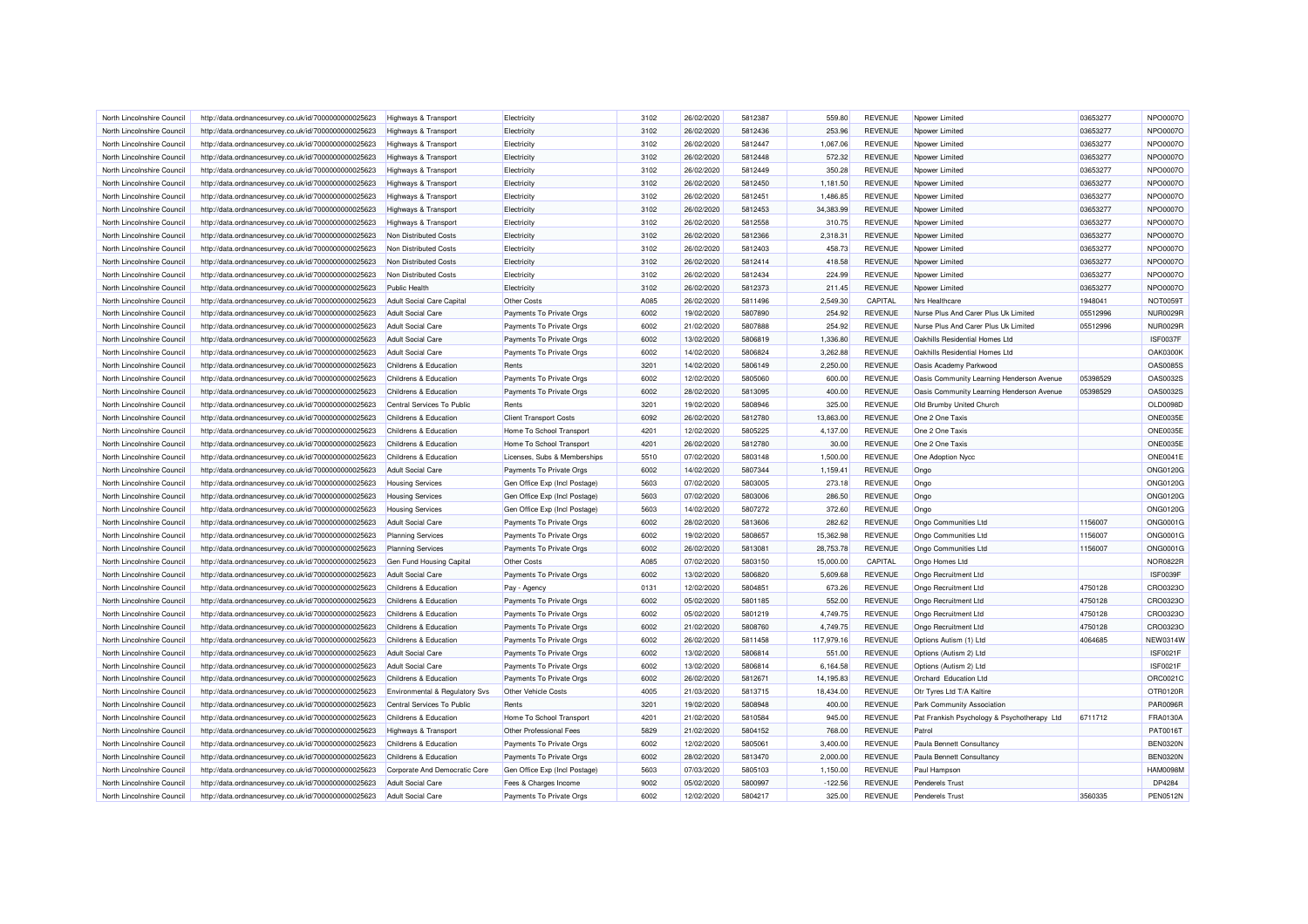| North Lincolnshire Council | http://data.ordnancesurvey.co.uk/id/7000000000025623 | Culture & Related Services            | <b>Recruitment Costs And Dbs</b>         | 2004 | 19/03/2020 | 5813581 | 701.00     | <b>REVENUE</b> | Penna Plc                            | 1918150  | <b>BAR0253R</b> |
|----------------------------|------------------------------------------------------|---------------------------------------|------------------------------------------|------|------------|---------|------------|----------------|--------------------------------------|----------|-----------------|
| North Lincolnshire Council | http://data.ordnancesurvey.co.uk/id/7000000000025623 | Corporate And Democratic Core         | Course Fees/Training                     | 2002 | 26/02/2020 | 5805677 | 5,436.79   | <b>REVENUE</b> | People Asset Management Ltd          | 5199107  | PEO0120O        |
| North Lincolnshire Council | http://data.ordnancesurvey.co.uk/id/7000000000025623 | Adult Social Care Capital             | Other Costs                              | A085 | 26/02/2020 | 5811487 | 907.32     | CAPITAL        | Performance Health International Ltd | 4374752  | ABI00051        |
| North Lincolnshire Council | http://data.ordnancesurvey.co.uk/id/7000000000025623 | Adult Social Care Capital             | <b>Other Costs</b>                       | A085 | 28/02/2020 | 5811495 | 2,182.80   | CAPITAL        | Performance Health International Ltd | 4374752  | <b>ABI0005I</b> |
| North Lincolnshire Council | http://data.ordnancesurvey.co.uk/id/7000000000025623 | <b>Adult Social Care</b>              | Cleaning Costs/ Materials                | 3301 | 21/02/2020 | 5810697 | 378.74     | <b>REVENUE</b> | Peter Hogarth & Sons Ltd             | 1143352  | HOG0001G        |
| North Lincolnshire Council | http://data.ordnancesurvey.co.uk/id/7000000000025623 | Corporate And Democratic Core         | Cleaning Costs/ Materials                | 3301 | 21/02/2020 | 5810645 | 417.52     | <b>REVENUE</b> | Peter Hogarth & Sons Ltd             | 1143352  | <b>HOG0001G</b> |
| North Lincolnshire Council | http://data.ordnancesurvey.co.uk/id/7000000000025623 | <b>Culture &amp; Related Services</b> | Cleaning Costs/ Materials                | 3301 | 21/02/2020 | 5810588 | 302.82     | <b>REVENUE</b> | Peter Hogarth & Sons Ltd             | 1143352  | <b>HOG0001G</b> |
| North Lincolnshire Council | http://data.ordnancesurvey.co.uk/id/7000000000025623 | Culture & Related Services            | Cleaning Costs/ Materials                | 3301 | 21/02/2020 | 5810643 | 470.22     | <b>REVENUE</b> | Peter Hogarth & Sons Ltd             | 1143352  | <b>HOG0001G</b> |
| North Lincolnshire Council | http://data.ordnancesurvey.co.uk/id/7000000000025623 | <b>Culture &amp; Related Services</b> | Cleaning Costs/ Materials                | 3301 | 21/02/2020 | 5810714 | 218.02     | <b>REVENUE</b> | Peter Hogarth & Sons Ltd             | 1143352  | HOG0001G        |
| North Lincolnshire Council |                                                      | Fin&Inv I&E                           |                                          | 3301 | 12/02/2020 | 5805836 | 3,013.47   | <b>REVENUE</b> |                                      | 1143352  | HOG0001G        |
|                            | http://data.ordnancesurvey.co.uk/id/7000000000025623 |                                       | Cleaning Costs/ Materials                | 3301 | 26/02/2020 |         |            | <b>REVENUE</b> | Peter Hogarth & Sons Ltd             | 1143352  | HOG0001G        |
| North Lincolnshire Council | http://data.ordnancesurvey.co.uk/id/7000000000025623 | Fin&Inv I&E                           | Cleaning Costs/ Materials                |      |            | 5812308 | 6,872.07   |                | Peter Hogarth & Sons Ltd             |          |                 |
| North Lincolnshire Council | http://data.ordnancesurvey.co.uk/id/7000000000025623 | <b>Adult Social Care</b>              | Payments To Private Orgs                 | 6002 | 28/02/2020 | 5813575 | 146,666.66 | <b>REVENUE</b> | Phase (Young Peoples Support) Cic    |          | PHA0121A        |
| North Lincolnshire Council | http://data.ordnancesurvey.co.uk/id/7000000000025623 | Childrens & Education                 | Payments To Private Orgs                 | 6002 | 21/02/2020 | 5809231 | 17,686.12  | <b>REVENUE</b> | Phase (Young Peoples Support) Cic    |          | PHA0121A        |
| North Lincolnshire Council | http://data.ordnancesurvey.co.uk/id/7000000000025623 | Fin&Inv I&E                           | Repair & Maintenance Costs               | 3000 | 08/03/2020 | 5809058 | 1.502.00   | <b>REVENUE</b> | Phil Jarratt                         |          | <b>JAR0097R</b> |
| North Lincolnshire Council | http://data.ordnancesurvey.co.uk/id/7000000000025623 | Fin&Inv I&E                           | Repair & Maintenance Costs               | 3000 | 17/03/2020 | 5813614 | 1,363.00   | <b>REVENUE</b> | <b>Phil Jarratt</b>                  |          | <b>JAR0097R</b> |
| North Lincolnshire Council | http://data.ordnancesurvey.co.uk/id/7000000000025623 | Corporate And Democratic Core         | It Hardware-Maintenance                  | 5052 | 21/02/2020 | 5805049 | 913.39     | <b>REVENUE</b> | Phoenix Software Ltd                 | 2548628  | SOF0026F        |
| North Lincolnshire Council | http://data.ordnancesurvey.co.uk/id/7000000000025623 | Corporate And Democratic Core         | It Software-Purchase                     | 5051 | 14/03/2020 | 5811347 | 401.79     | <b>REVENUE</b> | Phoenix Software Ltd                 | 2548628  | SOF0026F        |
| North Lincolnshire Council | http://data.ordnancesurvey.co.uk/id/7000000000025623 | <b>Planning Services</b>              | Other Supplies & Services                | 5799 | 08/03/2020 | 5811335 | 550.21     | <b>REVENUE</b> | Phoenix Software Ltd                 | 2548628  | SOF0026F        |
| North Lincolnshire Council | http://data.ordnancesurvey.co.uk/id/7000000000025623 | Childrens & Education                 | Equipment Maint.& Repair                 | 5003 | 15/03/2020 | 581227  | 230.00     | <b>REVENUE</b> | Phonak Uk                            |          | PHO0019O        |
| North Lincolnshire Council | http://data.ordnancesurvey.co.uk/id/7000000000025623 | Childrens & Education                 | Equipment Purchase                       | 5001 | 28/02/2020 | 5805611 | 2.813.20   | <b>REVENUE</b> | <b>Phonak Uk</b>                     |          | <b>PHO0019C</b> |
| North Lincolnshire Council | http://data.ordnancesurvey.co.uk/id/7000000000025623 | Childrens & Education                 | Skips/Sanitary Collections, Etc          | 3321 | 23/10/2019 | 5801515 | 477.76     | <b>REVENUE</b> | Phs Group                            | 770813   | <b>PHS0001S</b> |
| North Lincolnshire Council | http://data.ordnancesurvey.co.uk/id/7000000000025623 | Environmental & Regulatory Svs        | <b>Cleaning Services &amp; Contracts</b> | 3311 | 10/12/2019 | 5806846 | 729.52     | <b>REVENUE</b> | Phs Group                            | 770813   | <b>PHS0001S</b> |
| North Lincolnshire Council | http://data.ordnancesurvey.co.uk/id/7000000000025623 | <b>Adult Social Care</b>              | Repair & Maintenance Costs               | 3000 | 05/02/2020 | 5801446 | 31.69      | <b>REVENUE</b> | Pickerings Europe Ltd                | 3217853  | <b>PIC0003C</b> |
| North Lincolnshire Council | http://data.ordnancesurvey.co.uk/id/7000000000025623 | <b>Adult Social Care</b>              | Repair & Maintenance Costs               | 3000 | 26/02/2020 | 5812283 | 31.69      | <b>REVENUE</b> | Pickerings Europe Ltd                | 3217853  | PIC0003C        |
| North Lincolnshire Council | http://data.ordnancesurvey.co.uk/id/7000000000025623 | Central Services To Public            | Repair & Maintenance Costs               | 3000 | 05/02/2020 | 5801439 |            | <b>REVENUE</b> | Pickerings Europe Ltd                | 3217853  | <b>PIC0003C</b> |
| North Lincolnshire Council | http://data.ordnancesurvey.co.uk/id/7000000000025623 | Central Services To Public            | Repair & Maintenance Costs               | 3000 | 05/02/2020 | 5801446 |            | <b>REVENUE</b> | Pickerings Europe Ltd                | 3217853  | PIC0003C        |
| North Lincolnshire Council | http://data.ordnancesurvey.co.uk/id/7000000000025623 | Central Services To Public            | Repair & Maintenance Costs               | 3000 | 26/02/2020 | 5812283 |            | <b>REVENUE</b> | Pickerings Europe Ltd                | 3217853  | PIC0003C        |
| North Lincolnshire Council | http://data.ordnancesurvey.co.uk/id/7000000000025623 | Childrens & Education                 | Repair & Maintenance Costs               | 3000 | 05/02/2020 | 5801446 | 28.96      | <b>REVENUE</b> | Pickerings Europe Ltd                | 3217853  | PIC0003C        |
| North Lincolnshire Council | http://data.ordnancesurvey.co.uk/id/7000000000025623 | Childrens & Education                 | Repair & Maintenance Costs               | 3000 | 26/02/2020 | 5812283 | 28.96      | <b>REVENUE</b> | Pickerings Europe Ltd                | 3217853  | PIC0003C        |
| North Lincolnshire Council | http://data.ordnancesurvey.co.uk/id/7000000000025623 | Corporate And Democratic Core         | Repair & Maintenance Costs               | 3000 | 05/02/2020 | 5801446 | 126.76     | <b>REVENUE</b> | Pickerings Europe Ltd                | 3217853  | PIC0003C        |
| North Lincolnshire Council | http://data.ordnancesurvey.co.uk/id/7000000000025623 | Corporate And Democratic Core         | Repair & Maintenance Costs               | 3000 | 05/02/2020 | 5801446 | 31.69      | <b>REVENUE</b> | Pickerings Europe Ltd                | 3217853  | <b>PIC0003C</b> |
| North Lincolnshire Council | http://data.ordnancesurvey.co.uk/id/7000000000025623 | Corporate And Democratic Core         | Repair & Maintenance Costs               | 3000 | 26/02/2020 | 5812283 | 126.76     | <b>REVENUE</b> | Pickerings Europe Ltd                | 3217853  | PIC0003C        |
| North Lincolnshire Council | http://data.ordnancesurvey.co.uk/id/7000000000025623 | Corporate And Democratic Core         | Repair & Maintenance Costs               | 3000 | 26/02/2020 | 5812283 | 31.69      | <b>REVENUE</b> | Pickerings Europe Ltd                | 3217853  | PIC0003C        |
|                            |                                                      |                                       |                                          |      |            |         |            |                |                                      |          |                 |
| North Lincolnshire Council | http://data.ordnancesurvey.co.uk/id/7000000000025623 | <b>Culture &amp; Related Services</b> | Repair & Maintenance Costs               | 3000 | 05/02/2020 | 5801439 | 311.48     | <b>REVENUE</b> | Pickerings Europe Ltd                | 3217853  | PIC0003C        |
| North Lincolnshire Council | http://data.ordnancesurvey.co.uk/id/7000000000025623 | <b>Culture &amp; Related Services</b> | Repair & Maintenance Costs               | 3000 | 05/02/2020 | 5801446 | 248.31     | <b>REVENUE</b> | Pickerings Europe Ltd                | 3217853  | PIC0003C        |
| North Lincolnshire Council | http://data.ordnancesurvey.co.uk/id/7000000000025623 | Culture & Related Services            | Repair & Maintenance Costs               | 3000 | 26/02/2020 | 5812283 | 248.31     | <b>REVENUE</b> | Pickerings Europe Ltd                | 3217853  | PIC0003C        |
| North Lincolnshire Council | http://data.ordnancesurvey.co.uk/id/7000000000025623 | Fin&Inv I&E                           | Repair & Maintenance Costs               | 3000 | 05/02/2020 | 5801446 | 6.88       | <b>REVENUE</b> | Pickerings Europe Ltd                | 3217853  | PIC0003C        |
| North Lincolnshire Council | http://data.ordnancesurvey.co.uk/id/7000000000025623 | Fin&Inv I&E                           | Repair & Maintenance Costs               | 3000 | 14/02/2020 | 5807237 | 3,866.60   | <b>REVENUE</b> | Pickerings Europe Ltd                | 3217853  | PIC0003C        |
| North Lincolnshire Council | http://data.ordnancesurvey.co.uk/id/7000000000025623 | Highways & Transport                  | Repair & Maintenance Costs               | 3000 | 05/02/2020 | 5801446 | 92.32      | <b>REVENUE</b> | Pickerings Europe Ltd                | 3217853  | PIC0003C        |
| North Lincolnshire Council | http://data.ordnancesurvey.co.uk/id/7000000000025623 | <b>Highways &amp; Transport</b>       | Repair & Maintenance Costs               | 3000 | 26/02/2020 | 5812283 | 92.32      | <b>REVENUE</b> | Pickerings Europe Ltd                | 3217853  | PIC0003C        |
| North Lincolnshire Council | http://data.ordnancesurvey.co.uk/id/7000000000025623 | Childrens & Education                 | It Software-Maintenance                  | 5053 | 26/02/2020 | 5810983 | 16,800.00  | <b>REVENUE</b> | Pitney Bowes Software Europe Ltd     |          | PIT0064T        |
| North Lincolnshire Council | http://data.ordnancesurvey.co.uk/id/7000000000025623 | Childrens & Education                 | Home To School Transport                 | 4201 | 05/02/2020 | 5801370 | 1.120.00   | <b>REVENUE</b> | Placebook Minicabs Ltd               | 09508214 | <b>PLA0065A</b> |
| North Lincolnshire Council | http://data.ordnancesurvey.co.uk/id/7000000000025623 | Childrens & Education                 | Home To School Transport                 | 4201 | 21/02/2020 | 5810591 | 840.00     | <b>REVENUE</b> | Placebook Minicabs I td              | 09508214 | <b>PLA0065A</b> |
| North Lincolnshire Council | http://data.ordnancesurvey.co.uk/id/7000000000025623 | Childrens & Education                 | Home To School Transport                 | 4201 | 26/02/2020 | 5812614 | 1,512.00   | <b>REVENUE</b> | Placebook Minicabs Ltd               | 09508214 | <b>PLA0065A</b> |
| North Lincolnshire Council | http://data.ordnancesurvey.co.uk/id/7000000000025623 | Childrens & Education                 | Payments To Private Orgs                 | 6002 | 12/02/2020 | 5805650 | 42,960.00  | <b>REVENUE</b> | Plus Skills Development Ltd          |          | <b>PLU0004U</b> |
| North Lincolnshire Council | http://data.ordnancesurvey.co.uk/id/7000000000025623 | <b>Culture &amp; Related Services</b> | Repair & Maintenance Costs               | 3000 | 05/02/2020 | 5801383 | 473.37     | <b>REVENUE</b> | Poolside Leisure                     |          | PO000020        |
| North Lincolnshire Council | http://data.ordnancesurvey.co.uk/id/7000000000025623 | <b>Culture &amp; Related Services</b> | Repair & Maintenance Costs               | 3000 | 05/02/2020 | 5801387 | 1,236.20   | <b>REVENUE</b> | Poolside Leisure                     |          | PO000020        |
| North Lincolnshire Council | http://data.ordnancesurvey.co.uk/id/7000000000025623 | <b>Culture &amp; Related Services</b> | Repair & Maintenance Costs               | 3000 | 05/02/2020 | 5801388 | 1,476.25   | <b>REVENUE</b> | Poolside Leisure                     |          | PO00002C        |
| North Lincolnshire Council | http://data.ordnancesurvey.co.uk/id/7000000000025623 | <b>Culture &amp; Related Services</b> | Repair & Maintenance Costs               | 3000 | 05/02/2020 | 5801392 | 277.92     | <b>REVENUE</b> | Poolside Leisure                     |          | PO000020        |
| North Lincolnshire Council | http://data.ordnancesurvey.co.uk/id/7000000000025623 | Culture & Related Services            | Repair & Maintenance Costs               | 3000 | 12/02/2020 | 5805696 | 864.00     | <b>REVENUE</b> | Poolside Leisure                     |          | PO000020        |
| North Lincolnshire Council | http://data.ordnancesurvey.co.uk/id/7000000000025623 | <b>Culture &amp; Related Services</b> | Repair & Maintenance Costs               | 3000 | 12/02/2020 | 5805705 | 424.75     | <b>REVENUE</b> | Poolside Leisure                     |          | PO00002C        |
| North Lincolnshire Council | http://data.ordnancesurvey.co.uk/id/7000000000025623 | <b>Culture &amp; Related Services</b> | Repair & Maintenance Costs               | 3000 | 19/02/2020 | 5808877 | 1,556.00   | <b>REVENUE</b> | Poolside Leisure                     |          | PO000020        |
| North Lincolnshire Council | http://data.ordnancesurvey.co.uk/id/7000000000025623 | <b>Culture &amp; Related Services</b> | Repair & Maintenance Costs               | 3000 | 19/02/2020 | 5808879 | 321.35     | <b>REVENUE</b> | Poolside Leisure                     |          | PO000020        |
|                            |                                                      |                                       |                                          |      |            |         |            |                |                                      |          |                 |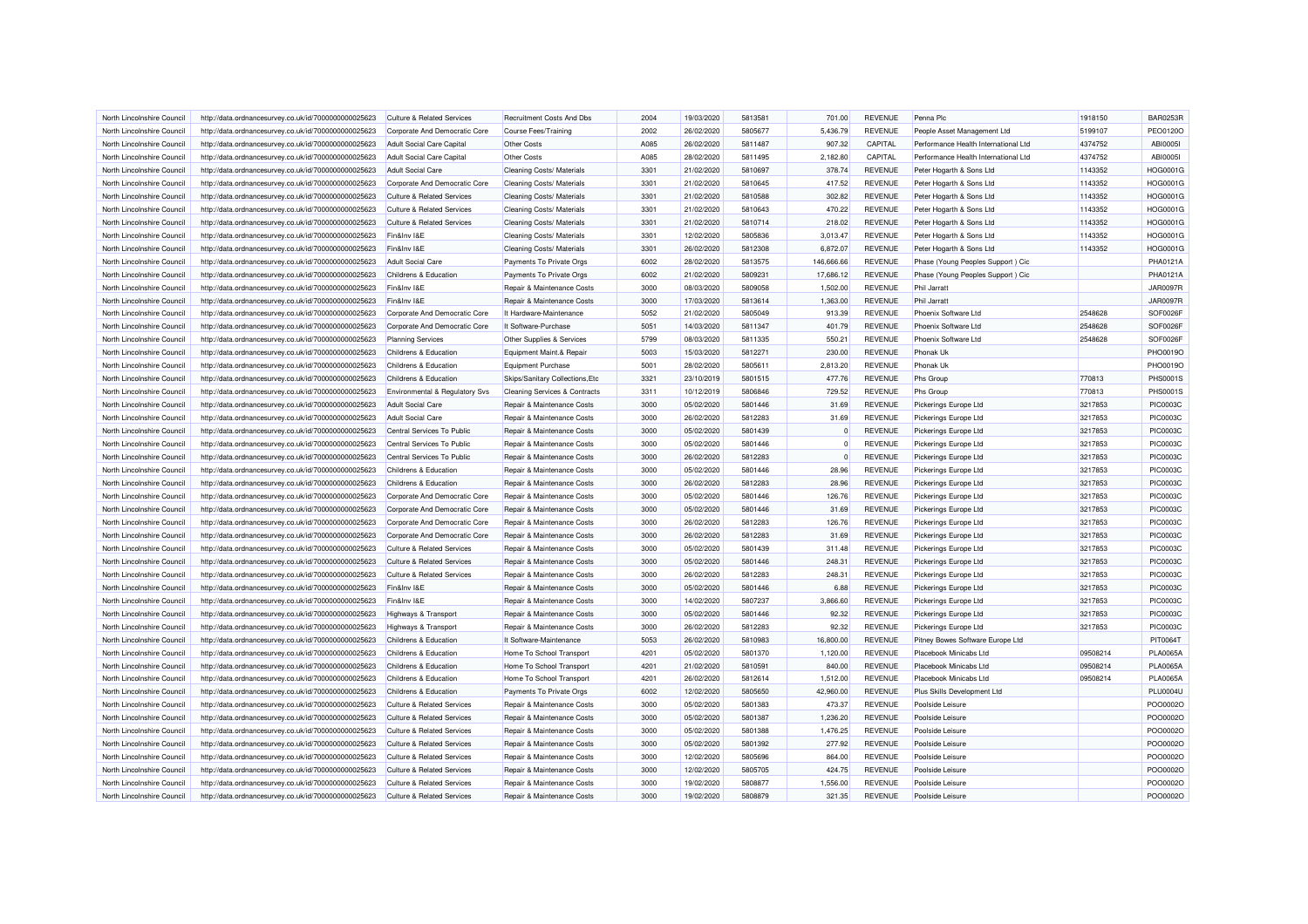| North Lincolnshire Council                               | http://data.ordnancesurvey.co.uk/id/7000000000025623 | Culture & Related Services                             | Other Supplies & Services                               | 5799 | 12/02/2020 | 5805027 | 570.37           | <b>REVENUE</b> | Pop Up                                 |          | POP0014P                    |
|----------------------------------------------------------|------------------------------------------------------|--------------------------------------------------------|---------------------------------------------------------|------|------------|---------|------------------|----------------|----------------------------------------|----------|-----------------------------|
| North Lincolnshire Council                               | http://data.ordnancesurvey.co.uk/id/7000000000025623 | Childrens & Education                                  | Licenses, Subs & Memberships                            | 5510 | 07/02/2020 | 5802839 | 3,150.00         | <b>REVENUE</b> | Post-Adoption Centre                   |          | <b>POS0056S</b>             |
| North Lincolnshire Council                               | http://data.ordnancesurvey.co.uk/id/7000000000025623 | Childrens & Education                                  | Licenses, Subs & Memberships                            | 5510 | 28/02/2020 | 5813587 | 490.00           | REVENUE        | Post-Adoption Centre                   |          | <b>POS0056S</b>             |
| North Lincolnshire Council                               | http://data.ordnancesurvey.co.uk/id/7000000000025623 | Fin&Inv I&E                                            | Other Professional Fees                                 | 5829 | 12/02/2020 | 5805450 | 1.500.00         | <b>REVENUE</b> | Pph Commercial                         |          | <b>PPH0005H</b>             |
| North Lincolnshire Council                               | http://data.ordnancesurvey.co.uk/id/7000000000025623 | Fin&Inv I&E                                            | Other Supplies & Services                               | 5799 | 14/02/2020 | 5807223 | 695.00           | <b>REVENUE</b> | Pph Commercial                         |          | <b>PPH0005H</b>             |
| North Lincolnshire Council                               | http://data.ordnancesurvey.co.uk/id/7000000000025623 | Fin&Inv I&E                                            | Other Supplies & Services                               | 5799 | 28/02/2020 | 5813589 | 695.00           | <b>REVENUE</b> | Pph Commercial                         |          | <b>PPH0005H</b>             |
| North Lincolnshire Council                               | http://data.ordnancesurvey.co.uk/id/7000000000025623 | Childrens & Education                                  | Home To School Transport                                | 4201 | 07/02/2020 | 5803021 | 6,395.40         | <b>REVENUE</b> | Premier Cabs                           |          | <b>PRE0280E</b>             |
| North Lincolnshire Council                               | http://data.ordnancesurvey.co.uk/id/7000000000025623 | Childrens & Education                                  | <b>Client Related Costs</b>                             | 5534 | 21/02/2020 | 5810822 | 321.92           | <b>REVENUE</b> | Pre-School Learning Alliance           |          | <b>PRE0172E</b>             |
| North Lincolnshire Council                               | http://data.ordnancesurvey.co.uk/id/7000000000025623 | Childrens & Education                                  | <b>Client Related Costs</b>                             | 5534 | 21/02/2020 | 5810823 | 324.69           | <b>REVENUE</b> | Pre-School Learning Alliance           |          | <b>PRE0172E</b>             |
| North Lincolnshire Council                               | http://data.ordnancesurvey.co.uk/id/7000000000025623 | Corporate And Democratic Core                          | Equipment Purchase                                      | 5001 | 21/02/2020 | 5805045 | 768.54           | <b>REVENUE</b> | Professional Telecom Installations Ltd | 04629825 | PRO0051C                    |
| North Lincolnshire Council                               | http://data.ordnancesurvey.co.uk/id/7000000000025623 | Culture, Env, Reg & Planning Cap                       | <b>Other Costs</b>                                      | A085 | 21/02/2020 | 5808682 | 1,429.59         | CAPITAL        | Professional Telecom Installations Ltd | 04629825 | PRO0051O                    |
| North Lincolnshire Council                               | http://data.ordnancesurvey.co.uk/id/7000000000025623 | Culture & Related Services                             | It Hardware - Purchase                                  | 5050 | 21/02/2020 | 5805045 | 417.14           | <b>REVENUE</b> | Professional Telecom Installations Ltd | 04629825 | PRO0051O                    |
| North Lincolnshire Council                               | http://data.ordnancesurvey.co.uk/id/7000000000025623 | Non Distributed Costs                                  | Other Supplies & Services                               | 5799 | 21/02/2020 | 5801223 | 210.72           | <b>REVENUE</b> | Professional Telecom Installations Ltd | 04629825 | PRO0051O                    |
| North Lincolnshire Council                               | http://data.ordnancesurvey.co.uk/id/7000000000025623 | Support Servs Capital                                  | It Equipment                                            | A098 | 21/02/2020 | 5805045 | 657.64           | CAPITAL        | Professional Telecom Installations Ltd | 04629825 | PRO0051O                    |
| North Lincolnshire Council                               | http://data.ordnancesurvey.co.uk/id/7000000000025623 | <b>Adult Social Care</b>                               | Payments To Private Orgs                                | 6002 | 14/02/2020 | 5807191 | 1,691.44         | <b>REVENUE</b> | Progress Housing Group Ltd             | 28685R   | PRO0320C                    |
| North Lincolnshire Council                               | http://data.ordnancesurvey.co.uk/id/7000000000025623 | <b>Adult Social Care</b>                               | Payments To Private Orgs                                | 6002 | 26/02/2020 | 5812705 | 1,691.44         | <b>REVENUE</b> | Progress Housing Group Ltd             | 28685R   | PRO0320C                    |
| North Lincolnshire Council                               | http://data.ordnancesurvey.co.uk/id/7000000000025623 | Environmental & Regulatory Svs                         | <b>Examination Fees</b>                                 | 5730 | 26/02/2020 | 5801647 | 777.00           | <b>REVENUE</b> | Public Analyst Scientific Services Ltd |          | <b>PUB0130B</b>             |
| North Lincolnshire Council                               | http://data.ordnancesurvey.co.uk/id/7000000000025623 | <b>Adult Social Care</b>                               | Other Supplies & Services                               | 5799 | 19/02/2020 | 5809257 | 89,591.06        | <b>REVENUE</b> | Public Health England                  |          | <b>PUB0015B</b>             |
|                                                          | http://data.ordnancesurvey.co.uk/id/7000000000025623 | Environmental & Regulatory Svs                         | Other Professional Fees                                 | 5829 | 12/02/2020 | 5804148 | 1,492.06         | <b>REVENUE</b> | Public Health England                  |          | <b>PUB0015B</b>             |
| North Lincolnshire Council<br>North Lincolnshire Council |                                                      | Corporate And Democratic Core                          | It Software-Maintenance                                 | 5053 | 26/02/2020 | 5809169 | 650.00           | <b>REVENUE</b> | Public Sector Live                     |          | <b>PUB0160B</b>             |
| North Lincolnshire Council                               | http://data.ordnancesurvey.co.uk/id/7000000000025623 |                                                        |                                                         | 5003 | 08/03/2020 | 5806698 |                  | <b>REVENUE</b> | Pulsar Instruments Plc                 |          |                             |
| North Lincolnshire Council                               | http://data.ordnancesurvey.co.uk/id/7000000000025623 | Corporate And Democratic Core<br>Childrens & Education | Equipment Maint.& Repair<br><b>Client Related Costs</b> | 5534 | 12/02/2020 | 5803622 | 330.00<br>362.00 | <b>REVENUE</b> |                                        |          | <b>PUL0004L</b><br>STO0060O |
|                                                          | http://data.ordnancesurvey.co.uk/id/7000000000025623 |                                                        | <b>Client Related Costs</b>                             | 5534 | 19/02/2020 | 5808729 |                  | <b>REVENUE</b> | Rainbow Kindergarten Barton            |          |                             |
| North Lincolnshire Council                               | http://data.ordnancesurvey.co.uk/id/7000000000025623 | Childrens & Education                                  |                                                         |      |            |         | 462.00           |                | Rainbow Kindergarten Barton            |          | STO0060O                    |
| North Lincolnshire Council                               | http://data.ordnancesurvey.co.uk/id/7000000000025623 | <b>Housing Services</b>                                | Other Supplies & Services                               | 5799 | 14/02/2020 | 5807363 | 1,720.00         | <b>REVENUE</b> | Rashid Wadi                            |          | WAD0014D                    |
| North Lincolnshire Council                               | http://data.ordnancesurvey.co.uk/id/7000000000025623 | <b>Adult Social Care</b>                               | Payments To Health Providers                            | 6019 | 12/02/2020 | 5805511 | 199,012.00       | <b>REVENUE</b> | Rdash Ft                               |          | <b>RDA0003A</b>             |
| North Lincolnshire Council                               | http://data.ordnancesurvey.co.uk/id/7000000000025623 | Corporate And Democratic Core                          | Advertising & Publicity                                 | 5610 | 26/02/2020 | 5805751 | 262.80           | <b>REVENUE</b> | Reach Publishing Ltd                   | 82548    | <b>REA0038A</b>             |
| North Lincolnshire Council                               | http://data.ordnancesurvey.co.uk/id/7000000000025623 | Corporate And Democratic Core                          | Advertising & Publicity                                 | 5610 | 10/03/2020 | 5807556 | 262.80           | <b>REVENUE</b> | Reach Publishing Ltd                   | 82548    | <b>REA0038A</b>             |
| North Lincolnshire Council                               | http://data.ordnancesurvey.co.uk/id/7000000000025623 | Environmental & Regulatory Svs                         | Other Supplies & Services                               | 5799 | 07/02/2020 | 5803391 | 613.20           | <b>REVENUE</b> | Reach Publishing Services Limited      | 8339522  | <b>REA0058A</b>             |
| North Lincolnshire Council                               | http://data.ordnancesurvey.co.uk/id/7000000000025623 | Childrens & Education                                  | <b>Client Transport Costs</b>                           | 6092 | 07/02/2020 | 5802806 | 800.00           | <b>REVENUE</b> | Ready Rent A Car                       | 2177268  | <b>REA0004A</b>             |
| North Lincolnshire Council                               | http://data.ordnancesurvey.co.uk/id/7000000000025623 | Childrens & Education                                  | Vehicle Hire                                            | 4101 | 26/02/2020 | 5811410 | 460.00           | <b>REVENUE</b> | Ready Rent A Car                       | 2177268  | <b>REA0004A</b>             |
| North Lincolnshire Council                               | http://data.ordnancesurvey.co.uk/id/7000000000025623 | Fin&Inv I&E                                            | Other Vehicle Costs                                     | 4005 | 26/02/2020 | 5811409 | 450.00           | <b>REVENUE</b> | Ready Rent A Car                       | 2177268  | <b>REA0004A</b>             |
| North Lincolnshire Council                               | http://data.ordnancesurvey.co.uk/id/7000000000025623 | Fin&Inv I&E                                            | Vehicle Hire                                            | 4101 | 12/02/2020 | 5805410 | 380.00           | <b>REVENUE</b> | Ready Rent A Car                       | 2177268  | <b>REA0004A</b>             |
| North Lincolnshire Council                               | http://data.ordnancesurvey.co.uk/id/7000000000025623 | Fin&Inv I&E                                            | Vehicle Hire                                            | 4101 | 12/02/2020 | 5805411 | 475.00           | <b>REVENUE</b> | Ready Rent A Car                       | 2177268  | <b>REA0004A</b>             |
| North Lincolnshire Council                               | http://data.ordnancesurvey.co.uk/id/7000000000025623 | Fin&Inv I&E                                            | Vehicle Hire                                            | 4101 | 26/02/2020 | 5811411 | 475.00           | <b>REVENUE</b> | Ready Rent A Car                       | 2177268  | <b>REA0004A</b>             |
| North Lincolnshire Council                               | http://data.ordnancesurvey.co.uk/id/7000000000025623 | Fin&Inv I&E                                            | Vehicle Hire                                            | 4101 | 08/03/2020 | 5811408 | 600.00           | <b>REVENUE</b> | Ready Rent A Car                       | 2177268  | <b>REA0004A</b>             |
| North Lincolnshire Council                               | http://data.ordnancesurvey.co.uk/id/7000000000025623 | Childrens & Education                                  | Course Fees/Training                                    | 2002 | 20/03/2020 | 5810405 | 1.188.00         | <b>REVENUE</b> | <b>Rebound Therapy</b>                 |          | <b>REB0005B</b>             |
| North Lincolnshire Council                               | http://data.ordnancesurvey.co.uk/id/7000000000025623 | <b>Adult Social Care</b>                               | <b>Direct Payments To Clients</b>                       | 6012 | 05/02/2020 | 5800670 | 1,058.20         | <b>REVENUE</b> | <b>REDACTED</b>                        |          | REDACTED                    |
| North Lincolnshire Council                               | http://data.ordnancesurvey.co.uk/id/7000000000025623 | <b>Adult Social Care</b>                               | <b>Direct Payments To Clients</b>                       | 6012 | 05/02/2020 | 5800671 | 1,261.48         | <b>REVENUE</b> | <b>REDACTED</b>                        |          | REDACTED                    |
| North Lincolnshire Council                               | http://data.ordnancesurvey.co.uk/id/7000000000025623 | <b>Adult Social Care</b>                               | <b>Direct Payments To Clients</b>                       | 6012 | 05/02/2020 | 5800673 | 1,200.00         | <b>REVENUE</b> | <b>REDACTED</b>                        |          | REDACTED                    |
| North Lincolnshire Council                               | http://data.ordnancesurvey.co.uk/id/7000000000025623 | Adult Social Care                                      | Direct Payments To Clients                              | 6012 | 05/02/2020 | 5800674 | 2,396.00         | <b>REVENUE</b> | <b>REDACTED</b>                        |          | REDACTED                    |
| North Lincolnshire Council                               | http://data.ordnancesurvey.co.uk/id/7000000000025623 | <b>Adult Social Care</b>                               | Direct Payments To Clients                              | 6012 | 05/02/2020 | 5800675 | 1,004.80         | <b>REVENUE</b> | <b>REDACTED</b>                        |          | REDACTED                    |
| North Lincolnshire Council                               | http://data.ordnancesurvey.co.uk/id/7000000000025623 | Adult Social Care                                      | Direct Payments To Clients                              | 6012 | 05/02/2020 | 5800676 | 504.00           | <b>REVENUE</b> | <b>REDACTED</b>                        |          | <b>REDACTEI</b>             |
| North Lincolnshire Council                               | http://data.ordnancesurvey.co.uk/id/7000000000025623 | <b>Adult Social Care</b>                               | Direct Payments To Clients                              | 6012 | 05/02/2020 | 5800677 | 2,361.32         | <b>REVENUE</b> | <b>REDACTED</b>                        |          | REDACTED                    |
| North Lincolnshire Council                               | http://data.ordnancesurvey.co.uk/id/7000000000025623 | <b>Adult Social Care</b>                               | Direct Payments To Clients                              | 6012 | 05/02/2020 | 5800678 | 891.92           | <b>REVENUE</b> | <b>REDACTED</b>                        |          | REDACTED                    |
| North Lincolnshire Council                               | http://data.ordnancesurvey.co.uk/id/7000000000025623 | <b>Adult Social Care</b>                               | <b>Direct Payments To Clients</b>                       | 6012 | 05/02/2020 | 5800679 | 703.36           | <b>REVENUE</b> | <b>REDACTED</b>                        |          | REDACTED                    |
| North Lincolnshire Council                               | http://data.ordnancesurvey.co.uk/id/7000000000025623 | <b>Adult Social Care</b>                               | Direct Payments To Clients                              | 6012 | 05/02/2020 | 5800680 | 1,124.00         | <b>REVENUE</b> | <b>REDACTED</b>                        |          | REDACTED                    |
| North Lincolnshire Council                               | http://data.ordnancesurvey.co.uk/id/7000000000025623 | <b>Adult Social Care</b>                               | Direct Payments To Clients                              | 6012 | 05/02/2020 | 5800682 | 866.00           | <b>REVENUE</b> | <b>REDACTED</b>                        |          | REDACTED                    |
| North Lincolnshire Council                               | http://data.ordnancesurvey.co.uk/id/7000000000025623 | <b>Adult Social Care</b>                               | Direct Payments To Clients                              | 6012 | 05/02/2020 | 5800683 | 792.28           | <b>REVENUE</b> | <b>REDACTED</b>                        |          | REDACTED                    |
| North Lincolnshire Council                               | http://data.ordnancesurvey.co.uk/id/7000000000025623 | <b>Adult Social Care</b>                               | Direct Payments To Clients                              | 6012 | 05/02/2020 | 5800686 | 920.00           | <b>REVENUE</b> | <b>REDACTED</b>                        |          | REDACTED                    |
| North Lincolnshire Council                               | http://data.ordnancesurvey.co.uk/id/7000000000025623 | Adult Social Care                                      | Direct Payments To Clients                              | 6012 | 05/02/2020 | 5800687 | 1,088.00         | <b>REVENUE</b> | <b>REDACTED</b>                        |          | REDACTED                    |
| North Lincolnshire Council                               | http://data.ordnancesurvey.co.uk/id/7000000000025623 | Adult Social Care                                      | Direct Payments To Clients                              | 6012 | 05/02/2020 | 5800688 | 479.36           | <b>REVENUE</b> | <b>REDACTED</b>                        |          | REDACTED                    |
| North Lincolnshire Council                               | http://data.ordnancesurvey.co.uk/id/7000000000025623 | <b>Adult Social Care</b>                               | Direct Payments To Clients                              | 6012 | 05/02/2020 | 5800689 | 1,621.20         | <b>REVENUE</b> | REDACTED                               |          | REDACTED                    |
| North Lincolnshire Council                               | http://data.ordnancesurvey.co.uk/id/7000000000025623 | Adult Social Care                                      | Direct Payments To Clients                              | 6012 | 05/02/2020 | 5800690 | 700.00           | <b>REVENUE</b> | <b>REDACTED</b>                        |          | <b>REDACTED</b>             |
|                                                          |                                                      |                                                        |                                                         |      |            |         |                  |                |                                        |          |                             |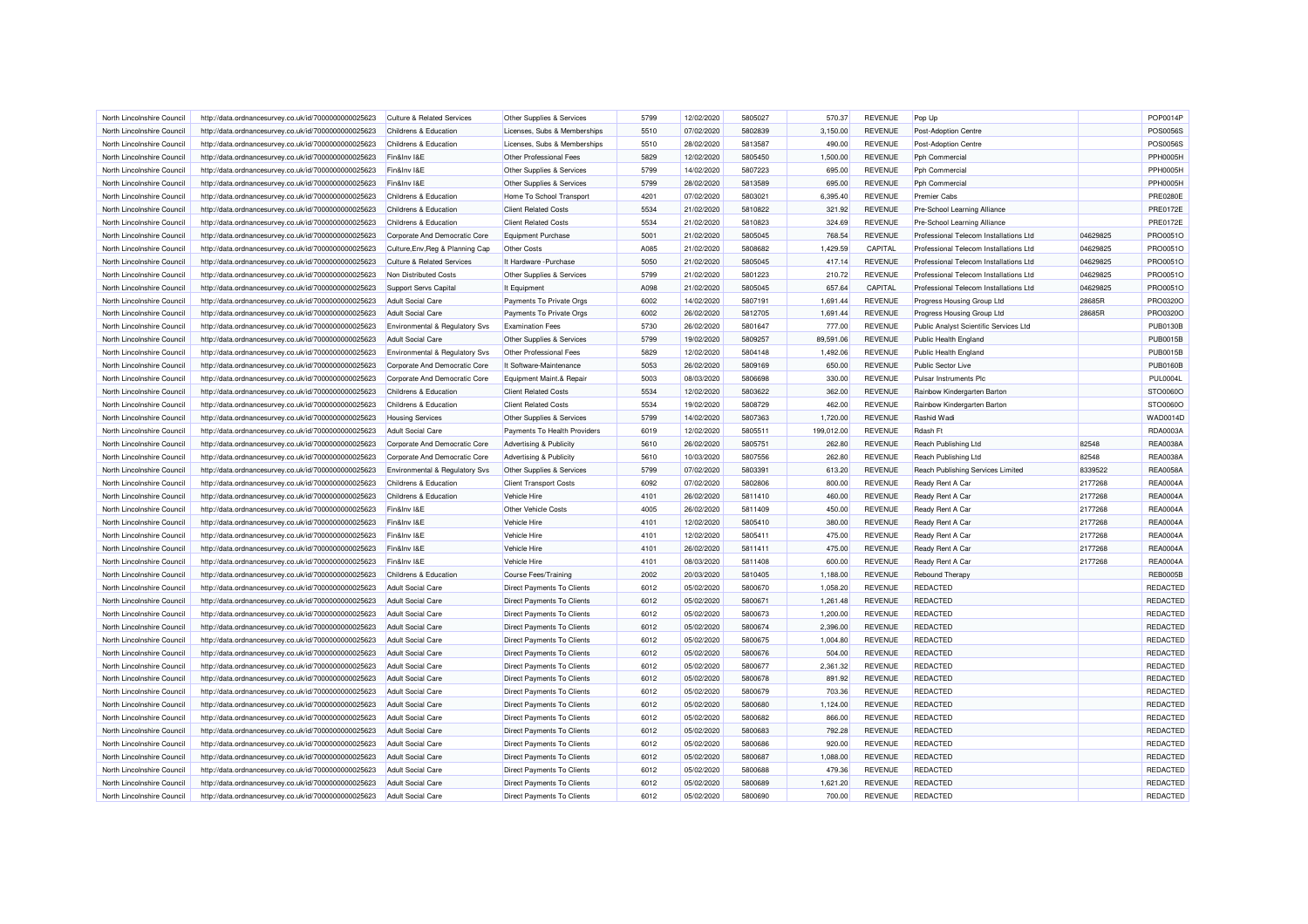| North Lincolnshire Council | http://data.ordnancesurvey.co.uk/id/7000000000025623 | <b>Adult Social Care</b>                      | <b>Direct Payments To Clients</b> | 6012         | 05/02/2020 | 5800691            | 570.08   | <b>REVENUE</b>                   | REDACTED        | REDACTED |  |
|----------------------------|------------------------------------------------------|-----------------------------------------------|-----------------------------------|--------------|------------|--------------------|----------|----------------------------------|-----------------|----------|--|
| North Lincolnshire Council | http://data.ordnancesurvey.co.uk/id/7000000000025623 | Adult Social Care                             | <b>Direct Payments To Clients</b> | 6012         | 05/02/2020 | 5800692            | 1,332.00 | <b>REVENUE</b>                   | <b>REDACTED</b> | REDACTED |  |
| North Lincolnshire Council | http://data.ordnancesurvey.co.uk/id/7000000000025623 | Adult Social Care                             | Direct Payments To Clients        | 6012         | 05/02/2020 | 5800693            | 1,064.00 | <b>REVENUE</b>                   | <b>REDACTED</b> | REDACTED |  |
| North Lincolnshire Council | http://data.ordnancesurvey.co.uk/id/7000000000025623 | <b>Adult Social Care</b>                      | <b>Direct Payments To Clients</b> | 6012         | 05/02/2020 | 5800694            | 1,162.60 | <b>REVENUE</b>                   | REDACTED        | REDACTED |  |
| North Lincolnshire Council | http://data.ordnancesurvey.co.uk/id/7000000000025623 | <b>Adult Social Care</b>                      | Direct Payments To Clients        | 6012         | 05/02/2020 | 5800695            | 2,058.72 | <b>REVENUE</b>                   | <b>REDACTED</b> | REDACTED |  |
| North Lincolnshire Council | http://data.ordnancesurvey.co.uk/id/7000000000025623 | <b>Adult Social Care</b>                      | Direct Payments To Clients        | 6012         | 05/02/2020 | 5800696            | 708.00   | <b>REVENUE</b>                   | <b>REDACTED</b> | REDACTED |  |
|                            |                                                      |                                               |                                   |              |            |                    |          |                                  |                 |          |  |
| North Lincolnshire Council | http://data.ordnancesurvey.co.uk/id/7000000000025623 | <b>Adult Social Care</b>                      | Direct Payments To Clients        | 6012         | 05/02/2020 | 5800697            | 1,536.00 | <b>REVENUE</b>                   | <b>REDACTED</b> | REDACTED |  |
| North Lincolnshire Council | http://data.ordnancesurvey.co.uk/id/7000000000025623 | Adult Social Care                             | Direct Payments To Clients        | 6012         | 05/02/2020 | 5800698            | 756.00   | <b>REVENUE</b>                   | <b>REDACTED</b> | REDACTED |  |
| North Lincolnshire Council | http://data.ordnancesurvey.co.uk/id/7000000000025623 | <b>Adult Social Care</b>                      | <b>Direct Payments To Clients</b> | 6012         | 05/02/2020 | 5800700            | 956.12   | <b>REVENUE</b>                   | REDACTED        | REDACTED |  |
| North Lincolnshire Council | http://data.ordnancesurvey.co.uk/id/7000000000025623 | Adult Social Care                             | <b>Direct Payments To Clients</b> | 6012         | 05/02/2020 | 5800701            | 829.52   | <b>REVENUE</b>                   | <b>REDACTED</b> | REDACTED |  |
| North Lincolnshire Council | http://data.ordnancesurvey.co.uk/id/7000000000025623 | Adult Social Care                             | <b>Direct Payments To Clients</b> | 6012         | 05/02/2020 | 5800704            | 1,162.20 | <b>REVENUE</b>                   | <b>REDACTED</b> | REDACTED |  |
| North Lincolnshire Council | http://data.ordnancesurvey.co.uk/id/7000000000025623 | <b>Adult Social Care</b>                      | <b>Direct Payments To Clients</b> | 6012         | 05/02/2020 | 5800705            | 841.60   | <b>REVENUE</b>                   | REDACTED        | REDACTED |  |
| North Lincolnshire Council | http://data.ordnancesurvey.co.uk/id/7000000000025623 | <b>Adult Social Care</b>                      | Direct Payments To Clients        | 6012         | 05/02/2020 | 5800706            | 1,596.04 | <b>REVENUE</b>                   | <b>REDACTED</b> | REDACTED |  |
| North Lincolnshire Council | http://data.ordnancesurvey.co.uk/id/7000000000025623 | Adult Social Care                             | <b>Direct Payments To Clients</b> | 6012         | 05/02/2020 | 5800707            | 1,584.08 | <b>REVENUE</b>                   | REDACTED        | REDACTED |  |
| North Lincolnshire Council | http://data.ordnancesurvey.co.uk/id/7000000000025623 | <b>Adult Social Care</b>                      | Direct Payments To Clients        | 6012         | 05/02/2020 | 5800708            | 1,594.00 | <b>REVENUE</b>                   | <b>REDACTED</b> | REDACTED |  |
| North Lincolnshire Council | http://data.ordnancesurvey.co.uk/id/7000000000025623 | <b>Adult Social Care</b>                      | Direct Payments To Clients        | 6012         | 05/02/2020 | 5800709            | 729.64   | <b>REVENUE</b>                   | <b>REDACTED</b> | REDACTED |  |
| North Lincolnshire Council | http://data.ordnancesurvey.co.uk/id/7000000000025623 | <b>Adult Social Care</b>                      | Direct Payments To Clients        | 6012         | 05/02/2020 | 5800710            | 600.00   | <b>REVENUE</b>                   | <b>REDACTED</b> | REDACTED |  |
| North Lincolnshire Council | http://data.ordnancesurvey.co.uk/id/7000000000025623 | <b>Adult Social Care</b>                      | <b>Direct Payments To Clients</b> | 6012         | 05/02/2020 | 5800711            | 523.20   | <b>REVENUE</b>                   | <b>REDACTED</b> | REDACTED |  |
| North Lincolnshire Council | http://data.ordnancesurvey.co.uk/id/7000000000025623 | <b>Adult Social Care</b>                      | <b>Direct Payments To Clients</b> | 6012         | 05/02/2020 | 5800713            | 1,037.20 | <b>REVENUE</b>                   | <b>REDACTED</b> | REDACTED |  |
| North Lincolnshire Council | http://data.ordnancesurvey.co.uk/id/7000000000025623 | <b>Adult Social Care</b>                      | <b>Direct Payments To Clients</b> | 6012         | 05/02/2020 | 5800716            | 684.32   | <b>REVENUE</b>                   | REDACTED        | REDACTED |  |
| North Lincolnshire Council | http://data.ordnancesurvey.co.uk/id/7000000000025623 | <b>Adult Social Care</b>                      | <b>Direct Payments To Clients</b> | 6012         | 05/02/2020 | 5800717            | 1,100.00 | <b>REVENUE</b>                   | <b>REDACTED</b> | REDACTED |  |
| North Lincolnshire Council | http://data.ordnancesurvey.co.uk/id/7000000000025623 | Adult Social Care                             | <b>Direct Payments To Clients</b> | 6012         | 05/02/2020 | 5800718            | 800.76   | <b>REVENUE</b>                   | <b>REDACTED</b> | REDACTED |  |
| North Lincolnshire Council | http://data.ordnancesurvey.co.uk/id/7000000000025623 | <b>Adult Social Care</b>                      | <b>Direct Payments To Clients</b> | 6012         | 05/02/2020 | 5800719            | 600.00   | <b>REVENUE</b>                   | <b>REDACTED</b> | REDACTED |  |
| North Lincolnshire Council | http://data.ordnancesurvey.co.uk/id/7000000000025623 | <b>Adult Social Care</b>                      | Direct Payments To Clients        | 6012         | 05/02/2020 | 5800720            | 1,603.68 | <b>REVENUE</b>                   | REDACTED        | REDACTED |  |
| North Lincolnshire Council | http://data.ordnancesurvey.co.uk/id/7000000000025623 | <b>Adult Social Care</b>                      | Direct Payments To Clients        | 6012         | 05/02/2020 | 5800721            | 1,671.84 | <b>REVENUE</b>                   | REDACTED        | REDACTED |  |
|                            |                                                      |                                               |                                   |              |            |                    |          |                                  |                 | REDACTED |  |
| North Lincolnshire Council | http://data.ordnancesurvey.co.uk/id/7000000000025623 | <b>Adult Social Care</b><br>Adult Social Care | <b>Direct Payments To Clients</b> | 6012<br>6012 | 05/02/2020 | 5800722<br>5800723 | 461.40   | <b>REVENUE</b><br><b>REVENUE</b> | <b>REDACTED</b> | REDACTED |  |
| North Lincolnshire Council | http://data.ordnancesurvey.co.uk/id/7000000000025623 |                                               | <b>Direct Payments To Clients</b> |              | 05/02/2020 |                    | 540.00   |                                  | <b>REDACTED</b> |          |  |
| North Lincolnshire Council | http://data.ordnancesurvey.co.uk/id/7000000000025623 | <b>Adult Social Care</b>                      | <b>Direct Payments To Clients</b> | 6012         | 05/02/2020 | 5800724            | 280.00   | <b>REVENUE</b>                   | REDACTED        | REDACTED |  |
| North Lincolnshire Council | http://data.ordnancesurvey.co.uk/id/7000000000025623 | <b>Adult Social Care</b>                      | <b>Direct Payments To Clients</b> | 6012         | 05/02/2020 | 5800725            | 1,208.00 | <b>REVENUE</b>                   | <b>REDACTED</b> | REDACTED |  |
| North Lincolnshire Council | http://data.ordnancesurvey.co.uk/id/7000000000025623 | Adult Social Care                             | Direct Payments To Clients        | 6012         | 05/02/2020 | 5800726            | 1.143.68 | <b>REVENUE</b>                   | REDACTED        | REDACTED |  |
| North Lincolnshire Council | http://data.ordnancesurvey.co.uk/id/7000000000025623 | <b>Adult Social Care</b>                      | <b>Direct Payments To Clients</b> | 6012         | 05/02/2020 | 5800727            | 1,102.44 | <b>REVENUE</b>                   | REDACTED        | REDACTED |  |
| North Lincolnshire Council | http://data.ordnancesurvey.co.uk/id/7000000000025623 | <b>Adult Social Care</b>                      | Direct Payments To Clients        | 6012         | 05/02/2020 | 5800728            | 508.00   | <b>REVENUE</b>                   | <b>REDACTED</b> | REDACTED |  |
| North Lincolnshire Council | http://data.ordnancesurvey.co.uk/id/7000000000025623 | <b>Adult Social Care</b>                      | <b>Direct Payments To Clients</b> | 6012         | 05/02/2020 | 5800729            | 1,488.32 | <b>REVENUE</b>                   | <b>REDACTED</b> | REDACTED |  |
| North Lincolnshire Council | http://data.ordnancesurvey.co.uk/id/7000000000025623 | <b>Adult Social Care</b>                      | <b>Direct Payments To Clients</b> | 6012         | 05/02/2020 | 5800730            | 1,320.00 | <b>REVENUE</b>                   | <b>REDACTED</b> | REDACTED |  |
| North Lincolnshire Council | http://data.ordnancesurvey.co.uk/id/7000000000025623 | <b>Adult Social Care</b>                      | Direct Payments To Clients        | 6012         | 05/02/2020 | 5800732            | 877.00   | <b>REVENUE</b>                   | REDACTED        | REDACTED |  |
| North Lincolnshire Council | http://data.ordnancesurvey.co.uk/id/7000000000025623 | <b>Adult Social Care</b>                      | <b>Direct Payments To Clients</b> | 6012         | 05/02/2020 | 5800733            | 594.00   | <b>REVENUE</b>                   | REDACTED        | REDACTED |  |
| North Lincolnshire Council | http://data.ordnancesurvey.co.uk/id/7000000000025623 | <b>Adult Social Care</b>                      | <b>Direct Payments To Clients</b> | 6012         | 05/02/2020 | 5800734            | 930.00   | <b>REVENUE</b>                   | <b>REDACTED</b> | REDACTED |  |
| North Lincolnshire Council | http://data.ordnancesurvey.co.uk/id/7000000000025623 | Adult Social Care                             | <b>Direct Payments To Clients</b> | 6012         | 05/02/2020 | 5800735            | 759.72   | <b>REVENUE</b>                   | <b>REDACTED</b> | REDACTED |  |
| North Lincolnshire Council | http://data.ordnancesurvey.co.uk/id/7000000000025623 | <b>Adult Social Care</b>                      | <b>Direct Payments To Clients</b> | 6012         | 05/02/2020 | 5800736            | 1,237.52 | <b>REVENUE</b>                   | REDACTED        | REDACTED |  |
| North Lincolnshire Council | http://data.ordnancesurvey.co.uk/id/7000000000025623 | <b>Adult Social Care</b>                      | Direct Payments To Clients        | 6012         | 05/02/2020 | 5800737            | 510.88   | <b>REVENUE</b>                   | <b>REDACTED</b> | REDACTED |  |
| North Lincolnshire Council | http://data.ordnancesurvey.co.uk/id/7000000000025623 | <b>Adult Social Care</b>                      | <b>Direct Payments To Clients</b> | 6012         | 05/02/2020 | 5800739            | 1,124.24 | <b>REVENUE</b>                   | REDACTED        | REDACTED |  |
| North Lincolnshire Council | http://data.ordnancesurvey.co.uk/id/7000000000025623 | <b>Adult Social Care</b>                      | Direct Payments To Clients        | 6012         | 05/02/2020 | 5800740            | 659.20   | <b>REVENUE</b>                   | <b>REDACTED</b> | REDACTED |  |
| North Lincolnshire Council | http://data.ordnancesurvey.co.uk/id/7000000000025623 | <b>Adult Social Care</b>                      | Direct Payments To Clients        | 6012         | 05/02/2020 | 5800741            | 1,660.00 | <b>REVENUE</b>                   | <b>REDACTED</b> | REDACTED |  |
| North Lincolnshire Council | http://data.ordnancesurvey.co.uk/id/7000000000025623 | <b>Adult Social Care</b>                      | <b>Direct Payments To Clients</b> | 6012         | 05/02/2020 | 5800742            | 848.96   | <b>REVENUE</b>                   | REDACTED        | REDACTED |  |
| North Lincolnshire Council | http://data.ordnancesurvey.co.uk/id/7000000000025623 | <b>Adult Social Care</b>                      | <b>Direct Payments To Clients</b> | 6012         | 05/02/2020 | 5800743            | 600.00   | <b>REVENUE</b>                   | <b>REDACTED</b> | REDACTED |  |
| North Lincolnshire Council | http://data.ordnancesurvey.co.uk/id/7000000000025623 | Adult Social Care                             | <b>Direct Payments To Clients</b> | 6012         | 05/02/2020 | 5800745            | 1,564.96 | <b>REVENUE</b>                   | REDACTED        | REDACTED |  |
| North Lincolnshire Council | http://data.ordnancesurvey.co.uk/id/7000000000025623 | <b>Adult Social Care</b>                      | <b>Direct Payments To Clients</b> | 6012         | 05/02/2020 | 5800747            | 1,000.00 | <b>REVENUE</b>                   | <b>REDACTED</b> | REDACTED |  |
| North Lincolnshire Council | http://data.ordnancesurvey.co.uk/id/7000000000025623 | <b>Adult Social Care</b>                      | Direct Payments To Clients        | 6012         | 05/02/2020 | 5800748            | 3,827.04 | <b>REVENUE</b>                   | <b>REDACTED</b> | REDACTED |  |
| North Lincolnshire Council |                                                      |                                               |                                   | 6012         |            | 5800749            |          | <b>REVENUE</b>                   |                 | REDACTED |  |
|                            | http://data.ordnancesurvey.co.uk/id/7000000000025623 | <b>Adult Social Care</b>                      | <b>Direct Payments To Clients</b> |              | 05/02/2020 |                    | 3,360.00 |                                  | <b>REDACTED</b> |          |  |
| North Lincolnshire Council | http://data.ordnancesurvey.co.uk/id/7000000000025623 | <b>Adult Social Care</b>                      | <b>Direct Payments To Clients</b> | 6012         | 05/02/2020 | 5800750            | 600.00   | <b>REVENUE</b>                   | <b>REDACTED</b> | REDACTED |  |
| North Lincolnshire Council | http://data.ordnancesurvey.co.uk/id/7000000000025623 | <b>Adult Social Care</b>                      | <b>Direct Payments To Clients</b> | 6012         | 05/02/2020 | 580075             | 441.60   | <b>REVENUE</b>                   | REDACTED        | REDACTED |  |
| North Lincolnshire Council | http://data.ordnancesurvey.co.uk/id/7000000000025623 | <b>Adult Social Care</b>                      | Direct Payments To Clients        | 6012         | 05/02/2020 | 5800752            | 1,809.24 | <b>REVENUE</b>                   | REDACTED        | REDACTED |  |
| North Lincolnshire Council | http://data.ordnancesurvey.co.uk/id/7000000000025623 | <b>Adult Social Care</b>                      | Direct Payments To Clients        | 6012         | 05/02/2020 | 5800753            | 1,055.68 | <b>REVENUE</b>                   | REDACTED        | REDACTED |  |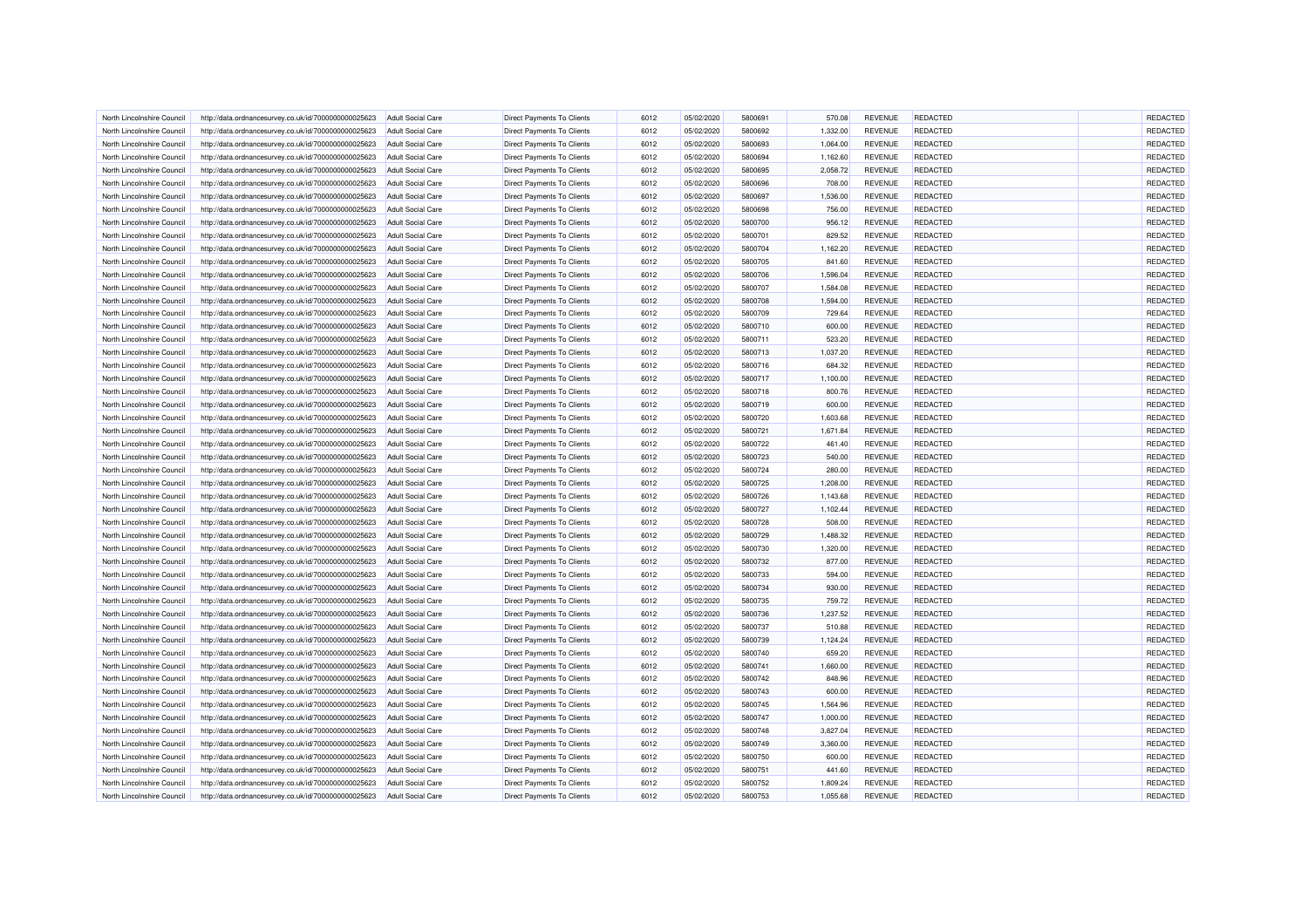| North Lincolnshire Council | http://data.ordnancesurvey.co.uk/id/7000000000025623 | Adult Social Care        | <b>Direct Payments To Clients</b> | 6012 | 05/02/2020 | 5800754 | 1.235.68 | <b>REVENUE</b> | REDACTED        | REDACTED        |
|----------------------------|------------------------------------------------------|--------------------------|-----------------------------------|------|------------|---------|----------|----------------|-----------------|-----------------|
| North Lincolnshire Council | http://data.ordnancesurvey.co.uk/id/7000000000025623 | Adult Social Care        | <b>Direct Payments To Clients</b> | 6012 | 05/02/2020 | 5800755 | 1,487.80 | <b>REVENUE</b> | <b>REDACTED</b> | REDACTED        |
| North Lincolnshire Council | http://data.ordnancesurvey.co.uk/id/7000000000025623 | <b>Adult Social Care</b> | Direct Payments To Clients        | 6012 | 05/02/2020 | 5800756 | 949.20   | <b>REVENUE</b> | <b>REDACTED</b> | REDACTED        |
| North Lincolnshire Council | http://data.ordnancesurvey.co.uk/id/7000000000025623 | Adult Social Care        | <b>Direct Payments To Clients</b> | 6012 | 05/02/2020 | 5800757 | 760.00   | <b>REVENUE</b> | REDACTED        | REDACTED        |
| North Lincolnshire Council | http://data.ordnancesurvey.co.uk/id/7000000000025623 | Adult Social Care        | <b>Direct Payments To Clients</b> | 6012 | 05/02/2020 | 5800758 | 1,519.32 | <b>REVENUE</b> | REDACTED        | REDACTED        |
| North Lincolnshire Council | http://data.ordnancesurvey.co.uk/id/7000000000025623 | <b>Adult Social Care</b> | <b>Direct Payments To Clients</b> | 6012 | 05/02/2020 | 5800759 | 479.36   | <b>REVENUE</b> | <b>REDACTED</b> | REDACTED        |
| North Lincolnshire Council | http://data.ordnancesurvey.co.uk/id/7000000000025623 | <b>Adult Social Care</b> | <b>Direct Payments To Clients</b> | 6012 | 05/02/2020 | 5800760 | 1,316.76 | <b>REVENUE</b> | REDACTED        | REDACTED        |
| North Lincolnshire Council | http://data.ordnancesurvey.co.uk/id/7000000000025623 | <b>Adult Social Care</b> | <b>Direct Payments To Clients</b> | 6012 | 05/02/2020 | 5800761 | 1,178.44 | <b>REVENUE</b> | <b>REDACTED</b> | REDACTED        |
| North Lincolnshire Council | http://data.ordnancesurvey.co.uk/id/7000000000025623 | <b>Adult Social Care</b> | <b>Direct Payments To Clients</b> | 6012 | 05/02/2020 | 5800762 | 656.80   | <b>REVENUE</b> | REDACTED        | REDACTED        |
| North Lincolnshire Council | http://data.ordnancesurvey.co.uk/id/7000000000025623 | <b>Adult Social Care</b> | <b>Direct Payments To Clients</b> | 6012 | 05/02/2020 | 5800763 | 922.80   | <b>REVENUE</b> | <b>REDACTED</b> | REDACTED        |
| North Lincolnshire Council | http://data.ordnancesurvey.co.uk/id/7000000000025623 | <b>Adult Social Care</b> | <b>Direct Payments To Clients</b> | 6012 | 05/02/2020 | 5800764 | 1,515.52 | <b>REVENUE</b> | <b>REDACTED</b> | REDACTED        |
| North Lincolnshire Council | http://data.ordnancesurvey.co.uk/id/7000000000025623 | Adult Social Care        | <b>Direct Payments To Clients</b> | 6012 | 05/02/2020 | 5800765 | 1.200.00 | <b>REVENUE</b> | <b>REDACTED</b> | REDACTED        |
| North Lincolnshire Council | http://data.ordnancesurvey.co.uk/id/7000000000025623 | <b>Adult Social Care</b> | <b>Direct Payments To Clients</b> | 6012 | 05/02/2020 | 5800766 | 1,612.00 | <b>REVENUE</b> | <b>REDACTED</b> | REDACTED        |
| North Lincolnshire Council | http://data.ordnancesurvey.co.uk/id/7000000000025623 | <b>Adult Social Care</b> | <b>Direct Payments To Clients</b> | 6012 | 05/02/2020 | 5800767 | 2,634.04 | <b>REVENUE</b> | <b>REDACTED</b> | REDACTED        |
| North Lincolnshire Council | http://data.ordnancesurvey.co.uk/id/7000000000025623 | <b>Adult Social Care</b> | <b>Direct Payments To Clients</b> | 6012 | 05/02/2020 | 5800768 | 1,680.00 | <b>REVENUE</b> | REDACTED        | REDACTED        |
| North Lincolnshire Council | http://data.ordnancesurvey.co.uk/id/7000000000025623 | <b>Adult Social Care</b> | Direct Payments To Clients        | 6012 | 05/02/2020 | 5800770 | 1,249.60 | <b>REVENUE</b> | <b>REDACTED</b> | REDACTED        |
| North Lincolnshire Council | http://data.ordnancesurvey.co.uk/id/7000000000025623 | <b>Adult Social Care</b> | Direct Payments To Clients        | 6012 | 05/02/2020 | 5800771 | 900.00   | <b>REVENUE</b> | <b>REDACTED</b> | REDACTED        |
| North Lincolnshire Council | http://data.ordnancesurvey.co.uk/id/7000000000025623 | <b>Adult Social Care</b> | <b>Direct Payments To Clients</b> | 6012 | 05/02/2020 | 5800772 | 987.68   | <b>REVENUE</b> | <b>REDACTED</b> | REDACTED        |
| North Lincolnshire Council | http://data.ordnancesurvey.co.uk/id/7000000000025623 | <b>Adult Social Care</b> | Direct Payments To Clients        | 6012 | 05/02/2020 | 5800773 | 1,100.00 | <b>REVENUE</b> | <b>REDACTED</b> | REDACTED        |
| North Lincolnshire Council |                                                      | <b>Adult Social Care</b> | Direct Payments To Clients        | 6012 | 05/02/2020 | 5800775 | 1,598.64 | <b>REVENUE</b> | REDACTED        | REDACTED        |
|                            | http://data.ordnancesurvey.co.uk/id/7000000000025623 |                          |                                   | 6012 |            | 5800776 |          | <b>REVENUE</b> |                 | REDACTED        |
| North Lincolnshire Council | http://data.ordnancesurvey.co.uk/id/7000000000025623 | <b>Adult Social Care</b> | <b>Direct Payments To Clients</b> |      | 05/02/2020 |         | 1,082.36 |                | <b>REDACTED</b> |                 |
| North Lincolnshire Council | http://data.ordnancesurvey.co.uk/id/7000000000025623 | Adult Social Care        | <b>Direct Payments To Clients</b> | 6012 | 05/02/2020 | 5800777 | 1,139.36 | <b>REVENUE</b> | <b>REDACTED</b> | REDACTED        |
| North Lincolnshire Council | http://data.ordnancesurvey.co.uk/id/7000000000025623 | <b>Adult Social Care</b> | <b>Direct Payments To Clients</b> | 6012 | 05/02/2020 | 5800778 | 2,194.84 | <b>REVENUE</b> | REDACTED        | REDACTED        |
| North Lincolnshire Council | http://data.ordnancesurvey.co.uk/id/7000000000025623 | <b>Adult Social Care</b> | <b>Direct Payments To Clients</b> | 6012 | 05/02/2020 | 5800779 | 728.76   | <b>REVENUE</b> | <b>REDACTED</b> | REDACTED        |
| North Lincolnshire Council | http://data.ordnancesurvey.co.uk/id/7000000000025623 | Adult Social Care        | Direct Payments To Clients        | 6012 | 05/02/2020 | 5800780 | 560.00   | <b>REVENUE</b> | <b>REDACTED</b> | REDACTED        |
| North Lincolnshire Council | http://data.ordnancesurvey.co.uk/id/7000000000025623 | <b>Adult Social Care</b> | <b>Direct Payments To Clients</b> | 6012 | 05/02/2020 | 5800781 | 685.40   | <b>REVENUE</b> | REDACTED        | <b>REDACTED</b> |
| North Lincolnshire Council | http://data.ordnancesurvey.co.uk/id/7000000000025623 | <b>Adult Social Care</b> | Direct Payments To Clients        | 6012 | 05/02/2020 | 5800783 | 1,676.00 | <b>REVENUE</b> | <b>REDACTED</b> | REDACTED        |
| North Lincolnshire Council | http://data.ordnancesurvey.co.uk/id/7000000000025623 | <b>Adult Social Care</b> | Direct Payments To Clients        | 6012 | 05/02/2020 | 5800784 | 2,270.56 | <b>REVENUE</b> | <b>REDACTED</b> | REDACTED        |
| North Lincolnshire Council | http://data.ordnancesurvey.co.uk/id/7000000000025623 | <b>Adult Social Care</b> | <b>Direct Payments To Clients</b> | 6012 | 05/02/2020 | 5800785 | 1,945.48 | <b>REVENUE</b> | <b>REDACTED</b> | REDACTED        |
| North Lincolnshire Council | http://data.ordnancesurvey.co.uk/id/7000000000025623 | <b>Adult Social Care</b> | Direct Payments To Clients        | 6012 | 05/02/2020 | 5800786 | 684.80   | <b>REVENUE</b> | <b>REDACTED</b> | REDACTED        |
| North Lincolnshire Council | http://data.ordnancesurvey.co.uk/id/7000000000025623 | <b>Adult Social Care</b> | <b>Direct Payments To Clients</b> | 6012 | 05/02/2020 | 5800789 | 361.44   | <b>REVENUE</b> | REDACTED        | REDACTED        |
| North Lincolnshire Council | http://data.ordnancesurvey.co.uk/id/7000000000025623 | <b>Adult Social Care</b> | <b>Direct Payments To Clients</b> | 6012 | 05/02/2020 | 5800790 | 842.24   | <b>REVENUE</b> | <b>REDACTED</b> | REDACTED        |
| North Lincolnshire Council | http://data.ordnancesurvey.co.uk/id/7000000000025623 | Adult Social Care        | <b>Direct Payments To Clients</b> | 6012 | 05/02/2020 | 5800791 | 2.139.80 | <b>REVENUE</b> | <b>REDACTED</b> | REDACTED        |
| North Lincolnshire Council | http://data.ordnancesurvey.co.uk/id/7000000000025623 | <b>Adult Social Care</b> | <b>Direct Payments To Clients</b> | 6012 | 05/02/2020 | 5800792 | 2,550.64 | <b>REVENUE</b> | REDACTED        | REDACTED        |
| North Lincolnshire Council | http://data.ordnancesurvey.co.uk/id/7000000000025623 | <b>Adult Social Care</b> | Direct Payments To Clients        | 6012 | 05/02/2020 | 5800794 | 909.44   | <b>REVENUE</b> | <b>REDACTED</b> | REDACTED        |
| North Lincolnshire Council | http://data.ordnancesurvey.co.uk/id/7000000000025623 | Adult Social Care        | <b>Direct Payments To Clients</b> | 6012 | 05/02/2020 | 5800795 | 726.80   | <b>REVENUE</b> | REDACTED        | REDACTED        |
| North Lincolnshire Council | http://data.ordnancesurvey.co.uk/id/7000000000025623 | <b>Adult Social Care</b> | <b>Direct Payments To Clients</b> | 6012 | 05/02/2020 | 5800796 | 1,124.24 | <b>REVENUE</b> | <b>REDACTED</b> | REDACTED        |
| North Lincolnshire Council | http://data.ordnancesurvey.co.uk/id/7000000000025623 | <b>Adult Social Care</b> | <b>Direct Payments To Clients</b> | 6012 | 05/02/2020 | 5800797 | 2,101.68 | <b>REVENUE</b> | <b>REDACTED</b> | REDACTED        |
| North Lincolnshire Council | http://data.ordnancesurvey.co.uk/id/7000000000025623 | <b>Adult Social Care</b> | <b>Direct Payments To Clients</b> | 6012 | 05/02/2020 | 5800798 | 839.08   | <b>REVENUE</b> | REDACTED        | REDACTED        |
| North Lincolnshire Council | http://data.ordnancesurvey.co.uk/id/7000000000025623 | <b>Adult Social Care</b> | <b>Direct Payments To Clients</b> | 6012 | 05/02/2020 | 5800800 | 460.00   | <b>REVENUE</b> | <b>REDACTED</b> | REDACTED        |
| North Lincolnshire Council | http://data.ordnancesurvey.co.uk/id/7000000000025623 | <b>Adult Social Care</b> | Direct Payments To Clients        | 6012 | 05/02/2020 | 580080  | 2,962.60 | <b>REVENUE</b> | REDACTED        | REDACTED        |
| North Lincolnshire Council | http://data.ordnancesurvey.co.uk/id/7000000000025623 | <b>Adult Social Care</b> | <b>Direct Payments To Clients</b> | 6012 | 05/02/2020 | 5800802 | 3,080.28 | <b>REVENUE</b> | <b>REDACTED</b> | REDACTED        |
| North Lincolnshire Council | http://data.ordnancesurvey.co.uk/id/7000000000025623 | <b>Adult Social Care</b> | <b>Direct Payments To Clients</b> | 6012 | 05/02/2020 | 5800803 | 840.00   | <b>REVENUE</b> | <b>REDACTED</b> | REDACTED        |
| North Lincolnshire Council | http://data.ordnancesurvey.co.uk/id/7000000000025623 | Adult Social Care        | <b>Direct Payments To Clients</b> | 6012 | 05/02/2020 | 5800804 | 652.00   | <b>REVENUE</b> | <b>REDACTED</b> | REDACTED        |
| North Lincolnshire Council | http://data.ordnancesurvey.co.uk/id/7000000000025623 | <b>Adult Social Care</b> | <b>Direct Payments To Clients</b> | 6012 | 05/02/2020 | 5800805 | 1,595.92 | <b>REVENUE</b> | <b>REDACTED</b> | REDACTED        |
| North Lincolnshire Council | http://data.ordnancesurvey.co.uk/id/7000000000025623 | <b>Adult Social Care</b> | <b>Direct Payments To Clients</b> | 6012 | 05/02/2020 | 5800806 | 1,172.00 | <b>REVENUE</b> | <b>REDACTED</b> | REDACTED        |
| North Lincolnshire Council | http://data.ordnancesurvey.co.uk/id/7000000000025623 | <b>Adult Social Care</b> | <b>Direct Payments To Clients</b> | 6012 | 05/02/2020 | 5800807 | 1,498.00 | <b>REVENUE</b> | REDACTED        | REDACTED        |
| North Lincolnshire Council | http://data.ordnancesurvey.co.uk/id/7000000000025623 | <b>Adult Social Care</b> | Direct Payments To Clients        | 6012 | 05/02/2020 | 5800808 | 1,618.40 | <b>REVENUE</b> | <b>REDACTED</b> | REDACTED        |
| North Lincolnshire Council | http://data.ordnancesurvey.co.uk/id/7000000000025623 | <b>Adult Social Care</b> | Direct Payments To Clients        | 6012 | 05/02/2020 | 5800809 | 2,438.68 | <b>REVENUE</b> | <b>REDACTED</b> | REDACTED        |
| North Lincolnshire Council | http://data.ordnancesurvey.co.uk/id/7000000000025623 | <b>Adult Social Care</b> | <b>Direct Payments To Clients</b> | 6012 | 05/02/2020 | 5800810 | 1,765.28 | <b>REVENUE</b> | <b>REDACTED</b> | REDACTED        |
|                            |                                                      |                          |                                   | 6012 |            | 5800812 |          |                | REDACTED        | REDACTED        |
| North Lincolnshire Council | http://data.ordnancesurvey.co.uk/id/7000000000025623 | <b>Adult Social Care</b> | <b>Direct Payments To Clients</b> |      | 05/02/2020 |         | 524.00   | <b>REVENUE</b> |                 |                 |
| North Lincolnshire Council | http://data.ordnancesurvey.co.uk/id/7000000000025623 | <b>Adult Social Care</b> | Direct Payments To Clients        | 6012 | 05/02/2020 | 5800813 | 2,720.00 | <b>REVENUE</b> | REDACTED        | REDACTED        |
| North Lincolnshire Council | http://data.ordnancesurvey.co.uk/id/7000000000025623 | <b>Adult Social Care</b> | Direct Payments To Clients        | 6012 | 05/02/2020 | 5800814 | 4,135.24 | <b>REVENUE</b> | REDACTED        | REDACTED        |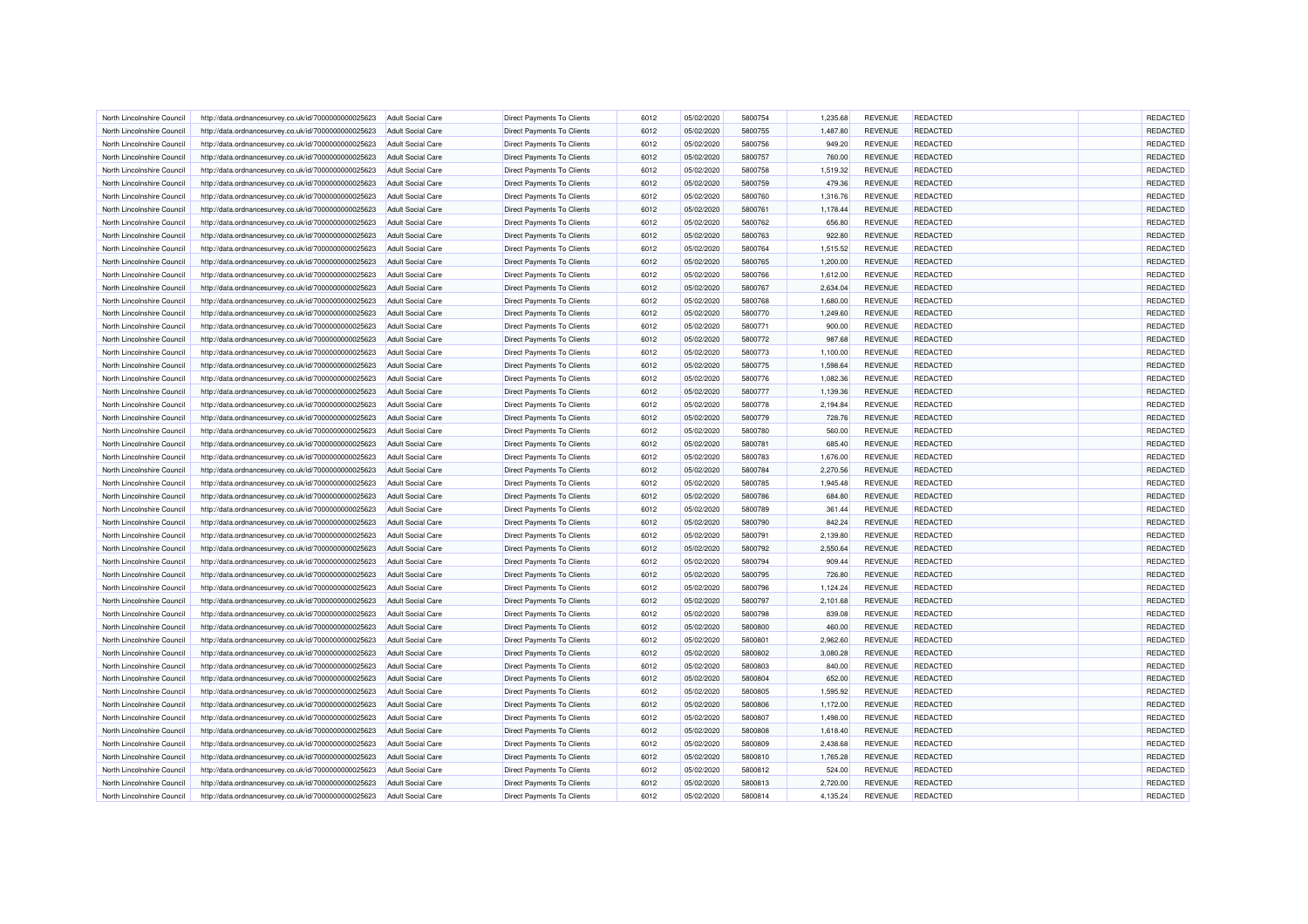| North Lincolnshire Council | http://data.ordnancesurvey.co.uk/id/7000000000025623 | <b>Adult Social Care</b> | <b>Direct Payments To Clients</b> | 6012 | 05/02/2020 | 5800815 | 627.20    | <b>REVENUE</b> | REDACTED                    | REDACTED |
|----------------------------|------------------------------------------------------|--------------------------|-----------------------------------|------|------------|---------|-----------|----------------|-----------------------------|----------|
| North Lincolnshire Council | http://data.ordnancesurvey.co.uk/id/7000000000025623 | Adult Social Care        | <b>Direct Payments To Clients</b> | 6012 | 05/02/2020 | 5800816 | 1,505.76  | <b>REVENUE</b> | <b>REDACTED</b>             | REDACTED |
| North Lincolnshire Council | http://data.ordnancesurvey.co.uk/id/7000000000025623 | Adult Social Care        | Direct Payments To Clients        | 6012 | 05/02/2020 | 5800817 | 1,370.92  | <b>REVENUE</b> | <b>REDACTED</b>             | REDACTED |
| North Lincolnshire Council | http://data.ordnancesurvey.co.uk/id/7000000000025623 | <b>Adult Social Care</b> | <b>Direct Payments To Clients</b> | 6012 | 05/02/2020 | 5800818 | 456.00    | <b>REVENUE</b> | REDACTED                    | REDACTED |
| North Lincolnshire Council | http://data.ordnancesurvey.co.uk/id/7000000000025623 | <b>Adult Social Care</b> | Direct Payments To Clients        | 6012 | 05/02/2020 | 5800819 | 1,376.68  | <b>REVENUE</b> | <b>REDACTED</b>             | REDACTED |
| North Lincolnshire Council | http://data.ordnancesurvey.co.uk/id/7000000000025623 | <b>Adult Social Care</b> | Direct Payments To Clients        | 6012 | 05/02/2020 | 5800820 | 966.68    | <b>REVENUE</b> | <b>REDACTED</b>             | REDACTED |
|                            |                                                      |                          |                                   |      |            |         |           |                |                             |          |
| North Lincolnshire Council | http://data.ordnancesurvey.co.uk/id/7000000000025623 | <b>Adult Social Care</b> | <b>Direct Payments To Clients</b> | 6012 | 05/02/2020 | 5800821 | 411.44    | <b>REVENUE</b> | <b>REDACTED</b>             | REDACTED |
| North Lincolnshire Council | http://data.ordnancesurvey.co.uk/id/7000000000025623 | <b>Adult Social Care</b> | Direct Payments To Clients        | 6012 | 05/02/2020 | 5800822 | 11,472.00 | <b>REVENUE</b> | <b>REDACTED</b>             | REDACTED |
| North Lincolnshire Council | http://data.ordnancesurvey.co.uk/id/7000000000025623 | <b>Adult Social Care</b> | <b>Direct Payments To Clients</b> | 6012 | 05/02/2020 | 5800823 | 1.180.00  | <b>REVENUE</b> | REDACTED                    | REDACTED |
| North Lincolnshire Council | http://data.ordnancesurvey.co.uk/id/7000000000025623 | <b>Adult Social Care</b> | <b>Direct Payments To Clients</b> | 6012 | 05/02/2020 | 5800824 | 1,678.48  | <b>REVENUE</b> | <b>REDACTED</b>             | REDACTED |
| North Lincolnshire Council | http://data.ordnancesurvey.co.uk/id/7000000000025623 | Adult Social Care        | <b>Direct Payments To Clients</b> | 6012 | 05/02/2020 | 5800825 | 2,150.56  | <b>REVENUE</b> | <b>REDACTED</b>             | REDACTED |
| North Lincolnshire Council | http://data.ordnancesurvey.co.uk/id/7000000000025623 | <b>Adult Social Care</b> | <b>Direct Payments To Clients</b> | 6012 | 05/02/2020 | 5800826 | 856.72    | <b>REVENUE</b> | REDACTED                    | REDACTED |
| North Lincolnshire Council | http://data.ordnancesurvey.co.uk/id/7000000000025623 | <b>Adult Social Care</b> | Direct Payments To Clients        | 6012 | 05/02/2020 | 5800827 | 2,672.00  | <b>REVENUE</b> | <b>REDACTED</b>             | REDACTED |
| North Lincolnshire Council | http://data.ordnancesurvey.co.uk/id/7000000000025623 | Adult Social Care        | <b>Direct Payments To Clients</b> | 6012 | 05/02/2020 | 5800828 | 828.00    | <b>REVENUE</b> | REDACTED                    | REDACTED |
| North Lincolnshire Council | http://data.ordnancesurvey.co.uk/id/7000000000025623 | <b>Adult Social Care</b> | Direct Payments To Clients        | 6012 | 05/02/2020 | 5800829 | 1,344.00  | <b>REVENUE</b> | <b>REDACTED</b>             | REDACTED |
| North Lincolnshire Council | http://data.ordnancesurvey.co.uk/id/7000000000025623 | <b>Adult Social Care</b> | Direct Payments To Clients        | 6012 | 05/02/2020 | 5800830 | 1,403.96  | <b>REVENUE</b> | <b>REDACTED</b>             | REDACTED |
| North Lincolnshire Council | http://data.ordnancesurvey.co.uk/id/7000000000025623 | <b>Adult Social Care</b> | Direct Payments To Clients        | 6012 | 05/02/2020 | 5800831 | 2,090.00  | <b>REVENUE</b> | <b>REDACTED</b>             | REDACTED |
| North Lincolnshire Council | http://data.ordnancesurvey.co.uk/id/7000000000025623 | <b>Adult Social Care</b> | <b>Direct Payments To Clients</b> | 6012 | 05/02/2020 | 5800832 | 2,193.48  | <b>REVENUE</b> | <b>REDACTED</b>             | REDACTED |
| North Lincolnshire Council | http://data.ordnancesurvey.co.uk/id/7000000000025623 | <b>Adult Social Care</b> | <b>Direct Payments To Clients</b> | 6012 | 05/02/2020 | 5800833 | 1,782.48  | <b>REVENUE</b> | <b>REDACTED</b>             | REDACTED |
| North Lincolnshire Council | http://data.ordnancesurvey.co.uk/id/7000000000025623 | <b>Adult Social Care</b> | <b>Direct Payments To Clients</b> | 6012 | 05/02/2020 | 5800834 | 400.00    | <b>REVENUE</b> | REDACTED                    | REDACTED |
| North Lincolnshire Council | http://data.ordnancesurvey.co.uk/id/7000000000025623 | <b>Adult Social Care</b> | <b>Direct Payments To Clients</b> | 6012 | 05/02/2020 | 5800835 | 485.12    | <b>REVENUE</b> | <b>REDACTED</b>             | REDACTED |
| North Lincolnshire Council | http://data.ordnancesurvey.co.uk/id/7000000000025623 | Adult Social Care        | <b>Direct Payments To Clients</b> | 6012 | 05/02/2020 | 5800836 | 593.80    | <b>REVENUE</b> | <b>REDACTED</b>             | REDACTED |
| North Lincolnshire Council | http://data.ordnancesurvey.co.uk/id/7000000000025623 | <b>Adult Social Care</b> | <b>Direct Payments To Clients</b> | 6012 | 05/02/2020 | 5800837 | 560.00    | <b>REVENUE</b> | <b>REDACTED</b>             | REDACTED |
| North Lincolnshire Council | http://data.ordnancesurvey.co.uk/id/7000000000025623 | <b>Adult Social Care</b> | Direct Payments To Clients        | 6012 | 05/02/2020 | 5800838 | 2,351.20  | <b>REVENUE</b> | REDACTED                    | REDACTED |
| North Lincolnshire Council | http://data.ordnancesurvey.co.uk/id/7000000000025623 | <b>Adult Social Care</b> | Direct Payments To Clients        | 6012 | 05/02/2020 | 5800840 | 535.24    | <b>REVENUE</b> | REDACTED                    | REDACTED |
| North Lincolnshire Council | http://data.ordnancesurvey.co.uk/id/7000000000025623 | <b>Adult Social Care</b> | <b>Direct Payments To Clients</b> | 6012 | 05/02/2020 | 5800841 | 1,040.00  | <b>REVENUE</b> | <b>REDACTED</b>             | REDACTED |
| North Lincolnshire Council | http://data.ordnancesurvey.co.uk/id/7000000000025623 | <b>Adult Social Care</b> | <b>Direct Payments To Clients</b> | 6012 | 05/02/2020 | 5800842 | 740.00    | <b>REVENUE</b> | <b>REDACTED</b>             | REDACTED |
| North Lincolnshire Council | http://data.ordnancesurvey.co.uk/id/7000000000025623 | <b>Adult Social Care</b> | <b>Direct Payments To Clients</b> | 6012 | 05/02/2020 | 5800843 | 828.00    | <b>REVENUE</b> | REDACTED                    | REDACTED |
|                            |                                                      |                          |                                   | 6012 |            | 5800844 |           |                |                             | REDACTED |
| North Lincolnshire Council | http://data.ordnancesurvey.co.uk/id/7000000000025623 | <b>Adult Social Care</b> | <b>Direct Payments To Clients</b> | 6012 | 05/02/2020 | 5800845 | 1,557.60  | <b>REVENUE</b> | <b>REDACTED</b><br>REDACTED | REDACTED |
| North Lincolnshire Council | http://data.ordnancesurvey.co.uk/id/7000000000025623 | Adult Social Care        | Direct Payments To Clients        |      | 05/02/2020 |         | 384.00    | <b>REVENUE</b> |                             |          |
| North Lincolnshire Council | http://data.ordnancesurvey.co.uk/id/7000000000025623 | <b>Adult Social Care</b> | <b>Direct Payments To Clients</b> | 6012 | 05/02/2020 | 5800846 | 1,370.80  | <b>REVENUE</b> | REDACTED                    | REDACTED |
| North Lincolnshire Council | http://data.ordnancesurvey.co.uk/id/7000000000025623 | <b>Adult Social Care</b> | Direct Payments To Clients        | 6012 | 05/02/2020 | 5800847 | 1,551.36  | <b>REVENUE</b> | <b>REDACTED</b>             | REDACTED |
| North Lincolnshire Council | http://data.ordnancesurvey.co.uk/id/7000000000025623 | <b>Adult Social Care</b> | <b>Direct Payments To Clients</b> | 6012 | 05/02/2020 | 5800848 | 1,477.72  | <b>REVENUE</b> | <b>REDACTED</b>             | REDACTED |
| North Lincolnshire Council | http://data.ordnancesurvey.co.uk/id/7000000000025623 | <b>Adult Social Care</b> | <b>Direct Payments To Clients</b> | 6012 | 05/02/2020 | 5800849 | 828.00    | <b>REVENUE</b> | <b>REDACTED</b>             | REDACTED |
| North Lincolnshire Council | http://data.ordnancesurvey.co.uk/id/7000000000025623 | <b>Adult Social Care</b> | Direct Payments To Clients        | 6012 | 05/02/2020 | 5800850 | 1,058.40  | <b>REVENUE</b> | <b>REDACTED</b>             | REDACTED |
| North Lincolnshire Council | http://data.ordnancesurvey.co.uk/id/7000000000025623 | <b>Adult Social Care</b> | <b>Direct Payments To Clients</b> | 6012 | 05/02/2020 | 580085  | 1.069.20  | <b>REVENUE</b> | REDACTED                    | REDACTED |
| North Lincolnshire Council | http://data.ordnancesurvey.co.uk/id/7000000000025623 | <b>Adult Social Care</b> | <b>Direct Payments To Clients</b> | 6012 | 05/02/2020 | 5800852 | 1,684.16  | <b>REVENUE</b> | <b>REDACTED</b>             | REDACTED |
| North Lincolnshire Council | http://data.ordnancesurvey.co.uk/id/7000000000025623 | Adult Social Care        | <b>Direct Payments To Clients</b> | 6012 | 05/02/2020 | 5800853 | 2.618.48  | <b>REVENUE</b> | <b>REDACTED</b>             | REDACTED |
| North Lincolnshire Council | http://data.ordnancesurvey.co.uk/id/7000000000025623 | <b>Adult Social Care</b> | <b>Direct Payments To Clients</b> | 6012 | 05/02/2020 | 5800854 | 2,846.00  | <b>REVENUE</b> | REDACTED                    | REDACTED |
| North Lincolnshire Council | http://data.ordnancesurvey.co.uk/id/7000000000025623 | <b>Adult Social Care</b> | Direct Payments To Clients        | 6012 | 05/02/2020 | 5800855 | 1,988.40  | <b>REVENUE</b> | <b>REDACTED</b>             | REDACTED |
| North Lincolnshire Council | http://data.ordnancesurvey.co.uk/id/7000000000025623 | <b>Adult Social Care</b> | <b>Direct Payments To Clients</b> | 6012 | 05/02/2020 | 5800856 | 519.20    | <b>REVENUE</b> | REDACTED                    | REDACTED |
| North Lincolnshire Council | http://data.ordnancesurvey.co.uk/id/7000000000025623 | <b>Adult Social Care</b> | Direct Payments To Clients        | 6012 | 05/02/2020 | 5800857 | 1,394.72  | <b>REVENUE</b> | <b>REDACTED</b>             | REDACTED |
| North Lincolnshire Council | http://data.ordnancesurvey.co.uk/id/7000000000025623 | <b>Adult Social Care</b> | Direct Payments To Clients        | 6012 | 05/02/2020 | 5800858 | 1,291.24  | <b>REVENUE</b> | <b>REDACTED</b>             | REDACTED |
| North Lincolnshire Council | http://data.ordnancesurvey.co.uk/id/7000000000025623 | <b>Adult Social Care</b> | <b>Direct Payments To Clients</b> | 6012 | 05/02/2020 | 5800859 | 280.00    | <b>REVENUE</b> | REDACTED                    | REDACTED |
| North Lincolnshire Council | http://data.ordnancesurvey.co.uk/id/7000000000025623 | <b>Adult Social Care</b> | <b>Direct Payments To Clients</b> | 6012 | 05/02/2020 | 5800860 | 1,080.00  | <b>REVENUE</b> | <b>REDACTED</b>             | REDACTED |
| North Lincolnshire Council | http://data.ordnancesurvey.co.uk/id/7000000000025623 | Adult Social Care        | <b>Direct Payments To Clients</b> | 6012 | 05/02/2020 | 580086  | 1,221.04  | <b>REVENUE</b> | REDACTED                    | REDACTED |
| North Lincolnshire Council | http://data.ordnancesurvey.co.uk/id/7000000000025623 | <b>Adult Social Care</b> | <b>Direct Payments To Clients</b> | 6012 | 05/02/2020 | 5800862 | 10,459.68 | <b>REVENUE</b> | <b>REDACTED</b>             | REDACTED |
| North Lincolnshire Council | http://data.ordnancesurvey.co.uk/id/7000000000025623 | <b>Adult Social Care</b> | Direct Payments To Clients        | 6012 | 05/02/2020 | 5800864 | 280.00    | <b>REVENUE</b> | <b>REDACTED</b>             | REDACTED |
| North Lincolnshire Council | http://data.ordnancesurvey.co.uk/id/7000000000025623 | <b>Adult Social Care</b> | <b>Direct Payments To Clients</b> | 6012 | 05/02/2020 | 5800865 | 2,288.00  | <b>REVENUE</b> | <b>REDACTED</b>             | REDACTED |
| North Lincolnshire Council | http://data.ordnancesurvey.co.uk/id/7000000000025623 | <b>Adult Social Care</b> | <b>Direct Payments To Clients</b> | 6012 | 05/02/2020 | 5800866 | 1,177.16  | <b>REVENUE</b> | <b>REDACTED</b>             | REDACTED |
| North Lincolnshire Council |                                                      | <b>Adult Social Care</b> |                                   | 6012 | 05/02/2020 | 5800867 |           | <b>REVENUE</b> | REDACTED                    | REDACTED |
|                            | http://data.ordnancesurvey.co.uk/id/7000000000025623 |                          | <b>Direct Payments To Clients</b> |      |            |         | 1,204.00  |                |                             |          |
| North Lincolnshire Council | http://data.ordnancesurvey.co.uk/id/7000000000025623 | <b>Adult Social Care</b> | <b>Direct Payments To Clients</b> | 6012 | 05/02/2020 | 5800868 | 1,462.80  | <b>REVENUE</b> | REDACTED                    | REDACTED |
| North Lincolnshire Council | http://data.ordnancesurvey.co.uk/id/7000000000025623 | <b>Adult Social Care</b> | Direct Payments To Clients        | 6012 | 05/02/2020 | 5800869 | 480.00    | <b>REVENUE</b> | REDACTED                    | REDACTED |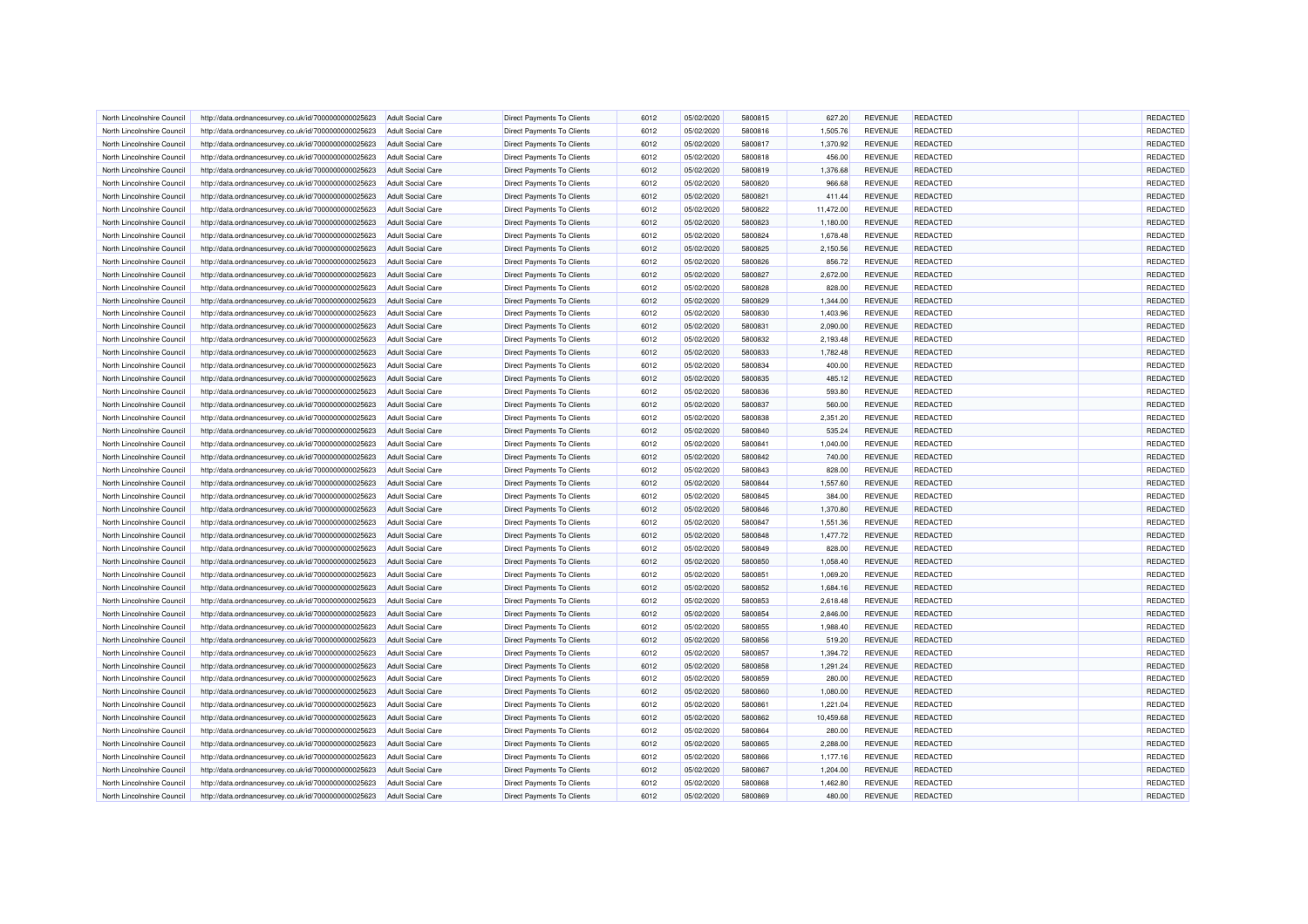| North Lincolnshire Council | http://data.ordnancesurvey.co.uk/id/7000000000025623 | Adult Social Care        | <b>Direct Payments To Clients</b> | 6012 | 05/02/2020 | 5800870 | 952.80   | <b>REVENUE</b> | REDACTED        | REDACTED |
|----------------------------|------------------------------------------------------|--------------------------|-----------------------------------|------|------------|---------|----------|----------------|-----------------|----------|
| North Lincolnshire Council | http://data.ordnancesurvey.co.uk/id/7000000000025623 | <b>Adult Social Care</b> | <b>Direct Payments To Clients</b> | 6012 | 05/02/2020 | 5800871 | 1,240.00 | <b>REVENUE</b> | <b>REDACTED</b> | REDACTED |
| North Lincolnshire Council | http://data.ordnancesurvey.co.uk/id/7000000000025623 | Adult Social Care        | Direct Payments To Clients        | 6012 | 05/02/2020 | 5800872 | 1,013.20 | <b>REVENUE</b> | <b>REDACTED</b> | REDACTED |
| North Lincolnshire Council | http://data.ordnancesurvey.co.uk/id/7000000000025623 | <b>Adult Social Care</b> | <b>Direct Payments To Clients</b> | 6012 | 05/02/2020 | 5800873 | 951.32   | <b>REVENUE</b> | REDACTED        | REDACTED |
| North Lincolnshire Council | http://data.ordnancesurvey.co.uk/id/7000000000025623 | <b>Adult Social Care</b> | Direct Payments To Clients        | 6012 | 05/02/2020 | 5800874 | 591.20   | <b>REVENUE</b> | <b>REDACTED</b> | REDACTED |
| North Lincolnshire Council | http://data.ordnancesurvey.co.uk/id/7000000000025623 | <b>Adult Social Care</b> | Direct Payments To Clients        | 6012 | 05/02/2020 | 5800875 | 823.12   | <b>REVENUE</b> | <b>REDACTED</b> | REDACTED |
|                            |                                                      |                          |                                   |      |            |         |          |                |                 |          |
| North Lincolnshire Council | http://data.ordnancesurvey.co.uk/id/7000000000025623 | <b>Adult Social Care</b> | Direct Payments To Clients        | 6012 | 05/02/2020 | 5800876 | 280.00   | <b>REVENUE</b> | <b>REDACTED</b> | REDACTED |
| North Lincolnshire Council | http://data.ordnancesurvey.co.uk/id/7000000000025623 | <b>Adult Social Care</b> | Direct Payments To Clients        | 6012 | 05/02/2020 | 5800877 | 604.52   | <b>REVENUE</b> | <b>REDACTED</b> | REDACTED |
| North Lincolnshire Council | http://data.ordnancesurvey.co.uk/id/7000000000025623 | <b>Adult Social Care</b> | <b>Direct Payments To Clients</b> | 6012 | 05/02/2020 | 5800879 | 336.00   | <b>REVENUE</b> | REDACTED        | REDACTED |
| North Lincolnshire Council | http://data.ordnancesurvey.co.uk/id/7000000000025623 | <b>Adult Social Care</b> | <b>Direct Payments To Clients</b> | 6012 | 05/02/2020 | 5800880 | 427.68   | <b>REVENUE</b> | <b>REDACTED</b> | REDACTED |
| North Lincolnshire Council | http://data.ordnancesurvey.co.uk/id/7000000000025623 | Adult Social Care        | <b>Direct Payments To Clients</b> | 6012 | 05/02/2020 | 5800882 | 1.478.68 | <b>REVENUE</b> | <b>REDACTED</b> | REDACTED |
| North Lincolnshire Council | http://data.ordnancesurvey.co.uk/id/7000000000025623 | <b>Adult Social Care</b> | <b>Direct Payments To Clients</b> | 6012 | 05/02/2020 | 5800883 | 1,910.16 | <b>REVENUE</b> | REDACTED        | REDACTED |
| North Lincolnshire Council | http://data.ordnancesurvey.co.uk/id/7000000000025623 | <b>Adult Social Care</b> | Direct Payments To Clients        | 6012 | 05/02/2020 | 5800884 | 444.00   | <b>REVENUE</b> | <b>REDACTED</b> | REDACTED |
| North Lincolnshire Council | http://data.ordnancesurvey.co.uk/id/7000000000025623 | Adult Social Care        | <b>Direct Payments To Clients</b> | 6012 | 05/02/2020 | 5800886 | 348.00   | <b>REVENUE</b> | REDACTED        | REDACTED |
| North Lincolnshire Council | http://data.ordnancesurvey.co.uk/id/7000000000025623 | <b>Adult Social Care</b> | Direct Payments To Clients        | 6012 | 05/02/2020 | 5800887 | 2,089.56 | <b>REVENUE</b> | <b>REDACTED</b> | REDACTED |
| North Lincolnshire Council | http://data.ordnancesurvey.co.uk/id/7000000000025623 | <b>Adult Social Care</b> | Direct Payments To Clients        | 6012 | 05/02/2020 | 5800888 | 560.00   | <b>REVENUE</b> | <b>REDACTED</b> | REDACTED |
| North Lincolnshire Council | http://data.ordnancesurvey.co.uk/id/7000000000025623 | <b>Adult Social Care</b> | Direct Payments To Clients        | 6012 | 05/02/2020 | 5800890 | 521.48   | <b>REVENUE</b> | <b>REDACTED</b> | REDACTED |
| North Lincolnshire Council | http://data.ordnancesurvey.co.uk/id/7000000000025623 | <b>Adult Social Care</b> | <b>Direct Payments To Clients</b> | 6012 | 05/02/2020 | 5800892 | 1,975.92 | <b>REVENUE</b> | <b>REDACTED</b> | REDACTED |
| North Lincolnshire Council | http://data.ordnancesurvey.co.uk/id/7000000000025623 | <b>Adult Social Care</b> | <b>Direct Payments To Clients</b> | 6012 | 05/02/2020 | 5800894 | 1,084.64 | <b>REVENUE</b> | REDACTED        | REDACTED |
| North Lincolnshire Council | http://data.ordnancesurvey.co.uk/id/7000000000025623 | <b>Adult Social Care</b> | <b>Direct Payments To Clients</b> | 6012 | 05/02/2020 | 5800896 | 464.00   | <b>REVENUE</b> | REDACTED        | REDACTED |
| North Lincolnshire Council | http://data.ordnancesurvey.co.uk/id/7000000000025623 | <b>Adult Social Care</b> | Direct Payments To Clients        | 6012 | 05/02/2020 | 5800897 | 1,909.28 | <b>REVENUE</b> | <b>REDACTED</b> | REDACTED |
| North Lincolnshire Council | http://data.ordnancesurvey.co.uk/id/7000000000025623 | Adult Social Care        | <b>Direct Payments To Clients</b> | 6012 | 05/02/2020 | 5800898 | 570.24   | <b>REVENUE</b> | <b>REDACTED</b> | REDACTED |
| North Lincolnshire Council | http://data.ordnancesurvey.co.uk/id/7000000000025623 | <b>Adult Social Care</b> | <b>Direct Payments To Clients</b> | 6012 | 05/02/2020 | 5800899 | 880.00   | <b>REVENUE</b> | <b>REDACTED</b> | REDACTED |
| North Lincolnshire Council | http://data.ordnancesurvey.co.uk/id/7000000000025623 | <b>Adult Social Care</b> | Direct Payments To Clients        | 6012 | 05/02/2020 | 5800900 | 1,680.00 | <b>REVENUE</b> | REDACTED        | REDACTED |
| North Lincolnshire Council | http://data.ordnancesurvey.co.uk/id/7000000000025623 | <b>Adult Social Care</b> | Direct Payments To Clients        | 6012 | 05/02/2020 | 5800901 | 1,386.52 | <b>REVENUE</b> | REDACTED        | REDACTED |
|                            |                                                      |                          |                                   |      |            |         |          |                |                 |          |
| North Lincolnshire Council | http://data.ordnancesurvey.co.uk/id/7000000000025623 | <b>Adult Social Care</b> | <b>Direct Payments To Clients</b> | 6012 | 05/02/2020 | 5800902 | 1,713.92 | <b>REVENUE</b> | <b>REDACTED</b> | REDACTED |
| North Lincolnshire Council | http://data.ordnancesurvey.co.uk/id/7000000000025623 | Adult Social Care        | <b>Direct Payments To Clients</b> | 6012 | 05/02/2020 | 5800903 | 1,425.60 | <b>REVENUE</b> | <b>REDACTED</b> | REDACTED |
| North Lincolnshire Council | http://data.ordnancesurvey.co.uk/id/7000000000025623 | <b>Adult Social Care</b> | <b>Direct Payments To Clients</b> | 6012 | 05/02/2020 | 5800904 | 938.00   | <b>REVENUE</b> | REDACTED        | REDACTED |
| North Lincolnshire Council | http://data.ordnancesurvey.co.uk/id/7000000000025623 | <b>Adult Social Care</b> | <b>Direct Payments To Clients</b> | 6012 | 05/02/2020 | 5800905 | 5,226.00 | <b>REVENUE</b> | <b>REDACTED</b> | REDACTED |
| North Lincolnshire Council | http://data.ordnancesurvey.co.uk/id/7000000000025623 | Adult Social Care        | Direct Payments To Clients        | 6012 | 05/02/2020 | 5800906 | 699.84   | <b>REVENUE</b> | <b>REDACTED</b> | REDACTED |
| North Lincolnshire Council | http://data.ordnancesurvey.co.uk/id/7000000000025623 | <b>Adult Social Care</b> | <b>Direct Payments To Clients</b> | 6012 | 05/02/2020 | 5800907 | 2,451.68 | <b>REVENUE</b> | REDACTED        | REDACTED |
| North Lincolnshire Council | http://data.ordnancesurvey.co.uk/id/7000000000025623 | <b>Adult Social Care</b> | Direct Payments To Clients        | 6012 | 05/02/2020 | 5800908 | 793.56   | <b>REVENUE</b> | <b>REDACTED</b> | REDACTED |
| North Lincolnshire Council | http://data.ordnancesurvey.co.uk/id/7000000000025623 | <b>Adult Social Care</b> | <b>Direct Payments To Clients</b> | 6012 | 05/02/2020 | 5800909 | 1,785.00 | <b>REVENUE</b> | <b>REDACTED</b> | REDACTED |
| North Lincolnshire Council | http://data.ordnancesurvey.co.uk/id/7000000000025623 | <b>Adult Social Care</b> | <b>Direct Payments To Clients</b> | 6012 | 05/02/2020 | 5800912 | 1,260.00 | <b>REVENUE</b> | <b>REDACTED</b> | REDACTED |
| North Lincolnshire Council | http://data.ordnancesurvey.co.uk/id/7000000000025623 | <b>Adult Social Care</b> | Direct Payments To Clients        | 6012 | 05/02/2020 | 5800913 | 2,328.00 | <b>REVENUE</b> | REDACTED        | REDACTED |
| North Lincolnshire Council | http://data.ordnancesurvey.co.uk/id/7000000000025623 | <b>Adult Social Care</b> | <b>Direct Payments To Clients</b> | 6012 | 05/02/2020 | 5800914 | 322.32   | <b>REVENUE</b> | <b>REDACTED</b> | REDACTED |
| North Lincolnshire Council | http://data.ordnancesurvey.co.uk/id/7000000000025623 | <b>Adult Social Care</b> | <b>Direct Payments To Clients</b> | 6012 | 05/02/2020 | 5800915 | 871.36   | <b>REVENUE</b> | <b>REDACTED</b> | REDACTED |
| North Lincolnshire Council | http://data.ordnancesurvey.co.uk/id/7000000000025623 | Adult Social Care        | <b>Direct Payments To Clients</b> | 6012 | 05/02/2020 | 5800916 | 816.80   | <b>REVENUE</b> | <b>REDACTED</b> | REDACTED |
| North Lincolnshire Council | http://data.ordnancesurvey.co.uk/id/7000000000025623 | <b>Adult Social Care</b> | <b>Direct Payments To Clients</b> | 6012 | 05/02/2020 | 5800917 | 644.32   | <b>REVENUE</b> | REDACTED        | REDACTED |
| North Lincolnshire Council | http://data.ordnancesurvey.co.uk/id/7000000000025623 | <b>Adult Social Care</b> | Direct Payments To Clients        | 6012 | 05/02/2020 | 5800918 | 756.00   | <b>REVENUE</b> | <b>REDACTED</b> | REDACTED |
| North Lincolnshire Council | http://data.ordnancesurvey.co.uk/id/7000000000025623 | <b>Adult Social Care</b> | <b>Direct Payments To Clients</b> | 6012 | 05/02/2020 | 5800919 | 886.00   | <b>REVENUE</b> | REDACTED        | REDACTED |
| North Lincolnshire Council | http://data.ordnancesurvey.co.uk/id/7000000000025623 | <b>Adult Social Care</b> | Direct Payments To Clients        | 6012 | 05/02/2020 | 5800920 | 427.68   | <b>REVENUE</b> | <b>REDACTED</b> | REDACTED |
| North Lincolnshire Council | http://data.ordnancesurvey.co.uk/id/7000000000025623 | <b>Adult Social Care</b> | Direct Payments To Clients        | 6012 | 05/02/2020 | 5800921 | 1,290.24 | <b>REVENUE</b> | <b>REDACTED</b> | REDACTED |
| North Lincolnshire Council | http://data.ordnancesurvey.co.uk/id/7000000000025623 | <b>Adult Social Care</b> | <b>Direct Payments To Clients</b> | 6012 | 05/02/2020 | 5800922 | 1,576.96 | <b>REVENUE</b> | <b>REDACTED</b> | REDACTED |
| North Lincolnshire Council | http://data.ordnancesurvey.co.uk/id/7000000000025623 | <b>Adult Social Care</b> | <b>Direct Payments To Clients</b> | 6012 | 05/02/2020 | 5800923 | 712.52   | <b>REVENUE</b> | <b>REDACTED</b> | REDACTED |
| North Lincolnshire Council | http://data.ordnancesurvey.co.uk/id/7000000000025623 | Adult Social Care        | <b>Direct Payments To Clients</b> | 6012 | 05/02/2020 | 5800924 | 372.00   | <b>REVENUE</b> | <b>REDACTED</b> | REDACTED |
| North Lincolnshire Council | http://data.ordnancesurvey.co.uk/id/7000000000025623 | <b>Adult Social Care</b> | <b>Direct Payments To Clients</b> | 6012 | 05/02/2020 | 5800925 | 400.00   | <b>REVENUE</b> | REDACTED        | REDACTED |
|                            |                                                      |                          |                                   | 6012 | 05/02/2020 | 5800926 | 482.36   | <b>REVENUE</b> | <b>REDACTED</b> | REDACTED |
| North Lincolnshire Council | http://data.ordnancesurvey.co.uk/id/7000000000025623 | <b>Adult Social Care</b> | Direct Payments To Clients        |      |            |         |          |                |                 |          |
| North Lincolnshire Council | http://data.ordnancesurvey.co.uk/id/7000000000025623 | <b>Adult Social Care</b> | Direct Payments To Clients        | 6012 | 05/02/2020 | 5800927 | 1,048.00 | <b>REVENUE</b> | <b>REDACTED</b> | REDACTED |
| North Lincolnshire Council | http://data.ordnancesurvey.co.uk/id/7000000000025623 | <b>Adult Social Care</b> | <b>Direct Payments To Clients</b> | 6012 | 05/02/2020 | 5800928 | 441.92   | <b>REVENUE</b> | <b>REDACTED</b> | REDACTED |
| North Lincolnshire Council | http://data.ordnancesurvey.co.uk/id/7000000000025623 | <b>Adult Social Care</b> | <b>Direct Payments To Clients</b> | 6012 | 05/02/2020 | 5800929 | 644.32   | <b>REVENUE</b> | REDACTED        | REDACTED |
| North Lincolnshire Council | http://data.ordnancesurvey.co.uk/id/7000000000025623 | <b>Adult Social Care</b> | Direct Payments To Clients        | 6012 | 05/02/2020 | 5800931 | 544.60   | <b>REVENUE</b> | REDACTED        | REDACTED |
| North Lincolnshire Council | http://data.ordnancesurvey.co.uk/id/7000000000025623 | <b>Adult Social Care</b> | Direct Payments To Clients        | 6012 | 05/02/2020 | 5800933 | 466.80   | <b>REVENUE</b> | REDACTED        | REDACTED |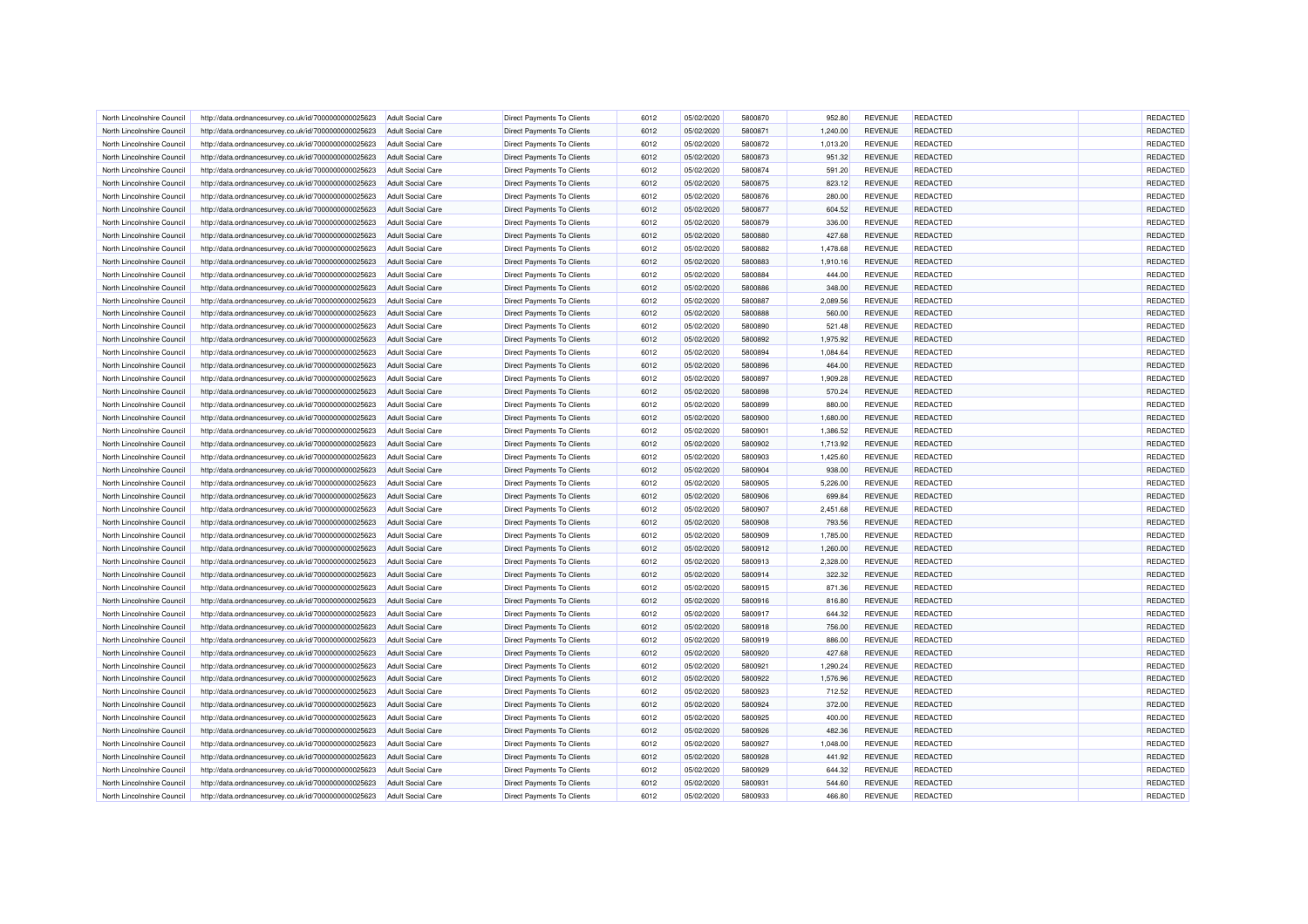| North Lincolnshire Council | http://data.ordnancesurvey.co.uk/id/7000000000025623 | <b>Adult Social Care</b> | <b>Direct Payments To Clients</b> | 6012 | 05/02/2020 | 5800934 | 3.880.36  | <b>REVENUE</b> | REDACTED        | REDACTED |
|----------------------------|------------------------------------------------------|--------------------------|-----------------------------------|------|------------|---------|-----------|----------------|-----------------|----------|
| North Lincolnshire Council | http://data.ordnancesurvey.co.uk/id/7000000000025623 | Adult Social Care        | <b>Direct Payments To Clients</b> | 6012 | 05/02/2020 | 5800935 | 2,320.00  | <b>REVENUE</b> | <b>REDACTED</b> | REDACTED |
| North Lincolnshire Council | http://data.ordnancesurvey.co.uk/id/7000000000025623 | Adult Social Care        | Direct Payments To Clients        | 6012 | 05/02/2020 | 5800936 | 1,897.28  | <b>REVENUE</b> | <b>REDACTED</b> | REDACTED |
| North Lincolnshire Council | http://data.ordnancesurvey.co.uk/id/7000000000025623 | <b>Adult Social Care</b> | <b>Direct Payments To Clients</b> | 6012 | 05/02/2020 | 5800937 | 367.60    | <b>REVENUE</b> | REDACTED        | REDACTED |
| North Lincolnshire Council | http://data.ordnancesurvey.co.uk/id/7000000000025623 | <b>Adult Social Care</b> | Direct Payments To Clients        | 6012 | 05/02/2020 | 5800938 | 1,814.40  | <b>REVENUE</b> | <b>REDACTED</b> | REDACTED |
| North Lincolnshire Council | http://data.ordnancesurvey.co.uk/id/7000000000025623 | <b>Adult Social Care</b> | Direct Payments To Clients        | 6012 | 05/02/2020 | 5800939 | 560.16    | <b>REVENUE</b> | <b>REDACTED</b> | REDACTED |
|                            |                                                      |                          |                                   |      |            |         |           |                |                 |          |
| North Lincolnshire Council | http://data.ordnancesurvey.co.uk/id/7000000000025623 | <b>Adult Social Care</b> | <b>Direct Payments To Clients</b> | 6012 | 05/02/2020 | 5800940 | 748.80    | <b>REVENUE</b> | <b>REDACTED</b> | REDACTED |
| North Lincolnshire Council | http://data.ordnancesurvey.co.uk/id/7000000000025623 | Adult Social Care        | Direct Payments To Clients        | 6012 | 05/02/2020 | 5800942 | 995.84    | <b>REVENUE</b> | <b>REDACTED</b> | REDACTED |
| North Lincolnshire Council | http://data.ordnancesurvey.co.uk/id/7000000000025623 | <b>Adult Social Care</b> | <b>Direct Payments To Clients</b> | 6012 | 05/02/2020 | 5800943 | 1.467.32  | <b>REVENUE</b> | REDACTED        | REDACTED |
| North Lincolnshire Council | http://data.ordnancesurvey.co.uk/id/7000000000025623 | Adult Social Care        | <b>Direct Payments To Clients</b> | 6012 | 05/02/2020 | 5800944 | 871.36    | <b>REVENUE</b> | <b>REDACTED</b> | REDACTED |
| North Lincolnshire Council | http://data.ordnancesurvey.co.uk/id/7000000000025623 | Adult Social Care        | <b>Direct Payments To Clients</b> | 6012 | 05/02/2020 | 5800945 | 870.88    | <b>REVENUE</b> | <b>REDACTED</b> | REDACTED |
| North Lincolnshire Council | http://data.ordnancesurvey.co.uk/id/7000000000025623 | <b>Adult Social Care</b> | <b>Direct Payments To Clients</b> | 6012 | 05/02/2020 | 5800946 | 261.40    | <b>REVENUE</b> | REDACTED        | REDACTED |
| North Lincolnshire Council | http://data.ordnancesurvey.co.uk/id/7000000000025623 | <b>Adult Social Care</b> | Direct Payments To Clients        | 6012 | 05/02/2020 | 5800947 | 778.52    | <b>REVENUE</b> | <b>REDACTED</b> | REDACTED |
| North Lincolnshire Council | http://data.ordnancesurvey.co.uk/id/7000000000025623 | Adult Social Care        | <b>Direct Payments To Clients</b> | 6012 | 05/02/2020 | 5800948 | 902.48    | <b>REVENUE</b> | REDACTED        | REDACTED |
| North Lincolnshire Council | http://data.ordnancesurvey.co.uk/id/7000000000025623 | <b>Adult Social Care</b> | Direct Payments To Clients        | 6012 | 05/02/2020 | 5800949 | 408.00    | <b>REVENUE</b> | <b>REDACTED</b> | REDACTED |
| North Lincolnshire Council | http://data.ordnancesurvey.co.uk/id/7000000000025623 | <b>Adult Social Care</b> | Direct Payments To Clients        | 6012 | 05/02/2020 | 5800950 | 564.00    | <b>REVENUE</b> | <b>REDACTED</b> | REDACTED |
| North Lincolnshire Council | http://data.ordnancesurvey.co.uk/id/7000000000025623 | <b>Adult Social Care</b> | Direct Payments To Clients        | 6012 | 05/02/2020 | 5800951 | 672.00    | <b>REVENUE</b> | <b>REDACTED</b> | REDACTED |
| North Lincolnshire Council | http://data.ordnancesurvey.co.uk/id/7000000000025623 | <b>Adult Social Care</b> | <b>Direct Payments To Clients</b> | 6012 | 05/02/2020 | 5800952 | 1,480.40  | <b>REVENUE</b> | <b>REDACTED</b> | REDACTED |
| North Lincolnshire Council | http://data.ordnancesurvey.co.uk/id/7000000000025623 | <b>Adult Social Care</b> | <b>Direct Payments To Clients</b> | 6012 | 05/02/2020 | 5800953 | 980.28    | <b>REVENUE</b> | <b>REDACTED</b> | REDACTED |
| North Lincolnshire Council | http://data.ordnancesurvey.co.uk/id/7000000000025623 | <b>Adult Social Care</b> | <b>Direct Payments To Clients</b> | 6012 | 05/02/2020 | 5800954 | 629.52    | <b>REVENUE</b> | REDACTED        | REDACTED |
| North Lincolnshire Council | http://data.ordnancesurvey.co.uk/id/7000000000025623 | <b>Adult Social Care</b> | <b>Direct Payments To Clients</b> | 6012 | 05/02/2020 | 5800955 | 1,995.84  | <b>REVENUE</b> | <b>REDACTED</b> | REDACTED |
| North Lincolnshire Council | http://data.ordnancesurvey.co.uk/id/7000000000025623 | Adult Social Care        | <b>Direct Payments To Clients</b> | 6012 | 05/02/2020 | 5800956 | 762.44    | <b>REVENUE</b> | <b>REDACTED</b> | REDACTED |
| North Lincolnshire Council | http://data.ordnancesurvey.co.uk/id/7000000000025623 | <b>Adult Social Care</b> | <b>Direct Payments To Clients</b> | 6012 | 05/02/2020 | 5800957 | 5,255.52  | <b>REVENUE</b> | <b>REDACTED</b> | REDACTED |
| North Lincolnshire Council | http://data.ordnancesurvey.co.uk/id/7000000000025623 | <b>Adult Social Care</b> | Direct Payments To Clients        | 6012 | 05/02/2020 | 5800958 | 1,307.04  | <b>REVENUE</b> | REDACTED        | REDACTED |
| North Lincolnshire Council | http://data.ordnancesurvey.co.uk/id/7000000000025623 | <b>Adult Social Care</b> | Direct Payments To Clients        | 6012 | 05/02/2020 | 5800959 | 1,089.20  | <b>REVENUE</b> | REDACTED        | REDACTED |
|                            |                                                      |                          |                                   |      |            |         |           |                |                 | REDACTED |
| North Lincolnshire Council | http://data.ordnancesurvey.co.uk/id/7000000000025623 | <b>Adult Social Care</b> | <b>Direct Payments To Clients</b> | 6012 | 05/02/2020 | 5800960 | 653.52    | <b>REVENUE</b> | <b>REDACTED</b> |          |
| North Lincolnshire Council | http://data.ordnancesurvey.co.uk/id/7000000000025623 | Adult Social Care        | <b>Direct Payments To Clients</b> | 6012 | 05/02/2020 | 580096  | 2,863.04  | <b>REVENUE</b> | <b>REDACTED</b> | REDACTED |
| North Lincolnshire Council | http://data.ordnancesurvey.co.uk/id/7000000000025623 | <b>Adult Social Care</b> | <b>Direct Payments To Clients</b> | 6012 | 05/02/2020 | 5800962 | 1,960.56  | <b>REVENUE</b> | REDACTED        | REDACTED |
| North Lincolnshire Council | http://data.ordnancesurvey.co.uk/id/7000000000025623 | <b>Adult Social Care</b> | <b>Direct Payments To Clients</b> | 6012 | 05/02/2020 | 5800963 | 544.60    | <b>REVENUE</b> | <b>REDACTED</b> | REDACTED |
| North Lincolnshire Council | http://data.ordnancesurvey.co.uk/id/7000000000025623 | Adult Social Care        | Direct Payments To Clients        | 6012 | 05/02/2020 | 5800964 | 1.496.88  | <b>REVENUE</b> | REDACTED        | REDACTED |
| North Lincolnshire Council | http://data.ordnancesurvey.co.uk/id/7000000000025623 | <b>Adult Social Care</b> | <b>Direct Payments To Clients</b> | 6012 | 05/02/2020 | 5800965 | 736.64    | <b>REVENUE</b> | REDACTED        | REDACTED |
| North Lincolnshire Council | http://data.ordnancesurvey.co.uk/id/7000000000025623 | Adult Social Care        | Direct Payments To Clients        | 6012 | 05/02/2020 | 5800966 | 1,089.00  | <b>REVENUE</b> | <b>REDACTED</b> | REDACTED |
| North Lincolnshire Council | http://data.ordnancesurvey.co.uk/id/7000000000025623 | <b>Adult Social Care</b> | <b>Direct Payments To Clients</b> | 6012 | 05/02/2020 | 5800967 | 2,008.00  | <b>REVENUE</b> | <b>REDACTED</b> | REDACTED |
| North Lincolnshire Council | http://data.ordnancesurvey.co.uk/id/7000000000025623 | <b>Adult Social Care</b> | <b>Direct Payments To Clients</b> | 6012 | 05/02/2020 | 5800968 | 3,348.00  | <b>REVENUE</b> | <b>REDACTED</b> | REDACTED |
| North Lincolnshire Council | http://data.ordnancesurvey.co.uk/id/7000000000025623 | <b>Adult Social Care</b> | Direct Payments To Clients        | 6012 | 05/02/2020 | 5800970 | 1,120.00  | <b>REVENUE</b> | REDACTED        | REDACTED |
| North Lincolnshire Council | http://data.ordnancesurvey.co.uk/id/7000000000025623 | <b>Adult Social Care</b> | <b>Direct Payments To Clients</b> | 6012 | 05/02/2020 | 5800971 | 871.36    | <b>REVENUE</b> | REDACTED        | REDACTED |
| North Lincolnshire Council | http://data.ordnancesurvey.co.uk/id/7000000000025623 | <b>Adult Social Care</b> | <b>Direct Payments To Clients</b> | 6012 | 05/02/2020 | 5800972 | 844.00    | <b>REVENUE</b> | <b>REDACTED</b> | REDACTED |
| North Lincolnshire Council | http://data.ordnancesurvey.co.uk/id/7000000000025623 | Adult Social Care        | <b>Direct Payments To Clients</b> | 6012 | 05/02/2020 | 5800973 | 680.00    | <b>REVENUE</b> | <b>REDACTED</b> | REDACTED |
| North Lincolnshire Council | http://data.ordnancesurvey.co.uk/id/7000000000025623 | <b>Adult Social Care</b> | <b>Direct Payments To Clients</b> | 6012 | 05/02/2020 | 5800974 | 1,104.76  | <b>REVENUE</b> | REDACTED        | REDACTED |
| North Lincolnshire Council | http://data.ordnancesurvey.co.uk/id/7000000000025623 | <b>Adult Social Care</b> | Direct Payments To Clients        | 6012 | 05/02/2020 | 5800975 | 1,058.44  | <b>REVENUE</b> | <b>REDACTED</b> | REDACTED |
| North Lincolnshire Council | http://data.ordnancesurvey.co.uk/id/7000000000025623 | <b>Adult Social Care</b> | <b>Direct Payments To Clients</b> | 6012 | 05/02/2020 | 5800976 | 828.00    | <b>REVENUE</b> | REDACTED        | REDACTED |
| North Lincolnshire Council | http://data.ordnancesurvey.co.uk/id/7000000000025623 | <b>Adult Social Care</b> | Direct Payments To Clients        | 6012 | 05/02/2020 | 5800977 | 2,875.76  | <b>REVENUE</b> | <b>REDACTED</b> | REDACTED |
| North Lincolnshire Council | http://data.ordnancesurvey.co.uk/id/7000000000025623 | <b>Adult Social Care</b> | Direct Payments To Clients        | 6012 | 05/02/2020 | 5800978 | 1,680.00  | <b>REVENUE</b> | <b>REDACTED</b> | REDACTED |
| North Lincolnshire Council | http://data.ordnancesurvey.co.uk/id/7000000000025623 | <b>Adult Social Care</b> | <b>Direct Payments To Clients</b> | 6012 | 05/02/2020 | 5800979 | 5,734.28  | <b>REVENUE</b> | REDACTED        | REDACTED |
| North Lincolnshire Council | http://data.ordnancesurvey.co.uk/id/7000000000025623 | <b>Adult Social Care</b> | <b>Direct Payments To Clients</b> | 6012 | 05/02/2020 | 5800980 | 3,400.68  | <b>REVENUE</b> | <b>REDACTED</b> | REDACTED |
| North Lincolnshire Council | http://data.ordnancesurvey.co.uk/id/7000000000025623 | Adult Social Care        | <b>Direct Payments To Clients</b> | 6012 | 05/02/2020 | 580098  | 1,127.20  | <b>REVENUE</b> | REDACTED        | REDACTED |
| North Lincolnshire Council | http://data.ordnancesurvey.co.uk/id/7000000000025623 | <b>Adult Social Care</b> | <b>Direct Payments To Clients</b> | 6012 | 05/02/2020 | 5800982 | 1,226.40  | <b>REVENUE</b> | REDACTED        | REDACTED |
| North Lincolnshire Council | http://data.ordnancesurvey.co.uk/id/7000000000025623 | <b>Adult Social Care</b> | Direct Payments To Clients        | 6012 | 05/02/2020 | 5800983 | 3,628.72  | <b>REVENUE</b> | <b>REDACTED</b> | REDACTED |
|                            |                                                      |                          |                                   |      |            |         |           |                |                 |          |
| North Lincolnshire Council | http://data.ordnancesurvey.co.uk/id/7000000000025623 | <b>Adult Social Care</b> | <b>Direct Payments To Clients</b> | 6012 | 05/02/2020 | 5800984 | $-460.40$ | <b>REVENUE</b> | <b>REDACTED</b> | REDACTED |
| North Lincolnshire Council | http://data.ordnancesurvey.co.uk/id/7000000000025623 | <b>Adult Social Care</b> | <b>Direct Payments To Clients</b> | 6012 | 05/02/2020 | 5800985 | 7,102.48  | <b>REVENUE</b> | <b>REDACTED</b> | REDACTED |
| North Lincolnshire Council | http://data.ordnancesurvey.co.uk/id/7000000000025623 | <b>Adult Social Care</b> | <b>Direct Payments To Clients</b> | 6012 | 05/02/2020 | 5800986 | 724.00    | <b>REVENUE</b> | REDACTED        | REDACTED |
| North Lincolnshire Council | http://data.ordnancesurvey.co.uk/id/7000000000025623 | <b>Adult Social Care</b> | <b>Direct Payments To Clients</b> | 6012 | 05/02/2020 | 5800987 | 1,004.80  | <b>REVENUE</b> | REDACTED        | REDACTED |
| North Lincolnshire Council | http://data.ordnancesurvey.co.uk/id/7000000000025623 | <b>Adult Social Care</b> | Direct Payments To Clients        | 6012 | 05/02/2020 | 5800988 | 1,192.48  | <b>REVENUE</b> | REDACTED        | REDACTED |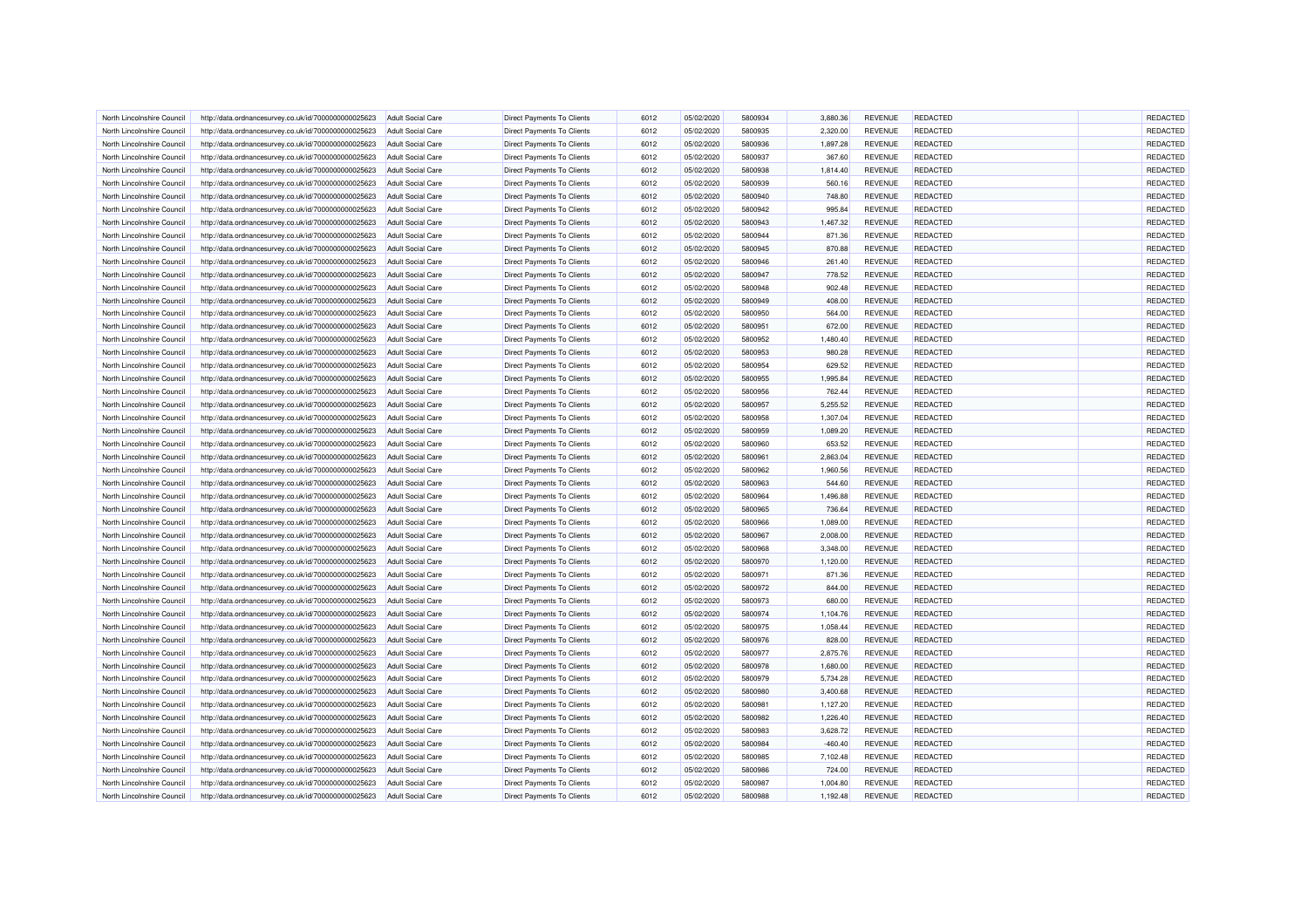| North Lincolnshire Council | http://data.ordnancesurvey.co.uk/id/7000000000025623 | Adult Social Care        | <b>Direct Payments To Clients</b> | 6012         | 05/02/2020 | 5800989            | 1,306.12 | <b>REVENUE</b>                   | <b>REDACTED</b> | REDACTED |
|----------------------------|------------------------------------------------------|--------------------------|-----------------------------------|--------------|------------|--------------------|----------|----------------------------------|-----------------|----------|
| North Lincolnshire Council | http://data.ordnancesurvey.co.uk/id/7000000000025623 | <b>Adult Social Care</b> | <b>Direct Payments To Clients</b> | 6012         | 05/02/2020 | 5800990            | 1,893.80 | <b>REVENUE</b>                   | <b>REDACTED</b> | REDACTED |
| North Lincolnshire Council | http://data.ordnancesurvey.co.uk/id/7000000000025623 | Adult Social Care        | Direct Payments To Clients        | 6012         | 05/02/2020 | 5800991            | 2,612.96 | <b>REVENUE</b>                   | <b>REDACTED</b> | REDACTED |
| North Lincolnshire Council | http://data.ordnancesurvey.co.uk/id/7000000000025623 | <b>Adult Social Care</b> | <b>Direct Payments To Clients</b> | 6012         | 05/02/2020 | 5800992            | 1,692.80 | <b>REVENUE</b>                   | REDACTED        | REDACTED |
| North Lincolnshire Council | http://data.ordnancesurvey.co.uk/id/7000000000025623 | <b>Adult Social Care</b> | Direct Payments To Clients        | 6012         | 05/02/2020 | 5800993            | 579.60   | <b>REVENUE</b>                   | <b>REDACTED</b> | REDACTED |
| North Lincolnshire Council | http://data.ordnancesurvey.co.uk/id/7000000000025623 | <b>Adult Social Care</b> | Direct Payments To Clients        | 6012         | 05/02/2020 | 5800994            | 760.48   | <b>REVENUE</b>                   | <b>REDACTED</b> | REDACTED |
|                            |                                                      |                          |                                   |              |            |                    |          |                                  |                 |          |
| North Lincolnshire Council | http://data.ordnancesurvey.co.uk/id/7000000000025623 | <b>Adult Social Care</b> | Direct Payments To Clients        | 6012         | 05/02/2020 | 5800995            | 1,878.04 | <b>REVENUE</b>                   | <b>REDACTED</b> | REDACTED |
| North Lincolnshire Council | http://data.ordnancesurvey.co.uk/id/7000000000025623 | <b>Adult Social Care</b> | Direct Payments To Clients        | 6012         | 05/02/2020 | 5800997            | 2,634.04 | <b>REVENUE</b>                   | <b>REDACTED</b> | REDACTED |
| North Lincolnshire Council | http://data.ordnancesurvey.co.uk/id/7000000000025623 | <b>Adult Social Care</b> | <b>Direct Payments To Clients</b> | 6012         | 05/02/2020 | 5800998            | 2.634.04 | <b>REVENUE</b>                   | REDACTED        | REDACTED |
| North Lincolnshire Council | http://data.ordnancesurvey.co.uk/id/7000000000025623 | <b>Adult Social Care</b> | <b>Direct Payments To Clients</b> | 6012         | 05/02/2020 | 5800999            | 2,566.04 | <b>REVENUE</b>                   | <b>REDACTED</b> | REDACTED |
| North Lincolnshire Council | http://data.ordnancesurvey.co.uk/id/7000000000025623 | Adult Social Care        | <b>Direct Payments To Clients</b> | 6012         | 05/02/2020 | 5801000            | 880.00   | <b>REVENUE</b>                   | <b>REDACTED</b> | REDACTED |
| North Lincolnshire Council | http://data.ordnancesurvey.co.uk/id/7000000000025623 | <b>Adult Social Care</b> | <b>Direct Payments To Clients</b> | 6012         | 05/02/2020 | 5801001            | 3,306.60 | <b>REVENUE</b>                   | REDACTED        | REDACTED |
| North Lincolnshire Council | http://data.ordnancesurvey.co.uk/id/7000000000025623 | <b>Adult Social Care</b> | Direct Payments To Clients        | 6012         | 05/02/2020 | 5801002            | 1,464.44 | <b>REVENUE</b>                   | <b>REDACTED</b> | REDACTED |
| North Lincolnshire Council | http://data.ordnancesurvey.co.uk/id/7000000000025623 | <b>Adult Social Care</b> | <b>Direct Payments To Clients</b> | 6012         | 05/02/2020 | 5801003            | 1,194.80 | <b>REVENUE</b>                   | <b>REDACTED</b> | REDACTED |
| North Lincolnshire Council | http://data.ordnancesurvey.co.uk/id/7000000000025623 | <b>Adult Social Care</b> | Direct Payments To Clients        | 6012         | 05/02/2020 | 5801004            | 945.64   | <b>REVENUE</b>                   | <b>REDACTED</b> | REDACTED |
| North Lincolnshire Council | http://data.ordnancesurvey.co.uk/id/7000000000025623 | <b>Adult Social Care</b> | Direct Payments To Clients        | 6012         | 05/02/2020 | 5801005            | 1,944.88 | <b>REVENUE</b>                   | <b>REDACTED</b> | REDACTED |
| North Lincolnshire Council | http://data.ordnancesurvey.co.uk/id/7000000000025623 | <b>Adult Social Care</b> | Direct Payments To Clients        | 6012         | 05/02/2020 | 5801006            | 2,049.00 | <b>REVENUE</b>                   | REDACTED        | REDACTED |
| North Lincolnshire Council | http://data.ordnancesurvey.co.uk/id/7000000000025623 | <b>Adult Social Care</b> | <b>Direct Payments To Clients</b> | 6012         | 05/02/2020 | 5801007            | 1,200.00 | <b>REVENUE</b>                   | <b>REDACTED</b> | REDACTED |
| North Lincolnshire Council | http://data.ordnancesurvey.co.uk/id/7000000000025623 | <b>Adult Social Care</b> | <b>Direct Payments To Clients</b> | 6012         | 05/02/2020 | 5801008            | 2,208.00 | <b>REVENUE</b>                   | REDACTED        | REDACTED |
| North Lincolnshire Council | http://data.ordnancesurvey.co.uk/id/7000000000025623 | <b>Adult Social Care</b> | <b>Direct Payments To Clients</b> | 6012         | 05/02/2020 | 5801009            | 1,600.00 | <b>REVENUE</b>                   | REDACTED        | REDACTED |
| North Lincolnshire Council | http://data.ordnancesurvey.co.uk/id/7000000000025623 | <b>Adult Social Care</b> | Direct Payments To Clients        | 6012         | 05/02/2020 | 5801010            | 1,540.00 | <b>REVENUE</b>                   | <b>REDACTED</b> | REDACTED |
| North Lincolnshire Council | http://data.ordnancesurvey.co.uk/id/7000000000025623 | Adult Social Care        | <b>Direct Payments To Clients</b> | 6012         | 05/02/2020 | 5801011            | 645.36   | <b>REVENUE</b>                   | <b>REDACTED</b> | REDACTED |
| North Lincolnshire Council | http://data.ordnancesurvey.co.uk/id/7000000000025623 | <b>Adult Social Care</b> | Direct Payments To Clients        | 6012         | 05/02/2020 | 5801012            | 852.00   | <b>REVENUE</b>                   | <b>REDACTED</b> | REDACTED |
| North Lincolnshire Council | http://data.ordnancesurvey.co.uk/id/7000000000025623 | <b>Adult Social Care</b> | Direct Payments To Clients        | 6012         | 05/02/2020 | 5801013            | 684.32   | <b>REVENUE</b>                   | REDACTED        | REDACTED |
| North Lincolnshire Council | http://data.ordnancesurvey.co.uk/id/7000000000025623 | <b>Adult Social Care</b> | Direct Payments To Clients        | 6012         | 05/02/2020 | 5801014            | 1,554.08 | <b>REVENUE</b>                   | REDACTED        | REDACTED |
|                            |                                                      |                          |                                   |              |            |                    |          |                                  |                 | REDACTED |
| North Lincolnshire Council | http://data.ordnancesurvey.co.uk/id/7000000000025623 | <b>Adult Social Care</b> | <b>Direct Payments To Clients</b> | 6012<br>6012 | 05/02/2020 | 5801016<br>5801017 | 400.00   | <b>REVENUE</b><br><b>REVENUE</b> | <b>REDACTED</b> | REDACTED |
| North Lincolnshire Council | http://data.ordnancesurvey.co.uk/id/7000000000025623 | <b>Adult Social Care</b> | <b>Direct Payments To Clients</b> |              | 05/02/2020 |                    | 975.52   |                                  | <b>REDACTED</b> |          |
| North Lincolnshire Council | http://data.ordnancesurvey.co.uk/id/7000000000025623 | <b>Adult Social Care</b> | <b>Direct Payments To Clients</b> | 6012         | 05/02/2020 | 5801018            | 730.80   | <b>REVENUE</b>                   | REDACTED        | REDACTED |
| North Lincolnshire Council | http://data.ordnancesurvey.co.uk/id/7000000000025623 | <b>Adult Social Care</b> | <b>Direct Payments To Clients</b> | 6012         | 05/02/2020 | 5801019            | 2,586.56 | <b>REVENUE</b>                   | <b>REDACTED</b> | REDACTED |
| North Lincolnshire Council | http://data.ordnancesurvey.co.uk/id/7000000000025623 | Adult Social Care        | Direct Payments To Clients        | 6012         | 05/02/2020 | 5801020            | 397.60   | <b>REVENUE</b>                   | <b>REDACTED</b> | REDACTED |
| North Lincolnshire Council | http://data.ordnancesurvey.co.uk/id/7000000000025623 | <b>Adult Social Care</b> | <b>Direct Payments To Clients</b> | 6012         | 05/02/2020 | 5801021            | 777.92   | <b>REVENUE</b>                   | REDACTED        | REDACTED |
| North Lincolnshire Council | http://data.ordnancesurvey.co.uk/id/7000000000025623 | <b>Adult Social Care</b> | Direct Payments To Clients        | 6012         | 05/02/2020 | 5801022            | 1,040.00 | <b>REVENUE</b>                   | <b>REDACTED</b> | REDACTED |
| North Lincolnshire Council | http://data.ordnancesurvey.co.uk/id/7000000000025623 | <b>Adult Social Care</b> | <b>Direct Payments To Clients</b> | 6012         | 05/02/2020 | 5801023            | 711.00   | <b>REVENUE</b>                   | <b>REDACTED</b> | REDACTED |
| North Lincolnshire Council | http://data.ordnancesurvey.co.uk/id/7000000000025623 | <b>Adult Social Care</b> | <b>Direct Payments To Clients</b> | 6012         | 05/02/2020 | 5801024            | 490.60   | <b>REVENUE</b>                   | <b>REDACTED</b> | REDACTED |
| North Lincolnshire Council | http://data.ordnancesurvey.co.uk/id/7000000000025623 | <b>Adult Social Care</b> | Direct Payments To Clients        | 6012         | 05/02/2020 | 5801025            | 977.60   | <b>REVENUE</b>                   | REDACTED        | REDACTED |
| North Lincolnshire Council | http://data.ordnancesurvey.co.uk/id/7000000000025623 | <b>Adult Social Care</b> | <b>Direct Payments To Clients</b> | 6012         | 05/02/2020 | 5801027            | 1.411.56 | <b>REVENUE</b>                   | <b>REDACTED</b> | REDACTED |
| North Lincolnshire Council | http://data.ordnancesurvey.co.uk/id/7000000000025623 | <b>Adult Social Care</b> | <b>Direct Payments To Clients</b> | 6012         | 05/02/2020 | 5801029            | 913.84   | <b>REVENUE</b>                   | REDACTED        | REDACTED |
| North Lincolnshire Council | http://data.ordnancesurvey.co.uk/id/7000000000025623 | Adult Social Care        | <b>Direct Payments To Clients</b> | 6012         | 05/02/2020 | 5801030            | 7.280.28 | <b>REVENUE</b>                   | <b>REDACTED</b> | REDACTED |
| North Lincolnshire Council | http://data.ordnancesurvey.co.uk/id/7000000000025623 | <b>Adult Social Care</b> | <b>Direct Payments To Clients</b> | 6012         | 05/02/2020 | 580103             | 2,200.00 | <b>REVENUE</b>                   | REDACTED        | REDACTED |
| North Lincolnshire Council | http://data.ordnancesurvey.co.uk/id/7000000000025623 | <b>Adult Social Care</b> | Direct Payments To Clients        | 6012         | 05/02/2020 | 5801032            | 1,113.48 | <b>REVENUE</b>                   | <b>REDACTED</b> | REDACTED |
| North Lincolnshire Council | http://data.ordnancesurvey.co.uk/id/7000000000025623 | <b>Adult Social Care</b> | <b>Direct Payments To Clients</b> | 6012         | 05/02/2020 | 5801033            | 737.68   | <b>REVENUE</b>                   | REDACTED        | REDACTED |
| North Lincolnshire Council | http://data.ordnancesurvey.co.uk/id/7000000000025623 | <b>Adult Social Care</b> | Direct Payments To Clients        | 6012         | 05/02/2020 | 5801035            | 1,160.48 | <b>REVENUE</b>                   | <b>REDACTED</b> | REDACTED |
| North Lincolnshire Council | http://data.ordnancesurvey.co.uk/id/7000000000025623 | <b>Adult Social Care</b> | Direct Payments To Clients        | 6012         | 05/02/2020 | 5801036            | 1,380.00 | <b>REVENUE</b>                   | <b>REDACTED</b> | REDACTED |
| North Lincolnshire Council | http://data.ordnancesurvey.co.uk/id/7000000000025623 | <b>Adult Social Care</b> | <b>Direct Payments To Clients</b> | 6012         | 05/02/2020 | 5801037            | 1,917.24 | <b>REVENUE</b>                   | <b>REDACTED</b> | REDACTED |
| North Lincolnshire Council | http://data.ordnancesurvey.co.uk/id/7000000000025623 | <b>Adult Social Care</b> | <b>Direct Payments To Clients</b> | 6012         | 05/02/2020 | 5801038            | 560.00   | <b>REVENUE</b>                   | <b>REDACTED</b> | REDACTED |
| North Lincolnshire Council | http://data.ordnancesurvey.co.uk/id/7000000000025623 | Adult Social Care        | <b>Direct Payments To Clients</b> | 6012         | 05/02/2020 | 5801039            | 1,299.28 | <b>REVENUE</b>                   | <b>REDACTED</b> | REDACTED |
| North Lincolnshire Council | http://data.ordnancesurvey.co.uk/id/7000000000025623 | <b>Adult Social Care</b> | <b>Direct Payments To Clients</b> | 6012         | 05/02/2020 | 5801040            | 1,206.40 | <b>REVENUE</b>                   | REDACTED        | REDACTED |
| North Lincolnshire Council | http://data.ordnancesurvey.co.uk/id/7000000000025623 | <b>Adult Social Care</b> | Direct Payments To Clients        | 6012         | 05/02/2020 | 5801041            | 1,113.60 | <b>REVENUE</b>                   | <b>REDACTED</b> | REDACTED |
| North Lincolnshire Council |                                                      |                          |                                   | 6012         |            | 5801042            |          | <b>REVENUE</b>                   |                 | REDACTED |
|                            | http://data.ordnancesurvey.co.uk/id/7000000000025623 | <b>Adult Social Care</b> | Direct Payments To Clients        |              | 05/02/2020 |                    | 783.60   |                                  | <b>REDACTED</b> |          |
| North Lincolnshire Council | http://data.ordnancesurvey.co.uk/id/7000000000025623 | <b>Adult Social Care</b> | <b>Direct Payments To Clients</b> | 6012         | 05/02/2020 | 5801043            | 1,352.00 | <b>REVENUE</b>                   | <b>REDACTED</b> | REDACTED |
| North Lincolnshire Council | http://data.ordnancesurvey.co.uk/id/7000000000025623 | <b>Adult Social Care</b> | <b>Direct Payments To Clients</b> | 6012         | 05/02/2020 | 5801044            | 498.44   | <b>REVENUE</b>                   | REDACTED        | REDACTED |
| North Lincolnshire Council | http://data.ordnancesurvey.co.uk/id/7000000000025623 | <b>Adult Social Care</b> | Direct Payments To Clients        | 6012         | 05/02/2020 | 5801561            | 750.00   | <b>REVENUE</b>                   | REDACTED        | REDACTED |
| North Lincolnshire Council | http://data.ordnancesurvey.co.uk/id/7000000000025623 | <b>Adult Social Care</b> | Direct Payments To Clients        | 6012         | 05/02/2020 | 5801636            | 3,013.86 | <b>REVENUE</b>                   | REDACTED        | REDACTED |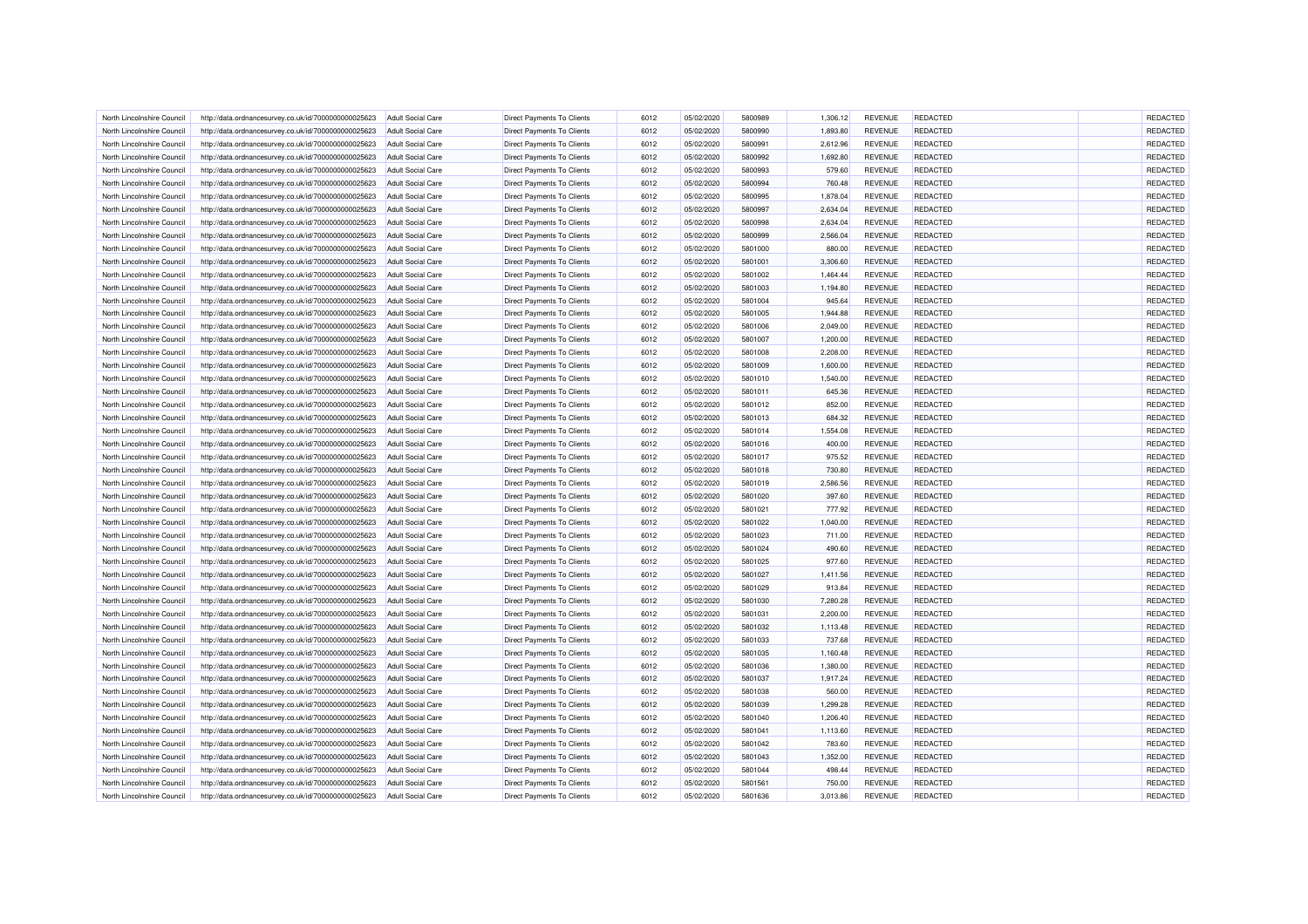| North Lincolnshire Council | http://data.ordnancesurvey.co.uk/id/7000000000025623 | <b>Adult Social Care</b>                      | <b>Direct Payments To Clients</b> | 6012         | 05/02/2020 | 5801649            | 306.36    | <b>REVENUE</b>                   | REDACTED        | <b>REDACTED</b> |
|----------------------------|------------------------------------------------------|-----------------------------------------------|-----------------------------------|--------------|------------|--------------------|-----------|----------------------------------|-----------------|-----------------|
| North Lincolnshire Council | http://data.ordnancesurvey.co.uk/id/7000000000025623 | Adult Social Care                             | <b>Direct Payments To Clients</b> | 6012         | 05/02/2020 | 5801650            | 877.50    | <b>REVENUE</b>                   | <b>REDACTED</b> | REDACTED        |
| North Lincolnshire Council | http://data.ordnancesurvey.co.uk/id/7000000000025623 | Adult Social Care                             | <b>Direct Payments To Clients</b> | 6012         | 07/02/2020 | 5803341            | 500.00    | <b>REVENUE</b>                   | <b>REDACTED</b> | REDACTED        |
| North Lincolnshire Council | http://data.ordnancesurvey.co.uk/id/7000000000025623 | <b>Adult Social Care</b>                      | <b>Direct Payments To Clients</b> | 6012         | 07/02/2020 | 5803345            | 436.32    | <b>REVENUE</b>                   | REDACTED        | REDACTED        |
| North Lincolnshire Council | http://data.ordnancesurvey.co.uk/id/7000000000025623 | <b>Adult Social Care</b>                      | Direct Payments To Clients        | 6012         | 12/02/2020 | 5805117            | 750.00    | <b>REVENUE</b>                   | <b>REDACTED</b> | REDACTED        |
| North Lincolnshire Council | http://data.ordnancesurvey.co.uk/id/7000000000025623 | <b>Adult Social Care</b>                      | <b>Direct Payments To Clients</b> | 6012         | 12/02/2020 | 5805118            | 500.00    | <b>REVENUE</b>                   | REDACTED        | REDACTED        |
|                            |                                                      |                                               |                                   |              |            |                    |           |                                  |                 |                 |
| North Lincolnshire Council | http://data.ordnancesurvey.co.uk/id/7000000000025623 | <b>Adult Social Care</b>                      | <b>Direct Payments To Clients</b> | 6012         | 14/02/2020 | 5807233            | 500.00    | <b>REVENUE</b>                   | <b>REDACTED</b> | REDACTED        |
| North Lincolnshire Council | http://data.ordnancesurvey.co.uk/id/7000000000025623 | <b>Adult Social Care</b>                      | Direct Payments To Clients        | 6012         | 14/02/2020 | 5807235            | 750.00    | <b>REVENUE</b>                   | <b>REDACTED</b> | REDACTED        |
| North Lincolnshire Council | http://data.ordnancesurvey.co.uk/id/7000000000025623 | <b>Adult Social Care</b>                      | <b>Direct Payments To Clients</b> | 6012         | 14/02/2020 | 5807368            | 511.56    | <b>REVENUE</b>                   | <b>REDACTED</b> | REDACTED        |
| North Lincolnshire Council | http://data.ordnancesurvey.co.uk/id/7000000000025623 | <b>Adult Social Care</b>                      | <b>Direct Payments To Clients</b> | 6012         | 14/02/2020 | 5807369            | 645.55    | <b>REVENUE</b>                   | <b>REDACTED</b> | REDACTED        |
| North Lincolnshire Council | http://data.ordnancesurvey.co.uk/id/7000000000025623 | Adult Social Care                             | <b>Direct Payments To Clients</b> | 6012         | 14/02/2020 | 5807372            | 432.00    | <b>REVENUE</b>                   | <b>REDACTED</b> | REDACTED        |
| North Lincolnshire Council | http://data.ordnancesurvey.co.uk/id/7000000000025623 | <b>Adult Social Care</b>                      | <b>Direct Payments To Clients</b> | 6012         | 14/02/2020 | 5807374            | 343.35    | <b>REVENUE</b>                   | REDACTED        | REDACTED        |
| North Lincolnshire Council | http://data.ordnancesurvey.co.uk/id/7000000000025623 | <b>Adult Social Care</b>                      | Direct Payments To Clients        | 6012         | 19/02/2020 | 5809549            | 270.00    | <b>REVENUE</b>                   | <b>REDACTED</b> | REDACTED        |
| North Lincolnshire Council | http://data.ordnancesurvey.co.uk/id/7000000000025623 | Adult Social Care                             | <b>Direct Payments To Clients</b> | 6012         | 21/02/2020 | 5810816            | 656.00    | <b>REVENUE</b>                   | REDACTED        | REDACTED        |
| North Lincolnshire Council | http://data.ordnancesurvey.co.uk/id/7000000000025623 | <b>Adult Social Care</b>                      | Direct Payments To Clients        | 6012         | 21/02/2020 | 5810827            | 1,164.43  | <b>REVENUE</b>                   | <b>REDACTED</b> | REDACTED        |
| North Lincolnshire Council | http://data.ordnancesurvey.co.uk/id/7000000000025623 | <b>Adult Social Care</b>                      | Direct Payments To Clients        | 6012         | 21/02/2020 | 5810828            | 420.00    | <b>REVENUE</b>                   | <b>REDACTED</b> | REDACTED        |
| North Lincolnshire Council | http://data.ordnancesurvey.co.uk/id/7000000000025623 | <b>Adult Social Care</b>                      | <b>Direct Payments To Clients</b> | 6012         | 21/02/2020 | 5810829            | 2,493.09  | <b>REVENUE</b>                   | <b>REDACTED</b> | REDACTED        |
| North Lincolnshire Council | http://data.ordnancesurvey.co.uk/id/7000000000025623 | <b>Adult Social Care</b>                      | <b>Direct Payments To Clients</b> | 6012         | 21/02/2020 | 5810838            | 750.00    | <b>REVENUE</b>                   | <b>REDACTED</b> | REDACTED        |
| North Lincolnshire Council | http://data.ordnancesurvey.co.uk/id/7000000000025623 | <b>Adult Social Care</b>                      | <b>Direct Payments To Clients</b> | 6012         | 21/02/2020 | 5810839            | 750.00    | <b>REVENUE</b>                   | <b>REDACTED</b> | REDACTED        |
| North Lincolnshire Council | http://data.ordnancesurvey.co.uk/id/7000000000025623 | <b>Adult Social Care</b>                      | <b>Direct Payments To Clients</b> | 6012         | 21/02/2020 | 5810840            | 500.00    | <b>REVENUE</b>                   | REDACTED        | REDACTED        |
| North Lincolnshire Council | http://data.ordnancesurvey.co.uk/id/7000000000025623 | <b>Adult Social Care</b>                      | <b>Direct Payments To Clients</b> | 6012         | 21/02/2020 | 5810842            | 500.00    | <b>REVENUE</b>                   | <b>REDACTED</b> | REDACTED        |
| North Lincolnshire Council | http://data.ordnancesurvey.co.uk/id/7000000000025623 | Adult Social Care                             | <b>Direct Payments To Clients</b> | 6012         | 21/02/2020 | 5810859            | 939.84    | <b>REVENUE</b>                   | <b>REDACTED</b> | REDACTED        |
| North Lincolnshire Council | http://data.ordnancesurvey.co.uk/id/7000000000025623 | <b>Adult Social Care</b>                      | <b>Direct Payments To Clients</b> | 6012         | 26/02/2020 | 5811452            | 500.00    | <b>REVENUE</b>                   | <b>REDACTED</b> | REDACTED        |
| North Lincolnshire Council | http://data.ordnancesurvey.co.uk/id/7000000000025623 | <b>Adult Social Care</b>                      | Direct Payments To Clients        | 6012         | 26/02/2020 | 5811453            | 612.00    | <b>REVENUE</b>                   | REDACTED        | REDACTED        |
| North Lincolnshire Council | http://data.ordnancesurvey.co.uk/id/7000000000025623 | <b>Adult Social Care</b>                      | Direct Payments To Clients        | 6012         | 26/02/2020 | 5811454            | 300.00    | <b>REVENUE</b>                   | REDACTED        | REDACTED        |
|                            |                                                      |                                               |                                   |              |            |                    |           |                                  |                 | REDACTED        |
| North Lincolnshire Council | http://data.ordnancesurvey.co.uk/id/7000000000025623 | <b>Adult Social Care</b><br>Adult Social Care | <b>Direct Payments To Clients</b> | 6012<br>6012 | 26/02/2020 | 5811455<br>5811456 | 500.00    | <b>REVENUE</b><br><b>REVENUE</b> | <b>REDACTED</b> | REDACTED        |
| North Lincolnshire Council | http://data.ordnancesurvey.co.uk/id/7000000000025623 |                                               | <b>Direct Payments To Clients</b> |              | 26/02/2020 |                    | 500.00    |                                  | <b>REDACTED</b> |                 |
| North Lincolnshire Council | http://data.ordnancesurvey.co.uk/id/7000000000025623 | <b>Adult Social Care</b>                      | <b>Direct Payments To Clients</b> | 6012         | 26/02/2020 | 5813033            | 661.88    | <b>REVENUE</b>                   | REDACTED        | REDACTED        |
| North Lincolnshire Council | http://data.ordnancesurvey.co.uk/id/7000000000025623 | <b>Adult Social Care</b>                      | <b>Direct Payments To Clients</b> | 6012         | 26/02/2020 | 5813035            | 991.35    | <b>REVENUE</b>                   | <b>REDACTED</b> | REDACTED        |
| North Lincolnshire Council | http://data.ordnancesurvey.co.uk/id/7000000000025623 | Adult Social Care                             | Fees & Charges Income             | 9002         | 05/02/2020 | 5800670            | $-122.56$ | <b>REVENUE</b>                   | REDACTED        | REDACTED        |
| North Lincolnshire Council | http://data.ordnancesurvey.co.uk/id/7000000000025623 | <b>Adult Social Care</b>                      | Fees & Charges Income             | 9002         | 05/02/2020 | 5800671            | $-99.72$  | <b>REVENUE</b>                   | REDACTED        | REDACTED        |
| North Lincolnshire Council | http://data.ordnancesurvey.co.uk/id/7000000000025623 | <b>Adult Social Care</b>                      | Fees & Charges Income             | 9002         | 05/02/2020 | 5800673            | $-198.56$ | <b>REVENUE</b>                   | <b>REDACTED</b> | REDACTED        |
| North Lincolnshire Council | http://data.ordnancesurvey.co.uk/id/7000000000025623 | <b>Adult Social Care</b>                      | Fees & Charges Income             | 9002         | 05/02/2020 | 5800674            | $-122.56$ | <b>REVENUE</b>                   | <b>REDACTED</b> | REDACTED        |
| North Lincolnshire Council | http://data.ordnancesurvey.co.uk/id/7000000000025623 | <b>Adult Social Care</b>                      | Fees & Charges Income             | 9002         | 05/02/2020 | 5800675            | $-379.76$ | <b>REVENUE</b>                   | <b>REDACTED</b> | REDACTED        |
| North Lincolnshire Council | http://data.ordnancesurvey.co.uk/id/7000000000025623 | <b>Adult Social Care</b>                      | Fees & Charges Income             | 9002         | 05/02/2020 | 5800676            | $-119.28$ | <b>REVENUE</b>                   | <b>REDACTED</b> | REDACTED        |
| North Lincolnshire Council | http://data.ordnancesurvey.co.uk/id/7000000000025623 | Adult Social Care                             | Fees & Charges Income             | 9002         | 05/02/2020 | 5800677            | $-198.56$ | <b>REVENUE</b>                   | REDACTED        | REDACTED        |
| North Lincolnshire Council | http://data.ordnancesurvey.co.uk/id/7000000000025623 | <b>Adult Social Care</b>                      | Fees & Charges Income             | 9002         | 05/02/2020 | 5800678            | $-220.04$ | <b>REVENUE</b>                   | <b>REDACTED</b> | REDACTED        |
| North Lincolnshire Council | http://data.ordnancesurvey.co.uk/id/7000000000025623 | Adult Social Care                             | Fees & Charges Income             | 9002         | 05/02/2020 | 5800679            | $-138.96$ | <b>REVENUE</b>                   | <b>REDACTED</b> | REDACTED        |
| North Lincolnshire Council | http://data.ordnancesurvey.co.uk/id/7000000000025623 | <b>Adult Social Care</b>                      | Fees & Charges Income             | 9002         | 05/02/2020 | 5800680            | $-122.56$ | <b>REVENUE</b>                   | REDACTED        | REDACTED        |
| North Lincolnshire Council | http://data.ordnancesurvey.co.uk/id/7000000000025623 | <b>Adult Social Care</b>                      | Fees & Charges Income             | 9002         | 05/02/2020 | 5800682            | $-274.36$ | <b>REVENUE</b>                   | <b>REDACTED</b> | REDACTED        |
| North Lincolnshire Council | http://data.ordnancesurvey.co.uk/id/7000000000025623 | <b>Adult Social Care</b>                      | Fees & Charges Income             | 9002         | 05/02/2020 | 5800683            | $-122.56$ | <b>REVENUE</b>                   | REDACTED        | REDACTED        |
| North Lincolnshire Council | http://data.ordnancesurvey.co.uk/id/7000000000025623 | <b>Adult Social Care</b>                      | Fees & Charges Income             | 9002         | 05/02/2020 | 5800686            | $-338.24$ | <b>REVENUE</b>                   | <b>REDACTED</b> | REDACTED        |
| North Lincolnshire Council | http://data.ordnancesurvey.co.uk/id/7000000000025623 | <b>Adult Social Care</b>                      | Fees & Charges Income             | 9002         | 05/02/2020 | 5800687            | $-122.56$ | <b>REVENUE</b>                   | <b>REDACTED</b> | REDACTED        |
| North Lincolnshire Council | http://data.ordnancesurvey.co.uk/id/7000000000025623 | <b>Adult Social Care</b>                      | Fees & Charges Income             | 9002         | 05/02/2020 | 5800688            | $-122.56$ | <b>REVENUE</b>                   | REDACTED        | REDACTED        |
| North Lincolnshire Council | http://data.ordnancesurvey.co.uk/id/7000000000025623 | <b>Adult Social Care</b>                      | Fees & Charges Income             | 9002         | 05/02/2020 | 5800690            | $-122.56$ | <b>REVENUE</b>                   | <b>REDACTED</b> | REDACTED        |
| North Lincolnshire Council | http://data.ordnancesurvey.co.uk/id/7000000000025623 | Adult Social Care                             | Fees & Charges Income             | 9002         | 05/02/2020 | 580069             | $-187.68$ | <b>REVENUE</b>                   | REDACTED        | REDACTED        |
| North Lincolnshire Council | http://data.ordnancesurvey.co.uk/id/7000000000025623 | <b>Adult Social Care</b>                      | Fees & Charges Income             | 9002         | 05/02/2020 | 5800693            | $-122.56$ | <b>REVENUE</b>                   | <b>REDACTED</b> | REDACTED        |
| North Lincolnshire Council | http://data.ordnancesurvey.co.uk/id/7000000000025623 | <b>Adult Social Care</b>                      | Fees & Charges Income             | 9002         | 05/02/2020 | 5800694            | $-122.56$ | <b>REVENUE</b>                   | <b>REDACTED</b> | REDACTED        |
| North Lincolnshire Council |                                                      |                                               |                                   | 9002         |            | 5800695            |           | <b>REVENUE</b>                   |                 | REDACTED        |
|                            | http://data.ordnancesurvey.co.uk/id/7000000000025623 | <b>Adult Social Care</b>                      | Fees & Charges Income             |              | 05/02/2020 |                    | $-122.56$ |                                  | <b>REDACTED</b> |                 |
| North Lincolnshire Council | http://data.ordnancesurvey.co.uk/id/7000000000025623 | <b>Adult Social Care</b>                      | Fees & Charges Income             | 9002         | 05/02/2020 | 5800696            | $-123.00$ | <b>REVENUE</b>                   | <b>REDACTED</b> | REDACTED        |
| North Lincolnshire Council | http://data.ordnancesurvey.co.uk/id/7000000000025623 | <b>Adult Social Care</b>                      | Fees & Charges Income             | 9002         | 05/02/2020 | 5800697            | $-122.56$ | <b>REVENUE</b>                   | REDACTED        | REDACTED        |
| North Lincolnshire Council | http://data.ordnancesurvey.co.uk/id/7000000000025623 | <b>Adult Social Care</b>                      | Fees & Charges Income             | 9002         | 05/02/2020 | 5800698            | $-56.96$  | <b>REVENUE</b>                   | REDACTED        | REDACTED        |
| North Lincolnshire Council | http://data.ordnancesurvey.co.uk/id/7000000000025623 | <b>Adult Social Care</b>                      | Fees & Charges Income             | 9002         | 05/02/2020 | 5800700            | $-98.56$  | <b>REVENUE</b>                   | REDACTED        | REDACTED        |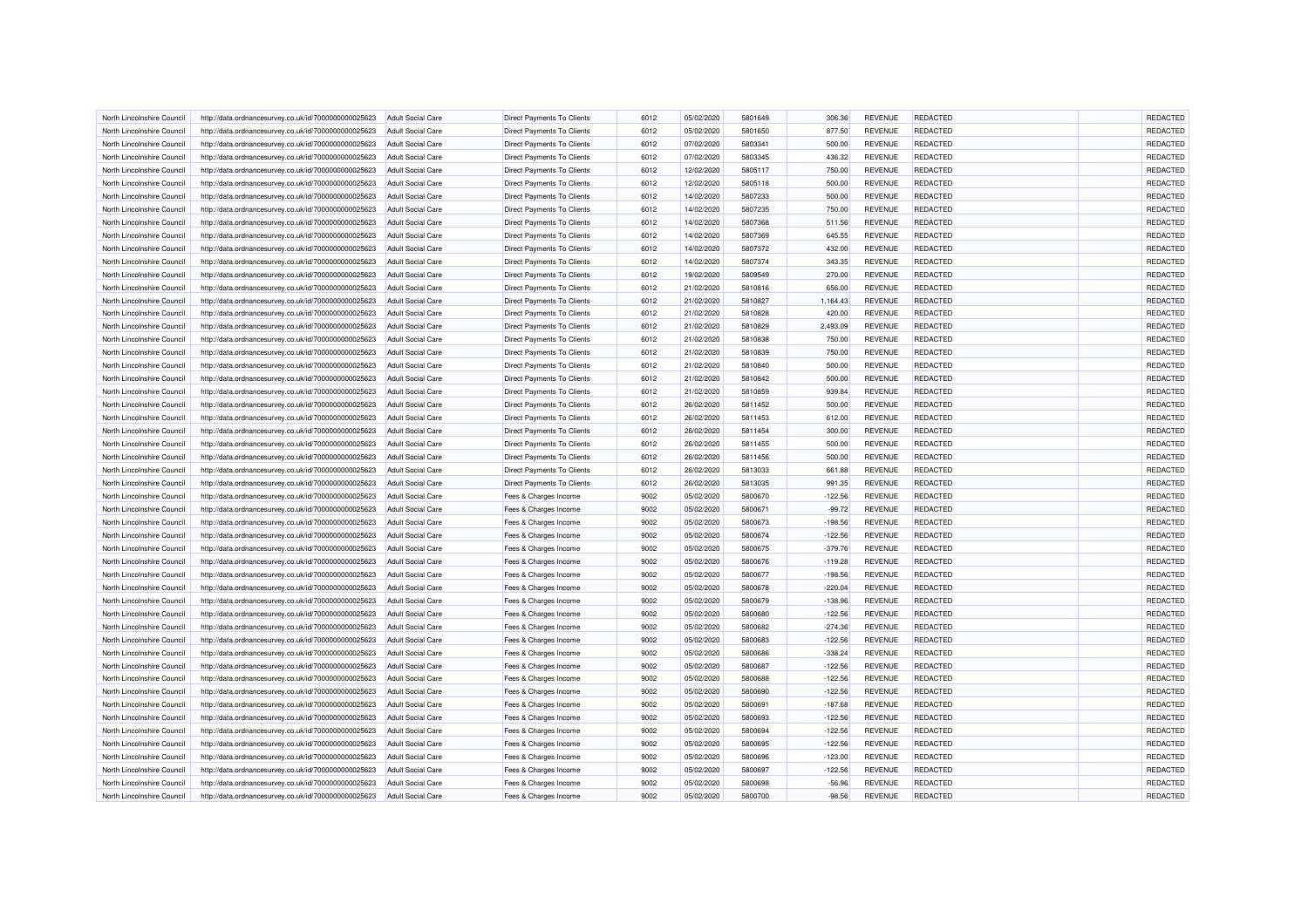| North Lincolnshire Council | http://data.ordnancesurvey.co.uk/id/7000000000025623 | <b>Adult Social Care</b> | Fees & Charges Income | 9002 | 05/02/2020 | 5800701 | $-122.56$ | <b>REVENUE</b> | REDACTED        | REDACTED |
|----------------------------|------------------------------------------------------|--------------------------|-----------------------|------|------------|---------|-----------|----------------|-----------------|----------|
| North Lincolnshire Council | http://data.ordnancesurvey.co.uk/id/7000000000025623 | <b>Adult Social Care</b> | Fees & Charges Income | 9002 | 05/02/2020 | 5800704 | $-21.80$  | <b>REVENUE</b> | <b>REDACTED</b> | REDACTED |
| North Lincolnshire Council | http://data.ordnancesurvey.co.uk/id/7000000000025623 | Adult Social Care        | Fees & Charges Income | 9002 | 05/02/2020 | 5800708 | $-120.32$ | <b>REVENUE</b> | <b>REDACTED</b> | REDACTED |
| North Lincolnshire Council | http://data.ordnancesurvey.co.uk/id/7000000000025623 | <b>Adult Social Care</b> | Fees & Charges Income | 9002 | 05/02/2020 | 5800713 | $-122.56$ | <b>REVENUE</b> | REDACTED        | REDACTED |
| North Lincolnshire Council | http://data.ordnancesurvey.co.uk/id/7000000000025623 | <b>Adult Social Care</b> | Fees & Charges Income | 9002 | 05/02/2020 | 5800716 | $-57.36$  | <b>REVENUE</b> | <b>REDACTED</b> | REDACTED |
| North Lincolnshire Council | http://data.ordnancesurvey.co.uk/id/7000000000025623 | <b>Adult Social Care</b> | Fees & Charges Income | 9002 | 05/02/2020 | 5800717 | $-122.56$ | <b>REVENUE</b> | <b>REDACTED</b> | REDACTED |
|                            |                                                      |                          |                       |      |            |         |           |                |                 |          |
| North Lincolnshire Council | http://data.ordnancesurvey.co.uk/id/7000000000025623 | <b>Adult Social Care</b> | Fees & Charges Income | 9002 | 05/02/2020 | 5800718 | $-198.56$ | <b>REVENUE</b> | <b>REDACTED</b> | REDACTED |
| North Lincolnshire Council | http://data.ordnancesurvey.co.uk/id/7000000000025623 | <b>Adult Social Care</b> | Fees & Charges Income | 9002 | 05/02/2020 | 5800719 | $-122.56$ | <b>REVENUE</b> | <b>REDACTED</b> | REDACTED |
| North Lincolnshire Council | http://data.ordnancesurvey.co.uk/id/7000000000025623 | <b>Adult Social Care</b> | Fees & Charges Income | 9002 | 05/02/2020 | 5800720 | $-198.56$ | <b>REVENUE</b> | REDACTED        | REDACTED |
| North Lincolnshire Council | http://data.ordnancesurvey.co.uk/id/7000000000025623 | <b>Adult Social Care</b> | Fees & Charges Income | 9002 | 05/02/2020 | 5800721 | $-109.36$ | <b>REVENUE</b> | <b>REDACTED</b> | REDACTED |
| North Lincolnshire Council | http://data.ordnancesurvey.co.uk/id/7000000000025623 | Adult Social Care        | Fees & Charges Income | 9002 | 05/02/2020 | 5800722 | $-56.96$  | <b>REVENUE</b> | REDACTED        | REDACTED |
| North Lincolnshire Council | http://data.ordnancesurvey.co.uk/id/7000000000025623 | <b>Adult Social Care</b> | Fees & Charges Income | 9002 | 05/02/2020 | 5800723 | $-122.56$ | <b>REVENUE</b> | REDACTED        | REDACTED |
| North Lincolnshire Council | http://data.ordnancesurvey.co.uk/id/7000000000025623 | <b>Adult Social Care</b> | Fees & Charges Income | 9002 | 05/02/2020 | 5800725 | $-122.56$ | <b>REVENUE</b> | <b>REDACTED</b> | REDACTED |
| North Lincolnshire Council | http://data.ordnancesurvey.co.uk/id/7000000000025623 | Adult Social Care        | Fees & Charges Income | 9002 | 05/02/2020 | 5800726 | $-122.56$ | <b>REVENUE</b> | REDACTED        | REDACTED |
| North Lincolnshire Council | http://data.ordnancesurvey.co.uk/id/7000000000025623 | <b>Adult Social Care</b> | Fees & Charges Income | 9002 | 05/02/2020 | 5800727 | $-198.56$ | <b>REVENUE</b> | <b>REDACTED</b> | REDACTED |
| North Lincolnshire Council | http://data.ordnancesurvey.co.uk/id/7000000000025623 | <b>Adult Social Care</b> | Fees & Charges Income | 9002 | 05/02/2020 | 5800728 | $-122.56$ | <b>REVENUE</b> | <b>REDACTED</b> | REDACTED |
| North Lincolnshire Council | http://data.ordnancesurvey.co.uk/id/7000000000025623 | <b>Adult Social Care</b> | Fees & Charges Income | 9002 | 05/02/2020 | 5800729 | $-346.44$ | <b>REVENUE</b> | <b>REDACTED</b> | REDACTED |
| North Lincolnshire Council | http://data.ordnancesurvey.co.uk/id/7000000000025623 | <b>Adult Social Care</b> | Fees & Charges Income | 9002 | 05/02/2020 | 5800730 | $-379.76$ | <b>REVENUE</b> | <b>REDACTED</b> | REDACTED |
| North Lincolnshire Council | http://data.ordnancesurvey.co.uk/id/7000000000025623 | <b>Adult Social Care</b> | Fees & Charges Income | 9002 | 05/02/2020 | 5800732 | $-127.36$ | <b>REVENUE</b> | REDACTED        | REDACTED |
| North Lincolnshire Council | http://data.ordnancesurvey.co.uk/id/7000000000025623 | <b>Adult Social Care</b> | Fees & Charges Income | 9002 | 05/02/2020 | 5800733 | $-113.72$ | <b>REVENUE</b> | REDACTED        | REDACTED |
| North Lincolnshire Council | http://data.ordnancesurvey.co.uk/id/7000000000025623 | <b>Adult Social Care</b> | Fees & Charges Income | 9002 | 05/02/2020 | 5800734 | $-122.56$ | <b>REVENUE</b> | REDACTED        | REDACTED |
| North Lincolnshire Council | http://data.ordnancesurvey.co.uk/id/7000000000025623 | Adult Social Care        | Fees & Charges Income | 9002 | 05/02/2020 | 5800735 | $-318.76$ | <b>REVENUE</b> | <b>REDACTED</b> | REDACTED |
| North Lincolnshire Council | http://data.ordnancesurvey.co.uk/id/7000000000025623 | <b>Adult Social Care</b> | Fees & Charges Income | 9002 | 05/02/2020 | 5800736 | $-364.72$ | <b>REVENUE</b> | <b>REDACTED</b> | REDACTED |
|                            |                                                      |                          |                       |      |            |         |           |                |                 | REDACTED |
| North Lincolnshire Council | http://data.ordnancesurvey.co.uk/id/7000000000025623 | <b>Adult Social Care</b> | Fees & Charges Income | 9002 | 05/02/2020 | 5800737 | $-85.04$  | <b>REVENUE</b> | REDACTED        |          |
| North Lincolnshire Council | http://data.ordnancesurvey.co.uk/id/7000000000025623 | <b>Adult Social Care</b> | Fees & Charges Income | 9002 | 05/02/2020 | 5800739 | $-324.04$ | <b>REVENUE</b> | REDACTED        | REDACTED |
| North Lincolnshire Council | http://data.ordnancesurvey.co.uk/id/7000000000025623 | <b>Adult Social Care</b> | Fees & Charges Income | 9002 | 05/02/2020 | 5800740 | $-104.56$ | <b>REVENUE</b> | <b>REDACTED</b> | REDACTED |
| North Lincolnshire Council | http://data.ordnancesurvey.co.uk/id/7000000000025623 | Adult Social Care        | Fees & Charges Income | 9002 | 05/02/2020 | 5800742 | $-41.12$  | <b>REVENUE</b> | REDACTED        | REDACTED |
| North Lincolnshire Council | http://data.ordnancesurvey.co.uk/id/7000000000025623 | <b>Adult Social Care</b> | Fees & Charges Income | 9002 | 05/02/2020 | 5800743 | $-122.56$ | <b>REVENUE</b> | REDACTED        | REDACTED |
| North Lincolnshire Council | http://data.ordnancesurvey.co.uk/id/7000000000025623 | <b>Adult Social Care</b> | Fees & Charges Income | 9002 | 05/02/2020 | 5800745 | $-341.76$ | <b>REVENUE</b> | <b>REDACTED</b> | REDACTED |
| North Lincolnshire Council | http://data.ordnancesurvey.co.uk/id/7000000000025623 | Adult Social Care        | Fees & Charges Income | 9002 | 05/02/2020 | 5800750 | $-122.56$ | <b>REVENUE</b> | REDACTED        | REDACTED |
| North Lincolnshire Council | http://data.ordnancesurvey.co.uk/id/7000000000025623 | <b>Adult Social Care</b> | Fees & Charges Income | 9002 | 05/02/2020 | 5800754 | $-122.56$ | <b>REVENUE</b> | REDACTED        | REDACTED |
| North Lincolnshire Council | http://data.ordnancesurvey.co.uk/id/7000000000025623 | <b>Adult Social Care</b> | Fees & Charges Income | 9002 | 05/02/2020 | 5800755 | $-379.76$ | <b>REVENUE</b> | <b>REDACTED</b> | REDACTED |
| North Lincolnshire Council | http://data.ordnancesurvey.co.uk/id/7000000000025623 | <b>Adult Social Care</b> | Fees & Charges Income | 9002 | 05/02/2020 | 5800756 | $-49.52$  | <b>REVENUE</b> | REDACTED        | REDACTED |
| North Lincolnshire Council | http://data.ordnancesurvey.co.uk/id/7000000000025623 | <b>Adult Social Care</b> | Fees & Charges Income | 9002 | 05/02/2020 | 5800757 | $-77.92$  | <b>REVENUE</b> | <b>REDACTED</b> | REDACTED |
| North Lincolnshire Council | http://data.ordnancesurvey.co.uk/id/7000000000025623 | <b>Adult Social Care</b> | Fees & Charges Income | 9002 | 05/02/2020 | 5800758 | $-318.04$ | <b>REVENUE</b> | <b>REDACTED</b> | REDACTED |
| North Lincolnshire Council | http://data.ordnancesurvey.co.uk/id/7000000000025623 | <b>Adult Social Care</b> | Fees & Charges Income | 9002 | 05/02/2020 | 5800759 | $-198.56$ | <b>REVENUE</b> | <b>REDACTED</b> | REDACTED |
| North Lincolnshire Council | http://data.ordnancesurvey.co.uk/id/7000000000025623 | Adult Social Care        | Fees & Charges Income | 9002 | 05/02/2020 | 5800761 | $-105.48$ | <b>REVENUE</b> | REDACTED        | REDACTED |
| North Lincolnshire Council | http://data.ordnancesurvey.co.uk/id/7000000000025623 | Adult Social Care        | Fees & Charges Income | 9002 | 05/02/2020 | 5800762 | $-103.88$ | <b>REVENUE</b> | <b>REDACTED</b> | REDACTED |
| North Lincolnshire Council | http://data.ordnancesurvey.co.uk/id/7000000000025623 | <b>Adult Social Care</b> | Fees & Charges Income | 9002 | 05/02/2020 | 5800763 | $-322.92$ | <b>REVENUE</b> | REDACTED        | REDACTED |
| North Lincolnshire Council | http://data.ordnancesurvey.co.uk/id/7000000000025623 | <b>Adult Social Care</b> | Fees & Charges Income | 9002 | 05/02/2020 | 5800764 | $-265.84$ | <b>REVENUE</b> | <b>REDACTED</b> | REDACTED |
| North Lincolnshire Council | http://data.ordnancesurvey.co.uk/id/7000000000025623 | <b>Adult Social Care</b> | Fees & Charges Income | 9002 | 05/02/2020 | 5800765 | $-57.36$  | <b>REVENUE</b> | REDACTED        | REDACTED |
| North Lincolnshire Council | http://data.ordnancesurvey.co.uk/id/7000000000025623 | <b>Adult Social Care</b> | Fees & Charges Income | 9002 | 05/02/2020 | 5800766 | $-198.56$ | <b>REVENUE</b> | <b>REDACTED</b> | REDACTED |
| North Lincolnshire Council |                                                      | <b>Adult Social Care</b> |                       | 9002 | 05/02/2020 | 5800767 | $-122.56$ | <b>REVENUE</b> | <b>REDACTED</b> | REDACTED |
|                            | http://data.ordnancesurvey.co.uk/id/7000000000025623 |                          | Fees & Charges Income |      |            |         |           |                |                 |          |
| North Lincolnshire Council | http://data.ordnancesurvey.co.uk/id/7000000000025623 | <b>Adult Social Care</b> | Fees & Charges Income | 9002 | 05/02/2020 | 5800768 | $-122.56$ | <b>REVENUE</b> | <b>REDACTED</b> | REDACTED |
| North Lincolnshire Council | http://data.ordnancesurvey.co.uk/id/7000000000025623 | <b>Adult Social Care</b> | Fees & Charges Income | 9002 | 05/02/2020 | 5800770 | $-57.36$  | <b>REVENUE</b> | <b>REDACTED</b> | REDACTED |
| North Lincolnshire Council | http://data.ordnancesurvey.co.uk/id/7000000000025623 | <b>Adult Social Care</b> | Fees & Charges Income | 9002 | 05/02/2020 | 5800771 | $-122.56$ | <b>REVENUE</b> | <b>REDACTED</b> | REDACTED |
| North Lincolnshire Council | http://data.ordnancesurvey.co.uk/id/7000000000025623 | <b>Adult Social Care</b> | Fees & Charges Income | 9002 | 05/02/2020 | 5800772 | $-122.56$ | <b>REVENUE</b> | <b>REDACTED</b> | REDACTED |
| North Lincolnshire Council | http://data.ordnancesurvey.co.uk/id/7000000000025623 | <b>Adult Social Care</b> | Fees & Charges Income | 9002 | 05/02/2020 | 5800773 | $-198.56$ | <b>REVENUE</b> | <b>REDACTED</b> | REDACTED |
| North Lincolnshire Council | http://data.ordnancesurvey.co.uk/id/7000000000025623 | <b>Adult Social Care</b> | Fees & Charges Income | 9002 | 05/02/2020 | 5800775 | $-85.56$  | <b>REVENUE</b> | <b>REDACTED</b> | REDACTED |
| North Lincolnshire Council | http://data.ordnancesurvey.co.uk/id/7000000000025623 | <b>Adult Social Care</b> | Fees & Charges Income | 9002 | 05/02/2020 | 5800776 | $-85.64$  | <b>REVENUE</b> | <b>REDACTED</b> | REDACTED |
| North Lincolnshire Council | http://data.ordnancesurvey.co.uk/id/7000000000025623 | <b>Adult Social Care</b> | Fees & Charges Income | 9002 | 05/02/2020 | 5800777 | $-183.96$ | <b>REVENUE</b> | REDACTED        | REDACTED |
| North Lincolnshire Council | http://data.ordnancesurvey.co.uk/id/7000000000025623 | <b>Adult Social Care</b> | Fees & Charges Income | 9002 | 05/02/2020 | 5800778 | $-130.44$ | <b>REVENUE</b> | REDACTED        | REDACTED |
| North Lincolnshire Council | http://data.ordnancesurvey.co.uk/id/7000000000025623 | <b>Adult Social Care</b> | Fees & Charges Income | 9002 | 05/02/2020 | 5800779 | $-286.40$ | <b>REVENUE</b> | REDACTED        | REDACTED |
|                            |                                                      |                          |                       |      |            |         |           |                |                 |          |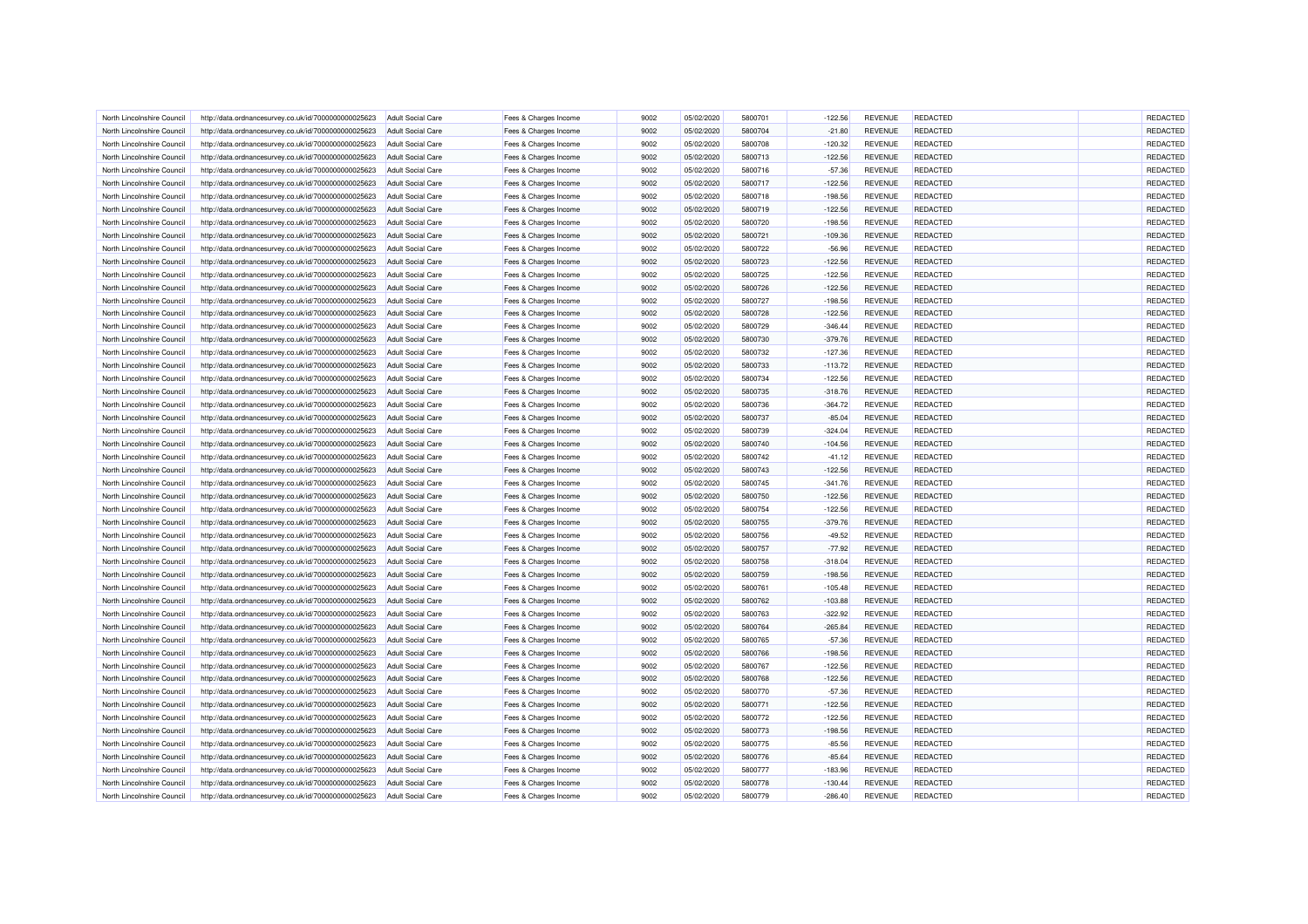| North Lincolnshire Council | http://data.ordnancesurvey.co.uk/id/7000000000025623 | <b>Adult Social Care</b> | Fees & Charges Income | 9002 | 05/02/2020 | 5800780 | $-47.56$  | <b>REVENUE</b> | REDACTED        | REDACTED             |
|----------------------------|------------------------------------------------------|--------------------------|-----------------------|------|------------|---------|-----------|----------------|-----------------|----------------------|
| North Lincolnshire Council | http://data.ordnancesurvey.co.uk/id/7000000000025623 | Adult Social Care        | Fees & Charges Income | 9002 | 05/02/2020 | 5800781 | $-248.76$ | <b>REVENUE</b> | <b>REDACTED</b> | REDACTED             |
| North Lincolnshire Council | http://data.ordnancesurvey.co.uk/id/7000000000025623 | Adult Social Care        | Fees & Charges Income | 9002 | 05/02/2020 | 5800783 | $-105.48$ | <b>REVENUE</b> | <b>REDACTED</b> | REDACTED             |
| North Lincolnshire Council | http://data.ordnancesurvey.co.uk/id/7000000000025623 | <b>Adult Social Care</b> | Fees & Charges Income | 9002 | 05/02/2020 | 5800784 | $-107.96$ | <b>REVENUE</b> | REDACTED        | REDACTED             |
| North Lincolnshire Council | http://data.ordnancesurvey.co.uk/id/7000000000025623 | <b>Adult Social Care</b> | Fees & Charges Income | 9002 | 05/02/2020 | 5800785 | $-323.40$ | <b>REVENUE</b> | <b>REDACTED</b> | REDACTED             |
| North Lincolnshire Council | http://data.ordnancesurvey.co.uk/id/7000000000025623 | <b>Adult Social Care</b> | Fees & Charges Income | 9002 | 05/02/2020 | 5800786 | $-136.60$ | <b>REVENUE</b> | REDACTED        | REDACTED             |
| North Lincolnshire Council | http://data.ordnancesurvey.co.uk/id/7000000000025623 | <b>Adult Social Care</b> | Fees & Charges Income | 9002 | 05/02/2020 | 5800790 | $-25.92$  | <b>REVENUE</b> | <b>REDACTED</b> | REDACTED             |
| North Lincolnshire Council | http://data.ordnancesurvey.co.uk/id/7000000000025623 | <b>Adult Social Care</b> | Fees & Charges Income | 9002 | 05/02/2020 | 5800791 | $-74.20$  | <b>REVENUE</b> | <b>REDACTED</b> | REDACTED             |
| North Lincolnshire Council | http://data.ordnancesurvey.co.uk/id/7000000000025623 | <b>Adult Social Care</b> | Fees & Charges Income | 9002 | 05/02/2020 | 5800796 | $-312.80$ | <b>REVENUE</b> | REDACTED        | REDACTED             |
| North Lincolnshire Council | http://data.ordnancesurvey.co.uk/id/7000000000025623 | Adult Social Care        | Fees & Charges Income | 9002 | 05/02/2020 | 5800797 | $-122.56$ | <b>REVENUE</b> | REDACTED        | REDACTED             |
| North Lincolnshire Council | http://data.ordnancesurvey.co.uk/id/7000000000025623 | Adult Social Care        | Fees & Charges Income | 9002 | 05/02/2020 | 5800803 | $-280.56$ | <b>REVENUE</b> | <b>REDACTED</b> | REDACTED             |
|                            |                                                      |                          |                       |      |            |         |           |                |                 |                      |
| North Lincolnshire Council | http://data.ordnancesurvey.co.uk/id/7000000000025623 | <b>Adult Social Care</b> | Fees & Charges Income | 9002 | 05/02/2020 | 5800804 | $-122.56$ | <b>REVENUE</b> | REDACTED        | REDACTED             |
| North Lincolnshire Council | http://data.ordnancesurvey.co.uk/id/7000000000025623 | <b>Adult Social Care</b> | Fees & Charges Income | 9002 | 05/02/2020 | 5800805 | $-52.20$  | <b>REVENUE</b> | <b>REDACTED</b> | REDACTED             |
| North Lincolnshire Council | http://data.ordnancesurvey.co.uk/id/7000000000025623 | Adult Social Care        | Fees & Charges Income | 9002 | 05/02/2020 | 5800806 | $-122.56$ | <b>REVENUE</b> | REDACTED        | REDACTED             |
| North Lincolnshire Council | http://data.ordnancesurvey.co.uk/id/7000000000025623 | <b>Adult Social Care</b> | Fees & Charges Income | 9002 | 05/02/2020 | 5800807 | $-269.20$ | <b>REVENUE</b> | <b>REDACTED</b> | REDACTED             |
| North Lincolnshire Council | http://data.ordnancesurvey.co.uk/id/7000000000025623 | <b>Adult Social Care</b> | Fees & Charges Income | 9002 | 05/02/2020 | 5800809 | $-299.20$ | <b>REVENUE</b> | <b>REDACTED</b> | REDACTED             |
| North Lincolnshire Council | http://data.ordnancesurvey.co.uk/id/7000000000025623 | <b>Adult Social Care</b> | Fees & Charges Income | 9002 | 05/02/2020 | 5800812 | $-15.20$  | <b>REVENUE</b> | REDACTED        | REDACTED             |
| North Lincolnshire Council | http://data.ordnancesurvey.co.uk/id/7000000000025623 | <b>Adult Social Care</b> | Fees & Charges Income | 9002 | 05/02/2020 | 5800813 | $-198.56$ | <b>REVENUE</b> | <b>REDACTED</b> | REDACTED             |
| North Lincolnshire Council | http://data.ordnancesurvey.co.uk/id/7000000000025623 | <b>Adult Social Care</b> | Fees & Charges Income | 9002 | 05/02/2020 | 5800814 | $-379.76$ | <b>REVENUE</b> | REDACTED        | REDACTED             |
| North Lincolnshire Council | http://data.ordnancesurvey.co.uk/id/7000000000025623 | <b>Adult Social Care</b> | Fees & Charges Income | 9002 | 05/02/2020 | 5800815 | $-122.56$ | <b>REVENUE</b> | REDACTED        | REDACTED             |
| North Lincolnshire Council | http://data.ordnancesurvey.co.uk/id/7000000000025623 | <b>Adult Social Care</b> | Fees & Charges Income | 9002 | 05/02/2020 | 5800816 | $-323.40$ | <b>REVENUE</b> | <b>REDACTED</b> | REDACTED             |
| North Lincolnshire Council | http://data.ordnancesurvey.co.uk/id/7000000000025623 | Adult Social Care        | Fees & Charges Income | 9002 | 05/02/2020 | 5800818 | $-198.56$ | <b>REVENUE</b> | <b>REDACTED</b> | REDACTED             |
| North Lincolnshire Council | http://data.ordnancesurvey.co.uk/id/7000000000025623 | <b>Adult Social Care</b> | Fees & Charges Income | 9002 | 05/02/2020 | 5800819 | $-146.08$ | <b>REVENUE</b> | <b>REDACTED</b> | REDACTED             |
| North Lincolnshire Council | http://data.ordnancesurvey.co.uk/id/7000000000025623 | <b>Adult Social Care</b> | Fees & Charges Income | 9002 | 05/02/2020 | 5800820 | $-304.24$ | <b>REVENUE</b> | REDACTED        | REDACTED             |
| North Lincolnshire Council | http://data.ordnancesurvey.co.uk/id/7000000000025623 | <b>Adult Social Care</b> | Fees & Charges Income | 9002 | 05/02/2020 | 5800824 | $-321.00$ | <b>REVENUE</b> | REDACTED        | REDACTED             |
| North Lincolnshire Council | http://data.ordnancesurvey.co.uk/id/7000000000025623 | <b>Adult Social Care</b> | Fees & Charges Income | 9002 | 05/02/2020 | 5800825 | $-177.48$ | <b>REVENUE</b> | <b>REDACTED</b> | REDACTED             |
| North Lincolnshire Council | http://data.ordnancesurvey.co.uk/id/7000000000025623 | Adult Social Care        | Fees & Charges Income | 9002 | 05/02/2020 | 5800826 | $-119.32$ | <b>REVENUE</b> | <b>REDACTED</b> | REDACTED             |
| North Lincolnshire Council | http://data.ordnancesurvey.co.uk/id/7000000000025623 | <b>Adult Social Care</b> | Fees & Charges Income | 9002 | 05/02/2020 | 5800828 | $-198.56$ | <b>REVENUE</b> | REDACTED        | REDACTED             |
| North Lincolnshire Council | http://data.ordnancesurvey.co.uk/id/7000000000025623 | <b>Adult Social Care</b> | Fees & Charges Income | 9002 | 05/02/2020 | 5800830 | $-69.16$  | <b>REVENUE</b> | <b>REDACTED</b> | REDACTED             |
| North Lincolnshire Council | http://data.ordnancesurvey.co.uk/id/7000000000025623 | Adult Social Care        | Fees & Charges Income | 9002 | 05/02/2020 | 5800831 | $-198.56$ | <b>REVENUE</b> | REDACTED        | REDACTED             |
| North Lincolnshire Council | http://data.ordnancesurvey.co.uk/id/7000000000025623 | <b>Adult Social Care</b> | Fees & Charges Income | 9002 | 05/02/2020 | 5800832 | $-30.24$  | <b>REVENUE</b> | REDACTED        | REDACTED             |
| North Lincolnshire Council | http://data.ordnancesurvey.co.uk/id/7000000000025623 | Adult Social Care        | Fees & Charges Income | 9002 | 05/02/2020 | 5800834 | $-37.84$  | <b>REVENUE</b> | <b>REDACTED</b> | REDACTED             |
| North Lincolnshire Council | http://data.ordnancesurvey.co.uk/id/7000000000025623 | <b>Adult Social Care</b> | Fees & Charges Income | 9002 | 05/02/2020 | 5800835 | $-87.16$  | <b>REVENUE</b> | <b>REDACTED</b> | REDACTED             |
| North Lincolnshire Council | http://data.ordnancesurvey.co.uk/id/7000000000025623 | <b>Adult Social Care</b> | Fees & Charges Income | 9002 | 05/02/2020 | 5800837 | $-271.12$ | <b>REVENUE</b> | <b>REDACTED</b> | REDACTED             |
| North Lincolnshire Council | http://data.ordnancesurvey.co.uk/id/7000000000025623 | <b>Adult Social Care</b> | Fees & Charges Income | 9002 | 05/02/2020 | 5800844 | $-198.56$ | <b>REVENUE</b> | <b>REDACTED</b> | REDACTED             |
| North Lincolnshire Council | http://data.ordnancesurvey.co.uk/id/7000000000025623 | <b>Adult Social Care</b> | Fees & Charges Income | 9002 | 05/02/2020 | 5800846 | $-33.44$  | <b>REVENUE</b> | <b>REDACTED</b> | REDACTED             |
| North Lincolnshire Council | http://data.ordnancesurvey.co.uk/id/7000000000025623 | <b>Adult Social Care</b> | Fees & Charges Income | 9002 | 05/02/2020 | 5800847 | $-776.60$ | <b>REVENUE</b> | <b>REDACTED</b> | REDACTED             |
| North Lincolnshire Council | http://data.ordnancesurvey.co.uk/id/7000000000025623 | Adult Social Care        | Fees & Charges Income | 9002 | 05/02/2020 | 5800848 | $-153.40$ | <b>REVENUE</b> | <b>REDACTED</b> | REDACTED             |
| North Lincolnshire Council | http://data.ordnancesurvey.co.uk/id/7000000000025623 | <b>Adult Social Care</b> | Fees & Charges Income | 9002 | 05/02/2020 | 5800850 | $-295.92$ | <b>REVENUE</b> | REDACTED        | REDACTED             |
| North Lincolnshire Council | http://data.ordnancesurvey.co.uk/id/7000000000025623 | <b>Adult Social Care</b> | Fees & Charges Income | 9002 | 05/02/2020 | 5800853 | $-58.48$  | <b>REVENUE</b> | REDACTED        | REDACTED             |
| North Lincolnshire Council | http://data.ordnancesurvey.co.uk/id/7000000000025623 | <b>Adult Social Care</b> | Fees & Charges Income | 9002 | 05/02/2020 | 5800856 | $-122.56$ | <b>REVENUE</b> | REDACTED        | REDACTED             |
| North Lincolnshire Council | http://data.ordnancesurvey.co.uk/id/7000000000025623 | <b>Adult Social Care</b> | Fees & Charges Income | 9002 | 05/02/2020 | 5800860 | $-364.88$ | <b>REVENUE</b> | <b>REDACTED</b> | REDACTED             |
| North Lincolnshire Council | http://data.ordnancesurvey.co.uk/id/7000000000025623 | <b>Adult Social Care</b> | Fees & Charges Income | 9002 | 05/02/2020 | 5800861 | $-442.92$ | <b>REVENUE</b> | <b>REDACTED</b> | REDACTED             |
| North Lincolnshire Council | http://data.ordnancesurvey.co.uk/id/7000000000025623 | <b>Adult Social Care</b> | Fees & Charges Income | 9002 | 05/02/2020 | 5800865 | $-123.88$ | <b>REVENUE</b> | REDACTED        | REDACTED             |
|                            |                                                      |                          | Fees & Charges Income | 9002 | 05/02/2020 | 5800866 | $-161.32$ | <b>REVENUE</b> | <b>REDACTED</b> | REDACTED             |
| North Lincolnshire Council | http://data.ordnancesurvey.co.uk/id/7000000000025623 | <b>Adult Social Care</b> |                       | 9002 | 05/02/2020 | 5800867 |           | <b>REVENUE</b> | <b>REDACTED</b> | REDACTED             |
| North Lincolnshire Council | http://data.ordnancesurvey.co.uk/id/7000000000025623 | Adult Social Care        | Fees & Charges Income |      |            |         | $-104.80$ |                |                 |                      |
| North Lincolnshire Council | http://data.ordnancesurvey.co.uk/id/7000000000025623 | <b>Adult Social Care</b> | Fees & Charges Income | 9002 | 05/02/2020 | 5800869 | $-229.44$ | <b>REVENUE</b> | <b>REDACTED</b> | REDACTED<br>REDACTED |
| North Lincolnshire Council | http://data.ordnancesurvey.co.uk/id/7000000000025623 | <b>Adult Social Care</b> | Fees & Charges Income | 9002 | 05/02/2020 | 5800870 | $-122.56$ | <b>REVENUE</b> | <b>REDACTED</b> |                      |
| North Lincolnshire Council | http://data.ordnancesurvey.co.uk/id/7000000000025623 | <b>Adult Social Care</b> | Fees & Charges Income | 9002 | 05/02/2020 | 5800871 | $-464.56$ | <b>REVENUE</b> | <b>REDACTED</b> | REDACTED             |
| North Lincolnshire Council | http://data.ordnancesurvey.co.uk/id/7000000000025623 | <b>Adult Social Care</b> | Fees & Charges Income | 9002 | 05/02/2020 | 5800872 | $-166.36$ | <b>REVENUE</b> | <b>REDACTED</b> | REDACTED             |
| North Lincolnshire Council | http://data.ordnancesurvey.co.uk/id/7000000000025623 | <b>Adult Social Care</b> | Fees & Charges Income | 9002 | 05/02/2020 | 5800873 | $-192.48$ | <b>REVENUE</b> | REDACTED        | REDACTED             |
| North Lincolnshire Council | http://data.ordnancesurvey.co.uk/id/7000000000025623 | <b>Adult Social Care</b> | Fees & Charges Income | 9002 | 05/02/2020 | 5800874 | $-158.56$ | <b>REVENUE</b> | REDACTED        | REDACTED             |
| North Lincolnshire Council | http://data.ordnancesurvey.co.uk/id/7000000000025623 | <b>Adult Social Care</b> | Fees & Charges Income | 9002 | 05/02/2020 | 5800875 | $-22.76$  | <b>REVENUE</b> | REDACTED        | REDACTED             |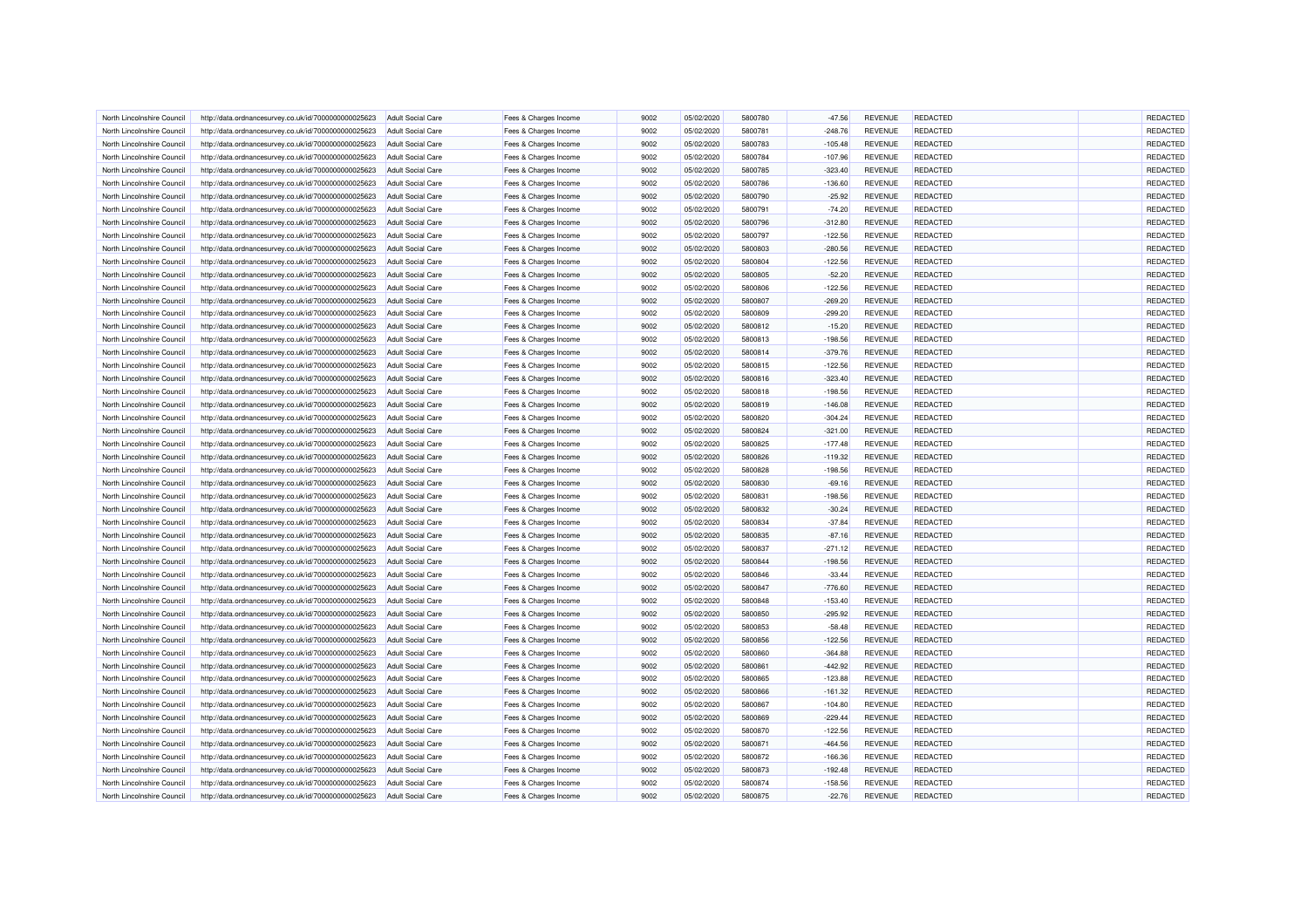| North Lincolnshire Council | http://data.ordnancesurvey.co.uk/id/7000000000025623 | <b>Adult Social Care</b> | Fees & Charges Income | 9002 | 05/02/2020 | 5800877 | $-171.76$ | <b>REVENUE</b> | REDACTED        | REDACTED |
|----------------------------|------------------------------------------------------|--------------------------|-----------------------|------|------------|---------|-----------|----------------|-----------------|----------|
| North Lincolnshire Council | http://data.ordnancesurvey.co.uk/id/7000000000025623 | <b>Adult Social Care</b> | Fees & Charges Income | 9002 | 05/02/2020 | 5800882 | $-104.80$ | <b>REVENUE</b> | <b>REDACTED</b> | REDACTED |
| North Lincolnshire Council | http://data.ordnancesurvey.co.uk/id/7000000000025623 | Adult Social Care        | Fees & Charges Income | 9002 | 05/02/2020 | 5800883 | $-292.16$ | <b>REVENUE</b> | <b>REDACTED</b> | REDACTED |
| North Lincolnshire Council | http://data.ordnancesurvey.co.uk/id/7000000000025623 | <b>Adult Social Care</b> | Fees & Charges Income | 9002 | 05/02/2020 | 5800890 | $-96.16$  | <b>REVENUE</b> | REDACTED        | REDACTED |
| North Lincolnshire Council | http://data.ordnancesurvey.co.uk/id/7000000000025623 | <b>Adult Social Care</b> | Fees & Charges Income | 9002 | 05/02/2020 | 5800892 | $-140.52$ | <b>REVENUE</b> | <b>REDACTED</b> | REDACTED |
| North Lincolnshire Council | http://data.ordnancesurvey.co.uk/id/7000000000025623 | <b>Adult Social Care</b> | Fees & Charges Income | 9002 | 05/02/2020 | 5800897 | $-55.60$  | <b>REVENUE</b> | <b>REDACTED</b> | REDACTED |
| North Lincolnshire Council | http://data.ordnancesurvey.co.uk/id/7000000000025623 | <b>Adult Social Care</b> | Fees & Charges Income | 9002 | 05/02/2020 | 5800898 | $-122.56$ | <b>REVENUE</b> | <b>REDACTED</b> | REDACTED |
| North Lincolnshire Council | http://data.ordnancesurvey.co.uk/id/7000000000025623 | <b>Adult Social Care</b> | Fees & Charges Income | 9002 | 05/02/2020 | 5800899 | $-430.96$ | <b>REVENUE</b> | <b>REDACTED</b> | REDACTED |
| North Lincolnshire Council | http://data.ordnancesurvey.co.uk/id/7000000000025623 | <b>Adult Social Care</b> | Fees & Charges Income | 9002 | 05/02/2020 | 5800900 | $-104.80$ | <b>REVENUE</b> | REDACTED        | REDACTED |
| North Lincolnshire Council | http://data.ordnancesurvey.co.uk/id/7000000000025623 | <b>Adult Social Care</b> | Fees & Charges Income | 9002 | 05/02/2020 | 5800902 | $-135.00$ | <b>REVENUE</b> | <b>REDACTED</b> | REDACTED |
| North Lincolnshire Council |                                                      | Adult Social Care        |                       | 9002 | 05/02/2020 | 5800905 |           | <b>REVENUE</b> | REDACTED        | REDACTED |
|                            | http://data.ordnancesurvey.co.uk/id/7000000000025623 |                          | Fees & Charges Income |      |            |         | $-122.56$ |                |                 |          |
| North Lincolnshire Council | http://data.ordnancesurvey.co.uk/id/7000000000025623 | <b>Adult Social Care</b> | Fees & Charges Income | 9002 | 05/02/2020 | 5800908 | $-442.96$ | <b>REVENUE</b> | REDACTED        | REDACTED |
| North Lincolnshire Council | http://data.ordnancesurvey.co.uk/id/7000000000025623 | <b>Adult Social Care</b> | Fees & Charges Income | 9002 | 05/02/2020 | 5800909 | $-750.24$ | <b>REVENUE</b> | <b>REDACTED</b> | REDACTED |
| North Lincolnshire Council | http://data.ordnancesurvey.co.uk/id/7000000000025623 | Adult Social Care        | Fees & Charges Income | 9002 | 05/02/2020 | 5800912 | $-34.04$  | <b>REVENUE</b> | REDACTED        | REDACTED |
| North Lincolnshire Council | http://data.ordnancesurvey.co.uk/id/7000000000025623 | <b>Adult Social Care</b> | Fees & Charges Income | 9002 | 05/02/2020 | 5800913 | $-229.12$ | <b>REVENUE</b> | <b>REDACTED</b> | REDACTED |
| North Lincolnshire Council | http://data.ordnancesurvey.co.uk/id/7000000000025623 | <b>Adult Social Care</b> | Fees & Charges Income | 9002 | 05/02/2020 | 5800916 | $-94.20$  | <b>REVENUE</b> | <b>REDACTED</b> | REDACTED |
| North Lincolnshire Council | http://data.ordnancesurvey.co.uk/id/7000000000025623 | <b>Adult Social Care</b> | Fees & Charges Income | 9002 | 05/02/2020 | 5800922 | $-228.24$ | <b>REVENUE</b> | <b>REDACTED</b> | REDACTED |
| North Lincolnshire Council | http://data.ordnancesurvey.co.uk/id/7000000000025623 | <b>Adult Social Care</b> | Fees & Charges Income | 9002 | 05/02/2020 | 5800923 | $-191.60$ | <b>REVENUE</b> | <b>REDACTED</b> | REDACTED |
| North Lincolnshire Council | http://data.ordnancesurvey.co.uk/id/7000000000025623 | <b>Adult Social Care</b> | Fees & Charges Income | 9002 | 05/02/2020 | 5800925 | $-122.56$ | <b>REVENUE</b> | REDACTED        | REDACTED |
| North Lincolnshire Council | http://data.ordnancesurvey.co.uk/id/7000000000025623 | <b>Adult Social Care</b> | Fees & Charges Income | 9002 | 05/02/2020 | 5800926 | $-107.16$ | <b>REVENUE</b> | REDACTED        | REDACTED |
| North Lincolnshire Council | http://data.ordnancesurvey.co.uk/id/7000000000025623 | <b>Adult Social Care</b> | Fees & Charges Income | 9002 | 05/02/2020 | 5800927 | $-122.56$ | <b>REVENUE</b> | REDACTED        | REDACTED |
| North Lincolnshire Council | http://data.ordnancesurvey.co.uk/id/7000000000025623 | Adult Social Care        | Fees & Charges Income | 9002 | 05/02/2020 | 5800929 | $-50.56$  | <b>REVENUE</b> | <b>REDACTED</b> | REDACTED |
| North Lincolnshire Council | http://data.ordnancesurvey.co.uk/id/7000000000025623 | <b>Adult Social Care</b> | Fees & Charges Income | 9002 | 05/02/2020 | 5800931 | $-247.16$ | <b>REVENUE</b> | <b>REDACTED</b> | REDACTED |
| North Lincolnshire Council | http://data.ordnancesurvey.co.uk/id/7000000000025623 | <b>Adult Social Care</b> | Fees & Charges Income | 9002 | 05/02/2020 | 5800933 | $-100.20$ | <b>REVENUE</b> | REDACTED        | REDACTED |
| North Lincolnshire Council | http://data.ordnancesurvey.co.uk/id/7000000000025623 | <b>Adult Social Care</b> | Fees & Charges Income | 9002 | 05/02/2020 | 5800936 | $-244.20$ | <b>REVENUE</b> | REDACTED        | REDACTED |
| North Lincolnshire Council | http://data.ordnancesurvey.co.uk/id/7000000000025623 | <b>Adult Social Care</b> | Fees & Charges Income | 9002 | 05/02/2020 | 5800938 | $-676.20$ | <b>REVENUE</b> | <b>REDACTED</b> | REDACTED |
| North Lincolnshire Council | http://data.ordnancesurvey.co.uk/id/7000000000025623 | Adult Social Care        | Fees & Charges Income | 9002 | 05/02/2020 | 5800939 | $-232.52$ | <b>REVENUE</b> | REDACTED        | REDACTED |
| North Lincolnshire Council | http://data.ordnancesurvey.co.uk/id/7000000000025623 | <b>Adult Social Care</b> | Fees & Charges Income | 9002 | 05/02/2020 | 5800943 | $-232.28$ | <b>REVENUE</b> | REDACTED        | REDACTED |
| North Lincolnshire Council | http://data.ordnancesurvey.co.uk/id/7000000000025623 | <b>Adult Social Care</b> | Fees & Charges Income | 9002 | 05/02/2020 | 5800944 | $-47.00$  | <b>REVENUE</b> | <b>REDACTED</b> | REDACTED |
| North Lincolnshire Council | http://data.ordnancesurvey.co.uk/id/7000000000025623 | Adult Social Care        | Fees & Charges Income | 9002 | 05/02/2020 | 5800947 | $-180.20$ | <b>REVENUE</b> | REDACTED        | REDACTED |
| North Lincolnshire Council | http://data.ordnancesurvey.co.uk/id/7000000000025623 | <b>Adult Social Care</b> | Fees & Charges Income | 9002 | 05/02/2020 | 5800948 | $-12.44$  | <b>REVENUE</b> | REDACTED        | REDACTED |
| North Lincolnshire Council | http://data.ordnancesurvey.co.uk/id/7000000000025623 | <b>Adult Social Care</b> | Fees & Charges Income | 9002 | 05/02/2020 | 5800950 | $-76.76$  | <b>REVENUE</b> | <b>REDACTED</b> | REDACTED |
| North Lincolnshire Council | http://data.ordnancesurvey.co.uk/id/7000000000025623 | <b>Adult Social Care</b> | Fees & Charges Income | 9002 | 05/02/2020 | 5800951 | $-122.56$ | <b>REVENUE</b> | REDACTED        | REDACTED |
| North Lincolnshire Council | http://data.ordnancesurvey.co.uk/id/7000000000025623 | <b>Adult Social Care</b> | Fees & Charges Income | 9002 | 05/02/2020 | 5800953 | $-319.40$ | <b>REVENUE</b> | <b>REDACTED</b> | REDACTED |
| North Lincolnshire Council |                                                      |                          |                       | 9002 | 05/02/2020 | 5800955 |           | <b>REVENUE</b> | <b>REDACTED</b> | REDACTED |
|                            | http://data.ordnancesurvey.co.uk/id/7000000000025623 | <b>Adult Social Care</b> | Fees & Charges Income | 9002 |            | 5800956 | $-67.56$  | <b>REVENUE</b> | <b>REDACTED</b> | REDACTED |
| North Lincolnshire Council | http://data.ordnancesurvey.co.uk/id/7000000000025623 | <b>Adult Social Care</b> | Fees & Charges Income | 9002 | 05/02/2020 | 5800957 | $-65.92$  | <b>REVENUE</b> |                 |          |
| North Lincolnshire Council | http://data.ordnancesurvey.co.uk/id/7000000000025623 | Adult Social Care        | Fees & Charges Income |      | 05/02/2020 |         | $-217.24$ |                | REDACTED        | REDACTED |
| North Lincolnshire Council | http://data.ordnancesurvey.co.uk/id/7000000000025623 | Adult Social Care        | Fees & Charges Income | 9002 | 05/02/2020 | 5800959 | $-583.44$ | <b>REVENUE</b> | <b>REDACTED</b> | REDACTED |
| North Lincolnshire Council | http://data.ordnancesurvey.co.uk/id/7000000000025623 | <b>Adult Social Care</b> | Fees & Charges Income | 9002 | 05/02/2020 | 5800960 | $-213.96$ | <b>REVENUE</b> | REDACTED        | REDACTED |
| North Lincolnshire Council | http://data.ordnancesurvey.co.uk/id/7000000000025623 | <b>Adult Social Care</b> | Fees & Charges Income | 9002 | 05/02/2020 | 5800961 | $-216.52$ | <b>REVENUE</b> | <b>REDACTED</b> | REDACTED |
| North Lincolnshire Council | http://data.ordnancesurvey.co.uk/id/7000000000025623 | <b>Adult Social Care</b> | Fees & Charges Income | 9002 | 05/02/2020 | 5800963 | $-53.64$  | <b>REVENUE</b> | REDACTED        | REDACTED |
| North Lincolnshire Council | http://data.ordnancesurvey.co.uk/id/7000000000025623 | <b>Adult Social Care</b> | Fees & Charges Income | 9002 | 05/02/2020 | 5800967 | $-203.36$ | <b>REVENUE</b> | <b>REDACTED</b> | REDACTED |
| North Lincolnshire Council | http://data.ordnancesurvey.co.uk/id/7000000000025623 | <b>Adult Social Care</b> | Fees & Charges Income | 9002 | 05/02/2020 | 5800968 | $-185.00$ | <b>REVENUE</b> | <b>REDACTED</b> | REDACTED |
| North Lincolnshire Council | http://data.ordnancesurvey.co.uk/id/7000000000025623 | <b>Adult Social Care</b> | Fees & Charges Income | 9002 | 05/02/2020 | 5800973 | $-173.16$ | <b>REVENUE</b> | <b>REDACTED</b> | REDACTED |
| North Lincolnshire Council | http://data.ordnancesurvey.co.uk/id/7000000000025623 | <b>Adult Social Care</b> | Fees & Charges Income | 9002 | 05/02/2020 | 5800974 | $-66.20$  | <b>REVENUE</b> | <b>REDACTED</b> | REDACTED |
| North Lincolnshire Council | http://data.ordnancesurvey.co.uk/id/7000000000025623 | Adult Social Care        | Fees & Charges Income | 9002 | 05/02/2020 | 5800977 | $-104.76$ | <b>REVENUE</b> | <b>REDACTED</b> | REDACTED |
| North Lincolnshire Council | http://data.ordnancesurvey.co.uk/id/7000000000025623 | <b>Adult Social Care</b> | Fees & Charges Income | 9002 | 05/02/2020 | 5800979 | $-122.56$ | <b>REVENUE</b> | <b>REDACTED</b> | REDACTED |
| North Lincolnshire Council | http://data.ordnancesurvey.co.uk/id/7000000000025623 | <b>Adult Social Care</b> | Fees & Charges Income | 9002 | 05/02/2020 | 5800980 | $-57.36$  | <b>REVENUE</b> | <b>REDACTED</b> | REDACTED |
| North Lincolnshire Council | http://data.ordnancesurvey.co.uk/id/7000000000025623 | <b>Adult Social Care</b> | Fees & Charges Income | 9002 | 05/02/2020 | 5800981 | $-319.16$ | <b>REVENUE</b> | REDACTED        | REDACTED |
| North Lincolnshire Council | http://data.ordnancesurvey.co.uk/id/7000000000025623 | <b>Adult Social Care</b> | Fees & Charges Income | 9002 | 05/02/2020 | 5800982 | $-44.44$  | <b>REVENUE</b> | <b>REDACTED</b> | REDACTED |
| North Lincolnshire Council | http://data.ordnancesurvey.co.uk/id/7000000000025623 | <b>Adult Social Care</b> | Fees & Charges Income | 9002 | 05/02/2020 | 5800985 | $-352.00$ | <b>REVENUE</b> | <b>REDACTED</b> | REDACTED |
| North Lincolnshire Council | http://data.ordnancesurvey.co.uk/id/7000000000025623 | <b>Adult Social Care</b> | Fees & Charges Income | 9002 | 05/02/2020 | 5800986 | $-127.36$ | <b>REVENUE</b> | REDACTED        | REDACTED |
| North Lincolnshire Council | http://data.ordnancesurvey.co.uk/id/7000000000025623 | <b>Adult Social Care</b> | Fees & Charges Income | 9002 | 05/02/2020 | 5800987 | $-122.56$ | <b>REVENUE</b> | <b>REDACTED</b> | REDACTED |
|                            |                                                      |                          |                       |      |            |         |           |                |                 |          |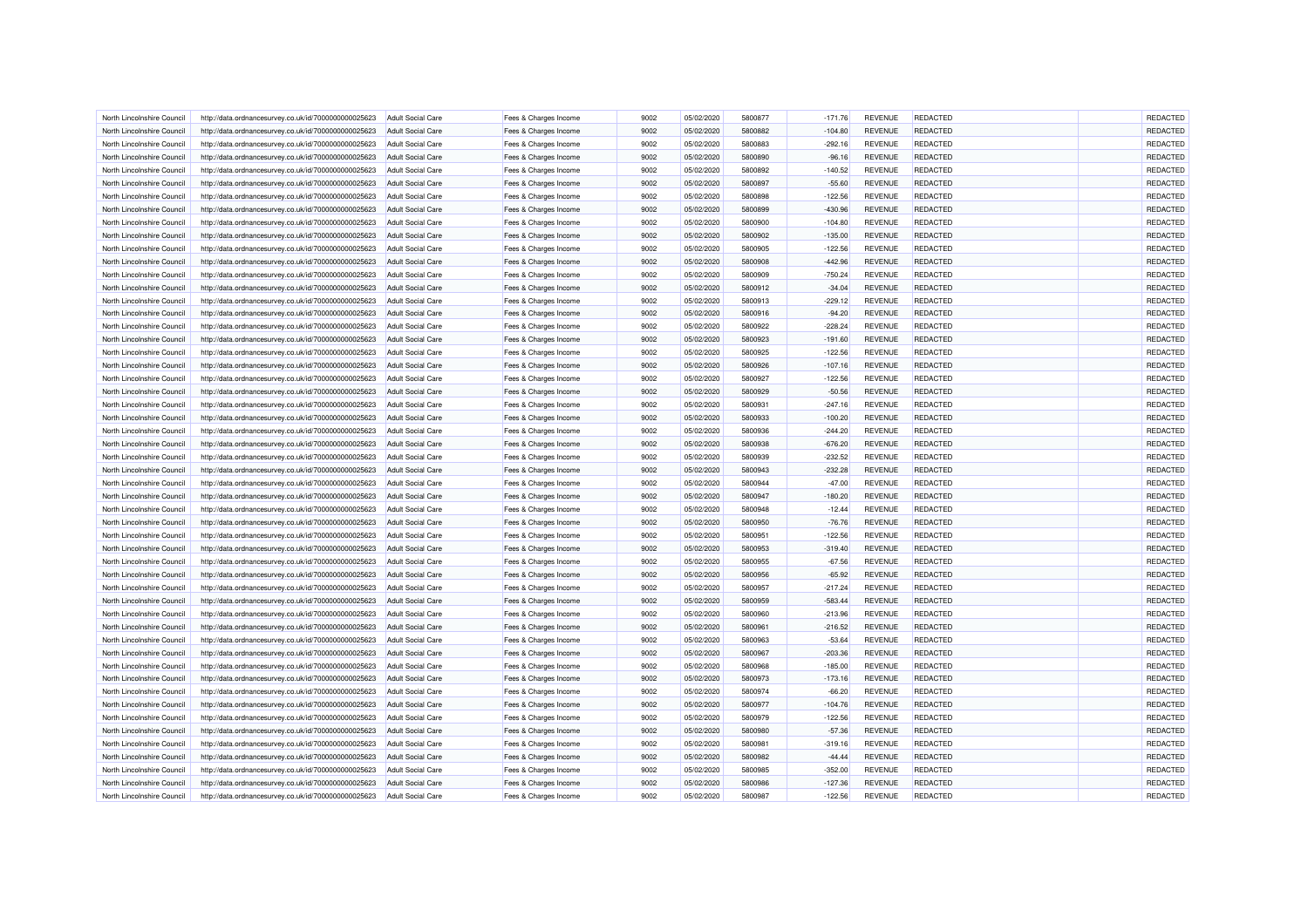| North Lincolnshire Council | http://data.ordnancesurvey.co.uk/id/7000000000025623 | Adult Social Care        | Fees & Charges Income    | 9002 | 05/02/2020 | 5800988 | $-57.04$    | <b>REVENUE</b> | <b>REDACTED</b> |          | REDACTED |
|----------------------------|------------------------------------------------------|--------------------------|--------------------------|------|------------|---------|-------------|----------------|-----------------|----------|----------|
| North Lincolnshire Council | http://data.ordnancesurvey.co.uk/id/7000000000025623 | Adult Social Care        | Fees & Charges Income    | 9002 | 05/02/2020 | 5800989 | $-74.60$    | <b>REVENUE</b> | <b>REDACTED</b> |          | REDACTED |
| North Lincolnshire Council | http://data.ordnancesurvey.co.uk/id/7000000000025623 | <b>Adult Social Care</b> | Fees & Charges Income    | 9002 | 05/02/2020 | 5800990 | $-56.96$    | <b>REVENUE</b> | <b>REDACTED</b> |          | REDACTED |
| North Lincolnshire Council | http://data.ordnancesurvey.co.uk/id/7000000000025623 | Adult Social Care        | Fees & Charges Income    | 9002 | 05/02/2020 | 5800993 | $-122.56$   | <b>REVENUE</b> | REDACTED        |          | REDACTED |
| North Lincolnshire Council | http://data.ordnancesurvey.co.uk/id/7000000000025623 | <b>Adult Social Care</b> | Fees & Charges Income    | 9002 | 05/02/2020 | 5800994 | $-122.56$   | <b>REVENUE</b> | <b>REDACTED</b> |          | REDACTED |
| North Lincolnshire Council | http://data.ordnancesurvey.co.uk/id/7000000000025623 | <b>Adult Social Care</b> | Fees & Charges Income    | 9002 | 05/02/2020 | 5800995 | $-55.24$    | <b>REVENUE</b> | <b>REDACTED</b> |          | REDACTED |
| North Lincolnshire Council | http://data.ordnancesurvey.co.uk/id/7000000000025623 | <b>Adult Social Care</b> | Fees & Charges Income    | 9002 | 05/02/2020 | 5800998 | $-122.56$   | <b>REVENUE</b> | REDACTED        |          | REDACTED |
| North Lincolnshire Council | http://data.ordnancesurvey.co.uk/id/7000000000025623 | <b>Adult Social Care</b> | Fees & Charges Income    | 9002 | 05/02/2020 | 5800999 | $-122.56$   | <b>REVENUE</b> | REDACTED        |          | REDACTED |
| North Lincolnshire Council | http://data.ordnancesurvey.co.uk/id/7000000000025623 | <b>Adult Social Care</b> | Fees & Charges Income    | 9002 | 05/02/2020 | 5801000 | $-122.56$   | <b>REVENUE</b> | REDACTED        |          | REDACTED |
| North Lincolnshire Council | http://data.ordnancesurvey.co.uk/id/7000000000025623 | <b>Adult Social Care</b> | Fees & Charges Income    | 9002 | 05/02/2020 | 5801001 | $-284.24$   | <b>REVENUE</b> | <b>REDACTED</b> |          | REDACTED |
| North Lincolnshire Council | http://data.ordnancesurvey.co.uk/id/7000000000025623 | <b>Adult Social Care</b> | Fees & Charges Income    | 9002 | 05/02/2020 | 5801002 | $-56.96$    | <b>REVENUE</b> | <b>REDACTED</b> |          | REDACTED |
| North Lincolnshire Council | http://data.ordnancesurvey.co.uk/id/7000000000025623 | Adult Social Care        | Fees & Charges Income    | 9002 | 05/02/2020 | 5801003 | $-119.28$   | <b>REVENUE</b> | <b>REDACTED</b> |          | REDACTED |
| North Lincolnshire Council | http://data.ordnancesurvey.co.uk/id/7000000000025623 | <b>Adult Social Care</b> | Fees & Charges Income    | 9002 | 05/02/2020 | 5801004 | $-122.56$   | <b>REVENUE</b> | <b>REDACTED</b> |          | REDACTED |
| North Lincolnshire Council | http://data.ordnancesurvey.co.uk/id/7000000000025623 | <b>Adult Social Care</b> | Fees & Charges Income    | 9002 | 05/02/2020 | 5801005 | $-372.64$   | <b>REVENUE</b> | REDACTED        |          | REDACTED |
| North Lincolnshire Council | http://data.ordnancesurvey.co.uk/id/7000000000025623 | <b>Adult Social Care</b> | Fees & Charges Income    | 9002 | 05/02/2020 | 5801006 | $-103.88$   | <b>REVENUE</b> | REDACTED        |          | REDACTED |
| North Lincolnshire Council | http://data.ordnancesurvey.co.uk/id/7000000000025623 | <b>Adult Social Care</b> | Fees & Charges Income    | 9002 | 05/02/2020 | 5801007 | $-122.56$   | <b>REVENUE</b> | <b>REDACTED</b> |          | REDACTED |
| North Lincolnshire Council | http://data.ordnancesurvey.co.uk/id/7000000000025623 | <b>Adult Social Care</b> | Fees & Charges Income    | 9002 | 05/02/2020 | 5801008 | $-71.60$    | <b>REVENUE</b> | <b>REDACTED</b> |          | REDACTED |
| North Lincolnshire Council | http://data.ordnancesurvey.co.uk/id/7000000000025623 | <b>Adult Social Care</b> | Fees & Charges Income    | 9002 | 05/02/2020 | 5801009 | $-122.56$   | <b>REVENUE</b> | REDACTED        |          | REDACTED |
| North Lincolnshire Council | http://data.ordnancesurvey.co.uk/id/7000000000025623 | <b>Adult Social Care</b> | Fees & Charges Income    | 9002 | 05/02/2020 | 5801010 | $-12.44$    | <b>REVENUE</b> | <b>REDACTED</b> |          | REDACTED |
| North Lincolnshire Council | http://data.ordnancesurvey.co.uk/id/7000000000025623 | <b>Adult Social Care</b> | Fees & Charges Income    | 9002 | 05/02/2020 | 5801011 | $-122.56$   | <b>REVENUE</b> | REDACTED        |          | REDACTED |
| North Lincolnshire Council | http://data.ordnancesurvey.co.uk/id/7000000000025623 | <b>Adult Social Care</b> | Fees & Charges Income    | 9002 | 05/02/2020 | 5801012 | $-122.56$   | <b>REVENUE</b> | <b>REDACTED</b> |          | REDACTED |
| North Lincolnshire Council | http://data.ordnancesurvey.co.uk/id/7000000000025623 | Adult Social Care        | Fees & Charges Income    | 9002 | 05/02/2020 | 5801014 | $-51.60$    | <b>REVENUE</b> | <b>REDACTED</b> |          | REDACTED |
| North Lincolnshire Council | http://data.ordnancesurvey.co.uk/id/7000000000025623 | <b>Adult Social Care</b> | Fees & Charges Income    | 9002 | 05/02/2020 | 5801017 | $-122.56$   | <b>REVENUE</b> | <b>REDACTED</b> |          | REDACTED |
| North Lincolnshire Council | http://data.ordnancesurvey.co.uk/id/7000000000025623 | <b>Adult Social Care</b> | Fees & Charges Income    | 9002 | 05/02/2020 | 5801018 | $-119.28$   | <b>REVENUE</b> | REDACTED        |          | REDACTED |
| North Lincolnshire Council | http://data.ordnancesurvey.co.uk/id/7000000000025623 | Adult Social Care        |                          | 9002 | 05/02/2020 | 5801019 | $-62.16$    | <b>REVENUE</b> | <b>REDACTED</b> |          | REDACTED |
|                            |                                                      |                          | Fees & Charges Income    |      |            |         |             |                |                 |          |          |
| North Lincolnshire Council | http://data.ordnancesurvey.co.uk/id/7000000000025623 | <b>Adult Social Care</b> | Fees & Charges Income    | 9002 | 05/02/2020 | 5801020 | $-84.12$    | <b>REVENUE</b> | <b>REDACTED</b> |          | REDACTED |
| North Lincolnshire Council | http://data.ordnancesurvey.co.uk/id/7000000000025623 | <b>Adult Social Care</b> | Fees & Charges Income    | 9002 | 05/02/2020 | 5801021 | $-42.24$    | <b>REVENUE</b> | <b>REDACTED</b> |          | REDACTED |
| North Lincolnshire Council | http://data.ordnancesurvey.co.uk/id/7000000000025623 | <b>Adult Social Care</b> | Fees & Charges Income    | 9002 | 05/02/2020 | 5801022 | $-122.56$   | <b>REVENUE</b> | REDACTED        |          | REDACTED |
| North Lincolnshire Council | http://data.ordnancesurvey.co.uk/id/7000000000025623 | <b>Adult Social Care</b> | Fees & Charges Income    | 9002 | 05/02/2020 | 5801023 | $-322.76$   | <b>REVENUE</b> | <b>REDACTED</b> |          | REDACTED |
| North Lincolnshire Council | http://data.ordnancesurvey.co.uk/id/7000000000025623 | Adult Social Care        | Fees & Charges Income    | 9002 | 05/02/2020 | 5801024 | $-87.36$    | <b>REVENUE</b> | <b>REDACTED</b> |          | REDACTED |
| North Lincolnshire Council | http://data.ordnancesurvey.co.uk/id/7000000000025623 | <b>Adult Social Care</b> | Fees & Charges Income    | 9002 | 05/02/2020 | 5801027 | $-119.28$   | <b>REVENUE</b> | REDACTED        |          | REDACTED |
| North Lincolnshire Council | http://data.ordnancesurvey.co.uk/id/7000000000025623 | <b>Adult Social Care</b> | Fees & Charges Income    | 9002 | 05/02/2020 | 5801029 | $-54.76$    | <b>REVENUE</b> | <b>REDACTED</b> |          | REDACTED |
| North Lincolnshire Council | http://data.ordnancesurvey.co.uk/id/7000000000025623 | Adult Social Care        | Fees & Charges Income    | 9002 | 05/02/2020 | 5801030 | $-82.00$    | <b>REVENUE</b> | <b>REDACTED</b> |          | REDACTED |
| North Lincolnshire Council | http://data.ordnancesurvey.co.uk/id/7000000000025623 | <b>Adult Social Care</b> | Fees & Charges Income    | 9002 | 05/02/2020 | 5801031 | $-323.40$   | <b>REVENUE</b> | <b>REDACTED</b> |          | REDACTED |
| North Lincolnshire Council | http://data.ordnancesurvey.co.uk/id/7000000000025623 | <b>Adult Social Care</b> | Fees & Charges Income    | 9002 | 05/02/2020 | 5801032 | $-183.52$   | <b>REVENUE</b> | <b>REDACTED</b> |          | REDACTED |
| North Lincolnshire Council | http://data.ordnancesurvey.co.uk/id/7000000000025623 | Adult Social Care        | Fees & Charges Income    | 9002 | 05/02/2020 | 5801035 | $-122.56$   | <b>REVENUE</b> | <b>REDACTED</b> |          | REDACTED |
| North Lincolnshire Council | http://data.ordnancesurvey.co.uk/id/7000000000025623 | <b>Adult Social Care</b> | Fees & Charges Income    | 9002 | 05/02/2020 | 5801037 | $-210.48$   | <b>REVENUE</b> | <b>REDACTED</b> |          | REDACTED |
| North Lincolnshire Council | http://data.ordnancesurvey.co.uk/id/7000000000025623 | <b>Adult Social Care</b> | Fees & Charges Income    | 9002 | 05/02/2020 | 5801038 | $-122.56$   | <b>REVENUE</b> | <b>REDACTED</b> |          | REDACTED |
| North Lincolnshire Council | http://data.ordnancesurvey.co.uk/id/7000000000025623 | <b>Adult Social Care</b> | Fees & Charges Income    | 9002 | 05/02/2020 | 5801039 | $-122.56$   | <b>REVENUE</b> | REDACTED        |          | REDACTED |
| North Lincolnshire Council | http://data.ordnancesurvey.co.uk/id/7000000000025623 | <b>Adult Social Care</b> | Fees & Charges Income    | 9002 | 05/02/2020 | 5801040 | $-198.56$   | <b>REVENUE</b> | <b>REDACTED</b> |          | REDACTED |
| North Lincolnshire Council | http://data.ordnancesurvey.co.uk/id/7000000000025623 | <b>Adult Social Care</b> | Fees & Charges Income    | 9002 | 05/02/2020 | 5801041 | $-21.12$    | <b>REVENUE</b> | REDACTED        |          | REDACTED |
| North Lincolnshire Council | http://data.ordnancesurvey.co.uk/id/7000000000025623 | <b>Adult Social Care</b> | Fees & Charges Income    | 9002 | 05/02/2020 | 5801042 | $-237.04$   | <b>REVENUE</b> | <b>REDACTED</b> |          | REDACTED |
| North Lincolnshire Council | http://data.ordnancesurvey.co.uk/id/7000000000025623 | <b>Adult Social Care</b> | Fees & Charges Income    | 9002 | 05/02/2020 | 5801043 | $-198.56$   | <b>REVENUE</b> | <b>REDACTED</b> |          | REDACTED |
| North Lincolnshire Council | http://data.ordnancesurvey.co.uk/id/7000000000025623 | Adult Social Care        | Fees & Charges Income    | 9002 | 05/02/2020 | 5801044 | $-119.28$   | <b>REVENUE</b> | <b>REDACTED</b> |          | REDACTED |
| North Lincolnshire Council | http://data.ordnancesurvey.co.uk/id/7000000000025623 | <b>Adult Social Care</b> | Payments To Private Orgs | 6002 | 14/02/2020 | 5806782 | 970.24      | <b>REVENUE</b> | <b>REDACTED</b> | 08596756 | REDACTED |
| North Lincolnshire Council | http://data.ordnancesurvey.co.uk/id/7000000000025623 | <b>Adult Social Care</b> | Payments To Private Orgs | 6002 | 14/02/2020 | 5806783 | 13,334.38   | <b>REVENUE</b> | <b>REDACTED</b> | 08596756 | REDACTED |
| North Lincolnshire Council | http://data.ordnancesurvey.co.uk/id/7000000000025623 | <b>Adult Social Care</b> | Payments To Private Orgs | 6002 | 14/02/2020 | 5806783 | 11,938.08   | <b>REVENUE</b> | <b>REDACTED</b> | 08596756 | REDACTED |
| North Lincolnshire Council | http://data.ordnancesurvey.co.uk/id/7000000000025623 | <b>Adult Social Care</b> | Payments To Private Orgs | 6002 | 14/02/2020 | 5806786 | 1,866.88    | <b>REVENUE</b> | <b>REDACTED</b> |          | REDACTED |
| North Lincolnshire Council | http://data.ordnancesurvey.co.uk/id/7000000000025623 | <b>Adult Social Care</b> | Payments To Private Orgs | 6002 | 14/02/2020 | 5806794 | $-193.29$   | <b>REVENUE</b> | <b>REDACTED</b> |          | REDACTED |
| North Lincolnshire Council | http://data.ordnancesurvey.co.uk/id/7000000000025623 | <b>Adult Social Care</b> | Payments To Private Orgs | 6002 | 14/02/2020 | 5806794 | $-1,504.20$ | <b>REVENUE</b> | <b>REDACTED</b> |          | REDACTED |
| North Lincolnshire Council | http://data.ordnancesurvey.co.uk/id/7000000000025623 | <b>Adult Social Care</b> | Payments To Private Orgs | 6002 | 14/02/2020 | 5806795 | 47,461.95   | <b>REVENUE</b> | REDACTED        |          | REDACTED |
| North Lincolnshire Council | http://data.ordnancesurvey.co.uk/id/7000000000025623 | <b>Adult Social Care</b> | Payments To Private Orgs | 6002 | 14/02/2020 | 5806795 | 20,518.79   | <b>REVENUE</b> | <b>REDACTED</b> |          | REDACTED |
| North Lincolnshire Council | http://data.ordnancesurvey.co.uk/id/7000000000025623 | <b>Adult Social Care</b> | Payments To Private Orgs | 6002 | 14/02/2020 | 5806800 | 2,907.28    | <b>REVENUE</b> | <b>REDACTED</b> |          | REDACTED |
|                            |                                                      |                          |                          |      |            |         |             |                |                 |          |          |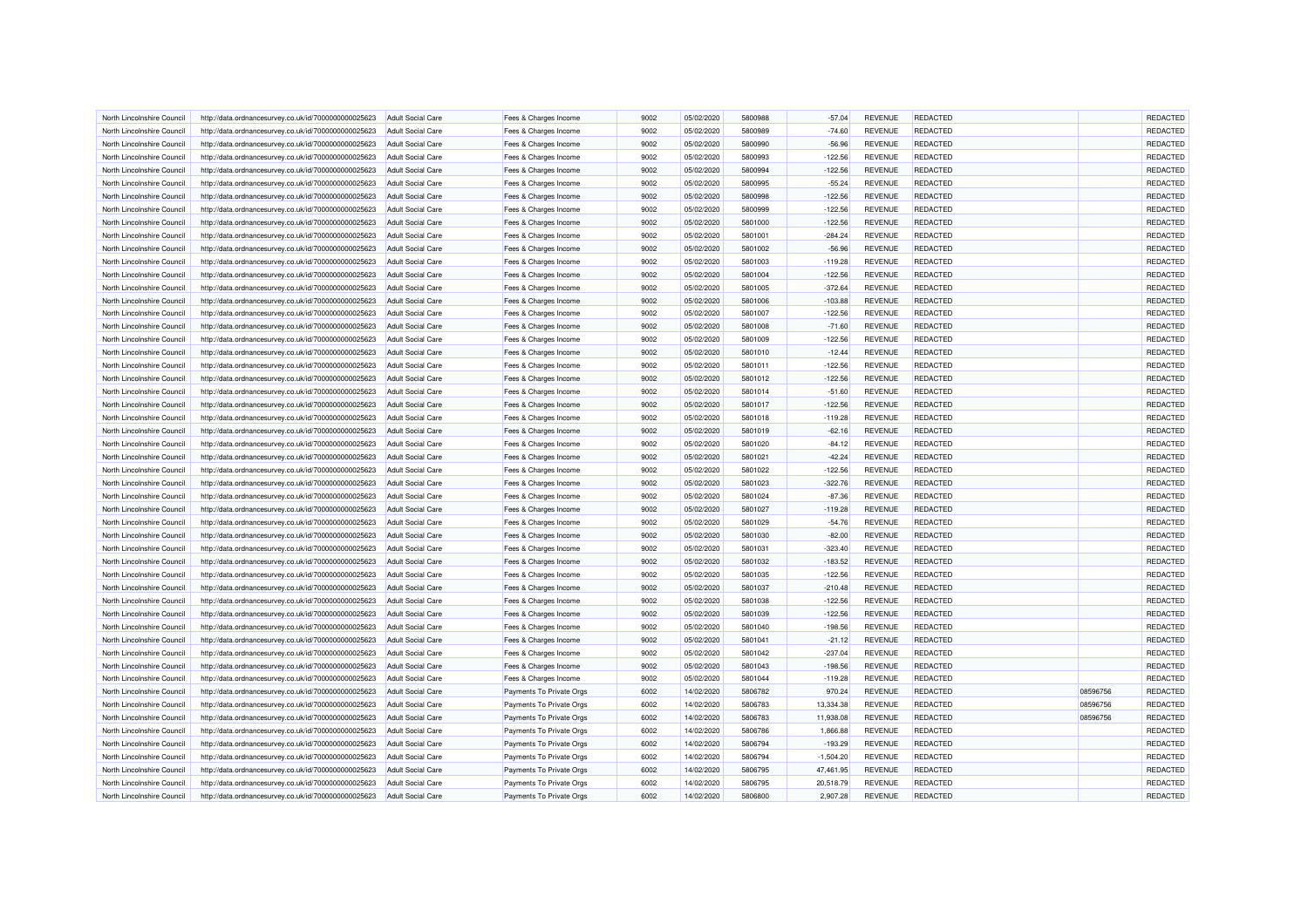| North Lincolnshire Council | http://data.ordnancesurvey.co.uk/id/7000000000025623 | <b>Adult Social Care</b> | Payments To Private Orgs | 6002 | 14/02/2020 | 5806801 | 3,705.36  | <b>REVENUE</b> | <b>REDACTED</b> | 07128156 | REDACTED |
|----------------------------|------------------------------------------------------|--------------------------|--------------------------|------|------------|---------|-----------|----------------|-----------------|----------|----------|
| North Lincolnshire Council | http://data.ordnancesurvey.co.uk/id/7000000000025623 | <b>Adult Social Care</b> | Payments To Private Orgs | 6002 | 14/02/2020 | 5806801 | 4,449.00  | <b>REVENUE</b> | <b>REDACTED</b> | 07128156 | REDACTED |
| North Lincolnshire Council | http://data.ordnancesurvey.co.uk/id/7000000000025623 | <b>Adult Social Care</b> | Payments To Private Orgs | 6002 | 14/02/2020 | 5806803 | 15,323.24 | <b>REVENUE</b> | <b>REDACTED</b> | 27662    | REDACTED |
|                            |                                                      |                          |                          |      |            | 5806804 |           |                |                 |          |          |
| North Lincolnshire Council | http://data.ordnancesurvey.co.uk/id/7000000000025623 | <b>Adult Social Care</b> | Payments To Private Orgs | 6002 | 14/02/2020 |         | 2,599.20  | <b>REVENUE</b> | <b>REDACTED</b> | 27662    | REDACTED |
| North Lincolnshire Council | http://data.ordnancesurvey.co.uk/id/7000000000025623 | <b>Adult Social Care</b> | Payments To Private Orgs | 6002 | 14/02/2020 | 5806821 | 11,511.12 | <b>REVENUE</b> | <b>REDACTED</b> |          | REDACTED |
| North Lincolnshire Council | http://data.ordnancesurvey.co.uk/id/7000000000025623 | <b>Adult Social Care</b> | Payments To Private Orgs | 6002 | 14/02/2020 | 5806825 | 591.20    | <b>REVENUE</b> | <b>REDACTED</b> |          | REDACTED |
| North Lincolnshire Council | http://data.ordnancesurvey.co.uk/id/7000000000025623 | <b>Adult Social Care</b> | Payments To Private Orgs | 6002 | 19/02/2020 | 5809967 | 6,260.00  | <b>REVENUE</b> | <b>REDACTED</b> |          | REDACTED |
| North Lincolnshire Council | http://data.ordnancesurvey.co.uk/id/7000000000025623 | <b>Adult Social Care</b> | Payments To Private Orgs | 6002 | 19/02/2020 | 5809969 | 15,261.12 | <b>REVENUE</b> | <b>REDACTED</b> |          | REDACTED |
| North Lincolnshire Council | http://data.ordnancesurvey.co.uk/id/7000000000025623 | <b>Adult Social Care</b> | Payments To Private Orgs | 6002 | 19/02/2020 | 5809970 | 5.644.32  | <b>REVENUE</b> | REDACTED        |          | REDACTED |
| North Lincolnshire Council | http://data.ordnancesurvey.co.uk/id/7000000000025623 | <b>Adult Social Care</b> | Payments To Private Orgs | 6002 | 19/02/2020 | 5809970 | 22,026.80 | <b>REVENUE</b> | REDACTED        |          | REDACTED |
| North Lincolnshire Council | http://data.ordnancesurvey.co.uk/id/7000000000025623 | <b>Adult Social Care</b> | Payments To Private Orgs | 6002 | 19/02/2020 | 5809972 | 3.800.00  | <b>REVENUE</b> | <b>REDACTED</b> |          | REDACTED |
| North Lincolnshire Council | http://data.ordnancesurvey.co.uk/id/7000000000025623 | <b>Adult Social Care</b> | Payments To Private Orgs | 6002 | 19/02/2020 | 5809973 | 85,530.39 | <b>REVENUE</b> | <b>REDACTED</b> |          | REDACTED |
| North Lincolnshire Council | http://data.ordnancesurvey.co.uk/id/7000000000025623 | <b>Adult Social Care</b> | Payments To Private Orgs | 6002 | 19/02/2020 | 5809975 | 45,330.35 | <b>REVENUE</b> | <b>REDACTED</b> |          | REDACTED |
| North Lincolnshire Council | http://data.ordnancesurvey.co.uk/id/7000000000025623 | <b>Adult Social Care</b> | Payments To Private Orgs | 6002 | 19/02/2020 | 5809976 | 20,905.05 | <b>REVENUE</b> | <b>REDACTED</b> |          | REDACTED |
| North Lincolnshire Council | http://data.ordnancesurvey.co.uk/id/7000000000025623 | <b>Adult Social Care</b> | Payments To Private Orgs | 6002 | 19/02/2020 | 5809977 | 12,376.98 | <b>REVENUE</b> | <b>REDACTED</b> |          | REDACTED |
| North Lincolnshire Council | http://data.ordnancesurvey.co.uk/id/7000000000025623 | <b>Adult Social Care</b> | Payments To Private Orgs | 6002 | 19/02/2020 | 5809978 | 2,272.00  | <b>REVENUE</b> | <b>REDACTED</b> |          | REDACTED |
| North Lincolnshire Council | http://data.ordnancesurvey.co.uk/id/7000000000025623 | <b>Adult Social Care</b> | Payments To Private Orgs | 6002 | 19/02/2020 | 5809979 | 3,368.80  | <b>REVENUE</b> | <b>REDACTED</b> |          | REDACTED |
| North Lincolnshire Council | http://data.ordnancesurvey.co.uk/id/7000000000025623 | <b>Adult Social Care</b> | Payments To Private Orgs | 6002 | 19/02/2020 | 5809980 | 48,433.39 | <b>REVENUE</b> | <b>REDACTED</b> | 01952719 | REDACTED |
| North Lincolnshire Council | http://data.ordnancesurvey.co.uk/id/7000000000025623 | <b>Adult Social Care</b> | Payments To Private Orgs | 6002 | 19/02/2020 | 5809981 | 39,928.59 | <b>REVENUE</b> | <b>REDACTED</b> |          | REDACTED |
| North Lincolnshire Council | http://data.ordnancesurvey.co.uk/id/7000000000025623 | <b>Adult Social Care</b> | Payments To Private Orgs | 6002 | 19/02/2020 | 5809982 | 2,008.00  | <b>REVENUE</b> | <b>REDACTED</b> |          | REDACTED |
| North Lincolnshire Council | http://data.ordnancesurvey.co.uk/id/7000000000025623 | <b>Adult Social Care</b> | Payments To Private Orgs | 6002 | 19/02/2020 | 5809983 | 2,254.80  | <b>REVENUE</b> | <b>REDACTED</b> |          | REDACTED |
| North Lincolnshire Council | http://data.ordnancesurvey.co.uk/id/7000000000025623 | <b>Adult Social Care</b> | Payments To Private Orgs | 6002 | 19/02/2020 | 5809984 | 12,121.19 | <b>REVENUE</b> | <b>REDACTED</b> |          | REDACTED |
|                            |                                                      |                          |                          |      |            |         |           |                |                 |          |          |
| North Lincolnshire Council | http://data.ordnancesurvey.co.uk/id/7000000000025623 | <b>Adult Social Care</b> | Payments To Private Orgs | 6002 | 19/02/2020 | 5809985 | 31,593.40 | <b>REVENUE</b> | <b>REDACTED</b> |          | REDACTED |
| North Lincolnshire Council | http://data.ordnancesurvey.co.uk/id/7000000000025623 | <b>Adult Social Care</b> | Payments To Private Orgs | 6002 | 19/02/2020 | 5809986 | 18,826.40 | <b>REVENUE</b> | <b>REDACTED</b> |          | REDACTED |
| North Lincolnshire Council | http://data.ordnancesurvey.co.uk/id/7000000000025623 | <b>Adult Social Care</b> | Payments To Private Orgs | 6002 | 19/02/2020 | 5809988 | 31,198.03 | <b>REVENUE</b> | REDACTED        |          | REDACTED |
| North Lincolnshire Council | http://data.ordnancesurvey.co.uk/id/7000000000025623 | <b>Adult Social Care</b> | Payments To Private Orgs | 6002 | 19/02/2020 | 5809989 | 7,898.08  | <b>REVENUE</b> | <b>REDACTED</b> |          | REDACTED |
| North Lincolnshire Council | http://data.ordnancesurvey.co.uk/id/7000000000025623 | <b>Adult Social Care</b> | Payments To Private Orgs | 6002 | 19/02/2020 | 5809990 | 10,285.12 | <b>REVENUE</b> | <b>REDACTED</b> |          | REDACTED |
| North Lincolnshire Council | http://data.ordnancesurvey.co.uk/id/7000000000025623 | <b>Adult Social Care</b> | Payments To Private Orgs | 6002 | 19/02/2020 | 5809991 | 7,846.44  | <b>REVENUE</b> | <b>REDACTED</b> |          | REDACTED |
| North Lincolnshire Council | http://data.ordnancesurvey.co.uk/id/7000000000025623 | <b>Adult Social Care</b> | Payments To Private Orgs | 6002 | 19/02/2020 | 5809992 | 30,598.79 | <b>REVENUE</b> | <b>REDACTED</b> |          | REDACTED |
| North Lincolnshire Council | http://data.ordnancesurvey.co.uk/id/7000000000025623 | <b>Adult Social Care</b> | Payments To Private Orgs | 6002 | 19/02/2020 | 5809994 | 1,835.20  | <b>REVENUE</b> | <b>REDACTED</b> |          | REDACTED |
| North Lincolnshire Council | http://data.ordnancesurvey.co.uk/id/7000000000025623 | <b>Adult Social Care</b> | Payments To Private Orgs | 6002 | 19/02/2020 | 5809996 | 63,058.03 | <b>REVENUE</b> | REDACTED        |          | REDACTED |
| North Lincolnshire Council | http://data.ordnancesurvey.co.uk/id/7000000000025623 | <b>Adult Social Care</b> | Payments To Private Orgs | 6002 | 19/02/2020 | 5809997 | 1,600.00  | <b>REVENUE</b> | REDACTED        |          | REDACTED |
| North Lincolnshire Council | http://data.ordnancesurvey.co.uk/id/7000000000025623 | <b>Adult Social Care</b> | Payments To Private Orgs | 6002 | 19/02/2020 | 5809997 | 2,530.00  | <b>REVENUE</b> | <b>REDACTED</b> |          | REDACTED |
| North Lincolnshire Council | http://data.ordnancesurvey.co.uk/id/7000000000025623 | <b>Adult Social Care</b> | Payments To Private Orgs | 6002 | 19/02/2020 | 5809998 | 2,008.00  | <b>REVENUE</b> | <b>REDACTED</b> |          | REDACTED |
| North Lincolnshire Council | http://data.ordnancesurvey.co.uk/id/7000000000025623 | Adult Social Care        | Payments To Private Orgs | 6002 | 19/02/2020 | 5809999 | 2,010.64  | <b>REVENUE</b> | REDACTED        |          | REDACTED |
| North Lincolnshire Council | http://data.ordnancesurvey.co.uk/id/7000000000025623 | Adult Social Care        | Payments To Private Orgs | 6002 | 19/02/2020 | 5810000 | 7.003.96  | <b>REVENUE</b> | REDACTED        |          | REDACTED |
| North Lincolnshire Council | http://data.ordnancesurvey.co.uk/id/7000000000025623 | <b>Adult Social Care</b> | Payments To Private Orgs | 6002 | 19/02/2020 | 5810001 | 6,274.76  | <b>REVENUE</b> | REDACTED        |          | REDACTED |
| North Lincolnshire Council | http://data.ordnancesurvey.co.uk/id/7000000000025623 | <b>Adult Social Care</b> | Payments To Private Orgs | 6002 | 19/02/2020 | 5810002 | 5.052.32  | <b>REVENUE</b> | <b>REDACTED</b> |          | REDACTED |
| North Lincolnshire Council | http://data.ordnancesurvey.co.uk/id/7000000000025623 | <b>Adult Social Care</b> | Payments To Private Orgs | 6002 | 19/02/2020 | 5810003 | 18,732.33 | <b>REVENUE</b> | REDACTED        |          | REDACTED |
| North Lincolnshire Council | http://data.ordnancesurvey.co.uk/id/7000000000025623 | Adult Social Care        | Payments To Private Orgs | 6002 | 19/02/2020 | 5810004 | 20,306.40 | <b>REVENUE</b> | <b>REDACTED</b> |          | REDACTED |
| North Lincolnshire Council | http://data.ordnancesurvey.co.uk/id/7000000000025623 | <b>Adult Social Care</b> | Payments To Private Orgs | 6002 | 19/02/2020 | 5810005 | 1,893.20  | <b>REVENUE</b> | REDACTED        |          | REDACTED |
| North Lincolnshire Council | http://data.ordnancesurvey.co.uk/id/7000000000025623 | <b>Adult Social Care</b> | Payments To Private Orgs | 6002 | 19/02/2020 | 5810006 | 1,182.86  | <b>REVENUE</b> | <b>REDACTED</b> |          | REDACTED |
| North Lincolnshire Council | http://data.ordnancesurvey.co.uk/id/7000000000025623 | Adult Social Care        | Payments To Private Orgs | 6002 | 19/02/2020 | 5810007 | 6,543.51  | <b>REVENUE</b> | <b>REDACTED</b> |          | REDACTED |
| North Lincolnshire Council | http://data.ordnancesurvey.co.uk/id/7000000000025623 | <b>Adult Social Care</b> | Payments To Private Orgs | 6002 | 19/02/2020 | 5810008 | 2,789.20  | <b>REVENUE</b> | <b>REDACTED</b> |          | REDACTED |
|                            |                                                      |                          |                          |      |            | 5810009 |           |                |                 |          |          |
| North Lincolnshire Council | http://data.ordnancesurvey.co.uk/id/7000000000025623 | <b>Adult Social Care</b> | Payments To Private Orgs | 6002 | 19/02/2020 |         | 2,189.32  | <b>REVENUE</b> | <b>REDACTED</b> | 27662    | REDACTED |
| North Lincolnshire Council | http://data.ordnancesurvey.co.uk/id/7000000000025623 | <b>Adult Social Care</b> | Payments To Private Orgs | 6002 | 19/02/2020 | 5810010 | 28,171.44 | <b>REVENUE</b> | <b>REDACTED</b> | 27662    | REDACTED |
| North Lincolnshire Council | http://data.ordnancesurvey.co.uk/id/7000000000025623 | <b>Adult Social Care</b> | Payments To Private Orgs | 6002 | 19/02/2020 | 5810011 | 2,186.92  | <b>REVENUE</b> | <b>REDACTED</b> | 27662    | REDACTED |
| North Lincolnshire Council | http://data.ordnancesurvey.co.uk/id/7000000000025623 | <b>Adult Social Care</b> | Payments To Private Orgs | 6002 | 19/02/2020 | 5810011 | 51,663.84 | <b>REVENUE</b> | <b>REDACTED</b> | 27662    | REDACTED |
| North Lincolnshire Council | http://data.ordnancesurvey.co.uk/id/7000000000025623 | <b>Adult Social Care</b> | Payments To Private Orgs | 6002 | 19/02/2020 | 5810013 | 29,410.80 | <b>REVENUE</b> | <b>REDACTED</b> |          | REDACTED |
| North Lincolnshire Council | http://data.ordnancesurvey.co.uk/id/7000000000025623 | <b>Adult Social Care</b> | Payments To Private Orgs | 6002 | 19/02/2020 | 5810014 | 18,490.22 | <b>REVENUE</b> | <b>REDACTED</b> |          | REDACTED |
| North Lincolnshire Council | http://data.ordnancesurvey.co.uk/id/7000000000025623 | Adult Social Care        | Payments To Private Orgs | 6002 | 19/02/2020 | 5810015 | 13,626.48 | <b>REVENUE</b> | REDACTED        |          | REDACTED |
| North Lincolnshire Council | http://data.ordnancesurvey.co.uk/id/7000000000025623 | <b>Adult Social Care</b> | Payments To Private Orgs | 6002 | 19/02/2020 | 5810016 | 5,743.92  | <b>REVENUE</b> | REDACTED        |          | REDACTED |
| North Lincolnshire Council | http://data.ordnancesurvey.co.uk/id/7000000000025623 | Adult Social Care        | Payments To Private Orgs | 6002 | 19/02/2020 | 5810018 | 36,949.16 | <b>REVENUE</b> | REDACTED        |          | REDACTED |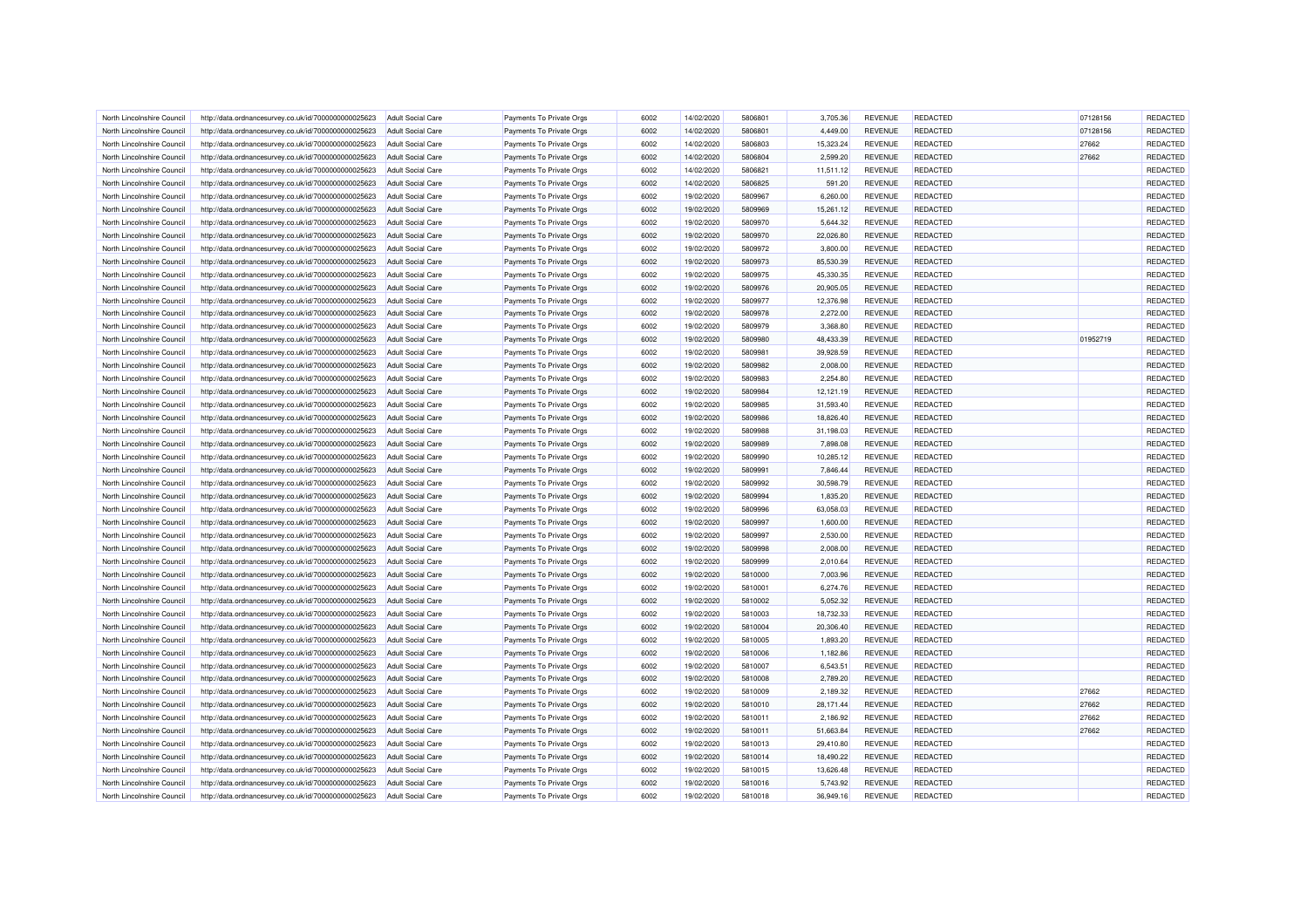| North Lincolnshire Council | http://data.ordnancesurvey.co.uk/id/7000000000025623 | <b>Adult Social Care</b> | Payments To Private Orgs | 6002 | 19/02/2020 | 5810019 | 17.658.80   | <b>REVENUE</b> | <b>REDACTED</b> |          | REDACTED |
|----------------------------|------------------------------------------------------|--------------------------|--------------------------|------|------------|---------|-------------|----------------|-----------------|----------|----------|
|                            |                                                      |                          |                          |      |            |         |             |                |                 |          |          |
| North Lincolnshire Council | http://data.ordnancesurvey.co.uk/id/7000000000025623 | <b>Adult Social Care</b> | Payments To Private Orgs | 6002 | 19/02/2020 | 5810020 | 11,495.84   | REVENUE        | <b>REDACTED</b> |          | REDACTED |
| North Lincolnshire Council | http://data.ordnancesurvey.co.uk/id/7000000000025623 | <b>Adult Social Care</b> | Payments To Private Orgs | 6002 | 19/02/2020 | 5810021 | 1,893.20    | <b>REVENUE</b> | REDACTED        |          | REDACTED |
| North Lincolnshire Council | http://data.ordnancesurvey.co.uk/id/7000000000025623 | Adult Social Care        | Payments To Private Orgs | 6002 | 19/02/2020 | 5810022 | 1,984.36    | <b>REVENUE</b> | <b>REDACTED</b> |          | REDACTED |
| North Lincolnshire Council | http://data.ordnancesurvey.co.uk/id/7000000000025623 | <b>Adult Social Care</b> | Payments To Private Orgs | 6002 | 19/02/2020 | 5810023 | 23,393.39   | <b>REVENUE</b> | REDACTED        |          | REDACTED |
| North Lincolnshire Council | http://data.ordnancesurvey.co.uk/id/7000000000025623 | <b>Adult Social Care</b> | Payments To Private Orgs | 6002 | 19/02/2020 | 5810024 | 1,873.20    | REVENUE        | REDACTED        |          | REDACTED |
| North Lincolnshire Council | http://data.ordnancesurvey.co.uk/id/7000000000025623 | <b>Adult Social Care</b> | Payments To Private Orgs | 6002 | 19/02/2020 | 5810025 | 3,850.00    | <b>REVENUE</b> | <b>REDACTED</b> |          | REDACTED |
| North Lincolnshire Council | http://data.ordnancesurvey.co.uk/id/7000000000025623 | <b>Adult Social Care</b> | Payments To Private Orgs | 6002 | 19/02/2020 | 5810026 | 7,229.44    | REVENUE        | REDACTED        |          | REDACTED |
| North Lincolnshire Council | http://data.ordnancesurvey.co.uk/id/7000000000025623 | <b>Adult Social Care</b> | Payments To Private Orgs | 6002 | 19/02/2020 | 5810027 | 3,188.00    | <b>REVENUE</b> | <b>REDACTED</b> |          | REDACTED |
| North Lincolnshire Council | http://data.ordnancesurvey.co.uk/id/7000000000025623 | <b>Adult Social Care</b> | Payments To Private Orgs | 6002 | 19/02/2020 | 5810028 | 1,654.32    | <b>REVENUE</b> | REDACTED        |          | REDACTED |
| North Lincolnshire Council | http://data.ordnancesurvey.co.uk/id/7000000000025623 | <b>Adult Social Care</b> | Payments To Private Orgs | 6002 | 19/02/2020 | 5810029 | 20,504.56   | <b>REVENUE</b> | REDACTED        |          | REDACTED |
| North Lincolnshire Council | http://data.ordnancesurvey.co.uk/id/7000000000025623 | Adult Social Care        | Payments To Private Orgs | 6002 | 19/02/2020 | 5810029 | 5.322.28    | <b>REVENUE</b> | <b>REDACTED</b> |          | REDACTED |
| North Lincolnshire Council | http://data.ordnancesurvey.co.uk/id/7000000000025623 | <b>Adult Social Care</b> | Payments To Private Orgs | 6002 | 19/02/2020 | 5810030 | 20,848.29   | <b>REVENUE</b> | REDACTED        |          | REDACTED |
| North Lincolnshire Council | http://data.ordnancesurvey.co.uk/id/7000000000025623 | <b>Adult Social Care</b> | Payments To Private Orgs | 6002 | 19/02/2020 | 5810030 | 1,946.64    | <b>REVENUE</b> | <b>REDACTED</b> |          | REDACTED |
| North Lincolnshire Council | http://data.ordnancesurvey.co.uk/id/7000000000025623 | <b>Adult Social Care</b> | Payments To Private Orgs | 6002 | 19/02/2020 | 5810031 | 32,960.14   | REVENUE        | REDACTED        |          | REDACTED |
| North Lincolnshire Council | http://data.ordnancesurvey.co.uk/id/7000000000025623 | <b>Adult Social Care</b> | Payments To Private Orgs | 6002 | 19/02/2020 | 5810032 | 4,551.84    | REVENUE        | REDACTED        |          | REDACTED |
| North Lincolnshire Council | http://data.ordnancesurvey.co.uk/id/7000000000025623 | <b>Adult Social Care</b> | Payments To Private Orgs | 6002 | 19/02/2020 | 5810033 | 2,523.00    | <b>REVENUE</b> | REDACTED        |          | REDACTED |
| North Lincolnshire Council | http://data.ordnancesurvey.co.uk/id/7000000000025623 | <b>Adult Social Care</b> | Payments To Private Orgs | 6002 | 19/02/2020 | 5810034 | 28,306.84   | <b>REVENUE</b> | REDACTED        |          | REDACTED |
| North Lincolnshire Council | http://data.ordnancesurvey.co.uk/id/7000000000025623 | <b>Adult Social Care</b> | Payments To Private Orgs | 6002 | 19/02/2020 | 5810035 | 41,334.73   | <b>REVENUE</b> | <b>REDACTED</b> |          | REDACTED |
| North Lincolnshire Council | http://data.ordnancesurvey.co.uk/id/7000000000025623 | <b>Adult Social Care</b> | Payments To Private Orgs | 6002 | 19/02/2020 | 5810037 | 10,676.44   | REVENUE        | <b>REDACTED</b> |          | REDACTED |
| North Lincolnshire Council | http://data.ordnancesurvey.co.uk/id/7000000000025623 | <b>Adult Social Care</b> | Payments To Private Orgs | 6002 | 19/02/2020 | 5810038 | 25,476.62   | <b>REVENUE</b> | REDACTED        |          | REDACTED |
| North Lincolnshire Council | http://data.ordnancesurvey.co.uk/id/7000000000025623 | <b>Adult Social Care</b> | Payments To Private Orgs | 6002 | 19/02/2020 | 5810039 | 20,191.06   | <b>REVENUE</b> | <b>REDACTED</b> |          | REDACTED |
| North Lincolnshire Council | http://data.ordnancesurvey.co.uk/id/7000000000025623 | <b>Adult Social Care</b> | Payments To Private Orgs | 6002 | 19/02/2020 | 5810040 | 12,856.00   | REVENUE        | <b>REDACTED</b> |          | REDACTED |
| North Lincolnshire Council | http://data.ordnancesurvey.co.uk/id/7000000000025623 | <b>Adult Social Care</b> | Payments To Private Orgs | 6002 | 19/02/2020 | 5810040 | 8,600.00    | <b>REVENUE</b> | <b>REDACTED</b> |          | REDACTED |
| North Lincolnshire Council | http://data.ordnancesurvey.co.uk/id/7000000000025623 | <b>Adult Social Care</b> | Payments To Private Orgs | 6002 | 19/02/2020 | 5810041 | 11,414.60   | <b>REVENUE</b> | <b>REDACTED</b> |          | REDACTED |
| North Lincolnshire Council | http://data.ordnancesurvey.co.uk/id/7000000000025623 | <b>Adult Social Care</b> | Payments To Private Orgs | 6002 | 19/02/2020 | 5810042 | 5,315.04    | REVENUE        | <b>REDACTED</b> |          | REDACTED |
| North Lincolnshire Council | http://data.ordnancesurvey.co.uk/id/7000000000025623 | <b>Adult Social Care</b> | Payments To Private Orgs | 6002 | 19/02/2020 | 5810043 | 6,848.00    | <b>REVENUE</b> | REDACTED        |          | REDACTED |
| North Lincolnshire Council | http://data.ordnancesurvey.co.uk/id/7000000000025623 | <b>Adult Social Care</b> | Payments To Private Orgs | 6002 | 19/02/2020 | 5810044 | 10,366.60   | REVENUE        | <b>REDACTED</b> | 02779611 | REDACTED |
|                            |                                                      |                          |                          | 6002 |            |         |             |                |                 |          | REDACTED |
| North Lincolnshire Council | http://data.ordnancesurvey.co.uk/id/7000000000025623 | <b>Adult Social Care</b> | Payments To Private Orgs |      | 19/02/2020 | 5810044 | 1,986.92    | <b>REVENUE</b> | <b>REDACTED</b> | 02779611 |          |
| North Lincolnshire Council | http://data.ordnancesurvey.co.uk/id/7000000000025623 | <b>Adult Social Care</b> | Payments To Private Orgs | 6002 | 19/02/2020 | 5810045 | 20,486.84   | REVENUE        | REDACTED        | 02779611 | REDACTED |
| North Lincolnshire Council | http://data.ordnancesurvey.co.uk/id/7000000000025623 | <b>Adult Social Care</b> | Payments To Private Orgs | 6002 | 19/02/2020 | 5810046 | 38,442.40   | REVENUE        | <b>REDACTED</b> | 02779611 | REDACTED |
| North Lincolnshire Council | http://data.ordnancesurvey.co.uk/id/7000000000025623 | <b>Adult Social Care</b> | Payments To Private Orgs | 6002 | 19/02/2020 | 5810046 | 1,986.92    | <b>REVENUE</b> | REDACTED        | 02779611 | REDACTED |
| North Lincolnshire Council | http://data.ordnancesurvey.co.uk/id/7000000000025623 | <b>Adult Social Care</b> | Payments To Private Orgs | 6002 | 19/02/2020 | 5810047 | 62.302.99   | <b>REVENUE</b> | REDACTED        | 02779611 | REDACTED |
| North Lincolnshire Council | http://data.ordnancesurvey.co.uk/id/7000000000025623 | <b>Adult Social Care</b> | Payments To Private Orgs | 6002 | 19/02/2020 | 5810048 | $-2,297.87$ | REVENUE        | <b>REDACTED</b> | 02779611 | REDACTED |
| North Lincolnshire Council | http://data.ordnancesurvey.co.uk/id/7000000000025623 | <b>Adult Social Care</b> | Payments To Private Orgs | 6002 | 19/02/2020 | 5810049 | 3,752.16    | <b>REVENUE</b> | REDACTED        | 02779611 | REDACTED |
| North Lincolnshire Council | http://data.ordnancesurvey.co.uk/id/7000000000025623 | <b>Adult Social Care</b> | Payments To Private Orgs | 6002 | 19/02/2020 | 5810049 | 27,743.27   | <b>REVENUE</b> | <b>REDACTED</b> | 02779611 | REDACTED |
| North Lincolnshire Council | http://data.ordnancesurvey.co.uk/id/7000000000025623 | <b>Adult Social Care</b> | Payments To Private Orgs | 6002 | 19/02/2020 | 5810050 | 1,873.20    | <b>REVENUE</b> | REDACTED        | 02779611 | REDACTED |
| North Lincolnshire Council | http://data.ordnancesurvey.co.uk/id/7000000000025623 | <b>Adult Social Care</b> | Payments To Private Orgs | 6002 | 19/02/2020 | 5810050 | 8,499.30    | <b>REVENUE</b> | <b>REDACTED</b> | 02779611 | REDACTED |
| North Lincolnshire Council | http://data.ordnancesurvey.co.uk/id/7000000000025623 | <b>Adult Social Care</b> | Payments To Private Orgs | 6002 | 19/02/2020 | 5810051 | 7,491.64    | REVENUE        | <b>REDACTED</b> | 02779611 | REDACTED |
| North Lincolnshire Council | http://data.ordnancesurvey.co.uk/id/7000000000025623 | Adult Social Care        | Payments To Private Orgs | 6002 | 19/02/2020 | 5810052 | 9,934.60    | <b>REVENUE</b> | REDACTED        | 02779611 | REDACTED |
| North Lincolnshire Council | http://data.ordnancesurvey.co.uk/id/7000000000025623 | <b>Adult Social Care</b> | Payments To Private Orgs | 6002 | 19/02/2020 | 5810054 | 2,008.00    | REVENUE        | <b>REDACTED</b> | 02779611 | REDACTED |
| North Lincolnshire Council | http://data.ordnancesurvey.co.uk/id/7000000000025623 | Adult Social Care        | Payments To Private Orgs | 6002 | 19/02/2020 | 5810057 | 1,600.00    | <b>REVENUE</b> | <b>REDACTED</b> |          | REDACTED |
| North Lincolnshire Council | http://data.ordnancesurvey.co.uk/id/7000000000025623 | <b>Adult Social Care</b> | Payments To Private Orgs | 6002 | 19/02/2020 | 5810058 | 36,177.30   | REVENUE        | REDACTED        | 06048328 | REDACTED |
| North Lincolnshire Council | http://data.ordnancesurvey.co.uk/id/7000000000025623 | Adult Social Care        | Payments To Private Orgs | 6002 | 19/02/2020 | 5810060 | 27.834.70   | <b>REVENUE</b> | <b>REDACTED</b> | 4738023  | REDACTED |
| North Lincolnshire Council | http://data.ordnancesurvey.co.uk/id/7000000000025623 | <b>Adult Social Care</b> | Payments To Private Orgs | 6002 | 19/02/2020 | 5810061 | 3,400.00    | <b>REVENUE</b> | <b>REDACTED</b> |          | REDACTED |
| North Lincolnshire Council | http://data.ordnancesurvey.co.uk/id/7000000000025623 | <b>Adult Social Care</b> | Payments To Private Orgs | 6002 | 19/02/2020 | 5810062 | 16,561.92   | <b>REVENUE</b> | <b>REDACTED</b> | 04228353 | REDACTED |
| North Lincolnshire Council | http://data.ordnancesurvey.co.uk/id/7000000000025623 | <b>Adult Social Care</b> | Payments To Private Orgs | 6002 | 19/02/2020 | 5810063 | 1,824.00    | REVENUE        | <b>REDACTED</b> |          | REDACTED |
| North Lincolnshire Council | http://data.ordnancesurvey.co.uk/id/7000000000025623 | <b>Adult Social Care</b> | Payments To Private Orgs | 6002 | 19/02/2020 | 5810064 | 2,616.00    | REVENUE        | <b>REDACTED</b> |          | REDACTED |
| North Lincolnshire Council | http://data.ordnancesurvey.co.uk/id/7000000000025623 | <b>Adult Social Care</b> | Payments To Private Orgs | 6002 | 19/02/2020 | 5810065 | 36,711.48   | <b>REVENUE</b> | <b>REDACTED</b> |          | REDACTED |
| North Lincolnshire Council | http://data.ordnancesurvey.co.uk/id/7000000000025623 | Adult Social Care        | Payments To Private Orgs | 6002 | 19/02/2020 | 5810067 | 15,141.12   | REVENUE        | <b>REDACTED</b> |          | REDACTED |
| North Lincolnshire Council | http://data.ordnancesurvey.co.uk/id/7000000000025623 | <b>Adult Social Care</b> | Payments To Private Orgs | 6002 | 19/02/2020 | 5810069 | 1,852.00    | <b>REVENUE</b> | <b>REDACTED</b> |          | REDACTED |
| North Lincolnshire Council | http://data.ordnancesurvey.co.uk/id/7000000000025623 | <b>Adult Social Care</b> | Payments To Private Orgs | 6002 | 19/02/2020 | 5810070 | 2,770.56    | REVENUE        | <b>REDACTED</b> |          | REDACTED |
| North Lincolnshire Council | http://data.ordnancesurvey.co.uk/id/7000000000025623 | <b>Adult Social Care</b> | Payments To Private Orgs | 6002 | 19/02/2020 | 5810071 | 16,338.63   | <b>REVENUE</b> | <b>REDACTED</b> |          | REDACTED |
|                            |                                                      |                          |                          |      |            |         |             |                |                 |          |          |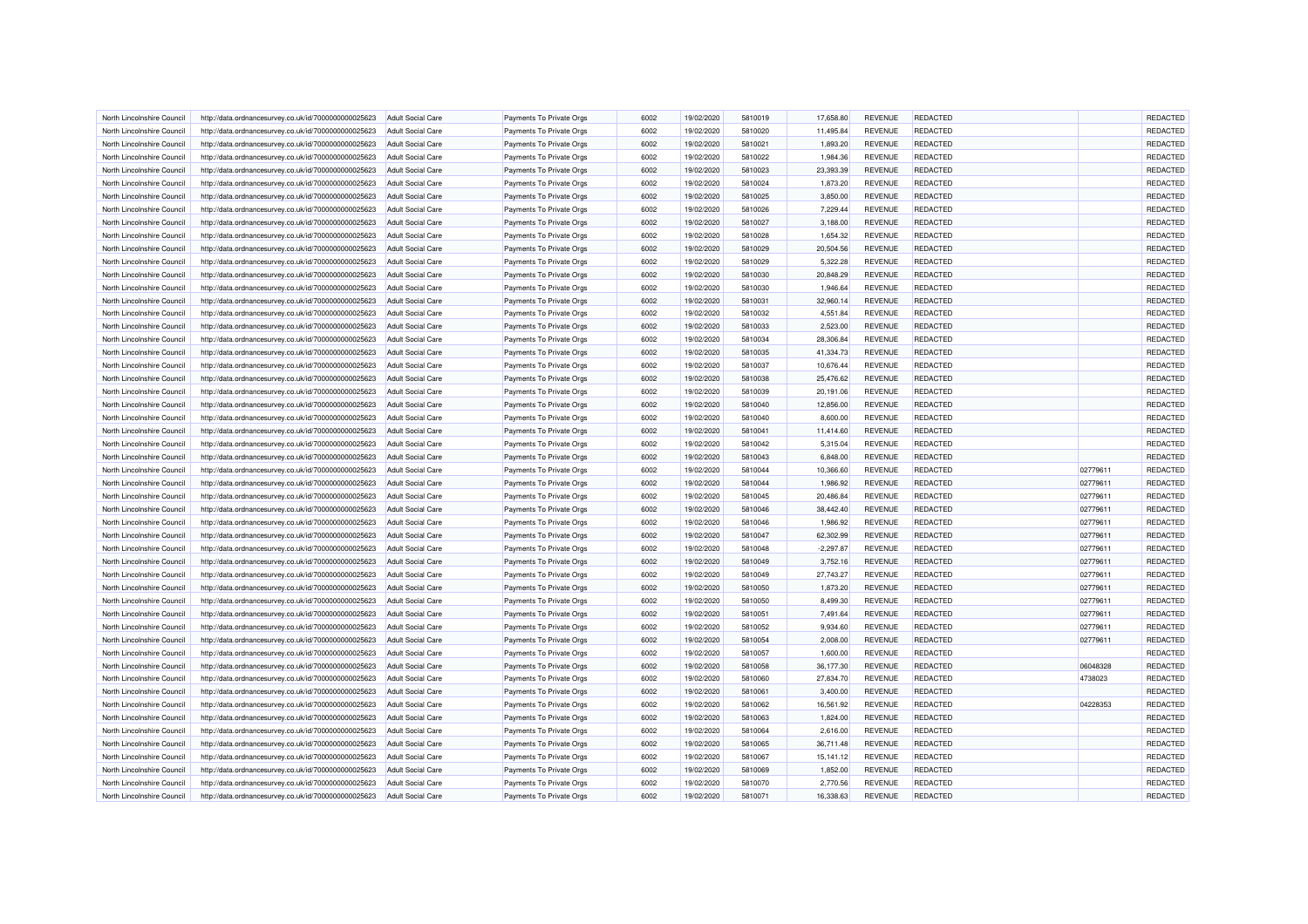| North Lincolnshire Council | http://data.ordnancesurvey.co.uk/id/7000000000025623 | Adult Social Care        | Payments To Private Orgs       | 6002 | 19/02/2020 | 5810072 | 2.088.00     | <b>REVENUE</b> | <b>REDACTED</b> |          | REDACTED             |
|----------------------------|------------------------------------------------------|--------------------------|--------------------------------|------|------------|---------|--------------|----------------|-----------------|----------|----------------------|
| North Lincolnshire Council | http://data.ordnancesurvey.co.uk/id/7000000000025623 | Adult Social Care        | Payments To Private Orgs       | 6002 | 19/02/2020 | 5810073 | 2,352.00     | <b>REVENUE</b> | <b>REDACTED</b> |          | REDACTED             |
| North Lincolnshire Council | http://data.ordnancesurvey.co.uk/id/7000000000025623 | <b>Adult Social Care</b> | Payments To Private Orgs       | 6002 | 19/02/2020 | 5810074 | 4,276.44     | <b>REVENUE</b> | <b>REDACTED</b> |          | REDACTED             |
| North Lincolnshire Council | http://data.ordnancesurvey.co.uk/id/7000000000025623 | Adult Social Care        | Payments To Private Orgs       | 6002 | 19/02/2020 | 5810074 | 47,198.90    | <b>REVENUE</b> | <b>REDACTED</b> |          | REDACTED             |
| North Lincolnshire Council | http://data.ordnancesurvey.co.uk/id/7000000000025623 | <b>Adult Social Care</b> | Payments To Private Orgs       | 6002 | 19/02/2020 | 5810075 | 2,760.84     | <b>REVENUE</b> | <b>REDACTED</b> |          | REDACTED             |
| North Lincolnshire Council | http://data.ordnancesurvey.co.uk/id/7000000000025623 | <b>Adult Social Care</b> | Payments To Private Orgs       | 6002 | 19/02/2020 | 5810076 | 12,153.16    | <b>REVENUE</b> | REDACTED        |          | REDACTED             |
| North Lincolnshire Council | http://data.ordnancesurvey.co.uk/id/7000000000025623 | <b>Adult Social Care</b> | Payments To Private Orgs       | 6002 | 19/02/2020 | 5810077 | 32,292.05    | <b>REVENUE</b> | <b>REDACTED</b> |          | REDACTED             |
| North Lincolnshire Council | http://data.ordnancesurvey.co.uk/id/7000000000025623 | <b>Adult Social Care</b> | Payments To Private Orgs       | 6002 | 19/02/2020 | 5810078 | 2,008.00     | <b>REVENUE</b> | REDACTED        |          | REDACTED             |
| North Lincolnshire Council | http://data.ordnancesurvey.co.uk/id/7000000000025623 | <b>Adult Social Care</b> | Payments To Private Orgs       | 6002 | 19/02/2020 | 5810079 | 2,261.80     | <b>REVENUE</b> | <b>REDACTED</b> |          | REDACTED             |
| North Lincolnshire Council | http://data.ordnancesurvey.co.uk/id/7000000000025623 | <b>Adult Social Care</b> | Payments To Private Orgs       | 6002 | 19/02/2020 | 5810082 | 72,726.06    | <b>REVENUE</b> | <b>REDACTED</b> |          | REDACTED             |
| North Lincolnshire Council | http://data.ordnancesurvey.co.uk/id/7000000000025623 | Adult Social Care        | Payments To Private Orgs       | 6002 | 19/02/2020 | 5810083 | 34,103.06    | <b>REVENUE</b> | <b>REDACTED</b> |          | REDACTED             |
| North Lincolnshire Council | http://data.ordnancesurvey.co.uk/id/7000000000025623 | Adult Social Care        | Payments To Private Orgs       | 6002 | 19/02/2020 | 5810084 | 7.195.04     | <b>REVENUE</b> | <b>REDACTED</b> |          | REDACTED             |
| North Lincolnshire Council | http://data.ordnancesurvey.co.uk/id/7000000000025623 | <b>Adult Social Care</b> | Payments To Private Orgs       | 6002 | 19/02/2020 | 5810086 | 3,934.00     | <b>REVENUE</b> | REDACTED        | 02779611 | REDACTED             |
| North Lincolnshire Council | http://data.ordnancesurvey.co.uk/id/7000000000025623 | <b>Adult Social Care</b> | Payments To Private Orgs       | 6002 | 19/02/2020 | 5810087 | 7,264.00     | <b>REVENUE</b> | <b>REDACTED</b> |          | REDACTED             |
| North Lincolnshire Council | http://data.ordnancesurvey.co.uk/id/7000000000025623 | <b>Adult Social Care</b> | Payments To Private Orgs       | 6002 | 19/02/2020 | 5810088 | 23,331.29    | <b>REVENUE</b> | REDACTED        |          | REDACTED             |
| North Lincolnshire Council | http://data.ordnancesurvey.co.uk/id/7000000000025623 | <b>Adult Social Care</b> | Payments To Private Orgs       | 6002 | 19/02/2020 | 5810089 | 45,198.87    | <b>REVENUE</b> | <b>REDACTED</b> |          | REDACTED             |
| North Lincolnshire Council | http://data.ordnancesurvey.co.uk/id/7000000000025623 | <b>Adult Social Care</b> | Residential Care Income        | 9078 | 19/02/2020 | 5809969 | $-6,767.72$  | <b>REVENUE</b> | <b>REDACTED</b> |          | REDACTED             |
| North Lincolnshire Council | http://data.ordnancesurvey.co.uk/id/7000000000025623 | <b>Adult Social Care</b> | <b>Residential Care Income</b> | 9078 | 19/02/2020 | 5809970 | $-1,296.32$  | <b>REVENUE</b> | <b>REDACTED</b> |          | REDACTED             |
| North Lincolnshire Council | http://data.ordnancesurvey.co.uk/id/7000000000025623 | <b>Adult Social Care</b> | Residential Care Income        | 9078 | 19/02/2020 | 5809971 | 5,969.92     | <b>REVENUE</b> | <b>REDACTED</b> |          | REDACTED             |
| North Lincolnshire Council | http://data.ordnancesurvey.co.uk/id/7000000000025623 | <b>Adult Social Care</b> | <b>Residential Care Income</b> | 9078 | 19/02/2020 | 5809973 | $-27,698.04$ | <b>REVENUE</b> | <b>REDACTED</b> |          | REDACTED             |
| North Lincolnshire Council | http://data.ordnancesurvey.co.uk/id/7000000000025623 | <b>Adult Social Care</b> | Residential Care Income        | 9078 | 19/02/2020 | 5809975 | $-14,479.98$ | <b>REVENUE</b> | <b>REDACTED</b> |          | REDACTED             |
| North Lincolnshire Council | http://data.ordnancesurvey.co.uk/id/7000000000025623 | Adult Social Care        | <b>Residential Care Income</b> | 9078 | 19/02/2020 | 5809976 | $-7,095.72$  | <b>REVENUE</b> | <b>REDACTED</b> |          | REDACTED             |
| North Lincolnshire Council | http://data.ordnancesurvey.co.uk/id/7000000000025623 | <b>Adult Social Care</b> | Residential Care Income        | 9078 | 19/02/2020 | 5809980 | $-11,453.79$ | <b>REVENUE</b> | <b>REDACTED</b> | 01952719 | REDACTED             |
| North Lincolnshire Council | http://data.ordnancesurvey.co.uk/id/7000000000025623 | <b>Adult Social Care</b> | Residential Care Income        | 9078 | 19/02/2020 | 5809981 | $-15,568.06$ | <b>REVENUE</b> | <b>REDACTED</b> |          | REDACTED             |
| North Lincolnshire Council | http://data.ordnancesurvey.co.uk/id/7000000000025623 | Adult Social Care        | <b>Residential Care Income</b> | 9078 | 19/02/2020 | 5809984 | $-4,498.99$  | <b>REVENUE</b> | <b>REDACTED</b> |          | REDACTED             |
|                            |                                                      |                          |                                | 9078 |            |         |              |                |                 |          |                      |
| North Lincolnshire Council | http://data.ordnancesurvey.co.uk/id/7000000000025623 | <b>Adult Social Care</b> | Residential Care Income        | 9078 | 19/02/2020 | 5809985 | $-9,230.80$  | <b>REVENUE</b> | REDACTED        |          | REDACTED<br>REDACTED |
| North Lincolnshire Council | http://data.ordnancesurvey.co.uk/id/7000000000025623 | <b>Adult Social Care</b> | Residential Care Income        |      | 19/02/2020 | 5809986 | $-4,073.84$  | <b>REVENUE</b> | REDACTED        |          |                      |
| North Lincolnshire Council | http://data.ordnancesurvey.co.uk/id/7000000000025623 | <b>Adult Social Care</b> | Residential Care Income        | 9078 | 19/02/2020 | 5809988 | $-8,759.40$  | <b>REVENUE</b> | <b>REDACTED</b> |          | REDACTED             |
| North Lincolnshire Council | http://data.ordnancesurvey.co.uk/id/7000000000025623 | <b>Adult Social Care</b> | Residential Care Income        | 9078 | 19/02/2020 | 5809990 | $-339.56$    | <b>REVENUE</b> | <b>REDACTED</b> |          | REDACTED             |
| North Lincolnshire Council | http://data.ordnancesurvey.co.uk/id/7000000000025623 | <b>Adult Social Care</b> | <b>Residential Care Income</b> | 9078 | 19/02/2020 | 5809992 | $-7,093.52$  | <b>REVENUE</b> | <b>REDACTED</b> |          | REDACTED             |
| North Lincolnshire Council | http://data.ordnancesurvey.co.uk/id/7000000000025623 | <b>Adult Social Care</b> | <b>Residential Care Income</b> | 9078 | 19/02/2020 | 5809993 | $-1,228.63$  | <b>REVENUE</b> | <b>REDACTED</b> |          | REDACTED             |
| North Lincolnshire Council | http://data.ordnancesurvey.co.uk/id/7000000000025623 | <b>Adult Social Care</b> | <b>Residential Care Income</b> | 9078 | 19/02/2020 | 5809996 | $-20,330.02$ | <b>REVENUE</b> | <b>REDACTED</b> |          | REDACTED             |
| North Lincolnshire Council | http://data.ordnancesurvey.co.uk/id/7000000000025623 | Adult Social Care        | <b>Residential Care Income</b> | 9078 | 19/02/2020 | 5809998 | $-414.20$    | <b>REVENUE</b> | REDACTED        |          | REDACTED             |
| North Lincolnshire Council | http://data.ordnancesurvey.co.uk/id/7000000000025623 | <b>Adult Social Care</b> | Residential Care Income        | 9078 | 19/02/2020 | 5810003 | $-4,735.22$  | <b>REVENUE</b> | <b>REDACTED</b> |          | REDACTED             |
| North Lincolnshire Council | http://data.ordnancesurvey.co.uk/id/7000000000025623 | <b>Adult Social Care</b> | Residential Care Income        | 9078 | 19/02/2020 | 5810004 | $-5,825.85$  | <b>REVENUE</b> | <b>REDACTED</b> |          | REDACTED             |
| North Lincolnshire Council | http://data.ordnancesurvey.co.uk/id/7000000000025623 | Adult Social Care        | <b>Residential Care Income</b> | 9078 | 19/02/2020 | 5810010 | $-5,563.02$  | <b>REVENUE</b> | <b>REDACTED</b> | 27662    | REDACTED             |
| North Lincolnshire Council | http://data.ordnancesurvey.co.uk/id/7000000000025623 | <b>Adult Social Care</b> | Residential Care Income        | 9078 | 19/02/2020 | 5810011 | $-8,466.68$  | <b>REVENUE</b> | <b>REDACTED</b> | 27662    | REDACTED             |
| North Lincolnshire Council | http://data.ordnancesurvey.co.uk/id/7000000000025623 | <b>Adult Social Care</b> | Residential Care Income        | 9078 | 19/02/2020 | 5810011 | $-569.40$    | <b>REVENUE</b> | <b>REDACTED</b> | 27662    | REDACTED             |
| North Lincolnshire Council | http://data.ordnancesurvey.co.uk/id/7000000000025623 | <b>Adult Social Care</b> | Residential Care Income        | 9078 | 19/02/2020 | 5810013 | $-1,607.40$  | <b>REVENUE</b> | <b>REDACTED</b> |          | REDACTED             |
| North Lincolnshire Council | http://data.ordnancesurvey.co.uk/id/7000000000025623 | <b>Adult Social Care</b> | Residential Care Income        | 9078 | 19/02/2020 | 5810014 | $-6,366.60$  | <b>REVENUE</b> | REDACTED        |          | REDACTED             |
| North Lincolnshire Council | http://data.ordnancesurvey.co.uk/id/7000000000025623 | <b>Adult Social Care</b> | <b>Residential Care Income</b> | 9078 | 19/02/2020 | 5810015 | $-4,380.42$  | <b>REVENUE</b> | <b>REDACTED</b> |          | REDACTED             |
| North Lincolnshire Council | http://data.ordnancesurvey.co.uk/id/7000000000025623 | <b>Adult Social Care</b> | <b>Residential Care Income</b> | 9078 | 19/02/2020 | 5810016 | $-982.72$    | <b>REVENUE</b> | <b>REDACTED</b> |          | REDACTED             |
| North Lincolnshire Council | http://data.ordnancesurvey.co.uk/id/7000000000025623 | <b>Adult Social Care</b> | Residential Care Income        | 9078 | 19/02/2020 | 5810018 | $-5,519.32$  | <b>REVENUE</b> | <b>REDACTED</b> |          | REDACTED             |
| North Lincolnshire Council | http://data.ordnancesurvey.co.uk/id/7000000000025623 | Adult Social Care        | <b>Residential Care Income</b> | 9078 | 19/02/2020 | 5810019 | $-2.901.33$  | <b>REVENUE</b> | <b>REDACTED</b> |          | REDACTED             |
| North Lincolnshire Council | http://data.ordnancesurvey.co.uk/id/7000000000025623 | <b>Adult Social Care</b> | Residential Care Income        | 9078 | 19/02/2020 | 5810020 | $-2,909.03$  | <b>REVENUE</b> | <b>REDACTED</b> |          | REDACTED             |
| North Lincolnshire Council | http://data.ordnancesurvey.co.uk/id/7000000000025623 | <b>Adult Social Care</b> | Residential Care Income        | 9078 | 19/02/2020 | 5810023 | $-8,834.77$  | <b>REVENUE</b> | <b>REDACTED</b> |          | REDACTED             |
| North Lincolnshire Council | http://data.ordnancesurvey.co.uk/id/7000000000025623 | <b>Adult Social Care</b> | Residential Care Income        | 9078 | 19/02/2020 | 5810026 | $-257.40$    | <b>REVENUE</b> | REDACTED        |          | REDACTED             |
| North Lincolnshire Council | http://data.ordnancesurvey.co.uk/id/7000000000025623 | <b>Adult Social Care</b> | Residential Care Income        | 9078 | 19/02/2020 | 5810029 | $-464.60$    | <b>REVENUE</b> | REDACTED        |          | REDACTED             |
| North Lincolnshire Council | http://data.ordnancesurvey.co.uk/id/7000000000025623 | <b>Adult Social Care</b> | <b>Residential Care Income</b> | 9078 | 19/02/2020 | 5810029 | $-3,180.60$  | <b>REVENUE</b> | <b>REDACTED</b> |          | REDACTED             |
| North Lincolnshire Council | http://data.ordnancesurvey.co.uk/id/7000000000025623 | <b>Adult Social Care</b> | <b>Residential Care Income</b> | 9078 | 19/02/2020 | 5810030 | $-1,112.84$  | <b>REVENUE</b> | <b>REDACTED</b> |          | REDACTED             |
| North Lincolnshire Council | http://data.ordnancesurvey.co.uk/id/7000000000025623 | <b>Adult Social Care</b> | <b>Residential Care Income</b> | 9078 | 19/02/2020 | 5810030 | $-5,988.27$  | <b>REVENUE</b> | <b>REDACTED</b> |          | REDACTED             |
| North Lincolnshire Council | http://data.ordnancesurvey.co.uk/id/7000000000025623 | <b>Adult Social Care</b> | <b>Residential Care Income</b> | 9078 | 19/02/2020 | 5810031 | $-11,931.06$ | <b>REVENUE</b> | REDACTED        |          | REDACTED             |
| North Lincolnshire Council | http://data.ordnancesurvey.co.uk/id/7000000000025623 | <b>Adult Social Care</b> | Residential Care Income        | 9078 | 19/02/2020 | 5810034 | $-9,276.36$  | <b>REVENUE</b> | <b>REDACTED</b> |          | REDACTED             |
|                            |                                                      |                          |                                |      |            |         |              |                |                 |          |                      |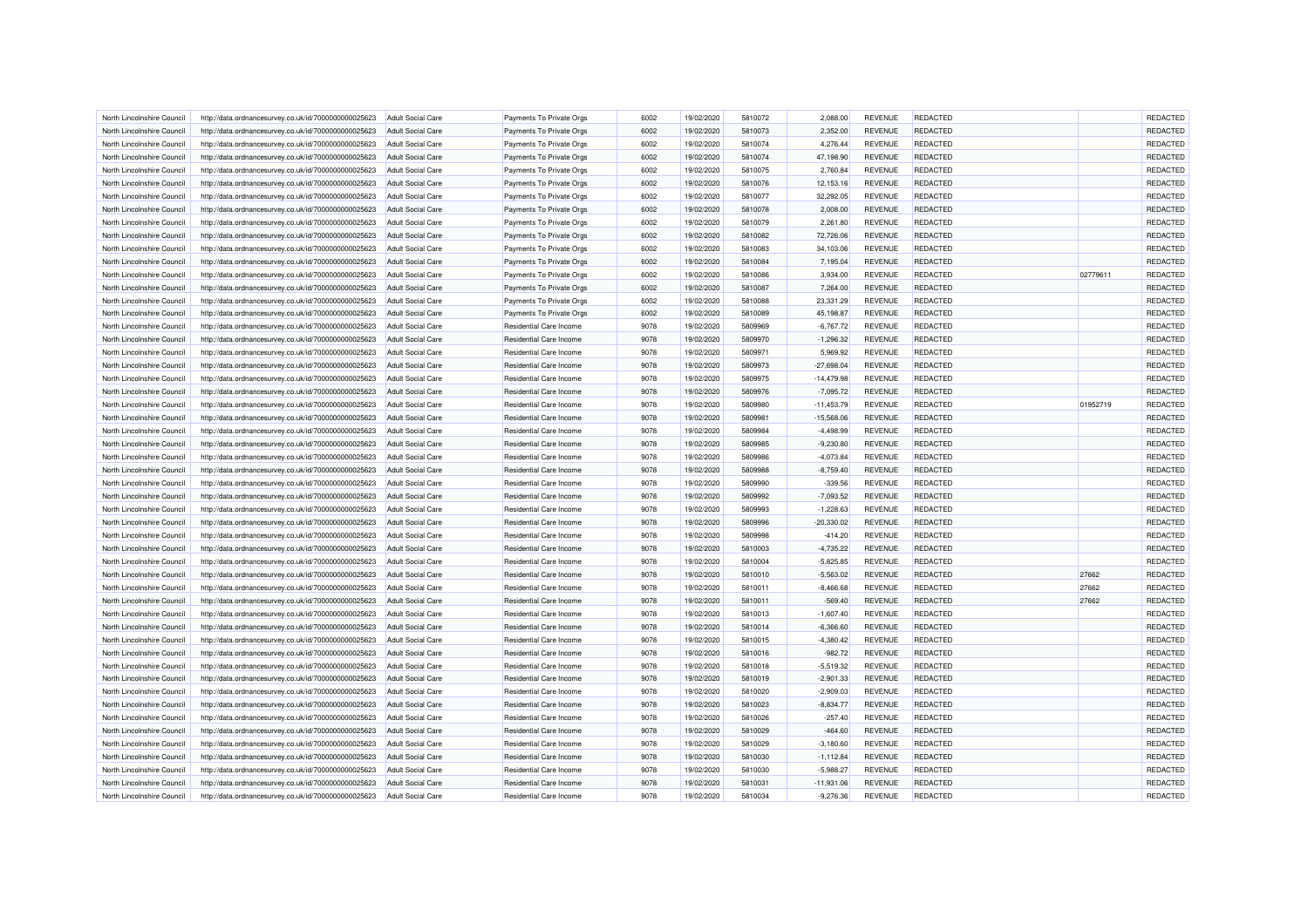| North Lincolnshire Council | http://data.ordnancesurvey.co.uk/id/7000000000025623 | <b>Adult Social Care</b>   | Residential Care Income           | 9078 | 19/02/2020 | 5810035 | $-3.546.60$  | <b>REVENUE</b> | <b>REDACTED</b> |          | REDACTED |
|----------------------------|------------------------------------------------------|----------------------------|-----------------------------------|------|------------|---------|--------------|----------------|-----------------|----------|----------|
| North Lincolnshire Council | http://data.ordnancesurvey.co.uk/id/7000000000025623 | <b>Adult Social Care</b>   | <b>Residential Care Income</b>    | 9078 | 19/02/2020 | 5810038 | $-6,981.04$  | <b>REVENUE</b> | <b>REDACTED</b> |          | REDACTED |
| North Lincolnshire Council | http://data.ordnancesurvey.co.uk/id/7000000000025623 | <b>Adult Social Care</b>   | <b>Residential Care Income</b>    | 9078 | 19/02/2020 | 5810039 | $-7,277.31$  | <b>REVENUE</b> | <b>REDACTED</b> |          | REDACTED |
| North Lincolnshire Council | http://data.ordnancesurvey.co.uk/id/7000000000025623 | <b>Adult Social Care</b>   | Residential Care Income           | 9078 | 19/02/2020 | 5810041 | $-851.92$    | REVENUE        | <b>REDACTED</b> |          | REDACTED |
| North Lincolnshire Council | http://data.ordnancesurvey.co.uk/id/7000000000025623 | <b>Adult Social Care</b>   | Residential Care Income           | 9078 | 19/02/2020 | 5810043 | $-443.12$    | <b>REVENUE</b> | REDACTED        |          | REDACTED |
| North Lincolnshire Council | http://data.ordnancesurvey.co.uk/id/7000000000025623 | <b>Adult Social Care</b>   | <b>Residential Care Income</b>    | 9078 | 19/02/2020 | 5810044 | $-808.40$    | REVENUE        | <b>REDACTED</b> | 02779611 | REDACTED |
|                            |                                                      |                            |                                   |      |            |         |              |                |                 |          |          |
| North Lincolnshire Council | http://data.ordnancesurvey.co.uk/id/7000000000025623 | <b>Adult Social Care</b>   | <b>Residential Care Income</b>    | 9078 | 19/02/2020 | 5810044 | $-541.40$    | <b>REVENUE</b> | <b>REDACTED</b> | 02779611 | REDACTED |
| North Lincolnshire Council | http://data.ordnancesurvey.co.uk/id/7000000000025623 | <b>Adult Social Care</b>   | <b>Residential Care Income</b>    | 9078 | 19/02/2020 | 5810045 | $-3,714.00$  | <b>REVENUE</b> | <b>REDACTED</b> | 02779611 | REDACTED |
| North Lincolnshire Council | http://data.ordnancesurvey.co.uk/id/7000000000025623 | <b>Adult Social Care</b>   | <b>Residential Care Income</b>    | 9078 | 19/02/2020 | 5810046 | $-6.080.60$  | <b>REVENUE</b> | <b>REDACTED</b> | 02779611 | REDACTED |
| North Lincolnshire Council | http://data.ordnancesurvey.co.uk/id/7000000000025623 | <b>Adult Social Care</b>   | Residential Care Income           | 9078 | 19/02/2020 | 5810046 | $-569.40$    | <b>REVENUE</b> | REDACTED        | 02779611 | REDACTED |
| North Lincolnshire Council | http://data.ordnancesurvey.co.uk/id/7000000000025623 | <b>Adult Social Care</b>   | <b>Residential Care Income</b>    | 9078 | 19/02/2020 | 5810047 | $-15,270.37$ | <b>REVENUE</b> | <b>REDACTED</b> | 02779611 | REDACTED |
| North Lincolnshire Council | http://data.ordnancesurvey.co.uk/id/7000000000025623 | <b>Adult Social Care</b>   | Residential Care Income           | 9078 | 19/02/2020 | 5810049 | $-5,495.12$  | REVENUE        | <b>REDACTED</b> | 02779611 | REDACTED |
| North Lincolnshire Council | http://data.ordnancesurvey.co.uk/id/7000000000025623 | <b>Adult Social Care</b>   | <b>Residential Care Income</b>    | 9078 | 19/02/2020 | 5810049 | $-414.20$    | <b>REVENUE</b> | REDACTED        | 02779611 | REDACTED |
| North Lincolnshire Council | http://data.ordnancesurvey.co.uk/id/7000000000025623 | <b>Adult Social Care</b>   | <b>Residential Care Income</b>    | 9078 | 19/02/2020 | 5810050 | $-378.20$    | REVENUE        | <b>REDACTED</b> | 02779611 | REDACTED |
| North Lincolnshire Council | http://data.ordnancesurvey.co.uk/id/7000000000025623 | <b>Adult Social Care</b>   | <b>Residential Care Income</b>    | 9078 | 19/02/2020 | 5810050 | $-828.40$    | <b>REVENUE</b> | <b>REDACTED</b> | 02779611 | REDACTED |
| North Lincolnshire Council | http://data.ordnancesurvey.co.uk/id/7000000000025623 | <b>Adult Social Care</b>   | <b>Residential Care Income</b>    | 9078 | 19/02/2020 | 5810051 | $-1,413.56$  | REVENUE        | <b>REDACTED</b> | 02779611 | REDACTED |
| North Lincolnshire Council | http://data.ordnancesurvey.co.uk/id/7000000000025623 | <b>Adult Social Care</b>   | <b>Residential Care Income</b>    | 9078 | 19/02/2020 | 5810052 | $-1,963.80$  | REVENUE        | <b>REDACTED</b> | 02779611 | REDACTED |
| North Lincolnshire Council | http://data.ordnancesurvey.co.uk/id/7000000000025623 | <b>Adult Social Care</b>   | Residential Care Income           | 9078 | 19/02/2020 | 5810058 | $-9,967.17$  | <b>REVENUE</b> | <b>REDACTED</b> | 06048328 | REDACTED |
| North Lincolnshire Council | http://data.ordnancesurvey.co.uk/id/7000000000025623 | <b>Adult Social Care</b>   | <b>Residential Care Income</b>    | 9078 | 19/02/2020 | 5810060 | $-9,240.38$  | <b>REVENUE</b> | <b>REDACTED</b> | 4738023  | REDACTED |
| North Lincolnshire Council | http://data.ordnancesurvey.co.uk/id/7000000000025623 | <b>Adult Social Care</b>   | Residential Care Income           | 9078 | 19/02/2020 | 5810062 | $-758.00$    | <b>REVENUE</b> | REDACTED        | 04228353 | REDACTED |
| North Lincolnshire Council | http://data.ordnancesurvey.co.uk/id/7000000000025623 | <b>Adult Social Care</b>   | <b>Residential Care Income</b>    | 9078 | 19/02/2020 | 5810065 | $-9,093.20$  | REVENUE        | REDACTED        |          | REDACTED |
| North Lincolnshire Council | http://data.ordnancesurvey.co.uk/id/7000000000025623 | <b>Adult Social Care</b>   | Residential Care Income           | 9078 | 19/02/2020 | 5810066 | $-808.76$    | <b>REVENUE</b> | <b>REDACTED</b> |          | REDACTED |
| North Lincolnshire Council | http://data.ordnancesurvey.co.uk/id/7000000000025623 | <b>Adult Social Care</b>   | <b>Residential Care Income</b>    | 9078 | 19/02/2020 | 5810067 | $-2,832.76$  | <b>REVENUE</b> | <b>REDACTED</b> |          | REDACTED |
|                            |                                                      |                            |                                   |      |            |         |              |                |                 |          |          |
| North Lincolnshire Council | http://data.ordnancesurvey.co.uk/id/7000000000025623 | <b>Adult Social Care</b>   | Residential Care Income           | 9078 | 19/02/2020 | 5810068 | $-612.02$    | REVENUE        | <b>REDACTED</b> |          | REDACTED |
| North Lincolnshire Council | http://data.ordnancesurvey.co.uk/id/7000000000025623 | <b>Adult Social Care</b>   | <b>Residential Care Income</b>    | 9078 | 19/02/2020 | 5810069 | $-590.72$    | REVENUE        | <b>REDACTED</b> |          | REDACTED |
| North Lincolnshire Council | http://data.ordnancesurvey.co.uk/id/7000000000025623 | <b>Adult Social Care</b>   | Residential Care Income           | 9078 | 19/02/2020 | 5810070 | $-414.20$    | <b>REVENUE</b> | <b>REDACTED</b> |          | REDACTED |
| North Lincolnshire Council | http://data.ordnancesurvey.co.uk/id/7000000000025623 | <b>Adult Social Care</b>   | <b>Residential Care Income</b>    | 9078 | 19/02/2020 | 5810071 | $-8,732.36$  | <b>REVENUE</b> | REDACTED        |          | REDACTED |
| North Lincolnshire Council | http://data.ordnancesurvey.co.uk/id/7000000000025623 | <b>Adult Social Care</b>   | Residential Care Income           | 9078 | 19/02/2020 | 5810074 | $-10,530.40$ | <b>REVENUE</b> | <b>REDACTED</b> |          | REDACTED |
| North Lincolnshire Council | http://data.ordnancesurvey.co.uk/id/7000000000025623 | <b>Adult Social Care</b>   | <b>Residential Care Income</b>    | 9078 | 19/02/2020 | 5810077 | $-13,936.15$ | REVENUE        | <b>REDACTED</b> |          | REDACTED |
| North Lincolnshire Council | http://data.ordnancesurvey.co.uk/id/7000000000025623 | <b>Adult Social Care</b>   | Residential Care Income           | 9078 | 19/02/2020 | 5810082 | $-19,104.07$ | <b>REVENUE</b> | <b>REDACTED</b> |          | REDACTED |
| North Lincolnshire Council | http://data.ordnancesurvey.co.uk/id/7000000000025623 | <b>Adult Social Care</b>   | Residential Care Income           | 9078 | 19/02/2020 | 5810083 | $-9,339.26$  | REVENUE        | <b>REDACTED</b> |          | REDACTED |
| North Lincolnshire Council | http://data.ordnancesurvey.co.uk/id/7000000000025623 | <b>Adult Social Care</b>   | Residential Care Income           | 9078 | 19/02/2020 | 5810088 | $-10,348.10$ | REVENUE        | REDACTED        |          | REDACTED |
| North Lincolnshire Council | http://data.ordnancesurvey.co.uk/id/7000000000025623 | <b>Adult Social Care</b>   | Residential Care Income           | 9078 | 19/02/2020 | 5810089 | $-10,129.22$ | REVENUE        | <b>REDACTED</b> |          | REDACTED |
| North Lincolnshire Council | http://data.ordnancesurvey.co.uk/id/7000000000025623 | <b>Adult Social Care</b>   | School Trips -Schools Use Only    | 5731 | 21/02/2020 | 5810817 | 456.64       | <b>REVENUE</b> | <b>REDACTED</b> |          | REDACTED |
| North Lincolnshire Council | http://data.ordnancesurvey.co.uk/id/7000000000025623 | Central Services To Public | <b>Direct Payments To Clients</b> | 6012 | 07/02/2020 | 5802993 | 500.00       | <b>REVENUE</b> | <b>REDACTED</b> |          | REDACTED |
| North Lincolnshire Council | http://data.ordnancesurvey.co.uk/id/7000000000025623 | Central Services To Public | Rents                             | 3201 | 19/02/2020 | 5808960 | 376.00       | <b>REVENUE</b> | <b>REDACTED</b> |          | REDACTED |
| North Lincolnshire Council | http://data.ordnancesurvey.co.uk/id/7000000000025623 | Childrens & Education      | <b>B Out Basic Allowance</b>      | 5520 | 03/02/2020 | 5800097 | 601.60       | <b>REVENUE</b> | REDACTED        |          | REDACTED |
| North Lincolnshire Council | http://data.ordnancesurvey.co.uk/id/7000000000025623 | Childrens & Education      | <b>B Out Basic Allowance</b>      | 5520 | 03/02/2020 | 5800100 | 170.00       | <b>REVENUE</b> | <b>REDACTED</b> |          | REDACTED |
| North Lincolnshire Council | http://data.ordnancesurvey.co.uk/id/7000000000025623 | Childrens & Education      | <b>B Out Basic Allowance</b>      | 5520 | 03/02/2020 | 5800101 | 458.00       | REVENUE        | <b>REDACTED</b> |          | REDACTED |
| North Lincolnshire Council | http://data.ordnancesurvey.co.uk/id/7000000000025623 | Childrens & Education      | <b>B Out Basic Allowance</b>      | 5520 | 03/02/2020 | 5800102 | 624.00       | <b>REVENUE</b> | <b>REDACTED</b> |          | REDACTED |
| North Lincolnshire Council | http://data.ordnancesurvey.co.uk/id/7000000000025623 | Childrens & Education      | <b>B Out Basic Allowance</b>      | 5520 | 03/02/2020 | 5800103 | 268.78       | REVENUE        | <b>REDACTED</b> |          | REDACTED |
| North Lincolnshire Council | http://data.ordnancesurvey.co.uk/id/7000000000025623 | Childrens & Education      | <b>B Out Basic Allowance</b>      | 5520 | 03/02/2020 | 5800104 | 258.00       | <b>REVENUE</b> | <b>REDACTED</b> |          | REDACTED |
|                            |                                                      |                            | <b>B Out Basic Allowance</b>      | 5520 |            | 5800105 |              | <b>REVENUE</b> | <b>REDACTED</b> |          | REDACTED |
| North Lincolnshire Council | http://data.ordnancesurvey.co.uk/id/7000000000025623 | Childrens & Education      |                                   |      | 03/02/2020 |         | 287.26       |                |                 |          |          |
| North Lincolnshire Council | http://data.ordnancesurvey.co.uk/id/7000000000025623 | Childrens & Education      | <b>B Out Basic Allowance</b>      | 5520 | 03/02/2020 | 5800108 | 216.00       | REVENUE        | REDACTED        |          | REDACTED |
| North Lincolnshire Council | http://data.ordnancesurvey.co.uk/id/7000000000025623 | Childrens & Education      | <b>B Out Basic Allowance</b>      | 5520 | 03/02/2020 | 5800111 | 474.00       | <b>REVENUE</b> | <b>REDACTED</b> |          | REDACTED |
| North Lincolnshire Council | http://data.ordnancesurvey.co.uk/id/7000000000025623 | Childrens & Education      | <b>B Out Basic Allowance</b>      | 5520 | 03/02/2020 | 5800113 | 602.00       | REVENUE        | <b>REDACTED</b> |          | REDACTED |
| North Lincolnshire Council | http://data.ordnancesurvey.co.uk/id/7000000000025623 | Childrens & Education      | <b>B Out Basic Allowance</b>      | 5520 | 03/02/2020 | 5800116 | 262.98       | <b>REVENUE</b> | <b>REDACTED</b> |          | REDACTED |
| North Lincolnshire Council | http://data.ordnancesurvey.co.uk/id/7000000000025623 | Childrens & Education      | <b>B Out Basic Allowance</b>      | 5520 | 03/02/2020 | 5800118 | 772.00       | REVENUE        | <b>REDACTED</b> |          | REDACTED |
| North Lincolnshire Council | http://data.ordnancesurvey.co.uk/id/7000000000025623 | Childrens & Education      | <b>B Out Basic Allowance</b>      | 5520 | 03/02/2020 | 5800122 | 387.37       | <b>REVENUE</b> | <b>REDACTED</b> |          | REDACTED |
| North Lincolnshire Council | http://data.ordnancesurvey.co.uk/id/7000000000025623 | Childrens & Education      | <b>B Out Basic Allowance</b>      | 5520 | 03/02/2020 | 5800124 | 505.90       | REVENUE        | <b>REDACTED</b> |          | REDACTED |
| North Lincolnshire Council | http://data.ordnancesurvey.co.uk/id/7000000000025623 | Childrens & Education      | <b>B Out Basic Allowance</b>      | 5520 | 03/02/2020 | 5800129 | 298.00       | <b>REVENUE</b> | <b>REDACTED</b> |          | REDACTED |
| North Lincolnshire Council | http://data.ordnancesurvey.co.uk/id/7000000000025623 | Childrens & Education      | <b>B Out Basic Allowance</b>      | 5520 | 03/02/2020 | 5800130 | 362.90       | REVENUE        | REDACTED        |          | REDACTED |
| North Lincolnshire Council | http://data.ordnancesurvey.co.uk/id/7000000000025623 | Childrens & Education      | <b>B Out Basic Allowance</b>      | 5520 | 03/02/2020 | 5800131 | 548.30       | <b>REVENUE</b> | <b>REDACTED</b> |          | REDACTED |
|                            |                                                      |                            |                                   |      |            |         |              |                |                 |          |          |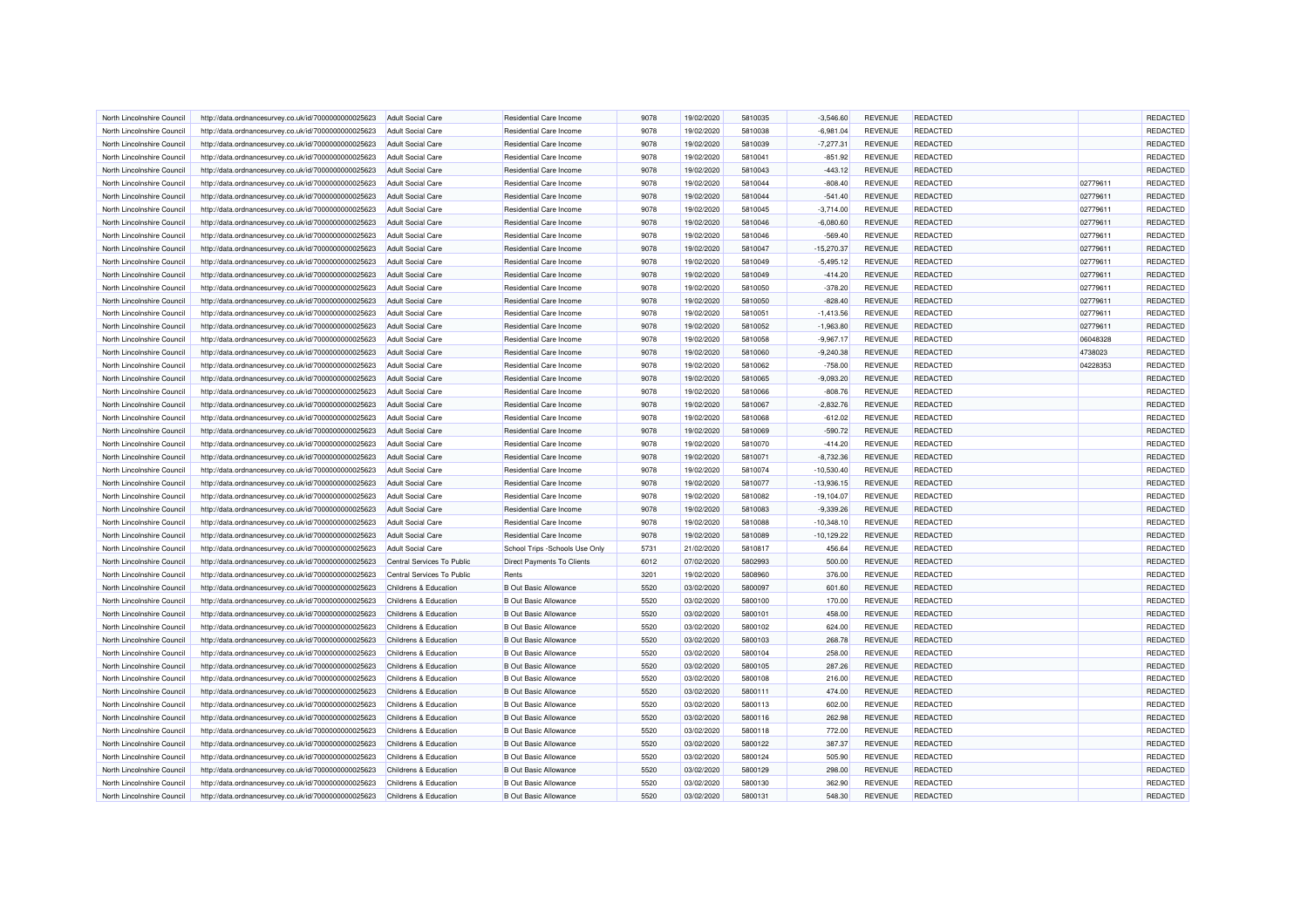| North Lincolnshire Council | http://data.ordnancesurvey.co.uk/id/7000000000025623 | Childrens & Education            | <b>B</b> Out Basic Allowance | 5520 | 03/02/2020 | 5800133 | 312.92   | <b>REVENUE</b> | <b>REDACTED</b>                    | REDACTED |
|----------------------------|------------------------------------------------------|----------------------------------|------------------------------|------|------------|---------|----------|----------------|------------------------------------|----------|
| North Lincolnshire Council | http://data.ordnancesurvey.co.uk/id/7000000000025623 | Childrens & Education            | <b>B Out Basic Allowance</b> | 5520 | 03/02/2020 | 5800134 | 818.00   | <b>REVENUE</b> | <b>REDACTED</b>                    | REDACTED |
| North Lincolnshire Council | http://data.ordnancesurvey.co.uk/id/7000000000025623 | Childrens & Education            | <b>B Out Basic Allowance</b> | 5520 | 03/02/2020 | 5800137 | 216.00   | <b>REVENUE</b> | <b>REDACTED</b>                    | REDACTED |
| North Lincolnshire Council | http://data.ordnancesurvey.co.uk/id/7000000000025623 | Childrens & Education            | <b>B</b> Out Basic Allowance | 5520 | 03/02/2020 | 5800143 | 422.24   | <b>REVENUE</b> | <b>REDACTED</b>                    | REDACTED |
| North Lincolnshire Council | http://data.ordnancesurvey.co.uk/id/7000000000025623 | Childrens & Education            | <b>B Out Basic Allowance</b> | 5520 | 03/02/2020 | 5800144 | 626.30   | <b>REVENUE</b> | <b>REDACTED</b>                    | REDACTED |
| North Lincolnshire Council | http://data.ordnancesurvey.co.uk/id/7000000000025623 | Childrens & Education            | <b>B</b> Out Basic Allowance | 5520 | 03/02/2020 | 5800146 | 318.00   | <b>REVENUE</b> | <b>REDACTED</b>                    | REDACTED |
| North Lincolnshire Council | http://data.ordnancesurvey.co.uk/id/7000000000025623 | Childrens & Education            | <b>B Out Basic Allowance</b> | 5520 | 03/02/2020 | 5800151 | 287.60   | <b>REVENUE</b> | <b>REDACTED</b>                    | REDACTED |
| North Lincolnshire Council | http://data.ordnancesurvey.co.uk/id/7000000000025623 | Childrens & Education            | <b>B Out Basic Allowance</b> | 5520 | 03/02/2020 | 5800154 | 283.60   | <b>REVENUE</b> | REDACTED                           | REDACTED |
| North Lincolnshire Council | http://data.ordnancesurvey.co.uk/id/7000000000025623 | Childrens & Education            | <b>B Out Basic Allowance</b> | 5520 | 03/02/2020 | 5800156 | 288.02   | <b>REVENUE</b> | <b>REDACTED</b>                    | REDACTED |
| North Lincolnshire Council | http://data.ordnancesurvey.co.uk/id/7000000000025623 | Childrens & Education            | <b>B Out Basic Allowance</b> | 5520 | 03/02/2020 | 5800157 | 463.00   | <b>REVENUE</b> | <b>REDACTED</b>                    | REDACTED |
| North Lincolnshire Council | http://data.ordnancesurvey.co.uk/id/7000000000025623 | Childrens & Education            | <b>B Out Basic Allowance</b> | 5520 | 03/02/2020 | 5800161 | 287.60   | <b>REVENUE</b> | <b>REDACTED</b>                    | REDACTED |
| North Lincolnshire Council | http://data.ordnancesurvey.co.uk/id/7000000000025623 | Childrens & Education            | <b>B Out Basic Allowance</b> | 5520 | 03/02/2020 | 5800163 | 342.54   | <b>REVENUE</b> | <b>REDACTED</b>                    | REDACTED |
| North Lincolnshire Council | http://data.ordnancesurvey.co.uk/id/7000000000025623 | Childrens & Education            | <b>B Out Basic Allowance</b> | 5520 | 03/02/2020 | 5800166 | 432.20   | <b>REVENUE</b> | <b>REDACTED</b>                    | REDACTED |
| North Lincolnshire Council | http://data.ordnancesurvey.co.uk/id/7000000000025623 | Childrens & Education            | <b>B Out Basic Allowance</b> | 5520 | 03/02/2020 | 5800168 | 322.87   | <b>REVENUE</b> | REDACTED                           | REDACTED |
| North Lincolnshire Council | http://data.ordnancesurvey.co.uk/id/7000000000025623 | Childrens & Education            | <b>B Out Basic Allowance</b> | 5520 | 03/02/2020 | 5800170 | 263.17   | <b>REVENUE</b> | <b>REDACTED</b>                    | REDACTED |
| North Lincolnshire Council | http://data.ordnancesurvey.co.uk/id/7000000000025623 | Childrens & Education            | <b>B Out Basic Allowance</b> | 5520 | 03/02/2020 | 5800171 | 1,225.00 | <b>REVENUE</b> | <b>REDACTED</b>                    | REDACTED |
| North Lincolnshire Council | http://data.ordnancesurvey.co.uk/id/7000000000025623 | Childrens & Education            | <b>B Out Basic Allowance</b> | 5520 | 03/02/2020 | 5800174 | 258.00   | <b>REVENUE</b> | <b>REDACTED</b>                    | REDACTED |
| North Lincolnshire Council | http://data.ordnancesurvey.co.uk/id/7000000000025623 | Childrens & Education            | <b>B Out Basic Allowance</b> | 5520 | 03/02/2020 | 5800176 | 623.30   | <b>REVENUE</b> | <b>REDACTED</b>                    | REDACTED |
|                            |                                                      |                                  |                              | 5520 |            | 5800179 |          |                |                                    | REDACTED |
| North Lincolnshire Council | http://data.ordnancesurvey.co.uk/id/7000000000025623 | Childrens & Education            | <b>B Out Basic Allowance</b> | 5520 | 03/02/2020 | 5800184 | 648.00   | <b>REVENUE</b> | <b>REDACTED</b><br><b>REDACTED</b> | REDACTED |
| North Lincolnshire Council | http://data.ordnancesurvey.co.uk/id/7000000000025623 | Childrens & Education            | <b>B Out Basic Allowance</b> |      | 03/02/2020 |         | 386.00   | <b>REVENUE</b> |                                    |          |
| North Lincolnshire Council | http://data.ordnancesurvey.co.uk/id/7000000000025623 | Childrens & Education            | <b>B Out Basic Allowance</b> | 5520 | 03/02/2020 | 5800185 | 353.52   | <b>REVENUE</b> | REDACTED                           | REDACTED |
| North Lincolnshire Council | http://data.ordnancesurvey.co.uk/id/7000000000025623 | Childrens & Education            | <b>B Out Basic Allowance</b> | 5520 | 03/02/2020 | 5800186 | 602.00   | <b>REVENUE</b> | <b>REDACTED</b>                    | REDACTED |
| North Lincolnshire Council | http://data.ordnancesurvey.co.uk/id/7000000000025623 | Childrens & Education            | <b>B Out Basic Allowance</b> | 5520 | 03/02/2020 | 5800190 | 258.00   | <b>REVENUE</b> | <b>REDACTED</b>                    | REDACTED |
| North Lincolnshire Council | http://data.ordnancesurvey.co.uk/id/7000000000025623 | Childrens & Education            | <b>B Out Basic Allowance</b> | 5520 | 03/02/2020 | 5800197 | 1,034.00 | <b>REVENUE</b> | <b>REDACTED</b>                    | REDACTED |
| North Lincolnshire Council | http://data.ordnancesurvey.co.uk/id/7000000000025623 | Childrens & Education            | <b>B Out Basic Allowance</b> | 5520 | 03/02/2020 | 5800200 | 340.76   | <b>REVENUE</b> | <b>REDACTED</b>                    | REDACTED |
| North Lincolnshire Council | http://data.ordnancesurvey.co.uk/id/7000000000025623 | Childrens & Education            | <b>B Out Basic Allowance</b> | 5520 | 03/02/2020 | 5800201 | 602.00   | <b>REVENUE</b> | <b>REDACTED</b>                    | REDACTED |
| North Lincolnshire Council | http://data.ordnancesurvey.co.uk/id/7000000000025623 | Childrens & Education            | <b>B Out Basic Allowance</b> | 5520 | 03/02/2020 | 5800204 | 415.73   | <b>REVENUE</b> | <b>REDACTED</b>                    | REDACTED |
| North Lincolnshire Council | http://data.ordnancesurvey.co.uk/id/7000000000025623 | Childrens & Education            | <b>B Out Basic Allowance</b> | 5520 | 03/02/2020 | 5800206 | 252.60   | <b>REVENUE</b> | <b>REDACTED</b>                    | REDACTED |
| North Lincolnshire Council | http://data.ordnancesurvey.co.uk/id/7000000000025623 | Childrens & Education            | <b>B Out Basic Allowance</b> | 5520 | 03/02/2020 | 5800208 | 432.00   | <b>REVENUE</b> | <b>REDACTED</b>                    | REDACTED |
| North Lincolnshire Council | http://data.ordnancesurvey.co.uk/id/7000000000025623 | Childrens & Education            | <b>B Out Basic Allowance</b> | 5520 | 03/02/2020 | 5800210 | 690.00   | <b>REVENUE</b> | <b>REDACTED</b>                    | REDACTED |
| North Lincolnshire Council | http://data.ordnancesurvey.co.uk/id/7000000000025623 | Childrens & Education            | <b>B Out Basic Allowance</b> | 5520 | 03/02/2020 | 5800212 | 314.60   | <b>REVENUE</b> | <b>REDACTED</b>                    | REDACTED |
| North Lincolnshire Council | http://data.ordnancesurvey.co.uk/id/7000000000025623 | Childrens & Education            | <b>B Out Basic Allowance</b> | 5520 | 03/02/2020 | 5800213 | 394.90   | <b>REVENUE</b> | <b>REDACTED</b>                    | REDACTED |
| North Lincolnshire Council | http://data.ordnancesurvey.co.uk/id/7000000000025623 | Childrens & Education            | <b>B Out Basic Allowance</b> | 5520 | 03/02/2020 | 5800218 | 277.76   | <b>REVENUE</b> | <b>REDACTED</b>                    | REDACTED |
| North Lincolnshire Council | http://data.ordnancesurvey.co.uk/id/7000000000025623 | Childrens & Education            | <b>B Out Basic Allowance</b> | 5520 | 03/02/2020 | 5800221 | 399.00   | <b>REVENUE</b> | <b>REDACTED</b>                    | REDACTED |
| North Lincolnshire Council | http://data.ordnancesurvey.co.uk/id/7000000000025623 | Childrens & Education            | <b>B Out Basic Allowance</b> | 5520 | 03/02/2020 | 5800223 | 1,223.26 | <b>REVENUE</b> | <b>REDACTED</b>                    | REDACTED |
| North Lincolnshire Council | http://data.ordnancesurvey.co.uk/id/7000000000025623 | Childrens & Education            | <b>B Out Basic Allowance</b> | 5520 | 03/02/2020 | 5800224 | 313.00   | <b>REVENUE</b> | <b>REDACTED</b>                    | REDACTED |
| North Lincolnshire Council | http://data.ordnancesurvey.co.uk/id/7000000000025623 | Childrens & Education            | <b>B Out Basic Allowance</b> | 5520 | 03/02/2020 | 5800226 | 385.30   | <b>REVENUE</b> | <b>REDACTED</b>                    | REDACTED |
| North Lincolnshire Council | http://data.ordnancesurvey.co.uk/id/7000000000025623 | Childrens & Education            | <b>B Out Basic Allowance</b> | 5520 | 03/02/2020 | 5800229 | 216.00   | <b>REVENUE</b> | <b>REDACTED</b>                    | REDACTED |
| North Lincolnshire Council | http://data.ordnancesurvey.co.uk/id/7000000000025623 | Childrens & Education            | <b>B Out Basic Allowance</b> | 5520 | 03/02/2020 | 5800233 | 258.00   | <b>REVENUE</b> | <b>REDACTED</b>                    | REDACTED |
| North Lincolnshire Council | http://data.ordnancesurvey.co.uk/id/7000000000025623 | Childrens & Education            | <b>B Out Basic Allowance</b> | 5520 | 03/02/2020 | 5800236 | 322.00   | <b>REVENUE</b> | <b>REDACTED</b>                    | REDACTED |
| North Lincolnshire Council | http://data.ordnancesurvey.co.uk/id/7000000000025623 | Childrens & Education            | <b>B Out Basic Allowance</b> | 5520 | 03/02/2020 | 5800239 | 1,208.00 | <b>REVENUE</b> | <b>REDACTED</b>                    | REDACTED |
| North Lincolnshire Council | http://data.ordnancesurvey.co.uk/id/7000000000025623 | <b>Childrens &amp; Education</b> | <b>B Out Basic Allowance</b> | 5520 | 03/02/2020 | 5800243 | 298.00   | <b>REVENUE</b> | <b>REDACTED</b>                    | REDACTED |
| North Lincolnshire Council | http://data.ordnancesurvey.co.uk/id/7000000000025623 | Childrens & Education            | <b>B Out Basic Allowance</b> | 5520 | 03/02/2020 | 5800250 | 216.00   | <b>REVENUE</b> | <b>REDACTED</b>                    | REDACTED |
| North Lincolnshire Council | http://data.ordnancesurvey.co.uk/id/7000000000025623 | Childrens & Education            | <b>B Out Basic Allowance</b> | 5520 | 03/02/2020 | 5800253 | 291.02   | <b>REVENUE</b> | <b>REDACTED</b>                    | REDACTED |
| North Lincolnshire Council |                                                      | Childrens & Education            | <b>B Out Basic Allowance</b> | 5520 | 03/02/2020 | 5800255 | 287.60   | <b>REVENUE</b> | <b>REDACTED</b>                    | REDACTED |
|                            | http://data.ordnancesurvey.co.uk/id/7000000000025623 |                                  |                              |      |            |         |          |                |                                    |          |
| North Lincolnshire Council | http://data.ordnancesurvey.co.uk/id/7000000000025623 | <b>Childrens &amp; Education</b> | <b>B Out Basic Allowance</b> | 5520 | 03/02/2020 | 5800256 | 367.48   | <b>REVENUE</b> | <b>REDACTED</b>                    | REDACTED |
| North Lincolnshire Council | http://data.ordnancesurvey.co.uk/id/7000000000025623 | Childrens & Education            | <b>B Out Basic Allowance</b> | 5520 | 03/02/2020 | 5800260 | 480.00   | <b>REVENUE</b> | <b>REDACTED</b>                    | REDACTED |
| North Lincolnshire Council | http://data.ordnancesurvey.co.uk/id/7000000000025623 | Childrens & Education            | <b>B Out Basic Allowance</b> | 5520 | 03/02/2020 | 5800263 | 474.00   | <b>REVENUE</b> | <b>REDACTED</b>                    | REDACTED |
| North Lincolnshire Council | http://data.ordnancesurvey.co.uk/id/7000000000025623 | Childrens & Education            | <b>B Out Basic Allowance</b> | 5520 | 03/02/2020 | 5800264 | 474.00   | <b>REVENUE</b> | <b>REDACTED</b>                    | REDACTED |
| North Lincolnshire Council | http://data.ordnancesurvey.co.uk/id/7000000000025623 | Childrens & Education            | <b>B Out Basic Allowance</b> | 5520 | 03/02/2020 | 5800265 | 468.00   | <b>REVENUE</b> | <b>REDACTED</b>                    | REDACTED |
| North Lincolnshire Council | http://data.ordnancesurvey.co.uk/id/7000000000025623 | Childrens & Education            | <b>B Out Basic Allowance</b> | 5520 | 03/02/2020 | 5800266 | 365.00   | <b>REVENUE</b> | REDACTED                           | REDACTED |
| North Lincolnshire Council | http://data.ordnancesurvey.co.uk/id/7000000000025623 | Childrens & Education            | <b>B Out Basic Allowance</b> | 5520 | 03/02/2020 | 5800267 | 967.00   | <b>REVENUE</b> | <b>REDACTED</b>                    | REDACTED |
| North Lincolnshire Council | http://data.ordnancesurvey.co.uk/id/7000000000025623 | Childrens & Education            | <b>B Out Basic Allowance</b> | 5520 | 03/02/2020 | 5800268 | 564.97   | <b>REVENUE</b> | <b>REDACTED</b>                    | REDACTED |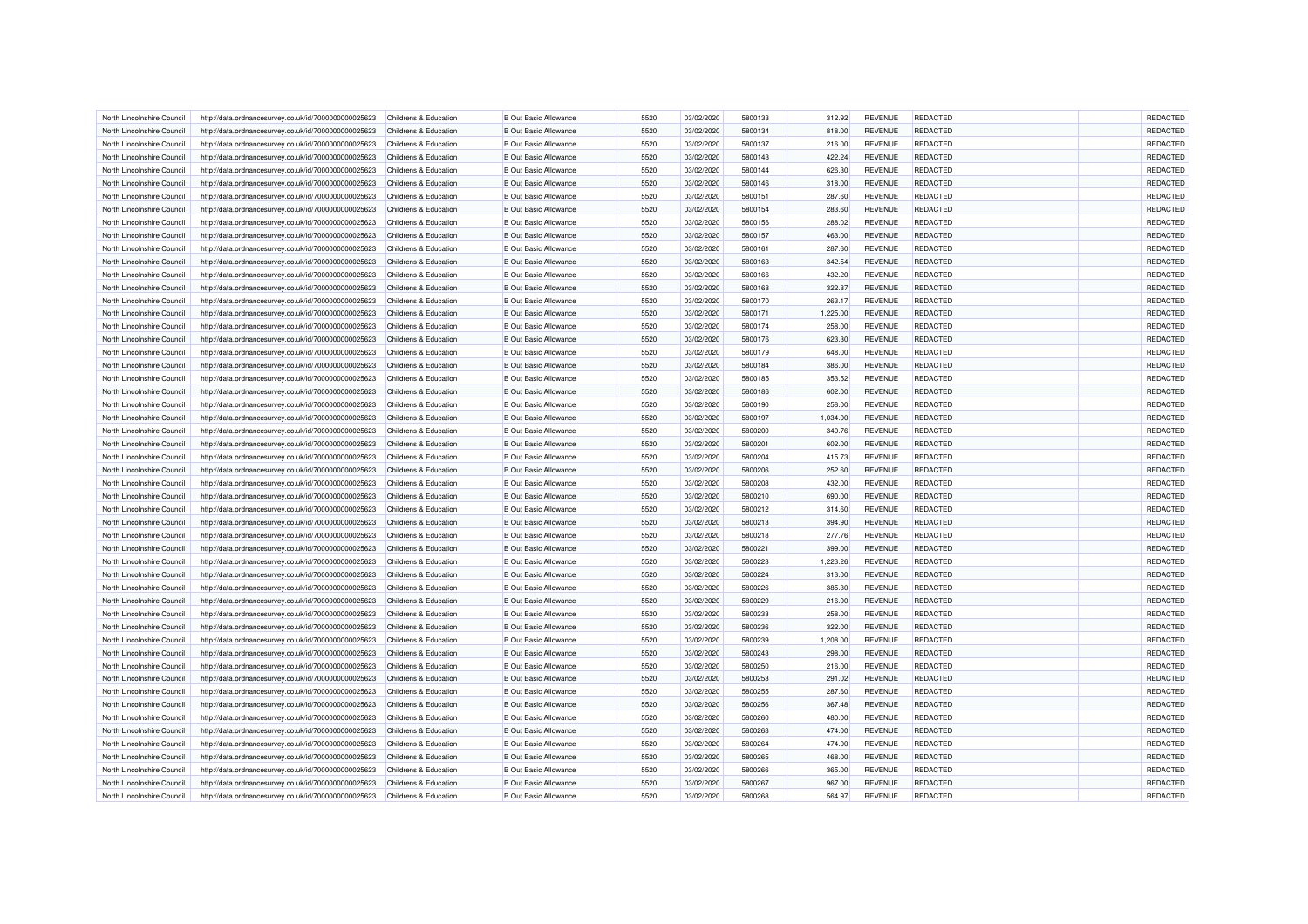| North Lincolnshire Council | http://data.ordnancesurvey.co.uk/id/7000000000025623                                                         | Childrens & Education            | <b>B</b> Out Basic Allowance | 5520 | 03/02/2020 | 5800271 | 269.00 | <b>REVENUE</b> | <b>REDACTED</b> | <b>REDACTED</b> |
|----------------------------|--------------------------------------------------------------------------------------------------------------|----------------------------------|------------------------------|------|------------|---------|--------|----------------|-----------------|-----------------|
| North Lincolnshire Council | http://data.ordnancesurvey.co.uk/id/7000000000025623                                                         | Childrens & Education            | <b>B</b> Out Basic Allowance | 5520 | 03/02/2020 | 5800274 | 382.00 | <b>REVENUE</b> | <b>REDACTED</b> | REDACTED        |
| North Lincolnshire Council | http://data.ordnancesurvey.co.uk/id/7000000000025623                                                         | Childrens & Education            | <b>B Out Basic Allowance</b> | 5520 | 03/02/2020 | 5800281 | 556.00 | <b>REVENUE</b> | <b>REDACTED</b> | REDACTED        |
| North Lincolnshire Council | http://data.ordnancesurvey.co.uk/id/7000000000025623                                                         | Childrens & Education            | <b>B Out Basic Allowance</b> | 5520 | 03/02/2020 | 5800282 | 586.00 | <b>REVENUE</b> | <b>REDACTED</b> | REDACTED        |
| North Lincolnshire Council | http://data.ordnancesurvey.co.uk/id/7000000000025623                                                         | Childrens & Education            | <b>B Out Basic Allowance</b> | 5520 | 03/02/2020 | 5800284 | 251.60 | <b>REVENUE</b> | <b>REDACTED</b> | REDACTED        |
| North Lincolnshire Council | http://data.ordnancesurvey.co.uk/id/7000000000025623                                                         | Childrens & Education            | <b>B</b> Out Basic Allowance | 5520 | 03/02/2020 | 5800286 | 258.00 | <b>REVENUE</b> | <b>REDACTED</b> | REDACTED        |
| North Lincolnshire Council | http://data.ordnancesurvey.co.uk/id/7000000000025623                                                         | Childrens & Education            | <b>B Out Basic Allowance</b> | 5520 | 03/02/2020 | 5800290 | 407.00 | <b>REVENUE</b> | <b>REDACTED</b> | REDACTED        |
| North Lincolnshire Council | http://data.ordnancesurvey.co.uk/id/7000000000025623                                                         | Childrens & Education            | <b>B Out Basic Allowance</b> | 5520 | 03/02/2020 | 5800291 | 238.29 | <b>REVENUE</b> | REDACTED        | REDACTED        |
| North Lincolnshire Council | http://data.ordnancesurvey.co.uk/id/7000000000025623                                                         | Childrens & Education            | <b>B Out Basic Allowance</b> | 5520 | 03/02/2020 | 5800292 | 556.00 | <b>REVENUE</b> | <b>REDACTED</b> | REDACTED        |
| North Lincolnshire Council | http://data.ordnancesurvey.co.uk/id/7000000000025623                                                         | Childrens & Education            | <b>B Out Basic Allowance</b> | 5520 | 03/02/2020 | 5800293 | 428.00 | <b>REVENUE</b> | <b>REDACTED</b> | REDACTED        |
| North Lincolnshire Council | http://data.ordnancesurvey.co.uk/id/7000000000025623                                                         | Childrens & Education            | <b>B Out Basic Allowance</b> | 5520 | 03/02/2020 | 5800296 | 832.00 | <b>REVENUE</b> | <b>REDACTED</b> | REDACTED        |
| North Lincolnshire Council | http://data.ordnancesurvey.co.uk/id/7000000000025623                                                         | Childrens & Education            | <b>B Out Basic Allowance</b> | 5520 | 03/02/2020 | 5800297 | 474.00 | <b>REVENUE</b> | <b>REDACTED</b> | REDACTED        |
| North Lincolnshire Council | http://data.ordnancesurvey.co.uk/id/7000000000025623                                                         | Childrens & Education            | <b>B Out Basic Allowance</b> | 5520 | 03/02/2020 | 5800303 | 340.00 | <b>REVENUE</b> | <b>REDACTED</b> | REDACTED        |
| North Lincolnshire Council | http://data.ordnancesurvey.co.uk/id/7000000000025623                                                         | Childrens & Education            | <b>B Out Basic Allowance</b> | 5520 | 03/02/2020 | 5800304 | 510.00 | <b>REVENUE</b> | <b>REDACTED</b> | REDACTED        |
| North Lincolnshire Council | http://data.ordnancesurvey.co.uk/id/7000000000025623                                                         | Childrens & Education            | <b>B Out Basic Allowance</b> | 5520 | 03/02/2020 | 5800308 | 287.60 | <b>REVENUE</b> | <b>REDACTED</b> | REDACTED        |
| North Lincolnshire Council | http://data.ordnancesurvey.co.uk/id/7000000000025623                                                         | Childrens & Education            | <b>B Out Basic Allowance</b> | 5520 | 03/02/2020 | 5800310 | 216.00 | <b>REVENUE</b> | <b>REDACTED</b> | REDACTED        |
| North Lincolnshire Council | http://data.ordnancesurvey.co.uk/id/7000000000025623                                                         | Childrens & Education            | <b>B Out Basic Allowance</b> | 5520 | 03/02/2020 | 5800311 | 394.90 | <b>REVENUE</b> | <b>REDACTED</b> | REDACTED        |
| North Lincolnshire Council | http://data.ordnancesurvey.co.uk/id/7000000000025623                                                         | Childrens & Education            | <b>B Out Basic Allowance</b> | 5520 | 03/02/2020 | 5800312 | 298.00 | <b>REVENUE</b> | <b>REDACTED</b> | REDACTED        |
| North Lincolnshire Council | http://data.ordnancesurvey.co.uk/id/7000000000025623                                                         | Childrens & Education            | <b>B Out Basic Allowance</b> | 5520 | 03/02/2020 | 5800313 | 509.20 | <b>REVENUE</b> | <b>REDACTED</b> | REDACTED        |
| North Lincolnshire Council | http://data.ordnancesurvey.co.uk/id/7000000000025623                                                         | Childrens & Education            | <b>B Out Basic Allowance</b> | 5520 | 03/02/2020 | 5800316 | 216.00 | <b>REVENUE</b> | <b>REDACTED</b> | REDACTED        |
| North Lincolnshire Council | http://data.ordnancesurvey.co.uk/id/7000000000025623                                                         | Childrens & Education            | <b>B Out Basic Allowance</b> | 5520 | 03/02/2020 | 5800318 | 299.60 | <b>REVENUE</b> | <b>REDACTED</b> | REDACTED        |
| North Lincolnshire Council | http://data.ordnancesurvey.co.uk/id/7000000000025623                                                         | Childrens & Education            | <b>B Out Basic Allowance</b> | 5520 | 03/02/2020 | 5800325 | 251.40 | <b>REVENUE</b> | <b>REDACTED</b> | REDACTED        |
| North Lincolnshire Council | http://data.ordnancesurvey.co.uk/id/7000000000025623                                                         | Childrens & Education            | <b>B Out Basic Allowance</b> | 5520 | 03/02/2020 | 5800330 | 386.00 | <b>REVENUE</b> | <b>REDACTED</b> | REDACTED        |
| North Lincolnshire Council |                                                                                                              | Childrens & Education            | <b>B Out Basic Allowance</b> | 5520 | 03/02/2020 | 5800333 | 818.00 | <b>REVENUE</b> | <b>REDACTED</b> | REDACTED        |
| North Lincolnshire Council | http://data.ordnancesurvey.co.uk/id/7000000000025623<br>http://data.ordnancesurvey.co.uk/id/7000000000025623 | Childrens & Education            | <b>B Out Basic Allowance</b> | 5520 | 03/02/2020 | 5800335 | 424.00 | <b>REVENUE</b> | <b>REDACTED</b> | REDACTED        |
|                            |                                                                                                              |                                  |                              |      |            |         |        |                |                 |                 |
| North Lincolnshire Council | http://data.ordnancesurvey.co.uk/id/7000000000025623                                                         | Childrens & Education            | <b>B Out Basic Allowance</b> | 5520 | 03/02/2020 | 5800339 | 258.00 | <b>REVENUE</b> | <b>REDACTED</b> | REDACTED        |
| North Lincolnshire Council | http://data.ordnancesurvey.co.uk/id/7000000000025623                                                         | Childrens & Education            | <b>B Out Basic Allowance</b> | 5520 | 03/02/2020 | 5800340 | 292.00 | <b>REVENUE</b> | <b>REDACTED</b> | REDACTED        |
| North Lincolnshire Council | http://data.ordnancesurvey.co.uk/id/7000000000025623                                                         | Childrens & Education            | <b>B Out Basic Allowance</b> | 5520 | 03/02/2020 | 5800342 | 278.00 | <b>REVENUE</b> | <b>REDACTED</b> | REDACTED        |
| North Lincolnshire Council | http://data.ordnancesurvey.co.uk/id/7000000000025623                                                         | <b>Childrens &amp; Education</b> | <b>B Out Basic Allowance</b> | 5520 | 03/02/2020 | 5800344 | 459.00 | <b>REVENUE</b> | <b>REDACTED</b> | REDACTED        |
| North Lincolnshire Council | http://data.ordnancesurvey.co.uk/id/7000000000025623                                                         | Childrens & Education            | <b>B Out Basic Allowance</b> | 5520 | 03/02/2020 | 5800346 | 319.00 | <b>REVENUE</b> | <b>REDACTED</b> | REDACTED        |
| North Lincolnshire Council | http://data.ordnancesurvey.co.uk/id/7000000000025623                                                         | <b>Childrens &amp; Education</b> | <b>B Out Basic Allowance</b> | 5520 | 03/02/2020 | 5800352 | 556.00 | <b>REVENUE</b> | <b>REDACTED</b> | REDACTED        |
| North Lincolnshire Council | http://data.ordnancesurvey.co.uk/id/7000000000025623                                                         | Childrens & Education            | <b>B Out Basic Allowance</b> | 5520 | 03/02/2020 | 5800353 | 278.00 | <b>REVENUE</b> | <b>REDACTED</b> | REDACTED        |
| North Lincolnshire Council | http://data.ordnancesurvey.co.uk/id/7000000000025623                                                         | Childrens & Education            | <b>B Out Basic Allowance</b> | 5520 | 03/02/2020 | 5800364 | 556.00 | <b>REVENUE</b> | <b>REDACTED</b> | REDACTED        |
| North Lincolnshire Council | http://data.ordnancesurvey.co.uk/id/7000000000025623                                                         | Childrens & Education            | <b>B Out Basic Allowance</b> | 5520 | 03/02/2020 | 5800365 | 476.56 | <b>REVENUE</b> | REDACTED        | REDACTED        |
| North Lincolnshire Council | http://data.ordnancesurvey.co.uk/id/7000000000025623                                                         | Childrens & Education            | <b>B Out Basic Allowance</b> | 5520 | 03/02/2020 | 5800366 | 268.61 | <b>REVENUE</b> | <b>REDACTED</b> | REDACTED        |
| North Lincolnshire Council | http://data.ordnancesurvey.co.uk/id/7000000000025623                                                         | Childrens & Education            | <b>B Out Basic Allowance</b> | 5520 | 03/02/2020 | 5800372 | 264.00 | <b>REVENUE</b> | <b>REDACTED</b> | REDACTED        |
| North Lincolnshire Council | http://data.ordnancesurvey.co.uk/id/7000000000025623                                                         | Childrens & Education            | <b>B Out Basic Allowance</b> | 5520 | 10/02/2020 | 5804267 | 817.60 | <b>REVENUE</b> | <b>REDACTED</b> | REDACTED        |
| North Lincolnshire Council | http://data.ordnancesurvey.co.uk/id/7000000000025623                                                         | Childrens & Education            | <b>B Out Basic Allowance</b> | 5520 | 10/02/2020 | 5804270 | 170.00 | <b>REVENUE</b> | <b>REDACTED</b> | REDACTED        |
| North Lincolnshire Council | http://data.ordnancesurvey.co.uk/id/7000000000025623                                                         | <b>Childrens &amp; Education</b> | <b>B Out Basic Allowance</b> | 5520 | 10/02/2020 | 5804271 | 458.00 | <b>REVENUE</b> | <b>REDACTED</b> | REDACTED        |
| North Lincolnshire Council | http://data.ordnancesurvey.co.uk/id/7000000000025623                                                         | Childrens & Education            | <b>B Out Basic Allowance</b> | 5520 | 10/02/2020 | 5804272 | 624.00 | <b>REVENUE</b> | <b>REDACTED</b> | REDACTED        |
| North Lincolnshire Council | http://data.ordnancesurvey.co.uk/id/7000000000025623                                                         | <b>Childrens &amp; Education</b> | <b>B Out Basic Allowance</b> | 5520 | 10/02/2020 | 5804273 | 268.78 | <b>REVENUE</b> | <b>REDACTED</b> | REDACTED        |
| North Lincolnshire Council | http://data.ordnancesurvey.co.uk/id/7000000000025623                                                         | Childrens & Education            | <b>B Out Basic Allowance</b> | 5520 | 10/02/2020 | 5804274 | 258.00 | <b>REVENUE</b> | <b>REDACTED</b> | REDACTED        |
| North Lincolnshire Council | http://data.ordnancesurvey.co.uk/id/7000000000025623                                                         | Childrens & Education            | <b>B Out Basic Allowance</b> | 5520 | 10/02/2020 | 5804275 | 287.26 | <b>REVENUE</b> | <b>REDACTED</b> | REDACTED        |
| North Lincolnshire Council | http://data.ordnancesurvey.co.uk/id/7000000000025623                                                         | Childrens & Education            | <b>B Out Basic Allowance</b> | 5520 | 10/02/2020 | 5804278 | 216.00 | <b>REVENUE</b> | <b>REDACTED</b> | REDACTED        |
| North Lincolnshire Council | http://data.ordnancesurvey.co.uk/id/7000000000025623                                                         | <b>Childrens &amp; Education</b> | <b>B Out Basic Allowance</b> | 5520 | 10/02/2020 | 5804281 | 474.00 | <b>REVENUE</b> | <b>REDACTED</b> | REDACTED        |
| North Lincolnshire Council | http://data.ordnancesurvey.co.uk/id/7000000000025623                                                         | Childrens & Education            | <b>B Out Basic Allowance</b> | 5520 | 10/02/2020 | 5804283 | 602.00 | <b>REVENUE</b> | <b>REDACTED</b> | REDACTED        |
| North Lincolnshire Council | http://data.ordnancesurvey.co.uk/id/7000000000025623                                                         | Childrens & Education            | <b>B Out Basic Allowance</b> | 5520 | 10/02/2020 | 5804286 | 301.55 | <b>REVENUE</b> | <b>REDACTED</b> | REDACTED        |
| North Lincolnshire Council | http://data.ordnancesurvey.co.uk/id/7000000000025623                                                         | Childrens & Education            | <b>B Out Basic Allowance</b> | 5520 | 10/02/2020 | 5804288 | 804.86 | <b>REVENUE</b> | <b>REDACTED</b> | REDACTED        |
| North Lincolnshire Council | http://data.ordnancesurvey.co.uk/id/7000000000025623                                                         | Childrens & Education            | <b>B Out Basic Allowance</b> | 5520 | 10/02/2020 | 5804292 | 387.37 | <b>REVENUE</b> | <b>REDACTED</b> | REDACTED        |
| North Lincolnshire Council | http://data.ordnancesurvey.co.uk/id/7000000000025623                                                         | Childrens & Education            | <b>B Out Basic Allowance</b> | 5520 | 10/02/2020 | 5804294 | 505.90 | <b>REVENUE</b> | <b>REDACTED</b> | REDACTED        |
| North Lincolnshire Council | http://data.ordnancesurvey.co.uk/id/7000000000025623                                                         | Childrens & Education            | <b>B Out Basic Allowance</b> | 5520 | 10/02/2020 | 5804299 | 298.00 | <b>REVENUE</b> | <b>REDACTED</b> | REDACTED        |
| North Lincolnshire Council | http://data.ordnancesurvey.co.uk/id/7000000000025623                                                         | Childrens & Education            | <b>B Out Basic Allowance</b> | 5520 | 10/02/2020 | 5804300 | 362.90 | <b>REVENUE</b> | <b>REDACTED</b> | REDACTED        |
| North Lincolnshire Council | http://data.ordnancesurvey.co.uk/id/7000000000025623                                                         | Childrens & Education            | <b>B Out Basic Allowance</b> | 5520 | 10/02/2020 | 5804301 | 548.30 | <b>REVENUE</b> | <b>REDACTED</b> | REDACTED        |
|                            |                                                                                                              |                                  |                              |      |            |         |        |                |                 |                 |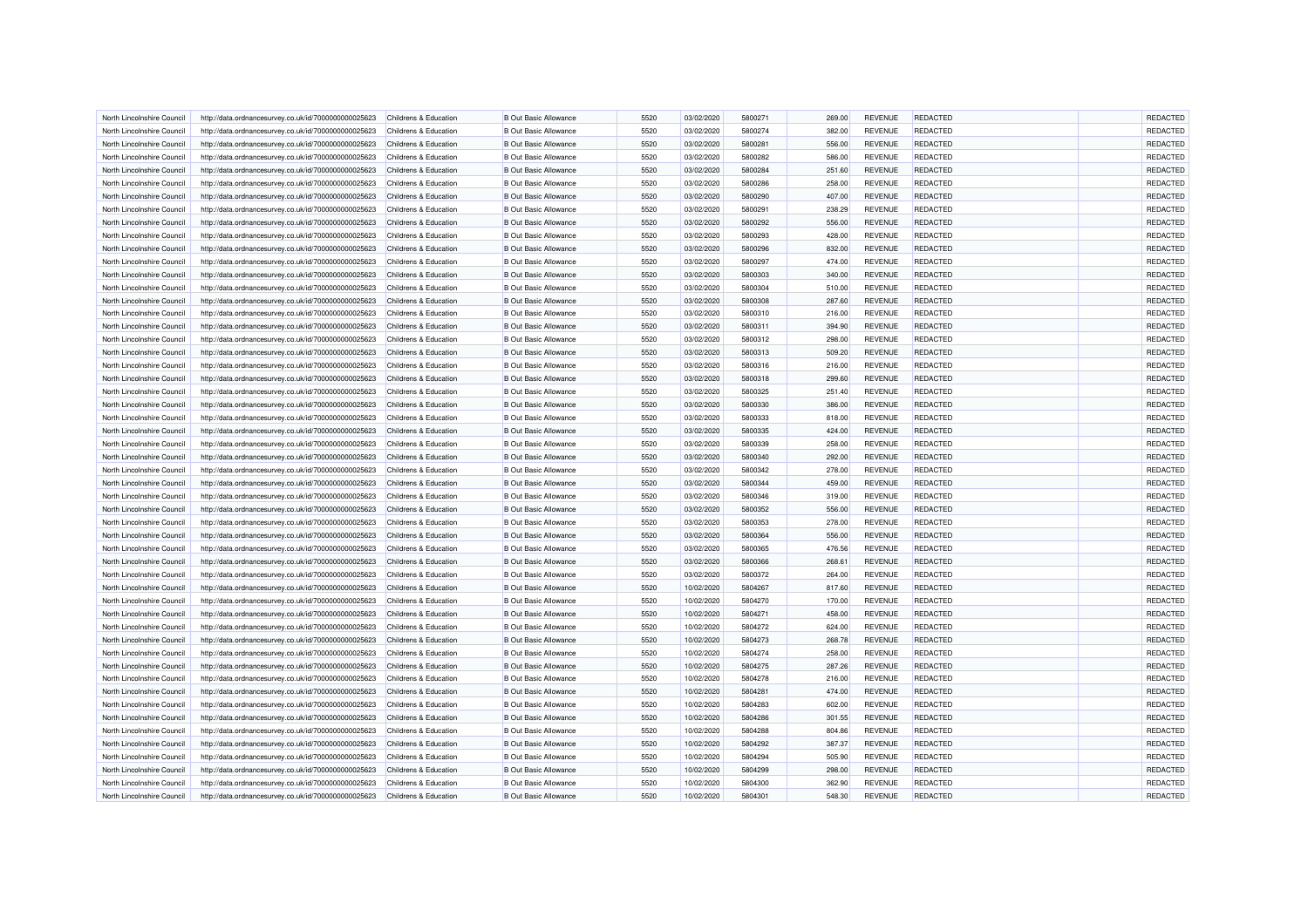| North Lincolnshire Council | http://data.ordnancesurvey.co.uk/id/7000000000025623 | Childrens & Education            | <b>B</b> Out Basic Allowance | 5520 | 10/02/2020 | 5804303 | 312.92   | <b>REVENUE</b> | <b>REDACTED</b> | REDACTED |
|----------------------------|------------------------------------------------------|----------------------------------|------------------------------|------|------------|---------|----------|----------------|-----------------|----------|
| North Lincolnshire Council | http://data.ordnancesurvey.co.uk/id/7000000000025623 | Childrens & Education            | <b>B Out Basic Allowance</b> | 5520 | 10/02/2020 | 5804304 | 818.00   | <b>REVENUE</b> | <b>REDACTED</b> | REDACTED |
| North Lincolnshire Council | http://data.ordnancesurvey.co.uk/id/7000000000025623 | Childrens & Education            | <b>B Out Basic Allowance</b> | 5520 | 10/02/2020 | 5804307 | 216.00   | <b>REVENUE</b> | <b>REDACTED</b> | REDACTED |
| North Lincolnshire Council | http://data.ordnancesurvey.co.uk/id/7000000000025623 | Childrens & Education            | <b>B Out Basic Allowance</b> | 5520 | 10/02/2020 | 5804313 | 422.24   | <b>REVENUE</b> | <b>REDACTED</b> | REDACTED |
| North Lincolnshire Council | http://data.ordnancesurvey.co.uk/id/7000000000025623 | Childrens & Education            | <b>B Out Basic Allowance</b> | 5520 | 10/02/2020 | 5804314 | 626.30   | <b>REVENUE</b> | <b>REDACTED</b> | REDACTED |
| North Lincolnshire Council | http://data.ordnancesurvey.co.uk/id/7000000000025623 | Childrens & Education            | <b>B</b> Out Basic Allowance | 5520 | 10/02/2020 | 5804316 | 318.00   | <b>REVENUE</b> | <b>REDACTED</b> | REDACTED |
| North Lincolnshire Council | http://data.ordnancesurvey.co.uk/id/7000000000025623 | Childrens & Education            | <b>B</b> Out Basic Allowance | 5520 | 10/02/2020 | 5804321 | 287.60   | <b>REVENUE</b> | <b>REDACTED</b> | REDACTED |
| North Lincolnshire Council | http://data.ordnancesurvey.co.uk/id/7000000000025623 | Childrens & Education            | <b>B Out Basic Allowance</b> | 5520 | 10/02/2020 | 5804324 | 283.60   | <b>REVENUE</b> | REDACTED        | REDACTED |
| North Lincolnshire Council | http://data.ordnancesurvey.co.uk/id/7000000000025623 | Childrens & Education            | <b>B Out Basic Allowance</b> | 5520 | 10/02/2020 | 5804326 | 288.02   | <b>REVENUE</b> | <b>REDACTED</b> | REDACTED |
| North Lincolnshire Council | http://data.ordnancesurvey.co.uk/id/7000000000025623 | Childrens & Education            | <b>B Out Basic Allowance</b> | 5520 | 10/02/2020 | 5804327 | 463.00   | <b>REVENUE</b> | <b>REDACTED</b> | REDACTED |
| North Lincolnshire Council | http://data.ordnancesurvey.co.uk/id/7000000000025623 | Childrens & Education            | <b>B Out Basic Allowance</b> | 5520 | 10/02/2020 | 5804331 | 287.60   | <b>REVENUE</b> | <b>REDACTED</b> | REDACTED |
| North Lincolnshire Council | http://data.ordnancesurvey.co.uk/id/7000000000025623 | Childrens & Education            | <b>B Out Basic Allowance</b> | 5520 | 10/02/2020 | 5804333 | 342.54   | <b>REVENUE</b> | <b>REDACTED</b> | REDACTED |
| North Lincolnshire Council | http://data.ordnancesurvey.co.uk/id/7000000000025623 | Childrens & Education            | <b>B Out Basic Allowance</b> | 5520 | 10/02/2020 | 5804336 | 432.20   | <b>REVENUE</b> | <b>REDACTED</b> | REDACTED |
| North Lincolnshire Council | http://data.ordnancesurvey.co.uk/id/7000000000025623 | Childrens & Education            | <b>B Out Basic Allowance</b> | 5520 | 10/02/2020 | 5804338 | 280.30   | <b>REVENUE</b> | REDACTED        | REDACTED |
| North Lincolnshire Council | http://data.ordnancesurvey.co.uk/id/7000000000025623 | Childrens & Education            | <b>B Out Basic Allowance</b> | 5520 | 10/02/2020 | 5804340 | 274.60   | <b>REVENUE</b> | <b>REDACTED</b> | REDACTED |
| North Lincolnshire Council | http://data.ordnancesurvey.co.uk/id/7000000000025623 | Childrens & Education            | <b>B Out Basic Allowance</b> | 5520 | 10/02/2020 | 5804341 | 793.00   | <b>REVENUE</b> | <b>REDACTED</b> | REDACTED |
| North Lincolnshire Council | http://data.ordnancesurvey.co.uk/id/7000000000025623 | Childrens & Education            | <b>B Out Basic Allowance</b> | 5520 | 10/02/2020 | 5804344 | 258.00   | <b>REVENUE</b> | <b>REDACTED</b> | REDACTED |
| North Lincolnshire Council | http://data.ordnancesurvey.co.uk/id/7000000000025623 | Childrens & Education            | <b>B Out Basic Allowance</b> | 5520 | 10/02/2020 | 5804346 | 623.30   | <b>REVENUE</b> | <b>REDACTED</b> | REDACTED |
| North Lincolnshire Council | http://data.ordnancesurvey.co.uk/id/7000000000025623 | Childrens & Education            | <b>B Out Basic Allowance</b> | 5520 | 10/02/2020 | 5804349 | 648.00   | <b>REVENUE</b> | <b>REDACTED</b> | REDACTED |
| North Lincolnshire Council | http://data.ordnancesurvey.co.uk/id/7000000000025623 | Childrens & Education            | <b>B Out Basic Allowance</b> | 5520 | 10/02/2020 | 5804354 | 386.00   | <b>REVENUE</b> | <b>REDACTED</b> | REDACTED |
| North Lincolnshire Council | http://data.ordnancesurvey.co.uk/id/7000000000025623 | Childrens & Education            | <b>B Out Basic Allowance</b> | 5520 | 10/02/2020 | 5804355 | 353.52   | <b>REVENUE</b> | REDACTED        | REDACTED |
| North Lincolnshire Council | http://data.ordnancesurvey.co.uk/id/7000000000025623 | Childrens & Education            | <b>B Out Basic Allowance</b> | 5520 | 10/02/2020 | 5804356 | 602.00   | <b>REVENUE</b> | <b>REDACTED</b> | REDACTED |
| North Lincolnshire Council | http://data.ordnancesurvey.co.uk/id/7000000000025623 | Childrens & Education            | <b>B Out Basic Allowance</b> | 5520 | 10/02/2020 | 5804360 | 258.00   | <b>REVENUE</b> | <b>REDACTED</b> | REDACTED |
| North Lincolnshire Council |                                                      | Childrens & Education            | <b>B Out Basic Allowance</b> | 5520 | 10/02/2020 | 5804367 | 1,034.00 | <b>REVENUE</b> | <b>REDACTED</b> | REDACTED |
|                            | http://data.ordnancesurvey.co.uk/id/7000000000025623 |                                  | <b>B Out Basic Allowance</b> | 5520 |            | 5804370 |          | <b>REVENUE</b> |                 | REDACTED |
| North Lincolnshire Council | http://data.ordnancesurvey.co.uk/id/7000000000025623 | Childrens & Education            |                              |      | 10/02/2020 |         | 340.76   |                | <b>REDACTED</b> |          |
| North Lincolnshire Council | http://data.ordnancesurvey.co.uk/id/7000000000025623 | Childrens & Education            | <b>B Out Basic Allowance</b> | 5520 | 10/02/2020 | 5804371 | 634.86   | <b>REVENUE</b> | <b>REDACTED</b> | REDACTED |
| North Lincolnshire Council | http://data.ordnancesurvey.co.uk/id/7000000000025623 | Childrens & Education            | <b>B Out Basic Allowance</b> | 5520 | 10/02/2020 | 5804376 | 252.60   | <b>REVENUE</b> | <b>REDACTED</b> | REDACTED |
| North Lincolnshire Council | http://data.ordnancesurvey.co.uk/id/7000000000025623 | Childrens & Education            | <b>B Out Basic Allowance</b> | 5520 | 10/02/2020 | 5804380 | 690.00   | <b>REVENUE</b> | <b>REDACTED</b> | REDACTED |
| North Lincolnshire Council | http://data.ordnancesurvey.co.uk/id/7000000000025623 | Childrens & Education            | <b>B Out Basic Allowance</b> | 5520 | 10/02/2020 | 5804382 | 502.60   | <b>REVENUE</b> | <b>REDACTED</b> | REDACTED |
| North Lincolnshire Council | http://data.ordnancesurvey.co.uk/id/7000000000025623 | Childrens & Education            | <b>B Out Basic Allowance</b> | 5520 | 10/02/2020 | 5804383 | 535.90   | <b>REVENUE</b> | <b>REDACTED</b> | REDACTED |
| North Lincolnshire Council | http://data.ordnancesurvey.co.uk/id/7000000000025623 | Childrens & Education            | <b>B Out Basic Allowance</b> | 5520 | 10/02/2020 | 5804388 | 277.76   | <b>REVENUE</b> | <b>REDACTED</b> | REDACTED |
| North Lincolnshire Council | http://data.ordnancesurvey.co.uk/id/7000000000025623 | Childrens & Education            | <b>B Out Basic Allowance</b> | 5520 | 10/02/2020 | 5804389 | 355.30   | <b>REVENUE</b> | <b>REDACTED</b> | REDACTED |
| North Lincolnshire Council | http://data.ordnancesurvey.co.uk/id/7000000000025623 | Childrens & Education            | <b>B Out Basic Allowance</b> | 5520 | 10/02/2020 | 5804391 | 399.00   | <b>REVENUE</b> | <b>REDACTED</b> | REDACTED |
| North Lincolnshire Council | http://data.ordnancesurvey.co.uk/id/7000000000025623 | Childrens & Education            | <b>B Out Basic Allowance</b> | 5520 | 10/02/2020 | 5804393 | 1,122.75 | <b>REVENUE</b> | <b>REDACTED</b> | REDACTED |
| North Lincolnshire Council | http://data.ordnancesurvey.co.uk/id/7000000000025623 | Childrens & Education            | <b>B Out Basic Allowance</b> | 5520 | 10/02/2020 | 5804394 | 313.00   | <b>REVENUE</b> | <b>REDACTED</b> | REDACTED |
| North Lincolnshire Council | http://data.ordnancesurvey.co.uk/id/7000000000025623 | Childrens & Education            | <b>B Out Basic Allowance</b> | 5520 | 10/02/2020 | 5804396 | 385.30   | <b>REVENUE</b> | <b>REDACTED</b> | REDACTED |
| North Lincolnshire Council | http://data.ordnancesurvey.co.uk/id/7000000000025623 | Childrens & Education            | <b>B Out Basic Allowance</b> | 5520 | 10/02/2020 | 5804399 | 216.00   | <b>REVENUE</b> | <b>REDACTED</b> | REDACTED |
| North Lincolnshire Council | http://data.ordnancesurvey.co.uk/id/7000000000025623 | Childrens & Education            | <b>B Out Basic Allowance</b> | 5520 | 10/02/2020 | 5804403 | 258.00   | <b>REVENUE</b> | <b>REDACTED</b> | REDACTED |
| North Lincolnshire Council | http://data.ordnancesurvey.co.uk/id/7000000000025623 | Childrens & Education            | <b>B Out Basic Allowance</b> | 5520 | 10/02/2020 | 5804406 | 322.00   | <b>REVENUE</b> | <b>REDACTED</b> | REDACTED |
| North Lincolnshire Council | http://data.ordnancesurvey.co.uk/id/7000000000025623 | Childrens & Education            | <b>B Out Basic Allowance</b> | 5520 | 10/02/2020 | 5804408 | 216.00   | <b>REVENUE</b> | <b>REDACTED</b> | REDACTED |
| North Lincolnshire Council | http://data.ordnancesurvey.co.uk/id/7000000000025623 | Childrens & Education            | <b>B Out Basic Allowance</b> | 5520 | 10/02/2020 | 5804409 | 1,208.00 | <b>REVENUE</b> | <b>REDACTED</b> | REDACTED |
| North Lincolnshire Council | http://data.ordnancesurvey.co.uk/id/7000000000025623 | <b>Childrens &amp; Education</b> | <b>B Out Basic Allowance</b> | 5520 | 10/02/2020 | 5804412 | 216.00   | <b>REVENUE</b> | <b>REDACTED</b> | REDACTED |
| North Lincolnshire Council | http://data.ordnancesurvey.co.uk/id/7000000000025623 | Childrens & Education            | <b>B Out Basic Allowance</b> | 5520 | 10/02/2020 | 5804413 | 298.00   | <b>REVENUE</b> | <b>REDACTED</b> | REDACTED |
| North Lincolnshire Council | http://data.ordnancesurvey.co.uk/id/7000000000025623 | Childrens & Education            | <b>B Out Basic Allowance</b> | 5520 | 10/02/2020 | 5804423 | 291.02   | <b>REVENUE</b> | <b>REDACTED</b> | REDACTED |
| North Lincolnshire Council | http://data.ordnancesurvey.co.uk/id/7000000000025623 | Childrens & Education            | <b>B Out Basic Allowance</b> | 5520 | 10/02/2020 | 5804425 | 287.60   | <b>REVENUE</b> | <b>REDACTED</b> | REDACTED |
| North Lincolnshire Council | http://data.ordnancesurvey.co.uk/id/7000000000025623 | <b>Childrens &amp; Education</b> | <b>B Out Basic Allowance</b> | 5520 | 10/02/2020 | 5804426 | 238.29   | <b>REVENUE</b> | <b>REDACTED</b> | REDACTED |
| North Lincolnshire Council | http://data.ordnancesurvey.co.uk/id/7000000000025623 | Childrens & Education            | <b>B Out Basic Allowance</b> | 5520 | 10/02/2020 | 5804427 | 367.48   | <b>REVENUE</b> | <b>REDACTED</b> | REDACTED |
| North Lincolnshire Council | http://data.ordnancesurvey.co.uk/id/7000000000025623 | Childrens & Education            | <b>B Out Basic Allowance</b> | 5520 | 10/02/2020 | 5804431 | 480.00   | <b>REVENUE</b> | <b>REDACTED</b> | REDACTED |
| North Lincolnshire Council | http://data.ordnancesurvey.co.uk/id/7000000000025623 | Childrens & Education            | <b>B Out Basic Allowance</b> | 5520 | 10/02/2020 | 5804434 | 474.00   | <b>REVENUE</b> | <b>REDACTED</b> | REDACTED |
| North Lincolnshire Council | http://data.ordnancesurvey.co.uk/id/7000000000025623 | Childrens & Education            | <b>B Out Basic Allowance</b> | 5520 | 10/02/2020 | 5804435 | 474.00   | <b>REVENUE</b> | <b>REDACTED</b> | REDACTED |
| North Lincolnshire Council | http://data.ordnancesurvey.co.uk/id/7000000000025623 | Childrens & Education            | <b>B Out Basic Allowance</b> | 5520 | 10/02/2020 | 5804436 | 468.00   | <b>REVENUE</b> | REDACTED        | REDACTED |
| North Lincolnshire Council | http://data.ordnancesurvey.co.uk/id/7000000000025623 | Childrens & Education            | <b>B Out Basic Allowance</b> | 5520 | 10/02/2020 | 5804437 | 365.00   | <b>REVENUE</b> | <b>REDACTED</b> | REDACTED |
| North Lincolnshire Council | http://data.ordnancesurvey.co.uk/id/7000000000025623 | Childrens & Education            | <b>B Out Basic Allowance</b> | 5520 | 10/02/2020 | 5804438 | 967.00   | <b>REVENUE</b> | <b>REDACTED</b> | REDACTED |
|                            |                                                      |                                  |                              |      |            |         |          |                |                 |          |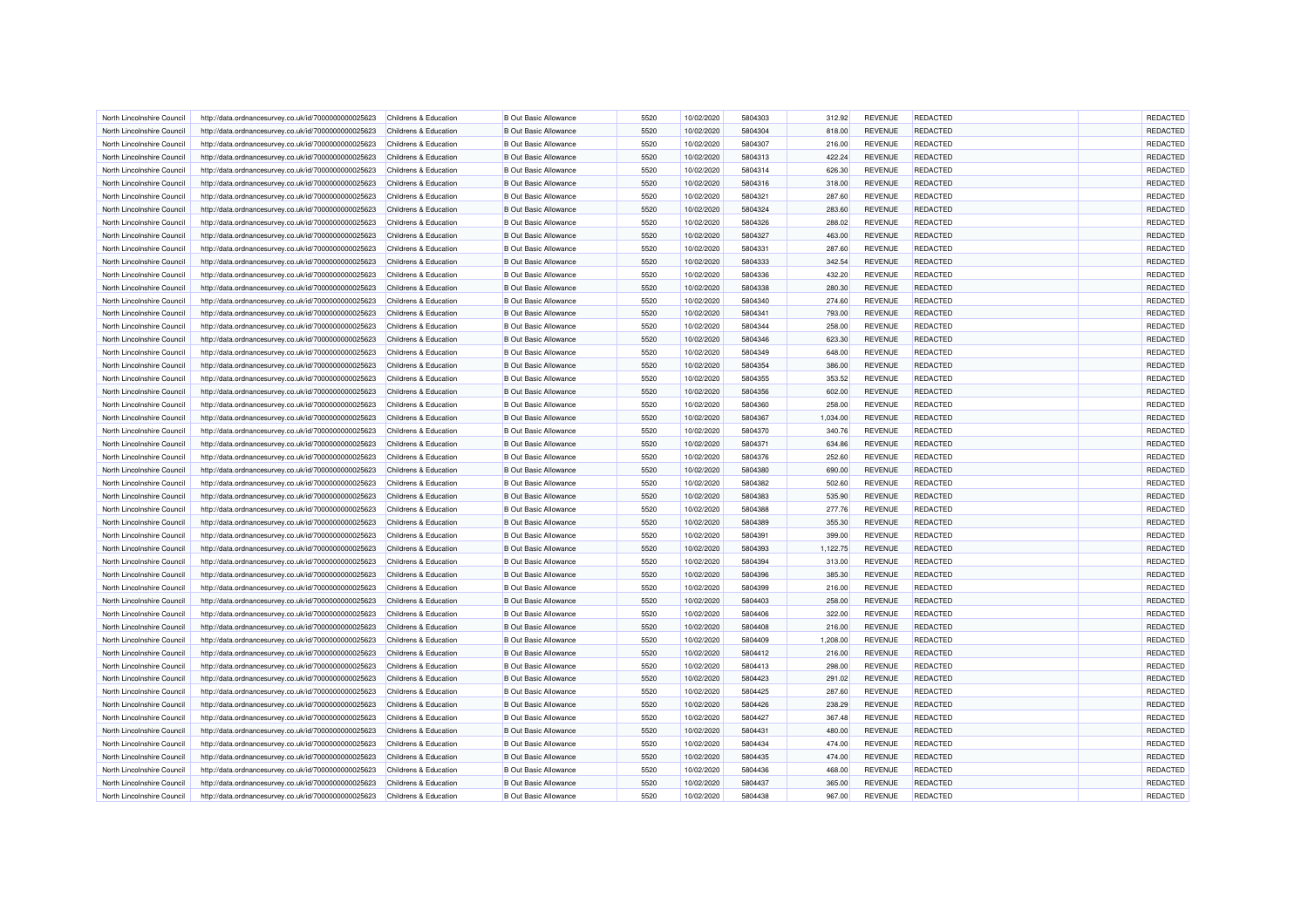| North Lincolnshire Council | http://data.ordnancesurvey.co.uk/id/7000000000025623 | Childrens & Education            | <b>B Out Basic Allowance</b> | 5520 | 10/02/2020 | 5804439 | 503.26 | <b>REVENUE</b> | <b>REDACTED</b> | <b>REDACTED</b> |
|----------------------------|------------------------------------------------------|----------------------------------|------------------------------|------|------------|---------|--------|----------------|-----------------|-----------------|
| North Lincolnshire Council | http://data.ordnancesurvey.co.uk/id/7000000000025623 | Childrens & Education            | <b>B</b> Out Basic Allowance | 5520 | 10/02/2020 | 5804442 | 282.00 | <b>REVENUE</b> | <b>REDACTED</b> | REDACTED        |
| North Lincolnshire Council | http://data.ordnancesurvey.co.uk/id/7000000000025623 | Childrens & Education            | <b>B Out Basic Allowance</b> | 5520 | 10/02/2020 | 5804445 | 382.00 | <b>REVENUE</b> | <b>REDACTED</b> | REDACTED        |
| North Lincolnshire Council | http://data.ordnancesurvey.co.uk/id/7000000000025623 | Childrens & Education            | <b>B</b> Out Basic Allowance | 5520 | 10/02/2020 | 5804452 | 556.00 | <b>REVENUE</b> | <b>REDACTED</b> | REDACTED        |
| North Lincolnshire Council | http://data.ordnancesurvey.co.uk/id/7000000000025623 | Childrens & Education            | <b>B Out Basic Allowance</b> | 5520 | 10/02/2020 | 5804453 | 586.00 | <b>REVENUE</b> | <b>REDACTED</b> | REDACTED        |
| North Lincolnshire Council | http://data.ordnancesurvey.co.uk/id/7000000000025623 | Childrens & Education            | <b>B</b> Out Basic Allowance | 5520 | 10/02/2020 | 5804455 | 251.60 | <b>REVENUE</b> | <b>REDACTED</b> | REDACTED        |
| North Lincolnshire Council | http://data.ordnancesurvey.co.uk/id/7000000000025623 | Childrens & Education            | <b>B Out Basic Allowance</b> | 5520 | 10/02/2020 | 5804457 | 258.00 | <b>REVENUE</b> | <b>REDACTED</b> | REDACTED        |
| North Lincolnshire Council | http://data.ordnancesurvey.co.uk/id/7000000000025623 | Childrens & Education            | <b>B Out Basic Allowance</b> | 5520 | 10/02/2020 | 5804461 | 407.00 | <b>REVENUE</b> | REDACTED        | REDACTED        |
| North Lincolnshire Council | http://data.ordnancesurvey.co.uk/id/7000000000025623 | Childrens & Education            | <b>B Out Basic Allowance</b> | 5520 | 10/02/2020 | 5804462 | 556.00 | <b>REVENUE</b> | <b>REDACTED</b> | REDACTED        |
| North Lincolnshire Council | http://data.ordnancesurvey.co.uk/id/7000000000025623 | Childrens & Education            | <b>B Out Basic Allowance</b> | 5520 | 10/02/2020 | 5804463 | 428.00 | <b>REVENUE</b> | <b>REDACTED</b> | REDACTED        |
| North Lincolnshire Council | http://data.ordnancesurvey.co.uk/id/7000000000025623 | Childrens & Education            | <b>B Out Basic Allowance</b> | 5520 | 10/02/2020 | 5804465 | 832.00 | <b>REVENUE</b> | <b>REDACTED</b> | REDACTED        |
| North Lincolnshire Council | http://data.ordnancesurvey.co.uk/id/7000000000025623 | Childrens & Education            | <b>B Out Basic Allowance</b> | 5520 | 10/02/2020 | 5804466 | 474.00 | <b>REVENUE</b> | <b>REDACTED</b> | REDACTED        |
| North Lincolnshire Council | http://data.ordnancesurvey.co.uk/id/7000000000025623 | Childrens & Education            | <b>B Out Basic Allowance</b> | 5520 | 10/02/2020 | 5804472 | 556.00 | <b>REVENUE</b> | <b>REDACTED</b> | REDACTED        |
| North Lincolnshire Council | http://data.ordnancesurvey.co.uk/id/7000000000025623 | Childrens & Education            | <b>B Out Basic Allowance</b> | 5520 | 10/02/2020 | 5804473 | 680.00 | <b>REVENUE</b> | <b>REDACTED</b> | REDACTED        |
| North Lincolnshire Council | http://data.ordnancesurvey.co.uk/id/7000000000025623 | Childrens & Education            | <b>B Out Basic Allowance</b> | 5520 | 10/02/2020 | 5804477 | 287.60 | <b>REVENUE</b> | <b>REDACTED</b> | REDACTED        |
| North Lincolnshire Council | http://data.ordnancesurvey.co.uk/id/7000000000025623 | Childrens & Education            | <b>B Out Basic Allowance</b> | 5520 | 10/02/2020 | 5804480 | 394.90 | <b>REVENUE</b> | <b>REDACTED</b> | REDACTED        |
| North Lincolnshire Council | http://data.ordnancesurvey.co.uk/id/7000000000025623 | Childrens & Education            | <b>B Out Basic Allowance</b> | 5520 | 10/02/2020 | 5804481 | 298.00 | <b>REVENUE</b> | <b>REDACTED</b> | REDACTED        |
| North Lincolnshire Council | http://data.ordnancesurvey.co.uk/id/7000000000025623 | Childrens & Education            | <b>B Out Basic Allowance</b> | 5520 | 10/02/2020 | 5804482 | 509.20 | <b>REVENUE</b> | <b>REDACTED</b> | REDACTED        |
| North Lincolnshire Council | http://data.ordnancesurvey.co.uk/id/7000000000025623 | Childrens & Education            | <b>B Out Basic Allowance</b> | 5520 | 10/02/2020 | 5804485 | 216.00 | <b>REVENUE</b> | <b>REDACTED</b> | REDACTED        |
| North Lincolnshire Council | http://data.ordnancesurvey.co.uk/id/7000000000025623 | Childrens & Education            | <b>B Out Basic Allowance</b> | 5520 | 10/02/2020 | 5804487 | 299.60 | <b>REVENUE</b> | <b>REDACTED</b> | REDACTED        |
| North Lincolnshire Council | http://data.ordnancesurvey.co.uk/id/7000000000025623 | Childrens & Education            | <b>B Out Basic Allowance</b> | 5520 | 10/02/2020 | 5804494 | 251.40 | <b>REVENUE</b> | <b>REDACTED</b> | REDACTED        |
| North Lincolnshire Council | http://data.ordnancesurvey.co.uk/id/7000000000025623 | Childrens & Education            | <b>B Out Basic Allowance</b> | 5520 | 10/02/2020 | 5804499 | 386.00 | <b>REVENUE</b> | <b>REDACTED</b> | REDACTED        |
| North Lincolnshire Council | http://data.ordnancesurvey.co.uk/id/7000000000025623 | Childrens & Education            | <b>B Out Basic Allowance</b> | 5520 | 10/02/2020 | 5804501 | 818.00 | <b>REVENUE</b> | <b>REDACTED</b> | REDACTED        |
| North Lincolnshire Council |                                                      | Childrens & Education            | <b>B Out Basic Allowance</b> | 5520 | 10/02/2020 | 5804503 | 278.00 | <b>REVENUE</b> | <b>REDACTED</b> | REDACTED        |
|                            | http://data.ordnancesurvey.co.uk/id/7000000000025623 | Childrens & Education            | <b>B Out Basic Allowance</b> | 5520 |            | 5804510 |        | <b>REVENUE</b> |                 |                 |
| North Lincolnshire Council | http://data.ordnancesurvey.co.uk/id/7000000000025623 |                                  |                              |      | 10/02/2020 |         | 278.00 |                | <b>REDACTED</b> | REDACTED        |
| North Lincolnshire Council | http://data.ordnancesurvey.co.uk/id/7000000000025623 | Childrens & Education            | <b>B Out Basic Allowance</b> | 5520 | 10/02/2020 | 5804512 | 393.42 | <b>REVENUE</b> | <b>REDACTED</b> | REDACTED        |
| North Lincolnshire Council | http://data.ordnancesurvey.co.uk/id/7000000000025623 | Childrens & Education            | <b>B Out Basic Allowance</b> | 5520 | 10/02/2020 | 5804513 | 264.00 | <b>REVENUE</b> | <b>REDACTED</b> | REDACTED        |
| North Lincolnshire Council | http://data.ordnancesurvey.co.uk/id/7000000000025623 | Childrens & Education            | <b>B Out Basic Allowance</b> | 5520 | 10/02/2020 | 5804514 | 319.00 | <b>REVENUE</b> | <b>REDACTED</b> | REDACTED        |
| North Lincolnshire Council | http://data.ordnancesurvey.co.uk/id/7000000000025623 | <b>Childrens &amp; Education</b> | <b>B Out Basic Allowance</b> | 5520 | 10/02/2020 | 5804516 | 146.00 | <b>REVENUE</b> | <b>REDACTED</b> | REDACTED        |
| North Lincolnshire Council | http://data.ordnancesurvey.co.uk/id/7000000000025623 | Childrens & Education            | <b>B Out Basic Allowance</b> | 5520 | 10/02/2020 | 5804520 | 556.00 | <b>REVENUE</b> | <b>REDACTED</b> | REDACTED        |
| North Lincolnshire Council | http://data.ordnancesurvey.co.uk/id/7000000000025623 | <b>Childrens &amp; Education</b> | <b>B Out Basic Allowance</b> | 5520 | 10/02/2020 | 5804521 | 278.00 | <b>REVENUE</b> | <b>REDACTED</b> | REDACTED        |
| North Lincolnshire Council | http://data.ordnancesurvey.co.uk/id/7000000000025623 | Childrens & Education            | <b>B Out Basic Allowance</b> | 5520 | 10/02/2020 | 5804530 | 556.00 | <b>REVENUE</b> | <b>REDACTED</b> | REDACTED        |
| North Lincolnshire Council | http://data.ordnancesurvey.co.uk/id/7000000000025623 | Childrens & Education            | <b>B Out Basic Allowance</b> | 5520 | 10/02/2020 | 5804531 | 556.00 | <b>REVENUE</b> | <b>REDACTED</b> | REDACTED        |
| North Lincolnshire Council | http://data.ordnancesurvey.co.uk/id/7000000000025623 | Childrens & Education            | <b>B Out Basic Allowance</b> | 5520 | 10/02/2020 | 5804532 | 268.61 | <b>REVENUE</b> | REDACTED        | REDACTED        |
| North Lincolnshire Council | http://data.ordnancesurvey.co.uk/id/7000000000025623 | Childrens & Education            | <b>B Out Basic Allowance</b> | 5520 | 10/02/2020 | 5804538 | 264.00 | <b>REVENUE</b> | <b>REDACTED</b> | REDACTED        |
| North Lincolnshire Council | http://data.ordnancesurvey.co.uk/id/7000000000025623 | Childrens & Education            | <b>B Out Basic Allowance</b> | 5520 | 17/02/2020 | 5807982 | 601.60 | <b>REVENUE</b> | <b>REDACTED</b> | REDACTED        |
| North Lincolnshire Council | http://data.ordnancesurvey.co.uk/id/7000000000025623 | Childrens & Education            | <b>B Out Basic Allowance</b> | 5520 | 17/02/2020 | 5807985 | 170.00 | <b>REVENUE</b> | <b>REDACTED</b> | REDACTED        |
| North Lincolnshire Council | http://data.ordnancesurvey.co.uk/id/7000000000025623 | Childrens & Education            | <b>B Out Basic Allowance</b> | 5520 | 17/02/2020 | 5807986 | 458.00 | <b>REVENUE</b> | <b>REDACTED</b> | REDACTED        |
| North Lincolnshire Council | http://data.ordnancesurvey.co.uk/id/7000000000025623 | <b>Childrens &amp; Education</b> | <b>B Out Basic Allowance</b> | 5520 | 17/02/2020 | 5807987 | 624.00 | <b>REVENUE</b> | <b>REDACTED</b> | REDACTED        |
| North Lincolnshire Council | http://data.ordnancesurvey.co.uk/id/7000000000025623 | Childrens & Education            | <b>B Out Basic Allowance</b> | 5520 | 17/02/2020 | 5807988 | 268.78 | <b>REVENUE</b> | <b>REDACTED</b> | REDACTED        |
| North Lincolnshire Council | http://data.ordnancesurvey.co.uk/id/7000000000025623 | <b>Childrens &amp; Education</b> | <b>B Out Basic Allowance</b> | 5520 | 17/02/2020 | 5807989 | 258.00 | <b>REVENUE</b> | <b>REDACTED</b> | REDACTED        |
| North Lincolnshire Council | http://data.ordnancesurvey.co.uk/id/7000000000025623 | Childrens & Education            | <b>B Out Basic Allowance</b> | 5520 | 17/02/2020 | 5807990 | 287.26 | <b>REVENUE</b> | <b>REDACTED</b> | REDACTED        |
| North Lincolnshire Council | http://data.ordnancesurvey.co.uk/id/7000000000025623 | Childrens & Education            | <b>B Out Basic Allowance</b> | 5520 | 17/02/2020 | 5807993 | 216.00 | <b>REVENUE</b> | <b>REDACTED</b> | REDACTED        |
| North Lincolnshire Council | http://data.ordnancesurvey.co.uk/id/7000000000025623 | Childrens & Education            | <b>B Out Basic Allowance</b> | 5520 | 17/02/2020 | 5807996 | 474.00 | <b>REVENUE</b> | <b>REDACTED</b> | REDACTED        |
| North Lincolnshire Council | http://data.ordnancesurvey.co.uk/id/7000000000025623 | <b>Childrens &amp; Education</b> | <b>B Out Basic Allowance</b> | 5520 | 17/02/2020 | 5807997 | 241.73 | <b>REVENUE</b> | <b>REDACTED</b> | REDACTED        |
| North Lincolnshire Council | http://data.ordnancesurvey.co.uk/id/7000000000025623 | Childrens & Education            | <b>B Out Basic Allowance</b> | 5520 | 17/02/2020 | 5807998 | 602.00 | <b>REVENUE</b> | <b>REDACTED</b> | REDACTED        |
| North Lincolnshire Council | http://data.ordnancesurvey.co.uk/id/7000000000025623 | Childrens & Education            | <b>B Out Basic Allowance</b> | 5520 | 17/02/2020 | 5808001 | 375.26 | <b>REVENUE</b> | <b>REDACTED</b> | REDACTED        |
| North Lincolnshire Council | http://data.ordnancesurvey.co.uk/id/7000000000025623 | Childrens & Education            | <b>B Out Basic Allowance</b> | 5520 | 17/02/2020 | 5808003 | 818.00 | <b>REVENUE</b> | <b>REDACTED</b> | REDACTED        |
| North Lincolnshire Council | http://data.ordnancesurvey.co.uk/id/7000000000025623 | Childrens & Education            | <b>B Out Basic Allowance</b> | 5520 | 17/02/2020 | 5808007 | 387.37 | <b>REVENUE</b> | <b>REDACTED</b> | REDACTED        |
| North Lincolnshire Council | http://data.ordnancesurvey.co.uk/id/7000000000025623 | Childrens & Education            | <b>B Out Basic Allowance</b> | 5520 | 17/02/2020 | 5808009 | 505.90 | <b>REVENUE</b> | <b>REDACTED</b> | REDACTED        |
| North Lincolnshire Council | http://data.ordnancesurvey.co.uk/id/7000000000025623 | Childrens & Education            | <b>B Out Basic Allowance</b> | 5520 | 17/02/2020 | 5808014 | 298.00 | <b>REVENUE</b> | <b>REDACTED</b> | REDACTED        |
| North Lincolnshire Council | http://data.ordnancesurvey.co.uk/id/7000000000025623 | Childrens & Education            | <b>B Out Basic Allowance</b> | 5520 | 17/02/2020 | 5808015 | 362.90 | <b>REVENUE</b> | <b>REDACTED</b> | REDACTED        |
| North Lincolnshire Council | http://data.ordnancesurvey.co.uk/id/7000000000025623 | Childrens & Education            | <b>B Out Basic Allowance</b> | 5520 | 17/02/2020 | 5808016 | 548.30 | <b>REVENUE</b> | <b>REDACTED</b> | REDACTED        |
|                            |                                                      |                                  |                              |      |            |         |        |                |                 |                 |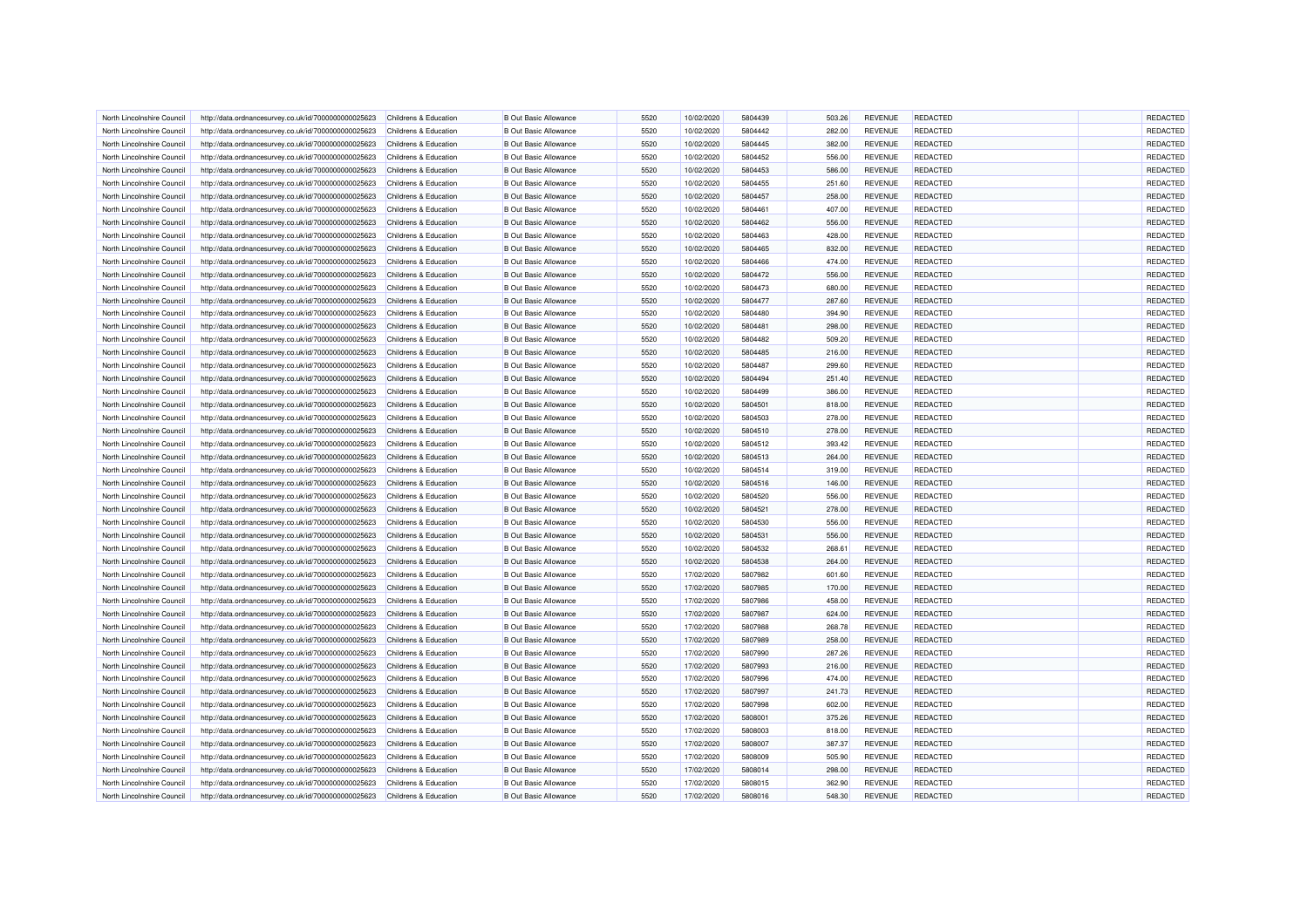| North Lincolnshire Council                               | http://data.ordnancesurvey.co.uk/id/7000000000025623 | Childrens & Education            | <b>B</b> Out Basic Allowance | 5520 | 17/02/2020 | 5808018 | 312.92   | <b>REVENUE</b> | <b>REDACTED</b> | REDACTED |
|----------------------------------------------------------|------------------------------------------------------|----------------------------------|------------------------------|------|------------|---------|----------|----------------|-----------------|----------|
| North Lincolnshire Council                               | http://data.ordnancesurvey.co.uk/id/7000000000025623 | Childrens & Education            | <b>B</b> Out Basic Allowance | 5520 | 17/02/2020 | 5808019 | 818.00   | <b>REVENUE</b> | <b>REDACTED</b> | REDACTED |
| North Lincolnshire Council                               | http://data.ordnancesurvey.co.uk/id/7000000000025623 | Childrens & Education            | <b>B Out Basic Allowance</b> | 5520 | 17/02/2020 | 5808028 | 422.24   | <b>REVENUE</b> | <b>REDACTED</b> | REDACTED |
| North Lincolnshire Council                               | http://data.ordnancesurvey.co.uk/id/7000000000025623 | Childrens & Education            | <b>B</b> Out Basic Allowance | 5520 | 17/02/2020 | 5808029 | 626.30   | <b>REVENUE</b> | <b>REDACTED</b> | REDACTED |
| North Lincolnshire Council                               | http://data.ordnancesurvey.co.uk/id/7000000000025623 | Childrens & Education            | <b>B Out Basic Allowance</b> | 5520 | 17/02/2020 | 5808031 | 318.00   | <b>REVENUE</b> | <b>REDACTED</b> | REDACTED |
| North Lincolnshire Council                               | http://data.ordnancesurvey.co.uk/id/7000000000025623 | Childrens & Education            | <b>B</b> Out Basic Allowance | 5520 | 17/02/2020 | 5808036 | 287.60   | <b>REVENUE</b> | <b>REDACTED</b> | REDACTED |
| North Lincolnshire Council                               | http://data.ordnancesurvey.co.uk/id/7000000000025623 | Childrens & Education            | <b>B</b> Out Basic Allowance | 5520 | 17/02/2020 | 5808039 | 283.60   | <b>REVENUE</b> | <b>REDACTED</b> | REDACTED |
| North Lincolnshire Council                               | http://data.ordnancesurvey.co.uk/id/7000000000025623 | Childrens & Education            | <b>B Out Basic Allowance</b> | 5520 | 17/02/2020 | 5808041 | 288.02   | <b>REVENUE</b> | REDACTED        | REDACTED |
| North Lincolnshire Council                               | http://data.ordnancesurvey.co.uk/id/7000000000025623 | Childrens & Education            | <b>B Out Basic Allowance</b> | 5520 | 17/02/2020 | 5808042 | 463.00   | <b>REVENUE</b> | <b>REDACTED</b> | REDACTED |
| North Lincolnshire Council                               | http://data.ordnancesurvey.co.uk/id/7000000000025623 | Childrens & Education            | <b>B Out Basic Allowance</b> | 5520 | 17/02/2020 | 5808046 | 287.60   | <b>REVENUE</b> | <b>REDACTED</b> | REDACTED |
| North Lincolnshire Council                               | http://data.ordnancesurvey.co.uk/id/7000000000025623 | Childrens & Education            | <b>B Out Basic Allowance</b> | 5520 | 17/02/2020 | 5808048 | 342.54   | <b>REVENUE</b> | <b>REDACTED</b> | REDACTED |
| North Lincolnshire Council                               | http://data.ordnancesurvey.co.uk/id/7000000000025623 | Childrens & Education            | <b>B Out Basic Allowance</b> | 5520 | 17/02/2020 | 5808051 | 432.20   | <b>REVENUE</b> | <b>REDACTED</b> | REDACTED |
| North Lincolnshire Council                               | http://data.ordnancesurvey.co.uk/id/7000000000025623 | Childrens & Education            | <b>B Out Basic Allowance</b> | 5520 | 17/02/2020 | 5808053 | 280.30   | <b>REVENUE</b> | <b>REDACTED</b> | REDACTED |
| North Lincolnshire Council                               | http://data.ordnancesurvey.co.uk/id/7000000000025623 | Childrens & Education            | <b>B Out Basic Allowance</b> | 5520 | 17/02/2020 | 5808055 | 274.60   | <b>REVENUE</b> | REDACTED        | REDACTED |
| North Lincolnshire Council                               | http://data.ordnancesurvey.co.uk/id/7000000000025623 | Childrens & Education            | <b>B Out Basic Allowance</b> | 5520 | 17/02/2020 | 5808056 | 793.00   | <b>REVENUE</b> | <b>REDACTED</b> | REDACTED |
| North Lincolnshire Council                               | http://data.ordnancesurvey.co.uk/id/7000000000025623 | Childrens & Education            | <b>B Out Basic Allowance</b> | 5520 | 17/02/2020 | 5808061 | 623.30   | <b>REVENUE</b> | <b>REDACTED</b> | REDACTED |
| North Lincolnshire Council                               | http://data.ordnancesurvey.co.uk/id/7000000000025623 | Childrens & Education            | <b>B Out Basic Allowance</b> | 5520 | 17/02/2020 | 5808064 | 648.00   | <b>REVENUE</b> | <b>REDACTED</b> | REDACTED |
| North Lincolnshire Council                               | http://data.ordnancesurvey.co.uk/id/7000000000025623 | Childrens & Education            | <b>B Out Basic Allowance</b> | 5520 | 17/02/2020 | 5808069 | 386.00   | <b>REVENUE</b> | <b>REDACTED</b> | REDACTED |
|                                                          | http://data.ordnancesurvey.co.uk/id/7000000000025623 | Childrens & Education            | <b>B Out Basic Allowance</b> | 5520 | 17/02/2020 | 5808070 | 353.52   | <b>REVENUE</b> | <b>REDACTED</b> | REDACTED |
| North Lincolnshire Council<br>North Lincolnshire Council |                                                      | Childrens & Education            | <b>B Out Basic Allowance</b> | 5520 | 17/02/2020 | 5808071 | 602.00   | <b>REVENUE</b> | <b>REDACTED</b> | REDACTED |
|                                                          | http://data.ordnancesurvey.co.uk/id/7000000000025623 |                                  |                              | 5520 |            |         |          |                | REDACTED        | REDACTED |
| North Lincolnshire Council                               | http://data.ordnancesurvey.co.uk/id/7000000000025623 | Childrens & Education            | <b>B Out Basic Allowance</b> |      | 17/02/2020 | 5808073 | 326.57   | <b>REVENUE</b> |                 |          |
| North Lincolnshire Council                               | http://data.ordnancesurvey.co.uk/id/7000000000025623 | Childrens & Education            | <b>B Out Basic Allowance</b> | 5520 | 17/02/2020 | 5808075 | 258.00   | <b>REVENUE</b> | <b>REDACTED</b> | REDACTED |
| North Lincolnshire Council                               | http://data.ordnancesurvey.co.uk/id/7000000000025623 | Childrens & Education            | <b>B Out Basic Allowance</b> | 5520 | 17/02/2020 | 5808082 | 1,034.00 | <b>REVENUE</b> | <b>REDACTED</b> | REDACTED |
| North Lincolnshire Council                               | http://data.ordnancesurvey.co.uk/id/7000000000025623 | Childrens & Education            | <b>B Out Basic Allowance</b> | 5520 | 17/02/2020 | 5808086 | 648.00   | <b>REVENUE</b> | <b>REDACTED</b> | REDACTED |
| North Lincolnshire Council                               | http://data.ordnancesurvey.co.uk/id/7000000000025623 | Childrens & Education            | <b>B Out Basic Allowance</b> | 5520 | 17/02/2020 | 5808091 | 252.60   | <b>REVENUE</b> | <b>REDACTED</b> | REDACTED |
| North Lincolnshire Council                               | http://data.ordnancesurvey.co.uk/id/7000000000025623 | Childrens & Education            | <b>B Out Basic Allowance</b> | 5520 | 17/02/2020 | 5808095 | 690.00   | <b>REVENUE</b> | <b>REDACTED</b> | REDACTED |
| North Lincolnshire Council                               | http://data.ordnancesurvey.co.uk/id/7000000000025623 | Childrens & Education            | <b>B Out Basic Allowance</b> | 5520 | 17/02/2020 | 5808097 | 314.60   | <b>REVENUE</b> | <b>REDACTED</b> | REDACTED |
| North Lincolnshire Council                               | http://data.ordnancesurvey.co.uk/id/7000000000025623 | Childrens & Education            | <b>B Out Basic Allowance</b> | 5520 | 17/02/2020 | 5808098 | 394.90   | <b>REVENUE</b> | <b>REDACTED</b> | REDACTED |
| North Lincolnshire Council                               | http://data.ordnancesurvey.co.uk/id/7000000000025623 | Childrens & Education            | <b>B Out Basic Allowance</b> | 5520 | 17/02/2020 | 5808103 | 277.76   | <b>REVENUE</b> | <b>REDACTED</b> | REDACTED |
| North Lincolnshire Council                               | http://data.ordnancesurvey.co.uk/id/7000000000025623 | Childrens & Education            | <b>B Out Basic Allowance</b> | 5520 | 17/02/2020 | 5808106 | 399.00   | <b>REVENUE</b> | <b>REDACTED</b> | REDACTED |
| North Lincolnshire Council                               | http://data.ordnancesurvey.co.uk/id/7000000000025623 | Childrens & Education            | <b>B Out Basic Allowance</b> | 5520 | 17/02/2020 | 5808108 | 1,106.00 | <b>REVENUE</b> | <b>REDACTED</b> | REDACTED |
| North Lincolnshire Council                               | http://data.ordnancesurvey.co.uk/id/7000000000025623 | Childrens & Education            | <b>B Out Basic Allowance</b> | 5520 | 17/02/2020 | 5808109 | 313.00   | <b>REVENUE</b> | <b>REDACTED</b> | REDACTED |
| North Lincolnshire Council                               | http://data.ordnancesurvey.co.uk/id/7000000000025623 | Childrens & Education            | <b>B Out Basic Allowance</b> | 5520 | 17/02/2020 | 5808111 | 385.30   | <b>REVENUE</b> | <b>REDACTED</b> | REDACTED |
| North Lincolnshire Council                               | http://data.ordnancesurvey.co.uk/id/7000000000025623 | Childrens & Education            | <b>B Out Basic Allowance</b> | 5520 | 17/02/2020 | 5808114 | 216.00   | <b>REVENUE</b> | <b>REDACTED</b> | REDACTED |
| North Lincolnshire Council                               | http://data.ordnancesurvey.co.uk/id/7000000000025623 | Childrens & Education            | <b>B Out Basic Allowance</b> | 5520 | 17/02/2020 | 5808118 | 258.00   | <b>REVENUE</b> | <b>REDACTED</b> | REDACTED |
| North Lincolnshire Council                               | http://data.ordnancesurvey.co.uk/id/7000000000025623 | Childrens & Education            | <b>B Out Basic Allowance</b> | 5520 | 17/02/2020 | 5808121 | 322.00   | <b>REVENUE</b> | <b>REDACTED</b> | REDACTED |
| North Lincolnshire Council                               | http://data.ordnancesurvey.co.uk/id/7000000000025623 | Childrens & Education            | <b>B Out Basic Allowance</b> | 5520 | 17/02/2020 | 5808123 | 216.00   | <b>REVENUE</b> | <b>REDACTED</b> | REDACTED |
| North Lincolnshire Council                               | http://data.ordnancesurvey.co.uk/id/7000000000025623 | Childrens & Education            | <b>B Out Basic Allowance</b> | 5520 | 17/02/2020 | 5808124 | 1,208.00 | <b>REVENUE</b> | <b>REDACTED</b> | REDACTED |
| North Lincolnshire Council                               | http://data.ordnancesurvey.co.uk/id/7000000000025623 | Childrens & Education            | <b>B Out Basic Allowance</b> | 5520 | 17/02/2020 | 5808127 | 216.00   | <b>REVENUE</b> | <b>REDACTED</b> | REDACTED |
| North Lincolnshire Council                               | http://data.ordnancesurvey.co.uk/id/7000000000025623 | Childrens & Education            | <b>B Out Basic Allowance</b> | 5520 | 17/02/2020 | 5808128 | 447.00   | <b>REVENUE</b> | <b>REDACTED</b> | REDACTED |
| North Lincolnshire Council                               | http://data.ordnancesurvey.co.uk/id/7000000000025623 | Childrens & Education            | <b>B Out Basic Allowance</b> | 5520 | 17/02/2020 | 5808129 | 340.00   | <b>REVENUE</b> | <b>REDACTED</b> | REDACTED |
| North Lincolnshire Council                               | http://data.ordnancesurvey.co.uk/id/7000000000025623 | <b>Childrens &amp; Education</b> | <b>B Out Basic Allowance</b> | 5520 | 17/02/2020 | 5808138 | 291.02   | <b>REVENUE</b> | <b>REDACTED</b> | REDACTED |
| North Lincolnshire Council                               | http://data.ordnancesurvey.co.uk/id/7000000000025623 | Childrens & Education            | <b>B Out Basic Allowance</b> | 5520 | 17/02/2020 | 5808140 | 287.60   | <b>REVENUE</b> | <b>REDACTED</b> | REDACTED |
| North Lincolnshire Council                               | http://data.ordnancesurvey.co.uk/id/7000000000025623 | Childrens & Education            | <b>B Out Basic Allowance</b> | 5520 | 17/02/2020 | 5808142 | 367.48   | <b>REVENUE</b> | <b>REDACTED</b> | REDACTED |
| North Lincolnshire Council                               | http://data.ordnancesurvey.co.uk/id/7000000000025623 | Childrens & Education            | <b>B Out Basic Allowance</b> | 5520 | 17/02/2020 | 5808146 | 480.00   | <b>REVENUE</b> | <b>REDACTED</b> | REDACTED |
| North Lincolnshire Council                               | http://data.ordnancesurvey.co.uk/id/7000000000025623 | <b>Childrens &amp; Education</b> | <b>B Out Basic Allowance</b> | 5520 | 17/02/2020 | 5808149 | 474.00   | <b>REVENUE</b> | <b>REDACTED</b> | REDACTED |
| North Lincolnshire Council                               | http://data.ordnancesurvey.co.uk/id/7000000000025623 | Childrens & Education            | <b>B Out Basic Allowance</b> | 5520 | 17/02/2020 | 5808150 | 474.00   | <b>REVENUE</b> | <b>REDACTED</b> | REDACTED |
| North Lincolnshire Council                               | http://data.ordnancesurvey.co.uk/id/7000000000025623 | Childrens & Education            | <b>B Out Basic Allowance</b> | 5520 | 17/02/2020 | 5808151 | 468.00   | <b>REVENUE</b> | <b>REDACTED</b> | REDACTED |
|                                                          |                                                      | Childrens & Education            | <b>B Out Basic Allowance</b> | 5520 | 17/02/2020 | 5808152 | 303.28   | <b>REVENUE</b> | <b>REDACTED</b> | REDACTED |
| North Lincolnshire Council                               | http://data.ordnancesurvey.co.uk/id/7000000000025623 |                                  |                              | 5520 |            |         |          |                |                 | REDACTED |
| North Lincolnshire Council                               | http://data.ordnancesurvey.co.uk/id/7000000000025623 | Childrens & Education            | <b>B Out Basic Allowance</b> |      | 17/02/2020 | 5808153 | 967.00   | <b>REVENUE</b> | <b>REDACTED</b> |          |
| North Lincolnshire Council                               | http://data.ordnancesurvey.co.uk/id/7000000000025623 | Childrens & Education            | <b>B Out Basic Allowance</b> | 5520 | 17/02/2020 | 5808154 | 503.26   | <b>REVENUE</b> | REDACTED        | REDACTED |
| North Lincolnshire Council                               | http://data.ordnancesurvey.co.uk/id/7000000000025623 | Childrens & Education            | <b>B Out Basic Allowance</b> | 5520 | 17/02/2020 | 5808157 | 282.00   | <b>REVENUE</b> | <b>REDACTED</b> | REDACTED |
| North Lincolnshire Council                               | http://data.ordnancesurvey.co.uk/id/7000000000025623 | Childrens & Education            | <b>B Out Basic Allowance</b> | 5520 | 17/02/2020 | 5808160 | 382.00   | <b>REVENUE</b> | <b>REDACTED</b> | REDACTED |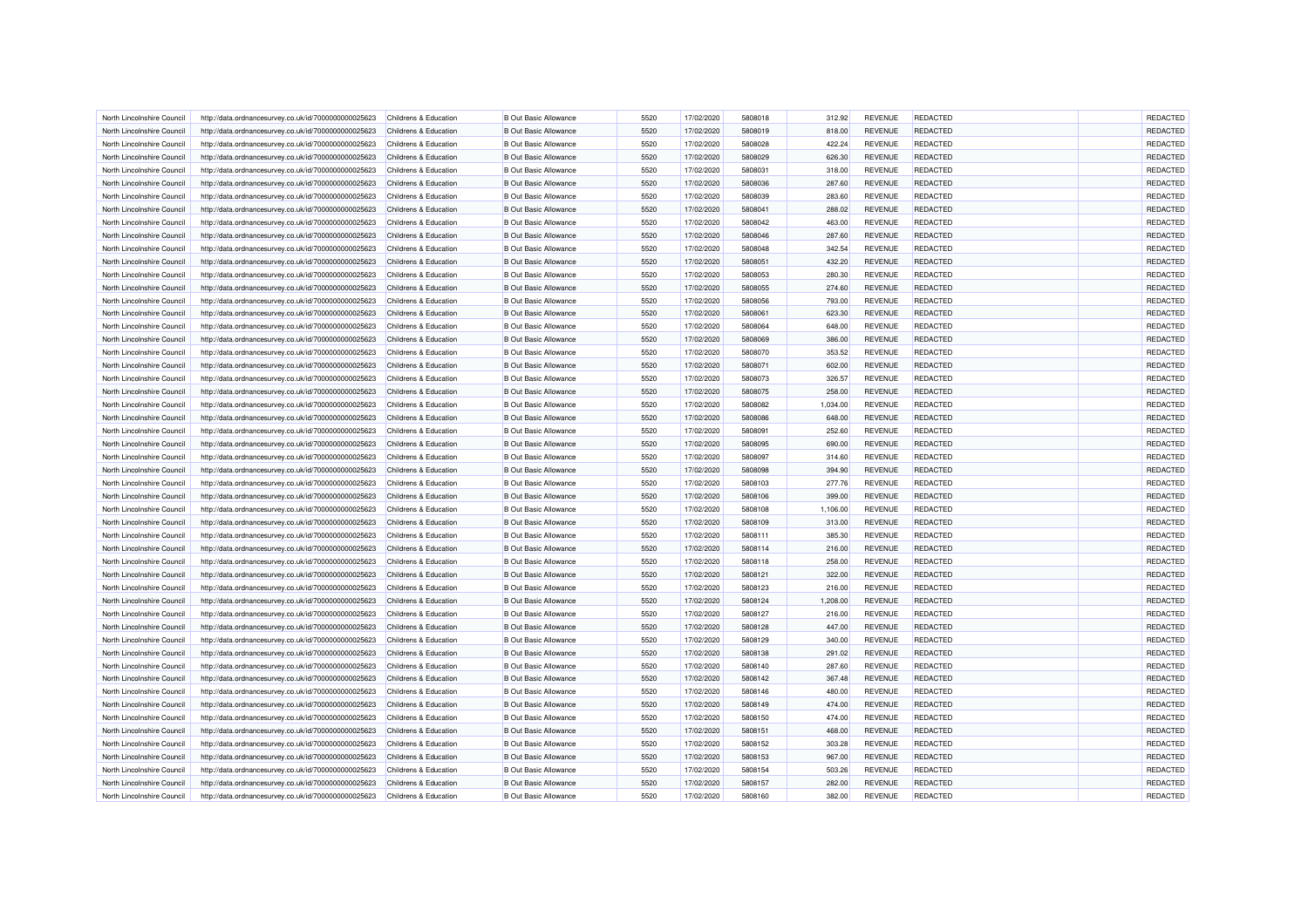| North Lincolnshire Council | http://data.ordnancesurvey.co.uk/id/7000000000025623 | Childrens & Education            | <b>B Out Basic Allowance</b> | 5520 | 17/02/2020 | 5808167 | 556.00 | <b>REVENUE</b> | <b>REDACTED</b> | <b>REDACTED</b> |
|----------------------------|------------------------------------------------------|----------------------------------|------------------------------|------|------------|---------|--------|----------------|-----------------|-----------------|
| North Lincolnshire Council | http://data.ordnancesurvey.co.uk/id/7000000000025623 | Childrens & Education            | <b>B</b> Out Basic Allowance | 5520 | 17/02/2020 | 5808168 | 586.00 | <b>REVENUE</b> | <b>REDACTED</b> | REDACTED        |
| North Lincolnshire Council | http://data.ordnancesurvey.co.uk/id/7000000000025623 | Childrens & Education            | <b>B Out Basic Allowance</b> | 5520 | 17/02/2020 | 5808170 | 251.60 | <b>REVENUE</b> | <b>REDACTED</b> | REDACTED        |
| North Lincolnshire Council | http://data.ordnancesurvey.co.uk/id/7000000000025623 | Childrens & Education            | <b>B</b> Out Basic Allowance | 5520 | 17/02/2020 | 5808172 | 258.00 | <b>REVENUE</b> | <b>REDACTED</b> | REDACTED        |
| North Lincolnshire Council | http://data.ordnancesurvey.co.uk/id/7000000000025623 | Childrens & Education            | <b>B Out Basic Allowance</b> | 5520 | 17/02/2020 | 5808176 | 407.00 | <b>REVENUE</b> | <b>REDACTED</b> | REDACTED        |
| North Lincolnshire Council | http://data.ordnancesurvey.co.uk/id/7000000000025623 | Childrens & Education            | <b>B</b> Out Basic Allowance | 5520 | 17/02/2020 | 5808177 | 556.00 | <b>REVENUE</b> | <b>REDACTED</b> | REDACTED        |
| North Lincolnshire Council | http://data.ordnancesurvey.co.uk/id/7000000000025623 | Childrens & Education            | <b>B Out Basic Allowance</b> | 5520 | 17/02/2020 | 5808178 | 428.00 | <b>REVENUE</b> | <b>REDACTED</b> | REDACTED        |
| North Lincolnshire Council | http://data.ordnancesurvey.co.uk/id/7000000000025623 | Childrens & Education            | <b>B Out Basic Allowance</b> | 5520 | 17/02/2020 | 5808180 | 832.00 | <b>REVENUE</b> | REDACTED        | REDACTED        |
| North Lincolnshire Council | http://data.ordnancesurvey.co.uk/id/7000000000025623 | Childrens & Education            | <b>B Out Basic Allowance</b> | 5520 | 17/02/2020 | 5808181 | 690.00 | <b>REVENUE</b> | <b>REDACTED</b> | REDACTED        |
| North Lincolnshire Council | http://data.ordnancesurvey.co.uk/id/7000000000025623 | Childrens & Education            | <b>B Out Basic Allowance</b> | 5520 | 17/02/2020 | 5808187 | 340.00 | <b>REVENUE</b> | <b>REDACTED</b> | REDACTED        |
| North Lincolnshire Council | http://data.ordnancesurvey.co.uk/id/7000000000025623 | Childrens & Education            | <b>B Out Basic Allowance</b> | 5520 | 17/02/2020 | 5808188 | 510.00 | <b>REVENUE</b> | <b>REDACTED</b> | REDACTED        |
| North Lincolnshire Council | http://data.ordnancesurvey.co.uk/id/7000000000025623 | Childrens & Education            | <b>B Out Basic Allowance</b> | 5520 | 17/02/2020 | 5808191 | 287.60 | <b>REVENUE</b> | <b>REDACTED</b> | REDACTED        |
| North Lincolnshire Council | http://data.ordnancesurvey.co.uk/id/7000000000025623 | Childrens & Education            | <b>B Out Basic Allowance</b> | 5520 | 17/02/2020 | 5808194 | 394.90 | <b>REVENUE</b> | <b>REDACTED</b> | REDACTED        |
| North Lincolnshire Council | http://data.ordnancesurvey.co.uk/id/7000000000025623 | Childrens & Education            | <b>B Out Basic Allowance</b> | 5520 | 17/02/2020 | 5808195 | 298.00 | <b>REVENUE</b> | <b>REDACTED</b> | REDACTED        |
| North Lincolnshire Council | http://data.ordnancesurvey.co.uk/id/7000000000025623 | Childrens & Education            | <b>B Out Basic Allowance</b> | 5520 | 17/02/2020 | 5808196 | 509.20 | <b>REVENUE</b> | <b>REDACTED</b> | REDACTED        |
| North Lincolnshire Council | http://data.ordnancesurvey.co.uk/id/7000000000025623 | Childrens & Education            | <b>B Out Basic Allowance</b> | 5520 | 17/02/2020 | 5808199 | 216.00 | <b>REVENUE</b> | <b>REDACTED</b> | REDACTED        |
| North Lincolnshire Council | http://data.ordnancesurvey.co.uk/id/7000000000025623 | Childrens & Education            | <b>B Out Basic Allowance</b> | 5520 | 17/02/2020 | 5808201 | 299.60 | <b>REVENUE</b> | <b>REDACTED</b> | REDACTED        |
| North Lincolnshire Council | http://data.ordnancesurvey.co.uk/id/7000000000025623 | Childrens & Education            | <b>B Out Basic Allowance</b> | 5520 | 17/02/2020 | 5808208 | 251.40 | <b>REVENUE</b> | <b>REDACTED</b> | REDACTED        |
| North Lincolnshire Council | http://data.ordnancesurvey.co.uk/id/7000000000025623 | Childrens & Education            | <b>B Out Basic Allowance</b> | 5520 | 17/02/2020 | 5808213 | 602.00 | <b>REVENUE</b> | <b>REDACTED</b> | REDACTED        |
| North Lincolnshire Council | http://data.ordnancesurvey.co.uk/id/7000000000025623 | Childrens & Education            | <b>B Out Basic Allowance</b> | 5520 | 17/02/2020 | 5808215 | 818.00 | <b>REVENUE</b> | <b>REDACTED</b> | REDACTED        |
| North Lincolnshire Council | http://data.ordnancesurvey.co.uk/id/7000000000025623 | Childrens & Education            | <b>B Out Basic Allowance</b> | 5520 | 17/02/2020 | 5808217 | 278.00 | <b>REVENUE</b> | <b>REDACTED</b> | REDACTED        |
| North Lincolnshire Council |                                                      | Childrens & Education            | <b>B Out Basic Allowance</b> | 5520 | 17/02/2020 | 5808222 | 278.00 | <b>REVENUE</b> | <b>REDACTED</b> | REDACTED        |
|                            | http://data.ordnancesurvey.co.uk/id/7000000000025623 |                                  |                              | 5520 |            | 5808224 |        |                | <b>REDACTED</b> |                 |
| North Lincolnshire Council | http://data.ordnancesurvey.co.uk/id/7000000000025623 | Childrens & Education            | <b>B Out Basic Allowance</b> |      | 17/02/2020 |         | 459.00 | <b>REVENUE</b> |                 | REDACTED        |
| North Lincolnshire Council | http://data.ordnancesurvey.co.uk/id/7000000000025623 | Childrens & Education            | <b>B Out Basic Allowance</b> | 5520 | 17/02/2020 | 5808227 | 319.00 | <b>REVENUE</b> | <b>REDACTED</b> | REDACTED        |
| North Lincolnshire Council | http://data.ordnancesurvey.co.uk/id/7000000000025623 | Childrens & Education            | <b>B Out Basic Allowance</b> | 5520 | 17/02/2020 | 5808233 | 556.00 | <b>REVENUE</b> | <b>REDACTED</b> | REDACTED        |
| North Lincolnshire Council | http://data.ordnancesurvey.co.uk/id/7000000000025623 | Childrens & Education            | <b>B Out Basic Allowance</b> | 5520 | 17/02/2020 | 5808234 | 278.00 | <b>REVENUE</b> | <b>REDACTED</b> | REDACTED        |
| North Lincolnshire Council | http://data.ordnancesurvey.co.uk/id/7000000000025623 | Childrens & Education            | <b>B Out Basic Allowance</b> | 5520 | 17/02/2020 | 5808241 | 257.78 | <b>REVENUE</b> | <b>REDACTED</b> | REDACTED        |
| North Lincolnshire Council | http://data.ordnancesurvey.co.uk/id/7000000000025623 | Childrens & Education            | <b>B Out Basic Allowance</b> | 5520 | 17/02/2020 | 5808242 | 194.00 | <b>REVENUE</b> | <b>REDACTED</b> | REDACTED        |
| North Lincolnshire Council | http://data.ordnancesurvey.co.uk/id/7000000000025623 | <b>Childrens &amp; Education</b> | <b>B Out Basic Allowance</b> | 5520 | 17/02/2020 | 5808245 | 556.00 | <b>REVENUE</b> | <b>REDACTED</b> | REDACTED        |
| North Lincolnshire Council | http://data.ordnancesurvey.co.uk/id/7000000000025623 | Childrens & Education            | <b>B Out Basic Allowance</b> | 5520 | 17/02/2020 | 5808246 | 556.00 | <b>REVENUE</b> | <b>REDACTED</b> | REDACTED        |
| North Lincolnshire Council | http://data.ordnancesurvey.co.uk/id/7000000000025623 | <b>Childrens &amp; Education</b> | <b>B Out Basic Allowance</b> | 5520 | 17/02/2020 | 5808247 | 268.61 | <b>REVENUE</b> | <b>REDACTED</b> | REDACTED        |
| North Lincolnshire Council | http://data.ordnancesurvey.co.uk/id/7000000000025623 | Childrens & Education            | <b>B Out Basic Allowance</b> | 5520 | 17/02/2020 | 5808253 | 264.00 | <b>REVENUE</b> | <b>REDACTED</b> | REDACTED        |
| North Lincolnshire Council | http://data.ordnancesurvey.co.uk/id/7000000000025623 | Childrens & Education            | <b>B Out Basic Allowance</b> | 5520 | 24/02/2020 | 5811507 | 601.60 | <b>REVENUE</b> | <b>REDACTED</b> | REDACTED        |
| North Lincolnshire Council | http://data.ordnancesurvey.co.uk/id/7000000000025623 | Childrens & Education            | <b>B Out Basic Allowance</b> | 5520 | 24/02/2020 | 5811510 | 170.00 | <b>REVENUE</b> | REDACTED        | REDACTED        |
| North Lincolnshire Council | http://data.ordnancesurvey.co.uk/id/7000000000025623 | Childrens & Education            | <b>B Out Basic Allowance</b> | 5520 | 24/02/2020 | 5811511 | 458.00 | <b>REVENUE</b> | <b>REDACTED</b> | REDACTED        |
| North Lincolnshire Council | http://data.ordnancesurvey.co.uk/id/7000000000025623 | Childrens & Education            | <b>B Out Basic Allowance</b> | 5520 | 24/02/2020 | 5811512 | 216.00 | <b>REVENUE</b> | <b>REDACTED</b> | REDACTED        |
| North Lincolnshire Council | http://data.ordnancesurvey.co.uk/id/7000000000025623 | Childrens & Education            | <b>B Out Basic Allowance</b> | 5520 | 24/02/2020 | 5811513 | 268.78 | <b>REVENUE</b> | <b>REDACTED</b> | REDACTED        |
| North Lincolnshire Council | http://data.ordnancesurvey.co.uk/id/7000000000025623 | Childrens & Education            | <b>B Out Basic Allowance</b> | 5520 | 24/02/2020 | 5811514 | 258.00 | <b>REVENUE</b> | <b>REDACTED</b> | REDACTED        |
| North Lincolnshire Council | http://data.ordnancesurvey.co.uk/id/7000000000025623 | <b>Childrens &amp; Education</b> | <b>B Out Basic Allowance</b> | 5520 | 24/02/2020 | 5811515 | 287.26 | <b>REVENUE</b> | <b>REDACTED</b> | REDACTED        |
| North Lincolnshire Council | http://data.ordnancesurvey.co.uk/id/7000000000025623 | Childrens & Education            | <b>B Out Basic Allowance</b> | 5520 | 24/02/2020 | 5811521 | 474.00 | <b>REVENUE</b> | <b>REDACTED</b> | REDACTED        |
| North Lincolnshire Council | http://data.ordnancesurvey.co.uk/id/7000000000025623 | <b>Childrens &amp; Education</b> | <b>B Out Basic Allowance</b> | 5520 | 24/02/2020 | 5811523 | 602.00 | <b>REVENUE</b> | <b>REDACTED</b> | REDACTED        |
| North Lincolnshire Council | http://data.ordnancesurvey.co.uk/id/7000000000025623 | Childrens & Education            | <b>B Out Basic Allowance</b> | 5520 | 24/02/2020 | 5811526 | 375.26 | <b>REVENUE</b> | <b>REDACTED</b> | REDACTED        |
| North Lincolnshire Council | http://data.ordnancesurvey.co.uk/id/7000000000025623 | Childrens & Education            | <b>B Out Basic Allowance</b> | 5520 | 24/02/2020 | 5811528 | 818.00 | <b>REVENUE</b> | <b>REDACTED</b> | REDACTED        |
| North Lincolnshire Council | http://data.ordnancesurvey.co.uk/id/7000000000025623 | Childrens & Education            | <b>B Out Basic Allowance</b> | 5520 | 24/02/2020 | 5811532 | 387.37 | <b>REVENUE</b> | <b>REDACTED</b> | REDACTED        |
| North Lincolnshire Council | http://data.ordnancesurvey.co.uk/id/7000000000025623 | <b>Childrens &amp; Education</b> | <b>B Out Basic Allowance</b> | 5520 | 24/02/2020 | 5811534 | 713.90 | <b>REVENUE</b> | <b>REDACTED</b> | REDACTED        |
| North Lincolnshire Council | http://data.ordnancesurvey.co.uk/id/7000000000025623 | Childrens & Education            | <b>B Out Basic Allowance</b> | 5520 | 24/02/2020 | 5811539 | 298.00 | <b>REVENUE</b> | <b>REDACTED</b> | REDACTED        |
| North Lincolnshire Council | http://data.ordnancesurvey.co.uk/id/7000000000025623 | Childrens & Education            | <b>B Out Basic Allowance</b> | 5520 | 24/02/2020 | 5811540 | 362.90 | <b>REVENUE</b> | <b>REDACTED</b> | REDACTED        |
| North Lincolnshire Council | http://data.ordnancesurvey.co.uk/id/7000000000025623 | Childrens & Education            | <b>B Out Basic Allowance</b> | 5520 | 24/02/2020 | 5811541 | 548.30 | <b>REVENUE</b> | <b>REDACTED</b> | REDACTED        |
| North Lincolnshire Council | http://data.ordnancesurvey.co.uk/id/7000000000025623 | Childrens & Education            | <b>B Out Basic Allowance</b> | 5520 | 24/02/2020 | 5811543 | 312.92 | <b>REVENUE</b> | <b>REDACTED</b> | REDACTED        |
| North Lincolnshire Council | http://data.ordnancesurvey.co.uk/id/7000000000025623 | Childrens & Education            | <b>B Out Basic Allowance</b> | 5520 | 24/02/2020 | 5811544 | 818.00 | <b>REVENUE</b> | <b>REDACTED</b> | REDACTED        |
| North Lincolnshire Council | http://data.ordnancesurvey.co.uk/id/7000000000025623 | Childrens & Education            | <b>B Out Basic Allowance</b> | 5520 | 24/02/2020 | 5811547 | 216.00 | <b>REVENUE</b> | <b>REDACTED</b> | REDACTED        |
| North Lincolnshire Council | http://data.ordnancesurvey.co.uk/id/7000000000025623 | Childrens & Education            | <b>B Out Basic Allowance</b> | 5520 | 24/02/2020 | 5811553 | 422.24 | <b>REVENUE</b> | <b>REDACTED</b> | REDACTED        |
|                            | http://data.ordnancesurvey.co.uk/id/7000000000025623 | Childrens & Education            | <b>B Out Basic Allowance</b> | 5520 | 24/02/2020 | 5811554 | 626.30 | <b>REVENUE</b> | <b>REDACTED</b> | REDACTED        |
| North Lincolnshire Council |                                                      |                                  |                              |      |            |         |        |                |                 |                 |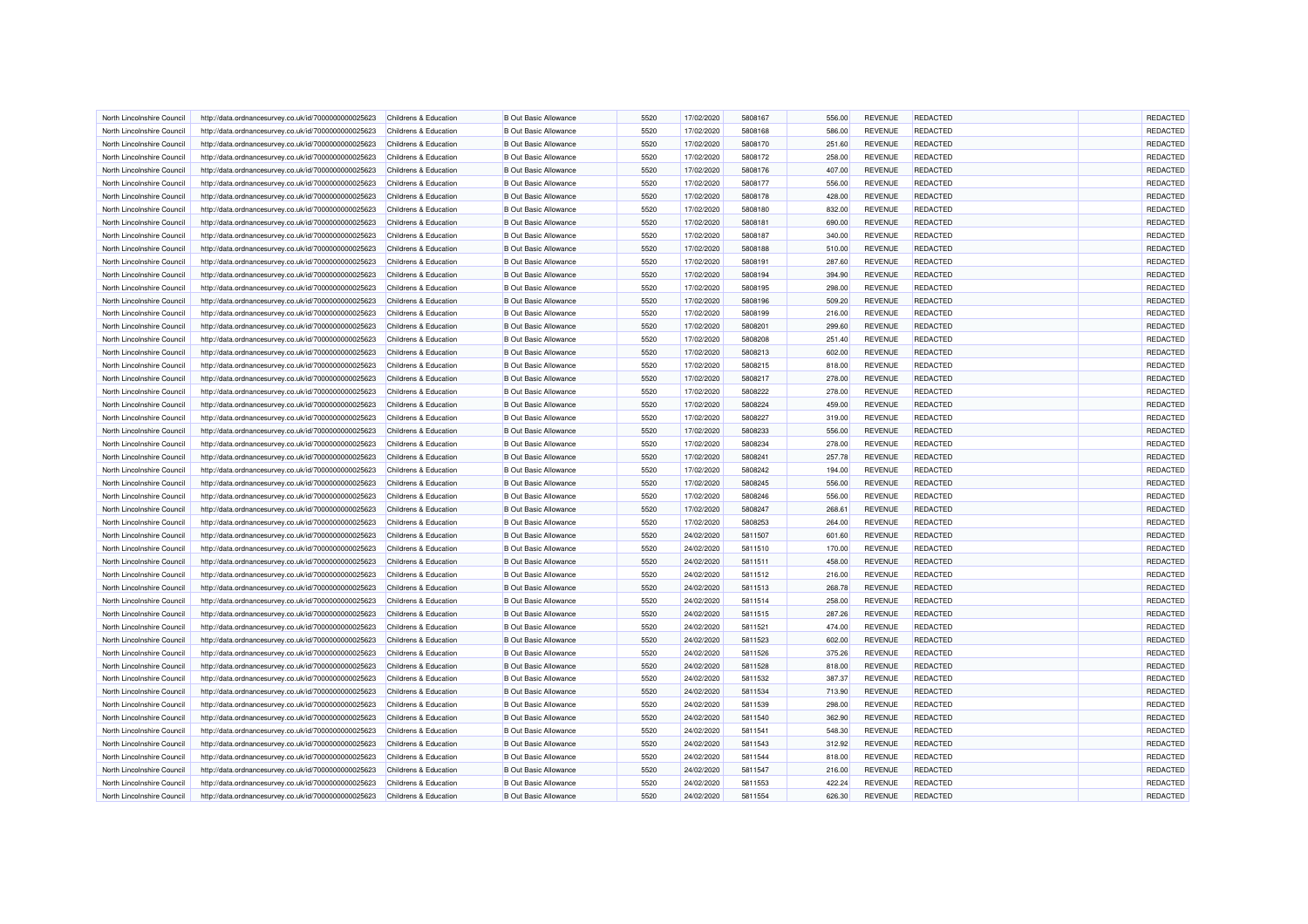| North Lincolnshire Council | http://data.ordnancesurvey.co.uk/id/7000000000025623 | Childrens & Education            | <b>B</b> Out Basic Allowance | 5520 | 24/02/2020 | 5811556 | 318.00   | <b>REVENUE</b> | <b>REDACTED</b> | REDACTED |
|----------------------------|------------------------------------------------------|----------------------------------|------------------------------|------|------------|---------|----------|----------------|-----------------|----------|
| North Lincolnshire Council | http://data.ordnancesurvey.co.uk/id/7000000000025623 | Childrens & Education            | <b>B Out Basic Allowance</b> | 5520 | 24/02/2020 | 5811561 | 287.60   | <b>REVENUE</b> | <b>REDACTED</b> | REDACTED |
| North Lincolnshire Council | http://data.ordnancesurvey.co.uk/id/7000000000025623 | Childrens & Education            | <b>B Out Basic Allowance</b> | 5520 | 24/02/2020 | 5811564 | 283.60   | <b>REVENUE</b> | <b>REDACTED</b> | REDACTED |
| North Lincolnshire Council | http://data.ordnancesurvey.co.uk/id/7000000000025623 | Childrens & Education            | <b>B Out Basic Allowance</b> | 5520 | 24/02/2020 | 5811566 | 288.02   | <b>REVENUE</b> | <b>REDACTED</b> | REDACTED |
| North Lincolnshire Council | http://data.ordnancesurvey.co.uk/id/7000000000025623 | Childrens & Education            | <b>B Out Basic Allowance</b> | 5520 | 24/02/2020 | 5811567 | 463.00   | <b>REVENUE</b> | <b>REDACTED</b> | REDACTED |
| North Lincolnshire Council | http://data.ordnancesurvey.co.uk/id/7000000000025623 | Childrens & Education            | <b>B</b> Out Basic Allowance | 5520 | 24/02/2020 | 5811570 | 287.60   | <b>REVENUE</b> | <b>REDACTED</b> | REDACTED |
| North Lincolnshire Council | http://data.ordnancesurvey.co.uk/id/7000000000025623 | Childrens & Education            | <b>B</b> Out Basic Allowance | 5520 | 24/02/2020 | 5811572 | 342.54   | <b>REVENUE</b> | <b>REDACTED</b> | REDACTED |
| North Lincolnshire Council | http://data.ordnancesurvey.co.uk/id/7000000000025623 | Childrens & Education            | <b>B Out Basic Allowance</b> | 5520 | 24/02/2020 | 5811575 | 439.91   | <b>REVENUE</b> | REDACTED        | REDACTED |
| North Lincolnshire Council | http://data.ordnancesurvey.co.uk/id/7000000000025623 | Childrens & Education            | <b>B Out Basic Allowance</b> | 5520 | 24/02/2020 | 5811577 | 280.30   | <b>REVENUE</b> | <b>REDACTED</b> | REDACTED |
| North Lincolnshire Council | http://data.ordnancesurvey.co.uk/id/7000000000025623 | Childrens & Education            | <b>B Out Basic Allowance</b> | 5520 | 24/02/2020 | 5811579 | 274.60   | <b>REVENUE</b> | <b>REDACTED</b> | REDACTED |
| North Lincolnshire Council | http://data.ordnancesurvey.co.uk/id/7000000000025623 | Childrens & Education            | <b>B Out Basic Allowance</b> | 5520 | 24/02/2020 | 5811580 | 793.00   | <b>REVENUE</b> | <b>REDACTED</b> | REDACTED |
| North Lincolnshire Council | http://data.ordnancesurvey.co.uk/id/7000000000025623 | Childrens & Education            | <b>B Out Basic Allowance</b> | 5520 | 24/02/2020 | 5811583 | 258.00   | <b>REVENUE</b> | <b>REDACTED</b> | REDACTED |
| North Lincolnshire Council | http://data.ordnancesurvey.co.uk/id/7000000000025623 | Childrens & Education            | <b>B Out Basic Allowance</b> | 5520 | 24/02/2020 | 5811585 | 623.30   | <b>REVENUE</b> | <b>REDACTED</b> | REDACTED |
| North Lincolnshire Council | http://data.ordnancesurvey.co.uk/id/7000000000025623 | Childrens & Education            | <b>B Out Basic Allowance</b> | 5520 | 24/02/2020 | 5811588 | 648.00   | <b>REVENUE</b> | REDACTED        | REDACTED |
| North Lincolnshire Council | http://data.ordnancesurvey.co.uk/id/7000000000025623 | Childrens & Education            | <b>B Out Basic Allowance</b> | 5520 | 24/02/2020 | 5811593 | 386.00   | <b>REVENUE</b> | <b>REDACTED</b> | REDACTED |
| North Lincolnshire Council | http://data.ordnancesurvey.co.uk/id/7000000000025623 | Childrens & Education            | <b>B Out Basic Allowance</b> | 5520 | 24/02/2020 | 5811594 | 353.52   | <b>REVENUE</b> | <b>REDACTED</b> | REDACTED |
| North Lincolnshire Council | http://data.ordnancesurvey.co.uk/id/7000000000025623 | Childrens & Education            | <b>B Out Basic Allowance</b> | 5520 | 24/02/2020 | 5811595 | 602.00   | <b>REVENUE</b> | <b>REDACTED</b> | REDACTED |
| North Lincolnshire Council | http://data.ordnancesurvey.co.uk/id/7000000000025623 | Childrens & Education            | <b>B Out Basic Allowance</b> | 5520 | 24/02/2020 | 5811599 | 258.00   | <b>REVENUE</b> | <b>REDACTED</b> | REDACTED |
|                            |                                                      | Childrens & Education            | <b>B Out Basic Allowance</b> | 5520 |            | 5811606 |          | <b>REVENUE</b> | REDACTED        | REDACTED |
| North Lincolnshire Council | http://data.ordnancesurvey.co.uk/id/7000000000025623 |                                  |                              | 5520 | 24/02/2020 | 5811610 | 1,034.00 |                | <b>REDACTED</b> | REDACTED |
| North Lincolnshire Council | http://data.ordnancesurvey.co.uk/id/7000000000025623 | Childrens & Education            | <b>B Out Basic Allowance</b> |      | 24/02/2020 |         | 648.00   | <b>REVENUE</b> |                 |          |
| North Lincolnshire Council | http://data.ordnancesurvey.co.uk/id/7000000000025623 | Childrens & Education            | <b>B Out Basic Allowance</b> | 5520 | 24/02/2020 | 5811615 | 252.60   | <b>REVENUE</b> | REDACTED        | REDACTED |
| North Lincolnshire Council | http://data.ordnancesurvey.co.uk/id/7000000000025623 | Childrens & Education            | <b>B Out Basic Allowance</b> | 5520 | 24/02/2020 | 5811619 | 690.00   | <b>REVENUE</b> | <b>REDACTED</b> | REDACTED |
| North Lincolnshire Council | http://data.ordnancesurvey.co.uk/id/7000000000025623 | Childrens & Education            | <b>B Out Basic Allowance</b> | 5520 | 24/02/2020 | 5811621 | 314.60   | <b>REVENUE</b> | <b>REDACTED</b> | REDACTED |
| North Lincolnshire Council | http://data.ordnancesurvey.co.uk/id/7000000000025623 | Childrens & Education            | <b>B Out Basic Allowance</b> | 5520 | 24/02/2020 | 5811622 | 394.90   | <b>REVENUE</b> | <b>REDACTED</b> | REDACTED |
| North Lincolnshire Council | http://data.ordnancesurvey.co.uk/id/7000000000025623 | Childrens & Education            | <b>B Out Basic Allowance</b> | 5520 | 24/02/2020 | 5811627 | 277.76   | <b>REVENUE</b> | <b>REDACTED</b> | REDACTED |
| North Lincolnshire Council | http://data.ordnancesurvey.co.uk/id/7000000000025623 | Childrens & Education            | <b>B Out Basic Allowance</b> | 5520 | 24/02/2020 | 5811630 | 399.00   | <b>REVENUE</b> | <b>REDACTED</b> | REDACTED |
| North Lincolnshire Council | http://data.ordnancesurvey.co.uk/id/7000000000025623 | Childrens & Education            | <b>B Out Basic Allowance</b> | 5520 | 24/02/2020 | 5811632 | 1,106.00 | <b>REVENUE</b> | <b>REDACTED</b> | REDACTED |
| North Lincolnshire Council | http://data.ordnancesurvey.co.uk/id/7000000000025623 | Childrens & Education            | <b>B Out Basic Allowance</b> | 5520 | 24/02/2020 | 5811633 | 313.00   | <b>REVENUE</b> | <b>REDACTED</b> | REDACTED |
| North Lincolnshire Council | http://data.ordnancesurvey.co.uk/id/7000000000025623 | Childrens & Education            | <b>B Out Basic Allowance</b> | 5520 | 24/02/2020 | 5811635 | 385.30   | <b>REVENUE</b> | <b>REDACTED</b> | REDACTED |
| North Lincolnshire Council | http://data.ordnancesurvey.co.uk/id/7000000000025623 | Childrens & Education            | <b>B Out Basic Allowance</b> | 5520 | 24/02/2020 | 5811642 | 258.00   | <b>REVENUE</b> | <b>REDACTED</b> | REDACTED |
| North Lincolnshire Council | http://data.ordnancesurvey.co.uk/id/7000000000025623 | Childrens & Education            | <b>B Out Basic Allowance</b> | 5520 | 24/02/2020 | 5811645 | 322.00   | <b>REVENUE</b> | <b>REDACTED</b> | REDACTED |
| North Lincolnshire Council | http://data.ordnancesurvey.co.uk/id/7000000000025623 | Childrens & Education            | <b>B Out Basic Allowance</b> | 5520 | 24/02/2020 | 5811648 | 1,208.00 | <b>REVENUE</b> | <b>REDACTED</b> | REDACTED |
| North Lincolnshire Council | http://data.ordnancesurvey.co.uk/id/7000000000025623 | Childrens & Education            | <b>B Out Basic Allowance</b> | 5520 | 24/02/2020 | 5811651 | 216.00   | <b>REVENUE</b> | <b>REDACTED</b> | REDACTED |
| North Lincolnshire Council | http://data.ordnancesurvey.co.uk/id/7000000000025623 | Childrens & Education            | <b>B Out Basic Allowance</b> | 5520 | 24/02/2020 | 5811652 | 298.00   | <b>REVENUE</b> | <b>REDACTED</b> | REDACTED |
| North Lincolnshire Council | http://data.ordnancesurvey.co.uk/id/7000000000025623 | Childrens & Education            | <b>B Out Basic Allowance</b> | 5520 | 24/02/2020 | 5811662 | 291.02   | <b>REVENUE</b> | <b>REDACTED</b> | REDACTED |
| North Lincolnshire Council | http://data.ordnancesurvey.co.uk/id/7000000000025623 | Childrens & Education            | <b>B Out Basic Allowance</b> | 5520 | 24/02/2020 | 5811664 | 287.60   | <b>REVENUE</b> | <b>REDACTED</b> | REDACTED |
| North Lincolnshire Council | http://data.ordnancesurvey.co.uk/id/7000000000025623 | Childrens & Education            | <b>B Out Basic Allowance</b> | 5520 | 24/02/2020 | 5811665 | 251.42   | <b>REVENUE</b> | <b>REDACTED</b> | REDACTED |
| North Lincolnshire Council | http://data.ordnancesurvey.co.uk/id/7000000000025623 | Childrens & Education            | <b>B Out Basic Allowance</b> | 5520 | 24/02/2020 | 5811666 | 367.48   | <b>REVENUE</b> | <b>REDACTED</b> | REDACTED |
| North Lincolnshire Council | http://data.ordnancesurvey.co.uk/id/7000000000025623 | Childrens & Education            | <b>B Out Basic Allowance</b> | 5520 | 24/02/2020 | 5811670 | 480.00   | <b>REVENUE</b> | <b>REDACTED</b> | REDACTED |
| North Lincolnshire Council | http://data.ordnancesurvey.co.uk/id/7000000000025623 | Childrens & Education            | <b>B Out Basic Allowance</b> | 5520 | 24/02/2020 | 5811673 | 474.00   | <b>REVENUE</b> | <b>REDACTED</b> | REDACTED |
| North Lincolnshire Council | http://data.ordnancesurvey.co.uk/id/7000000000025623 | Childrens & Education            | <b>B Out Basic Allowance</b> | 5520 | 24/02/2020 | 5811674 | 474.00   | <b>REVENUE</b> | <b>REDACTED</b> | REDACTED |
| North Lincolnshire Council | http://data.ordnancesurvey.co.uk/id/7000000000025623 | <b>Childrens &amp; Education</b> | <b>B Out Basic Allowance</b> | 5520 | 24/02/2020 | 5811675 | 468.00   | <b>REVENUE</b> | <b>REDACTED</b> | REDACTED |
| North Lincolnshire Council | http://data.ordnancesurvey.co.uk/id/7000000000025623 | Childrens & Education            | <b>B Out Basic Allowance</b> | 5520 | 24/02/2020 | 5811676 | 365.00   | <b>REVENUE</b> | <b>REDACTED</b> | REDACTED |
| North Lincolnshire Council | http://data.ordnancesurvey.co.uk/id/7000000000025623 | Childrens & Education            | <b>B Out Basic Allowance</b> | 5520 | 24/02/2020 | 5811677 | 689.29   | <b>REVENUE</b> | <b>REDACTED</b> | REDACTED |
|                            |                                                      |                                  |                              | 5520 |            | 5811678 | 503.26   | <b>REVENUE</b> | <b>REDACTED</b> | REDACTED |
| North Lincolnshire Council | http://data.ordnancesurvey.co.uk/id/7000000000025623 | Childrens & Education            | <b>B Out Basic Allowance</b> |      | 24/02/2020 |         |          |                |                 |          |
| North Lincolnshire Council | http://data.ordnancesurvey.co.uk/id/7000000000025623 | <b>Childrens &amp; Education</b> | <b>B Out Basic Allowance</b> | 5520 | 24/02/2020 | 5811681 | 282.00   | <b>REVENUE</b> | <b>REDACTED</b> | REDACTED |
| North Lincolnshire Council | http://data.ordnancesurvey.co.uk/id/7000000000025623 | Childrens & Education            | <b>B Out Basic Allowance</b> | 5520 | 24/02/2020 | 5811684 | 382.00   | <b>REVENUE</b> | <b>REDACTED</b> | REDACTED |
| North Lincolnshire Council | http://data.ordnancesurvey.co.uk/id/7000000000025623 | Childrens & Education            | <b>B Out Basic Allowance</b> | 5520 | 24/02/2020 | 5811691 | 556.00   | <b>REVENUE</b> | <b>REDACTED</b> | REDACTED |
| North Lincolnshire Council | http://data.ordnancesurvey.co.uk/id/7000000000025623 | Childrens & Education            | <b>B Out Basic Allowance</b> | 5520 | 24/02/2020 | 5811692 | 586.00   | <b>REVENUE</b> | <b>REDACTED</b> | REDACTED |
| North Lincolnshire Council | http://data.ordnancesurvey.co.uk/id/7000000000025623 | Childrens & Education            | <b>B Out Basic Allowance</b> | 5520 | 24/02/2020 | 5811694 | 251.60   | <b>REVENUE</b> | <b>REDACTED</b> | REDACTED |
| North Lincolnshire Council | http://data.ordnancesurvey.co.uk/id/7000000000025623 | Childrens & Education            | <b>B Out Basic Allowance</b> | 5520 | 24/02/2020 | 5811696 | 258.00   | <b>REVENUE</b> | REDACTED        | REDACTED |
| North Lincolnshire Council | http://data.ordnancesurvey.co.uk/id/7000000000025623 | Childrens & Education            | <b>B Out Basic Allowance</b> | 5520 | 24/02/2020 | 5811700 | 407.00   | <b>REVENUE</b> | <b>REDACTED</b> | REDACTED |
| North Lincolnshire Council | http://data.ordnancesurvey.co.uk/id/7000000000025623 | Childrens & Education            | <b>B Out Basic Allowance</b> | 5520 | 24/02/2020 | 5811701 | 556.00   | <b>REVENUE</b> | <b>REDACTED</b> | REDACTED |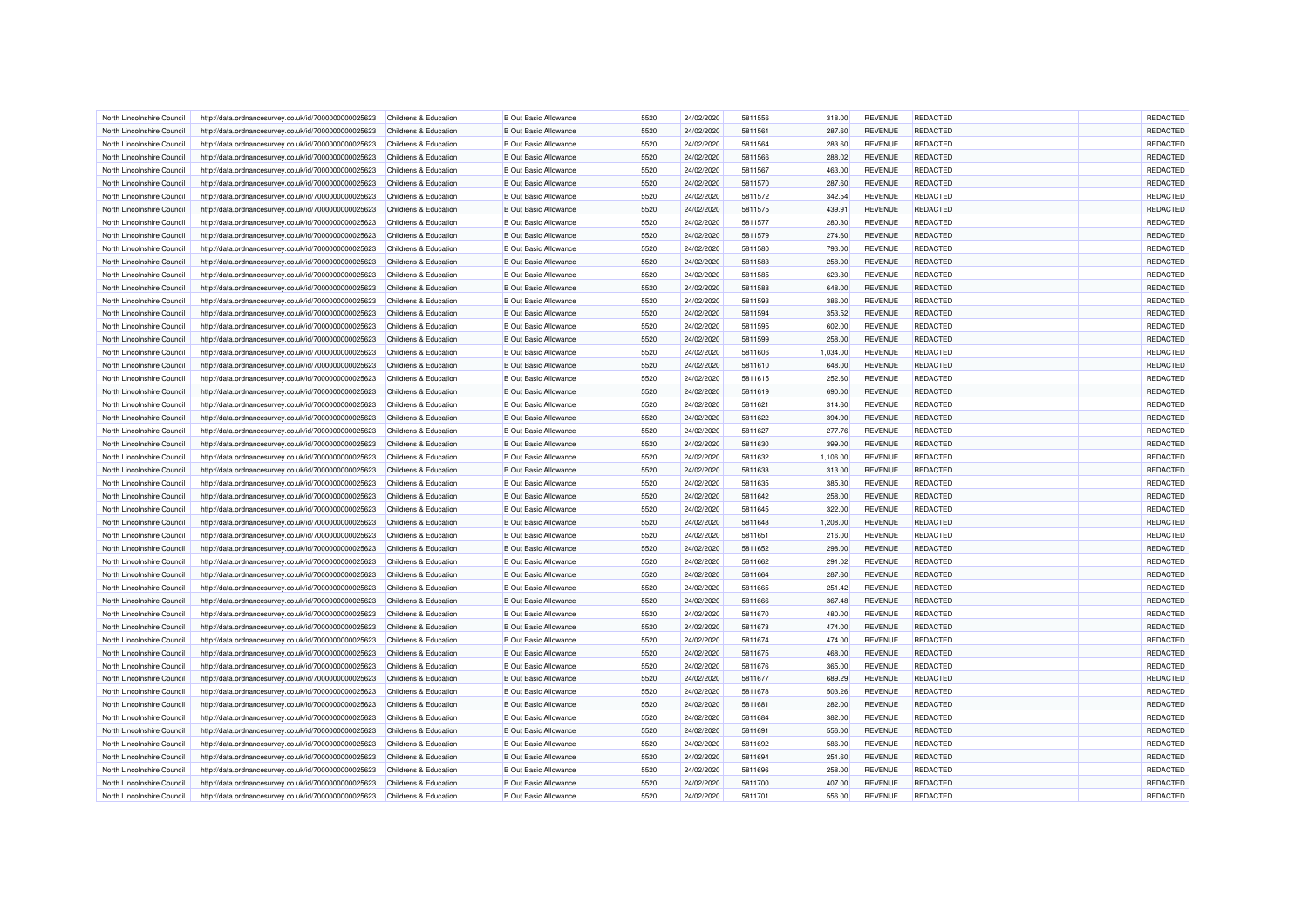| North Lincolnshire Council | http://data.ordnancesurvey.co.uk/id/7000000000025623 | Childrens & Education | <b>B Out Basic Allowance</b> | 5520 | 24/02/2020 | 5811702 | 403.71 | <b>REVENUE</b> | <b>REDACTED</b> | <b>REDACTED</b> |
|----------------------------|------------------------------------------------------|-----------------------|------------------------------|------|------------|---------|--------|----------------|-----------------|-----------------|
| North Lincolnshire Council | http://data.ordnancesurvey.co.uk/id/7000000000025623 | Childrens & Education | <b>B Out Basic Allowance</b> | 5520 | 24/02/2020 | 5811704 | 832.00 | <b>REVENUE</b> | <b>REDACTED</b> | REDACTED        |
| North Lincolnshire Council | http://data.ordnancesurvey.co.uk/id/7000000000025623 | Childrens & Education | <b>B Out Basic Allowance</b> | 5520 | 24/02/2020 | 5811705 | 474.00 | <b>REVENUE</b> | <b>REDACTED</b> | REDACTED        |
| North Lincolnshire Council | http://data.ordnancesurvey.co.uk/id/7000000000025623 | Childrens & Education | <b>B Out Basic Allowance</b> | 5520 | 24/02/2020 | 5811711 | 340.00 | <b>REVENUE</b> | <b>REDACTED</b> | REDACTED        |
| North Lincolnshire Council | http://data.ordnancesurvey.co.uk/id/7000000000025623 | Childrens & Education | <b>B Out Basic Allowance</b> | 5520 | 24/02/2020 | 5811712 | 680.00 | <b>REVENUE</b> | <b>REDACTED</b> | REDACTED        |
| North Lincolnshire Council | http://data.ordnancesurvey.co.uk/id/7000000000025623 | Childrens & Education | <b>B</b> Out Basic Allowance | 5520 | 24/02/2020 | 5811715 | 287.60 | <b>REVENUE</b> | <b>REDACTED</b> | REDACTED        |
| North Lincolnshire Council | http://data.ordnancesurvey.co.uk/id/7000000000025623 | Childrens & Education | <b>B Out Basic Allowance</b> | 5520 | 24/02/2020 | 5811718 | 394.90 | <b>REVENUE</b> | <b>REDACTED</b> | REDACTED        |
| North Lincolnshire Council | http://data.ordnancesurvey.co.uk/id/7000000000025623 | Childrens & Education | <b>B Out Basic Allowance</b> | 5520 | 24/02/2020 | 5811719 | 298.00 | <b>REVENUE</b> | REDACTED        | REDACTED        |
| North Lincolnshire Council | http://data.ordnancesurvey.co.uk/id/7000000000025623 | Childrens & Education | <b>B Out Basic Allowance</b> | 5520 | 24/02/2020 | 5811720 | 509.20 | <b>REVENUE</b> | <b>REDACTED</b> | REDACTED        |
| North Lincolnshire Council | http://data.ordnancesurvey.co.uk/id/7000000000025623 | Childrens & Education | <b>B Out Basic Allowance</b> | 5520 | 24/02/2020 | 5811723 | 216.00 | <b>REVENUE</b> | <b>REDACTED</b> | REDACTED        |
| North Lincolnshire Council | http://data.ordnancesurvey.co.uk/id/7000000000025623 | Childrens & Education | <b>B Out Basic Allowance</b> | 5520 | 24/02/2020 | 5811725 | 299.60 | <b>REVENUE</b> | <b>REDACTED</b> | REDACTED        |
| North Lincolnshire Council | http://data.ordnancesurvey.co.uk/id/7000000000025623 | Childrens & Education | <b>B Out Basic Allowance</b> | 5520 | 24/02/2020 | 5811732 | 251.40 | <b>REVENUE</b> | <b>REDACTED</b> | REDACTED        |
| North Lincolnshire Council | http://data.ordnancesurvey.co.uk/id/7000000000025623 | Childrens & Education | <b>B Out Basic Allowance</b> | 5520 | 24/02/2020 | 5811735 | 366.60 | <b>REVENUE</b> | <b>REDACTED</b> | REDACTED        |
| North Lincolnshire Council | http://data.ordnancesurvey.co.uk/id/7000000000025623 | Childrens & Education | <b>B Out Basic Allowance</b> | 5520 | 24/02/2020 | 5811737 | 386.00 | <b>REVENUE</b> | <b>REDACTED</b> | REDACTED        |
| North Lincolnshire Council | http://data.ordnancesurvey.co.uk/id/7000000000025623 | Childrens & Education | <b>B Out Basic Allowance</b> | 5520 | 24/02/2020 | 5811739 | 818.00 | <b>REVENUE</b> | <b>REDACTED</b> | REDACTED        |
| North Lincolnshire Council | http://data.ordnancesurvey.co.uk/id/7000000000025623 | Childrens & Education | <b>B Out Basic Allowance</b> | 5520 | 24/02/2020 | 5811741 | 278.00 | <b>REVENUE</b> | <b>REDACTED</b> | REDACTED        |
| North Lincolnshire Council | http://data.ordnancesurvey.co.uk/id/7000000000025623 | Childrens & Education | <b>B Out Basic Allowance</b> | 5520 | 24/02/2020 | 5811748 | 278.00 | <b>REVENUE</b> | <b>REDACTED</b> | REDACTED        |
| North Lincolnshire Council | http://data.ordnancesurvey.co.uk/id/7000000000025623 | Childrens & Education | <b>B Out Basic Allowance</b> | 5520 | 24/02/2020 | 5811750 | 459.00 | <b>REVENUE</b> | <b>REDACTED</b> | REDACTED        |
| North Lincolnshire Council | http://data.ordnancesurvey.co.uk/id/7000000000025623 | Childrens & Education | <b>B Out Basic Allowance</b> | 5520 | 24/02/2020 | 5811751 | 194.00 | <b>REVENUE</b> | <b>REDACTED</b> | REDACTED        |
| North Lincolnshire Council | http://data.ordnancesurvey.co.uk/id/7000000000025623 | Childrens & Education | <b>B Out Basic Allowance</b> | 5520 | 24/02/2020 | 5811753 | 319.00 | <b>REVENUE</b> | <b>REDACTED</b> | REDACTED        |
| North Lincolnshire Council | http://data.ordnancesurvey.co.uk/id/7000000000025623 | Childrens & Education | <b>B Out Basic Allowance</b> | 5520 | 24/02/2020 | 5811759 | 556.00 | <b>REVENUE</b> | <b>REDACTED</b> | REDACTED        |
| North Lincolnshire Council | http://data.ordnancesurvey.co.uk/id/7000000000025623 | Childrens & Education | <b>B Out Basic Allowance</b> | 5520 | 24/02/2020 | 5811760 | 278.00 | <b>REVENUE</b> | <b>REDACTED</b> | REDACTED        |
| North Lincolnshire Council | http://data.ordnancesurvey.co.uk/id/7000000000025623 | Childrens & Education | <b>B Out Basic Allowance</b> | 5520 | 24/02/2020 | 5811772 | 556.00 | <b>REVENUE</b> | <b>REDACTED</b> | REDACTED        |
| North Lincolnshire Council | http://data.ordnancesurvey.co.uk/id/7000000000025623 | Childrens & Education | <b>B Out Basic Allowance</b> | 5520 | 24/02/2020 | 5811774 | 556.00 | <b>REVENUE</b> | <b>REDACTED</b> | REDACTED        |
| North Lincolnshire Council | http://data.ordnancesurvey.co.uk/id/7000000000025623 | Childrens & Education | <b>B Out Basic Allowance</b> | 5520 | 24/02/2020 | 5811775 | 268.61 | <b>REVENUE</b> | <b>REDACTED</b> | REDACTED        |
|                            | http://data.ordnancesurvey.co.uk/id/7000000000025623 |                       | <b>B Out Basic Allowance</b> | 5520 | 24/02/2020 | 5811781 | 264.00 | <b>REVENUE</b> | <b>REDACTED</b> | REDACTED        |
| North Lincolnshire Council |                                                      | Childrens & Education |                              |      |            |         |        |                |                 | REDACTED        |
| North Lincolnshire Council | http://data.ordnancesurvey.co.uk/id/7000000000025623 | Childrens & Education | <b>Client Related Costs</b>  | 5534 | 03/02/2020 | 5800097 | 42.31  | <b>REVENUE</b> | <b>REDACTED</b> |                 |
| North Lincolnshire Council | http://data.ordnancesurvey.co.uk/id/7000000000025623 | Childrens & Education | <b>Client Related Costs</b>  | 5534 | 03/02/2020 | 5800100 | 80.00  | <b>REVENUE</b> | <b>REDACTED</b> | REDACTED        |
| North Lincolnshire Council | http://data.ordnancesurvey.co.uk/id/7000000000025623 | Childrens & Education | <b>Client Related Costs</b>  | 5534 | 03/02/2020 | 5800102 | 222.31 | <b>REVENUE</b> | <b>REDACTED</b> | REDACTED        |
| North Lincolnshire Council | http://data.ordnancesurvey.co.uk/id/7000000000025623 | Childrens & Education | <b>Client Related Costs</b>  | 5534 | 03/02/2020 | 5800104 | 2.31   | <b>REVENUE</b> | <b>REDACTED</b> | REDACTED        |
| North Lincolnshire Council | http://data.ordnancesurvey.co.uk/id/7000000000025623 | Childrens & Education | <b>Client Related Costs</b>  | 5534 | 03/02/2020 | 5800105 | 2.31   | <b>REVENUE</b> | <b>REDACTED</b> | REDACTED        |
| North Lincolnshire Council | http://data.ordnancesurvey.co.uk/id/7000000000025623 | Childrens & Education | <b>Client Related Costs</b>  | 5534 | 03/02/2020 | 5800108 | 40.00  | <b>REVENUE</b> | <b>REDACTED</b> | REDACTED        |
| North Lincolnshire Council | http://data.ordnancesurvey.co.uk/id/7000000000025623 | Childrens & Education | <b>Client Related Costs</b>  | 5534 | 03/02/2020 | 5800111 | 40.00  | <b>REVENUE</b> | <b>REDACTED</b> | REDACTED        |
| North Lincolnshire Council | http://data.ordnancesurvey.co.uk/id/7000000000025623 | Childrens & Education | <b>Client Related Costs</b>  | 5534 | 03/02/2020 | 5800113 | 210.00 | <b>REVENUE</b> | REDACTED        | REDACTED        |
| North Lincolnshire Council | http://data.ordnancesurvey.co.uk/id/7000000000025623 | Childrens & Education | <b>Client Related Costs</b>  | 5534 | 03/02/2020 | 5800116 | 85.72  | <b>REVENUE</b> | <b>REDACTED</b> | REDACTED        |
| North Lincolnshire Council | http://data.ordnancesurvey.co.uk/id/7000000000025623 | Childrens & Education | <b>Client Related Costs</b>  | 5534 | 03/02/2020 | 5800118 | 525.67 | <b>REVENUE</b> | <b>REDACTED</b> | REDACTED        |
| North Lincolnshire Council | http://data.ordnancesurvey.co.uk/id/7000000000025623 | Childrens & Education | <b>Client Related Costs</b>  | 5534 | 03/02/2020 | 5800129 | 22.31  | <b>REVENUE</b> | <b>REDACTED</b> | REDACTED        |
| North Lincolnshire Council | http://data.ordnancesurvey.co.uk/id/7000000000025623 | Childrens & Education | <b>Client Related Costs</b>  | 5534 | 03/02/2020 | 5800131 | 60.00  | <b>REVENUE</b> | <b>REDACTED</b> | REDACTED        |
| North Lincolnshire Council | http://data.ordnancesurvey.co.uk/id/7000000000025623 | Childrens & Education | <b>Client Related Costs</b>  | 5534 | 03/02/2020 | 5800134 | 93.20  | <b>REVENUE</b> | <b>REDACTED</b> | REDACTED        |
| North Lincolnshire Council | http://data.ordnancesurvey.co.uk/id/7000000000025623 | Childrens & Education | <b>Client Related Costs</b>  | 5534 | 03/02/2020 | 5800137 | 177.14 | <b>REVENUE</b> | <b>REDACTED</b> | REDACTED        |
| North Lincolnshire Council | http://data.ordnancesurvey.co.uk/id/7000000000025623 | Childrens & Education | <b>Client Related Costs</b>  | 5534 | 03/02/2020 | 5800144 | 30.00  | <b>REVENUE</b> | <b>REDACTED</b> | REDACTED        |
| North Lincolnshire Council | http://data.ordnancesurvey.co.uk/id/7000000000025623 | Childrens & Education | <b>Client Related Costs</b>  | 5534 | 03/02/2020 | 5800171 | 171.42 | <b>REVENUE</b> | <b>REDACTED</b> | REDACTED        |
| North Lincolnshire Council | http://data.ordnancesurvey.co.uk/id/7000000000025623 | Childrens & Education | <b>Client Related Costs</b>  | 5534 | 03/02/2020 | 5800179 | 27.14  | <b>REVENUE</b> | <b>REDACTED</b> | REDACTED        |
| North Lincolnshire Council | http://data.ordnancesurvey.co.uk/id/7000000000025623 | Childrens & Education | <b>Client Related Costs</b>  | 5534 | 03/02/2020 | 5800186 | 130.00 | <b>REVENUE</b> | <b>REDACTED</b> | REDACTED        |
| North Lincolnshire Council | http://data.ordnancesurvey.co.uk/id/7000000000025623 | Childrens & Education | <b>Client Related Costs</b>  | 5534 | 03/02/2020 | 5800190 | 40.00  | <b>REVENUE</b> | <b>REDACTED</b> | REDACTED        |
| North Lincolnshire Council | http://data.ordnancesurvey.co.uk/id/7000000000025623 | Childrens & Education | <b>Client Related Costs</b>  | 5534 | 03/02/2020 | 5800197 | 400.00 | <b>REVENUE</b> | <b>REDACTED</b> | REDACTED        |
| North Lincolnshire Council | http://data.ordnancesurvey.co.uk/id/7000000000025623 | Childrens & Education | <b>Client Related Costs</b>  | 5534 | 03/02/2020 | 5800201 | 190.00 | <b>REVENUE</b> | <b>REDACTED</b> | REDACTED        |
| North Lincolnshire Council | http://data.ordnancesurvey.co.uk/id/7000000000025623 | Childrens & Education | <b>Client Related Costs</b>  | 5534 | 03/02/2020 | 5800210 | 250.00 | <b>REVENUE</b> | <b>REDACTED</b> | REDACTED        |
| North Lincolnshire Council | http://data.ordnancesurvey.co.uk/id/7000000000025623 | Childrens & Education | <b>Client Related Costs</b>  | 5534 | 03/02/2020 | 5800223 | 100.00 | <b>REVENUE</b> | <b>REDACTED</b> | REDACTED        |
| North Lincolnshire Council | http://data.ordnancesurvey.co.uk/id/7000000000025623 | Childrens & Education | <b>Client Related Costs</b>  | 5534 | 03/02/2020 | 5800229 | 40.00  | <b>REVENUE</b> | <b>REDACTED</b> | REDACTED        |
| North Lincolnshire Council | http://data.ordnancesurvey.co.uk/id/7000000000025623 | Childrens & Education | <b>Client Related Costs</b>  | 5534 | 03/02/2020 | 5800233 | 20.00  | <b>REVENUE</b> | <b>REDACTED</b> | REDACTED        |
| North Lincolnshire Council | http://data.ordnancesurvey.co.uk/id/7000000000025623 | Childrens & Education | <b>Client Related Costs</b>  | 5534 | 03/02/2020 | 5800243 | 40.00  | <b>REVENUE</b> | <b>REDACTED</b> | REDACTED        |
| North Lincolnshire Council | http://data.ordnancesurvey.co.uk/id/7000000000025623 | Childrens & Education | <b>Client Related Costs</b>  | 5534 | 03/02/2020 | 5800250 | 36.90  | <b>REVENUE</b> | <b>REDACTED</b> | REDACTED        |
|                            |                                                      |                       |                              |      |            |         |        |                |                 |                 |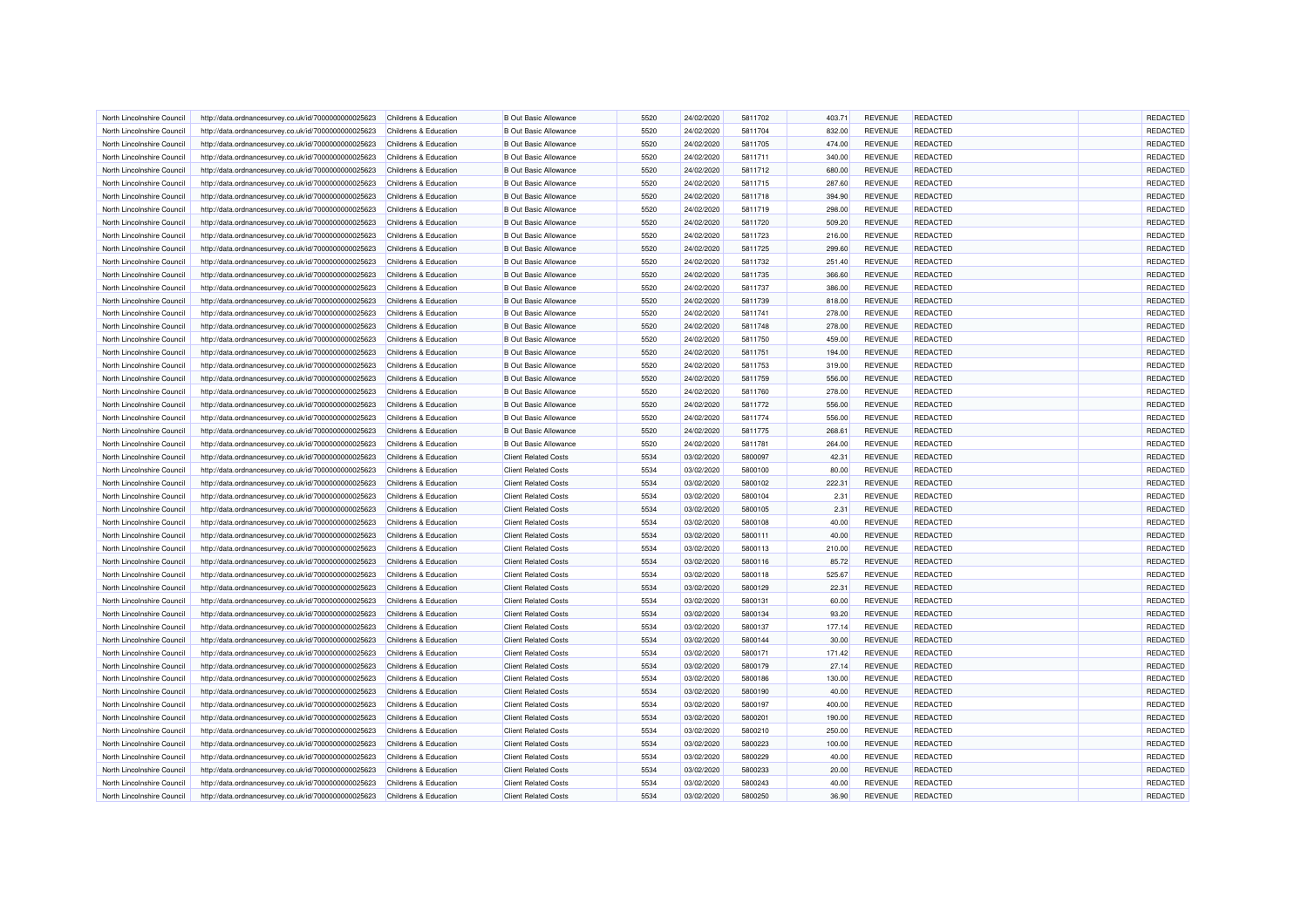| North Lincolnshire Council                               | http://data.ordnancesurvey.co.uk/id/7000000000025623 | Childrens & Education                          | <b>Client Related Costs</b> | 5534 | 03/02/2020               | 5800260 | 300.00         | <b>REVENUE</b> | REDACTED        | REDACTED |
|----------------------------------------------------------|------------------------------------------------------|------------------------------------------------|-----------------------------|------|--------------------------|---------|----------------|----------------|-----------------|----------|
| North Lincolnshire Council                               | http://data.ordnancesurvey.co.uk/id/7000000000025623 | Childrens & Education                          | <b>Client Related Costs</b> | 5534 | 03/02/2020               | 5800263 | 92.31          | <b>REVENUE</b> | <b>REDACTED</b> | REDACTED |
| North Lincolnshire Council                               | http://data.ordnancesurvey.co.uk/id/7000000000025623 | Childrens & Education                          | <b>Client Related Costs</b> | 5534 | 03/02/2020               | 5800264 | 142.31         | <b>REVENUE</b> | <b>REDACTED</b> | REDACTED |
| North Lincolnshire Council                               | http://data.ordnancesurvey.co.uk/id/7000000000025623 | Childrens & Education                          | <b>Client Related Costs</b> | 5534 | 03/02/2020               | 5800265 | 12.31          | <b>REVENUE</b> | <b>REDACTED</b> | REDACTED |
| North Lincolnshire Council                               | http://data.ordnancesurvey.co.uk/id/7000000000025623 | Childrens & Education                          | <b>Client Related Costs</b> | 5534 | 03/02/2020               | 5800266 | 217.56         | <b>REVENUE</b> | <b>REDACTED</b> | REDACTED |
| North Lincolnshire Council                               | http://data.ordnancesurvey.co.uk/id/7000000000025623 | Childrens & Education                          | <b>Client Related Costs</b> | 5534 | 03/02/2020               | 5800267 | 122.31         | <b>REVENUE</b> | <b>REDACTED</b> | REDACTED |
| North Lincolnshire Council                               | http://data.ordnancesurvey.co.uk/id/7000000000025623 | Childrens & Education                          | <b>Client Related Costs</b> | 5534 | 03/02/2020               | 5800268 | 151.43         | <b>REVENUE</b> | <b>REDACTED</b> | REDACTED |
| North Lincolnshire Council                               | http://data.ordnancesurvey.co.uk/id/7000000000025623 | Childrens & Education                          | <b>Client Related Costs</b> | 5534 | 03/02/2020               | 5800281 | 110.00         | <b>REVENUE</b> | <b>REDACTED</b> | REDACTED |
| North Lincolnshire Council                               | http://data.ordnancesurvey.co.uk/id/7000000000025623 | Childrens & Education                          | <b>Client Related Costs</b> | 5534 | 03/02/2020               | 5800286 | 17.14          | <b>REVENUE</b> | <b>REDACTED</b> | REDACTED |
|                                                          |                                                      |                                                | <b>Client Related Costs</b> | 5534 |                          | 5800290 |                | <b>REVENUE</b> | REDACTED        | REDACTED |
| North Lincolnshire Council<br>North Lincolnshire Council | http://data.ordnancesurvey.co.uk/id/7000000000025623 | Childrens & Education<br>Childrens & Education | <b>Client Related Costs</b> | 5534 | 03/02/2020<br>03/02/2020 | 5800291 | 40.00<br>21.43 | <b>REVENUE</b> | <b>REDACTED</b> | REDACTED |
|                                                          | http://data.ordnancesurvey.co.uk/id/7000000000025623 |                                                |                             |      |                          |         |                |                |                 |          |
| North Lincolnshire Council                               | http://data.ordnancesurvey.co.uk/id/7000000000025623 | Childrens & Education                          | <b>Client Related Costs</b> | 5534 | 03/02/2020               | 5800292 | 90.00          | <b>REVENUE</b> | <b>REDACTED</b> | REDACTED |
| North Lincolnshire Council                               | http://data.ordnancesurvey.co.uk/id/7000000000025623 | Childrens & Education                          | <b>Client Related Costs</b> | 5534 | 03/02/2020               | 5800293 | 200.00         | <b>REVENUE</b> | <b>REDACTED</b> | REDACTED |
| North Lincolnshire Council                               | http://data.ordnancesurvey.co.uk/id/7000000000025623 | Childrens & Education                          | <b>Client Related Costs</b> | 5534 | 03/02/2020               | 5800297 | 80.00          | <b>REVENUE</b> | <b>REDACTED</b> | REDACTED |
| North Lincolnshire Council                               | http://data.ordnancesurvey.co.uk/id/7000000000025623 | Childrens & Education                          | <b>Client Related Costs</b> | 5534 | 03/02/2020               | 5800303 | 20.00          | <b>REVENUE</b> | <b>REDACTED</b> | REDACTED |
| North Lincolnshire Council                               | http://data.ordnancesurvey.co.uk/id/7000000000025623 | Childrens & Education                          | <b>Client Related Costs</b> | 5534 | 03/02/2020               | 5800310 | 77.00          | <b>REVENUE</b> | <b>REDACTED</b> | REDACTED |
| North Lincolnshire Council                               | http://data.ordnancesurvey.co.uk/id/7000000000025623 | Childrens & Education                          | <b>Client Related Costs</b> | 5534 | 03/02/2020               | 5800316 | 116.00         | <b>REVENUE</b> | <b>REDACTED</b> | REDACTED |
| North Lincolnshire Council                               | http://data.ordnancesurvey.co.uk/id/7000000000025623 | Childrens & Education                          | <b>Client Related Costs</b> | 5534 | 03/02/2020               | 5800330 | 40.00          | <b>REVENUE</b> | <b>REDACTED</b> | REDACTED |
| North Lincolnshire Council                               | http://data.ordnancesurvey.co.uk/id/7000000000025623 | Childrens & Education                          | <b>Client Related Costs</b> | 5534 | 03/02/2020               | 5800333 | 200.00         | <b>REVENUE</b> | <b>REDACTED</b> | REDACTED |
| North Lincolnshire Council                               | http://data.ordnancesurvey.co.uk/id/7000000000025623 | Childrens & Education                          | <b>Client Related Costs</b> | 5534 | 03/02/2020               | 5800339 | 40.00          | <b>REVENUE</b> | REDACTED        | REDACTED |
| North Lincolnshire Council                               | http://data.ordnancesurvey.co.uk/id/7000000000025623 | Childrens & Education                          | <b>Client Related Costs</b> | 5534 | 03/02/2020               | 5800340 | 40.00          | <b>REVENUE</b> | <b>REDACTED</b> | REDACTED |
| North Lincolnshire Council                               | http://data.ordnancesurvey.co.uk/id/7000000000025623 | Childrens & Education                          | <b>Client Related Costs</b> | 5534 | 03/02/2020               | 5800344 | 60.00          | <b>REVENUE</b> | <b>REDACTED</b> | REDACTED |
| North Lincolnshire Council                               | http://data.ordnancesurvey.co.uk/id/7000000000025623 | Childrens & Education                          | <b>Client Related Costs</b> | 5534 | 03/02/2020               | 5800352 | 148.57         | <b>REVENUE</b> | <b>REDACTED</b> | REDACTED |
| North Lincolnshire Council                               | http://data.ordnancesurvey.co.uk/id/7000000000025623 | Childrens & Education                          | <b>Client Related Costs</b> | 5534 | 03/02/2020               | 5800365 | 14.29          | <b>REVENUE</b> | <b>REDACTED</b> | REDACTED |
| North Lincolnshire Council                               | http://data.ordnancesurvey.co.uk/id/7000000000025623 | Childrens & Education                          | <b>Client Related Costs</b> | 5534 | 10/02/2020               | 5804267 | 42.31          | <b>REVENUE</b> | REDACTED        | REDACTED |
| North Lincolnshire Council                               | http://data.ordnancesurvey.co.uk/id/7000000000025623 | Childrens & Education                          | <b>Client Related Costs</b> | 5534 | 10/02/2020               | 5804270 | 80.00          | <b>REVENUE</b> | <b>REDACTED</b> | REDACTED |
| North Lincolnshire Council                               | http://data.ordnancesurvey.co.uk/id/7000000000025623 | Childrens & Education                          | <b>Client Related Costs</b> | 5534 | 10/02/2020               | 5804271 | 60.00          | <b>REVENUE</b> | <b>REDACTED</b> | REDACTED |
| North Lincolnshire Council                               | http://data.ordnancesurvey.co.uk/id/7000000000025623 | Childrens & Education                          | <b>Client Related Costs</b> | 5534 | 10/02/2020               | 5804272 | 222.31         | <b>REVENUE</b> | <b>REDACTED</b> | REDACTED |
| North Lincolnshire Council                               | http://data.ordnancesurvey.co.uk/id/7000000000025623 | Childrens & Education                          | <b>Client Related Costs</b> | 5534 | 10/02/2020               | 5804274 | 2.31           | <b>REVENUE</b> | <b>REDACTED</b> | REDACTED |
| North Lincolnshire Council                               | http://data.ordnancesurvey.co.uk/id/7000000000025623 | Childrens & Education                          | <b>Client Related Costs</b> | 5534 | 10/02/2020               | 5804275 | 2.31           | <b>REVENUE</b> | <b>REDACTED</b> | REDACTED |
| North Lincolnshire Council                               | http://data.ordnancesurvey.co.uk/id/7000000000025623 | Childrens & Education                          | <b>Client Related Costs</b> | 5534 | 10/02/2020               | 5804278 | 40.00          | <b>REVENUE</b> | REDACTED        | REDACTED |
| North Lincolnshire Council                               | http://data.ordnancesurvey.co.uk/id/7000000000025623 | Childrens & Education                          | <b>Client Related Costs</b> | 5534 | 10/02/2020               | 5804281 | 40.00          | <b>REVENUE</b> | REDACTED        | REDACTED |
| North Lincolnshire Council                               | http://data.ordnancesurvey.co.uk/id/7000000000025623 | Childrens & Education                          | <b>Client Related Costs</b> | 5534 | 10/02/2020               | 5804283 | 293.00         | <b>REVENUE</b> | <b>REDACTED</b> | REDACTED |
| North Lincolnshire Council                               |                                                      | Childrens & Education                          | <b>Client Related Costs</b> | 5534 | 10/02/2020               | 5804286 | 28.57          | <b>REVENUE</b> | <b>REDACTED</b> | REDACTED |
|                                                          | http://data.ordnancesurvey.co.uk/id/7000000000025623 |                                                |                             | 5534 |                          | 5804288 |                | <b>REVENUE</b> |                 |          |
| North Lincolnshire Council                               | http://data.ordnancesurvey.co.uk/id/7000000000025623 | Childrens & Education                          | <b>Client Related Costs</b> |      | 10/02/2020               |         | 262.31         |                | REDACTED        | REDACTED |
| North Lincolnshire Council                               | http://data.ordnancesurvey.co.uk/id/7000000000025623 | Childrens & Education                          | <b>Client Related Costs</b> | 5534 | 10/02/2020               | 5804299 | 22.31          | <b>REVENUE</b> | REDACTED        | REDACTED |
| North Lincolnshire Council                               | http://data.ordnancesurvey.co.uk/id/7000000000025623 | Childrens & Education                          | <b>Client Related Costs</b> | 5534 | 10/02/2020               | 5804301 | 60.00          | <b>REVENUE</b> | <b>REDACTED</b> | REDACTED |
| North Lincolnshire Council                               | http://data.ordnancesurvey.co.uk/id/7000000000025623 | Childrens & Education                          | <b>Client Related Costs</b> | 5534 | 10/02/2020               | 5804304 | 60.00          | <b>REVENUE</b> | <b>REDACTED</b> | REDACTED |
| North Lincolnshire Council                               | http://data.ordnancesurvey.co.uk/id/7000000000025623 | Childrens & Education                          | <b>Client Related Costs</b> | 5534 | 10/02/2020               | 5804307 | 246.07         | <b>REVENUE</b> | REDACTED        | REDACTED |
| North Lincolnshire Council                               | http://data.ordnancesurvey.co.uk/id/7000000000025623 | Childrens & Education                          | <b>Client Related Costs</b> | 5534 | 10/02/2020               | 5804314 | 30.00          | <b>REVENUE</b> | <b>REDACTED</b> | REDACTED |
| North Lincolnshire Council                               | http://data.ordnancesurvey.co.uk/id/7000000000025623 | Childrens & Education                          | <b>Client Related Costs</b> | 5534 | 10/02/2020               | 5804341 | 85.71          | <b>REVENUE</b> | <b>REDACTED</b> | REDACTED |
| North Lincolnshire Council                               | http://data.ordnancesurvey.co.uk/id/7000000000025623 | Childrens & Education                          | <b>Client Related Costs</b> | 5534 | 10/02/2020               | 5804344 | 25.00          | <b>REVENUE</b> | <b>REDACTED</b> | REDACTED |
| North Lincolnshire Council                               | http://data.ordnancesurvey.co.uk/id/7000000000025623 | Childrens & Education                          | <b>Client Related Costs</b> | 5534 | 10/02/2020               | 5804349 | 72.86          | <b>REVENUE</b> | <b>REDACTED</b> | REDACTED |
| North Lincolnshire Council                               | http://data.ordnancesurvey.co.uk/id/7000000000025623 | Childrens & Education                          | <b>Client Related Costs</b> | 5534 | 10/02/2020               | 5804356 | 130.00         | <b>REVENUE</b> | <b>REDACTED</b> | REDACTED |
| North Lincolnshire Council                               | http://data.ordnancesurvey.co.uk/id/7000000000025623 | Childrens & Education                          | <b>Client Related Costs</b> | 5534 | 10/02/2020               | 5804360 | 40.00          | <b>REVENUE</b> | <b>REDACTED</b> | REDACTED |
| North Lincolnshire Council                               | http://data.ordnancesurvey.co.uk/id/7000000000025623 | Childrens & Education                          | <b>Client Related Costs</b> | 5534 | 10/02/2020               | 5804367 | 490.00         | <b>REVENUE</b> | <b>REDACTED</b> | REDACTED |
| North Lincolnshire Council                               | http://data.ordnancesurvey.co.uk/id/7000000000025623 | Childrens & Education                          | <b>Client Related Costs</b> | 5534 | 10/02/2020               | 5804371 | 35.71          | <b>REVENUE</b> | REDACTED        | REDACTED |
| North Lincolnshire Council                               | http://data.ordnancesurvey.co.uk/id/7000000000025623 | Childrens & Education                          | <b>Client Related Costs</b> | 5534 | 10/02/2020               | 5804380 | 250.00         | <b>REVENUE</b> | <b>REDACTED</b> | REDACTED |
| North Lincolnshire Council                               | http://data.ordnancesurvey.co.uk/id/7000000000025623 | Childrens & Education                          | <b>Client Related Costs</b> | 5534 | 10/02/2020               | 5804393 | 100.00         | <b>REVENUE</b> | <b>REDACTED</b> | REDACTED |
| North Lincolnshire Council                               | http://data.ordnancesurvey.co.uk/id/7000000000025623 | Childrens & Education                          | <b>Client Related Costs</b> | 5534 | 10/02/2020               | 5804399 | 140.00         | <b>REVENUE</b> | <b>REDACTED</b> | REDACTED |
| North Lincolnshire Council                               | http://data.ordnancesurvey.co.uk/id/7000000000025623 | Childrens & Education                          | <b>Client Related Costs</b> | 5534 | 10/02/2020               | 5804403 | 20.00          | <b>REVENUE</b> | REDACTED        | REDACTED |
| North Lincolnshire Council                               | http://data.ordnancesurvey.co.uk/id/7000000000025623 | Childrens & Education                          | <b>Client Related Costs</b> | 5534 | 10/02/2020               | 5804412 | 157.14         | <b>REVENUE</b> | REDACTED        | REDACTED |
| North Lincolnshire Council                               | http://data.ordnancesurvey.co.uk/id/7000000000025623 | Childrens & Education                          | <b>Client Related Costs</b> | 5534 | 10/02/2020               | 5804413 | 214.95         | <b>REVENUE</b> | <b>REDACTED</b> | REDACTED |
|                                                          |                                                      |                                                |                             |      |                          |         |                |                |                 |          |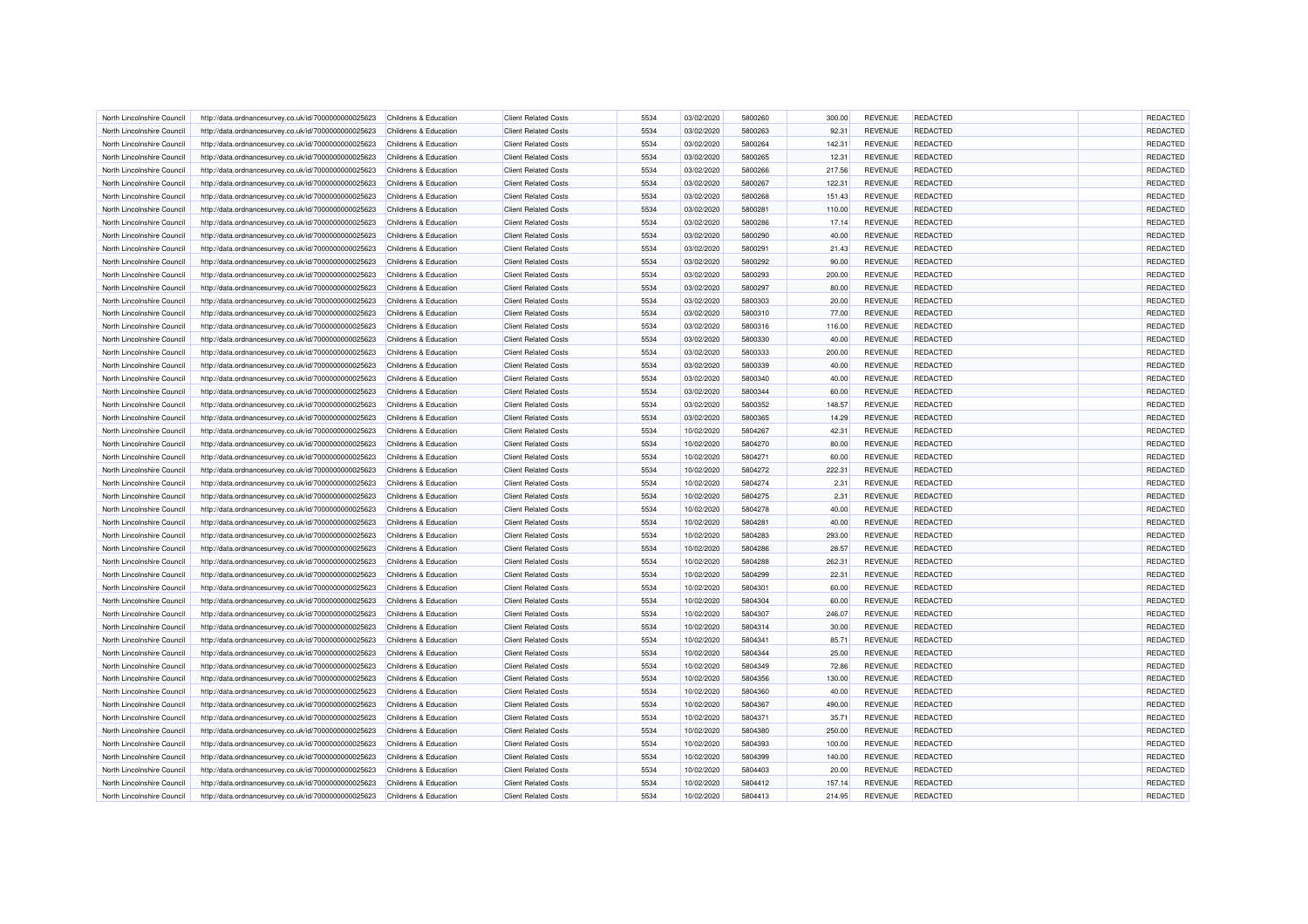| North Lincolnshire Council | http://data.ordnancesurvey.co.uk/id/7000000000025623 | Childrens & Education | <b>Client Related Costs</b> | 5534 | 10/02/2020 | 5804426 | 25.71  | <b>REVENUE</b> | <b>REDACTED</b> | <b>REDACTED</b> |
|----------------------------|------------------------------------------------------|-----------------------|-----------------------------|------|------------|---------|--------|----------------|-----------------|-----------------|
| North Lincolnshire Council | http://data.ordnancesurvey.co.uk/id/7000000000025623 | Childrens & Education | <b>Client Related Costs</b> | 5534 | 10/02/2020 | 5804431 | 300.00 | <b>REVENUE</b> | <b>REDACTED</b> | REDACTED        |
| North Lincolnshire Council | http://data.ordnancesurvey.co.uk/id/7000000000025623 | Childrens & Education | <b>Client Related Costs</b> | 5534 | 10/02/2020 | 5804434 | 92.31  | <b>REVENUE</b> | <b>REDACTED</b> | REDACTED        |
| North Lincolnshire Council | http://data.ordnancesurvey.co.uk/id/7000000000025623 | Childrens & Education | <b>Client Related Costs</b> | 5534 | 10/02/2020 | 5804435 | 142.31 | <b>REVENUE</b> | REDACTED        | REDACTED        |
| North Lincolnshire Council | http://data.ordnancesurvey.co.uk/id/7000000000025623 | Childrens & Education | <b>Client Related Costs</b> | 5534 | 10/02/2020 | 5804436 | 12.31  | <b>REVENUE</b> | <b>REDACTED</b> | REDACTED        |
| North Lincolnshire Council | http://data.ordnancesurvey.co.uk/id/7000000000025623 | Childrens & Education | <b>Client Related Costs</b> | 5534 | 10/02/2020 | 5804437 | 93.74  | <b>REVENUE</b> | <b>REDACTED</b> | REDACTED        |
|                            |                                                      |                       |                             |      |            |         |        |                |                 |                 |
| North Lincolnshire Council | http://data.ordnancesurvey.co.uk/id/7000000000025623 | Childrens & Education | <b>Client Related Costs</b> | 5534 | 10/02/2020 | 5804438 | 319.45 | <b>REVENUE</b> | <b>REDACTED</b> | REDACTED        |
| North Lincolnshire Council | http://data.ordnancesurvey.co.uk/id/7000000000025623 | Childrens & Education | <b>Client Related Costs</b> | 5534 | 10/02/2020 | 5804439 | 140.00 | <b>REVENUE</b> | <b>REDACTED</b> | REDACTED        |
| North Lincolnshire Council | http://data.ordnancesurvey.co.uk/id/7000000000025623 | Childrens & Education | <b>Client Related Costs</b> | 5534 | 10/02/2020 | 5804452 | 110.00 | <b>REVENUE</b> | <b>REDACTED</b> | REDACTED        |
| North Lincolnshire Council | http://data.ordnancesurvey.co.uk/id/7000000000025623 | Childrens & Education | <b>Client Related Costs</b> | 5534 | 10/02/2020 | 5804461 | 40.00  | <b>REVENUE</b> | <b>REDACTED</b> | REDACTED        |
| North Lincolnshire Council | http://data.ordnancesurvey.co.uk/id/7000000000025623 | Childrens & Education | <b>Client Related Costs</b> | 5534 | 10/02/2020 | 5804462 | 90.00  | <b>REVENUE</b> | <b>REDACTED</b> | REDACTED        |
| North Lincolnshire Council | http://data.ordnancesurvey.co.uk/id/7000000000025623 | Childrens & Education | <b>Client Related Costs</b> | 5534 | 10/02/2020 | 5804463 | 335.71 | <b>REVENUE</b> | <b>REDACTED</b> | REDACTED        |
| North Lincolnshire Council | http://data.ordnancesurvey.co.uk/id/7000000000025623 | Childrens & Education | <b>Client Related Costs</b> | 5534 | 10/02/2020 | 5804466 | 80.00  | <b>REVENUE</b> | <b>REDACTED</b> | REDACTED        |
| North Lincolnshire Council | http://data.ordnancesurvey.co.uk/id/7000000000025623 | Childrens & Education | <b>Client Related Costs</b> | 5534 | 10/02/2020 | 5804472 | 20.00  | <b>REVENUE</b> | <b>REDACTED</b> | REDACTED        |
| North Lincolnshire Council | http://data.ordnancesurvey.co.uk/id/7000000000025623 | Childrens & Education | <b>Client Related Costs</b> | 5534 | 10/02/2020 | 5804485 | 116.00 | <b>REVENUE</b> | <b>REDACTED</b> | REDACTED        |
| North Lincolnshire Council | http://data.ordnancesurvey.co.uk/id/7000000000025623 | Childrens & Education | <b>Client Related Costs</b> | 5534 | 10/02/2020 | 5804499 | 40.00  | <b>REVENUE</b> | <b>REDACTED</b> | REDACTED        |
| North Lincolnshire Council | http://data.ordnancesurvey.co.uk/id/7000000000025623 | Childrens & Education | <b>Client Related Costs</b> | 5534 | 10/02/2020 | 5804501 | 200.00 | <b>REVENUE</b> | <b>REDACTED</b> | REDACTED        |
| North Lincolnshire Council | http://data.ordnancesurvey.co.uk/id/7000000000025623 | Childrens & Education | <b>Client Related Costs</b> | 5534 | 10/02/2020 | 5804512 | 51.43  | <b>REVENUE</b> | <b>REDACTED</b> | REDACTED        |
| North Lincolnshire Council | http://data.ordnancesurvey.co.uk/id/7000000000025623 | Childrens & Education | <b>Client Related Costs</b> | 5534 | 10/02/2020 | 5804520 | 371.43 | <b>REVENUE</b> | <b>REDACTED</b> | REDACTED        |
| North Lincolnshire Council | http://data.ordnancesurvey.co.uk/id/7000000000025623 | Childrens & Education | <b>Client Related Costs</b> | 5534 | 17/02/2020 | 5807982 | 42.31  | <b>REVENUE</b> | REDACTED        | REDACTED        |
| North Lincolnshire Council | http://data.ordnancesurvey.co.uk/id/7000000000025623 | Childrens & Education | <b>Client Related Costs</b> | 5534 | 17/02/2020 | 5807985 | 80.00  | <b>REVENUE</b> | <b>REDACTED</b> | REDACTED        |
| North Lincolnshire Council | http://data.ordnancesurvey.co.uk/id/7000000000025623 | Childrens & Education | <b>Client Related Costs</b> | 5534 | 17/02/2020 | 5807986 | 20.00  | <b>REVENUE</b> | <b>REDACTED</b> | REDACTED        |
| North Lincolnshire Council | http://data.ordnancesurvey.co.uk/id/7000000000025623 | Childrens & Education | <b>Client Related Costs</b> | 5534 | 17/02/2020 | 5807987 | 222.31 | <b>REVENUE</b> | <b>REDACTED</b> | REDACTED        |
| North Lincolnshire Council | http://data.ordnancesurvey.co.uk/id/7000000000025623 | Childrens & Education | <b>Client Related Costs</b> | 5534 | 17/02/2020 | 5807989 | 2.31   | <b>REVENUE</b> | <b>REDACTED</b> | REDACTED        |
| North Lincolnshire Council |                                                      | Childrens & Education | <b>Client Related Costs</b> | 5534 | 17/02/2020 | 5807990 | 2.31   | <b>REVENUE</b> | REDACTED        | REDACTED        |
|                            | http://data.ordnancesurvey.co.uk/id/7000000000025623 |                       |                             |      |            |         |        |                |                 |                 |
| North Lincolnshire Council | http://data.ordnancesurvey.co.uk/id/7000000000025623 | Childrens & Education | <b>Client Related Costs</b> | 5534 | 17/02/2020 | 5807993 | 40.00  | <b>REVENUE</b> | <b>REDACTED</b> | REDACTED        |
| North Lincolnshire Council | http://data.ordnancesurvey.co.uk/id/7000000000025623 | Childrens & Education | <b>Client Related Costs</b> | 5534 | 17/02/2020 | 5807996 | 472.00 | <b>REVENUE</b> | REDACTED        | REDACTED        |
| North Lincolnshire Council | http://data.ordnancesurvey.co.uk/id/7000000000025623 | Childrens & Education | <b>Client Related Costs</b> | 5534 | 17/02/2020 | 5807997 | 147.13 | <b>REVENUE</b> | <b>REDACTED</b> | REDACTED        |
| North Lincolnshire Council | http://data.ordnancesurvey.co.uk/id/7000000000025623 | Childrens & Education | <b>Client Related Costs</b> | 5534 | 17/02/2020 | 5807998 | 210.00 | <b>REVENUE</b> | <b>REDACTED</b> | REDACTED        |
| North Lincolnshire Council | http://data.ordnancesurvey.co.uk/id/7000000000025623 | Childrens & Education | <b>Client Related Costs</b> | 5534 | 17/02/2020 | 5808001 | 40.00  | <b>REVENUE</b> | <b>REDACTED</b> | REDACTED        |
| North Lincolnshire Council | http://data.ordnancesurvey.co.uk/id/7000000000025623 | Childrens & Education | <b>Client Related Costs</b> | 5534 | 17/02/2020 | 5808003 | 262.31 | <b>REVENUE</b> | REDACTED        | REDACTED        |
| North Lincolnshire Council | http://data.ordnancesurvey.co.uk/id/7000000000025623 | Childrens & Education | <b>Client Related Costs</b> | 5534 | 17/02/2020 | 5808014 | 22.31  | <b>REVENUE</b> | <b>REDACTED</b> | REDACTED        |
| North Lincolnshire Council | http://data.ordnancesurvey.co.uk/id/7000000000025623 | Childrens & Education | <b>Client Related Costs</b> | 5534 | 17/02/2020 | 5808016 | 60.00  | <b>REVENUE</b> | <b>REDACTED</b> | REDACTED        |
| North Lincolnshire Council | http://data.ordnancesurvey.co.uk/id/7000000000025623 | Childrens & Education | <b>Client Related Costs</b> | 5534 | 17/02/2020 | 5808019 | 60.00  | <b>REVENUE</b> | <b>REDACTED</b> | REDACTED        |
| North Lincolnshire Council | http://data.ordnancesurvey.co.uk/id/7000000000025623 | Childrens & Education | <b>Client Related Costs</b> | 5534 | 17/02/2020 | 5808029 | 30.00  | <b>REVENUE</b> | REDACTED        | REDACTED        |
| North Lincolnshire Council | http://data.ordnancesurvey.co.uk/id/7000000000025623 | Childrens & Education | <b>Client Related Costs</b> | 5534 | 17/02/2020 | 5808064 | 50.00  | <b>REVENUE</b> | REDACTED        | REDACTED        |
| North Lincolnshire Council | http://data.ordnancesurvey.co.uk/id/7000000000025623 | Childrens & Education | <b>Client Related Costs</b> | 5534 | 17/02/2020 | 5808071 | 130.00 | <b>REVENUE</b> | REDACTED        | REDACTED        |
| North Lincolnshire Council | http://data.ordnancesurvey.co.uk/id/7000000000025623 | Childrens & Education | <b>Client Related Costs</b> | 5534 | 17/02/2020 | 5808075 | 40.00  | <b>REVENUE</b> | <b>REDACTED</b> | REDACTED        |
| North Lincolnshire Council | http://data.ordnancesurvey.co.uk/id/7000000000025623 | Childrens & Education | <b>Client Related Costs</b> | 5534 | 17/02/2020 | 5808082 | 444.29 | <b>REVENUE</b> | <b>REDACTED</b> | REDACTED        |
| North Lincolnshire Council | http://data.ordnancesurvey.co.uk/id/7000000000025623 | Childrens & Education | <b>Client Related Costs</b> | 5534 | 17/02/2020 | 5808086 | 344.29 | <b>REVENUE</b> | <b>REDACTED</b> | REDACTED        |
| North Lincolnshire Council | http://data.ordnancesurvey.co.uk/id/7000000000025623 | Childrens & Education | <b>Client Related Costs</b> | 5534 | 17/02/2020 | 5808095 | 350.00 | <b>REVENUE</b> | REDACTED        | REDACTED        |
| North Lincolnshire Council | http://data.ordnancesurvey.co.uk/id/7000000000025623 | Childrens & Education | <b>Client Related Costs</b> | 5534 | 17/02/2020 | 5808108 | 100.00 | <b>REVENUE</b> | <b>REDACTED</b> | REDACTED        |
| North Lincolnshire Council | http://data.ordnancesurvey.co.uk/id/7000000000025623 | Childrens & Education | <b>Client Related Costs</b> | 5534 | 17/02/2020 | 5808114 | 40.00  | <b>REVENUE</b> | <b>REDACTED</b> | REDACTED        |
| North Lincolnshire Council | http://data.ordnancesurvey.co.uk/id/7000000000025623 | Childrens & Education | <b>Client Related Costs</b> | 5534 | 17/02/2020 | 5808118 | 20.00  | <b>REVENUE</b> | <b>REDACTED</b> | REDACTED        |
| North Lincolnshire Council | http://data.ordnancesurvey.co.uk/id/7000000000025623 | Childrens & Education | <b>Client Related Costs</b> | 5534 | 17/02/2020 | 5808123 | 74.98  | <b>REVENUE</b> | <b>REDACTED</b> | REDACTED        |
|                            |                                                      | Childrens & Education | <b>Client Related Costs</b> | 5534 |            | 5808127 | 80.00  | <b>REVENUE</b> | <b>REDACTED</b> | REDACTED        |
| North Lincolnshire Council | http://data.ordnancesurvey.co.uk/id/7000000000025623 | Childrens & Education |                             | 5534 | 17/02/2020 | 5808128 | 40.00  | <b>REVENUE</b> | <b>REDACTED</b> |                 |
| North Lincolnshire Council | http://data.ordnancesurvey.co.uk/id/7000000000025623 |                       | <b>Client Related Costs</b> |      | 17/02/2020 |         |        |                |                 | REDACTED        |
| North Lincolnshire Council | http://data.ordnancesurvey.co.uk/id/7000000000025623 | Childrens & Education | <b>Client Related Costs</b> | 5534 | 17/02/2020 | 5808146 | 300.00 | <b>REVENUE</b> | <b>REDACTED</b> | REDACTED        |
| North Lincolnshire Council | http://data.ordnancesurvey.co.uk/id/7000000000025623 | Childrens & Education | <b>Client Related Costs</b> | 5534 | 17/02/2020 | 5808149 | 92.31  | <b>REVENUE</b> | <b>REDACTED</b> | REDACTED        |
| North Lincolnshire Council | http://data.ordnancesurvey.co.uk/id/7000000000025623 | Childrens & Education | <b>Client Related Costs</b> | 5534 | 17/02/2020 | 5808150 | 142.31 | <b>REVENUE</b> | <b>REDACTED</b> | REDACTED        |
| North Lincolnshire Council | http://data.ordnancesurvey.co.uk/id/7000000000025623 | Childrens & Education | <b>Client Related Costs</b> | 5534 | 17/02/2020 | 5808151 | 12.31  | <b>REVENUE</b> | REDACTED        | REDACTED        |
| North Lincolnshire Council | http://data.ordnancesurvey.co.uk/id/7000000000025623 | Childrens & Education | <b>Client Related Costs</b> | 5534 | 17/02/2020 | 5808152 | 22.31  | <b>REVENUE</b> | REDACTED        | REDACTED        |
| North Lincolnshire Council | http://data.ordnancesurvey.co.uk/id/7000000000025623 | Childrens & Education | <b>Client Related Costs</b> | 5534 | 17/02/2020 | 5808153 | 182.31 | <b>REVENUE</b> | <b>REDACTED</b> | REDACTED        |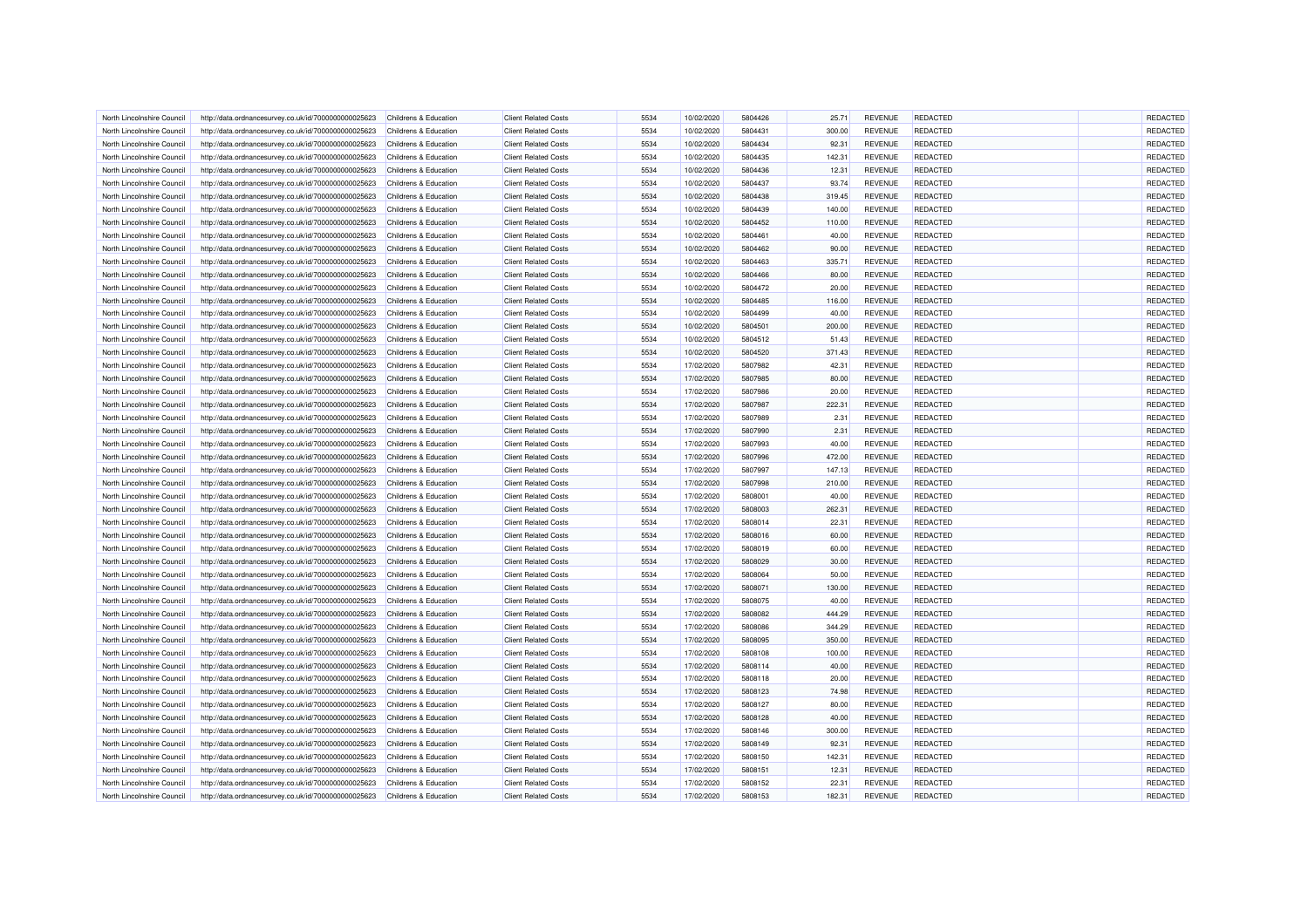| North Lincolnshire Council                               | http://data.ordnancesurvey.co.uk/id/7000000000025623 | Childrens & Education                          | <b>Client Related Costs</b>                                | 5534 | 17/02/2020               | 5808154            | 140.00          | <b>REVENUE</b> | REDACTED                           | REDACTED |
|----------------------------------------------------------|------------------------------------------------------|------------------------------------------------|------------------------------------------------------------|------|--------------------------|--------------------|-----------------|----------------|------------------------------------|----------|
| North Lincolnshire Council                               | http://data.ordnancesurvey.co.uk/id/7000000000025623 | Childrens & Education                          | <b>Client Related Costs</b>                                | 5534 | 17/02/2020               | 5808167            | 110.00          | <b>REVENUE</b> | <b>REDACTED</b>                    | REDACTED |
| North Lincolnshire Council                               | http://data.ordnancesurvey.co.uk/id/7000000000025623 | Childrens & Education                          | <b>Client Related Costs</b>                                | 5534 | 17/02/2020               | 5808172            | 102.86          | <b>REVENUE</b> | <b>REDACTED</b>                    | REDACTED |
| North Lincolnshire Council                               | http://data.ordnancesurvey.co.uk/id/7000000000025623 | Childrens & Education                          | <b>Client Related Costs</b>                                | 5534 | 17/02/2020               | 5808176            | 40.00           | <b>REVENUE</b> | <b>REDACTED</b>                    | REDACTED |
| North Lincolnshire Council                               | http://data.ordnancesurvey.co.uk/id/7000000000025623 | Childrens & Education                          | <b>Client Related Costs</b>                                | 5534 | 17/02/2020               | 5808177            | 90.00           | <b>REVENUE</b> | <b>REDACTED</b>                    | REDACTED |
| North Lincolnshire Council                               | http://data.ordnancesurvey.co.uk/id/7000000000025623 | Childrens & Education                          | <b>Client Related Costs</b>                                | 5534 | 17/02/2020               | 5808178            | 214.29          | <b>REVENUE</b> | <b>REDACTED</b>                    | REDACTED |
| North Lincolnshire Council                               | http://data.ordnancesurvey.co.uk/id/7000000000025623 | Childrens & Education                          | <b>Client Related Costs</b>                                | 5534 | 17/02/2020               | 5808181            | 80.00           | <b>REVENUE</b> | <b>REDACTED</b>                    | REDACTED |
| North Lincolnshire Council                               | http://data.ordnancesurvey.co.uk/id/7000000000025623 | Childrens & Education                          | <b>Client Related Costs</b>                                | 5534 | 17/02/2020               | 5808187            | 20.00           | <b>REVENUE</b> | <b>REDACTED</b>                    | REDACTED |
| North Lincolnshire Council                               | http://data.ordnancesurvey.co.uk/id/7000000000025623 | Childrens & Education                          | <b>Client Related Costs</b>                                | 5534 | 17/02/2020               | 5808199            | 88.00           | <b>REVENUE</b> | <b>REDACTED</b>                    | REDACTED |
|                                                          |                                                      |                                                | <b>Client Related Costs</b>                                | 5534 |                          | 5808213            |                 | <b>REVENUE</b> | REDACTED                           | REDACTED |
| North Lincolnshire Council<br>North Lincolnshire Council | http://data.ordnancesurvey.co.uk/id/7000000000025623 | Childrens & Education<br>Childrens & Education | <b>Client Related Costs</b>                                | 5534 | 17/02/2020<br>17/02/2020 | 5808215            | 64.98<br>200.00 | <b>REVENUE</b> | <b>REDACTED</b>                    | REDACTED |
|                                                          | http://data.ordnancesurvey.co.uk/id/7000000000025623 |                                                |                                                            |      |                          |                    |                 |                |                                    |          |
| North Lincolnshire Council                               | http://data.ordnancesurvey.co.uk/id/7000000000025623 | Childrens & Education                          | <b>Client Related Costs</b>                                | 5534 | 17/02/2020               | 5808224            | 60.00           | <b>REVENUE</b> | <b>REDACTED</b>                    | REDACTED |
| North Lincolnshire Council                               | http://data.ordnancesurvey.co.uk/id/7000000000025623 | Childrens & Education                          | <b>Client Related Costs</b>                                | 5534 | 17/02/2020               | 5808233            | 260.00          | <b>REVENUE</b> | <b>REDACTED</b>                    | REDACTED |
| North Lincolnshire Council                               | http://data.ordnancesurvey.co.uk/id/7000000000025623 | Childrens & Education                          | <b>Client Related Costs</b>                                | 5534 | 17/02/2020               | 5808242            | 182.86          | <b>REVENUE</b> | <b>REDACTED</b>                    | REDACTED |
| North Lincolnshire Council                               | http://data.ordnancesurvey.co.uk/id/7000000000025623 | Childrens & Education                          | <b>Client Related Costs</b>                                | 5534 | 17/02/2020               | 5808245            | 50.00           | <b>REVENUE</b> | <b>REDACTED</b>                    | REDACTED |
| North Lincolnshire Council                               | http://data.ordnancesurvey.co.uk/id/7000000000025623 | Childrens & Education                          | <b>Client Related Costs</b>                                | 5534 | 24/02/2020               | 5811507            | 42.31           | <b>REVENUE</b> | <b>REDACTED</b>                    | REDACTED |
| North Lincolnshire Council                               | http://data.ordnancesurvey.co.uk/id/7000000000025623 | Childrens & Education                          | <b>Client Related Costs</b>                                | 5534 | 24/02/2020               | 5811510            | 80.00           | <b>REVENUE</b> | <b>REDACTED</b>                    | REDACTED |
| North Lincolnshire Council                               | http://data.ordnancesurvey.co.uk/id/7000000000025623 | Childrens & Education                          | <b>Client Related Costs</b>                                | 5534 | 24/02/2020               | 5811512            | 222.31          | <b>REVENUE</b> | <b>REDACTED</b>                    | REDACTED |
| North Lincolnshire Council                               | http://data.ordnancesurvey.co.uk/id/7000000000025623 | Childrens & Education                          | <b>Client Related Costs</b>                                | 5534 | 24/02/2020               | 5811514            | 2.31            | <b>REVENUE</b> | <b>REDACTED</b>                    | REDACTED |
| North Lincolnshire Council                               | http://data.ordnancesurvey.co.uk/id/7000000000025623 | Childrens & Education                          | <b>Client Related Costs</b>                                | 5534 | 24/02/2020               | 5811515            | 2.31            | <b>REVENUE</b> | REDACTED                           | REDACTED |
| North Lincolnshire Council                               | http://data.ordnancesurvey.co.uk/id/7000000000025623 | Childrens & Education                          | <b>Client Related Costs</b>                                | 5534 | 24/02/2020               | 5811521            | 118.48          | <b>REVENUE</b> | <b>REDACTED</b>                    | REDACTED |
| North Lincolnshire Council                               | http://data.ordnancesurvey.co.uk/id/7000000000025623 | Childrens & Education                          | <b>Client Related Costs</b>                                | 5534 | 24/02/2020               | 5811523            | 246.00          | <b>REVENUE</b> | <b>REDACTED</b>                    | REDACTED |
| North Lincolnshire Council                               | http://data.ordnancesurvey.co.uk/id/7000000000025623 | Childrens & Education                          | <b>Client Related Costs</b>                                | 5534 | 24/02/2020               | 5811526            | 40.00           | <b>REVENUE</b> | <b>REDACTED</b>                    | REDACTED |
| North Lincolnshire Council                               | http://data.ordnancesurvey.co.uk/id/7000000000025623 | Childrens & Education                          | <b>Client Related Costs</b>                                | 5534 | 24/02/2020               | 5811528            | 262.31          | <b>REVENUE</b> | <b>REDACTED</b>                    | REDACTED |
| North Lincolnshire Council                               | http://data.ordnancesurvey.co.uk/id/7000000000025623 | Childrens & Education                          | <b>Client Related Costs</b>                                | 5534 | 24/02/2020               | 5811539            | 22.31           | <b>REVENUE</b> | REDACTED                           | REDACTED |
| North Lincolnshire Council                               | http://data.ordnancesurvey.co.uk/id/7000000000025623 | Childrens & Education                          | <b>Client Related Costs</b>                                | 5534 | 24/02/2020               | 5811541            | 60.00           | <b>REVENUE</b> | <b>REDACTED</b>                    | REDACTED |
| North Lincolnshire Council                               | http://data.ordnancesurvey.co.uk/id/7000000000025623 | Childrens & Education                          | <b>Client Related Costs</b>                                | 5534 | 24/02/2020               | 5811544            | 60.00           | <b>REVENUE</b> | <b>REDACTED</b>                    | REDACTED |
| North Lincolnshire Council                               | http://data.ordnancesurvey.co.uk/id/7000000000025623 | Childrens & Education                          | <b>Client Related Costs</b>                                | 5534 | 24/02/2020               | 5811547            | 60.00           | <b>REVENUE</b> | <b>REDACTED</b>                    | REDACTED |
| North Lincolnshire Council                               | http://data.ordnancesurvey.co.uk/id/7000000000025623 | Childrens & Education                          | <b>Client Related Costs</b>                                | 5534 | 24/02/2020               | 5811554            | 50.00           | <b>REVENUE</b> | <b>REDACTED</b>                    | REDACTED |
| North Lincolnshire Council                               | http://data.ordnancesurvey.co.uk/id/7000000000025623 | Childrens & Education                          | <b>Client Related Costs</b>                                | 5534 | 24/02/2020               | 5811580            | 85.71           | <b>REVENUE</b> | <b>REDACTED</b>                    | REDACTED |
| North Lincolnshire Council                               | http://data.ordnancesurvey.co.uk/id/7000000000025623 | Childrens & Education                          | <b>Client Related Costs</b>                                | 5534 | 24/02/2020               | 5811588            | 50.00           | <b>REVENUE</b> | REDACTED                           | REDACTED |
| North Lincolnshire Council                               | http://data.ordnancesurvey.co.uk/id/7000000000025623 | Childrens & Education                          | <b>Client Related Costs</b>                                | 5534 | 24/02/2020               | 5811595            | 130.00          | <b>REVENUE</b> | REDACTED                           | REDACTED |
| North Lincolnshire Council                               | http://data.ordnancesurvey.co.uk/id/7000000000025623 | Childrens & Education                          | <b>Client Related Costs</b>                                | 5534 | 24/02/2020               | 5811599            | 40.00           | <b>REVENUE</b> | <b>REDACTED</b>                    | REDACTED |
| North Lincolnshire Council                               | http://data.ordnancesurvey.co.uk/id/7000000000025623 | Childrens & Education                          | <b>Client Related Costs</b>                                | 5534 | 24/02/2020               | 5811606            | 410.00          | <b>REVENUE</b> | <b>REDACTED</b>                    | REDACTED |
| North Lincolnshire Council                               | http://data.ordnancesurvey.co.uk/id/7000000000025623 | Childrens & Education                          | <b>Client Related Costs</b>                                | 5534 | 24/02/2020               | 5811610            | 190.00          | <b>REVENUE</b> | REDACTED                           | REDACTED |
| North Lincolnshire Council                               | http://data.ordnancesurvey.co.uk/id/7000000000025623 | <b>Childrens &amp; Education</b>               | <b>Client Related Costs</b>                                | 5534 | 24/02/2020               | 5811619            | 207.14          | <b>REVENUE</b> | REDACTED                           | REDACTED |
|                                                          |                                                      |                                                |                                                            | 5534 |                          |                    |                 | <b>REVENUE</b> |                                    | REDACTED |
| North Lincolnshire Council<br>North Lincolnshire Council | http://data.ordnancesurvey.co.uk/id/7000000000025623 | Childrens & Education<br>Childrens & Education | <b>Client Related Costs</b><br><b>Client Related Costs</b> | 5534 | 24/02/2020<br>24/02/2020 | 5811632<br>5811642 | 100.00<br>20.00 | <b>REVENUE</b> | <b>REDACTED</b><br><b>REDACTED</b> | REDACTED |
|                                                          | http://data.ordnancesurvey.co.uk/id/7000000000025623 |                                                |                                                            |      |                          |                    |                 |                |                                    |          |
| North Lincolnshire Council                               | http://data.ordnancesurvey.co.uk/id/7000000000025623 | Childrens & Education                          | <b>Client Related Costs</b>                                | 5534 | 24/02/2020               | 5811651            | 80.00           | <b>REVENUE</b> | REDACTED                           | REDACTED |
| North Lincolnshire Council                               | http://data.ordnancesurvey.co.uk/id/7000000000025623 | Childrens & Education                          | <b>Client Related Costs</b>                                | 5534 | 24/02/2020               | 5811652            | 40.00           | <b>REVENUE</b> | <b>REDACTED</b>                    | REDACTED |
| North Lincolnshire Council                               | http://data.ordnancesurvey.co.uk/id/7000000000025623 | Childrens & Education                          | <b>Client Related Costs</b>                                | 5534 | 24/02/2020               | 5811665            | 34.28           | <b>REVENUE</b> | <b>REDACTED</b>                    | REDACTED |
| North Lincolnshire Council                               | http://data.ordnancesurvey.co.uk/id/7000000000025623 | Childrens & Education                          | <b>Client Related Costs</b>                                | 5534 | 24/02/2020               | 5811670            | 300.00          | <b>REVENUE</b> | <b>REDACTED</b>                    | REDACTED |
| North Lincolnshire Council                               | http://data.ordnancesurvey.co.uk/id/7000000000025623 | Childrens & Education                          | <b>Client Related Costs</b>                                | 5534 | 24/02/2020               | 5811673            | 92.31           | <b>REVENUE</b> | <b>REDACTED</b>                    | REDACTED |
| North Lincolnshire Council                               | http://data.ordnancesurvey.co.uk/id/7000000000025623 | Childrens & Education                          | <b>Client Related Costs</b>                                | 5534 | 24/02/2020               | 5811674            | 142.31          | <b>REVENUE</b> | <b>REDACTED</b>                    | REDACTED |
| North Lincolnshire Council                               | http://data.ordnancesurvey.co.uk/id/7000000000025623 | Childrens & Education                          | <b>Client Related Costs</b>                                | 5534 | 24/02/2020               | 5811675            | 12.31           | <b>REVENUE</b> | <b>REDACTED</b>                    | REDACTED |
| North Lincolnshire Council                               | http://data.ordnancesurvey.co.uk/id/7000000000025623 | Childrens & Education                          | <b>Client Related Costs</b>                                | 5534 | 24/02/2020               | 5811676            | 250.88          | <b>REVENUE</b> | <b>REDACTED</b>                    | REDACTED |
| North Lincolnshire Council                               | http://data.ordnancesurvey.co.uk/id/7000000000025623 | Childrens & Education                          | <b>Client Related Costs</b>                                | 5534 | 24/02/2020               | 5811677            | 182.31          | <b>REVENUE</b> | REDACTED                           | REDACTED |
| North Lincolnshire Council                               | http://data.ordnancesurvey.co.uk/id/7000000000025623 | Childrens & Education                          | <b>Client Related Costs</b>                                | 5534 | 24/02/2020               | 5811678            | 140.00          | <b>REVENUE</b> | <b>REDACTED</b>                    | REDACTED |
| North Lincolnshire Council                               | http://data.ordnancesurvey.co.uk/id/7000000000025623 | Childrens & Education                          | <b>Client Related Costs</b>                                | 5534 | 24/02/2020               | 5811691            | 110.00          | <b>REVENUE</b> | <b>REDACTED</b>                    | REDACTED |
| North Lincolnshire Council                               | http://data.ordnancesurvey.co.uk/id/7000000000025623 | Childrens & Education                          | <b>Client Related Costs</b>                                | 5534 | 24/02/2020               | 5811696            | 40.00           | <b>REVENUE</b> | <b>REDACTED</b>                    | REDACTED |
| North Lincolnshire Council                               | http://data.ordnancesurvey.co.uk/id/7000000000025623 | Childrens & Education                          | <b>Client Related Costs</b>                                | 5534 | 24/02/2020               | 5811701            | 90.00           | <b>REVENUE</b> | REDACTED                           | REDACTED |
| North Lincolnshire Council                               | http://data.ordnancesurvey.co.uk/id/7000000000025623 | Childrens & Education                          | <b>Client Related Costs</b>                                | 5534 | 24/02/2020               | 5811702            | 185.71          | <b>REVENUE</b> | REDACTED                           | REDACTED |
| North Lincolnshire Council                               | http://data.ordnancesurvey.co.uk/id/7000000000025623 | Childrens & Education                          | <b>Client Related Costs</b>                                | 5534 | 24/02/2020               | 5811705            | 265.00          | <b>REVENUE</b> | <b>REDACTED</b>                    | REDACTED |
|                                                          |                                                      |                                                |                                                            |      |                          |                    |                 |                |                                    |          |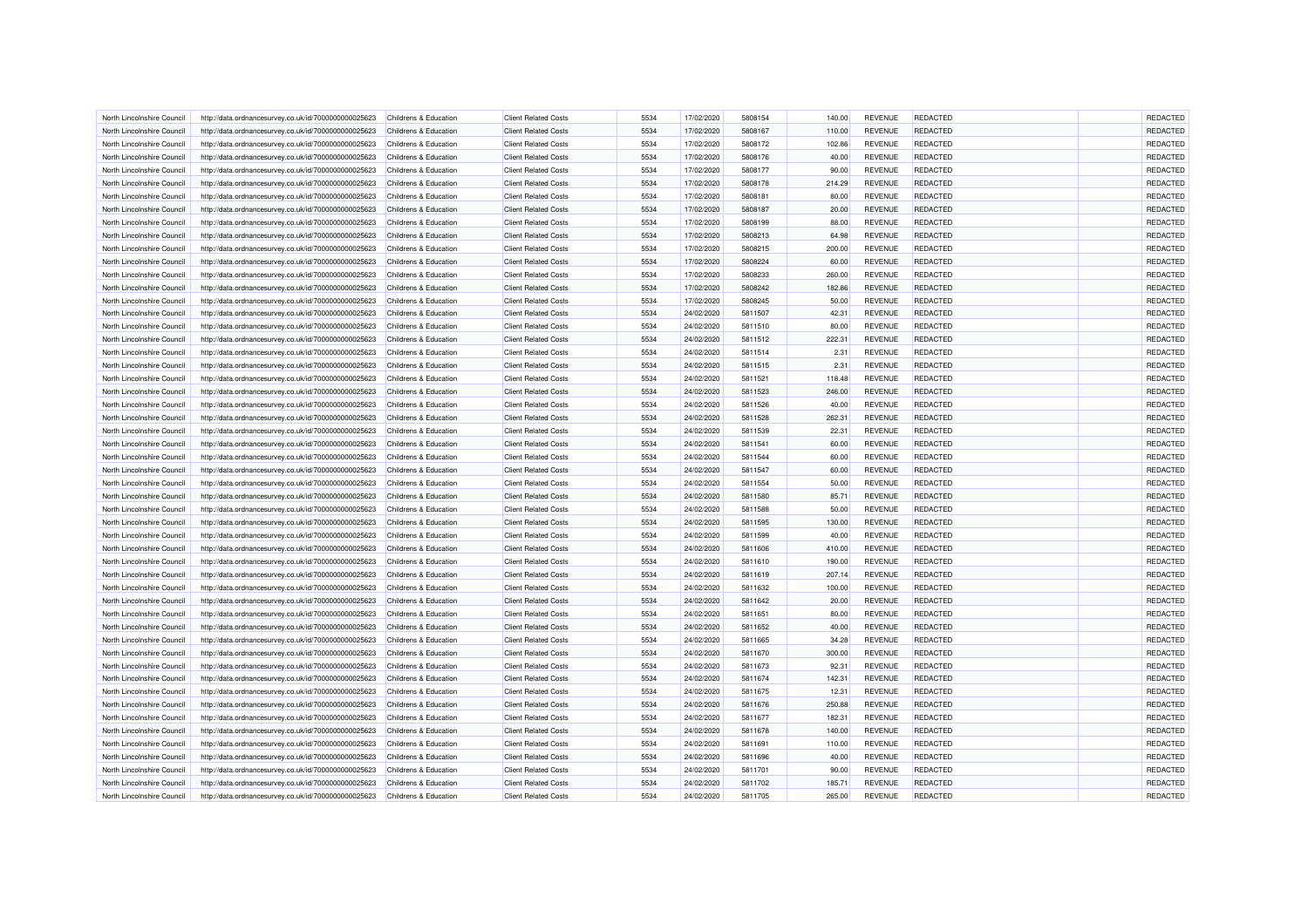| North Lincolnshire Council | http://data.ordnancesurvey.co.uk/id/7000000000025623 | Childrens & Education | <b>Client Related Costs</b>       | 5534 | 24/02/2020 | 5811711 | 20.00    | <b>REVENUE</b> | <b>REDACTED</b> |          | REDACTED |
|----------------------------|------------------------------------------------------|-----------------------|-----------------------------------|------|------------|---------|----------|----------------|-----------------|----------|----------|
| North Lincolnshire Council | http://data.ordnancesurvey.co.uk/id/7000000000025623 | Childrens & Education | <b>Client Related Costs</b>       | 5534 | 24/02/2020 | 5811723 | 60.00    | <b>REVENUE</b> | <b>REDACTED</b> |          | REDACTED |
| North Lincolnshire Council | http://data.ordnancesurvey.co.uk/id/7000000000025623 | Childrens & Education | <b>Client Related Costs</b>       | 5534 | 24/02/2020 | 5811737 | 40.00    | <b>REVENUE</b> | <b>REDACTED</b> |          | REDACTED |
| North Lincolnshire Council | http://data.ordnancesurvey.co.uk/id/7000000000025623 | Childrens & Education | <b>Client Related Costs</b>       | 5534 | 24/02/2020 | 5811739 | 200.00   | <b>REVENUE</b> | REDACTED        |          | REDACTED |
| North Lincolnshire Council | http://data.ordnancesurvey.co.uk/id/7000000000025623 | Childrens & Education | <b>Client Related Costs</b>       | 5534 | 24/02/2020 | 5811750 | 60.00    | <b>REVENUE</b> | <b>REDACTED</b> |          | REDACTED |
| North Lincolnshire Council | http://data.ordnancesurvey.co.uk/id/7000000000025623 | Childrens & Education | <b>Client Related Costs</b>       | 5534 | 24/02/2020 | 5811751 | 80.00    | <b>REVENUE</b> | <b>REDACTED</b> |          | REDACTED |
|                            |                                                      |                       |                                   |      |            |         |          |                |                 |          |          |
| North Lincolnshire Council | http://data.ordnancesurvey.co.uk/id/7000000000025623 | Childrens & Education | <b>Client Related Costs</b>       | 5534 | 24/02/2020 | 5811759 | 260.00   | <b>REVENUE</b> | <b>REDACTED</b> |          | REDACTED |
| North Lincolnshire Council | http://data.ordnancesurvey.co.uk/id/7000000000025623 | Childrens & Education | <b>Client Transport Costs</b>     | 6092 | 03/02/2020 | 5800097 | 66.60    | <b>REVENUE</b> | <b>REDACTED</b> |          | REDACTED |
| North Lincolnshire Council | http://data.ordnancesurvey.co.uk/id/7000000000025623 | Childrens & Education | <b>Client Transport Costs</b>     | 6092 | 03/02/2020 | 5800197 | 135.00   | <b>REVENUE</b> | REDACTED        |          | REDACTED |
| North Lincolnshire Council | http://data.ordnancesurvey.co.uk/id/7000000000025623 | Childrens & Education | <b>Client Transport Costs</b>     | 6092 | 03/02/2020 | 5800310 | 70.65    | <b>REVENUE</b> | <b>REDACTED</b> |          | REDACTED |
| North Lincolnshire Council | http://data.ordnancesurvey.co.uk/id/7000000000025623 | Childrens & Education | <b>Client Transport Costs</b>     | 6092 | 03/02/2020 | 5800316 | 191.97   | <b>REVENUE</b> | <b>REDACTED</b> |          | REDACTED |
| North Lincolnshire Council | http://data.ordnancesurvey.co.uk/id/7000000000025623 | Childrens & Education | <b>Client Transport Costs</b>     | 6092 | 10/02/2020 | 5804307 | 76.95    | <b>REVENUE</b> | REDACTED        |          | REDACTED |
| North Lincolnshire Council | http://data.ordnancesurvey.co.uk/id/7000000000025623 | Childrens & Education | <b>Client Transport Costs</b>     | 6092 | 10/02/2020 | 5804408 | 70.23    | <b>REVENUE</b> | <b>REDACTED</b> |          | REDACTED |
| North Lincolnshire Council | http://data.ordnancesurvey.co.uk/id/7000000000025623 | Childrens & Education | <b>Client Transport Costs</b>     | 6092 | 10/02/2020 | 5804413 | 369.45   | <b>REVENUE</b> | <b>REDACTED</b> |          | REDACTED |
| North Lincolnshire Council | http://data.ordnancesurvey.co.uk/id/7000000000025623 | Childrens & Education | <b>Client Transport Costs</b>     | 6092 | 10/02/2020 | 5804462 | 117.00   | <b>REVENUE</b> | <b>REDACTED</b> |          | REDACTED |
| North Lincolnshire Council | http://data.ordnancesurvey.co.uk/id/7000000000025623 | Childrens & Education | <b>Client Transport Costs</b>     | 6092 | 10/02/2020 | 5804485 | 166.77   | <b>REVENUE</b> | <b>REDACTED</b> |          | REDACTED |
| North Lincolnshire Council | http://data.ordnancesurvey.co.uk/id/7000000000025623 | Childrens & Education | <b>Client Transport Costs</b>     | 6092 | 10/02/2020 | 5804516 | 195.35   | <b>REVENUE</b> | <b>REDACTED</b> |          | REDACTED |
| North Lincolnshire Council | http://data.ordnancesurvey.co.uk/id/7000000000025623 | Childrens & Education | <b>Client Transport Costs</b>     | 6092 | 10/02/2020 | 5804521 | 87.57    | <b>REVENUE</b> | <b>REDACTED</b> |          | REDACTED |
| North Lincolnshire Council | http://data.ordnancesurvey.co.uk/id/7000000000025623 | Childrens & Education | <b>Client Transport Costs</b>     | 6092 | 14/02/2020 | 5807203 | 337.05   | <b>REVENUE</b> | <b>REDACTED</b> |          | REDACTED |
| North Lincolnshire Council | http://data.ordnancesurvey.co.uk/id/7000000000025623 | Childrens & Education | <b>Client Transport Costs</b>     | 6092 | 14/02/2020 | 5807205 | 465.30   | <b>REVENUE</b> | REDACTED        |          | REDACTED |
| North Lincolnshire Council | http://data.ordnancesurvey.co.uk/id/7000000000025623 | Childrens & Education | <b>Client Transport Costs</b>     | 6092 | 14/02/2020 | 5807206 | 585.00   | <b>REVENUE</b> | <b>REDACTED</b> |          | REDACTED |
| North Lincolnshire Council | http://data.ordnancesurvey.co.uk/id/7000000000025623 | Childrens & Education | <b>Client Transport Costs</b>     | 6092 | 14/02/2020 | 5807210 | 386.10   | <b>REVENUE</b> | <b>REDACTED</b> |          | REDACTED |
| North Lincolnshire Council | http://data.ordnancesurvey.co.uk/id/7000000000025623 | Childrens & Education | <b>Client Transport Costs</b>     | 6092 | 14/02/2020 | 5807212 | 1,336.05 | <b>REVENUE</b> | <b>REDACTED</b> |          | REDACTED |
| North Lincolnshire Council | http://data.ordnancesurvey.co.uk/id/7000000000025623 | Childrens & Education | <b>Client Transport Costs</b>     | 6092 | 14/02/2020 | 5807213 | 393.30   | <b>REVENUE</b> | REDACTED        |          | REDACTED |
| North Lincolnshire Council |                                                      | Childrens & Education |                                   | 6092 | 14/02/2020 | 5807214 | 341.68   | <b>REVENUE</b> | REDACTED        |          | REDACTED |
|                            | http://data.ordnancesurvey.co.uk/id/7000000000025623 |                       | <b>Client Transport Costs</b>     |      |            |         |          |                |                 |          |          |
| North Lincolnshire Council | http://data.ordnancesurvey.co.uk/id/7000000000025623 | Childrens & Education | <b>Client Transport Costs</b>     | 6092 | 14/02/2020 | 5807215 | 1,032.30 | <b>REVENUE</b> | <b>REDACTED</b> |          | REDACTED |
| North Lincolnshire Council | http://data.ordnancesurvey.co.uk/id/7000000000025623 | Childrens & Education | <b>Client Transport Costs</b>     | 6092 | 14/02/2020 | 5807218 | 741.96   | <b>REVENUE</b> | <b>REDACTED</b> |          | REDACTED |
| North Lincolnshire Council | http://data.ordnancesurvey.co.uk/id/7000000000025623 | Childrens & Education | <b>Client Transport Costs</b>     | 6092 | 14/02/2020 | 5807236 | 652.80   | <b>REVENUE</b> | REDACTED        |          | REDACTED |
| North Lincolnshire Council | http://data.ordnancesurvey.co.uk/id/7000000000025623 | Childrens & Education | <b>Client Transport Costs</b>     | 6092 | 17/02/2020 | 5808075 | 193.05   | <b>REVENUE</b> | <b>REDACTED</b> |          | REDACTED |
| North Lincolnshire Council | http://data.ordnancesurvey.co.uk/id/7000000000025623 | Childrens & Education | <b>Client Transport Costs</b>     | 6092 | 17/02/2020 | 5808167 | 347.40   | <b>REVENUE</b> | <b>REDACTED</b> |          | REDACTED |
| North Lincolnshire Council | http://data.ordnancesurvey.co.uk/id/7000000000025623 | Childrens & Education | <b>Client Transport Costs</b>     | 6092 | 17/02/2020 | 5808181 | 1,494.00 | <b>REVENUE</b> | REDACTED        |          | REDACTED |
| North Lincolnshire Council | http://data.ordnancesurvey.co.uk/id/7000000000025623 | Childrens & Education | <b>Client Transport Costs</b>     | 6092 | 17/02/2020 | 5808199 | 99.54    | <b>REVENUE</b> | <b>REDACTED</b> |          | REDACTED |
| North Lincolnshire Council | http://data.ordnancesurvey.co.uk/id/7000000000025623 | Childrens & Education | <b>Client Transport Costs</b>     | 6092 | 24/02/2020 | 5811521 | 25.00    | <b>REVENUE</b> | <b>REDACTED</b> |          | REDACTED |
| North Lincolnshire Council | http://data.ordnancesurvey.co.uk/id/7000000000025623 | Childrens & Education | <b>Client Transport Costs</b>     | 6092 | 24/02/2020 | 5811610 | 939.60   | <b>REVENUE</b> | <b>REDACTED</b> |          | REDACTED |
| North Lincolnshire Council | http://data.ordnancesurvey.co.uk/id/7000000000025623 | Childrens & Education | <b>Client Transport Costs</b>     | 6092 | 24/02/2020 | 5811748 | 40.80    | <b>REVENUE</b> | REDACTED        |          | REDACTED |
| North Lincolnshire Council | http://data.ordnancesurvey.co.uk/id/7000000000025623 | Childrens & Education | Course Fees/Training              | 2002 | 19/02/2020 | 5809219 | 886.25   | <b>REVENUE</b> | REDACTED        |          | REDACTED |
| North Lincolnshire Council | http://data.ordnancesurvey.co.uk/id/7000000000025623 | Childrens & Education | <b>Direct Payments To Clients</b> | 6012 | 05/02/2020 | 5800657 | 324.00   | <b>REVENUE</b> | <b>REDACTED</b> |          | REDACTED |
| North Lincolnshire Council | http://data.ordnancesurvey.co.uk/id/7000000000025623 | Childrens & Education | <b>Direct Payments To Clients</b> | 6012 | 05/02/2020 | 5800659 | 252.00   | <b>REVENUE</b> | <b>REDACTED</b> |          | REDACTED |
| North Lincolnshire Council | http://data.ordnancesurvey.co.uk/id/7000000000025623 | Childrens & Education | <b>Direct Payments To Clients</b> | 6012 | 05/02/2020 | 580066  | 288.00   | <b>REVENUE</b> | REDACTED        |          | REDACTED |
| North Lincolnshire Council | http://data.ordnancesurvey.co.uk/id/7000000000025623 | Childrens & Education | <b>Direct Payments To Clients</b> | 6012 | 05/02/2020 | 5800663 | 720.00   | <b>REVENUE</b> | <b>REDACTED</b> |          | REDACTED |
| North Lincolnshire Council | http://data.ordnancesurvey.co.uk/id/7000000000025623 | Childrens & Education | <b>Direct Payments To Clients</b> | 6012 | 05/02/2020 | 5800664 | 270.00   | <b>REVENUE</b> | REDACTED        |          | REDACTED |
| North Lincolnshire Council | http://data.ordnancesurvey.co.uk/id/7000000000025623 | Childrens & Education | <b>Direct Payments To Clients</b> | 6012 | 05/02/2020 | 5800665 | 864.00   | <b>REVENUE</b> | <b>REDACTED</b> |          | REDACTED |
| North Lincolnshire Council | http://data.ordnancesurvey.co.uk/id/7000000000025623 | Childrens & Education | <b>Direct Payments To Clients</b> | 6012 | 05/02/2020 | 5800668 | 360.00   | <b>REVENUE</b> | <b>REDACTED</b> |          | REDACTED |
| North Lincolnshire Council | http://data.ordnancesurvey.co.uk/id/7000000000025623 | Childrens & Education | <b>Direct Payments To Clients</b> | 6012 | 05/02/2020 | 5801111 | 558.00   | <b>REVENUE</b> | <b>REDACTED</b> | 7605054  | REDACTED |
| North Lincolnshire Council | http://data.ordnancesurvey.co.uk/id/7000000000025623 | Childrens & Education | <b>Direct Payments To Clients</b> | 6012 | 07/02/2020 | 5801551 | 600.00   | <b>REVENUE</b> | <b>REDACTED</b> |          | REDACTED |
| North Lincolnshire Council | http://data.ordnancesurvey.co.uk/id/7000000000025623 | Childrens & Education | <b>Legal Fees</b>                 | 5823 | 21/02/2020 | 5809255 | 464.41   | <b>REVENUE</b> | <b>REDACTED</b> |          | REDACTED |
| North Lincolnshire Council | http://data.ordnancesurvey.co.uk/id/7000000000025623 | Childrens & Education | Payments To Private Orgs          | 6002 | 05/02/2020 | 5801171 | 405.90   | <b>REVENUE</b> | <b>REDACTED</b> | 07128156 | REDACTED |
|                            |                                                      |                       |                                   |      |            | 5803001 |          |                |                 |          | REDACTED |
| North Lincolnshire Council | http://data.ordnancesurvey.co.uk/id/7000000000025623 | Childrens & Education | Payments To Private Orgs          | 6002 | 07/02/2020 |         | 546.75   | <b>REVENUE</b> | <b>REDACTED</b> |          |          |
| North Lincolnshire Council | http://data.ordnancesurvey.co.uk/id/7000000000025623 | Childrens & Education | Payments To Private Orgs          | 6002 | 12/02/2020 | 5804882 | 3,483.16 | <b>REVENUE</b> | <b>REDACTED</b> |          | REDACTED |
| North Lincolnshire Council | http://data.ordnancesurvey.co.uk/id/7000000000025623 | Childrens & Education | Payments To Private Orgs          | 6002 | 19/02/2020 | 5809122 | 370.04   | <b>REVENUE</b> | <b>REDACTED</b> | 07128156 | REDACTED |
| North Lincolnshire Council | http://data.ordnancesurvey.co.uk/id/7000000000025623 | Childrens & Education | Payments To Private Orgs          | 6002 | 19/02/2020 | 5809130 | 366.62   | <b>REVENUE</b> | REDACTED        | 07128156 | REDACTED |
| North Lincolnshire Council | http://data.ordnancesurvey.co.uk/id/7000000000025623 | Childrens & Education | Payments To Private Orgs          | 6002 | 26/02/2020 | 5812672 | 975.00   | <b>REVENUE</b> | REDACTED        |          | REDACTED |
| North Lincolnshire Council | http://data.ordnancesurvey.co.uk/id/7000000000025623 | Childrens & Education | Pay - Operational Staff           | 0921 | 26/02/2020 | 5813558 | 1,416.64 | <b>REVENUE</b> | <b>REDACTED</b> |          | REDACTED |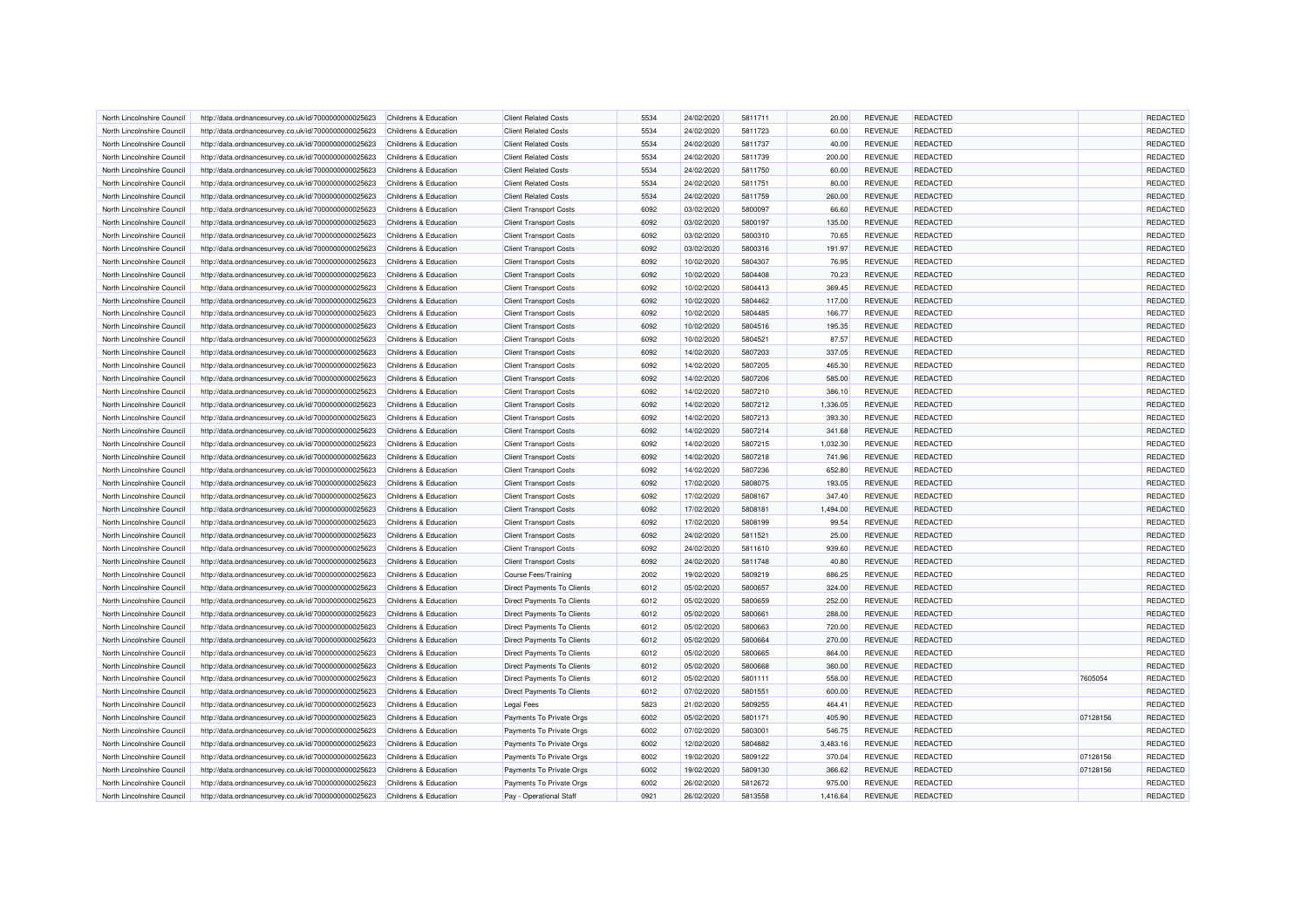| North Lincolnshire Council                               | http://data.ordnancesurvey.co.uk/id/7000000000025623 | Childrens & Education      | Pay - Operational Staff | 0921                           | 26/02/2020               | 5813559            | 1,416.64         | <b>REVENUE</b> | <b>REDACTED</b>             | REDACTED             |
|----------------------------------------------------------|------------------------------------------------------|----------------------------|-------------------------|--------------------------------|--------------------------|--------------------|------------------|----------------|-----------------------------|----------------------|
| North Lincolnshire Council                               | http://data.ordnancesurvey.co.uk/id/7000000000025623 | Childrens & Education      | Pay - Operational Staff | 0921                           | 26/02/2020               | 5813561            | 1,416.64         | <b>REVENUE</b> | REDACTED                    | REDACTED             |
| North Lincolnshire Council                               | http://data.ordnancesurvey.co.uk/id/7000000000025623 | Council Tax Payers Account | Refunds                 | <b>REFUND</b>                  | 03/02/2020               | 5800017            | 314.13           |                | REDACTED                    | REDACTED             |
| North Lincolnshire Council                               | http://data.ordnancesurvey.co.uk/id/7000000000025623 | Council Tax Payers Account | Refunds                 | <b>REFUND</b>                  | 03/02/2020               | 5800031            | 288.32           |                | REDACTED                    | REDACTED             |
| North Lincolnshire Council                               | http://data.ordnancesurvey.co.uk/id/7000000000025623 | Council Tax Payers Account | Refunds                 | REFUND                         | 03/02/2020               | 5800034            | 678.32           |                | REDACTED                    | REDACTED             |
| North Lincolnshire Council                               | http://data.ordnancesurvey.co.uk/id/7000000000025623 | Council Tax Payers Account | Refunds                 | <b>REFUND</b>                  | 03/02/2020               | 5800042            | 450.22           |                | <b>REDACTED</b>             | REDACTED             |
| North Lincolnshire Council                               | http://data.ordnancesurvey.co.uk/id/7000000000025623 | Council Tax Payers Account | Refunds                 | <b>REFUND</b>                  | 03/02/2020               | 5800048            | 550.27           |                | <b>REDACTED</b>             | REDACTED             |
| North Lincolnshire Council                               | http://data.ordnancesurvey.co.uk/id/7000000000025623 | Council Tax Payers Account | Refunds                 | <b>REFUND</b>                  | 06/02/2020               | 5802875            | 269.54           |                | REDACTED                    | REDACTED             |
| North Lincolnshire Council                               | http://data.ordnancesurvey.co.uk/id/7000000000025623 | Council Tax Payers Account | Refunds                 | <b>REFUND</b>                  | 06/02/2020               | 5802879            | 341.33           |                | <b>REDACTED</b>             | REDACTED             |
| North Lincolnshire Council                               | http://data.ordnancesurvey.co.uk/id/7000000000025623 | Council Tax Payers Account | Refunds                 | <b>REFUND</b>                  | 06/02/2020               | 5802884            | 637.02           |                | REDACTED                    | REDACTED             |
| North Lincolnshire Council                               | http://data.ordnancesurvey.co.uk/id/7000000000025623 | Council Tax Payers Account | Refunds                 | <b>REFUND</b>                  | 06/02/2020               | 5802887            | 312.11           |                | REDACTED                    | REDACTED             |
| North Lincolnshire Council                               | http://data.ordnancesurvey.co.uk/id/7000000000025623 | Council Tax Payers Account | Refunds                 | <b>REFUND</b>                  | 06/02/2020               | 5802892            | 298.08           |                | REDACTED                    | REDACTED             |
| North Lincolnshire Council                               | http://data.ordnancesurvey.co.uk/id/7000000000025623 | Council Tax Payers Account | Refunds                 | <b>REFUND</b>                  | 06/02/2020               | 5802897            | 251.19           |                | REDACTED                    | REDACTED             |
| North Lincolnshire Council                               | http://data.ordnancesurvey.co.uk/id/7000000000025623 | Council Tax Payers Account | Refunds                 | <b>REFUND</b>                  | 06/02/2020               | 5802899            | 602.80           |                | REDACTED                    | REDACTED             |
| North Lincolnshire Council                               | http://data.ordnancesurvey.co.uk/id/7000000000025623 | Council Tax Payers Account | Refunds                 | <b>REFUND</b>                  | 06/02/2020               | 5802901            | 750.76           |                | <b>REDACTED</b>             | REDACTED             |
| North Lincolnshire Council                               | http://data.ordnancesurvey.co.uk/id/7000000000025623 | Council Tax Payers Account | Refunds                 | <b>REFUND</b>                  | 06/02/2020               | 5802902            | 373.54           |                | <b>REDACTED</b>             | REDACTED             |
| North Lincolnshire Council                               | http://data.ordnancesurvey.co.uk/id/7000000000025623 | Council Tax Payers Account | Refunds                 | <b>REFUND</b>                  | 06/02/2020               | 5802906            | 285.73           |                | <b>REDACTED</b>             | REDACTED             |
| North Lincolnshire Council                               | http://data.ordnancesurvey.co.uk/id/7000000000025623 | Council Tax Payers Account | Refunds                 | <b>REFUND</b>                  | 06/02/2020               | 5802917            | 348.65           |                | <b>REDACTED</b>             | REDACTED             |
| North Lincolnshire Council                               | http://data.ordnancesurvey.co.uk/id/7000000000025623 | Council Tax Payers Account | Refunds                 | <b>REFUND</b>                  | 06/02/2020               | 5802918            | 268.87           |                | REDACTED                    | REDACTED             |
| North Lincolnshire Council                               | http://data.ordnancesurvey.co.uk/id/7000000000025623 | Council Tax Payers Account | Refunds                 | <b>REFUND</b>                  | 06/02/2020               | 5802919            | 1,424.28         |                | REDACTED                    | REDACTED             |
| North Lincolnshire Council                               | http://data.ordnancesurvey.co.uk/id/7000000000025623 | Council Tax Payers Account | Refunds                 | <b>REFUND</b>                  | 06/02/2020               | 5802777            | $-410.45$        |                | REDACTED                    | REDACTED             |
| North Lincolnshire Council                               | http://data.ordnancesurvey.co.uk/id/7000000000025623 | Council Tax Payers Account | Refunds                 | <b>REFUND</b>                  | 10/02/2020               | 5804885            | 278.29           |                | <b>REDACTED</b>             | REDACTED             |
| North Lincolnshire Council                               | http://data.ordnancesurvey.co.uk/id/7000000000025623 | Council Tax Payers Account | Refunds                 | <b>REFUND</b>                  | 10/02/2020               | 5804887            | 410.45           |                | <b>REDACTED</b>             | REDACTED             |
| North Lincolnshire Council                               | http://data.ordnancesurvey.co.uk/id/7000000000025623 | Council Tax Payers Account | Refunds                 | <b>REFUND</b>                  | 10/02/2020               | 5804889            | 459.46           |                | REDACTED                    | REDACTED             |
| North Lincolnshire Council                               | http://data.ordnancesurvey.co.uk/id/7000000000025623 | Council Tax Payers Account | Refunds                 | <b>REFUND</b>                  | 10/02/2020               | 5804890            | 295.93           |                | REDACTED                    | REDACTED             |
| North Lincolnshire Council                               | http://data.ordnancesurvey.co.uk/id/7000000000025623 | Council Tax Payers Account | Refunds                 | REFUND                         | 10/02/2020               | 5804896            | 515.67           |                | <b>REDACTED</b>             | REDACTED             |
| North Lincolnshire Council                               | http://data.ordnancesurvey.co.uk/id/7000000000025623 | Council Tax Payers Account | Refunds                 | <b>REFUND</b>                  | 10/02/2020               | 5804899            | 290.22           |                | REDACTED                    | REDACTED             |
| North Lincolnshire Council                               | http://data.ordnancesurvey.co.uk/id/7000000000025623 | Council Tax Payers Account | Refunds                 | <b>REFUND</b>                  | 10/02/2020               | 5804903            | 1,238.31         |                | REDACTED                    | REDACTED             |
| North Lincolnshire Council                               | http://data.ordnancesurvey.co.uk/id/7000000000025623 | Council Tax Payers Account | Refunds                 | <b>REFUND</b>                  | 10/02/2020               | 5804910            | 266.25           |                | REDACTED                    | REDACTED             |
| North Lincolnshire Council                               | http://data.ordnancesurvey.co.uk/id/7000000000025623 | Council Tax Payers Account | Refunds                 | <b>REFUND</b>                  | 10/02/2020               | 5804911            | 335.76           |                | REDACTED                    | REDACTED             |
| North Lincolnshire Council                               | http://data.ordnancesurvey.co.uk/id/7000000000025623 | Council Tax Payers Account | Refunds                 | <b>REFUND</b>                  | 10/02/2020               | 5804914            | 265.97           |                | REDACTED                    | REDACTED             |
| North Lincolnshire Council                               | http://data.ordnancesurvey.co.uk/id/7000000000025623 | Council Tax Payers Account | Refunds                 | <b>REFUND</b>                  | 10/02/2020               | 5804915            | 379.26           |                | REDACTED                    | REDACTED             |
| North Lincolnshire Council                               | http://data.ordnancesurvey.co.uk/id/7000000000025623 | Council Tax Payers Account | Refunds                 | <b>REFUND</b>                  | 10/02/2020               | 5804916            | 306.26           |                | REDACTED                    | REDACTED             |
| North Lincolnshire Council                               |                                                      |                            | Refunds                 | <b>REFUND</b>                  |                          | 5804919            | 283.36           |                |                             | REDACTED             |
|                                                          | http://data.ordnancesurvey.co.uk/id/7000000000025623 | Council Tax Payers Account |                         | REFUND                         | 10/02/2020               | 5804922            |                  |                | <b>REDACTED</b><br>REDACTED | REDACTED             |
| North Lincolnshire Council                               | http://data.ordnancesurvey.co.uk/id/7000000000025623 | Council Tax Payers Account | Refunds                 |                                | 10/02/2020               |                    | 399.68           |                | REDACTED                    |                      |
| North Lincolnshire Council                               | http://data.ordnancesurvey.co.uk/id/7000000000025623 | Council Tax Payers Account | Refunds                 | <b>REFUND</b>                  | 10/02/2020               | 5804923<br>5804928 | 266.09           |                |                             | REDACTED<br>REDACTED |
| North Lincolnshire Council<br>North Lincolnshire Council | http://data.ordnancesurvey.co.uk/id/7000000000025623 | Council Tax Payers Account | Refunds<br>Refunds      | REFUND<br><b>REFUND</b>        | 10/02/2020<br>10/02/2020 | 5804930            | 435.75<br>417.01 |                | REDACTED<br><b>REDACTED</b> | REDACTED             |
|                                                          | http://data.ordnancesurvey.co.uk/id/7000000000025623 | Council Tax Payers Account |                         |                                |                          | 5804932            |                  |                |                             |                      |
| North Lincolnshire Council                               | http://data.ordnancesurvey.co.uk/id/7000000000025623 | Council Tax Payers Account | Refunds                 | <b>REFUND</b><br><b>REFUND</b> | 10/02/2020<br>10/02/2020 | 5804938            | 350.53<br>450.11 |                | REDACTED                    | REDACTED<br>REDACTED |
| North Lincolnshire Council                               | http://data.ordnancesurvey.co.uk/id/7000000000025623 | Council Tax Payers Account | Refunds                 |                                |                          |                    |                  |                | REDACTED                    |                      |
| North Lincolnshire Council                               | http://data.ordnancesurvey.co.uk/id/7000000000025623 | Council Tax Payers Account | Refunds                 | <b>REFUND</b>                  | 10/02/2020               | 5804939            | 2,611.03         |                | REDACTED                    | REDACTED             |
| North Lincolnshire Council                               | http://data.ordnancesurvey.co.uk/id/7000000000025623 | Council Tax Payers Account | Refunds                 | <b>REFUND</b>                  | 10/02/2020               | 5804943            | 292.81           |                | <b>REDACTED</b>             | REDACTED             |
| North Lincolnshire Council                               | http://data.ordnancesurvey.co.uk/id/7000000000025623 | Council Tax Payers Account | Refunds                 | <b>REFUND</b>                  | 13/02/2020               | 5806933            | 729.00           |                | REDACTED                    | REDACTED             |
| North Lincolnshire Council                               | http://data.ordnancesurvey.co.uk/id/7000000000025623 | Council Tax Payers Account | Refunds                 | <b>REFUND</b>                  | 13/02/2020               | 5806934            | 267.93           |                | REDACTED                    | REDACTED             |
| North Lincolnshire Council                               | http://data.ordnancesurvey.co.uk/id/7000000000025623 | Council Tax Payers Account | Refunds                 | <b>REFUND</b>                  | 13/02/2020               | 5806935            | 1,460.14         |                | REDACTED                    | REDACTED             |
| North Lincolnshire Council                               | http://data.ordnancesurvey.co.uk/id/7000000000025623 | Council Tax Payers Account | Refunds                 | <b>REFUND</b>                  | 13/02/2020               | 5806937            | 403.10           |                | <b>REDACTED</b>             | REDACTED             |
| North Lincolnshire Council                               | http://data.ordnancesurvey.co.uk/id/7000000000025623 | Council Tax Payers Account | Refunds                 | <b>REFUND</b>                  | 13/02/2020               | 5806945            | 337.53           |                | REDACTED                    | REDACTED             |
| North Lincolnshire Council                               | http://data.ordnancesurvey.co.uk/id/7000000000025623 | Council Tax Payers Account | Refunds                 | <b>REFUND</b>                  | 13/02/2020               | 5806947            | 1,000.26         |                | <b>REDACTED</b>             | REDACTED             |
| North Lincolnshire Council                               | http://data.ordnancesurvey.co.uk/id/7000000000025623 | Council Tax Payers Account | Refunds                 | <b>REFUND</b>                  | 13/02/2020               | 5806949            | 1,131.11         |                | <b>REDACTED</b>             | REDACTED             |
| North Lincolnshire Council                               | http://data.ordnancesurvey.co.uk/id/7000000000025623 | Council Tax Payers Account | Refunds                 | <b>REFUND</b>                  | 13/02/2020               | 5806950            | 454.63           |                | <b>REDACTED</b>             | <b>REDACTED</b>      |
| North Lincolnshire Council                               | http://data.ordnancesurvey.co.uk/id/7000000000025623 | Council Tax Payers Account | Refunds                 | <b>REFUND</b>                  | 13/02/2020               | 5806952            | 370.17           |                | REDACTED                    | REDACTED             |
| North Lincolnshire Council                               | http://data.ordnancesurvey.co.uk/id/7000000000025623 | Council Tax Payers Account | Refunds                 | <b>REFUND</b>                  | 13/02/2020               | 5806961            | 524.21           |                | REDACTED                    | REDACTED             |
| North Lincolnshire Council                               | http://data.ordnancesurvey.co.uk/id/7000000000025623 | Council Tax Payers Account | Refunds                 | <b>REFUND</b>                  | 13/02/2020               | 5806962            | 1,448.07         |                | REDACTED                    | REDACTED             |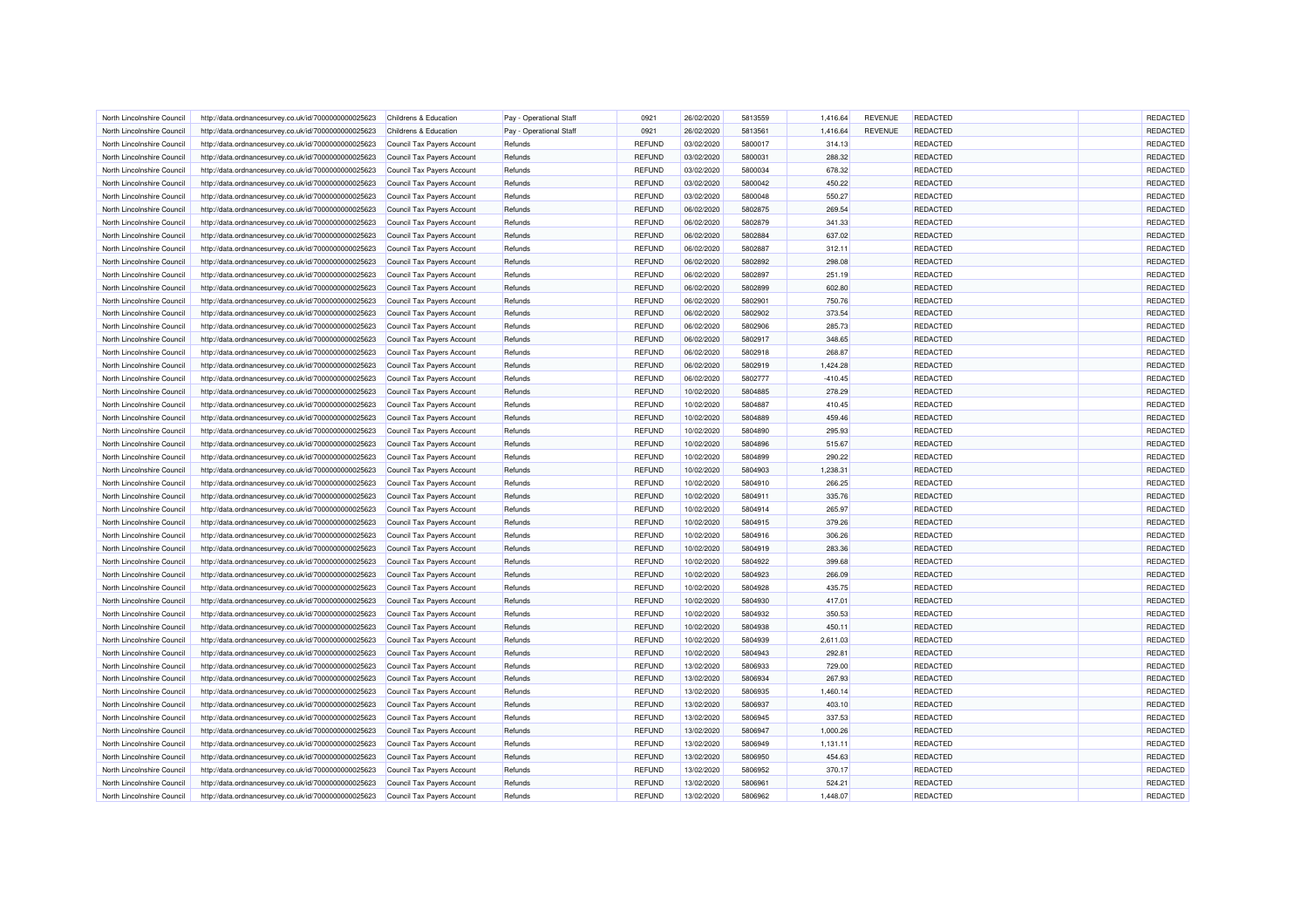| North Lincolnshire Council | http://data.ordnancesurvey.co.uk/id/7000000000025623                                                         | Council Tax Payers Account | Refunds | <b>REFUND</b> | 13/02/2020 | 5806966 | 1,657.86    | <b>REDACTED</b> | REDACTED |
|----------------------------|--------------------------------------------------------------------------------------------------------------|----------------------------|---------|---------------|------------|---------|-------------|-----------------|----------|
| North Lincolnshire Council | http://data.ordnancesurvey.co.uk/id/7000000000025623                                                         | Council Tax Payers Account | Refunds | <b>REFUND</b> | 13/02/2020 | 5806972 | 280.67      | <b>REDACTED</b> | REDACTED |
| North Lincolnshire Council | http://data.ordnancesurvey.co.uk/id/7000000000025623                                                         | Council Tax Payers Account | Refunds | <b>REFUND</b> | 13/02/2020 | 5806978 | 530.52      | REDACTED        | REDACTED |
| North Lincolnshire Council | http://data.ordnancesurvey.co.uk/id/7000000000025623                                                         | Council Tax Payers Account | Refunds | <b>REFUND</b> | 13/02/2020 | 5806981 | 274.56      | REDACTED        | REDACTED |
| North Lincolnshire Council |                                                                                                              |                            | Refunds | <b>REFUND</b> | 13/02/2020 | 5806982 | 423.55      | REDACTED        | REDACTED |
|                            | http://data.ordnancesurvey.co.uk/id/7000000000025623                                                         | Council Tax Payers Account |         | <b>REFUND</b> |            | 5806986 | 693.80      | <b>REDACTED</b> | REDACTED |
| North Lincolnshire Council | http://data.ordnancesurvey.co.uk/id/7000000000025623                                                         | Council Tax Payers Account | Refunds |               | 13/02/2020 |         |             |                 |          |
| North Lincolnshire Council | http://data.ordnancesurvey.co.uk/id/7000000000025623                                                         | Council Tax Payers Account | Refunds | <b>REFUND</b> | 13/02/2020 | 5806995 | 368.83      | <b>REDACTED</b> | REDACTED |
| North Lincolnshire Council | http://data.ordnancesurvey.co.uk/id/7000000000025623                                                         | Council Tax Payers Account | Refunds | <b>REFUND</b> | 13/02/2020 | 5807000 | 384.85      | REDACTED        | REDACTED |
| North Lincolnshire Council | http://data.ordnancesurvey.co.uk/id/7000000000025623                                                         | Council Tax Payers Account | Refunds | <b>REFUND</b> | 13/02/2020 | 5807003 | 407.17      | <b>REDACTED</b> | REDACTED |
| North Lincolnshire Council | http://data.ordnancesurvey.co.uk/id/7000000000025623                                                         | Council Tax Payers Account | Refunds | <b>REFUND</b> | 13/02/2020 | 5807007 | 784.41      | <b>REDACTED</b> | REDACTED |
| North Lincolnshire Council | http://data.ordnancesurvey.co.uk/id/7000000000025623                                                         | Council Tax Payers Account | Refunds | <b>REFUND</b> | 13/02/2020 | 5807011 | 403.64      | REDACTED        | REDACTED |
| North Lincolnshire Council | http://data.ordnancesurvey.co.uk/id/7000000000025623                                                         | Council Tax Payers Account | Refunds | <b>REFUND</b> | 13/02/2020 | 5807013 | 307.02      | REDACTED        | REDACTED |
| North Lincolnshire Council | http://data.ordnancesurvey.co.uk/id/7000000000025623                                                         | Council Tax Payers Account | Refunds | <b>REFUND</b> | 13/02/2020 | 5807016 | 252.49      | REDACTED        | REDACTED |
| North Lincolnshire Council | http://data.ordnancesurvey.co.uk/id/7000000000025623                                                         | Council Tax Payers Account | Refunds | <b>REFUND</b> | 13/02/2020 | 5807019 | 566.27      | REDACTED        | REDACTED |
| North Lincolnshire Council | http://data.ordnancesurvey.co.uk/id/7000000000025623                                                         | Council Tax Payers Account | Refunds | <b>REFUND</b> | 13/02/2020 | 5807021 | 273.76      | <b>REDACTED</b> | REDACTED |
| North Lincolnshire Council | http://data.ordnancesurvey.co.uk/id/7000000000025623                                                         | Council Tax Payers Account | Refunds | <b>REFUND</b> | 13/02/2020 | 5807024 | 266.80      | REDACTED        | REDACTED |
| North Lincolnshire Council | http://data.ordnancesurvey.co.uk/id/7000000000025623                                                         | Council Tax Payers Account | Refunds | <b>REFUND</b> | 13/02/2020 | 5807031 | 499.26      | <b>REDACTED</b> | REDACTED |
| North Lincolnshire Council | http://data.ordnancesurvey.co.uk/id/7000000000025623                                                         | Council Tax Payers Account | Refunds | <b>REFUND</b> | 17/02/2020 | 5808556 | 1,172.41    | <b>REDACTED</b> | REDACTED |
| North Lincolnshire Council | http://data.ordnancesurvey.co.uk/id/7000000000025623                                                         | Council Tax Payers Account | Refunds | <b>REFUND</b> | 17/02/2020 | 5808558 | 1,081.80    | REDACTED        | REDACTED |
| North Lincolnshire Council | http://data.ordnancesurvey.co.uk/id/7000000000025623                                                         | Council Tax Payers Account | Refunds | <b>REFUND</b> | 17/02/2020 | 5808559 | 720.00      | REDACTED        | REDACTED |
| North Lincolnshire Council | http://data.ordnancesurvey.co.uk/id/7000000000025623                                                         | Council Tax Payers Account | Refunds | <b>REFUND</b> | 17/02/2020 | 5808562 | 1,229.95    | <b>REDACTED</b> | REDACTED |
| North Lincolnshire Council | http://data.ordnancesurvey.co.uk/id/7000000000025623                                                         | Council Tax Payers Account | Refunds | <b>REFUND</b> | 17/02/2020 | 5808567 | 386.98      | REDACTED        | REDACTED |
| North Lincolnshire Council | http://data.ordnancesurvey.co.uk/id/7000000000025623                                                         | Council Tax Payers Account | Refunds | <b>REFUND</b> | 17/02/2020 | 5808570 | 1,139.16    | <b>REDACTED</b> | REDACTED |
| North Lincolnshire Council | http://data.ordnancesurvey.co.uk/id/7000000000025623                                                         | Council Tax Payers Account | Refunds | <b>REFUND</b> | 17/02/2020 | 5808572 | 461.69      | REDACTED        | REDACTED |
| North Lincolnshire Council | http://data.ordnancesurvey.co.uk/id/7000000000025623                                                         | Council Tax Payers Account | Refunds | <b>REFUND</b> | 17/02/2020 | 5808577 | 368.69      | REDACTED        | REDACTED |
| North Lincolnshire Council | http://data.ordnancesurvey.co.uk/id/7000000000025623                                                         | Council Tax Payers Account | Refunds | <b>REFUND</b> | 17/02/2020 | 5808579 | 283.45      | REDACTED        | REDACTED |
| North Lincolnshire Council | http://data.ordnancesurvey.co.uk/id/7000000000025623                                                         | Council Tax Payers Account | Refunds | <b>REFUND</b> | 17/02/2020 | 5808580 | 296.72      | <b>REDACTED</b> | REDACTED |
| North Lincolnshire Council | http://data.ordnancesurvey.co.uk/id/7000000000025623                                                         | Council Tax Payers Account | Refunds | <b>REFUND</b> | 17/02/2020 | 5808582 | 290.34      | REDACTED        | REDACTED |
| North Lincolnshire Council |                                                                                                              |                            | Refunds | <b>REFUND</b> | 19/02/2020 | 5802916 | 294.90      | <b>REDACTED</b> | REDACTED |
| North Lincolnshire Council | http://data.ordnancesurvey.co.uk/id/7000000000025623<br>http://data.ordnancesurvey.co.uk/id/7000000000025623 | Council Tax Payers Account | Refunds | <b>REFUND</b> | 19/02/2020 | 5809965 | $-294.90$   | REDACTED        | REDACTED |
|                            |                                                                                                              | Council Tax Payers Account |         |               |            |         |             |                 |          |
| North Lincolnshire Council | http://data.ordnancesurvey.co.uk/id/7000000000025623                                                         | Council Tax Payers Account | Refunds | <b>REFUND</b> | 20/02/2020 | 5810237 | 253.93      | REDACTED        | REDACTED |
| North Lincolnshire Council | http://data.ordnancesurvey.co.uk/id/7000000000025623                                                         | Council Tax Payers Account | Refunds | <b>REFUND</b> | 20/02/2020 | 5810240 | 1,199.06    | REDACTED        | REDACTED |
| North Lincolnshire Council | http://data.ordnancesurvey.co.uk/id/7000000000025623                                                         | Council Tax Payers Account | Refunds | <b>REFUND</b> | 20/02/2020 | 5810242 | 271.92      | <b>REDACTED</b> | REDACTED |
| North Lincolnshire Council | http://data.ordnancesurvey.co.uk/id/7000000000025623                                                         | Council Tax Payers Account | Refunds | <b>REFUND</b> | 20/02/2020 | 5810243 | 464.93      | <b>REDACTED</b> | REDACTED |
| North Lincolnshire Council | http://data.ordnancesurvey.co.uk/id/7000000000025623                                                         | Council Tax Payers Account | Refunds | <b>REFUND</b> | 20/02/2020 | 5810246 | 254.23      | REDACTED        | REDACTED |
| North Lincolnshire Council | http://data.ordnancesurvey.co.uk/id/7000000000025623                                                         | Council Tax Payers Account | Refunds | <b>REFUND</b> | 20/02/2020 | 5810249 | 583.18      | <b>REDACTED</b> | REDACTED |
| North Lincolnshire Council | http://data.ordnancesurvey.co.uk/id/7000000000025623                                                         | Council Tax Payers Account | Refunds | <b>REFUND</b> | 20/02/2020 | 5810251 | 300.65      | <b>REDACTED</b> | REDACTED |
| North Lincolnshire Council | http://data.ordnancesurvey.co.uk/id/7000000000025623                                                         | Council Tax Payers Account | Refunds | <b>REFUND</b> | 20/02/2020 | 5810252 | 339.29      | REDACTED        | REDACTED |
| North Lincolnshire Council | http://data.ordnancesurvey.co.uk/id/7000000000025623                                                         | Council Tax Payers Account | Refunds | <b>REFUND</b> | 20/02/2020 | 5810253 | 281.96      | <b>REDACTED</b> | REDACTED |
| North Lincolnshire Council | http://data.ordnancesurvey.co.uk/id/7000000000025623                                                         | Council Tax Payers Account | Refunds | <b>REFUND</b> | 20/02/2020 | 5810259 | 519.10      | REDACTED        | REDACTED |
| North Lincolnshire Council | http://data.ordnancesurvey.co.uk/id/7000000000025623                                                         | Council Tax Payers Account | Refunds | <b>REFUND</b> | 20/02/2020 | 5810261 | 488.28      | <b>REDACTED</b> | REDACTED |
| North Lincolnshire Council | http://data.ordnancesurvey.co.uk/id/7000000000025623                                                         | Council Tax Payers Account | Refunds | <b>REFUND</b> | 20/02/2020 | 5810270 | 352.57      | REDACTED        | REDACTED |
| North Lincolnshire Council | http://data.ordnancesurvey.co.uk/id/7000000000025623                                                         | Council Tax Payers Account | Refunds | <b>REFUND</b> | 20/02/2020 | 5810275 | 290.02      | <b>REDACTED</b> | REDACTED |
| North Lincolnshire Council | http://data.ordnancesurvey.co.uk/id/7000000000025623                                                         | Council Tax Payers Account | Refunds | <b>REFUND</b> | 20/02/2020 | 5810276 | 818.13      | REDACTED        | REDACTED |
| North Lincolnshire Council | http://data.ordnancesurvey.co.uk/id/7000000000025623                                                         | Council Tax Payers Account | Refunds | <b>REFUND</b> | 20/02/2020 | 5810277 | 453.47      | <b>REDACTED</b> | REDACTED |
| North Lincolnshire Council | http://data.ordnancesurvey.co.uk/id/7000000000025623                                                         | Council Tax Payers Account | Refunds | <b>REFUND</b> | 20/02/2020 | 5810281 | 273.79      | REDACTED        | REDACTED |
| North Lincolnshire Council | http://data.ordnancesurvey.co.uk/id/7000000000025623                                                         | Council Tax Payers Account | Refunds | <b>REFUND</b> | 20/02/2020 | 5810284 | 4,079.44    | REDACTED        | REDACTED |
| North Lincolnshire Council | http://data.ordnancesurvey.co.uk/id/7000000000025623                                                         | Council Tax Payers Account | Refunds | <b>REFUND</b> | 20/02/2020 | 5810291 | 958.82      | REDACTED        | REDACTED |
| North Lincolnshire Council | http://data.ordnancesurvey.co.uk/id/7000000000025623                                                         | Council Tax Payers Account | Refunds | <b>REFUND</b> | 20/02/2020 | 5810295 | 250.06      | <b>REDACTED</b> | REDACTED |
| North Lincolnshire Council | http://data.ordnancesurvey.co.uk/id/7000000000025623                                                         | Council Tax Payers Account | Refunds | <b>REFUND</b> | 20/02/2020 | 5810297 | 1,193.74    | <b>REDACTED</b> | REDACTED |
| North Lincolnshire Council | http://data.ordnancesurvey.co.uk/id/7000000000025623                                                         | Council Tax Payers Account | Refunds | <b>REFUND</b> | 20/02/2020 | 5810574 | $-3,004.50$ | REDACTED        | REDACTED |
| North Lincolnshire Council | http://data.ordnancesurvey.co.uk/id/7000000000025623                                                         | Council Tax Payers Account | Refunds | <b>REFUND</b> | 24/02/2020 | 5812074 | 525.00      | REDACTED        | REDACTED |
| North Lincolnshire Council | http://data.ordnancesurvey.co.uk/id/7000000000025623                                                         | Council Tax Payers Account | Refunds | <b>REFUND</b> | 24/02/2020 | 5812076 | 538.35      | <b>REDACTED</b> | REDACTED |
|                            |                                                                                                              |                            |         |               |            |         |             |                 |          |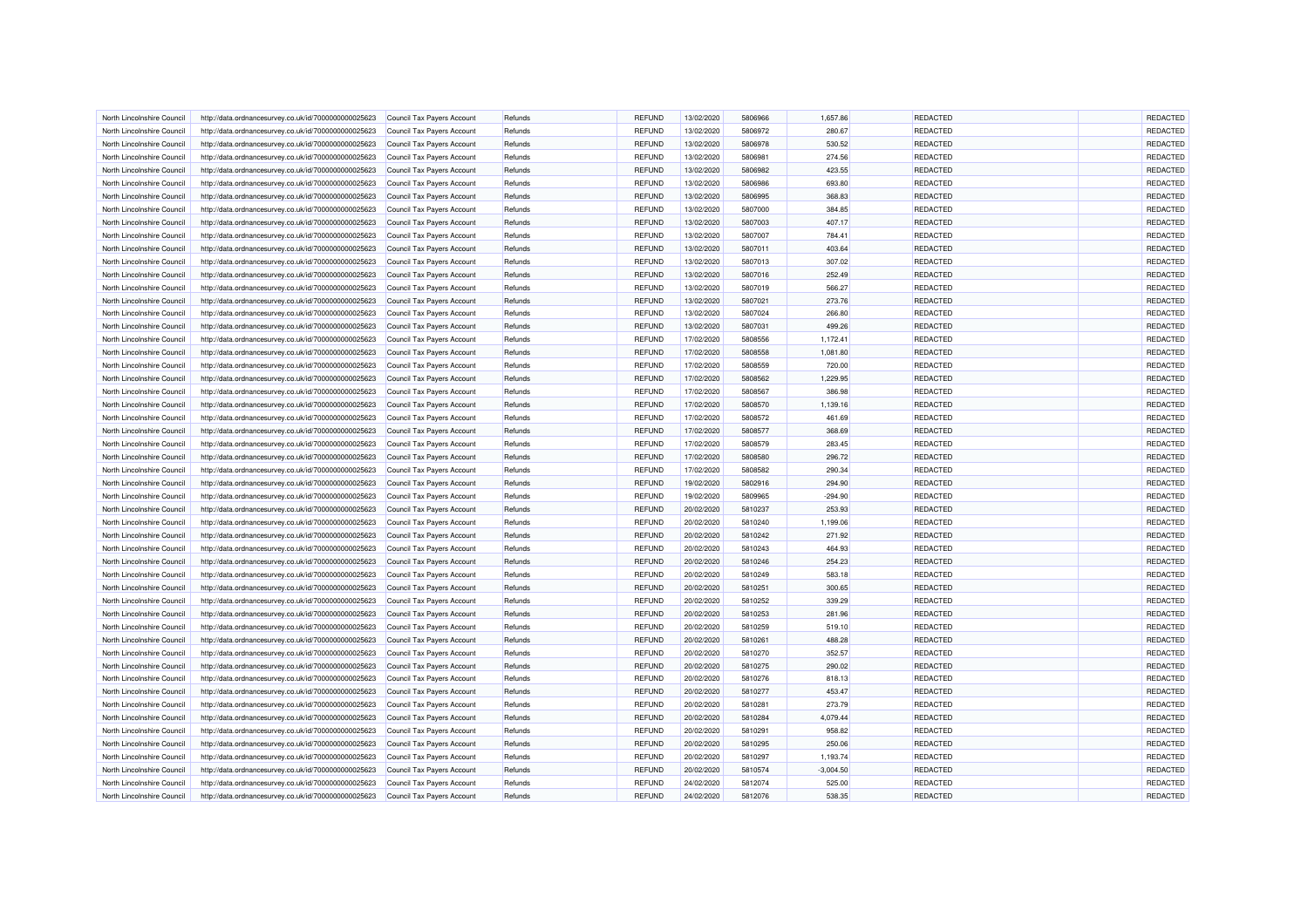| North Lincolnshire Council | http://data.ordnancesurvey.co.uk/id/7000000000025623 | Council Tax Payers Account            | Refunds                        | <b>REFUND</b> | 24/02/2020 | 5812077 | 659.85      |                | <b>REDACTED</b> | REDACTED |
|----------------------------|------------------------------------------------------|---------------------------------------|--------------------------------|---------------|------------|---------|-------------|----------------|-----------------|----------|
| North Lincolnshire Council | http://data.ordnancesurvey.co.uk/id/7000000000025623 | Council Tax Payers Account            | Refunds                        | <b>REFUND</b> | 24/02/2020 | 5812079 | 570.80      |                | REDACTED        | REDACTED |
| North Lincolnshire Council | http://data.ordnancesurvey.co.uk/id/7000000000025623 | Council Tax Payers Account            | Refunds                        | <b>REFUND</b> | 24/02/2020 | 5812104 | 284.33      |                | <b>REDACTED</b> | REDACTED |
| North Lincolnshire Council | http://data.ordnancesurvey.co.uk/id/7000000000025623 | Council Tax Payers Account            | Refunds                        | <b>REFUND</b> | 24/02/2020 | 5812108 | 331.71      |                | REDACTED        | REDACTED |
| North Lincolnshire Council | http://data.ordnancesurvey.co.uk/id/7000000000025623 | Council Tax Payers Account            | Refunds                        | REFUND        | 24/02/2020 | 5812113 | 256.53      |                | <b>REDACTED</b> | REDACTED |
| North Lincolnshire Council | http://data.ordnancesurvey.co.uk/id/7000000000025623 | Council Tax Payers Account            | Refunds                        | <b>REFUND</b> | 24/02/2020 | 5812117 | 343.76      |                | REDACTED        | REDACTED |
| North Lincolnshire Council | http://data.ordnancesurvey.co.uk/id/7000000000025623 | Council Tax Payers Account            | Refunds                        | <b>REFUND</b> | 24/02/2020 | 5812119 | 633.92      |                | <b>REDACTED</b> | REDACTED |
| North Lincolnshire Council | http://data.ordnancesurvey.co.uk/id/7000000000025623 | Council Tax Payers Account            | Refunds                        | <b>REFUND</b> | 24/02/2020 | 5812121 | 449.32      |                | REDACTED        | REDACTED |
| North Lincolnshire Council | http://data.ordnancesurvey.co.uk/id/7000000000025623 | Council Tax Pavers Account            | Refunds                        | <b>REFUND</b> | 24/02/2020 | 5812123 | 343.26      |                | REDACTED        | REDACTED |
| North Lincolnshire Council | http://data.ordnancesurvey.co.uk/id/7000000000025623 | Council Tax Payers Account            | Refunds                        | <b>REFUND</b> | 24/02/2020 | 5812124 | 791.56      |                | REDACTED        | REDACTED |
| North Lincolnshire Council | http://data.ordnancesurvey.co.uk/id/7000000000025623 | Council Tax Payers Account            | Refunds                        | <b>REFUND</b> | 24/02/2020 | 5812129 | 536.87      |                | REDACTED        | REDACTED |
| North Lincolnshire Council | http://data.ordnancesurvey.co.uk/id/7000000000025623 | Council Tax Payers Account            | Refunds                        | <b>REFUND</b> | 24/02/2020 | 5812130 | 535.57      |                | REDACTED        | REDACTED |
| North Lincolnshire Council | http://data.ordnancesurvey.co.uk/id/7000000000025623 | Council Tax Payers Account            | Refunds                        | <b>REFUND</b> | 24/02/2020 | 5812137 | 257.56      |                | REDACTED        | REDACTED |
| North Lincolnshire Council | http://data.ordnancesurvey.co.uk/id/7000000000025623 | Council Tax Payers Account            | Refunds                        | <b>REFUND</b> | 27/02/2020 | 5813748 | 498.70      |                | REDACTED        | REDACTED |
| North Lincolnshire Council | http://data.ordnancesurvey.co.uk/id/7000000000025623 | Council Tax Payers Account            | Refunds                        | <b>REFUND</b> | 27/02/2020 | 5813753 | 746.62      |                | <b>REDACTED</b> | REDACTED |
| North Lincolnshire Council | http://data.ordnancesurvey.co.uk/id/7000000000025623 | Council Tax Payers Account            | Refunds                        | <b>REFUND</b> | 27/02/2020 | 5813762 | 440.00      |                | <b>REDACTED</b> | REDACTED |
| North Lincolnshire Council | http://data.ordnancesurvey.co.uk/id/7000000000025623 | Council Tax Payers Account            | Refunds                        | <b>REFUND</b> | 27/02/2020 | 5813766 | 1,333.08    |                | REDACTED        | REDACTED |
| North Lincolnshire Council | http://data.ordnancesurvey.co.uk/id/7000000000025623 | Council Tax Payers Account            | Refunds                        | <b>REFUND</b> | 27/02/2020 | 5813770 | 460.52      |                | REDACTED        | REDACTED |
| North Lincolnshire Council | http://data.ordnancesurvey.co.uk/id/7000000000025623 | Council Tax Payers Account            | Refunds                        | <b>REFUND</b> | 27/02/2020 | 5813776 | 417.89      |                | <b>REDACTED</b> | REDACTED |
| North Lincolnshire Council | http://data.ordnancesurvey.co.uk/id/7000000000025623 | Council Tax Payers Account            | Refunds                        | <b>REFUND</b> | 27/02/2020 | 5813778 | 271.64      |                | REDACTED        | REDACTED |
| North Lincolnshire Council |                                                      |                                       | Refunds                        | <b>REFUND</b> | 27/02/2020 | 5813785 | 735.60      |                | REDACTED        | REDACTED |
| North Lincolnshire Council | http://data.ordnancesurvey.co.uk/id/7000000000025623 | Council Tax Payers Account            | Refunds                        | <b>REFUND</b> | 27/02/2020 | 5813792 | 936.11      |                | <b>REDACTED</b> | REDACTED |
|                            | http://data.ordnancesurvey.co.uk/id/7000000000025623 | Council Tax Payers Account            |                                |               |            |         |             |                |                 |          |
| North Lincolnshire Council | http://data.ordnancesurvey.co.uk/id/7000000000025623 | Council Tax Payers Account            | Refunds                        | <b>REFUND</b> | 27/02/2020 | 5813794 | 293.97      |                | REDACTED        | REDACTED |
| North Lincolnshire Council | http://data.ordnancesurvey.co.uk/id/7000000000025623 | Council Tax Payers Account            | Refunds                        | <b>REFUND</b> | 27/02/2020 | 5813797 | 721.05      |                | REDACTED        | REDACTED |
| North Lincolnshire Council | http://data.ordnancesurvey.co.uk/id/7000000000025623 | Council Tax Payers Account            | Refunds                        | <b>REFUND</b> | 27/02/2020 | 5813798 | 511.19      |                | REDACTED        | REDACTED |
| North Lincolnshire Council | http://data.ordnancesurvey.co.uk/id/7000000000025623 | Council Tax Payers Account            | Refunds                        | <b>REFUND</b> | 27/02/2020 | 5813802 | 334.92      |                | <b>REDACTED</b> | REDACTED |
| North Lincolnshire Council | http://data.ordnancesurvey.co.uk/id/7000000000025623 | Council Tax Payers Account            | Refunds                        | <b>REFUND</b> | 27/02/2020 | 5813803 | 277.15      |                | REDACTED        | REDACTED |
| North Lincolnshire Council | http://data.ordnancesurvey.co.uk/id/7000000000025623 | Council Tax Payers Account            | Refunds                        | <b>REFUND</b> | 27/02/2020 | 5813810 | 505.67      |                | REDACTED        | REDACTED |
| North Lincolnshire Council | http://data.ordnancesurvey.co.uk/id/7000000000025623 | Council Tax Payers Account            | Refunds                        | <b>REFUND</b> | 27/02/2020 | 5813815 | 369.60      |                | REDACTED        | REDACTED |
| North Lincolnshire Council | http://data.ordnancesurvey.co.uk/id/7000000000025623 | Council Tax Payers Account            | Refunds                        | <b>REFUND</b> | 27/02/2020 | 5813825 | 1.032.61    |                | REDACTED        | REDACTED |
| North Lincolnshire Council | http://data.ordnancesurvey.co.uk/id/7000000000025623 | Culture, Env, Reg & Planning Cap      | <b>Other Costs</b>             | A085          | 18/02/2020 | 5807557 | 296.95      | CAPITAL        | REDACTED        | REDACTED |
| North Lincolnshire Council | http://data.ordnancesurvey.co.uk/id/7000000000025623 | Culture, Env, Reg & Planning Cap      | <b>Other Costs</b>             | A085          | 18/02/2020 | 5808636 | $-296.95$   | CAPITAL        | REDACTED        | REDACTED |
| North Lincolnshire Council | http://data.ordnancesurvey.co.uk/id/7000000000025623 | Culture, Env, Reg & Planning Cap      | <b>Other Costs</b>             | A085          | 12/03/2020 | 5805764 | 2,052.00    | CAPITAL        | <b>REDACTED</b> | REDACTED |
| North Lincolnshire Council | http://data.ordnancesurvey.co.uk/id/7000000000025623 | <b>Culture &amp; Related Services</b> | Subsistence & Expenses (Staff) | 5720          | 21/02/2020 | 5810214 | 333.04      | <b>REVENUE</b> | <b>REDACTED</b> | REDACTED |
| North Lincolnshire Council | http://data.ordnancesurvey.co.uk/id/7000000000025623 | Fin&Inv I&E                           | Other Supplies & Services      | 5799          | 07/02/2020 | 5804082 | $-582.00$   | <b>REVENUE</b> | REDACTED        | REDACTED |
| North Lincolnshire Council | http://data.ordnancesurvey.co.uk/id/7000000000025623 | <b>Housing Services</b>               | Gen Office Exp (Incl Postage)  | 5603          | 07/02/2020 | 5803003 | 819.69      | <b>REVENUE</b> | <b>REDACTED</b> | REDACTED |
| North Lincolnshire Council | http://data.ordnancesurvey.co.uk/id/7000000000025623 | <b>Housing Services</b>               | Gen Office Exp (Incl Postage)  | 5603          | 07/02/2020 | 5803020 | 371.23      | <b>REVENUE</b> | REDACTED        | REDACTED |
| North Lincolnshire Council | http://data.ordnancesurvey.co.uk/id/7000000000025623 | <b>Housing Services</b>               | Gen Office Exp (Incl Postage)  | 5603          | 07/02/2020 | 5803022 | 300.00      | <b>REVENUE</b> | <b>REDACTED</b> | REDACTED |
| North Lincolnshire Council | http://data.ordnancesurvey.co.uk/id/7000000000025623 | <b>Housing Services</b>               | Gen Office Exp (Incl Postage)  | 5603          | 07/02/2020 | 5803025 | 377.67      | REVENUE        | <b>REDACTED</b> | REDACTED |
| North Lincolnshire Council | http://data.ordnancesurvey.co.uk/id/7000000000025623 | <b>Housing Services</b>               | Gen Office Exp (Incl Postage)  | 5603          | 07/02/2020 | 5803030 | 286.32      | <b>REVENUE</b> | REDACTED        | REDACTED |
| North Lincolnshire Council | http://data.ordnancesurvey.co.uk/id/7000000000025623 | <b>Housing Services</b>               | Gen Office Exp (Incl Postage)  | 5603          | 12/02/2020 | 5805462 | 951.92      | REVENUE        | <b>REDACTED</b> | REDACTED |
| North Lincolnshire Council | http://data.ordnancesurvey.co.uk/id/7000000000025623 | <b>Housing Services</b>               | Gen Office Exp (Incl Postage)  | 5603          | 12/02/2020 | 5805465 | 475.89      | <b>REVENUE</b> | <b>REDACTED</b> | REDACTED |
| North Lincolnshire Council | http://data.ordnancesurvey.co.uk/id/7000000000025623 | <b>Housing Services</b>               | Gen Office Exp (Incl Postage)  | 5603          | 12/02/2020 | 5805466 | 648.72      | <b>REVENUE</b> | REDACTED        | REDACTED |
| North Lincolnshire Council | http://data.ordnancesurvey.co.uk/id/7000000000025623 | <b>Housing Services</b>               | Gen Office Exp (Incl Postage)  | 5603          | 14/02/2020 | 5807271 | 459.96      | <b>REVENUE</b> | <b>REDACTED</b> | REDACTED |
| North Lincolnshire Council | http://data.ordnancesurvey.co.uk/id/7000000000025623 | <b>Housing Services</b>               | Gen Office Exp (Incl Postage)  | 5603          | 19/02/2020 | 5809555 | 1,067.34    | <b>REVENUE</b> | REDACTED        | REDACTED |
| North Lincolnshire Council | http://data.ordnancesurvey.co.uk/id/7000000000025623 | <b>Housing Services</b>               | Gen Office Exp (Incl Postage)  | 5603          | 19/02/2020 | 5809559 | 800.00      | <b>REVENUE</b> | <b>REDACTED</b> | REDACTED |
| North Lincolnshire Council | http://data.ordnancesurvey.co.uk/id/7000000000025623 | <b>Housing Services</b>               | Gen Office Exp (Incl Postage)  | 5603          | 19/02/2020 | 5809563 | 603.56      | <b>REVENUE</b> | REDACTED        | REDACTED |
| North Lincolnshire Council | http://data.ordnancesurvey.co.uk/id/7000000000025623 | <b>Housing Services</b>               | Gen Office Exp (Incl Postage)  | 5603          | 21/02/2020 | 5810626 | 962.65      | <b>REVENUE</b> | <b>REDACTED</b> | REDACTED |
| North Lincolnshire Council | http://data.ordnancesurvey.co.uk/id/7000000000025623 | <b>Housing Services</b>               | Gen Office Exp (Incl Postage)  | 5603          | 28/02/2020 | 5813937 | 273.12      | <b>REVENUE</b> | <b>REDACTED</b> | REDACTED |
| North Lincolnshire Council | http://data.ordnancesurvey.co.uk/id/7000000000025623 | <b>Housing Services</b>               | <b>Rent Allowance</b>          | 6491          | 21/02/2020 | 5810213 | 450.14      | <b>REVENUE</b> | <b>REDACTED</b> | REDACTED |
| North Lincolnshire Council | http://data.ordnancesurvey.co.uk/id/7000000000025623 | Nndr Payers Account                   | Refunds                        | <b>REFUND</b> | 05/02/2020 | 5802379 | $-1,036.54$ |                | REDACTED        | REDACTED |
| North Lincolnshire Council | http://data.ordnancesurvey.co.uk/id/7000000000025623 | Nndr Payers Account                   | Refunds                        | <b>REFUND</b> | 07/02/2020 | 580351  | 374.00      |                | REDACTED        | REDACTED |
| North Lincolnshire Council | http://data.ordnancesurvey.co.uk/id/7000000000025623 | Nndr Payers Account                   | Refunds                        | <b>REFUND</b> | 07/02/2020 | 5803512 | 5,114.58    |                | REDACTED        | REDACTED |
|                            |                                                      |                                       |                                |               |            |         |             |                |                 |          |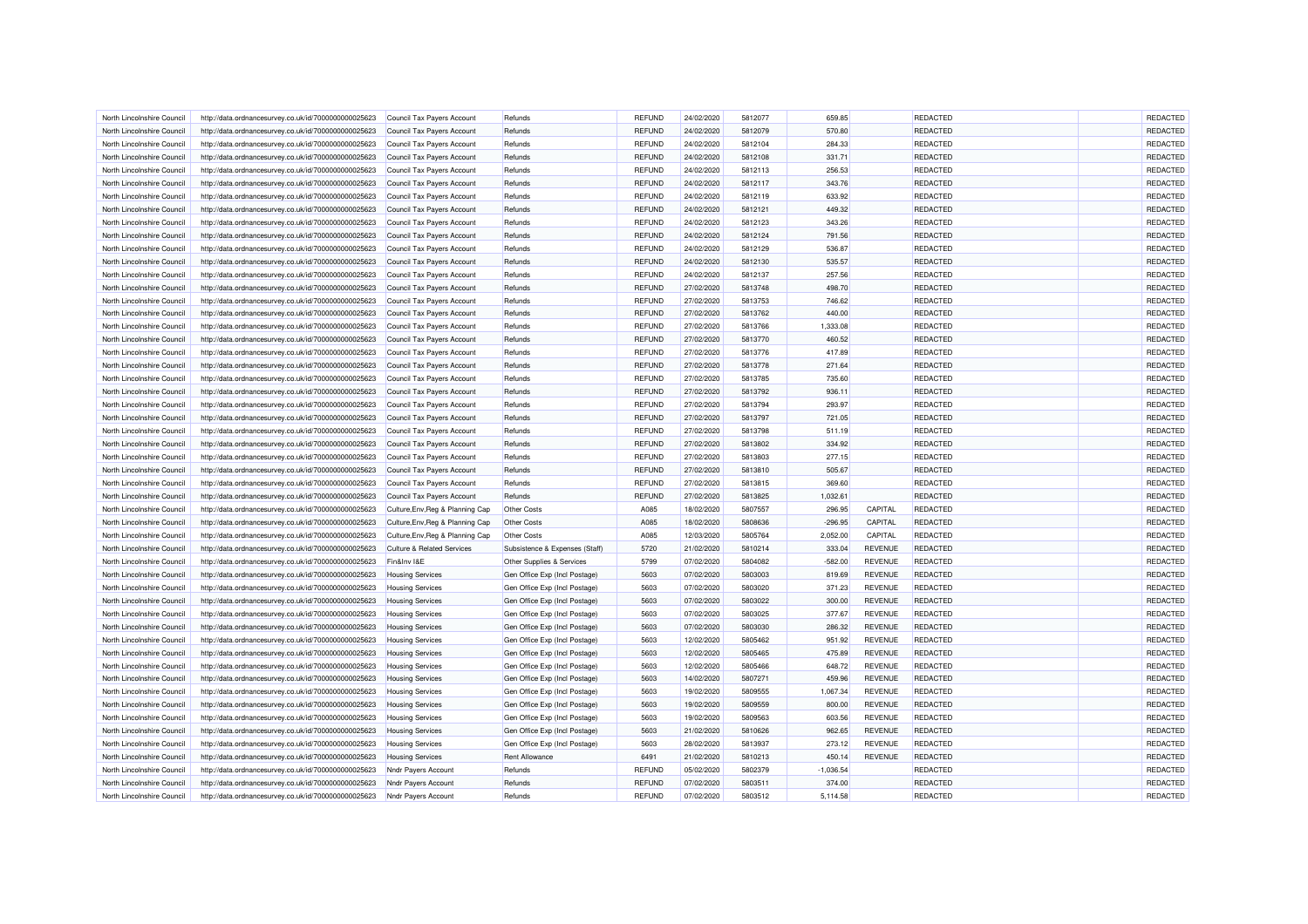| North Lincolnshire Council | http://data.ordnancesurvey.co.uk/id/7000000000025623 | Nndr Payers Account                       | Refunds                      | <b>REFUND</b>                  | 07/02/2020               | 5803513            | 818.80      |                | <b>REDACTED</b>                       |          | <b>REDACTED</b> |
|----------------------------|------------------------------------------------------|-------------------------------------------|------------------------------|--------------------------------|--------------------------|--------------------|-------------|----------------|---------------------------------------|----------|-----------------|
| North Lincolnshire Council | http://data.ordnancesurvey.co.uk/id/7000000000025623 | Nndr Payers Account                       | Refunds                      | <b>REFUND</b>                  | 07/02/2020               | 5803514            | 1,251.31    |                | REDACTED                              |          | REDACTED        |
| North Lincolnshire Council | http://data.ordnancesurvey.co.uk/id/7000000000025623 | Nndr Payers Account                       | Refunds                      | <b>REFUND</b>                  | 07/02/2020               | 5803515            | 415.07      |                | REDACTED                              |          | REDACTED        |
| North Lincolnshire Council | http://data.ordnancesurvey.co.uk/id/7000000000025623 | Nndr Payers Account                       | Refunds                      | <b>REFUND</b>                  | 10/02/2020               | 5805091            | $-284.00$   |                | REDACTED                              |          | REDACTED        |
| North Lincolnshire Council | http://data.ordnancesurvey.co.uk/id/7000000000025623 | Nndr Payers Account                       | Refunds                      | <b>REFUND</b>                  | 10/02/2020               | 5805094            | $-1,132.53$ |                | <b>REDACTED</b>                       |          | <b>REDACTED</b> |
| North Lincolnshire Council | http://data.ordnancesurvey.co.uk/id/7000000000025623 | Nndr Payers Account                       | Refunds                      | <b>REFUND</b>                  | 14/02/2020               | 5807510            | 4,049.74    |                | REDACTED                              |          | REDACTED        |
| North Lincolnshire Council | http://data.ordnancesurvey.co.uk/id/7000000000025623 | Nndr Payers Account                       | Refunds                      | <b>REFUND</b>                  | 14/02/2020               | 5807511            | 1,172.57    |                | <b>REDACTED</b>                       |          | REDACTED        |
| North Lincolnshire Council | http://data.ordnancesurvey.co.uk/id/7000000000025623 | Nndr Payers Account                       | Refunds                      | <b>REFUND</b>                  | 14/02/2020               | 5807512            | 3,115.18    |                | REDACTED                              |          | REDACTED        |
| North Lincolnshire Council | http://data.ordnancesurvey.co.uk/id/7000000000025623 | Nndr Payers Account                       | Refunds                      | <b>REFUND</b>                  | 14/02/2020               | 5807513            | 3,794.50    |                | REDACTED                              |          | REDACTED        |
| North Lincolnshire Council | http://data.ordnancesurvey.co.uk/id/7000000000025623 | Nndr Payers Account                       | Refunds                      | <b>REFUND</b>                  | 14/02/2020               | 5807514            | 27,968.45   |                | REDACTED                              |          | REDACTED        |
| North Lincolnshire Council | http://data.ordnancesurvey.co.uk/id/7000000000025623 | Nndr Payers Account                       | Refunds                      | <b>REFUND</b>                  | 14/02/2020               | 5807515            | 2,110.23    |                | <b>REDACTED</b>                       |          | REDACTED        |
| North Lincolnshire Council | http://data.ordnancesurvey.co.uk/id/7000000000025623 | Nndr Payers Account                       | Refunds                      | <b>REFUND</b>                  | 14/02/2020               | 5807517            | 788.82      |                | REDACTED                              |          | REDACTED        |
| North Lincolnshire Council | http://data.ordnancesurvey.co.uk/id/7000000000025623 | Nndr Payers Account                       | Refunds                      | <b>REFUND</b>                  | 21/02/2020               | 5810883            | 6,350.00    |                | <b>REDACTED</b>                       |          | REDACTED        |
| North Lincolnshire Council | http://data.ordnancesurvey.co.uk/id/7000000000025623 | Nndr Payers Account                       | Refunds                      | <b>REFUND</b>                  | 21/02/2020               | 5810885            | 7,410.00    |                | REDACTED                              |          | REDACTED        |
| North Lincolnshire Council | http://data.ordnancesurvey.co.uk/id/7000000000025623 | Nndr Payers Account                       | Refunds                      | <b>REFUND</b>                  | 21/02/2020               | 5810886            | 525.88      |                | REDACTED                              |          | REDACTED        |
| North Lincolnshire Council | http://data.ordnancesurvey.co.uk/id/7000000000025623 | Nndr Payers Account                       | Refunds                      | <b>REFUND</b>                  | 21/02/2020               | 5810887            | 1,780.00    |                | REDACTED                              |          | REDACTED        |
| North Lincolnshire Council | http://data.ordnancesurvey.co.uk/id/7000000000025623 | Nndr Payers Account                       | Refunds                      | <b>REFUND</b>                  | 21/02/2020               | 5810888            | 1.384.58    |                | REDACTED                              |          | REDACTED        |
| North Lincolnshire Council | http://data.ordnancesurvey.co.uk/id/7000000000025623 | Nndr Payers Account                       | Refunds                      | <b>REFUND</b>                  | 21/02/2020               | 5810889            | 427.00      |                | REDACTED                              |          | REDACTED        |
|                            |                                                      |                                           |                              |                                |                          |                    | 2,237.70    |                |                                       |          | REDACTED        |
| North Lincolnshire Council | http://data.ordnancesurvey.co.uk/id/7000000000025623 | Nndr Payers Account                       | Refunds                      | <b>REFUND</b><br><b>REFUND</b> | 21/02/2020<br>21/02/2020 | 5810891<br>5810892 | 739.00      |                | <b>REDACTED</b>                       |          | REDACTED        |
| North Lincolnshire Council | http://data.ordnancesurvey.co.uk/id/7000000000025623 | Nndr Payers Account                       | Refunds                      |                                |                          |                    |             |                | REDACTED                              |          |                 |
| North Lincolnshire Council | http://data.ordnancesurvey.co.uk/id/7000000000025623 | Nndr Payers Account                       | Refunds                      | <b>REFUND</b>                  | 21/02/2020               | 5810893            | 853.00      |                | <b>REDACTED</b>                       |          | <b>REDACTED</b> |
| North Lincolnshire Council | http://data.ordnancesurvey.co.uk/id/7000000000025623 | Nndr Payers Account                       | Refunds                      | <b>REFUND</b>                  | 21/02/2020               | 5810895            | 331.20      |                | REDACTED                              |          | REDACTED        |
| North Lincolnshire Council | http://data.ordnancesurvey.co.uk/id/7000000000025623 | Nndr Payers Account                       | Refunds                      | <b>REFUND</b>                  | 21/02/2020               | 5810896            | 274.68      |                | REDACTED                              |          | REDACTED        |
| North Lincolnshire Council | http://data.ordnancesurvey.co.uk/id/7000000000025623 | Nndr Payers Account                       | Refunds                      | <b>REFUND</b>                  | 21/02/2020               | 5810897            | 271.00      |                | REDACTED                              |          | REDACTED        |
| North Lincolnshire Council | http://data.ordnancesurvey.co.uk/id/7000000000025623 | Nndr Payers Account                       | Refunds                      | <b>REFUND</b>                  | 21/02/2020               | 5810898            | 1,166.00    |                | REDACTED                              |          | REDACTED        |
| North Lincolnshire Council | http://data.ordnancesurvey.co.uk/id/7000000000025623 | Nndr Payers Account                       | Refunds                      | <b>REFUND</b>                  | 21/02/2020               | 5810899            | 2,427.50    |                | REDACTED                              |          | REDACTED        |
| North Lincolnshire Council | http://data.ordnancesurvey.co.uk/id/7000000000025623 | Nndr Payers Account                       | Refunds                      | <b>REFUND</b>                  | 21/02/2020               | 5810901            | 948.72      |                | <b>REDACTED</b>                       |          | REDACTED        |
| North Lincolnshire Council | http://data.ordnancesurvey.co.uk/id/7000000000025623 | Nndr Payers Account                       | Refunds                      | <b>REFUND</b>                  | 21/02/2020               | 5810902            | 1,627.95    |                | REDACTED                              |          | REDACTED        |
| North Lincolnshire Council | http://data.ordnancesurvey.co.uk/id/7000000000025623 | Nndr Payers Account                       | Refunds                      | <b>REFUND</b>                  | 21/02/2020               | 5810904            | 1,124.98    |                | <b>REDACTED</b>                       |          | REDACTED        |
| North Lincolnshire Council | http://data.ordnancesurvey.co.uk/id/7000000000025623 | Nndr Payers Account                       | Refunds                      | <b>REFUND</b>                  | 21/02/2020               | 5810907            | 1,754.72    |                | REDACTED                              |          | REDACTED        |
| North Lincolnshire Council | http://data.ordnancesurvey.co.uk/id/7000000000025623 | Nndr Payers Account                       | Refunds                      | <b>REFUND</b>                  | 21/02/2020               | 5810908            | 5,990.16    |                | REDACTED                              |          | REDACTED        |
| North Lincolnshire Council | http://data.ordnancesurvey.co.uk/id/7000000000025623 | Nndr Payers Account                       | Refunds                      | <b>REFUND</b>                  | 21/02/2020               | 5810909            | 429.00      |                | REDACTED                              |          | REDACTED        |
| North Lincolnshire Council | http://data.ordnancesurvey.co.uk/id/7000000000025623 | Nndr Payers Account                       | Refunds                      | <b>REFUND</b>                  | 21/02/2020               | 5810910            | 2,125.98    |                | <b>REDACTED</b>                       |          | REDACTED        |
| North Lincolnshire Council | http://data.ordnancesurvey.co.uk/id/7000000000025623 | Nndr Payers Account                       | Refunds                      | <b>REFUND</b>                  | 21/02/2020               | 5810911            | 331.87      |                | REDACTED                              |          | REDACTED        |
| North Lincolnshire Council | http://data.ordnancesurvey.co.uk/id/7000000000025623 | Nndr Payers Account                       | Refunds                      | <b>REFUND</b>                  | 21/02/2020               | 5810912            | 583.16      |                | <b>REDACTED</b>                       |          | REDACTED        |
| North Lincolnshire Council | http://data.ordnancesurvey.co.uk/id/7000000000025623 | Nndr Payers Account                       | Refunds                      | <b>REFUND</b>                  | 21/02/2020               | 5810913            | 1,019.00    |                | REDACTED                              |          | REDACTED        |
| North Lincolnshire Council | http://data.ordnancesurvey.co.uk/id/7000000000025623 | Nndr Payers Account                       | Refunds                      | <b>REFUND</b>                  | 21/02/2020               | 5810914            | 502.43      |                | REDACTED                              |          | REDACTED        |
| North Lincolnshire Council | http://data.ordnancesurvey.co.uk/id/7000000000025623 | Nndr Payers Account                       | Refunds                      | <b>REFUND</b>                  | 21/02/2020               | 5810915            | 17,919.54   |                | REDACTED                              |          | REDACTED        |
| North Lincolnshire Council | http://data.ordnancesurvey.co.uk/id/7000000000025623 | Nndr Payers Account                       | Refunds                      | <b>REFUND</b>                  | 21/02/2020               | 5810916            | 4.689.97    |                | REDACTED                              |          | REDACTED        |
| North Lincolnshire Council | http://data.ordnancesurvey.co.uk/id/7000000000025623 | Nndr Payers Account                       | Refunds                      | <b>REFUND</b>                  | 21/02/2020               | 5810917            | 756.77      |                | REDACTED                              |          | REDACTED        |
| North Lincolnshire Council | http://data.ordnancesurvey.co.uk/id/7000000000025623 | Nndr Payers Account                       | Refunds                      | <b>REFUND</b>                  | 21/02/2020               | 5810918            | 714.63      |                | <b>REDACTED</b>                       |          | REDACTED        |
| North Lincolnshire Council | http://data.ordnancesurvey.co.uk/id/7000000000025623 | Nndr Payers Account                       | Refunds                      | <b>REFUND</b>                  | 21/02/2020               | 5810919            | 967.76      |                | REDACTED                              |          | REDACTED        |
| North Lincolnshire Council | http://data.ordnancesurvey.co.uk/id/7000000000025623 | Nndr Payers Account                       | Refunds                      | <b>REFUND</b>                  | 21/02/2020               | 5810920            | 4,383.58    |                | <b>REDACTED</b>                       |          | REDACTED        |
| North Lincolnshire Council | http://data.ordnancesurvey.co.uk/id/7000000000025623 | Corporate And Democratic Core             | Telephone Rent/Calls         | 5403                           | 07/03/2020               | 5809082            | 15,147.11   | <b>REVENUE</b> | Redcentric Solutions Ltd              |          | RED0136D        |
| North Lincolnshire Council | http://data.ordnancesurvey.co.uk/id/7000000000025623 | Environmental & Regulatory Svs            | Payments To Private Orgs     | 6002                           | 26/02/2020               | 5803093            | 2,017.20    | <b>REVENUE</b> | Refood Uk Ltd                         | 06561170 | <b>REF0100F</b> |
| North Lincolnshire Council | http://data.ordnancesurvey.co.uk/id/7000000000025623 | Childrens & Education                     | Payments To Private Orgs     | 6002                           | 26/02/2020               | 5810799            | 3,341.49    | <b>REVENUE</b> | <b>Regional Foster Families</b>       | 4217642  | <b>REG0076G</b> |
| North Lincolnshire Council | http://data.ordnancesurvey.co.uk/id/7000000000025623 | Environmental & Regulatory Svs            | Repair & Maintenance Costs   | 3000                           | 12/02/2020               | 5805663            | 383.00      | <b>REVENUE</b> | <b>Rhodar Limited</b>                 | 01269463 | RHO0006O        |
| North Lincolnshire Council | http://data.ordnancesurvey.co.uk/id/7000000000025623 | <b>Environmental &amp; Requlatory Svs</b> | <b>Course Fees/Training</b>  | 2002                           | 21/02/2020               | 5801231            | 350.00      | <b>REVENUE</b> | Ricardo-Aea Ltd                       | 8229264  | AEA0004A        |
| North Lincolnshire Council | http://data.ordnancesurvey.co.uk/id/7000000000025623 | Central Services To Public                | Rents                        | 3201                           | 19/02/2020               | 5808950            | 388.60      | <b>REVENUE</b> | <b>Riddings Community Association</b> |          | RID0044D        |
| North Lincolnshire Council | http://data.ordnancesurvey.co.uk/id/7000000000025623 | <b>Planning Services</b>                  | Payments To Private Orgs     | 6002                           | 26/02/2020               | 5812262            | 8,750.00    | <b>REVENUE</b> | Rider Levett Bucknall Uk I to         |          | RID0150D        |
| North Lincolnshire Council | http://data.ordnancesurvey.co.uk/id/7000000000025623 | Non Distributed Costs                     | Licenses, Subs & Memberships | 5510                           | 19/02/2020               | 5808722            | 450.00      | <b>REVENUE</b> | <b>Rightmove Group Limited</b>        |          | RIG0015G        |
| North Lincolnshire Council | http://data.ordnancesurvey.co.uk/id/7000000000025623 | Non Distributed Costs                     | Licenses, Subs & Memberships | 5510                           | 20/03/2020               | 5812633            | 450.00      | <b>REVENUE</b> | <b>Rightmove Group Limited</b>        |          | RIG0015G        |
| North Lincolnshire Council | http://data.ordnancesurvey.co.uk/id/7000000000025623 | <b>Culture &amp; Related Services</b>     | Provisions                   | 5201                           | 28/02/2020               | 5812689            | 780.11      | <b>REVENUE</b> | Rijo Ingredients Ltd                  |          | RIJ0032J        |
|                            |                                                      |                                           |                              |                                |                          |                    |             |                |                                       |          |                 |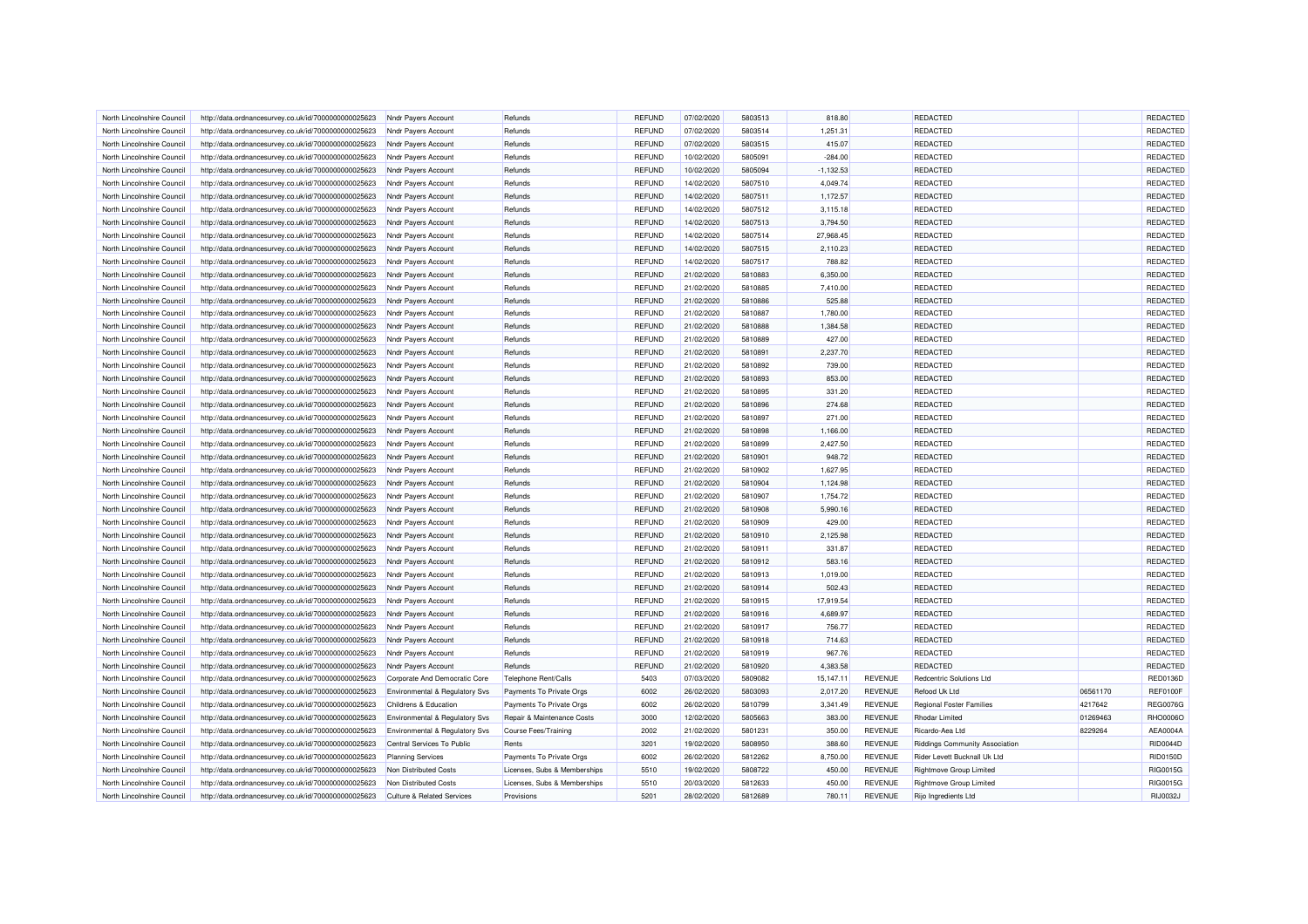| North Lincolnshire Council | http://data.ordnancesurvey.co.uk/id/7000000000025623 | <b>Adult Social Care</b>              | Payments To Health Providers             | 6019         | 12/02/2020 | 5805492            | 117.07           | <b>REVENUE</b>                   | <b>Riverside Surgery</b>                                 |          | PRO0009O             |
|----------------------------|------------------------------------------------------|---------------------------------------|------------------------------------------|--------------|------------|--------------------|------------------|----------------------------------|----------------------------------------------------------|----------|----------------------|
| North Lincolnshire Council | http://data.ordnancesurvey.co.uk/id/7000000000025623 | Public Health                         | Payments To Health Providers             | 6019         | 12/02/2020 | 5805492            | 220.00           | <b>REVENUE</b>                   | <b>Riverside Surgery</b>                                 |          | PRO0009O             |
| North Lincolnshire Council | http://data.ordnancesurvey.co.uk/id/7000000000025623 | <b>Culture &amp; Related Services</b> | Course Fees/Training                     | 2002         | 26/02/2020 | 5812707            | 594.00           | REVENUE                          | <b>RIss Direct</b>                                       |          | <b>RLS0006S</b>      |
| North Lincolnshire Council | http://data.ordnancesurvey.co.uk/id/7000000000025623 | Fin&Inv I&E                           | Materials                                | 5004         | 26/02/2020 | 5801266            | 343.95           | <b>REVENUE</b>                   | Roanza Ltd                                               | 08865644 | ENZ0001Z             |
| North Lincolnshire Council | http://data.ordnancesurvey.co.uk/id/7000000000025623 | <b>Housing Services</b>               | Fees & Charges Income                    | 9002         | 07/03/2020 | 5812654            | $-700.00$        | <b>REVENUE</b>                   | Rolec Energy Ltd                                         | 10031908 | <b>ROL0032L</b>      |
| North Lincolnshire Council | http://data.ordnancesurvey.co.uk/id/7000000000025623 | <b>Housing Services</b>               | Fees & Charges Income                    | 9002         | 14/03/2020 | 5812649            | $-700.00$        | <b>REVENUE</b>                   | Rolec Energy Ltd                                         | 10031908 | <b>ROL0032L</b>      |
| North Lincolnshire Council | http://data.ordnancesurvey.co.uk/id/7000000000025623 | Corporate And Democratic Core         | Other Professional Fees                  | 5829         | 26/02/2020 | 5808790            | $\Omega$         | <b>REVENUE</b>                   | Rossendales Ltd                                          | 1501584  | <b>ROS0089S</b>      |
| North Lincolnshire Council | http://data.ordnancesurvey.co.uk/id/7000000000025623 | Corporate And Democratic Core         | Licenses, Subs & Memberships             | 5510         | 19/02/2020 | 5809258            | 1,204.80         | <b>REVENUE</b>                   | Rotherham Metropolitan B C                               |          | ROT0025T             |
| North Lincolnshire Council | http://data.ordnancesurvey.co.uk/id/7000000000025623 | Central Services To Public            | Gen Office Exp (Incl Postage)            | 5603         | 05/02/2020 | 5801089            | 317.19           | <b>REVENUE</b>                   | Royal Mail Group Plc                                     | 4138203  | ROY0021Y             |
| North Lincolnshire Council | http://data.ordnancesurvey.co.uk/id/7000000000025623 | Central Services To Public            | Gen Office Exp (Incl Postage)            | 5603         | 05/02/2020 | 5801222            | 433.30           | <b>REVENUE</b>                   | Royal Mail Group Plc                                     | 4138203  | ROY0021Y             |
| North Lincolnshire Council | http://data.ordnancesurvey.co.uk/id/7000000000025623 | Central Services To Public            | Gen Office Exp (Incl Postage)            | 5603         | 07/02/2020 | 5801625            | 2,157.43         | <b>REVENUE</b>                   | Royal Mail Group Plc                                     | 4138203  | ROY0021Y             |
| North Lincolnshire Council | http://data.ordnancesurvey.co.uk/id/7000000000025623 | Central Services To Public            | Gen Office Exp (Incl Postage)            | 5603         | 07/02/2020 | 5801630            | 2.191.14         | <b>REVENUE</b>                   | Royal Mail Group Plc                                     | 4138203  | ROY0021Y             |
| North Lincolnshire Council | http://data.ordnancesurvey.co.uk/id/7000000000025623 | Central Services To Public            | Gen Office Exp (Incl Postage)            | 5603         | 12/02/2020 | 5801229            | 63.97            | <b>REVENUE</b>                   | Royal Mail Group Plc                                     | 4138203  | ROY0021Y             |
| North Lincolnshire Council | http://data.ordnancesurvey.co.uk/id/7000000000025623 | Central Services To Public            | Gen Office Exp (Incl Postage)            | 5603         | 15/03/2020 | 5814069            | 638.61           | <b>REVENUE</b>                   | Royal Mail Group Plc                                     | 4138203  | ROY0021Y             |
| North Lincolnshire Council | http://data.ordnancesurvey.co.uk/id/7000000000025623 | Corporate And Democratic Core         | Gen Office Exp (Incl Postage)            | 5603         | 05/02/2020 | 5801089            | 388.36           | <b>REVENUE</b>                   | Royal Mail Group Plc                                     | 4138203  | ROY0021Y             |
| North Lincolnshire Council | http://data.ordnancesurvey.co.uk/id/7000000000025623 | Corporate And Democratic Core         | Gen Office Exp (Incl Postage)            | 5603         | 05/02/2020 | 5801089            | 234.91           | <b>REVENUE</b>                   | Royal Mail Group Plc                                     | 4138203  | ROY0021Y             |
| North Lincolnshire Council | http://data.ordnancesurvey.co.uk/id/7000000000025623 | Corporate And Democratic Core         | Gen Office Exp (Incl Postage)            | 5603         | 07/02/2020 | 5803361            | 1,492.28         | <b>REVENUE</b>                   | Royal Mail Group Plc                                     | 4138203  | ROY0021Y             |
| North Lincolnshire Council | http://data.ordnancesurvey.co.uk/id/7000000000025623 | Corporate And Democratic Core         | Gen Office Exp (Incl Postage)            | 5603         | 12/02/2020 | 5801229            | 535.98           | <b>REVENUE</b>                   | Royal Mail Group Plc                                     | 4138203  | ROY0021Y             |
| North Lincolnshire Council | http://data.ordnancesurvey.co.uk/id/7000000000025623 | Corporate And Democratic Core         | Gen Office Exp (Incl Postage)            | 5603         | 12/02/2020 | 5801229            | 1,485.66         | <b>REVENUE</b>                   | Royal Mail Group Plc                                     | 4138203  | ROY0021Y             |
| North Lincolnshire Council | http://data.ordnancesurvey.co.uk/id/7000000000025623 | Corporate And Democratic Core         | Gen Office Exp (Incl Postage)            | 5603         | 26/02/2020 | 5812611            | 1,304.44         | <b>REVENUE</b>                   | Royal Mail Group Plc                                     | 4138203  | ROY0021Y             |
| North Lincolnshire Council | http://data.ordnancesurvey.co.uk/id/7000000000025623 | <b>Culture &amp; Related Services</b> | Exhibitions/Events                       | 5709         | 26/02/2020 | 5801045            | 290.00           | <b>REVENUE</b>                   | R & R Studio                                             |          | <b>RRS0001S</b>      |
| North Lincolnshire Council | http://data.ordnancesurvey.co.uk/id/7000000000025623 | <b>Housing Services</b>               | Fees & Charges Income                    | 9002         | 28/02/2020 | 5813529            | $-700.00$        | <b>REVENUE</b>                   | <b>Rs Build</b>                                          |          | <b>RSB0009B</b>      |
| North Lincolnshire Council | http://data.ordnancesurvey.co.uk/id/7000000000025623 | Culture & Related Services            | Equipment Hire/Rent                      | 5002         | 28/02/2020 | 5802360            | 3.240.00         | <b>REVENUE</b>                   | <b>Russell Group</b>                                     | 178738   | <b>RUS0130S</b>      |
| North Lincolnshire Council | http://data.ordnancesurvey.co.uk/id/7000000000025623 | Highways & Transport                  | <b>Equipment Purchase</b>                | 5001         | 12/02/2020 | 5803474            | 474.96           | <b>REVENUE</b>                   | Rusty'S Cycles Ltd                                       | 919117   | <b>RUS0047S</b>      |
| North Lincolnshire Council | http://data.ordnancesurvey.co.uk/id/7000000000025623 | Highways & Transport                  | Equipment Purchase                       | 5001         | 14/02/2020 | 5806704            | 300.00           | <b>REVENUE</b>                   | Rusty'S Cycles Ltd                                       | 919117   | <b>RUS0047S</b>      |
| North Lincolnshire Council | http://data.ordnancesurvey.co.uk/id/7000000000025623 | Environmental & Regulatory Svs        | Payments To Private Orgs                 | 6002         | 07/02/2020 | 5801651            | 2,003.58         | <b>REVENUE</b>                   | S A Greenfield                                           |          | GRA0228A             |
| North Lincolnshire Council | http://data.ordnancesurvey.co.uk/id/7000000000025623 | Childrens & Education                 | Equipment Purchase                       | 5001         | 12/02/2020 | 5803419            | 237.49           | <b>REVENUE</b>                   | Sainsbury'S Argos Ltd                                    | 03234511 | ARG0003G             |
| North Lincolnshire Council | http://data.ordnancesurvey.co.uk/id/7000000000025623 | <b>Culture &amp; Related Services</b> | Equipment Purchase                       | 5001         | 26/02/2020 | 5808538            | 331.14           | <b>REVENUE</b>                   | Sainsbury'S Argos Ltd                                    | 03234511 | ARG0003G             |
| North Lincolnshire Council | http://data.ordnancesurvey.co.uk/id/7000000000025623 | <b>Culture &amp; Related Services</b> | Equipment Purchase                       | 5001         | 10/03/2020 | 5813971            | 242.49           | <b>REVENUE</b>                   | Sainsbury'S Argos Ltd                                    | 03234511 | ARG0003G             |
| North Lincolnshire Council | http://data.ordnancesurvey.co.uk/id/7000000000025623 | Central Services To Public            | Rents                                    | 3201         | 19/02/2020 | 5808952            | 300.00           | <b>REVENUE</b>                   | Salvation Army Comm Church Donation                      |          | SAL0061L             |
| North Lincolnshire Council | http://data.ordnancesurvey.co.uk/id/7000000000025623 | Fin&Inv I&E                           | Other Professional Fees                  | 5829         | 07/02/2020 | 5803145            | 3,348.00         | <b>REVENUE</b>                   | Savills (L&P) Ltd                                        |          | SAV0060V             |
| North Lincolnshire Council | http://data.ordnancesurvey.co.uk/id/7000000000025623 | Culture, Env, Reg & Planning Cap      | Other Costs                              | A085         | 26/02/2020 | 5812065            | 5,720.00         | CAPITAL                          | Saxby All Saints Parochial Church Council                |          | SAX0010X             |
| North Lincolnshire Council |                                                      | Central Services To Public            | Rents                                    | 3201         | 19/02/2020 | 5808953            | 260.00           | <b>REVENUE</b>                   |                                                          |          | SAX0003X             |
| North Lincolnshire Council | http://data.ordnancesurvey.co.uk/id/7000000000025623 | Fin&Inv I&E                           |                                          | 3102         | 07/02/2020 | 5801545            | 389.44           | <b>REVENUE</b>                   | Saxby-All-Saints Village Hall<br>Scottish Hydro Electric |          | SCO0197O             |
|                            | http://data.ordnancesurvey.co.uk/id/7000000000025623 |                                       | Electricity                              | 4201         |            |                    |                  |                                  |                                                          |          | SCU0465U             |
| North Lincolnshire Council | http://data.ordnancesurvey.co.uk/id/7000000000025623 | Childrens & Education                 | Home To School Transport                 |              | 05/02/2020 | 5801367            | 2,230.00         | <b>REVENUE</b>                   | Scunthorpe & Brigg Private Hire                          |          |                      |
| North Lincolnshire Council | http://data.ordnancesurvey.co.uk/id/7000000000025623 | Childrens & Education                 | Payments To Private Orgs                 | 6002         | 26/02/2020 | 5801346            | 3,000.00         | <b>REVENUE</b>                   | Scunthorpe C Of E Primary School"Main A/C"               |          | SCU0232U             |
| North Lincolnshire Council | http://data.ordnancesurvey.co.uk/id/7000000000025623 | Childrens & Education                 | Payments To Private Orgs                 | 6002         | 28/02/2020 | 5806718            | 800.00           | <b>REVENUE</b>                   | Scunthorpe C Of E Primary School"Main A/C"               |          | <b>SCU0232U</b>      |
| North Lincolnshire Council | http://data.ordnancesurvey.co.uk/id/7000000000025623 | Central Services To Public            | Rents                                    | 3201<br>5799 | 19/02/2020 | 5808955<br>5805030 | 250.00<br>467.91 | <b>REVENUE</b><br><b>REVENUE</b> | Scunthorpe Congregational Church                         |          | SCU0115U<br>SCU0018U |
| North Lincolnshire Council | http://data.ordnancesurvey.co.uk/id/7000000000025623 | <b>Culture &amp; Related Services</b> | Other Supplies & Services                |              | 12/02/2020 |                    |                  |                                  | Scunthorpe & District Citizens Advice Bureau             |          |                      |
| North Lincolnshire Council | http://data.ordnancesurvey.co.uk/id/7000000000025623 | <b>Culture &amp; Related Services</b> | Equipment Purchase                       | 5001         | 12/02/2020 | 5799888            | 2,457.00         | <b>REVENUE</b>                   | Scunthorpe Lawnmowers Limited                            | 6750913  | SCU0006U             |
| North Lincolnshire Council | http://data.ordnancesurvey.co.uk/id/7000000000025623 | <b>Culture &amp; Related Services</b> | Equipment Purchase                       | 5001         | 19/02/2020 | 5798290            | 413.00           | <b>REVENUE</b>                   | Scunthorpe Lawnmowers Limited                            | 6750913  | SCU0006U             |
| North Lincolnshire Council | http://data.ordnancesurvey.co.uk/id/7000000000025623 | N Lincs Gf Balance Sheet              | <b>Hsg Bens Debtors System</b>           | A57D         | 28/02/2020 | 5812603            | 1,262.00         | CAPITAL                          | Scunthorpe Radiator Services                             |          | SCU0025U             |
| North Lincolnshire Council | http://data.ordnancesurvey.co.uk/id/7000000000025623 | Environmental & Regulatory Svs        | Payments To Voluntary Orgs               | 6001         | 28/02/2020 | 5813661            | 8,000.00         | <b>REVENUE</b>                   | Scunthorpe Sea Cadets                                    |          | SCU0091U             |
| North Lincolnshire Council | http://data.ordnancesurvey.co.uk/id/7000000000025623 | Childrens & Education                 | Gen Office Exp (Incl Postage)            | 5603         | 08/03/2020 | 5804220            | 400.00           | <b>REVENUE</b>                   | Scunthorpe United Football Club                          | 123622   | SCU0023U             |
| North Lincolnshire Council | http://data.ordnancesurvey.co.uk/id/7000000000025623 | Corporate And Democratic Core         | Other Professional Fees                  | 5829         | 26/02/2020 | 5807317            | 1,667.25         | <b>REVENUE</b>                   | Security Plus Limited                                    | 1325489  | <b>SEC0017C</b>      |
| North Lincolnshire Council | http://data.ordnancesurvey.co.uk/id/7000000000025623 | Corporate And Democratic Core         | Other Professional Fees                  | 5829         | 28/02/2020 | 5801473            | 309.00           | <b>REVENUE</b>                   | Security Plus Limited                                    | 1325489  | <b>SEC0017C</b>      |
| North Lincolnshire Council | http://data.ordnancesurvey.co.uk/id/7000000000025623 | <b>Culture &amp; Related Services</b> | Stock Purchases & Adjustments            | 5030         | 19/02/2020 | 5809014            | 350.00           | <b>REVENUE</b>                   | Security Plus Ltd                                        |          | <b>PLU0165U</b>      |
| North Lincolnshire Council | http://data.ordnancesurvey.co.uk/id/7000000000025623 | Corporate And Democratic Core         | It Software-Purchase                     | 5051         | 13/03/2020 | 5811307            | 4,250.00         | <b>REVENUE</b>                   | Sentinel Partners Limited                                | 07710092 | SEN0043N             |
| North Lincolnshire Council | http://data.ordnancesurvey.co.uk/id/7000000000025623 | Corporate And Democratic Core         | It Software-Purchase                     | 5051         | 15/03/2020 | 5811310            | 15,680.00        | <b>REVENUE</b>                   | Sentinel Partners Limited                                | 07710092 | SEN0043N             |
| North Lincolnshire Council | http://data.ordnancesurvey.co.uk/id/7000000000025623 | <b>Culture &amp; Related Services</b> | <b>Cleaning Costs/ Materials</b>         | 3301         | 26/02/2020 | 5812710            | 78.04            | <b>REVENUE</b>                   | Seton                                                    | 4201763  | <b>SET0002T</b>      |
| North Lincolnshire Council | http://data.ordnancesurvey.co.uk/id/7000000000025623 | <b>Culture &amp; Related Services</b> | Clothing, Uniforms & Laundry             | 5301         | 26/02/2020 | 5812710            | 36.37            | <b>REVENUE</b>                   | Seton                                                    | 4201763  | SET0002T             |
| North Lincolnshire Council | http://data.ordnancesurvey.co.uk/id/7000000000025623 | <b>Culture &amp; Related Services</b> | Materials                                | 5004         | 26/02/2020 | 5812710            | 95.98            | <b>REVENUE</b>                   | Seton                                                    | 4201763  | <b>SET0002T</b>      |
| North Lincolnshire Council | http://data.ordnancesurvey.co.uk/id/7000000000025623 | Fin&Inv I&F                           | <b>Cleaning Services &amp; Contracts</b> | 3311         | 21/02/2020 | 5803386            | 1,092.00         | <b>REVENUE</b>                   | She-Co Cleaning Services                                 |          | SHE0228E             |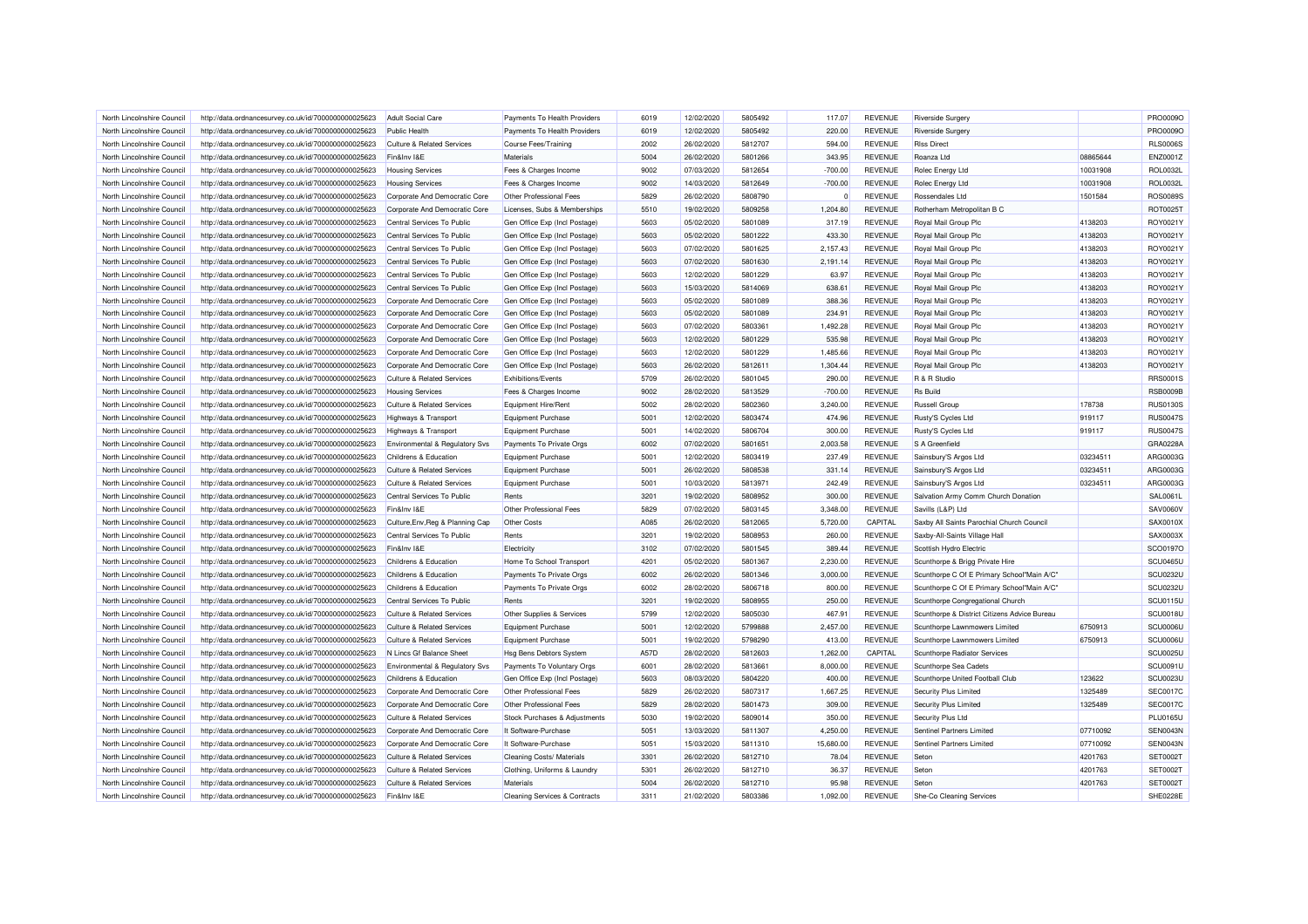| North Lincolnshire Council | http://data.ordnancesurvey.co.uk/id/7000000000025623 | Childrens & Education                 | <b>Client Transport Costs</b> | 6092 | 12/02/2020 | 5805275 | 855.00    | <b>REVENUE</b> | Shelley'S Taxis Ltd                     | 7169676  | <b>SHE0127E</b> |
|----------------------------|------------------------------------------------------|---------------------------------------|-------------------------------|------|------------|---------|-----------|----------------|-----------------------------------------|----------|-----------------|
| North Lincolnshire Council | http://data.ordnancesurvey.co.uk/id/7000000000025623 | <b>Culture &amp; Related Services</b> | Other Supplies & Services     | 5799 | 26/02/2020 | 5804215 | 1,430.00  | <b>REVENUE</b> | Shield Security Services(Yorkshire)Ltd  | 4464684  | <b>SHI0015I</b> |
| North Lincolnshire Council | http://data.ordnancesurvey.co.uk/id/7000000000025623 | <b>Culture &amp; Related Services</b> | Pay - Agency                  | 0131 | 26/02/2020 | 5804231 | 816.00    | <b>REVENUE</b> | Shield Security Services(Yorkshire)Ltd  | 4464684  | <b>SHI0015I</b> |
| North Lincolnshire Council | http://data.ordnancesurvey.co.uk/id/7000000000025623 | <b>Public Health</b>                  | Other Supplies & Services     | 5799 | 21/02/2020 | 5809212 | 2,289.65  | <b>REVENUE</b> | Shield Security Services(Yorkshire)Ltd  | 4464684  | <b>SHI0015I</b> |
| North Lincolnshire Council | http://data.ordnancesurvey.co.uk/id/7000000000025623 | <b>Public Health</b>                  | Other Supplies & Services     | 5799 | 26/02/2020 | 5809213 | 3,933.00  | <b>REVENUE</b> | Shield Security Services (Yorkshire)Ltd | 4464684  | <b>SHI0015I</b> |
| North Lincolnshire Council | http://data.ordnancesurvey.co.uk/id/7000000000025623 | Public Health                         | Other Supplies & Services     | 5799 | 26/02/2020 | 5810530 | 442.75    | <b>REVENUE</b> | Shield Security Services(Yorkshire)Ltd  | 4464684  | SHI0015I        |
| North Lincolnshire Council | http://data.ordnancesurvey.co.uk/id/7000000000025623 | Environmental & Regulatory Svs        | Payments To Private Orgs      | 6002 | 28/02/2020 | 5813066 | 526.62    | <b>REVENUE</b> | Shredall (East Midlands) Ltd            | 03317730 | SHR0005R        |
| North Lincolnshire Council | http://data.ordnancesurvey.co.uk/id/7000000000025623 | <b>Highways &amp; Transport</b>       | Stock Purchases & Adjustments | 5030 | 26/02/2020 | 5805459 | 271.50    | <b>REVENUE</b> | <b>Signpost Solutions Ltd</b>           |          | SIG0057G        |
| North Lincolnshire Council | http://data.ordnancesurvey.co.uk/id/7000000000025623 | Corporate And Democratic Core         | <b>Course Fees/Training</b>   | 2002 | 12/03/2020 | 5808794 | 280.00    | <b>REVENUE</b> | Singleton Training Services Ltd         | 10342013 | <b>SIN0072N</b> |
| North Lincolnshire Council | http://data.ordnancesurvey.co.uk/id/7000000000025623 | Childrens & Education                 | Payments To Private Orgs      | 6002 | 26/02/2020 | 5803100 | 12,865.00 | <b>REVENUE</b> | Sixteen Plus Ltd                        |          | SIX0032X        |
| North Lincolnshire Council | http://data.ordnancesurvey.co.uk/id/7000000000025623 | Childrens & Education                 | Payments To Private Orgs      | 6002 | 26/02/2020 | 5803104 | 12,865.00 | <b>REVENUE</b> | Sixteen Plus Ltd                        |          | SIX0032X        |
| North Lincolnshire Council | http://data.ordnancesurvey.co.uk/id/7000000000025623 | Childrens & Education                 | Payments To Private Orgs      | 6002 | 26/02/2020 | 5809211 | 22,725.00 | <b>REVENUE</b> | Sixteen Plus Ltd                        |          | SIX0032X        |
| North Lincolnshire Council | http://data.ordnancesurvey.co.uk/id/7000000000025623 | Childrens & Education                 | Other Supplies & Services     | 5799 | 07/02/2020 | 5803378 | 901.25    | <b>REVENUE</b> | Smg (Uk) Ltd                            | 821116   | SMG0022C        |
| North Lincolnshire Council | http://data.ordnancesurvey.co.uk/id/7000000000025623 | Childrens & Education                 | Payments To Private Orgs      | 6002 | 19/02/2020 | 5809222 | 2,505.63  | <b>REVENUE</b> | Smg (Uk) Ltd                            | 821116   | SMG0022G        |
| North Lincolnshire Council | http://data.ordnancesurvey.co.uk/id/7000000000025623 | Corporate And Democratic Core         | Other Supplies & Services     | 5799 | 28/02/2020 | 5813582 | 592.00    | <b>REVENUE</b> | Smg (Uk) Ltd                            | 821116   | SMG0022G        |
| North Lincolnshire Council | http://data.ordnancesurvey.co.uk/id/7000000000025623 | <b>Culture &amp; Related Services</b> | Other Supplies & Services     | 5799 | 12/02/2020 | 5805028 | 41,558.85 | <b>REVENUE</b> | Smg (Uk) Ltd                            | 821116   | SMG0022C        |
| North Lincolnshire Council | http://data.ordnancesurvey.co.uk/id/7000000000025623 | Corporate And Democratic Core         | Clothing, Uniforms & Laundry  | 5301 | 12/02/2020 | 5790671 | 256.24    | <b>REVENUE</b> | Smi Group                               | 07644080 | <b>SMI09601</b> |
| North Lincolnshire Council | http://data.ordnancesurvey.co.uk/id/7000000000025623 | Corporate And Democratic Core         | Clothing, Uniforms & Laundry  | 5301 | 26/02/2020 | 5798246 | 339.04    | <b>REVENUE</b> | Smi Group                               | 07644080 | <b>SMI09601</b> |
| North Lincolnshire Council | http://data.ordnancesurvey.co.uk/id/7000000000025623 | Corporate And Democratic Core         | Clothing, Uniforms & Laundry  | 5301 | 26/02/2020 | 5798277 | 322.19    | <b>REVENUE</b> | Smi Group                               | 07644080 | <b>SMI09601</b> |
| North Lincolnshire Council | http://data.ordnancesurvey.co.uk/id/7000000000025623 | Corporate And Democratic Core         | Clothing, Uniforms & Laundry  | 5301 | 28/02/2020 | 5802354 | 364.58    | <b>REVENUE</b> | Smi Group                               | 07644080 | <b>SMI0960I</b> |
| North Lincolnshire Council | http://data.ordnancesurvey.co.uk/id/7000000000025623 | Corporate And Democratic Core         | Clothing, Uniforms & Laundry  | 5301 | 28/02/2020 | 5802355 | 496.85    | <b>REVENUE</b> | Smi Group                               | 07644080 | <b>SMI09601</b> |
| North Lincolnshire Council | http://data.ordnancesurvey.co.uk/id/7000000000025623 | Environmental & Regulatory Svs        | Clothing, Uniforms & Laundry  | 5301 | 19/03/2020 | 5813041 | 381.18    | <b>REVENUE</b> | Smi Group                               | 07644080 | <b>SMI09601</b> |
| North Lincolnshire Council | http://data.ordnancesurvey.co.uk/id/7000000000025623 | Environmental & Regulatory Svs        | Clothing, Uniforms & Laundry  | 5301 | 20/03/2020 | 5813043 | 976.00    | <b>REVENUE</b> | Smi Group                               | 07644080 | <b>SMI09601</b> |
| North Lincolnshire Council | http://data.ordnancesurvey.co.uk/id/7000000000025623 | Highways & Transport                  | Stock Purchases & Adjustments | 5030 | 19/02/2020 | 5801192 | 690.60    | <b>REVENUE</b> | Smith Bros(Caer Conan) Wholesale Ltd    | 267023   | <b>SMI0030I</b> |
| North Lincolnshire Council | http://data.ordnancesurvey.co.uk/id/7000000000025623 | <b>Highways &amp; Transport</b>       | Stock Purchases & Adjustments | 5030 | 28/02/2020 | 5805457 | 320.00    | <b>REVENUE</b> | Smith Bros(Caer Conan) Wholesale Ltd    | 267023   | <b>SMI0030I</b> |
| North Lincolnshire Council | http://data.ordnancesurvey.co.uk/id/7000000000025623 | Corporate And Democratic Core         | Other Supplies & Services     | 5799 | 19/02/2020 | 5807930 | 533.97    | <b>REVENUE</b> | Sodexo Motivation Solutions Ltd         |          | P&M0002M        |
| North Lincolnshire Council | http://data.ordnancesurvey.co.uk/id/7000000000025623 | Corporate And Democratic Core         | It Software-Maintenance       | 5053 | 26/02/2020 | 5812801 | 227.70    | <b>REVENUE</b> | Softwareone Uk Ltd                      | 02973781 | COM0151M        |
| North Lincolnshire Council | http://data.ordnancesurvey.co.uk/id/7000000000025623 | Corporate And Democratic Core         | It Software-Purchase          | 5051 | 19/02/2020 | 5807934 | 35,542.94 | <b>REVENUE</b> | Softwareone Uk Ltd                      | 02973781 | COM0151M        |
| North Lincolnshire Council | http://data.ordnancesurvey.co.uk/id/7000000000025623 | <b>Public Health</b>                  | Materials                     | 5004 | 14/02/2020 | 5799626 | 1.648.71  | <b>REVENUE</b> | Solon Security Ltd                      | 03065075 | SOL0070L        |
| North Lincolnshire Council | http://data.ordnancesurvey.co.uk/id/7000000000025623 | Public Health                         | Materials                     | 5004 | 28/02/2020 | 5807157 | 264.94    | <b>REVENUE</b> | Solon Security Ltd                      | 03065075 | SOL0070L        |
| North Lincolnshire Council | http://data.ordnancesurvey.co.uk/id/7000000000025623 | <b>Adult Social Care</b>              | Payments To Health Providers  | 6019 | 07/02/2020 | 5803479 | 454.17    | <b>REVENUE</b> | South Axholme Practice                  |          | SOU0151L        |
| North Lincolnshire Council | http://data.ordnancesurvey.co.uk/id/7000000000025623 | <b>Culture &amp; Related Services</b> | Exhibitions/Events            | 5709 | 21/02/2020 | 5809951 | 600.00    | <b>REVENUE</b> | South Bank Centre                       |          | SBC0002C        |
| North Lincolnshire Council | http://data.ordnancesurvey.co.uk/id/7000000000025623 | Fin&Inv I&E                           | Other Supplies & Services     | 5799 | 13/03/2020 | 5809059 | 376.56    | <b>REVENUE</b> | Spa Vending Ltd                         |          | SPA0027A        |
| North Lincolnshire Council | http://data.ordnancesurvey.co.uk/id/7000000000025623 | Corporate And Democratic Core         | <b>Legal Fees</b>             | 5823 | 12/02/2020 | 5804149 | 1,308.00  | <b>REVENUE</b> | <b>Spire Barristers</b>                 |          | <b>SPI0086I</b> |
| North Lincolnshire Council | http://data.ordnancesurvey.co.uk/id/7000000000025623 | Childrens & Education                 | Home To School Transport      | 4201 | 07/02/2020 | 5803033 | 26.611.40 | <b>REVENUE</b> | Stagecoach Services Limited             | 2818654  | <b>LIN0118N</b> |
| North Lincolnshire Council | http://data.ordnancesurvey.co.uk/id/7000000000025623 | Highways & Transport                  | <b>Concessionary Fares</b>    | 6010 | 14/02/2020 | 5806896 | 82,159.70 | <b>REVENUE</b> | Stagecoach Services Limited             | 2818654  | <b>LIN0118N</b> |
| North Lincolnshire Council | http://data.ordnancesurvey.co.uk/id/7000000000025623 | Highways & Transport                  | Passenger Transport           | 6011 | 17/03/2020 | 5807904 | 384.00    | <b>REVENUE</b> | <b>Stagecoach Services Ltd</b>          | 2818654  | STA0274A        |
| North Lincolnshire Council | http://data.ordnancesurvey.co.uk/id/7000000000025623 | Highways & Transport                  | Passenger Transport           | 6011 | 17/03/2020 | 5807905 | 320.00    | <b>REVENUE</b> | Stagecoach Services Ltd                 | 2818654  | STA0274A        |
| North Lincolnshire Council | http://data.ordnancesurvey.co.uk/id/7000000000025623 | Highways & Transport                  | <b>Passenger Transport</b>    | 6011 | 17/03/2020 | 5807906 | 529.60    | <b>REVENUE</b> | Stagecoach Services Ltd                 | 2818654  | STA0274A        |
| North Lincolnshire Council | http://data.ordnancesurvey.co.uk/id/7000000000025623 | Highways & Transport                  | Passenger Transport           | 6011 | 17/03/2020 | 5807977 | 1,916.00  | <b>REVENUE</b> | <b>Stagecoach Services Ltd</b>          | 2818654  | STA0274A        |
| North Lincolnshire Council | http://data.ordnancesurvey.co.uk/id/7000000000025623 | <b>Highways &amp; Transport</b>       | Passenger Transport           | 6011 | 17/03/2020 | 5807978 | 1,555.28  | <b>REVENUE</b> | Stagecoach Services Ltd                 | 2818654  | STA0274A        |
| North Lincolnshire Council | http://data.ordnancesurvey.co.uk/id/7000000000025623 | Highways & Transport                  | Passenger Transport           | 6011 | 17/03/2020 | 5807979 | 528.00    | <b>REVENUE</b> | Stagecoach Services Ltd                 | 2818654  | STA0274A        |
| North Lincolnshire Council | http://data.ordnancesurvey.co.uk/id/7000000000025623 | Highways & Transport                  | Passenger Transport           | 6011 | 17/03/2020 | 5807980 | 1,725.60  | <b>REVENUE</b> | <b>Stagecoach Services Ltd</b>          | 2818654  | STA0274A        |
| North Lincolnshire Council | http://data.ordnancesurvey.co.uk/id/7000000000025623 | Highways & Transport                  | Passenger Transport           | 6011 | 17/03/2020 | 5807981 | 1.968.00  | <b>REVENUE</b> | Stagecoach Services Ltd                 | 2818654  | <b>STA0274A</b> |
| North Lincolnshire Council | http://data.ordnancesurvey.co.uk/id/7000000000025623 | <b>Highways &amp; Transport</b>       | Passenger Transport           | 6011 | 17/03/2020 | 5808530 | 420.00    | <b>REVENUE</b> | Stagecoach Services Ltd                 | 2818654  | STA0274A        |
| North Lincolnshire Council | http://data.ordnancesurvey.co.uk/id/7000000000025623 | <b>Highways &amp; Transport</b>       | Passenger Transport           | 6011 | 17/03/2020 | 5808531 | 468.00    | <b>REVENUE</b> | <b>Stagecoach Services Ltd</b>          | 2818654  | STA0274A        |
| North Lincolnshire Council | http://data.ordnancesurvey.co.uk/id/7000000000025623 | <b>Highways &amp; Transport</b>       | Passenger Transport           | 6011 | 17/03/2020 | 5808532 | 4,100.00  | <b>REVENUE</b> | <b>Stagecoach Services Ltd</b>          | 2818654  | STA0274A        |
| North Lincolnshire Council | http://data.ordnancesurvey.co.uk/id/7000000000025623 | <b>Highways &amp; Transport</b>       | Passenger Transport           | 6011 | 17/03/2020 | 5808534 | 5,664.00  | REVENUE        | Stagecoach Services Ltd                 | 2818654  | STA0274A        |
| North Lincolnshire Council | http://data.ordnancesurvey.co.uk/id/7000000000025623 | Highways & Transport                  | Passenger Transport           | 6011 | 17/03/2020 | 5808535 | 5,736.00  | <b>REVENUE</b> | Stagecoach Services Ltd                 | 2818654  | STA0274A        |
| North Lincolnshire Council | http://data.ordnancesurvey.co.uk/id/7000000000025623 | Highways & Transport                  | Passenger Transport           | 6011 | 17/03/2020 | 5808536 | 2,564.72  | <b>REVENUE</b> | Stagecoach Services Ltd                 | 2818654  | STA0274A        |
| North Lincolnshire Council | http://data.ordnancesurvey.co.uk/id/7000000000025623 | <b>Highways &amp; Transport</b>       | <b>Passenger Transport</b>    | 6011 | 17/03/2020 | 5808537 | 13,741.20 | <b>REVENUE</b> | Stagecoach Services Ltd                 | 2818654  | STA0274A        |
| North Lincolnshire Council | http://data.ordnancesurvey.co.uk/id/7000000000025623 | Central Services To Public            | Rents                         | 3201 | 19/02/2020 | 5808959 | 350.00    | <b>REVENUE</b> | <b>St Andrews Church</b>                |          | STA0474A        |
| North Lincolnshire Council | http://data.ordnancesurvey.co.uk/id/7000000000025623 | <b>Culture &amp; Related Services</b> | Payments To Voluntary Orgs    | 6001 | 14/02/2020 | 5807502 | 500.00    | <b>REVENUE</b> | St-Art                                  |          | <b>STA0415A</b> |
|                            |                                                      |                                       |                               |      |            |         |           |                |                                         |          |                 |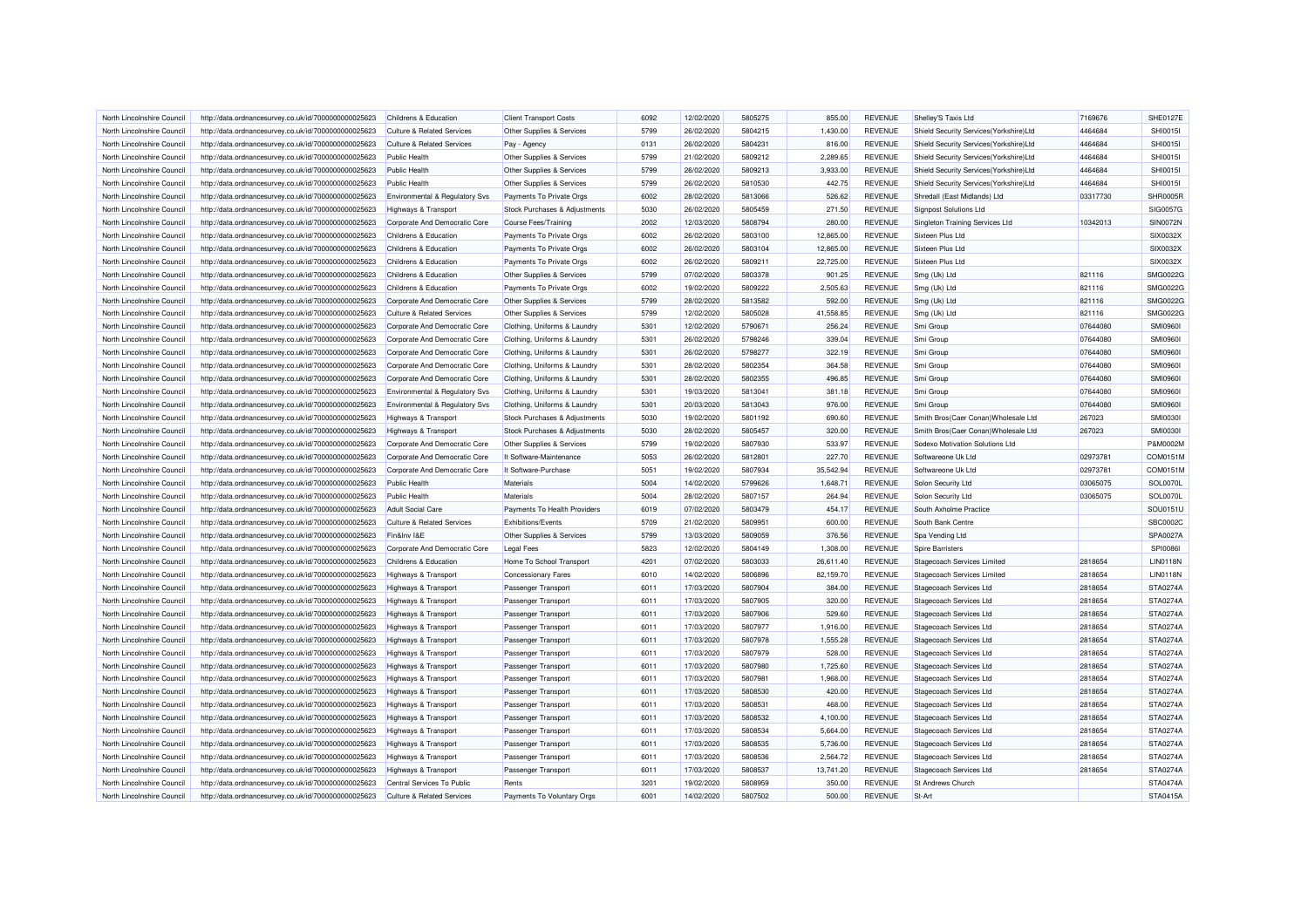| North Lincolnshire Council | http://data.ordnancesurvey.co.uk/id/7000000000025623 | Childrens & Education                     | Home To School Transport      | 4201 | 05/02/2020 | 5801399 | 408.80    | <b>REVENUE</b> | St Bede'S Catholic Voluntary Academy     | 07973953 | <b>STB0020B</b> |
|----------------------------|------------------------------------------------------|-------------------------------------------|-------------------------------|------|------------|---------|-----------|----------------|------------------------------------------|----------|-----------------|
| North Lincolnshire Council | http://data.ordnancesurvey.co.uk/id/7000000000025623 | Childrens & Education                     | Home To School Transport      | 4201 | 05/02/2020 | 5801409 | 367.92    | <b>REVENUE</b> | St Bede'S Catholic Voluntary Academy     | 07973953 | <b>STB0020B</b> |
| North Lincolnshire Council | http://data.ordnancesurvey.co.uk/id/7000000000025623 | Childrens & Education                     | Home To School Transport      | 4201 | 05/02/2020 | 5801415 | 429.24    | <b>REVENUE</b> | St Bede'S Catholic Voluntary Academy     | 07973953 | <b>STB0020B</b> |
| North Lincolnshire Council | http://data.ordnancesurvey.co.uk/id/7000000000025623 | <b>Childrens &amp; Education</b>          | Home To School Transport      | 4201 | 05/02/2020 | 5801422 | 306.60    | <b>REVENUE</b> | St Bede'S Catholic Voluntary Academy     | 07973953 | <b>STB0020B</b> |
| North Lincolnshire Council | http://data.ordnancesurvey.co.uk/id/7000000000025623 | <b>Adult Social Care</b>                  | Repair & Maintenance Costs    | 3000 | 21/02/2020 | 5808655 | 510.40    | <b>REVENUE</b> | Steve Ball Joinery Ltd                   | 3682402  | <b>BAL0025L</b> |
| North Lincolnshire Council | http://data.ordnancesurvey.co.uk/id/7000000000025623 | Childrens & Education                     | Equipment Maint.& Repair      | 5003 | 21/02/2020 | 5808655 | 65.50     | <b>REVENUE</b> | Steve Ball Joinery Ltd                   | 3682402  | <b>BAL0025L</b> |
| North Lincolnshire Council | http://data.ordnancesurvey.co.uk/id/7000000000025623 | Childrens & Education                     | Repair & Maintenance Costs    | 3000 | 21/02/2020 | 5808655 | 215.29    | <b>REVENUE</b> | Steve Ball Joinery Ltd                   | 3682402  | <b>BAL0025L</b> |
| North Lincolnshire Council | http://data.ordnancesurvey.co.uk/id/7000000000025623 | Corporate And Democratic Core             | Cleaning Costs/ Materials     | 3301 | 14/02/2020 | 5807188 | 241.63    | <b>REVENUE</b> | Steve Ball Joinery Ltd                   | 3682402  | <b>BAL0025L</b> |
| North Lincolnshire Council | http://data.ordnancesurvey.co.uk/id/7000000000025623 | Corporate And Democratic Core             | Repair & Maintenance Costs    | 3000 | 21/02/2020 | 5808655 | 1.504.07  | <b>REVENUE</b> | Steve Ball Joinery Ltd                   | 3682402  | <b>BAL0025L</b> |
| North Lincolnshire Council | http://data.ordnancesurvey.co.uk/id/7000000000025623 | Culture, Env, Reg & Planning Cap          | <b>Other Costs</b>            | A085 | 11/03/2020 | 5808673 | 296.95    | CAPITAL        | Steve Ball Joinery Ltd                   | 3682402  | <b>BAL0025L</b> |
| North Lincolnshire Council | http://data.ordnancesurvey.co.uk/id/7000000000025623 | <b>Culture &amp; Related Services</b>     | Equipment Purchase            | 5001 | 14/02/2020 | 5807290 | 23,565.98 | <b>REVENUE</b> | Steve Ball Joinery Ltd                   | 3682402  | <b>BAL0025L</b> |
| North Lincolnshire Council | http://data.ordnancesurvey.co.uk/id/7000000000025623 | <b>Culture &amp; Related Services</b>     | Repair & Maintenance Costs    | 3000 | 21/02/2020 | 5808655 | 6,661.10  | <b>REVENUE</b> | Steve Ball Joinery Ltd                   | 3682402  | <b>BAL0025L</b> |
| North Lincolnshire Council | http://data.ordnancesurvey.co.uk/id/7000000000025623 | Fin&Inv I&E                               | Repair & Maintenance Costs    | 3000 | 12/02/2020 | 5805643 | 2,888.98  | <b>REVENUE</b> | Steve Ball Joinery Ltd                   | 3682402  | <b>BAL0025I</b> |
| North Lincolnshire Council | http://data.ordnancesurvey.co.uk/id/7000000000025623 | Fin&Inv I&E                               | Repair & Maintenance Costs    | 3000 | 21/02/2020 | 5808655 | 901.64    | <b>REVENUE</b> | Steve Ball Joinery Ltd                   | 3682402  | <b>BAL0025L</b> |
| North Lincolnshire Council | http://data.ordnancesurvey.co.uk/id/7000000000025623 | Fin&Inv I&E                               | Repair & Maintenance Costs    | 3000 | 21/02/2020 | 5808655 | 730.72    | <b>REVENUE</b> | Steve Ball Joinery Ltd                   | 3682402  | <b>BAL0025L</b> |
| North Lincolnshire Council | http://data.ordnancesurvey.co.uk/id/7000000000025623 | Highways & Transport                      | Repair & Maintenance Costs    | 3000 | 19/02/2020 | 5808852 | 1,645.60  | <b>REVENUE</b> | Steve Ball Joinery Ltd                   | 3682402  | <b>BAL0025L</b> |
| North Lincolnshire Council | http://data.ordnancesurvey.co.uk/id/7000000000025623 | Highways & Transport                      | Repair & Maintenance Costs    | 3000 | 21/02/2020 | 5808655 | 52.25     | <b>REVENUE</b> | Steve Ball Joinery Ltd                   | 3682402  | <b>BAL0025L</b> |
| North Lincolnshire Council | http://data.ordnancesurvey.co.uk/id/7000000000025623 | Highways & Transport                      | Repair & Maintenance Costs    | 3000 | 28/02/2020 | 5813956 | 1,754.50  | <b>REVENUE</b> | Steve Ball Joinery Ltd                   | 3682402  | <b>BAL0025L</b> |
| North Lincolnshire Council | http://data.ordnancesurvey.co.uk/id/7000000000025623 | Highways & Transport                      | Repair & Maintenance Costs    | 3000 | 28/02/2020 | 5813958 | 13,569.00 | <b>REVENUE</b> | Steve Ball Joinery Ltd                   | 3682402  | <b>BAL0025L</b> |
| North Lincolnshire Council | http://data.ordnancesurvey.co.uk/id/7000000000025623 | Non Distributed Costs                     | Other Supplies & Services     | 5799 | 12/02/2020 | 5804140 | 1,111.31  | <b>REVENUE</b> | Steve Ball Joinery Ltd                   | 3682402  | <b>BAL0025L</b> |
| North Lincolnshire Council | http://data.ordnancesurvey.co.uk/id/7000000000025623 | <b>Planning Services</b>                  | Payments To Voluntary Orgs    | 6001 | 12/02/2020 | 5805096 | 1,475.00  | <b>REVENUE</b> | St Marks Community Fund                  |          | <b>STM0180M</b> |
| North Lincolnshire Council | http://data.ordnancesurvey.co.uk/id/7000000000025623 |                                           | Payments To Voluntary Orgs    | 6001 | 14/02/2020 | 5806204 | 1,850.00  | <b>REVENUE</b> | St Marks Community Fund                  |          | <b>STM0180M</b> |
|                            | http://data.ordnancesurvey.co.uk/id/7000000000025623 | <b>Planning Services</b>                  |                               | 6001 | 26/02/2020 | 5812212 | 396.75    | <b>REVENUE</b> |                                          |          | <b>STM0180M</b> |
| North Lincolnshire Council |                                                      | <b>Planning Services</b>                  | Payments To Voluntary Orgs    |      |            |         |           |                | St Marks Community Fund                  |          |                 |
| North Lincolnshire Council | http://data.ordnancesurvey.co.uk/id/7000000000025623 | Childrens & Education                     | Payments To Private Orgs      | 6002 | 12/02/2020 | 5805059 | 600.00    | <b>REVENUE</b> | St. Mary'S Catholic Primary Vol. Academy |          | STM0020M        |
| North Lincolnshire Council | http://data.ordnancesurvey.co.uk/id/7000000000025623 | Corporate And Democratic Core             | Licenses, Subs & Memberships  | 5510 | 12/02/2020 | 5804055 | 2,500.00  | <b>REVENUE</b> | Stonewall Equality Ltd                   |          | STO0196O        |
| North Lincolnshire Council | http://data.ordnancesurvey.co.uk/id/7000000000025623 | <b>Culture &amp; Related Services</b>     | Other Professional Fees       | 5829 | 07/02/2020 | 5803050 | 277.50    | <b>REVENUE</b> | <b>Street Beat College</b>               | 08387440 | STR0023R        |
| North Lincolnshire Council | http://data.ordnancesurvey.co.uk/id/7000000000025623 | <b>Culture &amp; Related Services</b>     | Rents                         | 3201 | 07/02/2020 | 5803050 | 100.00    | <b>REVENUE</b> | <b>Street Beat College</b>               | 08387440 | STR0023R        |
| North Lincolnshire Council | http://data.ordnancesurvey.co.uk/id/7000000000025623 | <b>Environmental &amp; Regulatory Svs</b> | Payments To Private Orgs      | 6002 | 28/02/2020 | 5813057 | 24.821.32 | <b>REVENUE</b> | Suez                                     | 02291198 | <b>NOR0206R</b> |
| North Lincolnshire Council | http://data.ordnancesurvey.co.uk/id/7000000000025623 | <b>Environmental &amp; Regulatory Svs</b> | Payments To Private Orgs      | 6002 | 28/02/2020 | 5813728 | 7,264.09  | <b>REVENUE</b> | Suez                                     | 02291198 | <b>NOR0206R</b> |
| North Lincolnshire Council | http://data.ordnancesurvey.co.uk/id/7000000000025623 | Environmental & Regulatory Svs            | Payments To Private Orgs      | 6002 | 28/02/2020 | 5814060 | 23,055.92 | <b>REVENUE</b> | Suez                                     | 02291198 | <b>NOR0206R</b> |
| North Lincolnshire Council | http://data.ordnancesurvey.co.uk/id/7000000000025623 | Culture & Related Services                | Stock Purchases & Adjustments | 5030 | 26/02/2020 | 5808692 | 538.40    | <b>REVENUE</b> | Swimrite Supplies Ltd                    | 02716914 | SW100311        |
| North Lincolnshire Council | http://data.ordnancesurvey.co.uk/id/7000000000025623 | Non Distributed Costs                     | It Software-Purchase          | 5051 | 07/02/2020 | 5803330 | 17,715.00 | <b>REVENUE</b> | Symetri Limited                          | 03239798 | CAD0017D        |
| North Lincolnshire Council | http://data.ordnancesurvey.co.uk/id/7000000000025623 | Environmental & Regulatory Svs            | Equipment Purchase            | 5001 | 12/02/2020 | 5806124 | 248.01    | <b>REVENUE</b> | <b>Syr Limited</b>                       | 2631112  | <b>YOU0046U</b> |
| North Lincolnshire Council | http://data.ordnancesurvey.co.uk/id/7000000000025623 | Central Services To Public                | Gen Office Exp (Incl Postage) | 5603 | 25/03/2020 | 5813037 | 253.00    | <b>REVENUE</b> | Systematic Print Management Ltd          | 3890167  | SYS0015S        |
| North Lincolnshire Council | http://data.ordnancesurvey.co.uk/id/7000000000025623 | Corporate And Democratic Core             | Gen Office Exp (Incl Postage) | 5603 | 18/03/2020 | 5809252 | 324.00    | <b>REVENUE</b> | Systematic Print Management Ltd          | 3890167  | SYS0015S        |
| North Lincolnshire Council | http://data.ordnancesurvey.co.uk/id/7000000000025623 | Corporate And Democratic Core             | Gen Office Exp (Incl Postage) | 5603 | 22/03/2020 | 5813548 | 479.00    | <b>REVENUE</b> | Systematic Print Management Ltd          | 3890167  | SYS0015S        |
| North Lincolnshire Council | http://data.ordnancesurvey.co.uk/id/7000000000025623 | Fin&Inv I&E                               | Gen Office Exp (Incl Postage) | 5603 | 14/02/2020 | 5805765 | 370.00    | <b>REVENUE</b> | Talbot & Muir                            | 2869547  | <b>TAL0130L</b> |
| North Lincolnshire Council | http://data.ordnancesurvey.co.uk/id/7000000000025623 | <b>Highways &amp; Transport</b>           | Equipment Purchase            | 5001 | 07/03/2020 | 5805505 | 264.00    | <b>REVENUE</b> | <b>Tarmac Building Products Ltd</b>      |          | <b>TAR0130R</b> |
| North Lincolnshire Council | http://data.ordnancesurvey.co.uk/id/7000000000025623 | Fin&Inv I&E                               | Materials                     | 5004 | 12/02/2020 | 5805414 | 482.32    | <b>REVENUE</b> | T C Harrison Group Ltd                   |          | TCH0005H        |
| North Lincolnshire Council | http://data.ordnancesurvey.co.uk/id/7000000000025623 | Fin&Inv I&E                               | Materials                     | 5004 | 14/02/2020 | 5801325 | 1.856.42  | <b>REVENUE</b> | T C Harrison Group Ltd                   |          | TCH0005H        |
| North Lincolnshire Council | http://data.ordnancesurvey.co.uk/id/7000000000025623 | Childrens & Education                     | <b>Agency Costs</b>           | 6005 | 26/02/2020 | 5812615 | 210.00    | <b>REVENUE</b> | <b>Teaching Personnel Ltd</b>            | 3225158  | <b>BAR0135R</b> |
| North Lincolnshire Council | http://data.ordnancesurvey.co.uk/id/7000000000025623 | Childrens & Education                     | <b>Agency Costs</b>           | 6005 | 26/02/2020 | 5812628 | 378.00    | <b>REVENUE</b> | <b>Teaching Personnel Ltd</b>            | 3225158  | <b>BAR0135R</b> |
| North Lincolnshire Council | http://data.ordnancesurvey.co.uk/id/7000000000025623 | Childrens & Education                     | <b>Agency Costs</b>           | 6005 | 26/02/2020 | 5812629 | 1,013.50  | <b>REVENUE</b> | <b>Teaching Personnel Ltd</b>            | 3225158  | <b>BAR0135R</b> |
| North Lincolnshire Council | http://data.ordnancesurvey.co.uk/id/7000000000025623 | Childrens & Education                     | <b>Agency Costs</b>           | 6005 | 26/02/2020 | 5812630 | 378.00    | <b>REVENUE</b> | <b>Teaching Personnel Ltd</b>            | 3225158  | <b>BAR0135R</b> |
| North Lincolnshire Council | http://data.ordnancesurvey.co.uk/id/7000000000025623 | Childrens & Education                     | <b>Agency Costs</b>           | 6005 | 26/02/2020 | 5812732 | 1,013.50  | <b>REVENUE</b> | <b>Teaching Personnel Ltd</b>            | 3225158  | <b>BAR0135R</b> |
| North Lincolnshire Council | http://data.ordnancesurvey.co.uk/id/7000000000025623 | Childrens & Education                     | <b>Agency Costs</b>           | 6005 | 26/02/2020 | 5812737 | 942.56    | <b>REVENUE</b> | <b>Teaching Personnel Ltd</b>            | 3225158  | <b>BAR0135R</b> |
| North Lincolnshire Council | http://data.ordnancesurvey.co.uk/id/7000000000025623 | Childrens & Education                     | <b>Agency Costs</b>           | 6005 | 26/02/2020 | 5812740 | 1,013.50  | <b>REVENUE</b> | <b>Teaching Personnel Ltd</b>            | 3225158  | <b>BAR0135R</b> |
| North Lincolnshire Council | http://data.ordnancesurvey.co.uk/id/7000000000025623 | Childrens & Education                     | <b>Agency Costs</b>           | 6005 | 26/02/2020 | 5812769 | 210.00    | <b>REVENUE</b> | <b>Teaching Personnel Ltd</b>            | 3225158  | <b>BAR0135R</b> |
| North Lincolnshire Council | http://data.ordnancesurvey.co.uk/id/7000000000025623 | Childrens & Education                     | <b>Agency Costs</b>           | 6005 | 26/02/2020 | 5812771 | 210.00    | <b>REVENUE</b> | <b>Teaching Personnel Ltd</b>            | 3225158  | <b>BAR0135R</b> |
| North Lincolnshire Council | http://data.ordnancesurvey.co.uk/id/7000000000025623 | Childrens & Education                     | <b>Agency Costs</b>           | 6005 | 26/02/2020 | 5812958 | 210.00    | <b>REVENUE</b> | <b>Teaching Personnel Ltd</b>            | 3225158  | <b>BAR0135R</b> |
| North Lincolnshire Council | http://data.ordnancesurvey.co.uk/id/7000000000025623 | Childrens & Education                     | <b>Agency Costs</b>           | 6005 | 26/02/2020 | 5812959 | 560.00    | <b>REVENUE</b> | <b>Teaching Personnel Ltd</b>            | 3225158  | <b>BAR0135R</b> |
| North Lincolnshire Council | http://data.ordnancesurvey.co.uk/id/7000000000025623 | Childrens & Education                     | <b>Agency Costs</b>           | 6005 | 26/02/2020 | 5812960 | 210.00    | <b>REVENUE</b> | <b>Teaching Personnel Ltd</b>            | 3225158  | <b>BAR0135R</b> |
| North Lincolnshire Council | http://data.ordnancesurvey.co.uk/id/7000000000025623 | Childrens & Education                     | <b>Agency Costs</b>           | 6005 | 26/02/2020 | 5812961 | 560.00    | <b>REVENUE</b> | <b>Teaching Personnel Ltd</b>            | 3225158  | <b>BAR0135R</b> |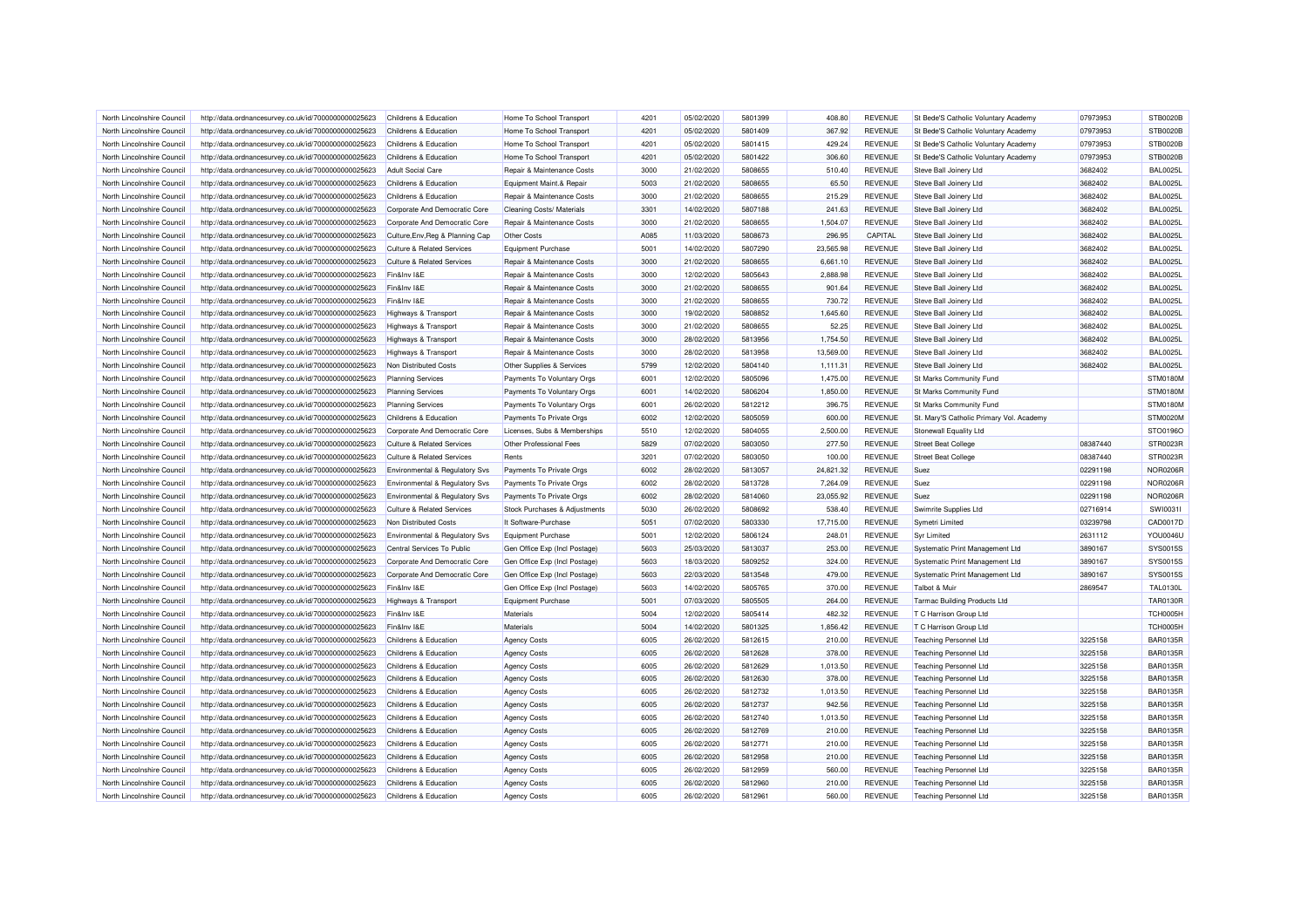| North Lincolnshire Council | http://data.ordnancesurvey.co.uk/id/7000000000025623 | Childrens & Education                 | <b>Agency Costs</b>            | 6005 | 26/02/2020 | 5812962 | 560.00    | <b>REVENUE</b> | <b>Teaching Personnel Ltd</b>                | 3225158  | <b>BAR0135R</b> |
|----------------------------|------------------------------------------------------|---------------------------------------|--------------------------------|------|------------|---------|-----------|----------------|----------------------------------------------|----------|-----------------|
| North Lincolnshire Council | http://data.ordnancesurvey.co.uk/id/7000000000025623 | Childrens & Education                 | <b>Agency Costs</b>            | 6005 | 26/02/2020 | 5812963 | 560.00    | <b>REVENUE</b> | <b>Teaching Personnel Ltd</b>                | 3225158  | <b>BAR0135R</b> |
| North Lincolnshire Council | http://data.ordnancesurvey.co.uk/id/7000000000025623 | Childrens & Education                 | Payments To Private Orgs       | 6002 | 05/02/2020 | 5801472 | 560.00    | <b>REVENUE</b> | <b>Teaching Personnel Ltd</b>                | 3225158  | <b>BAR0135R</b> |
| North Lincolnshire Council | http://data.ordnancesurvey.co.uk/id/7000000000025623 | Childrens & Education                 | Payments To Private Orgs       | 6002 | 05/02/2020 | 5801474 | 560.00    | <b>REVENUE</b> | <b>Teaching Personnel Ltd</b>                | 3225158  | <b>BAR0135R</b> |
| North Lincolnshire Council | http://data.ordnancesurvey.co.uk/id/7000000000025623 | Childrens & Education                 | Payments To Private Orgs       | 6002 | 05/02/2020 | 5801475 | 560.00    | <b>REVENUE</b> | <b>Teaching Personnel Ltd</b>                | 3225158  | <b>BAR0135R</b> |
| North Lincolnshire Council | http://data.ordnancesurvey.co.uk/id/7000000000025623 | Childrens & Education                 | Payments To Private Orgs       | 6002 | 05/02/2020 | 5801476 | 1.013.50  | <b>REVENUE</b> | Teaching Personnel Ltd                       | 3225158  | <b>BAR0135R</b> |
| North Lincolnshire Council | http://data.ordnancesurvey.co.uk/id/7000000000025623 | Childrens & Education                 | Payments To Private Orgs       | 6002 | 05/02/2020 | 5801477 | 1,013.50  | <b>REVENUE</b> | <b>Teaching Personnel Ltd</b>                | 3225158  | <b>BAR0135R</b> |
| North Lincolnshire Council | http://data.ordnancesurvey.co.uk/id/7000000000025623 | Childrens & Education                 | Payments To Private Orgs       | 6002 | 05/02/2020 | 5801478 | 1,013.50  | <b>REVENUE</b> | <b>Teaching Personnel Ltd</b>                | 3225158  | <b>BAR0135R</b> |
| North Lincolnshire Council | http://data.ordnancesurvey.co.uk/id/7000000000025623 | Childrens & Education                 | Payments To Private Orgs       | 6002 | 05/02/2020 | 5801480 | 1,013.50  | <b>REVENUE</b> | <b>Teaching Personnel Ltd</b>                | 3225158  | <b>BAR0135R</b> |
| North Lincolnshire Council | http://data.ordnancesurvey.co.uk/id/7000000000025623 | Childrens & Education                 | Payments To Private Orgs       | 6002 | 05/02/2020 | 5801481 | 448.00    | <b>REVENUE</b> | <b>Teaching Personnel Ltd</b>                | 3225158  | <b>BAR0135R</b> |
| North Lincolnshire Council | http://data.ordnancesurvey.co.uk/id/7000000000025623 | Childrens & Education                 | Payments To Private Orgs       | 6002 | 05/02/2020 | 5801482 | 560.00    | <b>REVENUE</b> | <b>Teaching Personnel Ltd</b>                | 3225158  | <b>BAR0135R</b> |
| North Lincolnshire Council | http://data.ordnancesurvey.co.uk/id/7000000000025623 | Childrens & Education                 | Payments To Private Orgs       | 6002 | 27/03/2020 | 5814004 | 1.388.00  | <b>REVENUE</b> | <b>Team Reality Ltd</b>                      |          | <b>TEA0047A</b> |
| North Lincolnshire Council | http://data.ordnancesurvey.co.uk/id/7000000000025623 | Culture, Env, Reg & Planning Cap      | Other Costs                    | A085 | 14/02/2020 | 5805636 | 2,950.00  | CAPITAL        | Tear-Away Leisure Ltd                        |          | <b>TEA0013A</b> |
| North Lincolnshire Council | http://data.ordnancesurvey.co.uk/id/7000000000025623 | Childrens & Education                 | Equipment Purchase             | 5001 | 12/02/2020 | 5804135 | 602.11    | <b>REVENUE</b> | Technology Teaching Systems Group Ltd        | 4373761  | <b>TEC0003C</b> |
| North Lincolnshire Council | http://data.ordnancesurvey.co.uk/id/7000000000025623 | <b>Culture &amp; Related Services</b> | Books (Libraries+Schools Only) | 5005 | 26/02/2020 | 5803527 | 281.80    | <b>REVENUE</b> | <b>Telegraph News Shop</b>                   |          | <b>TEL0017L</b> |
| North Lincolnshire Council | http://data.ordnancesurvey.co.uk/id/7000000000025623 | Fin&Inv I&E                           | Materials                      | 5004 | 28/02/2020 | 5805415 | 888.24    | <b>REVENUE</b> | Terberg Matec Uk Ltd                         | 3404297  | <b>TER0017R</b> |
| North Lincolnshire Council | http://data.ordnancesurvey.co.uk/id/7000000000025623 | Fin&Inv I&E                           | Materials                      | 5004 | 13/03/2020 | 5811414 | 2,331.87  | <b>REVENUE</b> | Terberg Matec Uk Ltd                         | 3404297  | <b>TER0017R</b> |
| North Lincolnshire Council | http://data.ordnancesurvey.co.uk/id/7000000000025623 | Fin&Inv I&E                           | Materials                      | 5004 | 22/03/2020 | 5811413 | 4,715.93  | <b>REVENUE</b> | Terberg Matec Uk Ltd                         | 3404297  | <b>TER0017R</b> |
| North Lincolnshire Council | http://data.ordnancesurvey.co.uk/id/7000000000025623 | Childrens & Education                 | Payments To Private Orgs       | 6002 | 12/02/2020 | 5805647 | 12,478.54 | <b>REVENUE</b> | The Axholme Academ                           |          | AXH0012H        |
| North Lincolnshire Council | http://data.ordnancesurvey.co.uk/id/7000000000025623 | Childrens & Education                 | Payments To Private Orgs       | 6002 | 28/02/2020 | 5803045 | 1,260.00  | <b>REVENUE</b> | The Axholme Academy                          |          | <b>AXH0012H</b> |
| North Lincolnshire Council |                                                      | <b>Housing Services</b>               |                                | 5799 | 19/02/2020 | 5808736 | 4,432.50  | <b>REVENUE</b> | The Cocked Hat Hotel                         |          | COC0002C        |
|                            | http://data.ordnancesurvey.co.uk/id/7000000000025623 |                                       | Other Supplies & Services      |      |            |         |           |                |                                              |          | COC0002C        |
| North Lincolnshire Council | http://data.ordnancesurvey.co.uk/id/7000000000025623 | <b>Housing Services</b>               | Other Supplies & Services      | 5799 | 19/02/2020 | 5808740 | 3,175.00  | <b>REVENUE</b> | The Cocked Hat Hotel                         |          |                 |
| North Lincolnshire Council | http://data.ordnancesurvey.co.uk/id/7000000000025623 | <b>Housing Services</b>               | Other Supplies & Services      | 5799 | 19/02/2020 | 5808743 | 480.00    | <b>REVENUE</b> | The Cocked Hat Hotel                         |          | COC0002C        |
| North Lincolnshire Council | http://data.ordnancesurvey.co.uk/id/7000000000025623 | <b>Housing Services</b>               | Other Supplies & Services      | 5799 | 19/02/2020 | 5808746 | 455.00    | <b>REVENUE</b> | The Cocked Hat Hotel                         |          | COC0002C        |
| North Lincolnshire Council | http://data.ordnancesurvey.co.uk/id/7000000000025623 | Environmental & Regulatory Svs        | Other Professional Fees        | 5829 | 28/02/2020 | 5801199 | 455.00    | <b>REVENUE</b> | The Columbaria Company                       | 890557   | COL0332L        |
| North Lincolnshire Council | http://data.ordnancesurvey.co.uk/id/7000000000025623 | Adult Social Care                     | Payments To Private Orgs       | 6002 | 14/02/2020 | 5806799 | 2,160.00  | <b>REVENUE</b> | The Croft Community (Camphill Village Trust) |          | CVT0001T        |
| North Lincolnshire Council | http://data.ordnancesurvey.co.uk/id/7000000000025623 | Fin&Inv I&E                           | Gen Office Exp (Incl Postage)  | 5603 | 21/02/2020 | 5810206 | 3,851.95  | <b>REVENUE</b> | The Essential Partnership Ltd                |          | <b>ESS0130S</b> |
| North Lincolnshire Council | http://data.ordnancesurvey.co.uk/id/7000000000025623 | Central Services To Public            | Rents                          | 3201 | 19/02/2020 | 5808923 | 300.00    | <b>REVENUE</b> | The Forge Project Ltd                        |          | <b>FOR0448R</b> |
| North Lincolnshire Council | http://data.ordnancesurvey.co.uk/id/7000000000025623 | Childrens & Education                 | Payments To Private Orgs       | 6002 | 26/02/2020 | 5812211 | 27,355.29 | <b>REVENUE</b> | The Hesley Group                             |          | <b>HES0021S</b> |
| North Lincolnshire Council | http://data.ordnancesurvey.co.uk/id/7000000000025623 | Corporate And Democratic Core         | Gen Office Exp (Incl Postage)  | 5603 | 07/02/2020 | 5802723 | 268.68    | <b>REVENUE</b> | The Hygiene Hub Ltd                          | 01873933 | SHE0006E        |
| North Lincolnshire Council | http://data.ordnancesurvey.co.uk/id/7000000000025623 | Corporate And Democratic Core         | Other Supplies & Services      | 5799 | 28/02/2020 | 5806632 | 268.68    | <b>REVENUE</b> | The Hygiene Hub Ltd                          | 01873933 | SHE0006E        |
| North Lincolnshire Council | http://data.ordnancesurvey.co.uk/id/7000000000025623 | <b>Adult Social Care</b>              | Payments To Health Providers   | 6019 | 07/02/2020 | 5803477 | 161.48    | <b>REVENUE</b> | The Oswald Road Medical Centre               |          | OSW0002W        |
| North Lincolnshire Council | http://data.ordnancesurvey.co.uk/id/7000000000025623 | <b>Public Health</b>                  | Payments To Health Providers   | 6019 | 07/02/2020 | 5803477 | 190.00    | <b>REVENUE</b> | The Oswald Road Medical Centre               |          | OSW0002W        |
| North Lincolnshire Council | http://data.ordnancesurvey.co.uk/id/7000000000025623 | <b>Adult Social Care</b>              | Payments To Private Orgs (Inv) | 6026 | 05/02/2020 | 5801217 | 8,546.00  | <b>REVENUE</b> | The Stroke Association                       | 61274    | STR0142R        |
| North Lincolnshire Council | http://data.ordnancesurvey.co.uk/id/7000000000025623 | <b>Adult Social Care</b>              | Payments To Private Orgs (Inv) | 6026 | 26/02/2020 | 5812216 | 15,866.50 | <b>REVENUE</b> | The Stroke Association                       | 61274    | STR0142R        |
| North Lincolnshire Council | http://data.ordnancesurvey.co.uk/id/7000000000025623 | Culture & Related Services            | <b>Catering Contract</b>       | 5204 | 05/02/2020 | 5799587 | 371.00    | <b>REVENUE</b> | The Wortley House Hotel                      | 4792332  | WOR0009F        |
| North Lincolnshire Council | http://data.ordnancesurvey.co.uk/id/7000000000025623 | <b>Culture &amp; Related Services</b> | <b>Catering Contract</b>       | 5204 | 05/02/2020 | 5799588 | 416.67    | <b>REVENUE</b> | The Wortley House Hotel                      | 4792332  | WOR0009R        |
| North Lincolnshire Council | http://data.ordnancesurvey.co.uk/id/7000000000025623 | <b>Culture &amp; Related Services</b> | <b>Catering Contract</b>       | 5204 | 05/02/2020 | 5799589 | 360.00    | <b>REVENUE</b> | The Wortley House Hotel                      | 4792332  | WOR0009R        |
| North Lincolnshire Council | http://data.ordnancesurvey.co.uk/id/7000000000025623 | <b>Culture &amp; Related Services</b> | <b>Catering Contract</b>       | 5204 | 05/02/2020 | 5799590 | 360.00    | <b>REVENUE</b> | The Wortley House Hotel                      | 4792332  | WOR0009R        |
| North Lincolnshire Council | http://data.ordnancesurvey.co.uk/id/7000000000025623 | <b>Culture &amp; Related Services</b> | Other Supplies & Services      | 5799 | 28/02/2020 | 5813995 | 387.50    | <b>REVENUE</b> | The Wortley House Hotel                      | 4792332  | WOR0009R        |
| North Lincolnshire Council | http://data.ordnancesurvey.co.uk/id/7000000000025623 | Corporate And Democratic Core         | <b>Legal Fees</b>              | 5823 | 12/02/2020 | 5805687 | 350.00    | <b>REVENUE</b> | <b>Thompsons Solicitors</b>                  |          | <b>THO0078O</b> |
| North Lincolnshire Council | http://data.ordnancesurvey.co.uk/id/7000000000025623 | Childrens & Education                 | Home To School Transport       | 4201 | 07/02/2020 | 5803034 | 10,584.00 | <b>REVENUE</b> | <b>Time Taxis</b>                            |          | <b>TIM0130M</b> |
| North Lincolnshire Council | http://data.ordnancesurvey.co.uk/id/7000000000025623 | <b>Childrens &amp; Education</b>      | Home To School Transport       | 4201 | 14/02/2020 | 5801393 | 12,254.73 | <b>REVENUE</b> | T J'S Coach Hire Ltd                         | 6466222  | <b>TJC0002C</b> |
| North Lincolnshire Council | http://data.ordnancesurvey.co.uk/id/7000000000025623 | Childrens & Education                 | Home To School Transport       | 4201 | 18/03/2020 | 5810596 | 9,498.00  | <b>REVENUE</b> | T J'S Coach Hire Ltd                         | 6466222  | <b>TJC0002C</b> |
| North Lincolnshire Council | http://data.ordnancesurvey.co.uk/id/7000000000025623 | <b>Adult Social Care</b>              | Vehicle Hire                   | 4101 | 12/02/2020 | 5805420 | 810.00    | <b>REVENUE</b> | Tis Hire Co (Humberside) Ltd                 | 1364047  | <b>TJS0001S</b> |
| North Lincolnshire Council | http://data.ordnancesurvey.co.uk/id/7000000000025623 | <b>Adult Social Care</b>              | Vehicle Hire                   | 4101 | 26/02/2020 | 5811415 | 837.00    | <b>REVENUE</b> | Tis Hire Co (Humberside) Ltd                 | 1364047  | <b>TJS0001S</b> |
| North Lincolnshire Council | http://data.ordnancesurvey.co.uk/id/7000000000025623 | Adult Social Care                     | Vehicle Hire                   | 4101 | 26/02/2020 | 5811416 | 837.00    | <b>REVENUE</b> | Tjs Hire Co (Humberside) Ltd                 | 1364047  | <b>TJS0001S</b> |
| North Lincolnshire Council | http://data.ordnancesurvey.co.uk/id/7000000000025623 | Culture & Related Services            | Vehicle Hire                   | 4101 | 12/02/2020 | 5805421 | 591.43    | <b>REVENUE</b> | Tis Hire Co (Humberside) Ltd                 | 1364047  | <b>TJS0001S</b> |
| North Lincolnshire Council | http://data.ordnancesurvey.co.uk/id/7000000000025623 | <b>Culture &amp; Related Services</b> | Vehicle Hire                   | 4101 | 26/02/2020 | 5805416 | 797.14    | <b>REVENUE</b> | Tis Hire Co (Humberside) Ltd                 | 1364047  | <b>TJS0001S</b> |
| North Lincolnshire Council | http://data.ordnancesurvey.co.uk/id/7000000000025623 | <b>Culture &amp; Related Services</b> | Vehicle Hire                   | 4101 | 26/02/2020 | 5805423 | 660.72    | <b>REVENUE</b> | Tjs Hire Co (Humberside) Ltd                 | 1364047  | <b>TJS0001S</b> |
| North Lincolnshire Council | http://data.ordnancesurvey.co.uk/id/7000000000025623 | Fin&Inv I&E                           | Vehicle Hire                   | 4101 | 12/02/2020 | 5805422 | 514.28    | <b>REVENUE</b> | Tis Hire Co (Humberside) Ltd                 | 1364047  | <b>TJS0001S</b> |
| North Lincolnshire Council | http://data.ordnancesurvey.co.uk/id/7000000000025623 | Fin&Inv I&E                           | Vehicle Hire                   | 4101 | 26/02/2020 | 5805417 | 531.43    | <b>REVENUE</b> | Tjs Hire Co (Humberside) Ltd                 | 1364047  | <b>TJS0001S</b> |
| North Lincolnshire Council | http://data.ordnancesurvey.co.uk/id/7000000000025623 | <b>Highways &amp; Transport</b>       | Vehicle Hire                   | 4101 | 26/02/2020 | 5805418 | 702.00    | <b>REVENUE</b> | Tis Hire Co (Humberside) Ltd                 | 1364047  | <b>TJS0001S</b> |
|                            |                                                      |                                       |                                |      |            |         |           |                |                                              |          |                 |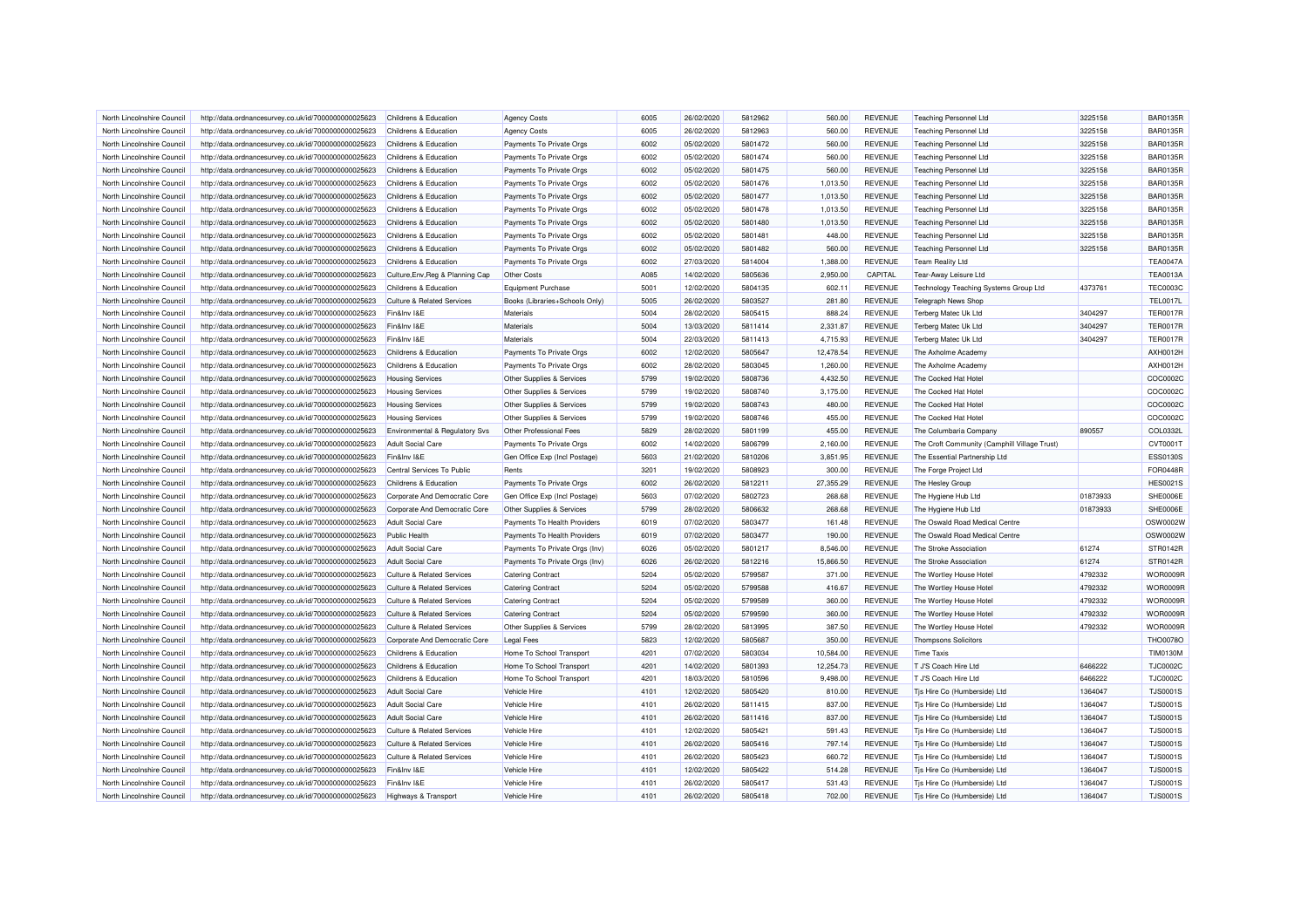| North Lincolnshire Council | http://data.ordnancesurvey.co.uk/id/7000000000025623 | Highways & Transport                      | Vehicle Hire                  | 4101 | 26/02/2020 | 5805419 | 702.00     | <b>REVENUE</b> | Tis Hire Co (Humberside) Ltd            | 1364047  | <b>TJS0001S</b> |
|----------------------------|------------------------------------------------------|-------------------------------------------|-------------------------------|------|------------|---------|------------|----------------|-----------------------------------------|----------|-----------------|
| North Lincolnshire Council | http://data.ordnancesurvey.co.uk/id/7000000000025623 | <b>Highways &amp; Transport</b>           | Stock Purchases & Adjustments | 5030 | 28/02/2020 | 5802353 | 428.00     | <b>REVENUE</b> | <b>Tofco Cpp Ltd</b>                    |          | <b>TOF0001F</b> |
| North Lincolnshire Council | http://data.ordnancesurvey.co.uk/id/7000000000025623 | Childrens & Education                     | Repair & Maintenance Costs    | 3000 | 21/02/2020 | 5808634 | 98.41      | <b>REVENUE</b> | <b>Topcon Building Ltd</b>              | 9540672  | <b>TOP0050P</b> |
| North Lincolnshire Council | http://data.ordnancesurvey.co.uk/id/7000000000025623 | Culture & Related Services                | Repair & Maintenance Costs    | 3000 | 21/02/2020 | 5808634 | 72.50      | <b>REVENUE</b> | <b>Topcon Building Ltd</b>              | 9540672  | <b>TOP0050P</b> |
| North Lincolnshire Council | http://data.ordnancesurvey.co.uk/id/7000000000025623 | Environmental & Regulatory Svs            | Repair & Maintenance Costs    | 3000 | 21/02/2020 | 5808634 | 952.50     | <b>REVENUE</b> | Topcon Building Ltd                     | 9540672  | <b>TOP0050P</b> |
| North Lincolnshire Council | http://data.ordnancesurvey.co.uk/id/7000000000025623 | Fin&Inv I&E                               | Repair & Maintenance Costs    | 3000 | 21/02/2020 | 5808634 | 138.66     | <b>REVENUE</b> | <b>Topcon Building Ltd</b>              | 9540672  | <b>TOP0050P</b> |
| North Lincolnshire Council | http://data.ordnancesurvey.co.uk/id/7000000000025623 | <b>Housing Services</b>                   | Fees & Charges Income         | 9002 | 21/02/2020 | 5801106 | $-700.00$  | <b>REVENUE</b> | <b>Topcon Building Ltd</b>              | 9540672  | <b>TOP0050P</b> |
| North Lincolnshire Council | http://data.ordnancesurvey.co.uk/id/7000000000025623 | Corporate And Democratic Core             | It Software-Maintenance       | 5053 | 08/03/2020 | 5812291 | 39,639.60  | <b>REVENUE</b> | <b>Topdesk Uk Ltd</b>                   |          | <b>TOP0100P</b> |
| North Lincolnshire Council | http://data.ordnancesurvey.co.uk/id/7000000000025623 | <b>Adult Social Care</b>                  | It Hardware - Purchase        | 5050 | 19/03/2020 | 5811303 | 1,200.00   | <b>REVENUE</b> | <b>Total Computer Networks Ltd</b>      | 04858126 | TOT0031T        |
| North Lincolnshire Council | http://data.ordnancesurvey.co.uk/id/7000000000025623 | Childrens & Education                     | It Hardware - Purchase        | 5050 | 08/03/2020 | 5805053 | 9,880.00   | <b>REVENUE</b> | <b>Total Computer Networks Ltd</b>      | 04858126 | <b>TOT0031T</b> |
| North Lincolnshire Council | http://data.ordnancesurvey.co.uk/id/7000000000025623 | Childrens & Education                     | It Hardware - Purchase        | 5050 | 11/03/2020 | 5805126 | 490.00     | <b>REVENUE</b> | <b>Total Computer Networks Ltd</b>      | 04858126 | TOT0031T        |
| North Lincolnshire Council | http://data.ordnancesurvey.co.uk/id/7000000000025623 | Corporate And Democratic Core             | Equipment Purchase            | 5001 | 28/02/2020 | 5804206 | 240.00     | <b>REVENUE</b> | <b>Total Computer Networks Ltd</b>      | 04858126 | <b>TOT0031T</b> |
| North Lincolnshire Council | http://data.ordnancesurvey.co.uk/id/7000000000025623 | Corporate And Democratic Core             | Equipment Purchase            | 5001 | 07/03/2020 | 5805052 | 480.00     | <b>REVENUE</b> | <b>Total Computer Networks Ltd</b>      | 04858126 | <b>TOT0031T</b> |
| North Lincolnshire Council | http://data.ordnancesurvey.co.uk/id/7000000000025623 | Corporate And Democratic Core             | Equipment Purchase            | 5001 | 15/03/2020 | 5811341 | 368.00     | <b>REVENUE</b> | <b>Total Computer Networks Ltd</b>      | 04858126 | TOT0031T        |
| North Lincolnshire Council | http://data.ordnancesurvey.co.uk/id/7000000000025623 | Corporate And Democratic Core             | It Hardware - Purchase        | 5050 | 28/02/2020 | 5804208 | 1,715.00   | <b>REVENUE</b> | <b>Total Computer Networks Ltd</b>      | 04858126 | <b>TOT0031T</b> |
| North Lincolnshire Council | http://data.ordnancesurvey.co.uk/id/7000000000025623 | Corporate And Democratic Core             | It Hardware - Purchase        | 5050 | 15/03/2020 | 5811343 | 460.00     | <b>REVENUE</b> | <b>Total Computer Networks Ltd</b>      | 04858126 | TOT0031T        |
| North Lincolnshire Council | http://data.ordnancesurvey.co.uk/id/7000000000025623 | Highways & Transport                      | It Hardware - Purchase        | 5050 | 28/02/2020 | 5804182 | 740.00     | <b>REVENUE</b> | <b>Total Computer Networks Ltd</b>      | 04858126 | TOT0031T        |
| North Lincolnshire Council | http://data.ordnancesurvey.co.uk/id/7000000000025623 | <b>Support Servs Capital</b>              | It Equipment                  | A098 | 19/02/2020 | 5805051 | 705.00     | CAPITAL        | <b>Total Computer Networks Ltd</b>      | 04858126 | <b>TOT0031T</b> |
| North Lincolnshire Council | http://data.ordnancesurvey.co.uk/id/7000000000025623 | Support Servs Capital                     | It Equipment                  | A098 | 21/02/2020 | 5805050 | 7,530.00   | CAPITAL        | <b>Total Computer Networks Ltd</b>      | 04858126 | TOT0031T        |
| North Lincolnshire Council |                                                      |                                           | It Equipment                  | A098 | 28/02/2020 | 5812279 | 11,600.00  | CAPITAL        | <b>Total Computer Networks Ltd</b>      | 04858126 | <b>TOT0031T</b> |
| North Lincolnshire Council | http://data.ordnancesurvey.co.uk/id/7000000000025623 | Support Servs Capital                     |                               | A098 | 11/03/2020 | 5811257 | 20,500.00  | CAPITAL        |                                         |          | TOT0031T        |
|                            | http://data.ordnancesurvey.co.uk/id/7000000000025623 | Support Servs Capital                     | It Equipment                  |      |            |         |            |                | <b>Total Computer Networks Ltd</b>      | 04858126 |                 |
| North Lincolnshire Council | http://data.ordnancesurvey.co.uk/id/7000000000025623 | Support Servs Capital                     | It Equipment                  | A098 | 14/03/2020 | 5811349 | 20,500.00  | CAPITAL        | <b>Total Computer Networks Ltd</b>      | 04858126 | TOT0031T        |
| North Lincolnshire Council | http://data.ordnancesurvey.co.uk/id/7000000000025623 | Fin&Inv I&E                               | Electricity                   | 3102 | 14/02/2020 | 5807306 | 3.847.33   | <b>REVENUE</b> | Total Gas & Power Ltd                   |          | <b>ELF0001F</b> |
| North Lincolnshire Council | http://data.ordnancesurvey.co.uk/id/7000000000025623 | <b>Adult Social Care</b>                  | Repair & Maintenance Costs    | 3000 | 21/02/2020 | 5809089 | 176.00     | <b>REVENUE</b> | Townsend Elec. Serv. - Mechanical       |          | <b>TOW0600W</b> |
| North Lincolnshire Council | http://data.ordnancesurvey.co.uk/id/7000000000025623 | Central Services To Public                | Repair & Maintenance Costs    | 3000 | 14/02/2020 | 5807252 | $\Omega$   | <b>REVENUE</b> | Townsend Elec. Serv. - Mechanical       |          | <b>TOW0600W</b> |
| North Lincolnshire Council | http://data.ordnancesurvey.co.uk/id/7000000000025623 | Central Services To Public                | Repair & Maintenance Costs    | 3000 | 14/02/2020 | 5807256 | $\Omega$   | <b>REVENUE</b> | Townsend Elec, Serv. - Mechanical       |          | <b>TOW0600W</b> |
| North Lincolnshire Council | http://data.ordnancesurvey.co.uk/id/7000000000025623 | Central Services To Public                | Repair & Maintenance Costs    | 3000 | 14/02/2020 | 5807260 | $\Omega$   | <b>REVENUE</b> | Townsend Elec. Serv. - Mechanical       |          | <b>TOW0600W</b> |
| North Lincolnshire Council | http://data.ordnancesurvey.co.uk/id/7000000000025623 | Central Services To Public                | Repair & Maintenance Costs    | 3000 | 14/02/2020 | 5807265 | $\Omega$   | <b>REVENUE</b> | Townsend Elec. Serv. - Mechanical       |          | <b>TOW0600W</b> |
| North Lincolnshire Council | http://data.ordnancesurvey.co.uk/id/7000000000025623 | Central Services To Public                | Repair & Maintenance Costs    | 3000 | 14/02/2020 | 5807268 | $\Omega$   | <b>REVENUE</b> | Townsend Elec. Serv. - Mechanical       |          | <b>TOW0600W</b> |
| North Lincolnshire Council | http://data.ordnancesurvey.co.uk/id/7000000000025623 | Central Services To Public                | Repair & Maintenance Costs    | 3000 | 14/02/2020 | 5807270 |            | <b>REVENUE</b> | Townsend Elec. Serv. - Mechanical       |          | <b>TOW0600W</b> |
| North Lincolnshire Council | http://data.ordnancesurvey.co.uk/id/7000000000025623 | Central Services To Public                | Repair & Maintenance Costs    | 3000 | 14/02/2020 | 5807274 | $\Omega$   | <b>REVENUE</b> | Townsend Elec. Serv. - Mechanical       |          | <b>TOW0600W</b> |
| North Lincolnshire Council | http://data.ordnancesurvey.co.uk/id/7000000000025623 | Childrens & Education                     | Equipment Maint.& Repair      | 5003 | 21/02/2020 | 5809089 | 85.00      | <b>REVENUE</b> | Townsend Elec. Serv. - Mechanical       |          | <b>TOW0600W</b> |
| North Lincolnshire Council | http://data.ordnancesurvey.co.uk/id/7000000000025623 | Childrens & Education                     | Repair & Maintenance Costs    | 3000 | 14/02/2020 | 5807270 | 253.13     | <b>REVENUE</b> | Townsend Flec. Serv. - Mechanical       |          | <b>TOW0600W</b> |
| North Lincolnshire Council | http://data.ordnancesurvey.co.uk/id/7000000000025623 | Childrens & Education                     | Repair & Maintenance Costs    | 3000 | 21/02/2020 | 5809089 | 557.72     | <b>REVENUE</b> | Townsend Elec. Serv. - Mechanical       |          | <b>TOW0600W</b> |
| North Lincolnshire Council | http://data.ordnancesurvey.co.uk/id/7000000000025623 | Corporate And Democratic Core             | Repair & Maintenance Costs    | 3000 | 14/02/2020 | 5807274 | 498.56     | <b>REVENUE</b> | Townsend Elec. Serv. - Mechanical       |          | <b>TOW0600W</b> |
| North Lincolnshire Council | http://data.ordnancesurvey.co.uk/id/7000000000025623 | Culture & Related Services                | Equipment Maint.& Repair      | 5003 | 21/02/2020 | 5809089 | 194.94     | <b>REVENUE</b> | Townsend Elec. Serv. - Mechanical       |          | <b>TOW0600W</b> |
| North Lincolnshire Council | http://data.ordnancesurvey.co.uk/id/7000000000025623 | <b>Culture &amp; Related Services</b>     | Repair & Maintenance Costs    | 3000 | 14/02/2020 | 5807256 | 225.75     | <b>REVENUE</b> | Townsend Elec. Serv. - Mechanical       |          | <b>TOW0600W</b> |
| North Lincolnshire Council | http://data.ordnancesurvey.co.uk/id/7000000000025623 | <b>Culture &amp; Related Services</b>     | Repair & Maintenance Costs    | 3000 | 14/02/2020 | 5807260 | 263.20     | <b>REVENUE</b> | Townsend Elec. Serv. - Mechanical       |          | <b>TOW0600W</b> |
| North Lincolnshire Council | http://data.ordnancesurvey.co.uk/id/7000000000025623 | Culture & Related Services                | Repair & Maintenance Costs    | 3000 | 14/02/2020 | 5807270 | 358.40     | <b>REVENUE</b> | Townsend Elec. Serv. - Mechanical       |          | <b>TOW0600W</b> |
| North Lincolnshire Council | http://data.ordnancesurvey.co.uk/id/7000000000025623 | <b>Culture &amp; Related Services</b>     | Repair & Maintenance Costs    | 3000 | 21/02/2020 | 5809089 | 1,873.98   | <b>REVENUE</b> | Townsend Elec. Serv. - Mechanical       |          | <b>TOW0600W</b> |
| North Lincolnshire Council | http://data.ordnancesurvey.co.uk/id/7000000000025623 | Fin&Inv I&E                               | Repair & Maintenance Costs    | 3000 | 21/02/2020 | 5809089 | 440.34     | <b>REVENUE</b> | Townsend Elec. Serv. - Mechanical       |          | <b>TOW0600W</b> |
| North Lincolnshire Council | http://data.ordnancesurvey.co.uk/id/7000000000025623 | Highways & Transport                      | Repair & Maintenance Costs    | 3000 | 21/02/2020 | 5809089 | 245.72     | <b>REVENUE</b> | Townsend Elec. Serv. - Mechanical       |          | <b>TOW0600W</b> |
| North Lincolnshire Council | http://data.ordnancesurvey.co.uk/id/7000000000025623 | Childrens & Education                     | Equipment Maint.& Repair      | 5003 | 21/02/2020 | 5809081 | 101.00     | <b>REVENUE</b> | <b>Townsend Electrical Services</b>     |          | TOW0097W        |
| North Lincolnshire Council | http://data.ordnancesurvey.co.uk/id/7000000000025623 | Childrens & Education                     | Repair & Maintenance Costs    | 3000 | 28/02/2020 | 5813941 | 1,430.51   | <b>REVENUE</b> | <b>Townsend Electrical Services</b>     |          | <b>TOW0097W</b> |
| North Lincolnshire Council | http://data.ordnancesurvey.co.uk/id/7000000000025623 | Corporate And Democratic Core             | Repair & Maintenance Costs    | 3000 | 21/02/2020 | 5809081 | 250.25     | <b>REVENUE</b> | <b>Townsend Electrical Services</b>     |          | <b>TOW0097W</b> |
| North Lincolnshire Council | http://data.ordnancesurvey.co.uk/id/7000000000025623 | <b>Culture &amp; Related Services</b>     | Repair & Maintenance Costs    | 3000 | 05/02/2020 | 5801414 | 21,740.35  | <b>REVENUE</b> | <b>Townsend Electrical Services</b>     |          | <b>TOW0097W</b> |
| North Lincolnshire Council | http://data.ordnancesurvey.co.uk/id/7000000000025623 | <b>Culture &amp; Related Services</b>     | Repair & Maintenance Costs    | 3000 | 21/02/2020 | 5809081 | 1,223.36   | <b>REVENUE</b> | <b>Townsend Electrical Services</b>     |          | <b>TOW0097W</b> |
| North Lincolnshire Council | http://data.ordnancesurvey.co.uk/id/7000000000025623 | Fin&Inv I&E                               | Repair & Maintenance Costs    | 3000 | 21/02/2020 | 5809081 | 164.41     | <b>REVENUE</b> | <b>Townsend Electrical Services</b>     |          | <b>TOW0097W</b> |
| North Lincolnshire Council | http://data.ordnancesurvey.co.uk/id/7000000000025623 | Fin&Inv I&E                               | Repair & Maintenance Costs    | 3000 | 21/02/2020 | 5809081 | 301.37     | <b>REVENUE</b> | <b>Townsend Electrical Services</b>     |          | <b>TOW0097W</b> |
| North Lincolnshire Council | http://data.ordnancesurvey.co.uk/id/7000000000025623 | Non Distributed Costs                     | Repair & Maintenance Costs    | 3000 | 28/02/2020 | 5813951 | 1,218.70   | <b>REVENUE</b> | <b>Townsend Electrical Services</b>     |          | <b>TOW0097W</b> |
| North Lincolnshire Council | http://data.ordnancesurvey.co.uk/id/7000000000025623 | <b>Environmental &amp; Regulatory Svs</b> | Payments To Private Orgs      | 6002 | 26/02/2020 | 5808802 | 392,260.92 | <b>REVENUE</b> | Transwaste Recycling And Aggregates Ltd | 3863280  | <b>TRA0252A</b> |
| North Lincolnshire Council | http://data.ordnancesurvey.co.uk/id/7000000000025623 | Environmental & Regulatory Svs            | Payments To Private Orgs      | 6002 | 26/02/2020 | 5810676 | $-210.68$  | <b>REVENUE</b> | Transwaste Recycling And Aggregates Ltd | 3863280  | <b>TRA0252A</b> |
| North Lincolnshire Council | http://data.ordnancesurvey.co.uk/id/7000000000025623 | Environmental & Regulatory Svs            | Payments To Private Orgs      | 6002 | 28/02/2020 | 5813047 | 5,350.24   | <b>REVENUE</b> | Transwaste Recycling And Aggregates Ltd | 3863280  | <b>TRA0252A</b> |
|                            |                                                      |                                           |                               |      |            |         |            |                |                                         |          |                 |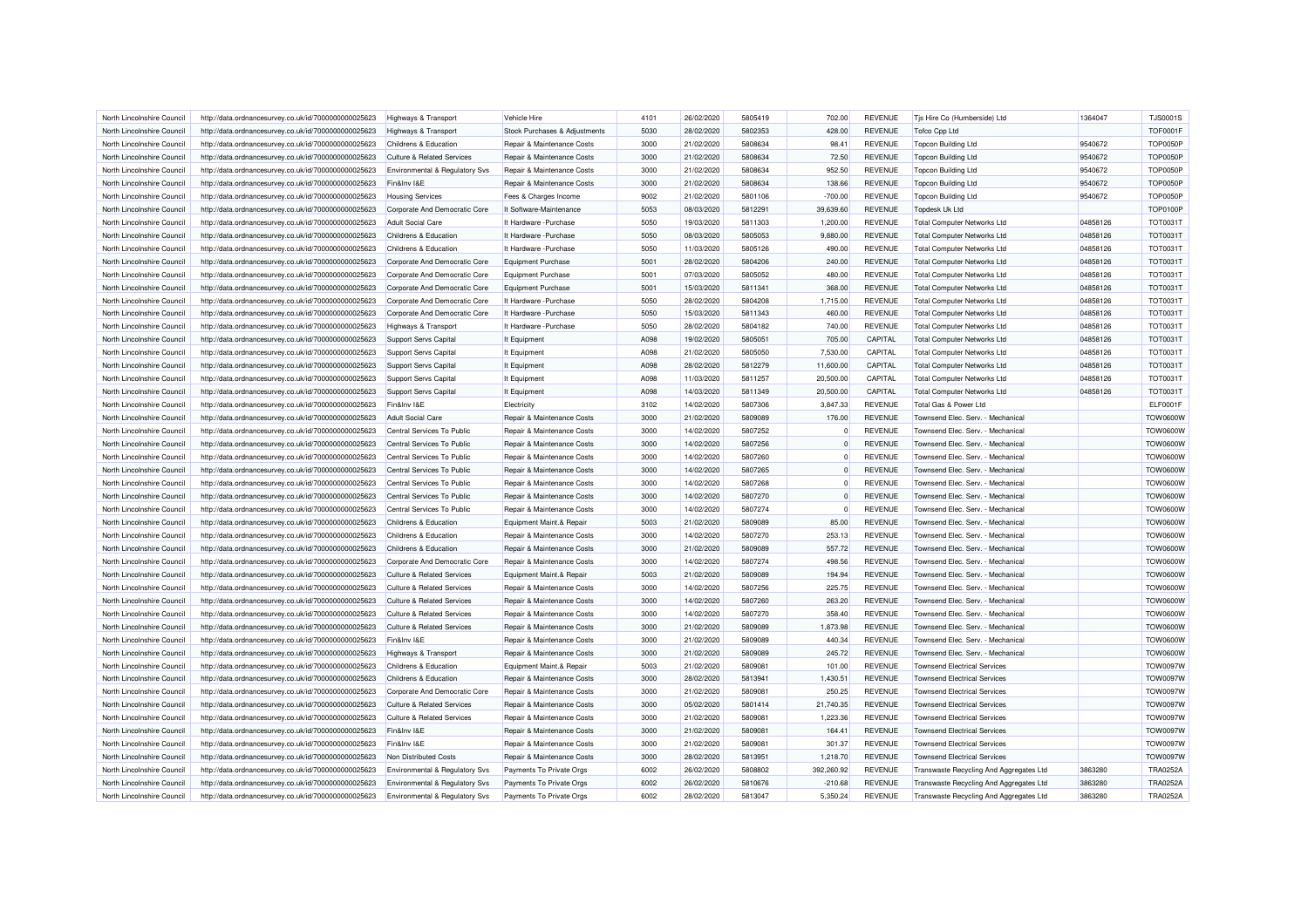| North Lincolnshire Council | http://data.ordnancesurvey.co.uk/id/7000000000025623 | Childrens & Education                 | Payments To Private Orgs     | 6002 | 12/02/2020 | 5804877 | 18,986.57 | <b>REVENUE</b> | Treehouse Care Ltd                    |          | <b>TRE0066E</b> |
|----------------------------|------------------------------------------------------|---------------------------------------|------------------------------|------|------------|---------|-----------|----------------|---------------------------------------|----------|-----------------|
| North Lincolnshire Council | http://data.ordnancesurvey.co.uk/id/7000000000025623 | Childrens & Education                 | Payments To Private Orgs     | 6002 | 12/02/2020 | 5804878 | 21,248.33 | <b>REVENUE</b> | <b>Treehouse Care Ltd</b>             |          | <b>TRE0066E</b> |
| North Lincolnshire Council | http://data.ordnancesurvey.co.uk/id/7000000000025623 | Fin&Inv I&E                           | Materials                    | 5004 | 21/02/2020 | 5801326 | 520.66    | <b>REVENUE</b> | <b>Trent Lifting Ltd</b>              | 6750266  | <b>TRE0003E</b> |
| North Lincolnshire Council | http://data.ordnancesurvey.co.uk/id/7000000000025623 | Fin&Inv I&E                           | Materials                    | 5004 | 22/03/2020 | 5811417 | 306.78    | <b>REVENUE</b> | <b>Trent Lifting Ltd</b>              | 6750266  | <b>TRE0003E</b> |
| North Lincolnshire Council | http://data.ordnancesurvey.co.uk/id/7000000000025623 | <b>Adult Social Care</b>              | Repair & Maintenance Costs   | 3000 | 26/02/2020 | 5810923 | 15.56     | <b>REVENUE</b> | <b>Trent Valley Refrigeration Ltd</b> | 04394681 | <b>TRE0071E</b> |
| North Lincolnshire Council | http://data.ordnancesurvey.co.uk/id/7000000000025623 | Central Services To Public            | Repair & Maintenance Costs   | 3000 | 26/02/2020 | 5810923 |           | <b>REVENUE</b> | <b>Trent Valley Refrigeration Ltd</b> | 04394681 | <b>TRE0071E</b> |
| North Lincolnshire Council | http://data.ordnancesurvey.co.uk/id/7000000000025623 | Central Services To Public            | Repair & Maintenance Costs   | 3000 | 28/02/2020 | 5813948 | $\Omega$  | <b>REVENUE</b> | <b>Trent Valley Refrigeration Ltd</b> | 04394681 | <b>TRE0071E</b> |
| North Lincolnshire Council | http://data.ordnancesurvey.co.uk/id/7000000000025623 | Childrens & Education                 | Repair & Maintenance Costs   | 3000 | 26/02/2020 | 5810923 | 77.80     | <b>REVENUE</b> | <b>Trent Valley Refrigeration Ltd</b> | 04394681 | <b>TRE0071E</b> |
| North Lincolnshire Council | http://data.ordnancesurvey.co.uk/id/7000000000025623 | Corporate And Democratic Core         | Repair & Maintenance Costs   | 3000 | 26/02/2020 | 5810923 | 116.16    | <b>REVENUE</b> | <b>Trent Valley Refrigeration Ltd</b> | 04394681 | <b>TRE0071E</b> |
| North Lincolnshire Council | http://data.ordnancesurvey.co.uk/id/7000000000025623 | <b>Culture &amp; Related Services</b> | Repair & Maintenance Costs   | 3000 | 26/02/2020 | 5810923 | 158.70    | <b>REVENUE</b> | <b>Trent Valley Refrigeration Ltd</b> | 04394681 | <b>TRE0071E</b> |
| North Lincolnshire Council | http://data.ordnancesurvey.co.uk/id/7000000000025623 | <b>Culture &amp; Related Services</b> | Repair & Maintenance Costs   | 3000 | 28/02/2020 | 5813942 | 1,890.00  | <b>REVENUE</b> | <b>Trent Valley Refrigeration Ltd</b> | 04394681 | <b>TRE0071E</b> |
| North Lincolnshire Council | http://data.ordnancesurvey.co.uk/id/7000000000025623 | Environmental & Regulatory Svs        | Repair & Maintenance Costs   | 3000 | 26/02/2020 | 5810923 | 114.48    | <b>REVENUE</b> | <b>Trent Valley Refrigeration Ltd</b> | 04394681 | <b>TRE0071E</b> |
| North Lincolnshire Council | http://data.ordnancesurvey.co.uk/id/7000000000025623 | Environmental & Regulatory Svs        | Repair & Maintenance Costs   | 3000 | 28/02/2020 | 5813948 | 240.00    | <b>REVENUE</b> | <b>Trent Valley Refrigeration Ltd</b> | 04394681 | <b>TRE0071E</b> |
| North Lincolnshire Council | http://data.ordnancesurvey.co.uk/id/7000000000025623 | Non Distributed Costs                 | Repair & Maintenance Costs   | 3000 | 26/02/2020 | 5810923 | 57.80     | <b>REVENUE</b> | <b>Trent Valley Refrigeration Ltd</b> | 04394681 | <b>TRE0071E</b> |
| North Lincolnshire Council | http://data.ordnancesurvey.co.uk/id/7000000000025623 | Adult Social Care                     | Payments To Health Providers | 6019 | 07/02/2020 | 5803469 | 660.03    | <b>REVENUE</b> | <b>Trent View Medical Practice</b>    |          | <b>TRE0056E</b> |
| North Lincolnshire Council | http://data.ordnancesurvey.co.uk/id/7000000000025623 | <b>Adult Social Care</b>              | Payments To Health Providers | 6019 | 07/02/2020 | 5803471 | 671.06    | <b>REVENUE</b> | <b>Trent View Medical Practice</b>    |          | <b>TRE0056E</b> |
| North Lincolnshire Council | http://data.ordnancesurvey.co.uk/id/7000000000025623 | <b>Adult Social Care</b>              | Payments To Health Providers | 6019 | 07/02/2020 | 5803473 | 415.14    | <b>REVENUE</b> | <b>Trent View Medical Practice</b>    |          | <b>TRE0056E</b> |
| North Lincolnshire Council | http://data.ordnancesurvey.co.uk/id/7000000000025623 | Central Services To Public            | Rents                        | 3201 | 19/02/2020 | 5808962 | 300.00    | <b>REVENUE</b> | <b>Trinity Methodist Church</b>       |          | TRI0031I        |
| North Lincolnshire Council | http://data.ordnancesurvey.co.uk/id/7000000000025623 | <b>Adult Social Care</b>              | Provisions                   | 5201 | 12/02/2020 | 5801354 | 400.26    | <b>REVENUE</b> | <b>Turner Price Ltd</b>               | 02732141 | <b>TUR0245R</b> |
| North Lincolnshire Council | http://data.ordnancesurvey.co.uk/id/7000000000025623 | <b>Adult Social Care</b>              | Provisions                   | 5201 | 19/02/2020 | 5801455 | 371.15    | <b>REVENUE</b> | Turner Price Ltd                      | 02732141 | <b>TUR0245R</b> |
| North Lincolnshire Council | http://data.ordnancesurvey.co.uk/id/7000000000025623 | <b>Adult Social Care</b>              | Provisions                   | 5201 | 15/03/2020 | 5806886 | 479.37    | <b>REVENUE</b> | Turner Price Ltd                      | 02732141 | <b>TUR0245R</b> |
| North Lincolnshire Council | http://data.ordnancesurvey.co.uk/id/7000000000025623 | <b>Adult Social Care</b>              | Provisions                   | 5201 | 15/03/2020 | 5810729 | 321.47    | <b>REVENUE</b> | Turner Price Ltd                      | 02732141 | <b>TUR0245R</b> |
| North Lincolnshire Council | http://data.ordnancesurvey.co.uk/id/7000000000025623 | <b>Adult Social Care</b>              | Provisions                   | 5201 | 15/03/2020 | 5811503 | 324.93    | <b>REVENUE</b> | Turner Price Ltd                      | 02732141 | <b>TUR0245R</b> |
|                            |                                                      |                                       |                              | 5201 |            | 5803228 |           |                |                                       | 02732141 | <b>TUR0245R</b> |
| North Lincolnshire Council | http://data.ordnancesurvey.co.uk/id/7000000000025623 | Corporate And Democratic Core         | Provisions                   |      | 07/02/2020 | 5803229 | 275.30    | <b>REVENUE</b> | <b>Turner Price Ltd</b>               |          |                 |
| North Lincolnshire Council | http://data.ordnancesurvey.co.uk/id/7000000000025623 | Corporate And Democratic Core         | Provisions                   | 5201 | 07/02/2020 |         | 313.08    | <b>REVENUE</b> | Turner Price Ltd                      | 02732141 | <b>TUR0245R</b> |
| North Lincolnshire Council | http://data.ordnancesurvey.co.uk/id/7000000000025623 | <b>Culture &amp; Related Services</b> | Provisions                   | 5201 | 12/02/2020 | 5801064 | 329.63    | <b>REVENUE</b> | <b>Turner Price Ltd</b>               | 02732141 | <b>TUR0245R</b> |
| North Lincolnshire Council | http://data.ordnancesurvey.co.uk/id/7000000000025623 | <b>Culture &amp; Related Services</b> | Provisions                   | 5201 | 12/02/2020 | 5801066 | 436.58    | <b>REVENUE</b> | <b>Turner Price Ltd</b>               | 02732141 | <b>TUR0245R</b> |
| North Lincolnshire Council | http://data.ordnancesurvey.co.uk/id/7000000000025623 | <b>Culture &amp; Related Services</b> | Provisions                   | 5201 | 12/02/2020 | 5803131 | 241.88    | <b>REVENUE</b> | Turner Price Ltd                      | 02732141 | <b>TUR0245R</b> |
| North Lincolnshire Council | http://data.ordnancesurvey.co.uk/id/7000000000025623 | <b>Culture &amp; Related Services</b> | Provisions                   | 5201 | 26/02/2020 | 5812698 | 303.03    | <b>REVENUE</b> | Turner Price Ltd                      | 02732141 | <b>TUR0245R</b> |
| North Lincolnshire Council | http://data.ordnancesurvey.co.uk/id/7000000000025623 | <b>Culture &amp; Related Services</b> | Provisions                   | 5201 | 15/03/2020 | 5812693 | 517.04    | <b>REVENUE</b> | Turner Price Ltd                      | 02732141 | <b>TUR0245R</b> |
| North Lincolnshire Council | http://data.ordnancesurvey.co.uk/id/7000000000025623 | Culture & Related Services            | Provisions                   | 5201 | 15/03/2020 | 5812694 | 325.46    | <b>REVENUE</b> | Turner Price Ltd                      | 02732141 | <b>TUR0245R</b> |
| North Lincolnshire Council | http://data.ordnancesurvey.co.uk/id/7000000000025623 | <b>Culture &amp; Related Services</b> | Provisions                   | 5201 | 15/03/2020 | 5812695 | 503.01    | <b>REVENUE</b> | Turner Price Ltd                      | 02732141 | <b>TUR0245R</b> |
| North Lincolnshire Council | http://data.ordnancesurvey.co.uk/id/7000000000025623 | Environmental & Regulatory Svs        | Other Professional Fees      | 5829 | 14/02/2020 | 5804857 | 464.70    | <b>REVENUE</b> | <b>Turner Price Ltd</b>               | 02732141 | <b>TUR0245R</b> |
| North Lincolnshire Council | http://data.ordnancesurvey.co.uk/id/7000000000025623 | Fin&Inv I&E                           | Provisions                   | 5201 | 07/02/2020 | 5803235 | 381.12    | <b>REVENUE</b> | Turner Price Ltd                      | 02732141 | <b>TUR0245R</b> |
| North Lincolnshire Council | http://data.ordnancesurvey.co.uk/id/7000000000025623 | Fin&Inv I&E                           | Provisions                   | 5201 | 07/02/2020 | 5803236 | 280.65    | <b>REVENUE</b> | <b>Turner Price Ltd</b>               | 02732141 | <b>TUR0245R</b> |
| North Lincolnshire Council | http://data.ordnancesurvey.co.uk/id/7000000000025623 | Fin&Inv I&E                           | Provisions                   | 5201 | 07/02/2020 | 5803238 | 261.87    | <b>REVENUE</b> | Turner Price Ltd                      | 02732141 | <b>TUR0245R</b> |
| North Lincolnshire Council | http://data.ordnancesurvey.co.uk/id/7000000000025623 | Fin&Inv I&E                           | Provisions                   | 5201 | 07/02/2020 | 5803245 | 260.32    | <b>REVENUE</b> | Turner Price Ltd                      | 02732141 | <b>TUR0245R</b> |
| North Lincolnshire Council | http://data.ordnancesurvey.co.uk/id/7000000000025623 | Fin&Inv I&E                           | Provisions                   | 5201 | 07/02/2020 | 5803246 | 548.62    | <b>REVENUE</b> | <b>Turner Price Ltd</b>               | 02732141 | <b>TUR0245R</b> |
| North Lincolnshire Council | http://data.ordnancesurvey.co.uk/id/7000000000025623 | Fin&Inv I&E                           | Provisions                   | 5201 | 07/02/2020 | 5803252 | 458.29    | <b>REVENUE</b> | Turner Price Ltd                      | 02732141 | <b>TUR0245R</b> |
| North Lincolnshire Council | http://data.ordnancesurvey.co.uk/id/7000000000025623 | Fin&Inv I&E                           | Provisions                   | 5201 | 07/02/2020 | 5803258 | 252.61    | <b>REVENUE</b> | <b>Turner Price Ltd</b>               | 02732141 | <b>TUR0245R</b> |
| North Lincolnshire Council | http://data.ordnancesurvey.co.uk/id/7000000000025623 | Fin&Inv I&E                           | Provisions                   | 5201 | 07/02/2020 | 5803263 | 331.26    | <b>REVENUE</b> | Turner Price Ltd                      | 02732141 | <b>TUR0245R</b> |
| North Lincolnshire Council | http://data.ordnancesurvey.co.uk/id/7000000000025623 | Fin&Inv I&E                           | Provisions                   | 5201 | 07/02/2020 | 5803265 | 350.15    | <b>REVENUE</b> | Turner Price Ltd                      | 02732141 | <b>TUR0245R</b> |
| North Lincolnshire Council | http://data.ordnancesurvey.co.uk/id/7000000000025623 | Fin&Inv I&E                           | Provisions                   | 5201 | 07/02/2020 | 5803271 | 409.86    | <b>REVENUE</b> | <b>Turner Price Ltd</b>               | 02732141 | <b>TUR0245R</b> |
| North Lincolnshire Council | http://data.ordnancesurvey.co.uk/id/7000000000025623 | Fin&Inv I&E                           | Provisions                   | 5201 | 07/02/2020 | 5803277 | 351.93    | <b>REVENUE</b> | Turner Price Ltd                      | 02732141 | <b>TUR0245R</b> |
| North Lincolnshire Council | http://data.ordnancesurvey.co.uk/id/7000000000025623 | Fin&Inv I&E                           | Provisions                   | 5201 | 07/02/2020 | 5803280 | 328.78    | <b>REVENUE</b> | <b>Turner Price Ltd</b>               | 02732141 | <b>TUR0245R</b> |
| North Lincolnshire Council | http://data.ordnancesurvey.co.uk/id/7000000000025623 | Fin&Inv I&E                           | Provisions                   | 5201 | 07/02/2020 | 5803281 | 302.24    | <b>REVENUE</b> | <b>Turner Price Ltd</b>               | 02732141 | <b>TUR0245R</b> |
| North Lincolnshire Council | http://data.ordnancesurvey.co.uk/id/7000000000025623 | Fin&Inv I&E                           | Provisions                   | 5201 | 07/02/2020 | 5803284 | 343.79    | <b>REVENUE</b> | <b>Turner Price Ltd</b>               | 02732141 | <b>TUR0245R</b> |
| North Lincolnshire Council | http://data.ordnancesurvey.co.uk/id/7000000000025623 | Fin&Inv I&E                           | Provisions                   | 5201 | 07/02/2020 | 5803287 | 304.48    | <b>REVENUE</b> | Turner Price Ltd                      | 02732141 | <b>TUR0245R</b> |
| North Lincolnshire Council | http://data.ordnancesurvey.co.uk/id/7000000000025623 | Fin&Inv I&E                           | Provisions                   | 5201 | 07/02/2020 | 5803293 | 254.57    | <b>REVENUE</b> | <b>Turner Price Ltd</b>               | 02732141 | <b>TUR0245R</b> |
| North Lincolnshire Council | http://data.ordnancesurvey.co.uk/id/7000000000025623 | Fin&Inv I&E                           | Provisions                   | 5201 | 12/02/2020 | 5806062 | 269.60    | <b>REVENUE</b> | Turner Price Ltd                      | 02732141 | <b>TUR0245R</b> |
| North Lincolnshire Council | http://data.ordnancesurvey.co.uk/id/7000000000025623 | Fin&Inv I&E                           | Provisions                   | 5201 | 12/02/2020 | 5806063 | 256.71    | <b>REVENUE</b> | <b>Turner Price Ltd</b>               | 02732141 | <b>TUR0245R</b> |
| North Lincolnshire Council | http://data.ordnancesurvey.co.uk/id/7000000000025623 | Fin&Inv I&E                           | Provisions                   | 5201 | 12/02/2020 | 5806064 | 294.05    | <b>REVENUE</b> | <b>Turner Price Ltd</b>               | 02732141 | <b>TUR0245R</b> |
| North Lincolnshire Council | http://data.ordnancesurvey.co.uk/id/7000000000025623 | Fin&Inv I&E                           | Provisions                   | 5201 | 12/02/2020 | 5806065 | 249.66    | <b>REVENUE</b> | <b>Turner Price Ltd</b>               | 02732141 | <b>TUR0245R</b> |
|                            |                                                      |                                       |                              |      |            |         |           |                |                                       |          |                 |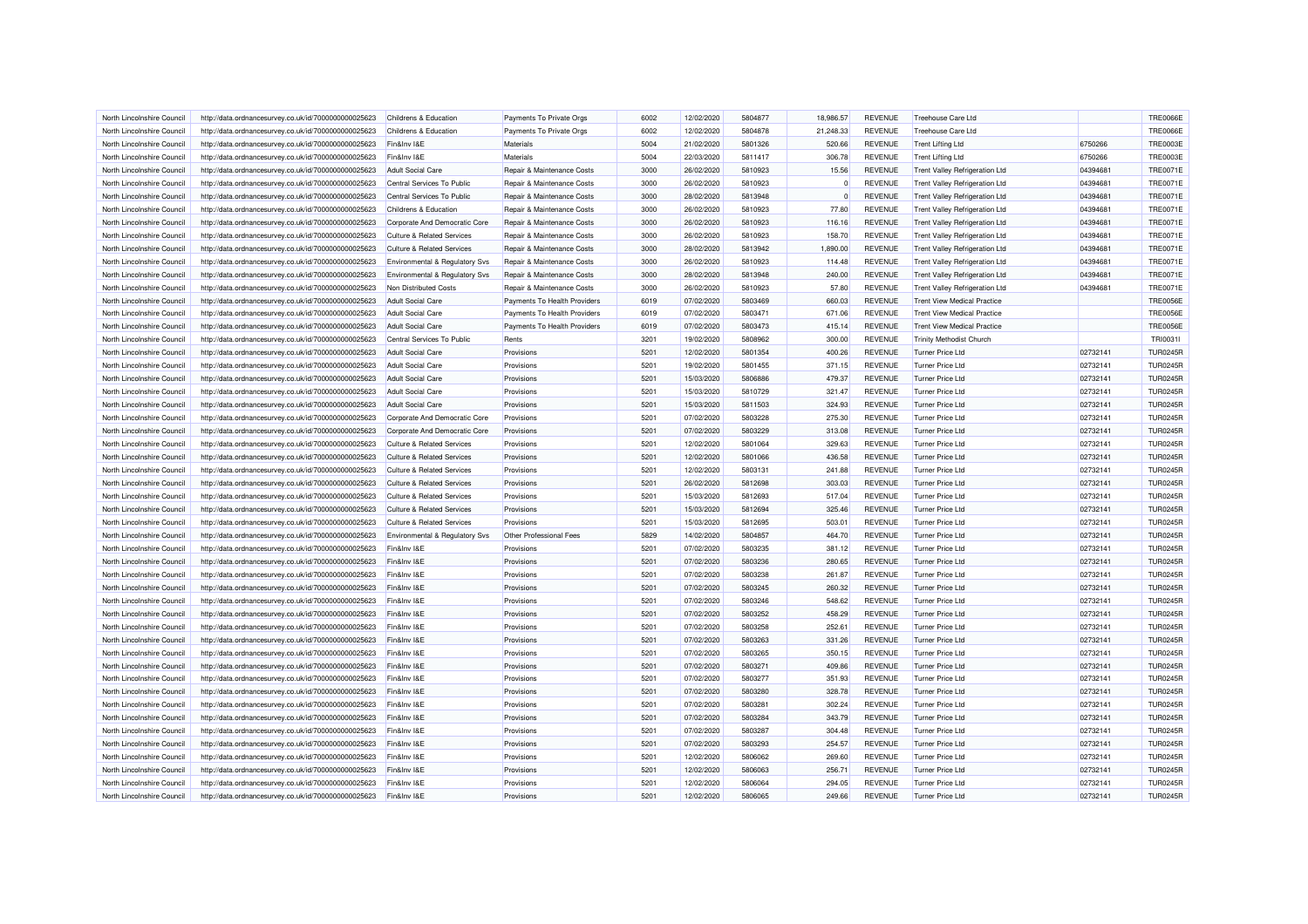| North Lincolnshire Council | http://data.ordnancesurvey.co.uk/id/7000000000025623 | Fin&Inv I&E                           | Provisions                       | 5201 | 12/02/2020 | 5806067 | 294.44    | <b>REVENUE</b> | Turner Price Ltd                  | 02732141 | <b>TUR0245R</b> |
|----------------------------|------------------------------------------------------|---------------------------------------|----------------------------------|------|------------|---------|-----------|----------------|-----------------------------------|----------|-----------------|
| North Lincolnshire Council | http://data.ordnancesurvey.co.uk/id/7000000000025623 | Fin&Inv I&E                           | Provisions                       | 5201 | 12/02/2020 | 5806073 | 433.16    | <b>REVENUE</b> | Turner Price Ltd                  | 02732141 | <b>TUR0245R</b> |
| North Lincolnshire Council | http://data.ordnancesurvey.co.uk/id/7000000000025623 | Fin&Inv I&E                           | Provisions                       | 5201 | 12/02/2020 | 5806078 | 260.96    | <b>REVENUE</b> | Turner Price Ltd                  | 02732141 | <b>TUR0245R</b> |
| North Lincolnshire Council | http://data.ordnancesurvey.co.uk/id/7000000000025623 | Fin&Inv I&E                           | Provisions                       | 5201 | 12/02/2020 | 5806079 | 261.21    | <b>REVENUE</b> | <b>Turner Price Ltd</b>           | 02732141 | <b>TUR0245R</b> |
| North Lincolnshire Council | http://data.ordnancesurvey.co.uk/id/7000000000025623 | Fin&Inv I&E                           | Provisions                       | 5201 | 12/02/2020 | 5806081 | 262.25    | <b>REVENUE</b> | Turner Price Ltd                  | 02732141 | <b>TUR0245R</b> |
| North Lincolnshire Council | http://data.ordnancesurvey.co.uk/id/7000000000025623 | Fin&Inv I&E                           | Provisions                       | 5201 | 12/02/2020 | 5806085 | 321.36    | <b>REVENUE</b> | <b>Turner Price Ltd</b>           | 02732141 | <b>TUR0245R</b> |
| North Lincolnshire Council | http://data.ordnancesurvey.co.uk/id/7000000000025623 | Fin&Inv I&E                           | Provisions                       | 5201 | 12/02/2020 | 5806090 | 339.74    | <b>REVENUE</b> | Turner Price Ltd                  | 02732141 | <b>TUR0245R</b> |
| North Lincolnshire Council | http://data.ordnancesurvey.co.uk/id/7000000000025623 | Fin&Inv I&E                           | Provisions                       | 5201 | 12/02/2020 | 5806091 | 306.62    | <b>REVENUE</b> | Turner Price Ltd                  | 02732141 | <b>TUR0245R</b> |
|                            |                                                      |                                       |                                  |      |            |         |           |                |                                   |          |                 |
| North Lincolnshire Council | http://data.ordnancesurvey.co.uk/id/7000000000025623 | Fin&Inv I&E                           | Provisions                       | 5201 | 12/02/2020 | 5806097 | 324.95    | <b>REVENUE</b> | Turner Price Ltd                  | 02732141 | <b>TUR0245R</b> |
| North Lincolnshire Council | http://data.ordnancesurvey.co.uk/id/7000000000025623 | Fin&Inv I&E                           | Provisions                       | 5201 | 12/02/2020 | 5806106 | 259.12    | <b>REVENUE</b> | Turner Price Ltd                  | 02732141 | <b>TUR0245R</b> |
| North Lincolnshire Council | http://data.ordnancesurvey.co.uk/id/7000000000025623 | Fin&Inv I&E                           | Provisions                       | 5201 | 12/02/2020 | 5806107 | 343.48    | <b>REVENUE</b> | Turner Price Ltd                  | 02732141 | <b>TUR0245R</b> |
| North Lincolnshire Council | http://data.ordnancesurvey.co.uk/id/7000000000025623 | Fin&Inv I&E                           | Provisions                       | 5201 | 12/02/2020 | 5806113 | 274.14    | <b>REVENUE</b> | Turner Price Ltd                  | 02732141 | <b>TUR0245R</b> |
| North Lincolnshire Council | http://data.ordnancesurvey.co.uk/id/7000000000025623 | Fin&Inv I&E                           | Provisions                       | 5201 | 12/02/2020 | 5806115 | 352.39    | <b>REVENUE</b> | Turner Price Ltd                  | 02732141 | <b>TUR0245R</b> |
| North Lincolnshire Council | http://data.ordnancesurvey.co.uk/id/7000000000025623 | Fin&Inv I&E                           | Provisions                       | 5201 | 12/02/2020 | 5806118 | 263.63    | <b>REVENUE</b> | Turner Price Ltd                  | 02732141 | <b>TUR0245R</b> |
| North Lincolnshire Council | http://data.ordnancesurvey.co.uk/id/7000000000025623 | Fin&Inv I&E                           | Provisions                       | 5201 | 19/02/2020 | 5809485 | 314.75    | <b>REVENUE</b> | Turner Price Ltd                  | 02732141 | <b>TUR0245R</b> |
| North Lincolnshire Council | http://data.ordnancesurvey.co.uk/id/7000000000025623 | Fin&Inv I&E                           | Provisions                       | 5201 | 19/02/2020 | 5809489 | 250.63    | <b>REVENUE</b> | Turner Price Ltd                  | 02732141 | <b>TUR0245R</b> |
| North Lincolnshire Council | http://data.ordnancesurvey.co.uk/id/7000000000025623 | Fin&Inv I&E                           | Provisions                       | 5201 | 19/02/2020 | 5809495 | 604.53    | <b>REVENUE</b> | Turner Price Ltd                  | 02732141 | <b>TUR0245R</b> |
| North Lincolnshire Council | http://data.ordnancesurvey.co.uk/id/7000000000025623 | Fin&Inv I&E                           | Provisions                       | 5201 | 19/02/2020 | 5809500 | 297.73    | <b>REVENUE</b> | Turner Price Ltd                  | 02732141 | <b>TUR0245R</b> |
| North Lincolnshire Council | http://data.ordnancesurvey.co.uk/id/7000000000025623 | Fin&Inv I&E                           | Provisions                       | 5201 | 19/02/2020 | 5809501 | 291.68    | <b>REVENUE</b> | Turner Price Ltd                  | 02732141 | <b>TUR0245R</b> |
| North Lincolnshire Council | http://data.ordnancesurvey.co.uk/id/7000000000025623 | Fin&Inv I&E                           | Provisions                       | 5201 | 19/02/2020 | 5809503 | 283.84    | <b>REVENUE</b> | Turner Price Ltd                  | 02732141 | <b>TUR0245R</b> |
| North Lincolnshire Council | http://data.ordnancesurvey.co.uk/id/7000000000025623 | Fin&Inv I&E                           | Provisions                       | 5201 | 19/02/2020 | 5809505 | 261.17    | <b>REVENUE</b> | <b>Turner Price Ltd</b>           | 02732141 | <b>TUR0245R</b> |
| North Lincolnshire Council | http://data.ordnancesurvey.co.uk/id/7000000000025623 | Fin&Inv I&E                           | Provisions                       | 5201 | 19/02/2020 | 5809513 | 339.61    | <b>REVENUE</b> | Turner Price Ltd                  | 02732141 | <b>TUR0245R</b> |
| North Lincolnshire Council | http://data.ordnancesurvey.co.uk/id/7000000000025623 | Fin&Inv I&E                           | Provisions                       | 5201 | 19/02/2020 | 5809519 | 256.84    | <b>REVENUE</b> | <b>Turner Price Ltd</b>           | 02732141 | <b>TUR0245R</b> |
| North Lincolnshire Council | http://data.ordnancesurvey.co.uk/id/7000000000025623 | Fin&Inv I&E                           | Provisions                       | 5201 | 19/02/2020 | 5809524 | 260.37    | <b>REVENUE</b> | Turner Price Ltd                  | 02732141 | <b>TUR0245R</b> |
| North Lincolnshire Council | http://data.ordnancesurvey.co.uk/id/7000000000025623 | Fin&Inv I&E                           | Provisions                       | 5201 | 19/02/2020 | 5809528 | 365.63    | <b>REVENUE</b> | Turner Price Ltd                  | 02732141 | <b>TUR0245R</b> |
|                            |                                                      |                                       |                                  |      |            |         |           |                |                                   |          |                 |
| North Lincolnshire Council | http://data.ordnancesurvey.co.uk/id/7000000000025623 | Fin&Inv I&E                           | Provisions                       | 5201 | 19/02/2020 | 5809535 | 287.17    | <b>REVENUE</b> | Turner Price Ltd                  | 02732141 | <b>TUR0245R</b> |
| North Lincolnshire Council | http://data.ordnancesurvey.co.uk/id/7000000000025623 | Fin&Inv I&E                           | Provisions                       | 5201 | 19/02/2020 | 5809538 | 245.04    | <b>REVENUE</b> | Turner Price Ltd                  | 02732141 | <b>TUR0245R</b> |
| North Lincolnshire Council | http://data.ordnancesurvey.co.uk/id/7000000000025623 | Fin&Inv I&E                           | Provisions                       | 5201 | 26/02/2020 | 5812322 | 241.60    | <b>REVENUE</b> | <b>Turner Price Ltd</b>           | 02732141 | <b>TUR0245R</b> |
| North Lincolnshire Council | http://data.ordnancesurvey.co.uk/id/7000000000025623 | Fin&Inv I&E                           | Provisions                       | 5201 | 26/02/2020 | 5812326 | 254.81    | <b>REVENUE</b> | <b>Turner Price Ltd</b>           | 02732141 | <b>TUR0245R</b> |
| North Lincolnshire Council | http://data.ordnancesurvey.co.uk/id/7000000000025623 | Non Distributed Costs                 | Other Supplies & Services        | 5799 | 19/02/2020 | 5809479 | 339.34    | <b>REVENUE</b> | <b>Turner Price Ltd</b>           | 02732141 | <b>TUR0245R</b> |
| North Lincolnshire Council | http://data.ordnancesurvey.co.uk/id/7000000000025623 | Non Distributed Costs                 | Other Supplies & Services        | 5799 | 19/02/2020 | 5809480 | 458.89    | <b>REVENUE</b> | Turner Price Ltd                  | 02732141 | <b>TUR0245R</b> |
| North Lincolnshire Council | http://data.ordnancesurvey.co.uk/id/7000000000025623 | Non Distributed Costs                 | Provisions                       | 5201 | 19/02/2020 | 5809473 | 320.10    | <b>REVENUE</b> | Turner Price Ltd                  | 02732141 | <b>TUR0245R</b> |
| North Lincolnshire Council | http://data.ordnancesurvey.co.uk/id/7000000000025623 | <b>Housing Services</b>               | Other Supplies & Services        | 5799 | 14/02/2020 | 5806723 | 760.00    | <b>REVENUE</b> | Tyt Investments I imited          |          | <b>LAN0021N</b> |
| North Lincolnshire Council | http://data.ordnancesurvey.co.uk/id/7000000000025623 | <b>Housing Services</b>               | Other Supplies & Services        | 5799 | 14/02/2020 | 5807356 | 1,509.85  | <b>REVENUE</b> | <b>Tvt Investments Limited</b>    |          | <b>LAN0021N</b> |
| North Lincolnshire Council | http://data.ordnancesurvey.co.uk/id/7000000000025623 | <b>Housing Services</b>               | Other Supplies & Services        | 5799 | 28/02/2020 | 5813650 | 1,739.76  | <b>REVENUE</b> | Tyt Investments Limited           |          | LAN0021N        |
| North Lincolnshire Council | http://data.ordnancesurvey.co.uk/id/7000000000025623 | <b>Housing Services</b>               | Other Supplies & Services        | 5799 | 28/02/2020 | 5813651 | 2,825.53  | <b>REVENUE</b> | <b>Tvt Investments Limited</b>    |          | <b>LAN0021N</b> |
| North Lincolnshire Council | http://data.ordnancesurvey.co.uk/id/7000000000025623 | <b>Housing Services</b>               | Other Supplies & Services        | 5799 | 28/02/2020 | 5814011 | 2,605.71  | <b>REVENUE</b> | Tyt Investments Limited           |          | <b>LAN0021N</b> |
| North Lincolnshire Council | http://data.ordnancesurvey.co.uk/id/7000000000025623 | <b>Housing Services</b>               | Other Supplies & Services        | 5799 | 28/02/2020 | 5814013 | 500.45    | <b>REVENUE</b> | Tyt Investments I imited          |          | <b>LAN0021N</b> |
| North Lincolnshire Council | http://data.ordnancesurvey.co.uk/id/7000000000025623 | <b>Housing Services</b>               | Other Supplies & Services        | 5799 | 28/02/2020 | 5814014 | 1,002.00  | <b>REVENUE</b> | Tyt Investments Limited           |          | <b>LAN0021N</b> |
| North Lincolnshire Council | http://data.ordnancesurvey.co.uk/id/7000000000025623 | <b>Culture &amp; Related Services</b> | Fuel                             | 4001 | 19/02/2020 | 5809203 | 66.65     | <b>REVENUE</b> | Uk Fuels Ltd                      | 2212080  | <b>UKF0001F</b> |
| North Lincolnshire Council | http://data.ordnancesurvey.co.uk/id/7000000000025623 | Highways & Transport                  | Fuel                             | 4001 | 19/02/2020 | 5809203 | 172.17    | <b>REVENUE</b> | Uk Fuels Ltd                      | 2212080  | <b>UKF0001F</b> |
| North Lincolnshire Council | http://data.ordnancesurvey.co.uk/id/7000000000025623 | <b>Culture &amp; Related Services</b> | Books (Libraries+Schools Only)   | 5005 | 12/02/2020 | 5805251 | 1.758.25  | <b>REVENUE</b> | Ulverscroft Large Print Books Ltd | 1068776  | <b>ULV0001V</b> |
| North Lincolnshire Council | http://data.ordnancesurvey.co.uk/id/7000000000025623 | <b>Culture &amp; Related Services</b> | Books (Libraries+Schools Only)   | 5005 | 26/02/2020 | 5812625 | 1,271.08  | <b>REVENUE</b> | Ulverscroft Large Print Books Ltd | 1068776  | <b>ULV0001V</b> |
| North Lincolnshire Council | http://data.ordnancesurvey.co.uk/id/7000000000025623 | Childrens & Education                 | <b>Legal Fees</b>                | 5823 | 12/02/2020 | 5804049 | 350.00    | <b>REVENUE</b> | <b>Union Line</b>                 |          | <b>UNI01301</b> |
|                            |                                                      |                                       |                                  |      |            |         |           |                |                                   |          |                 |
| North Lincolnshire Council | http://data.ordnancesurvey.co.uk/id/7000000000025623 | Culture, Env, Reg & Planning Cap      | Other Costs                      | A085 | 07/03/2020 | 5808697 | 27,672.00 | CAPITAL        | Unique Systems (Av) Ltd           | 3109665  | <b>UNI0271I</b> |
| North Lincolnshire Council | http://data.ordnancesurvey.co.uk/id/7000000000025623 | Corporate And Democratic Core         | Fees & Charges Income            | 9002 | 05/02/2020 | 5801598 | $-254.63$ | <b>REVENUE</b> | Unison                            |          | <b>UNI00031</b> |
| North Lincolnshire Council | http://data.ordnancesurvey.co.uk/id/7000000000025623 | Corporate And Democratic Core         | Equipment Hire/Rent              | 5002 | 26/02/2020 | 5811266 | 289.83    | <b>REVENUE</b> | United Carlton Office Systems Ltd | 2118025  | <b>UNI00521</b> |
| North Lincolnshire Council | http://data.ordnancesurvey.co.uk/id/7000000000025623 | Corporate And Democratic Core         | Equipment Hire/Rent              | 5002 | 28/02/2020 | 5811260 | 1,179.30  | <b>REVENUE</b> | United Carlton Office Systems Ltd | 2118025  | <b>UNI00521</b> |
| North Lincolnshire Council | http://data.ordnancesurvey.co.uk/id/7000000000025623 | Corporate And Democratic Core         | Gen Office Exp (Incl Postage)    | 5603 | 28/02/2020 | 5811260 | 711.54    | <b>REVENUE</b> | United Carlton Office Systems Ltd | 2118025  | <b>UNI00521</b> |
| North Lincolnshire Council | http://data.ordnancesurvey.co.uk/id/7000000000025623 | <b>Culture &amp; Related Services</b> | <b>Cleaning Costs/ Materials</b> | 3301 | 12/02/2020 | 5805639 | 39.50     | <b>REVENUE</b> | <b>Univar Limited</b>             | 24134696 | <b>UNI0291I</b> |
| North Lincolnshire Council | http://data.ordnancesurvey.co.uk/id/7000000000025623 | <b>Culture &amp; Related Services</b> | Materials                        | 5004 | 12/02/2020 | 5805639 | 430.86    | <b>REVENUE</b> | Univar Limited                    | 24134696 | UNI0291         |
| North Lincolnshire Council | http://data.ordnancesurvey.co.uk/id/7000000000025623 | <b>Culture &amp; Related Services</b> | Materials                        | 5004 | 19/02/2020 | 5808696 | 981.91    | <b>REVENUE</b> | <b>Univar Limited</b>             | 24134696 | <b>UNI0291I</b> |
| North Lincolnshire Council | http://data.ordnancesurvey.co.uk/id/7000000000025623 | <b>Culture &amp; Related Services</b> | Materials                        | 5004 | 19/02/2020 | 5808874 | 743.02    | <b>REVENUE</b> | Univar Limited                    | 24134696 | UNI0291I        |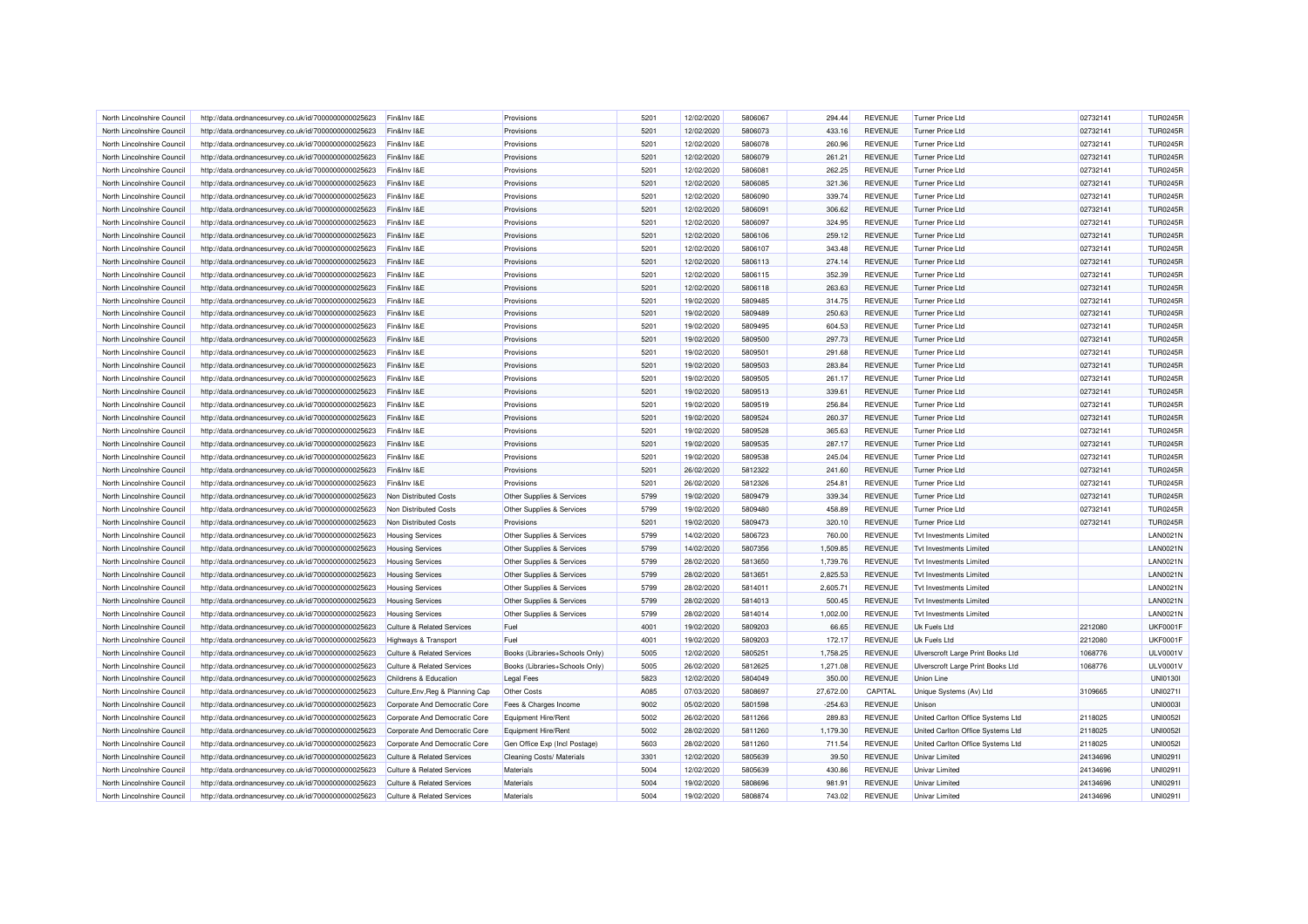| North Lincolnshire Council | http://data.ordnancesurvey.co.uk/id/7000000000025623 | Fin&Inv I&E                           | Materials                      | 5004 | 14/02/2020 | 5807468 | 307.66      | <b>REVENUE</b> | Universal Hose Ltd T/A Hydraquip    | 4937556   | <b>UNI0098I</b> |
|----------------------------|------------------------------------------------------|---------------------------------------|--------------------------------|------|------------|---------|-------------|----------------|-------------------------------------|-----------|-----------------|
| North Lincolnshire Council | http://data.ordnancesurvey.co.uk/id/7000000000025623 | Fin&Inv I&E                           | Materials                      | 5004 | 19/02/2020 | 5801327 | 224.87      | <b>REVENUE</b> | Universal Hose Ltd T/A Hydraquip    | 4937556   | <b>UNI0098I</b> |
| North Lincolnshire Council | http://data.ordnancesurvey.co.uk/id/7000000000025623 | Fin&Inv I&E                           | Materials                      | 5004 | 19/02/2020 | 5801329 | 314.95      | <b>REVENUE</b> | Universal Hose Ltd T/A Hydraquip    | 4937556   | <b>UNI0098I</b> |
| North Lincolnshire Council | http://data.ordnancesurvey.co.uk/id/7000000000025623 | Fin&Inv I&E                           | Materials                      | 5004 | 07/03/2020 | 5807470 | 259.99      | <b>REVENUE</b> | Universal Hose Ltd T/A Hydraquip    | 4937556   | <b>UNI0098I</b> |
| North Lincolnshire Council | http://data.ordnancesurvey.co.uk/id/7000000000025623 | Fin&Inv I&E                           | Materials                      | 5004 | 20/03/2020 | 5811420 | 320.97      | <b>REVENUE</b> | Universal Hose Ltd T/A Hydraquip    | 4937556   | <b>UNI0098I</b> |
| North Lincolnshire Council | http://data.ordnancesurvey.co.uk/id/7000000000025623 | Childrens & Education                 | Exhibitions/Events             | 5709 | 07/02/2020 | 5801554 | 690.00      | <b>REVENUE</b> | University Of Cumbria               |           | <b>UNI0114I</b> |
| North Lincolnshire Council | http://data.ordnancesurvey.co.uk/id/7000000000025623 | Corporate And Democratic Core         | Course Fees/Training           | 2002 | 14/02/2020 | 5806722 | 3,450.00    | <b>REVENUE</b> | University Of Nottingham            |           | <b>UNI00791</b> |
| North Lincolnshire Council | http://data.ordnancesurvey.co.uk/id/7000000000025623 | Non Distributed Costs                 | Other Supplies & Services      | 5799 | 21/02/2020 | 5801088 | 3,585.00    | <b>REVENUE</b> | Urban Vision Partnership Ltd        |           | <b>URB0013B</b> |
| North Lincolnshire Council | http://data.ordnancesurvey.co.uk/id/7000000000025623 | Highways & Transport                  | Other Supplies & Services      | 5799 | 05/02/2020 | 5792025 | 7,800.00    | <b>REVENUE</b> | Vaisala Tmi I to                    |           | <b>VAL0013L</b> |
| North Lincolnshire Council | http://data.ordnancesurvey.co.uk/id/7000000000025623 | <b>Highways &amp; Transport</b>       | Other Supplies & Services      | 5799 | 05/02/2020 | 5799896 | 25,440.00   | <b>REVENUE</b> | Vaisala Tmi Ltd                     |           | <b>VAL0013L</b> |
| North Lincolnshire Council | http://data.ordnancesurvey.co.uk/id/7000000000025623 | <b>Adult Social Care</b>              | <b>Equipment Purchase</b>      | 5001 | 07/02/2020 | 5802863 | 875.68      | <b>REVENUE</b> | Valtech Ltd                         | 3127414   | <b>VAL0046L</b> |
| North Lincolnshire Council | http://data.ordnancesurvey.co.uk/id/7000000000025623 | <b>Adult Social Care</b>              | Payments To Private Orgs       | 6002 | 05/02/2020 | 5801529 | 875.68      | <b>REVENUE</b> | Valtech Ltd                         | 3127414   | VAL0046L        |
| North Lincolnshire Council | http://data.ordnancesurvey.co.uk/id/7000000000025623 | <b>Adult Social Care</b>              | Payments To Private Orgs       | 6002 | 19/02/2020 | 5809036 | 2,079.85    | <b>REVENUE</b> | Vapord'Lites'                       | 07741062  | <b>VAP0002P</b> |
| North Lincolnshire Council | http://data.ordnancesurvey.co.uk/id/7000000000025623 | <b>Adult Social Care</b>              | Other Professional Fees        | 5829 | 08/03/2020 | 5813697 | 558.00      | <b>REVENUE</b> | Vcare-24 Limited                    |           | <b>VCA0002A</b> |
| North Lincolnshire Council | http://data.ordnancesurvey.co.uk/id/7000000000025623 | <b>Adult Social Care</b>              | Payments To Private Orgs       | 6002 | 26/02/2020 | 5808828 | 714.00      | <b>REVENUE</b> | Vcare-24 Limited                    |           | <b>VCA0002A</b> |
| North Lincolnshire Council | http://data.ordnancesurvey.co.uk/id/7000000000025623 | <b>Culture &amp; Related Services</b> | Leasing Charges - Controllable | 5798 | 26/02/2020 | 5803133 | 305.51      | <b>REVENUE</b> | <b>Vending Enterprises</b>          | 00978024  | <b>VEN0002N</b> |
| North Lincolnshire Council | http://data.ordnancesurvey.co.uk/id/7000000000025623 | <b>Adult Social Care</b>              | <b>Heating Fuels</b>           | 3104 | 14/02/2020 | 5807175 | 1.883.40    | <b>REVENUE</b> | Verdenergy (Yorkshire) Ltd          | 09563853  | <b>VER0165R</b> |
| North Lincolnshire Council | http://data.ordnancesurvey.co.uk/id/7000000000025623 | <b>Culture &amp; Related Services</b> | <b>Heating Fuels</b>           | 3104 | 14/02/2020 | 5807173 | 2,444.04    | <b>REVENUE</b> | Verdenergy (Yorkshire) Ltd          | 09563853  | <b>VER0165R</b> |
| North Lincolnshire Council | http://data.ordnancesurvey.co.uk/id/7000000000025623 | <b>Culture &amp; Related Services</b> | <b>Heating Fuels</b>           | 3104 | 14/02/2020 | 5807184 | 3,727.38    | <b>REVENUE</b> | Verdenergy (Yorkshire) Ltd          | 09563853  | <b>VER0165R</b> |
| North Lincolnshire Council | http://data.ordnancesurvey.co.uk/id/7000000000025623 | <b>Culture &amp; Related Services</b> | <b>Heating Fuels</b>           | 3104 | 21/02/2020 | 5810661 | 2,179.05    | REVENUE        | Verdenergy (Yorkshire) Ltd          | 09563853  | <b>VER0165R</b> |
| North Lincolnshire Council | http://data.ordnancesurvey.co.uk/id/7000000000025623 | <b>Culture &amp; Related Services</b> | Equipment Hire/Rent            | 5002 | 16/03/2020 | 5812715 | 458.50      | <b>REVENUE</b> | Verifone Services Uk & Ireland Ltd  | 2747866   | <b>VER0006R</b> |
| North Lincolnshire Council | http://data.ordnancesurvey.co.uk/id/7000000000025623 | Fin&Inv I&E                           | Materials                      | 5004 | 12/02/2020 | 5805427 | 334.61      | <b>REVENUE</b> | Versalift Distributers (Uk)Ltd      |           | <b>VER0023R</b> |
| North Lincolnshire Council | http://data.ordnancesurvey.co.uk/id/7000000000025623 | Fin&Inv I&E                           | Materials                      | 5004 | 12/02/2020 | 5805428 | 534.18      | <b>REVENUE</b> | Versalift Distributers (Uk)Ltd      |           | <b>VER0023R</b> |
| North Lincolnshire Council | http://data.ordnancesurvey.co.uk/id/7000000000025623 | <b>Highways &amp; Transport</b>       | Equipment Maint.& Repair       | 5003 | 05/02/2020 | 5799885 | 925.00      | <b>REVENUE</b> | Videcom Security Ltd                | 427189924 | VID0021D        |
| North Lincolnshire Council | http://data.ordnancesurvey.co.uk/id/7000000000025623 | Highways & Transport                  | Other Supplies & Services      | 5799 | 05/02/2020 | 5799895 | 977.80      | <b>REVENUE</b> | Videcom Security Ltd                | 427189924 | VID0021D        |
| North Lincolnshire Council | http://data.ordnancesurvey.co.uk/id/7000000000025623 | Childrens & Education                 | Repair & Maintenance Costs     | 3000 | 05/02/2020 | 5801376 | 504.00      | <b>REVENUE</b> | Viking Pumps Ltd                    |           | <b>VIK0033K</b> |
| North Lincolnshire Council | http://data.ordnancesurvey.co.uk/id/7000000000025623 | <b>Culture &amp; Related Services</b> | Repair & Maintenance Costs     | 3000 | 12/02/2020 | 5805551 | 240.00      | <b>REVENUE</b> | Viking Pumps Ltd                    |           | <b>VIK0033K</b> |
| North Lincolnshire Council | http://data.ordnancesurvey.co.uk/id/7000000000025623 | <b>Highways &amp; Transport</b>       | Other Supplies & Services      | 5799 | 19/02/2020 | 5798234 | 347.87      | <b>REVENUE</b> | Viking Pumps Ltd                    |           | <b>VIK0033K</b> |
| North Lincolnshire Council |                                                      |                                       |                                | 4201 |            | 5803144 | 975.00      | <b>REVENUE</b> |                                     |           | <b>VIP0004P</b> |
|                            | http://data.ordnancesurvey.co.uk/id/7000000000025623 | Childrens & Education                 | Home To School Transport       |      | 07/02/2020 |         |             |                | V.I.P. Taxis                        |           |                 |
| North Lincolnshire Council | http://data.ordnancesurvey.co.uk/id/7000000000025623 | <b>Adult Social Care</b>              | Payments To Health Providers   | 6019 | 12/02/2020 | 5805490 | 75,957.95   | <b>REVENUE</b> | Virgin Care Services                | 07557877  | <b>VIR0064R</b> |
| North Lincolnshire Council | http://data.ordnancesurvey.co.uk/id/7000000000025623 | Childrens & Education                 | Telephone Rent/Calls           | 5403 | 21/02/2020 | 5810407 | 220.45      | <b>REVENUE</b> | Virgin Media Payments Ltd           | 06024812  | <b>NTL0002L</b> |
| North Lincolnshire Council | http://data.ordnancesurvey.co.uk/id/7000000000025623 | Childrens & Education                 | <b>Agency Costs</b>            | 6005 | 05/02/2020 | 580136  | 1.601.00    | <b>REVENUE</b> | Vision For Education Ltd            | 6433086   | <b>VIS0064S</b> |
| North Lincolnshire Council | http://data.ordnancesurvey.co.uk/id/7000000000025623 | Childrens & Education                 | <b>Agency Costs</b>            | 6005 | 14/02/2020 | 5806688 | 1,410.00    | <b>REVENUE</b> | Vision For Education Ltd            | 6433086   | <b>VIS0064S</b> |
| North Lincolnshire Council | http://data.ordnancesurvey.co.uk/id/7000000000025623 | Childrens & Education                 | <b>Agency Costs</b>            | 6005 | 19/02/2020 | 5808999 | 281.00      | <b>REVENUE</b> | Vision For Education Ltd            | 6433086   | <b>VIS0064S</b> |
| North Lincolnshire Council | http://data.ordnancesurvey.co.uk/id/7000000000025623 | Childrens & Education                 | <b>Agency Costs</b>            | 6005 | 19/02/2020 | 5809013 | 1,792.00    | <b>REVENUE</b> | Vision For Education Ltd            | 6433086   | <b>VIS0064S</b> |
| North Lincolnshire Council | http://data.ordnancesurvey.co.uk/id/7000000000025623 | Adult Social Care                     | Payments To Private Orgs       | 6002 | 07/02/2020 | 5801627 | 667.41      | <b>REVENUE</b> | Vision Rehabilitation               | 9144893   | <b>VIS0163S</b> |
| North Lincolnshire Council | http://data.ordnancesurvey.co.uk/id/7000000000025623 | Adult Social Care                     | Payments To Private Orgs       | 6002 | 14/02/2020 | 5807355 | 299.10      | <b>REVENUE</b> | Vision Rehabilitation               | 9144893   | <b>VIS0163S</b> |
| North Lincolnshire Council | http://data.ordnancesurvey.co.uk/id/7000000000025623 | <b>Adult Social Care</b>              | Payments To Private Orgs       | 6002 | 19/02/2020 | 5802718 | 559.20      | <b>REVENUE</b> | Vision Rehabilitation               | 9144893   | <b>VIS0163S</b> |
| North Lincolnshire Council | http://data.ordnancesurvey.co.uk/id/7000000000025623 | <b>Adult Social Care</b>              | Payments To Private Orgs       | 6002 | 26/02/2020 | 5809023 | 544.92      | <b>REVENUE</b> | Vision Rehabilitation               | 9144893   | <b>VIS0163S</b> |
| North Lincolnshire Council | http://data.ordnancesurvey.co.uk/id/7000000000025623 | <b>Adult Social Care</b>              | Payments To Private Orgs       | 6002 | 09/03/2020 | 5812702 | 803.31      | <b>REVENUE</b> | Vision Rehabilitation               | 9144893   | <b>VIS0163S</b> |
| North Lincolnshire Council | http://data.ordnancesurvey.co.uk/id/7000000000025623 | Corporate And Democratic Core         | It Software-Maintenance        | 5053 | 19/02/2020 | 5807923 | 2,241.79    | <b>REVENUE</b> | Vodafone Ltd                        |           | VOD0002D        |
| North Lincolnshire Council | http://data.ordnancesurvey.co.uk/id/7000000000025623 | Corporate And Democratic Core         | It Software-Maintenance        | 5053 | 19/02/2020 | 5807924 | $-886.05$   | <b>REVENUE</b> | Vodafone Ltd                        |           | VOD0002D        |
| North Lincolnshire Council | http://data.ordnancesurvey.co.uk/id/7000000000025623 | Corporate And Democratic Core         | It Software-Maintenance        | 5053 | 19/02/2020 | 5807925 | 2.711.48    | <b>REVENUE</b> | Vodafone Ltd                        |           | VOD0002D        |
| North Lincolnshire Council | http://data.ordnancesurvey.co.uk/id/7000000000025623 | Corporate And Democratic Core         | <b>Telephone Rent/Calls</b>    | 5403 | 14/02/2020 | 5805047 | 5,335.45    | <b>REVENUE</b> | Vodafone Uk                         | 1471587   | VOD0016D        |
| North Lincolnshire Council | http://data.ordnancesurvey.co.uk/id/7000000000025623 | Corporate And Democratic Core         | Telephone Rent/Calls           | 5403 | 14/02/2020 | 5805048 | 1,034.03    | <b>REVENUE</b> | Vodafone Uk                         | 1471587   | VOD0016D        |
| North Lincolnshire Council | http://data.ordnancesurvey.co.uk/id/7000000000025623 | Corporate And Democratic Core         | Other Supplies & Services      | 5799 | 26/02/2020 | 580338  | 257.95      | <b>REVENUE</b> | Voice Active Limited                | 4140210   | <b>VOI0010I</b> |
| North Lincolnshire Council | http://data.ordnancesurvey.co.uk/id/7000000000025623 | <b>Housing Services</b>               | Other Supplies & Services      | 5799 | 13/03/2020 | 5810770 | 400.00      | <b>REVENUE</b> | Walshe'S Property Ltd               |           | WAL0473L        |
| North Lincolnshire Council | http://data.ordnancesurvey.co.uk/id/7000000000025623 | <b>Housing Services</b>               | Other Supplies & Services      | 5799 | 25/03/2020 | 5814009 | 520.83      | <b>REVENUE</b> | <b>Walshe'S Property Ltd</b>        |           | WAL0473L        |
| North Lincolnshire Council | http://data.ordnancesurvey.co.uk/id/7000000000025623 | Childrens & Education                 | It Software-Maintenance        | 5053 | 24/02/2020 | 5812569 | $-2,193.00$ | <b>REVENUE</b> | Warwickshire County Council         |           | <b>WAR0152F</b> |
| North Lincolnshire Council | http://data.ordnancesurvey.co.uk/id/7000000000025623 | Fin&Inv I&E                           | Other Vehicle Costs            | 4005 | 08/03/2020 | 5811422 | 2,475.73    | <b>REVENUE</b> | Warwick Ward (Machinery Ltd)        |           | <b>WAR0038F</b> |
| North Lincolnshire Council | http://data.ordnancesurvey.co.uk/id/7000000000025623 | Environmental & Regulatory Svs        | Other Premises Costs           | 3390 | 05/02/2020 | 5801408 | 956.02      | <b>REVENUE</b> | <b>Waterlogic Gb Limited</b>        | 2418453   | ANG0018G        |
| North Lincolnshire Council | http://data.ordnancesurvey.co.uk/id/7000000000025623 | Culture, Env, Reg & Planning Cap      | <b>Other Costs</b>             | A085 | 28/02/2020 | 5813668 | 5,000.00    | CAPITAL        | Waterside Artists' Co-Operative Ltd |           | WAT0094T        |
| North Lincolnshire Council | http://data.ordnancesurvey.co.uk/id/7000000000025623 | Adult Social Care                     | Payments To Health Providers   | 6019 | 07/02/2020 | 5803433 | 4,690.00    | <b>REVENUE</b> | We Are With You                     | 2580377   | ADD0031D        |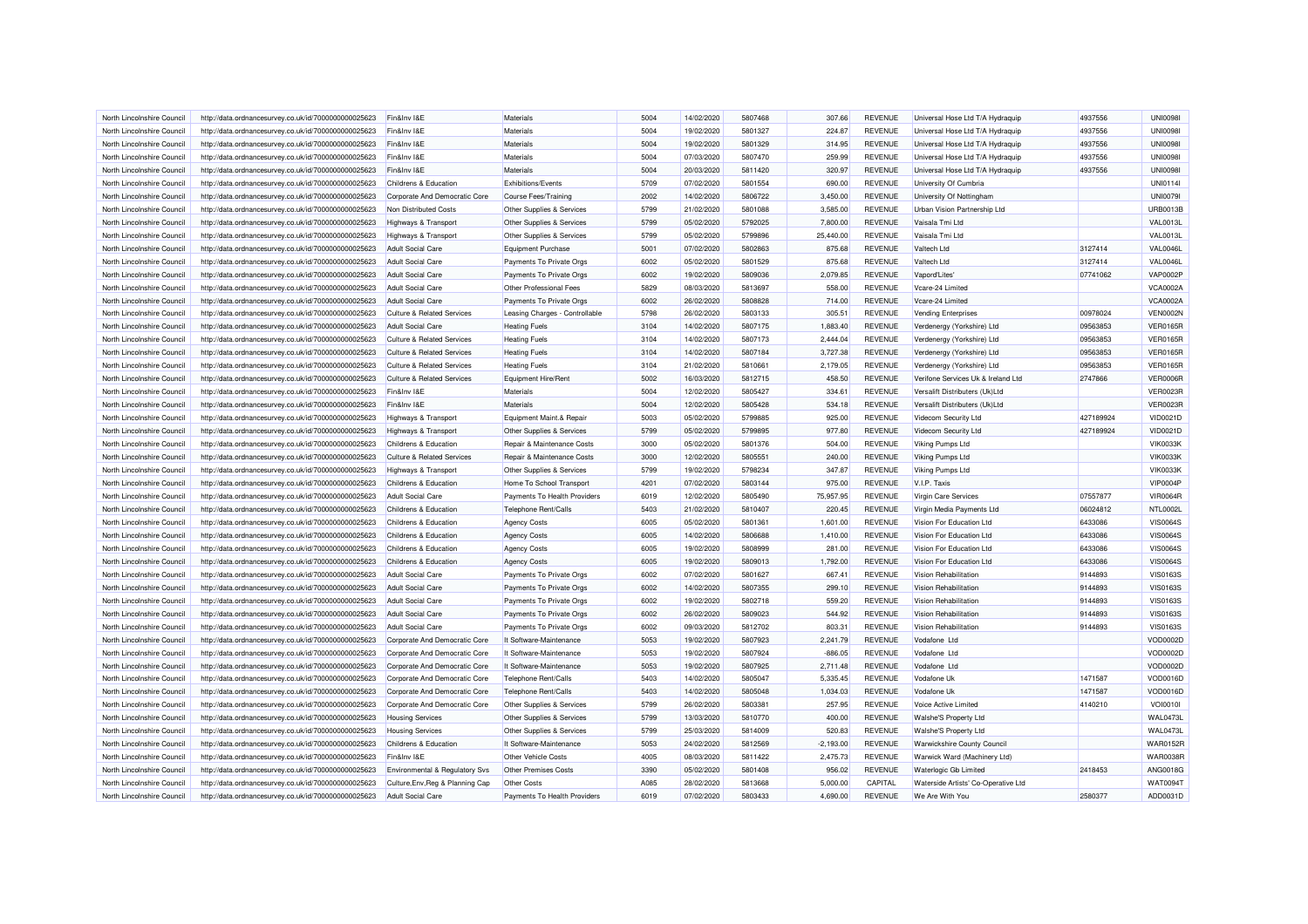| North Lincolnshire Council | http://data.ordnancesurvey.co.uk/id/7000000000025623                                                         | <b>Adult Social Care</b>              | Payments To Health Providers   | 6019 | 07/02/2020 | 5803434 | 4.645.00  | <b>REVENUE</b>                   | We Are With You                        | 2580377  | ADD0031D                           |
|----------------------------|--------------------------------------------------------------------------------------------------------------|---------------------------------------|--------------------------------|------|------------|---------|-----------|----------------------------------|----------------------------------------|----------|------------------------------------|
| North Lincolnshire Council | http://data.ordnancesurvey.co.uk/id/7000000000025623                                                         | Fin&Inv I&E                           | Materials                      | 5004 | 28/02/2020 | 5805429 | 669.67    | <b>REVENUE</b>                   | Weightlifter Bodies Ltd                | 1431854  | <b>WEI0004I</b>                    |
| North Lincolnshire Council | http://data.ordnancesurvey.co.uk/id/7000000000025623                                                         | Fin&Inv I&E                           | Materials                      | 5004 | 28/02/2020 | 5807471 | 958.05    | <b>REVENUE</b>                   | <b>Weightlifter Bodies Ltd</b>         | 1431854  | <b>WEI0004I</b>                    |
| North Lincolnshire Council | http://data.ordnancesurvey.co.uk/id/7000000000025623                                                         | Central Services To Public            | Rents                          | 3201 | 19/02/2020 | 5808969 | 340.00    | <b>REVENUE</b>                   | <b>Westcliff Community Association</b> | 510288   | <b>WES0246S</b>                    |
| North Lincolnshire Council | http://data.ordnancesurvey.co.uk/id/7000000000025623                                                         | <b>Public Health</b>                  | Payments To Health Providers   | 6019 | 21/02/2020 | 5810764 | 300.00    | <b>REVENUE</b>                   | West Common Lane Teaching Practice     |          | <b>WES0101S</b>                    |
| North Lincolnshire Council | http://data.ordnancesurvey.co.uk/id/7000000000025623                                                         | <b>Culture &amp; Related Services</b> | Books (Libraries+Schools Only) | 5005 | 12/02/2020 | 5805252 | 393.28    | <b>REVENUE</b>                   | W F Howes Ltd                          | 366219   | <b>WFH0001H</b>                    |
| North Lincolnshire Council | http://data.ordnancesurvey.co.uk/id/7000000000025623                                                         | Fin&Inv I&E                           | Materials                      | 5004 | 14/02/2020 | 5807472 | 3,430.00  | <b>REVENUE</b>                   | <b>Whale Tankers Ltd</b>               | 04251423 | <b>WHA0002A</b>                    |
| North Lincolnshire Council | http://data.ordnancesurvey.co.uk/id/7000000000025623                                                         | <b>Adult Social Care</b>              | <b>Legal Fees</b>              | 5823 | 21/02/2020 | 5809146 | 828.00    | <b>REVENUE</b>                   | <b>Wilberforce Chambers</b>            |          | <b>CLE0090E</b>                    |
| North Lincolnshire Council | http://data.ordnancesurvey.co.uk/id/7000000000025623                                                         | Corporate And Democratic Core         | <b>Legal Fees</b>              | 5823 | 05/02/2020 | 5799893 | 630.00    | <b>REVENUE</b>                   | <b>Wilberforce Chambers</b>            |          | <b>CLE0090E</b>                    |
| North Lincolnshire Council | http://data.ordnancesurvey.co.uk/id/7000000000025623                                                         | Corporate And Democratic Core         | <b>Legal Fees</b>              | 5823 | 05/02/2020 | 5799905 | 542.50    | <b>REVENUE</b>                   | <b>Wilberforce Chambers</b>            |          | <b>CLE0090E</b>                    |
| North Lincolnshire Council | http://data.ordnancesurvey.co.uk/id/7000000000025623                                                         | Corporate And Democratic Core         | <b>Legal Fees</b>              | 5823 | 05/02/2020 | 5799917 | 610.00    | <b>REVENUE</b>                   | <b>Wilberforce Chambers</b>            |          | <b>CLE0090E</b>                    |
| North Lincolnshire Council | http://data.ordnancesurvey.co.uk/id/7000000000025623                                                         | Corporate And Democratic Core         | <b>Legal Fees</b>              | 5823 | 05/02/2020 | 5801200 | 1.830.00  | <b>REVENUE</b>                   | <b>Wilberforce Chambers</b>            |          | <b>CLE0090E</b>                    |
| North Lincolnshire Council | http://data.ordnancesurvey.co.uk/id/7000000000025623                                                         | Corporate And Democratic Core         | <b>Legal Fees</b>              | 5823 | 05/02/2020 | 5801201 | 437.50    | <b>REVENUE</b>                   | <b>Wilberforce Chambers</b>            |          | CLE0090E                           |
| North Lincolnshire Council | http://data.ordnancesurvey.co.uk/id/7000000000025623                                                         | Corporate And Democratic Core         | <b>Legal Fees</b>              | 5823 | 05/02/2020 | 5801202 | 730.00    | <b>REVENUE</b>                   | <b>Wilberforce Chambers</b>            |          | <b>CLE0090E</b>                    |
| North Lincolnshire Council | http://data.ordnancesurvey.co.uk/id/7000000000025623                                                         | Corporate And Democratic Core         | <b>Legal Fees</b>              | 5823 | 05/02/2020 | 5801203 | 1,100.00  | <b>REVENUE</b>                   | <b>Wilberforce Chambers</b>            |          | CLE0090E                           |
| North Lincolnshire Council | http://data.ordnancesurvey.co.uk/id/7000000000025623                                                         | Corporate And Democratic Core         | <b>Legal Fees</b>              | 5823 | 05/02/2020 | 5801226 | 530.00    | <b>REVENUE</b>                   | <b>Wilberforce Chambers</b>            |          | <b>CLE0090E</b>                    |
| North Lincolnshire Council | http://data.ordnancesurvey.co.uk/id/7000000000025623                                                         | Corporate And Democratic Core         | <b>Legal Fees</b>              | 5823 | 05/02/2020 | 5801227 | 556.67    | <b>REVENUE</b>                   | <b>Wilberforce Chambers</b>            |          | <b>CLE0090E</b>                    |
| North Lincolnshire Council | http://data.ordnancesurvey.co.uk/id/7000000000025623                                                         | Corporate And Democratic Core         | <b>Legal Fees</b>              | 5823 | 05/02/2020 | 5801228 | 670.00    | <b>REVENUE</b>                   | <b>Wilberforce Chambers</b>            |          | <b>CLE0090E</b>                    |
| North Lincolnshire Council |                                                                                                              | Corporate And Democratic Core         |                                | 5823 | 12/02/2020 | 5805107 | 780.00    | <b>REVENUE</b>                   | <b>Wilberforce Chambers</b>            |          | <b>CLE0090E</b>                    |
| North Lincolnshire Council | http://data.ordnancesurvey.co.uk/id/7000000000025623<br>http://data.ordnancesurvey.co.uk/id/7000000000025623 |                                       | <b>Legal Fees</b>              | 5823 | 12/02/2020 | 5805121 | 384.00    | <b>REVENUE</b>                   | <b>Wilberforce Chambers</b>            |          | <b>CLE0090E</b>                    |
| North Lincolnshire Council |                                                                                                              | Corporate And Democratic Core         | <b>Legal Fees</b>              | 5823 | 12/02/2020 | 5805122 | 764.00    | <b>REVENUE</b>                   | <b>Wilberforce Chambers</b>            |          | <b>CLE0090E</b>                    |
|                            | http://data.ordnancesurvey.co.uk/id/7000000000025623                                                         | Corporate And Democratic Core         | <b>Legal Fees</b>              |      |            |         |           |                                  |                                        |          |                                    |
| North Lincolnshire Council | http://data.ordnancesurvey.co.uk/id/7000000000025623                                                         | Corporate And Democratic Core         | <b>Legal Fees</b>              | 5823 | 12/02/2020 | 5805123 | 636.00    | <b>REVENUE</b><br><b>REVENUE</b> | <b>Wilberforce Chambers</b>            |          | <b>CLE0090E</b><br><b>CLE0090E</b> |
| North Lincolnshire Council | http://data.ordnancesurvey.co.uk/id/7000000000025623                                                         | Corporate And Democratic Core         | <b>Legal Fees</b>              | 5823 | 21/02/2020 | 5810418 | 570.00    |                                  | <b>Wilberforce Chambers</b>            |          |                                    |
| North Lincolnshire Council | http://data.ordnancesurvey.co.uk/id/7000000000025623                                                         | Corporate And Democratic Core         | <b>Legal Fees</b>              | 5823 | 21/02/2020 | 5810709 | 2,455.00  | <b>REVENUE</b>                   | <b>Wilberforce Chambers</b>            |          | <b>CLE0090E</b>                    |
| North Lincolnshire Council | http://data.ordnancesurvey.co.uk/id/7000000000025623                                                         | Corporate And Democratic Core         | <b>Legal Fees</b>              | 5823 | 21/02/2020 | 5810730 | 490.00    | <b>REVENUE</b>                   | <b>Wilberforce Chambers</b>            |          | <b>CLE0090E</b>                    |
| North Lincolnshire Council | http://data.ordnancesurvey.co.uk/id/7000000000025623                                                         | Corporate And Democratic Core         | <b>Legal Fees</b>              | 5823 | 21/02/2020 | 5810744 | 1,126.67  | <b>REVENUE</b>                   | <b>Wilberforce Chambers</b>            |          | <b>CLE0090E</b>                    |
| North Lincolnshire Council | http://data.ordnancesurvey.co.uk/id/7000000000025623                                                         | Corporate And Democratic Core         | <b>Legal Fees</b>              | 5823 | 21/02/2020 | 5810760 | 1,166.67  | <b>REVENUE</b>                   | <b>Wilberforce Chambers</b>            |          | <b>CLE0090E</b>                    |
| North Lincolnshire Council | http://data.ordnancesurvey.co.uk/id/7000000000025623                                                         | Corporate And Democratic Core         | <b>Legal Fees</b>              | 5823 | 28/02/2020 | 5813543 | 504.00    | <b>REVENUE</b>                   | <b>Wilberforce Chambers</b>            |          | <b>CLE0090E</b>                    |
| North Lincolnshire Council | http://data.ordnancesurvey.co.uk/id/7000000000025623                                                         | <b>Adult Social Care</b>              | <b>Agency Costs</b>            | 6005 | 19/02/2020 | 5801460 | 3,100.00  | <b>REVENUE</b>                   | Wilberforce Healthcare                 |          | WIL0352L                           |
| North Lincolnshire Council | http://data.ordnancesurvey.co.uk/id/7000000000025623                                                         | Adult Social Care                     | Pay - Agency                   | 0131 | 12/02/2020 | 5801359 | 1,823.00  | <b>REVENUE</b>                   | Wilberforce Healthcare                 |          | WIL0352L                           |
| North Lincolnshire Council | http://data.ordnancesurvey.co.uk/id/7000000000025623                                                         | <b>Adult Social Care</b>              | Pay - Agency                   | 0131 | 26/02/2020 | 5804255 | 4,700.00  | <b>REVENUE</b>                   | Wilberforce Healthcare                 |          | <b>WIL0352L</b>                    |
| North Lincolnshire Council | http://data.ordnancesurvey.co.uk/id/7000000000025623                                                         | <b>Adult Social Care</b>              | Pay - Agency                   | 0131 | 10/03/2020 | 5807964 | 3,866.00  | <b>REVENUE</b>                   | Wilberforce Healthcare                 |          | WIL0352L                           |
| North Lincolnshire Council | http://data.ordnancesurvey.co.uk/id/7000000000025623                                                         | <b>Adult Social Care</b>              | Pay - Agency                   | 0131 | 17/03/2020 | 5810740 | 3,753.00  | <b>REVENUE</b>                   | Wilberforce Healthcare                 |          | WIL0352L                           |
| North Lincolnshire Council | http://data.ordnancesurvey.co.uk/id/7000000000025623                                                         | Corporate And Democratic Core         | Other Professional Fees        | 5829 | 07/02/2020 | 5803367 | 1,477.50  | <b>REVENUE</b>                   | Wilkin Chapman Llp (Solicitors)        | OC343261 | WIL0688L                           |
| North Lincolnshire Council | http://data.ordnancesurvey.co.uk/id/7000000000025623                                                         | <b>Adult Social Care</b>              | Payments To Private Orgs       | 6002 | 14/02/2020 | 5806827 | 1,288.60  | <b>REVENUE</b>                   | Willow Homecare & Support Services Ltd | 4779959  | WIL0855L                           |
| North Lincolnshire Council | http://data.ordnancesurvey.co.uk/id/7000000000025623                                                         | Adult Social Care                     | Payments To Private Orgs       | 6002 | 14/02/2020 | 5806827 | 64,596.16 | <b>REVENUE</b>                   | Willow Homecare & Support Services Ltd | 4779959  | WIL0855L                           |
| North Lincolnshire Council | http://data.ordnancesurvey.co.uk/id/7000000000025623                                                         | <b>Adult Social Care</b>              | Payments To Health Providers   | 6019 | 21/02/2020 | 5810769 | 461.33    | <b>REVENUE</b>                   | <b>Winterton Medical Practice</b>      |          | <b>WIN0022N</b>                    |
| North Lincolnshire Council | http://data.ordnancesurvey.co.uk/id/7000000000025623                                                         | <b>Adult Social Care</b>              | Payments To Health Providers   | 6019 | 21/02/2020 | 5810772 | 621.33    | <b>REVENUE</b>                   | <b>Winterton Medical Practice</b>      |          | <b>WIN0022N</b>                    |
| North Lincolnshire Council | http://data.ordnancesurvey.co.uk/id/7000000000025623                                                         | <b>Public Health</b>                  | Payments To Health Providers   | 6019 | 21/02/2020 | 5810769 | 80.00     | <b>REVENUE</b>                   | <b>Winterton Medical Practice</b>      |          | <b>WIN0022N</b>                    |
| North Lincolnshire Council | http://data.ordnancesurvey.co.uk/id/7000000000025623                                                         | <b>Public Health</b>                  | Payments To Health Providers   | 6019 | 21/02/2020 | 5810772 | 40.00     | <b>REVENUE</b>                   | <b>Winterton Medical Practice</b>      |          | <b>WIN0022N</b>                    |
| North Lincolnshire Council | http://data.ordnancesurvey.co.uk/id/7000000000025623                                                         | Culture, Env, Reg & Planning Cap      | Other Costs                    | A085 | 26/02/2020 | 5812066 | 3,827.99  | CAPITAL                          | Winterton Town Council                 |          | <b>WIN0007N</b>                    |
| North Lincolnshire Council | http://data.ordnancesurvey.co.uk/id/7000000000025623                                                         | Central Services To Public            | Rents                          | 3201 | 19/02/2020 | 5808972 | 250.00    | <b>REVENUE</b>                   | <b>Wootton Village Hall</b>            |          | WOO0003C                           |
| North Lincolnshire Council | http://data.ordnancesurvey.co.uk/id/7000000000025623                                                         | Childrens & Education                 | <b>Client Related Costs</b>    | 5534 | 19/02/2020 | 5807896 | 416.00    | <b>REVENUE</b>                   | Worcestercitycentrecottages            |          | <b>WOR0111R</b>                    |
| North Lincolnshire Council | http://data.ordnancesurvey.co.uk/id/7000000000025623                                                         | Culture, Env, Reg & Planning Cap      | Other Costs                    | A085 | 19/02/2020 | 5808687 | 2,500.00  | CAPITAL                          | <b>Worlaby Parish Council</b>          |          | <b>WOR0065F</b>                    |
| North Lincolnshire Council | http://data.ordnancesurvey.co.uk/id/7000000000025623                                                         | Childrens & Education                 | Payments To Private Orgs       | 6002 | 12/03/2020 | 5813098 | 600.00    | <b>REVENUE</b>                   | <b>Wr Education Ltd</b>                | 9677862  | <b>WRE0023E</b>                    |
| North Lincolnshire Council | http://data.ordnancesurvey.co.uk/id/7000000000025623                                                         | Childrens & Education                 | Payments To Private Orgs       | 6002 | 23/03/2020 | 5813471 | 300.00    | <b>REVENUE</b>                   | <b>Wr Education Ltd</b>                | 9677862  | <b>WRE0023E</b>                    |
| North Lincolnshire Council | http://data.ordnancesurvey.co.uk/id/7000000000025623                                                         | Culture, Env, Reg & Planning Cap      | Consultants                    | A087 | 26/02/2020 | 5812060 | 11,650.00 | CAPITAL                          | Wsp Uk Ltd                             | 01383511 | <b>WPS0165S</b>                    |
| North Lincolnshire Council | http://data.ordnancesurvey.co.uk/id/7000000000025623                                                         | Non Distributed Costs                 | Other Supplies & Services      | 5799 | 16/03/2020 | 5810806 | 1,327.68  | <b>REVENUE</b>                   | <b>Wybone Ltd</b>                      |          | WYB0002B                           |
| North Lincolnshire Council | http://data.ordnancesurvey.co.uk/id/7000000000025623                                                         | Highways & Transport                  | Other Supplies & Services      | 5799 | 26/02/2020 | 5802729 | 10,000.00 | <b>REVENUE</b>                   | Xais Asset Management Ltd              | 09537184 | XAI0130I                           |
| North Lincolnshire Council | http://data.ordnancesurvey.co.uk/id/7000000000025623                                                         | Corporate And Democratic Core         | Equipment Purchase             | 5001 | 26/02/2020 | 5811249 | 516.00    | <b>REVENUE</b>                   | X M A Limited                          | 02051703 | <b>XMA0001A</b>                    |
| North Lincolnshire Council | http://data.ordnancesurvey.co.uk/id/7000000000025623                                                         | Corporate And Democratic Core         | <b>Equipment Purchase</b>      | 500  | 26/02/2020 | 5811252 | 516.00    | <b>REVENUE</b>                   | X M A Limited                          | 02051703 | <b>XMA0001A</b>                    |
| North Lincolnshire Council | http://data.ordnancesurvey.co.uk/id/7000000000025623                                                         | Corporate And Democratic Core         | Equipment Purchase             | 5001 | 14/03/2020 | 5811346 | 521.04    | <b>REVENUE</b>                   | X M A Limited                          | 02051703 | <b>XMA0001A</b>                    |
| North Lincolnshire Council | http://data.ordnancesurvey.co.uk/id/7000000000025623                                                         | Corporate And Democratic Core         | <b>Equipment Purchase</b>      | 5001 | 20/03/2020 | 5811326 | 1,152.00  | <b>REVENUE</b>                   | X M A Limited                          | 02051703 | <b>XMA0001A</b>                    |
|                            |                                                                                                              |                                       |                                |      |            |         |           |                                  |                                        |          |                                    |